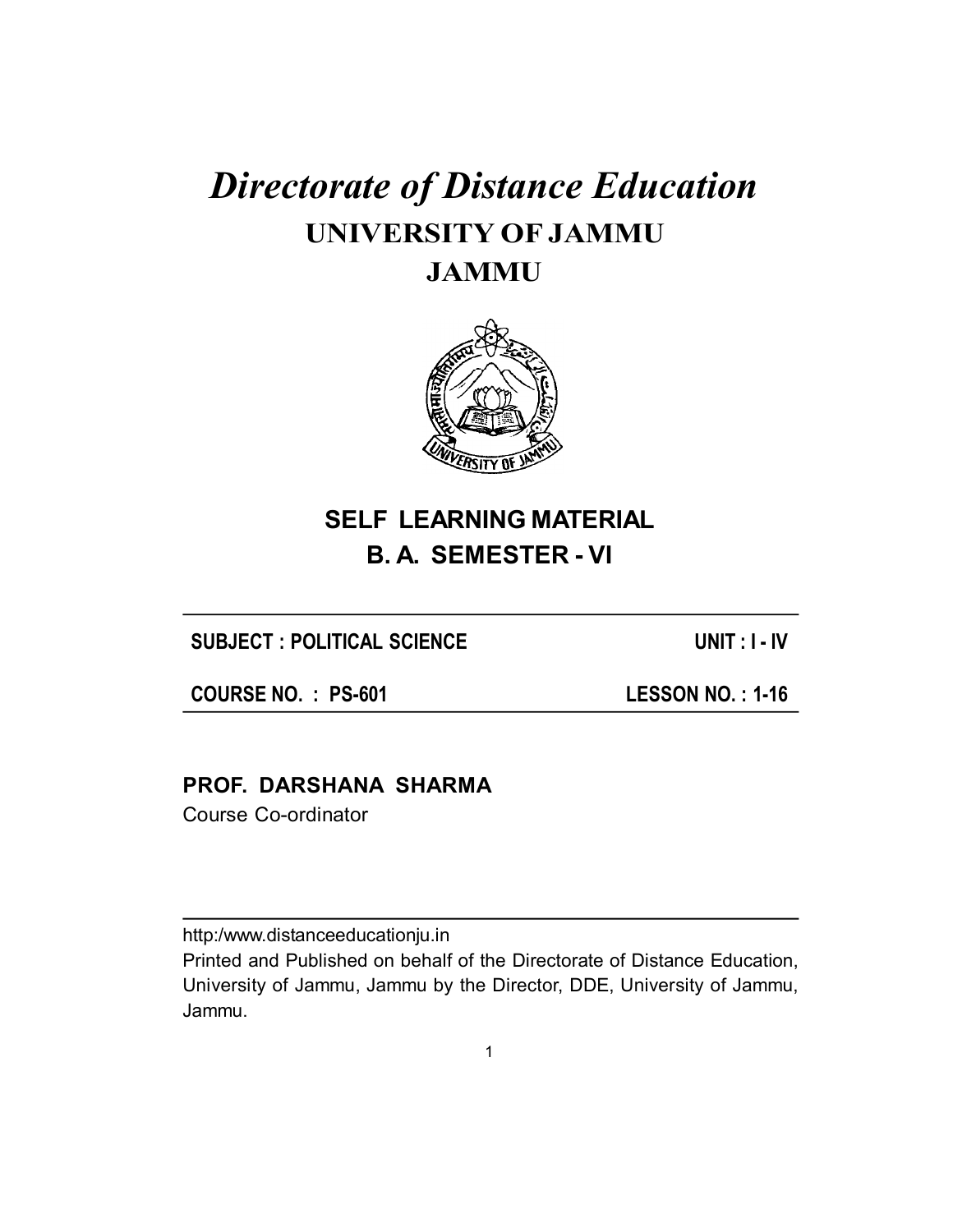#### **GOVERNMENTAND POLITICS IN JAMMU AND KASHMIR**

#### **COURSE CONTRIBUTORS: COURSE EDITOR :**

**Dr. Vishal Sharma**

**Ms. Bhawana Khajuria**

**Mr. Mukesh Sharma**

**Ms. Seema Shekawat**

**Ms. Shrutika Manhas**

**Dr. Nagendra Rao**

**Ms. Nirlap Kour Dr. V. V. V. Nagendra Rao**

(c) Directorate of Distance Education, University of Jammu, Jammu 2018

- All rights reserved. No part of this work may be reproduced in any form by mimeograph or any other means, without permission in writing from the DDE, University of Jammu.
- The Script writer shall be responsible for the lesson/ script submitted to the DDE and any plagiarism shall be his/her entire responsibility.

Printed by : DTP Print-o-Pack / 2019 /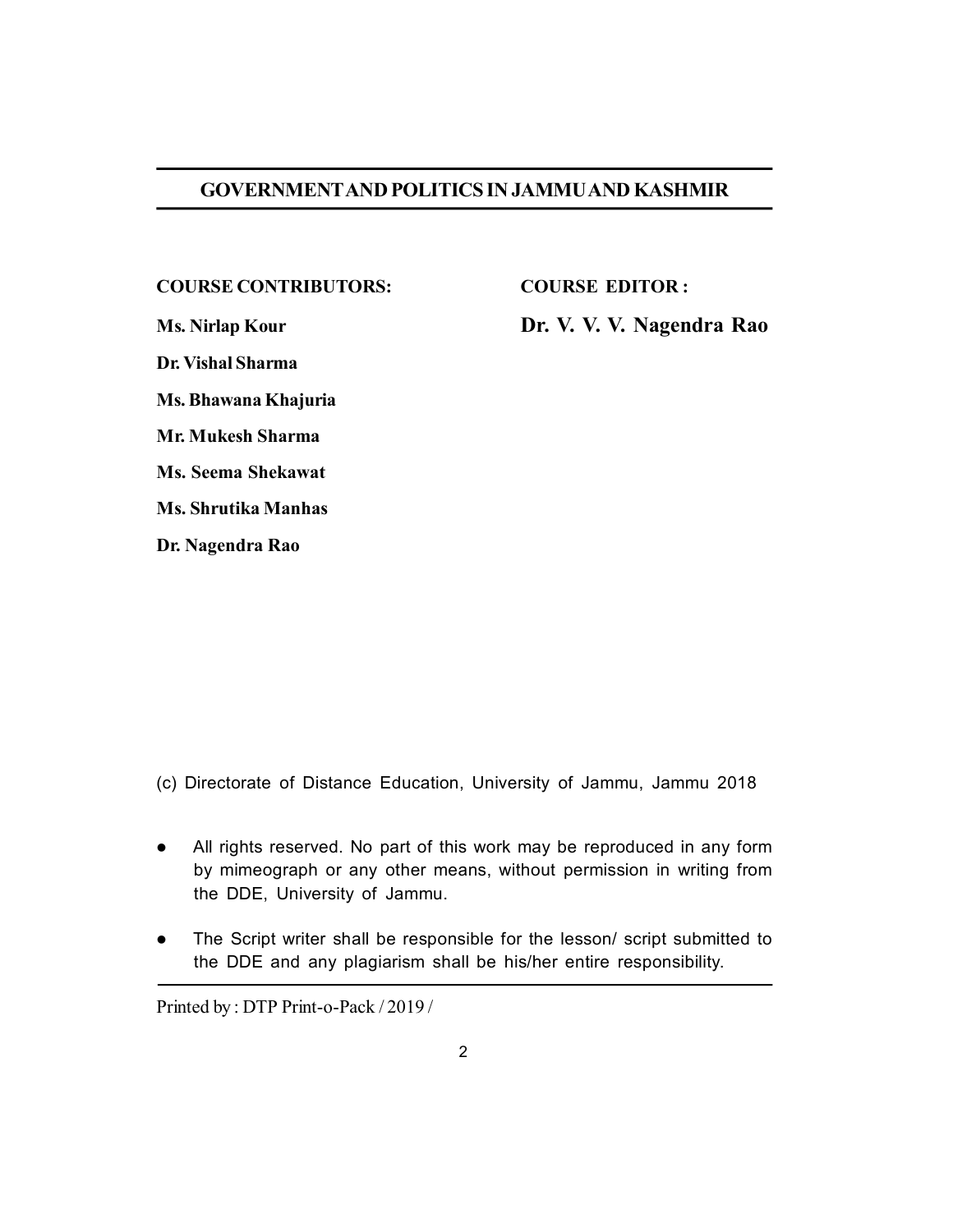## **TABLE OF CONTENTS**

|                                         | <b>Title</b>                                                                                            | <b>Lesson Writer</b>   | Page No. |
|-----------------------------------------|---------------------------------------------------------------------------------------------------------|------------------------|----------|
| Unit I: Historical Background           |                                                                                                         |                        |          |
| 1.1                                     | <b>Formation of J&amp;K State: Geo-Political Overview</b>                                               | <b>Vishal Sharma</b>   | 5        |
| 1.2                                     | Political Awakening in Kashmir: Reading Room Party,<br><b>Muslim Conference and National Conference</b> | <b>Seema Shekawat</b>  | 17       |
| 1.3                                     | Political Awakening in Jammu: Sadar Sabha and<br>Praja Parishad                                         | <b>Vishal Sharma</b>   | 31       |
| 1.4                                     | <b>Instrument of Accession and its Background</b>                                                       | <b>Seema Shekawat</b>  | 44       |
| Unit II: Constitutional Structure       |                                                                                                         |                        |          |
| 2.1                                     | <b>Basic Features of J&amp;K Constitution</b>                                                           | Bhawana Khajuria       | 54       |
| 2.2                                     | Special Status, Article 370 of Indian Constitution and<br><b>Presidential Order of 1954</b>             | Nagendara Rao          | 62       |
| 2.3                                     | Permanent Residents of Jammu and Kashmir State and<br>their Rights                                      | Bhawana Khajuria       | 73       |
| 2.4                                     | Directive Principles of State Policy and Panchayati Raj<br>in J&K                                       | Bhawana Khajuria       | 83       |
| Unit III : Governmental Structure       |                                                                                                         |                        |          |
| 3.1                                     | <b>Governor: Appointment, Powers and Role (Section 92</b>                                               | Shrutika Manhas        | 99       |
| 3.2                                     | <b>Chief Minister and Council of Ministers:</b><br><b>Powers and Role</b>                               | Nirlap Kour            | 108      |
| 3.3                                     | <b>Legislature: Composition, Powers and Functions of</b>                                                | Nirlap Kour            | 121      |
|                                         | <b>Legislative Assembly and Legislative Council</b>                                                     |                        |          |
| 3.4                                     | <b>Judicial System: Powers and Functions of High Court</b>                                              | <b>Nirlap Kour</b>     | 131      |
| Unit IV: Political Process and Dynamics |                                                                                                         |                        |          |
| 4.1                                     | <b>Changing Nature of Party System in</b><br>Jammu and Kashmir and Coalition Politics                   | <b>Shrutika Manhas</b> | 139      |
| 4.2                                     | Inter-Regional and Intra-Regional Demands and Politics Mukesh Sharma                                    |                        | 150      |
| 4.3                                     | <b>Ladakh Region: Demands and Politics with</b><br>special reference to Hill Council                    | <b>Mukesh Sharma</b>   | 163      |
| 4.4                                     | <b>Displacement and Resettlement</b>                                                                    | Nagendara Rao          | 173      |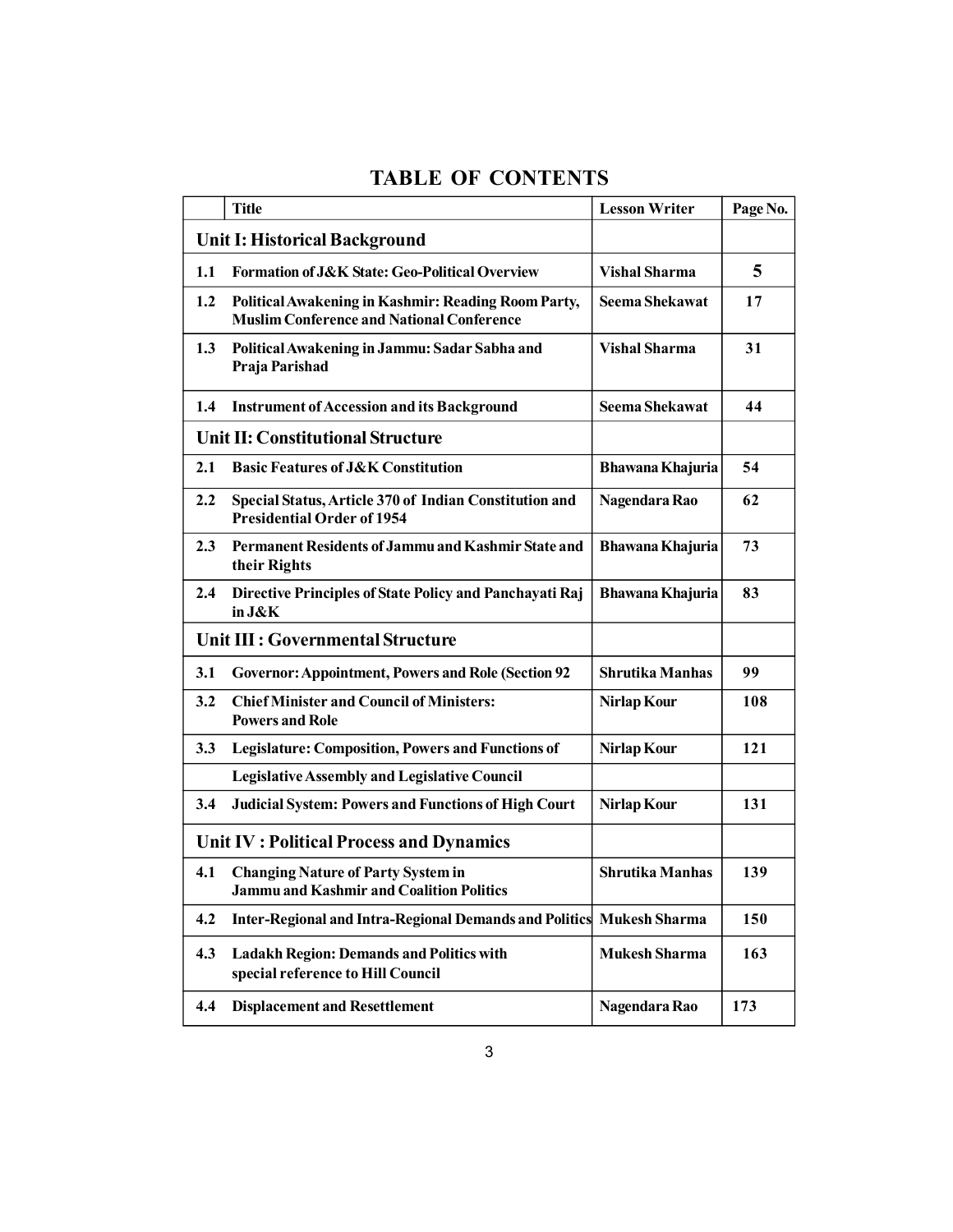### **B.A.**

## **Political Science Semester-VI Examinations to be held in 2017, 2018, 2019**

**Course No. PS-601 Title : Government and Politics in Jammu and Kashmir**

**Duration of Exam. : 3 Hours Total Marks : 100** 

**Theory Examination : 80 Internal Assessment : 20**

#### **Unit-I : Historical Background**

- 1.1 Formation of J&K State : Geo-Political overview
- 1.2 Political Awakening in Kashmir : Reading Room Party, Muslim Conference and National Conference
- 1.3 Political Awakening in Jammu : Dogra Sadar Sabha and Praja Parishad
- 1.4 Instrument of Accession and its Background

#### **Unit-II: Constitutional Structure**

- 2.1 Basic Features of J&K Constitution
- 2.2 Special Status, Article 370 of Indian Constitution and Presidential Order of 1954
- 2.3 Permanent Residents of Jammu and Kashmir State and their Rights
- 2.4 Directive Principles of State Policy and Panchayati Raj in J&K

#### **Unit-III: Governmental Structure**

- 3.1 Governor : Appointment, Powers and Role (Section 92 of J&K Constitution)
- 3.2 Chief Minister and Council of Ministers : Powers and Role
- 3.3 Legislature : Composition, Powers and Functions of Legislative Assembly and Legislative Council
- 3.4 Judicial System : Powers and Functions of High Court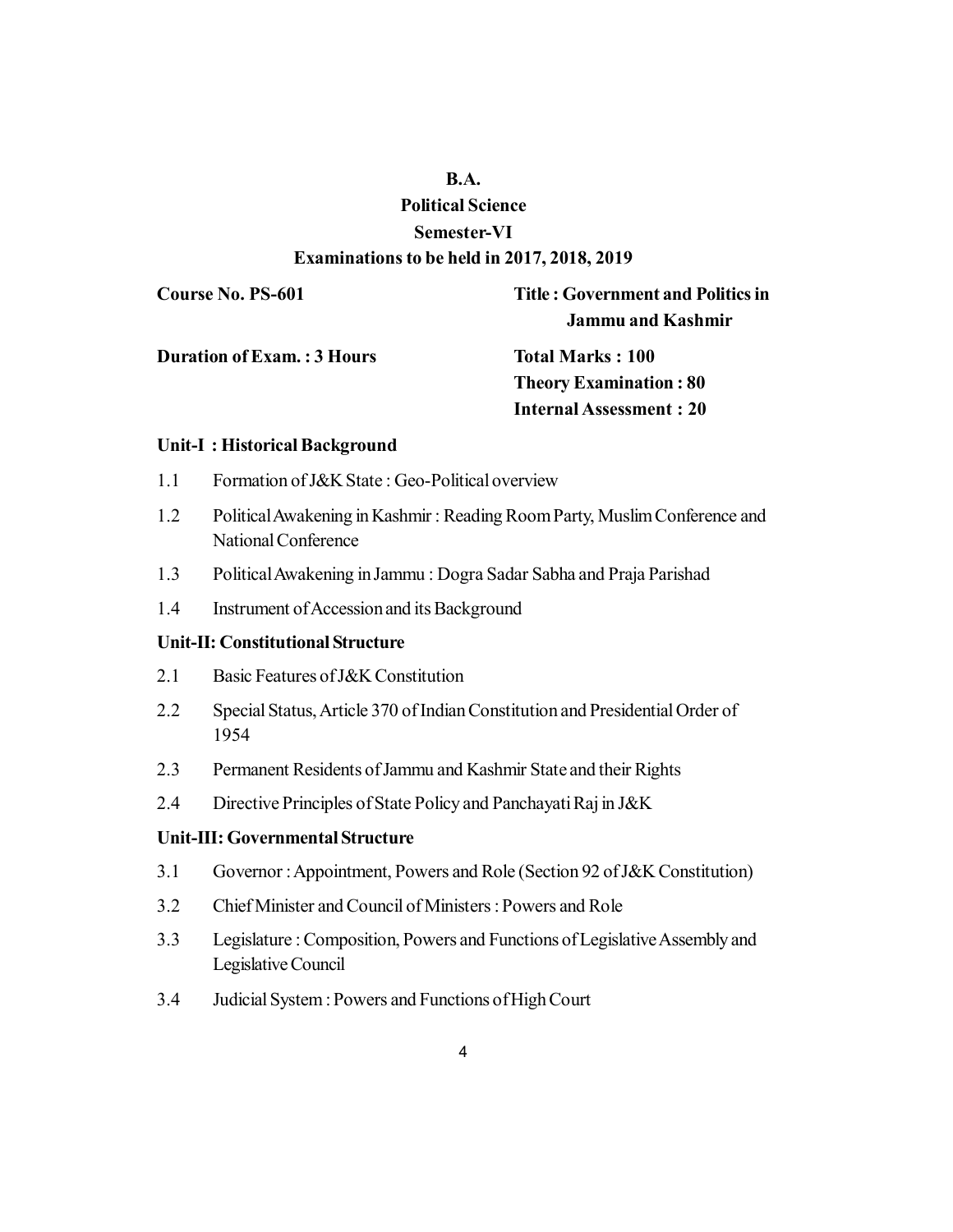#### **Unit-IV : Political Processes and Dynamics**

- 4.1 Changing Nature of Party System in Jammu and Kashmir and Coalition Politics
- 4.2 Inter-regional and Intra-regional Demands and Politics
- 4.3 Ladakh Region : Demands and Politics with special reference to Hill Council
- 4.4 Displacement and Resettlement

#### **Note for Paper-setter :**

**Theory Examination :** The question paper will be divided into two sections.

**Section-I :** It will carry 20 marks. There will be total 08 short answer type questions in this section. Students will attempt any four questions with upper limit of 150 words in every answer. Each question will be of 5 marks.

**Section-II :** It will consist of 08 questions of which students will attempt 04 questions from within unit choice. The upper limit of answer to each question will be 750 words. Each question will be of 15 marks. Total marks in this section will be 60.

#### **Internal Assessment (Total marks: 20) :**

Twenty (20) marks are for internal assessment in each paper on the basis of following pattern:

(i) Two written assignments 10 marks each

#### **Suggested Readings:**

Bamzai, P.N.K., The Development of Constitution of Jammu and Kashmir, Universal Law Agency, New Delhi, 1998

Bazaz, P.N., Struggle for Freedom in Kashmir, Pamposh Publications, Delhi, 1954

Bhushan, Vidya, State Politics and Government, Jay Kay, Jammu, 1998

Puri, Balraj, Kashmir Towards Insurgency, Sterling, Delhi, 1992

Campbell, Johnson, A Mission with Mountbatten, Roperphale, London, 1952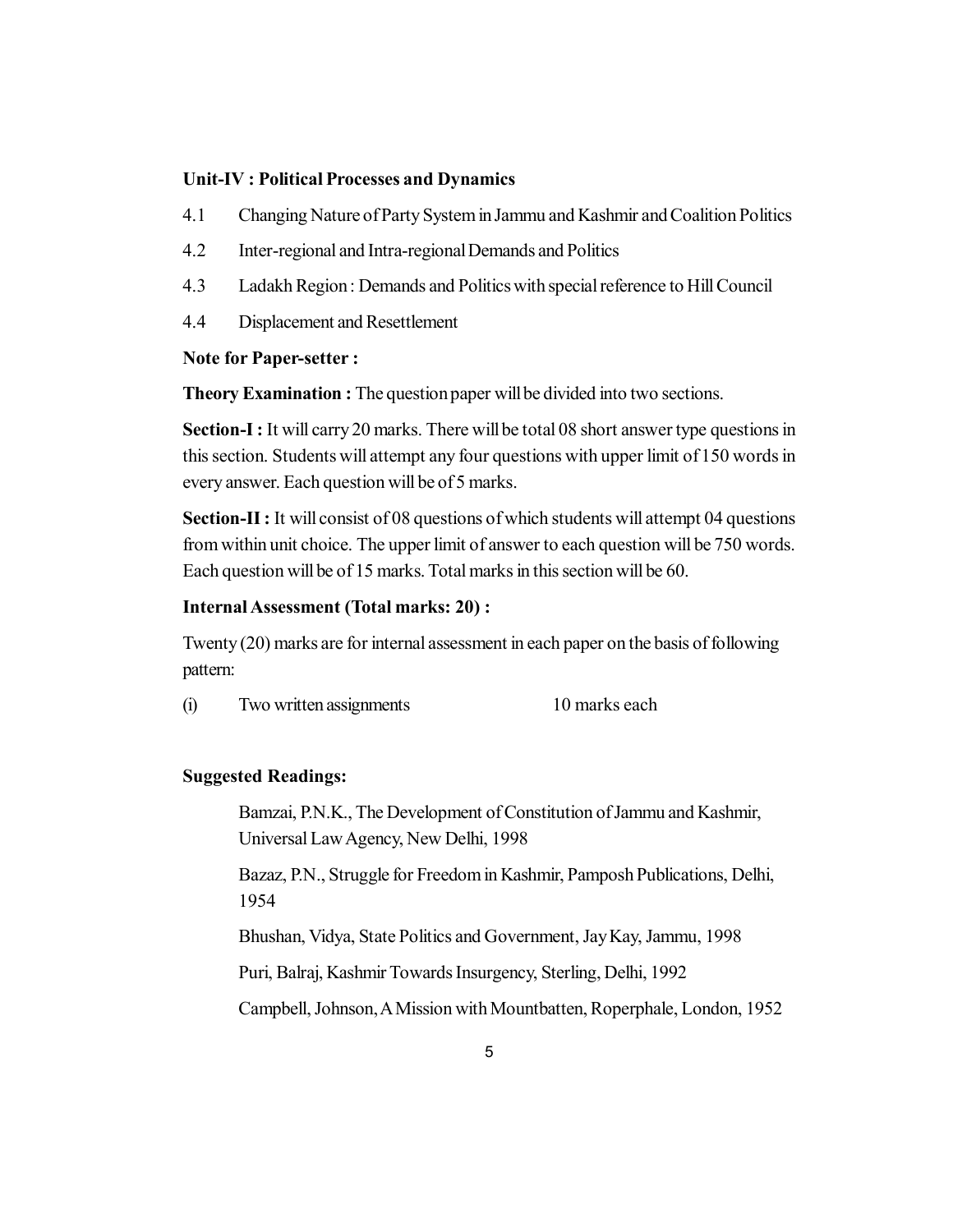Hudson, H.V., The Great Divide: British, India and Pakistan, Hutchison, London, 1969

Korbel,Joseph, Danger in Kashmir, PUP, New York, 1954

Khan, G.H., Government and Politics of Jammu and Kashmir, Srinagar, 1998

Menon, V.P., The Story of Integration of Indian States, Orient Longman, New Delhi, 1957

Russel, Brine, Indo-Pakistan Conflicts, Pall Mall Press, London, 1969

Sharma, Y.R., Political Dynamics of Jammu and Kashmir, Radha Krishan Anand, Jammu, 2003

Verma, P.S., Jammu and Kashmir at Political Crossroads, Vikas, New Delhi, 1994

 $\sim\sim$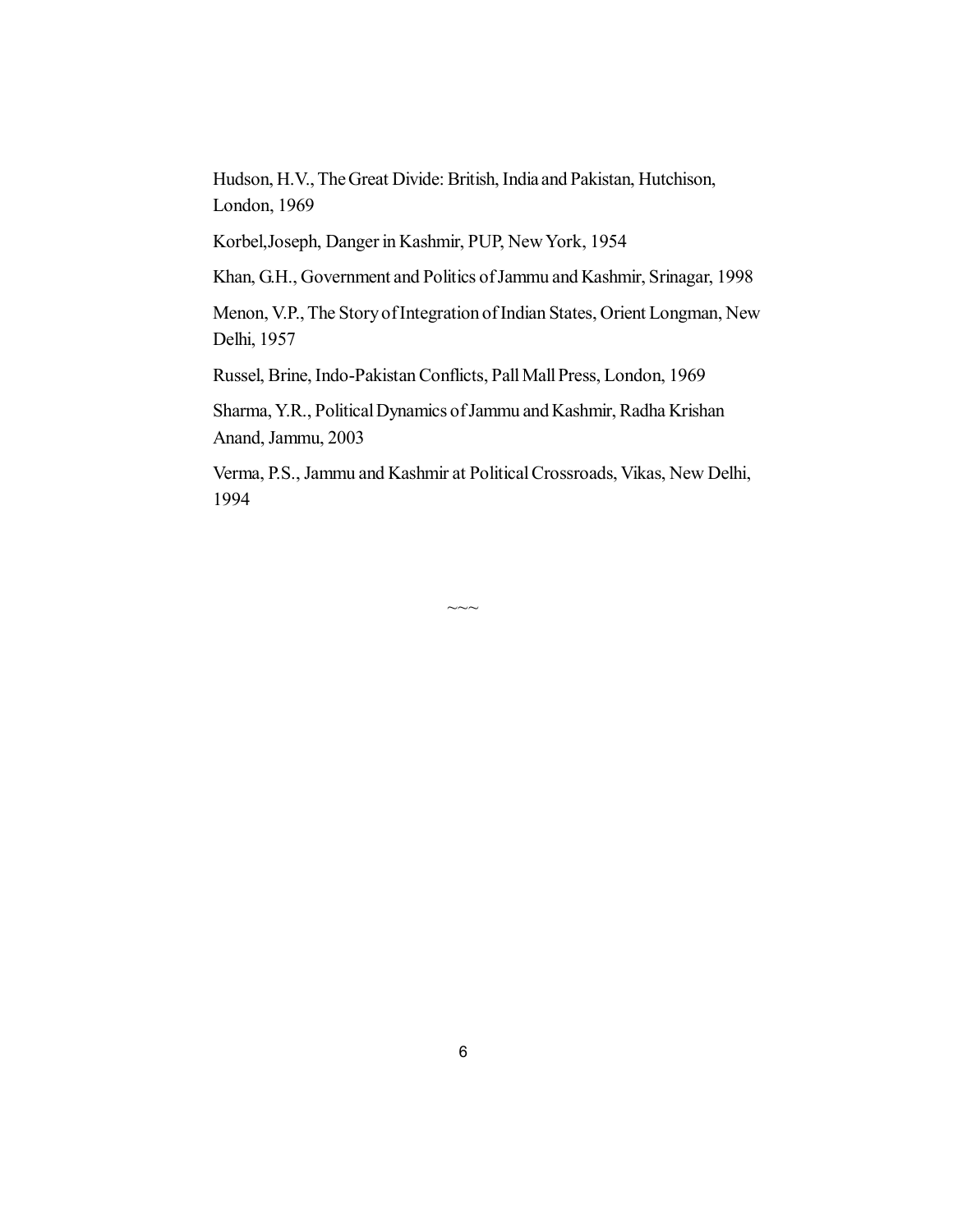B.A., Semester VI, Political Science (**Govt. and Politics in J&K**) Unit I : **Historical Background**

## **1.1 FORMATION OF J&K STATE: GEO-POLITICAL OVERVIEW**

## **- Vishal Sharma**

#### **STRUCTURE**

- **1.1.0 Objectives**
- **1.1.1 Introduction**
- **1.1.2 Historical Background**
	- 1.1.2.1 Jammu
	- 1.1.2.2 Kashmir
	- 1.1.2.3 Ladakh and Gilgit-Baltistan
	- 1.1.2.4 Dogras (1834 A.D to 1947 A.D)
- **1.1.3 Events Leading to Formation of State of Jammu and Kashmir**
- **1.1.4 Geo-Political Overview**
- **1.1.5 Let us sum up**
- **1.1.6 Suggested Readings**
- **1.1.7 Check Your Progress Exercise**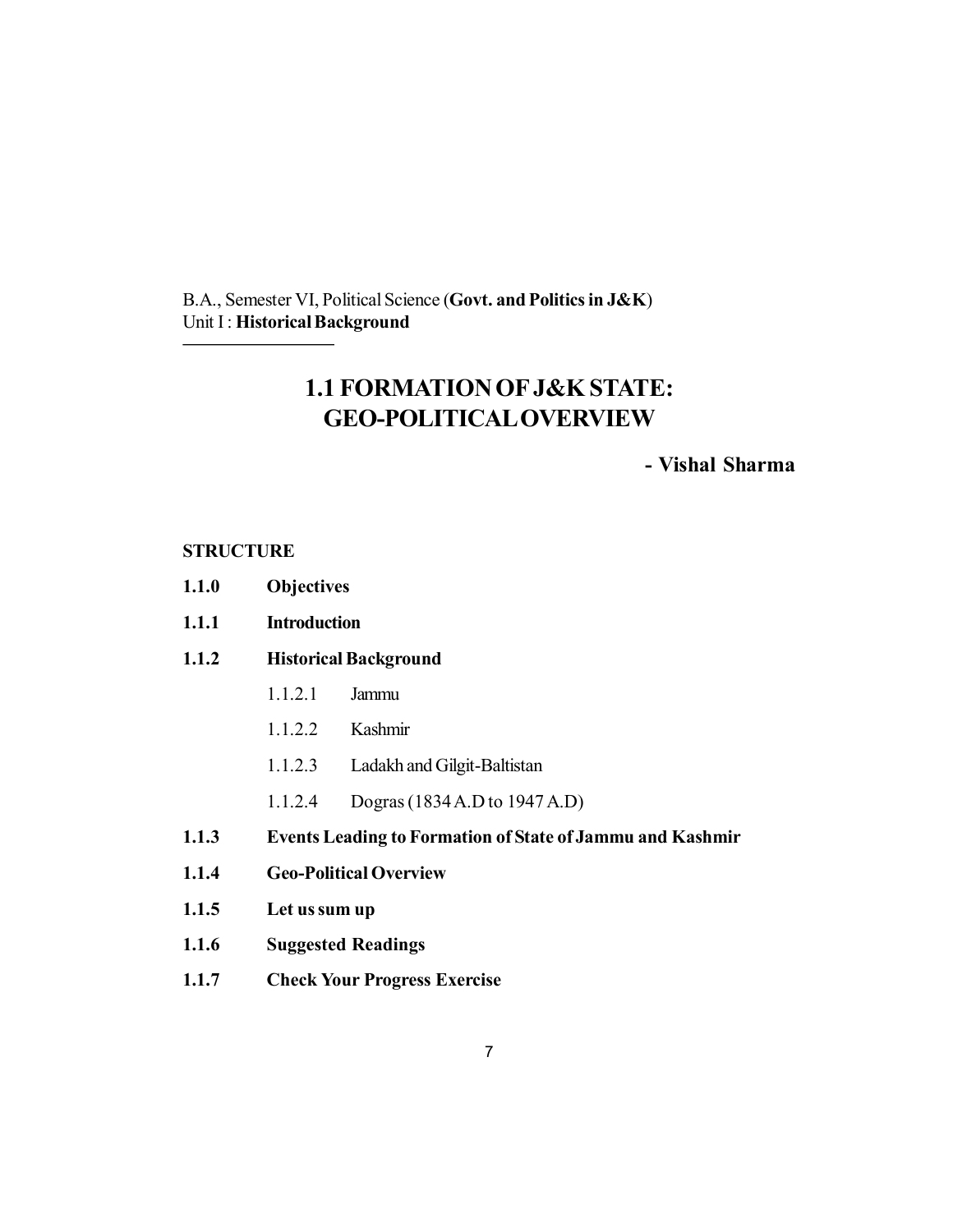#### **1.1.0 OBJECTIVES**

Dear Learner, in this first lesson of this Course, the major objective is to introduce you to the political history of Jammu and Kashmir State with special reference to the Geo-politics and conditions leading to the formation of state of Jammu and Kashmir. After going through this lesson, you will be able to:

- know how the state of Jammu and Kashmir evolved over the period;
- understand the major regions in J&K and their significance;
- comprehend the events leading to formation of Jammu and Kashmir State; and
- grasp the geo-political significance of Jammu and Kashmir.

#### **1.1.1 INTRODUCTION**

The state of Jammu and Kashmir is located by and large in the Himalayan mountains and shares borders with the states of Himachal Pradesh and Punjab to the South. The state is strategically situated and a connecting link for many great nations. On the eastern side, it is connected with Tibet (China), on the western side by north western frontier province of Pakistan and Afghanistan and on the north side by the high table of lands of Chinese and Russia and Turkistan. The boarders of Jammu and Kashmir, touching the territories of Pakistan, China, Tibet and Afghanistan, have an international significance. It also occupies a strategic position from military point of view and foreign affairs. Before 1846 there was no existence of Jammu and Kashmir State because the three regions of the state, i.e. Jammu, Kashmir and frontier regions of Ladakh and Gilgit-Baltistan were separate and distinct areas under different rulers. On March 16, 1846 a treaty was signed between Maharaja Gulab Singh of Jammu and the British East India Company and through this treaty the State of Jammu and Kashmir emerged as a single political entity. Maharaja Gulab Singh was the founder of Dogra rule in the State of Jammu and Kashmir and divided the state into three provincial divisions i.e. Jammu, Kashmir and the frontier regions of Ladakh and Gilgit Baltistan. Dogra dynasty ruled Jammu and Kashmir from 1846 to 1947 by four rulers namely:

1. Maharaja Gulab Singh (1846-1856)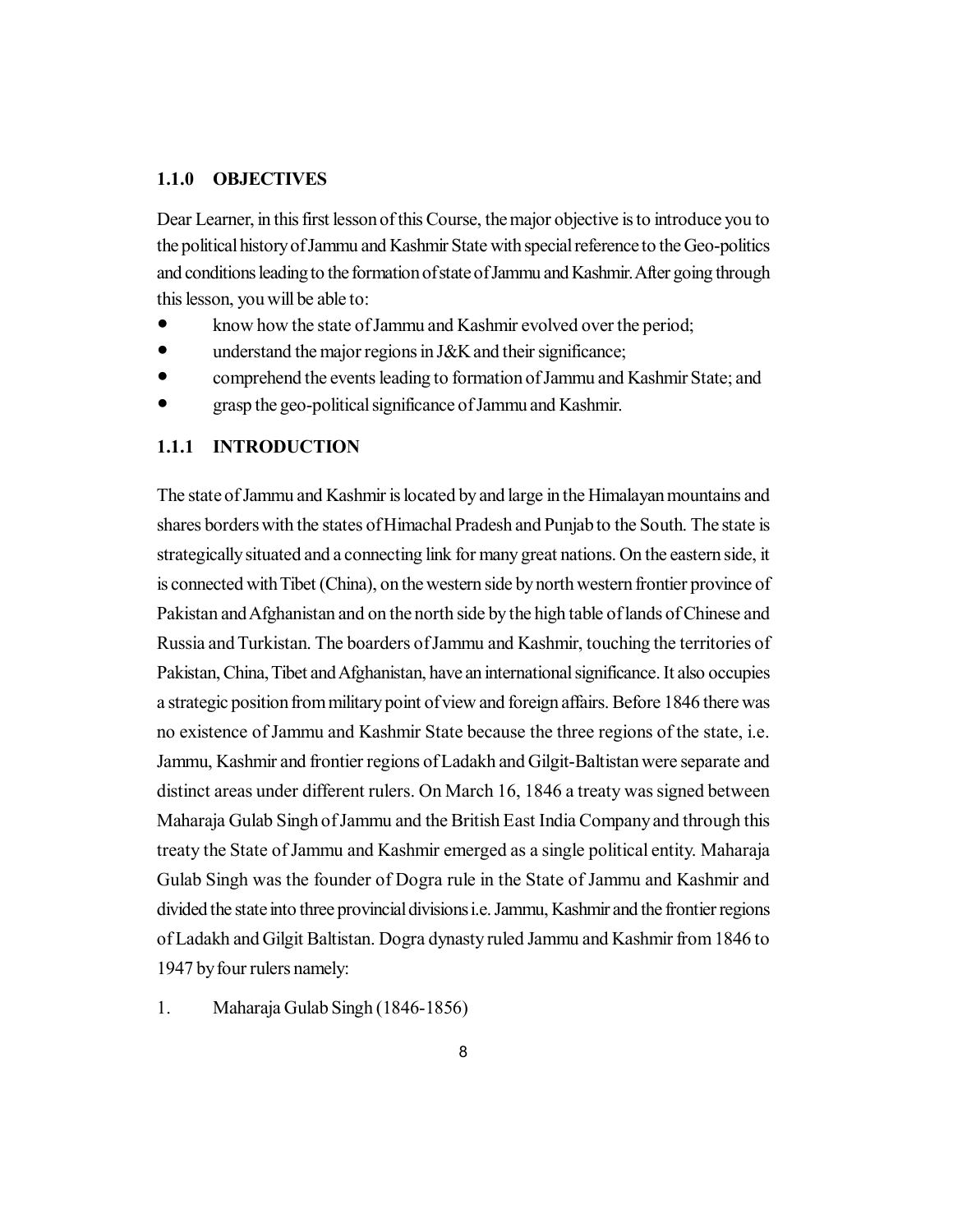- 2. Maharaja Ranbir Singh (1856-1885)
- 3. Maharaja Pratap Singh (1885-1925)
- 4. Maharaja Hari Singh (1925-1947)

#### **1.1.2 HISTORICAL BACKGROUND**

One of the difficult issues related to Jammu and Kashmir state is issues involved in its history. The state of Jammu and Kashmir was evolved over the period its geographical boundaries have been changed over the period. We know that it has three main regions, Jammu, Kashmir and Ladakh. In the following section, you understand how these three regions have joined together to form the contemporary State of Jammu and Kashmir.

#### **1.1.2.1 JAMMU**

The geographical and political existence of Jammu state was a gradual expansion and the formation of Jammu principality took a few centuries. The history of Jammu can be traced back to the first century A.D. Durgara or Dugar State finds its first inscriptional mention on two copper plate title deeds found in Chamba, in the middle of the 11th century. Jammu state appears in the history through its mentioning in Malfuzat-i-Timuri the autobiography of Amir Timur, who invaded the town in 1399 A.D. In the 14th century A.D, we find the concept of 'Jammu Raj' covering the territory from Lakhanpur to Jasrota on the banks of river Ravi in east to Akhnoor on the bank of river Chenab upto the Shivalik heights to the North of Krimchi. Raja Maldev of Jammu Raj was contemporary of Amir Timur, who is said to have been killed while fighting with Timur as mentioned in the Vansavali of Jammu Region. Raja Maldev shifted the Dogra capital from Babbapura to Jammu on the bank of river Tawi which had been abandoned by his ancestors since the times of Raja Suraj Dev (840-912 A.D) due to recurring invasions of Turks. For many centuries Jammu might have remained as an advanced post of the Dogra rulers of the Dev dynasty who ruled from 9th century A.D. to 18th century A.D.

In the Eighteenth Century Jammu was ruled by Rajput descent named Ranjit Dev (1733-1782 A.D). After the death of Ranjit Dev in 1782 A.D, a dispute aroused for the succession of Jammu Raj. The dispute gave the Sikh Darbar of Lahore an opportunity to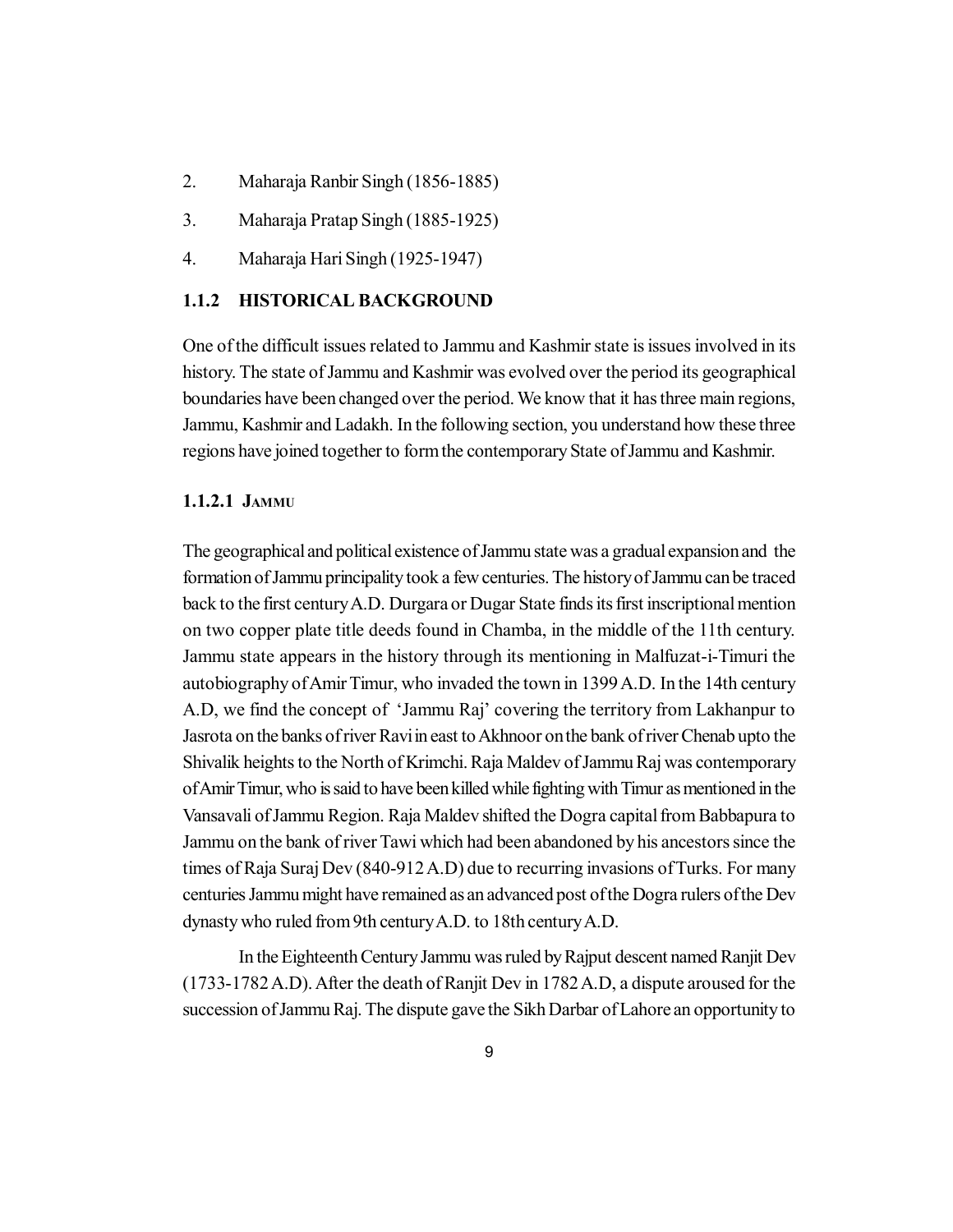turn Dogra Rule of Jammu into a dependency. In 1808 Jammu was annexed to the Sikh territory under the Raja Ranjit Singh. The three grandnephews of Ranjit Dev struggling to rule Jammu. They were the sons of Kishore Singh and grandsons of Zorawar Singh, a nephew of Ranjit Dev. The three sons of Kishore Singh named Gulab Singh, Dhian Singh and Suchet Singh took services under Raja Ranjit Singh. Gulab Singh, the eldest of three brothers started his career as a trooper in the cavalary of Raja Ranjit Singh. The Dogra brothers gave proof of their valor in the battle of Chach Hazara and Hazru in which Afghans were given a crushing defeat on July 13th 1813 A.D. The Dogra brothers participated in almost all the expeditions undertaken after 1813 A.D under Maharaja Ranjit Singh. Gulab Singh and his brothers had reposed the confidence and loyalty at Lahore Durbar. Moreover, Maharaja also realized that it was futile to keep Jammu under his control as his general has miserably failed to control the rebellious spirit of Mian Dido and others. In 1820 Raja Ranjit Singh conferred the principality of Jammu to Gulab Singh the eldest of three brothers with the hereditary title of 'Raja'. From a 'King's trooper to Kingship' was a long way traversed by Raja Gulab Singh on the road to greatness which very few great men in history were fortunate to achieve. Late on the Dogra Rulers extended the boundaries of Jammu Raj. Thus, the whole of Jammu region with its twenty-two principalities came under a single ruler, for the first time in the history of Jammu. Jammu Raj was applicable to the territory from river Ravi to Jhelum and Banihal to Kathua.

#### **1.1.2.2 KASHMIR**

Kashmir is an ancient principality. In the Puranas it is mentioned by the name of Gerek. Nestling the western Himalayas at an average height of 6,000 feet above the sea, Kashmir is surrounded by high mountains. These high mountain ranges represent the masculine aspect of the beauty of Kashmir. The valley of Kahsamir itself may be said to consist of two parts, one comprising the plain formed by the alluvium of the river Jehlum and its main tributaries, and the other the plateaus raised above the plain. Kalhana's Rajatarangini written as a Sanskrit verse in 1148 A.D is the most important source and may be regarded as a historical text in the true sense of the world. According to Kalhana's Rajatarangini, the political history of Kashmir originated with King Gananda I (3000 BC). He was a relative of Raja Jarasand and fought a war against Lord Krishna at Mathura and was killed.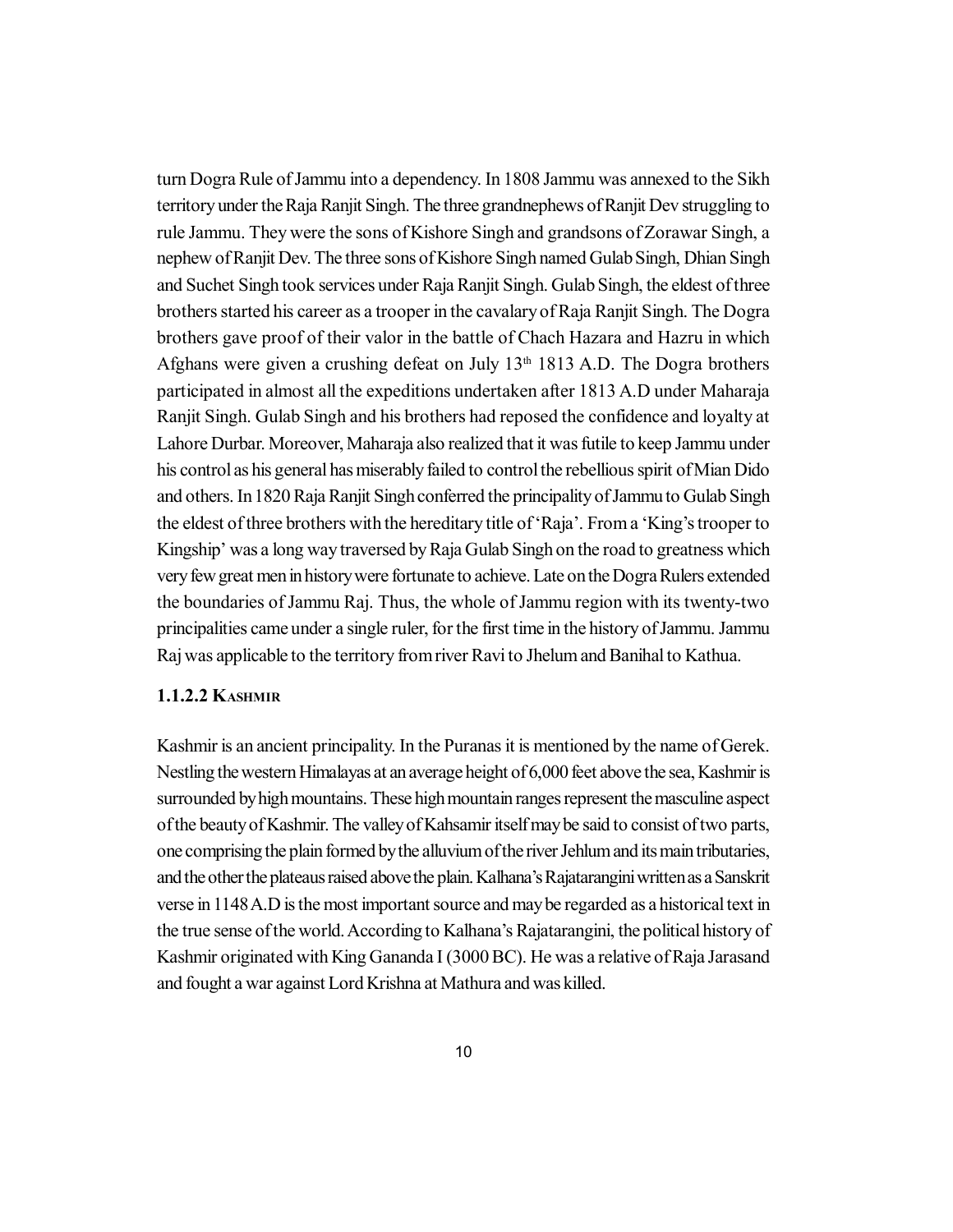A constant flow of invasions and dynastic eruptions which brought to power ruling family was the central features of the succeeding three thousand years. After the Gonanda Dynasty, there are number of dynasties said to have ruled Kashmir.

- 1. Korkota Dynasty (Naga Dynasty) (625-855 A.D)
- 2. Utapala Dynasty (855 A.D to 948 A.D)
- 3. Gupta Dynasty (948 A.D to 1003 A.D)
- 4. Lohara Dynasty (1003 A.D to 1171 A.D)
- 5. Deva Dynasty (1171 to 1339 A.D)

The death of Raja Udyanadeva (1338 A.D) of Deva Dynasty ultimately resulted in the final overthrow of Hindu Political Power in Kashmir.

#### *Shah Mir Dynasty (1339 A.D to 1561 A.D)*

Shah Mir who established the Muslim rule in Kashmir in 1339 is the real founder of the sultanate in Kashmir. Shah Mir Dynasty ruled Kashmir from 1339 to 1561 A.D.

#### *Chak Dynasty (1561 A.D to 1586 A.D)*

From Shah Mir Dynasty the rule passed on to the Chaks, who were shias and came from the Dards of Gilgit area. Ghazi Khan became the first Chak Ruler in 1561 A.D of Kashmir.

#### *Mughals (1586 A.D to 1753 A.D)*

Mughal Army under Qasim Khan defeated the last Chak Ruler Yaqub Shah in 1586 A.D and conquered the valley. Emperor Akbar made Srinagar his summer resort. Akbar came to Kashmir in 1579 and his finance minister introduced the revenue settlement to make it uniform with rest of the country. Akbar came to Kashmir Valley three times. During the third visit, Baltistan and Ladakh were brought under his sway. All the Mughals ruled Kashmir through Governors. After Aurangzeb the Mughal prestige started to fade and lost control of far away provinces.

#### *Afgans (1762 A.D to 1819 A.D)*

In 1748, an Afghan ruler Ahmed Shah Abadli attacked India but did not succeed. In 1753 Abdali again invaded India and succeed to capture Delhi. In the same year he sent a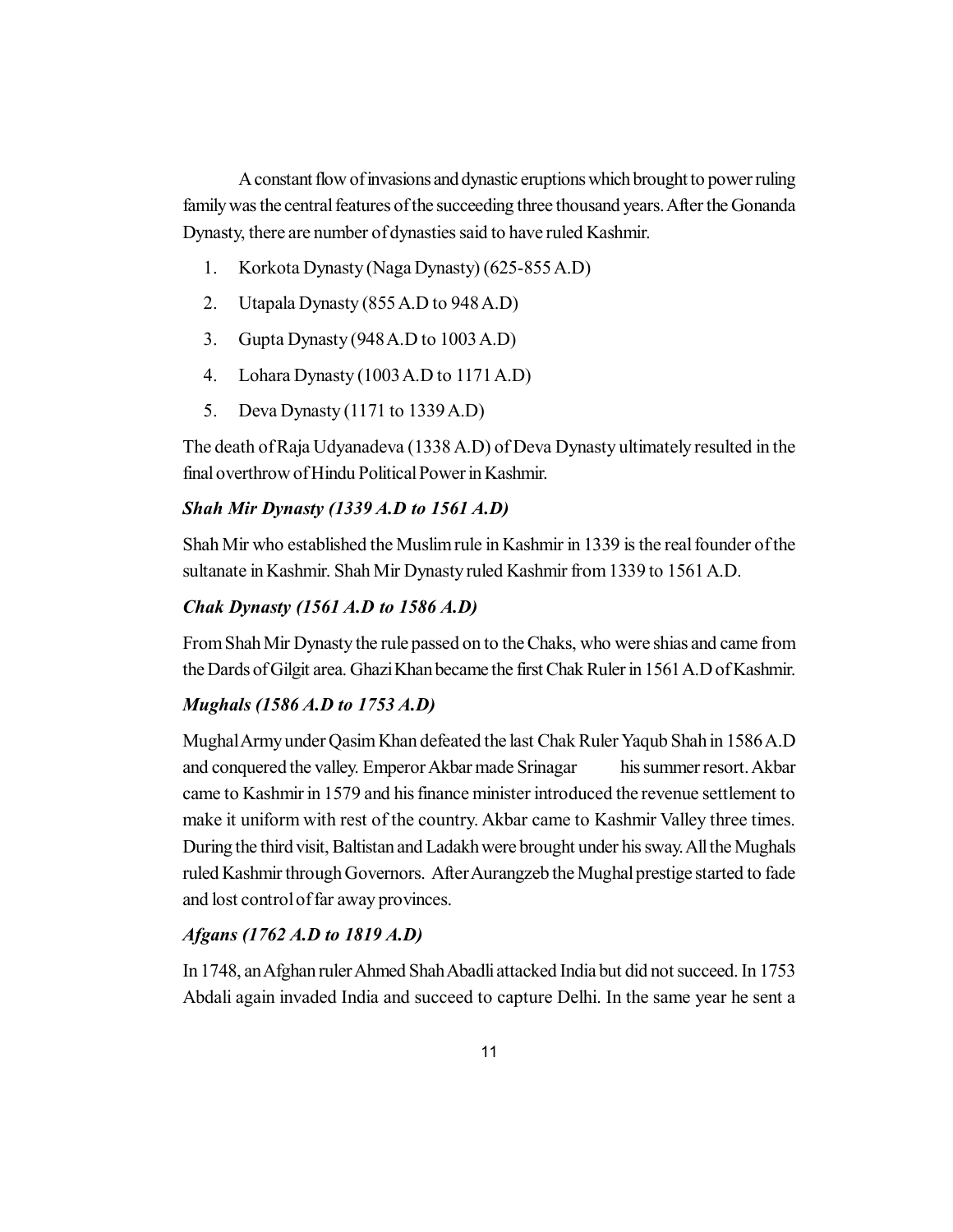strong army to conquer Kashmir in which Mughal forces were defeated and Afgans entered Srinagar. But in the same year 1753 A.D Mughal again defeated the Afgans and captured the Kashmir and ruled the valley till 1762 A.D. Ahmed Shah Abdali re-conquered the Kashmir and Nur-ud Din was made Governor.

## *Sikhs (1819 A.D to 1846 A.D)*

In 1819, the Maharaja Ranjit Singh of the Punjab sent a strong army under his Generals, Zorawar Singh and Gulab Singh to conquer Kashmir. A battle was fought in which Sikhs defeated the Afghans and successful in wresting Kashmir from Afghan rulers. For nearly Twenty-Seven years Kashmir was ruled by Sikh Darbar at Lahore through Governors.

## **1.1.2.3 LADAKH AND GILGIT-BALTISTAN**

Ladakh is a land of high passes, surrounded by Karakoram and great Himalayas. Ladakh had been a tributary of Tibet for centuries. Historically the region included the Baltistan, the Indus Valley, Zanskar, Lahaul and Spiti to the south, the Rudok region in the east, Aksai chin to the north east and the Nubra Valley to the north over Khardongla in the Ladakh range. The political history of Ladakh started getting documented after  $8<sup>th</sup>$  century.

In the  $8<sup>th</sup>$  century Tibetanization of Ladakh region began. Tibetans kept on playing the role of the major key players till  $9<sup>th</sup>$  century in Ladakh. From  $10<sup>th</sup>$  century onwards Lha-Chen Dynasty ruled the Ladakh.

## *Namgyal Dynasty (1460-1842)*

The Namgyal dynasty of Ladakh was founded by Bhagan, a Basgo King, who ruled Ladakh by overthrowing the local king of Leh. He took the surname Namgyal meaning Victory. Tashi Namgyal (1555-1575) managed the repel of most of the Central Asian raiders and built a royal fort on the top of the Namgyal Peak. Sengee Namgyal (1616- 1642) extended the kingdom into Zanskar and Spiti, but was defeated by the Mughals who had already occupied Kashmir and Baltistan.

King Deldan Namgyal (1642-1694) defeated the Mughal army in Baltistan and became an Independent ruler of Ladakh. During this period a religious dispute arose between Ladakh, Tibet and Bhutan which resulted in an attempted invasion by the Tibetans. Tibetans attacked Leh in 1684 and defeated the Namgyal ruler and concluded a treaty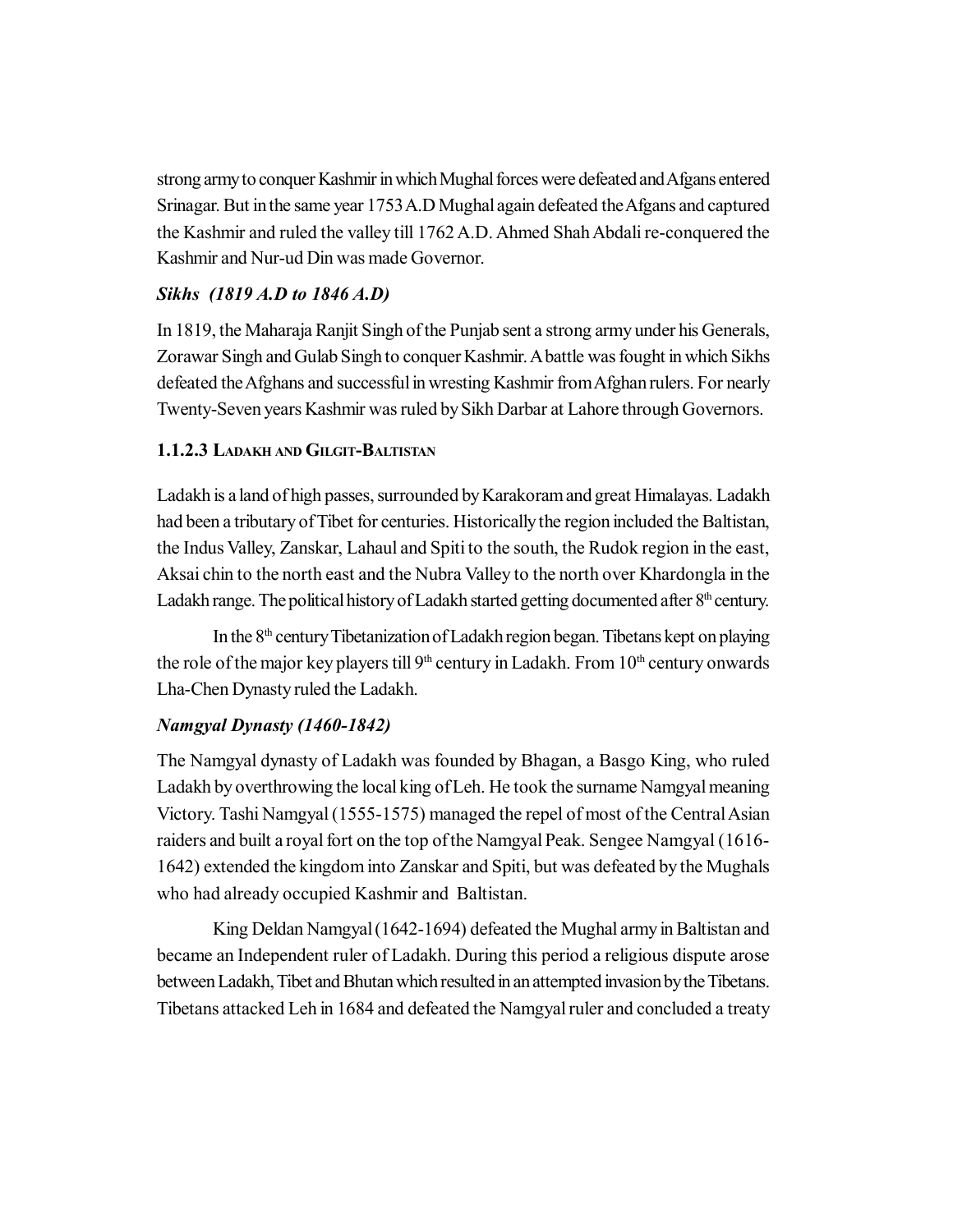with Ladakh. The Tibetan army retreated back to Lhasa on Dec. 1684 A.D. The treaty settled the dispute between Tibet and Ladakh, but its independence was restricted.

### **1.1.2.4 DOGRAS (1834 A.D TO 1947 A.D)**

In 1819 A.D the Sikh defeated the Afghans and annexed the Kashmir region to the Sikh territory. Kashmir was ruled by Sikh Darbar at Lahore through Governors. The Ladakhi Ruler refused to pay the tribute money to the Governor of Kashmir and challenged the sovereignty of Sikh Rule. By the middle of 1930's Raja Gulab Singh of Jammu also realized the strategic value of holding Ladakh. However, he sent his General, Zorawar Singh to conquer Ladakh in 1834 A.D. Dogra Army under the leadership of Zorawar Singh defeated the King Tshespal Namgyal of Ladakh and annexed the Ladakh Region including Skara Lhara and Balitstan to the Dogra Territory. This way Raja Gulab Singh became the ruler of Ladakh region.

## **1.1.3 EVENTS LEADING TO THE FORMATION OF STATE OF JAMMU AND KASHMIR**

Before 16<sup>th</sup> March 1846, there was no existence of Jammu and Kashmir State. The three regions of the state were governed separately under different rulers. After the death of Maharaja Ranjit Singh, in 1839 A.D, the Lahore darbar faced a number of problems to maintain the unity and integrity of Punjab State. Maharaja Ranjit Singh had seven sons and Kharak Singh was the eldest and the choice of Ranjit Singh to be his successor. Sher Singh was the second son but asserted a superior claim because, he was born of Ranjit Singh's first wedded wife Mehtab Kour, under these circumstances the possibility of peaceful succession was very difficult. Under the rule of incompetent successors, the grip of the central authority became weak, the army officers became supreme and provincial governors stopped to pay money to the Lahore Darbar. This led to the development of disposition in the Lahore Darbar to look to the British Government in all matters and started behaving like state of subsidiary alliance. After the death of Ranjit Singh, Raja Gulab Singh and his brothers, Dhian Singh and Suchet Singh played an important role in Lahore Darbar. Dhian Singh stood as most capable man of Lahore Darbar till his death. He maintained his grip over the civil and military affairs of Punjab state. During the same time anti-Dogra move started in Lahore Darbar. The things turned worse and it was decided to murder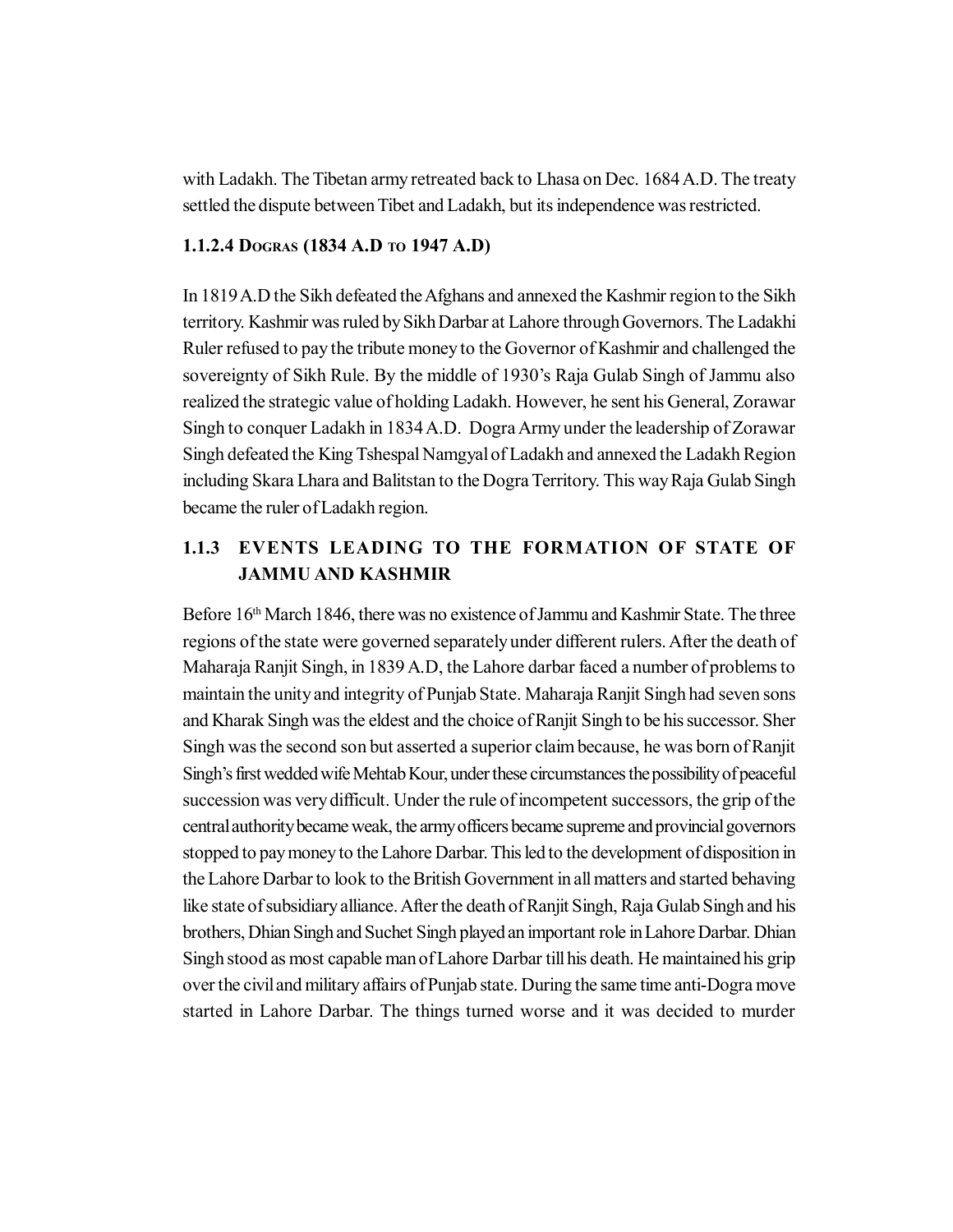the whole Dogra family in Lahore. This led to the murder of Dhian Singh first and after that Suchet Singh, Hira Singh and Mian Labh Singh were killed along with Mian Sohan Singh the son of Raja Gulab Singh of Jammu. The death of Dogras in Lahore was heading towards the disintegration of Punjabi Kingdom. Although the relations between Raja Gulab Singh and the Sikh ruler worsened. At Lahore Darbar there was no power to whom Gulab Singh could be loyal. All the chiefs, governors and rulers of Punjab were involved in intrigues and in mutual jealousy.

In November 1845, war broke out between the Sikhs and the British at Sobraon. The Lahore Darbar asked Raja Gulab Singh of Jammu to help and lead the troops. But Gulab Singh was not interested in helping the Sikhs because Lahore Darbar had already annoyed Gulab Singh by killing his brothers, son and other relatives and by attacking Jammu Raj only ten months before. The Sikh army was defeated and the British occupied Lahore on Feb. 1846. By remaining distant from the war, Raja Gulab Singh earned the gratitude of the British officers. After the Sikhs were defeated, he became the Prime Minister of the Punjab and remained in touch with the British authorities. Gulab Singh appeared as a mediator between the British and Lahore Darbar. As a result of negotiation, the Britishers demanded a war indemnity of Rupees one and half crore. The Sikh Darbar was not in a position to pay so much amount and offered to give the territories between river Beas and river Sutlej including Kashmir in lieu of one crore of rupees and the British government accepted this offer. The Treaty was concluded between Raja Dhuleep Singh of Lahore and the Britishers on 9<sup>th</sup> March 1846 in which Maharaja Dhuleep Singh ceded all his forts, territories and rights in the doab and country, hill or plain situated between river Beas and Sutlej in perpetual sovereignty to the British East India Company. Moreover, through this treaty Maharaja Dhuleep Singh also agreed to recognize the independent sovereignty of Raja Gulab Singh of Jammu.

Subsequent to the Lahore treaty, another treaty was concluded between Raja Gulab Singh of Jammu and the British on March 16, 1846 A.D at Amritsar. Through this treaty Raja Gulab Singh paid 75 lakh to the British Government for acceding the valley of Kashmir with Jammu, thus creating the State of Jammu and Kashmir with the sovereignty of Maharaja Gulab Singh. Thus, the efforts of Maharaja Gulab Singh resulted in the formation of present Jammu and Kashmir State. Maharaja had divided the State into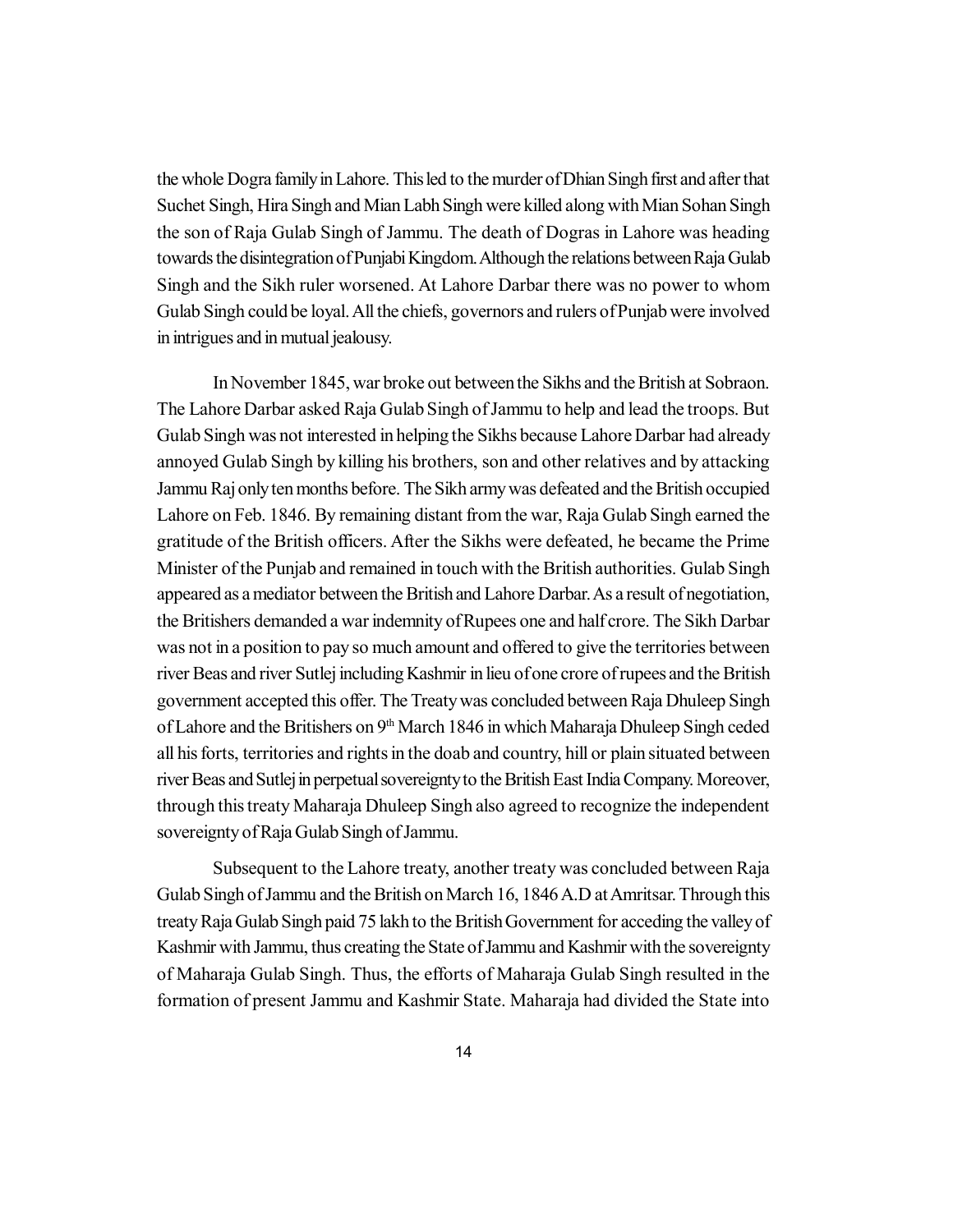three provincial divisions i.e. Jammu, Kashmir and the frontier regions of Ladakh and Gilgit-Baltistan. Each division had been put under the charge of a Chief Officer who was equivalent to the status of a Governor.

#### **1.1.4 GEO-POLITICAL OVERVIEW**

The State of Jammu and Kashmir was created through the treaty of Amritsar of 16 March, 1846, under the same treaty Kashmir too was annexed with Jammu and thus, the State of Jammu and Kashmir came into existence. However, the integration between Kashmir and Jammu was merely political, and was mainly motivated by the British desire to create a buffer state between the expanding Russian and Chinese empires. The Geo-political location of this state makes it the centre of several intense international rivalries. The State of Jammu and Kashmir geographically is the most important state in Indian sub-continent with Pakistan, Afghanistan, Soviet Union, Tibet and China as its neighbours. The state of Jammu and Kashmir is situated between latitude 32°-15' and 37°-17' north and longitude 72°-35' and 80°-30' east. Within area of 2,22,236 sq.km. Geographically and politically the state of Jammu and Kashmir occupies very significant position because its borders meet with five countries in north. It also occupies a strategic position from military point of view and foreign affairs. Kashmir, Ladakh, and Gilgit Baltistan are of great strategic importance owing to the fact that to its east lies Tibet, and Sinkiang a province of China, to the north west, Afghanistan and a few miles from Afghanistan lies Russia. This strategic position of Kashmir and Ladakh regions had caused the rulers of adjoining empires to control on it. We can see the struggle of powerful nations to control this region as a centre of military strategy in the Asia. That is why it has been a constant source of conflict between nuclear powerful nations i.e. India, Pakistan and China.

The Geographical location of Jammu and Kashmir State in relation to India is however, economically most important because of its great source of reservoirs of water which feed the Indus, the Jhelum, the Chenab the Ravi and the Sutlej rivers that irrigate and fertile the vast land in North India.

We can better understand the geo-political overview of the State through its geographical divisions.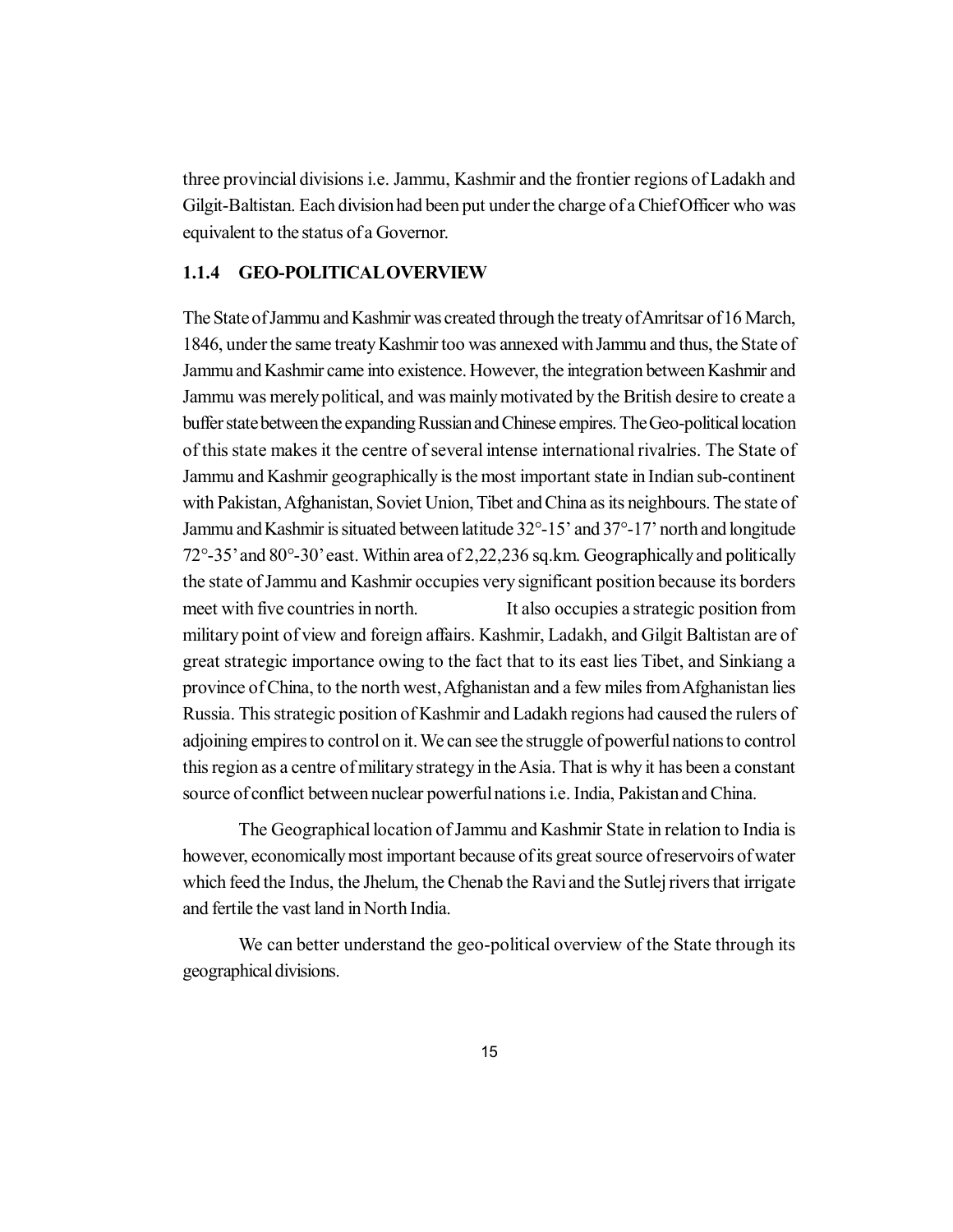The Geographical division of State:

- (i) The Outer Plains and Sub-mountainous tract.
- (ii) The Outer Hills or Siwalik Range or Outer Himalayas.
- (iii) The Kashmir Valley or Jhelum Valley
- (iv) The Tibetan Tract of Ladakh and Gilgit Baltistan.

#### **1.1.4.1 THE OUTER PLAINS AND SUB MOUNTAINOUS TRACT**

This tract runs all along the line of Punjab state including the districts of Gurdaspur, Sialkote, Gujrat and Jhelum. Its spread in the Jammu region includes the Jammu District, Kathua, R.S. Pura, Akhnoor, Mirpur and Bhimbur. The two large streams of Ujh and Tawi, three rivers – The Ravi, The Chenab and The Jhelum and several perennial streams flow through this tract and enter Punjab. The northern portion of the region called Kandi belt has stony and sandy soil.

#### **1.1.4.2 OUTER HILLS OR SIWALIK RANGE OR OUTER HIMALAYAS**

This tract runs into the second geographical division of Jammu Kashmir state generally known as outer hills or outer Himalayas and comprising the low lying hill which is also known as Siwalik range. This tract divides the Jammu and Kashmir provinces to its south and known as Pir Panjal range of mountains.

A large part of this tract lies at an altitude of between 2000 to 4000 feet above the sea level. The first and second division of the state constitutes the Jammu region in which the Chenab river, with its tributaries, flows through Jammu region until it enters into the plains of Punjab.

#### **1.1.4.3 THE KASHMIR VALLEY**

The Kashmir Valley i.e. Jhelum Valley is, however surrounded by North-West Himalayan range. These Himalayan ranges vary in altitude from 3000 to 5000 meters. In south Banihal pass affords an exit from the valley. The only outlet for Jhelum river water is in the narrow gorge at Baramulla. The tributaries of river Jhelum carved out their own smaller valleys which are called side valleys. These valleys are relatively steeper with flat as well as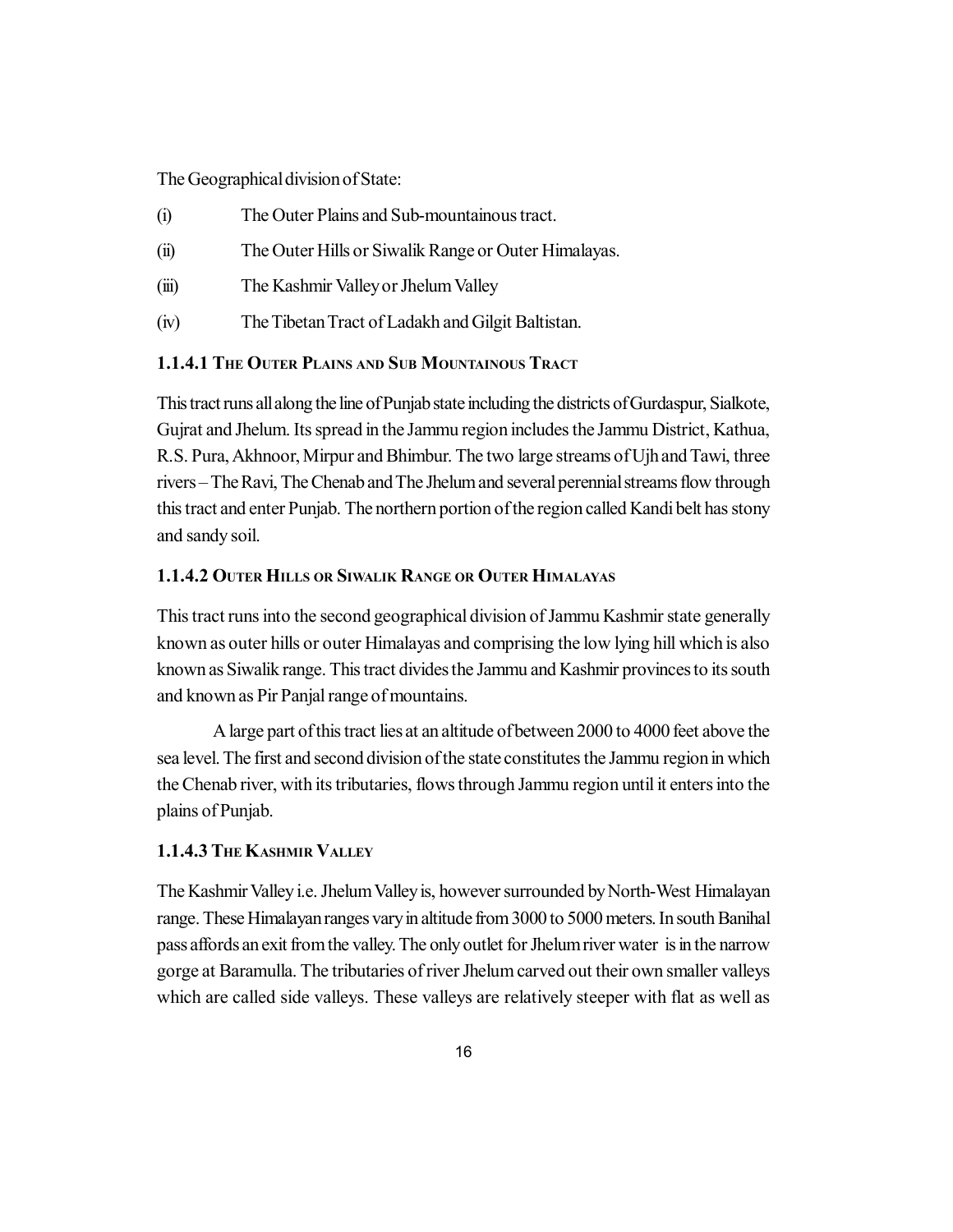sloppy stretches of land. Some important side valleys of Kashmir were Lidder Valley, Sind Valley, Lolab Valley and Kishenganga Valley etc.

#### **1.1.4.4 THE TIBETAN TRACT OF LADAKH AND GILGIT-BALTISTAN**

The fourth division is the Tibetan tract which comprises the two big regions i.e. Ladakh and Gilgit-Baltistan. Being enclosed by Karakoram on the north and the central range of the Himalayas on the South this division is the largest but most sparsely populated division because of its high altitude and highly mountainous and barren character. This tract farms the central portion of the valley of the great Indus River which taking its source of the Manas sarowar lake in Chinese occupied Ladakh region. The Suru, Zanskar, Gilgit, Baltistan, Leh, Kargil are the important valleys and towns of this division.

### **1.1.5 LET US SUM UP**

In this lesson you studied the events leading to the formation of State of Jammu and Kashmir. With the signing of the Treaty of Amritsar in 1846, Maharaja Gulab Singh became the rule of Jammu and Kashmir. P.N.K. Bamzai writes "Maharaja Gulab Singh is the only Indian ruler to have carved out a state during the  $19<sup>th</sup>$  century out of the wreckage of the great kingdom of Sikhs. Moreover, he was the only Indian ruler to have extended the frontiers of India to their natural boundary".

Geographically, the State of Jammu and Kashmir is like a multi-storey building. Jammu is its gateway and the first storey is constituted of outer plains, Shivalik and middle Himalayas. The second storey is high mountainous range of Kashmir valley while the third one is made up of Ladakh and Gilgit Baltistan appearing at the end of steady flight of Himalayas.

## **1.1.6 SUGGESTED READINGS**

- Justice A.S. Anand, "The Constitution of Jammu and Kashmir. Its Development and Comments", New Delhi: Universal Law Publisher.
- K.L. Bhatia, "Jammu and Kashmir, Article 370 of the Constitution of India", New Delhi: Deep and Deep Publications.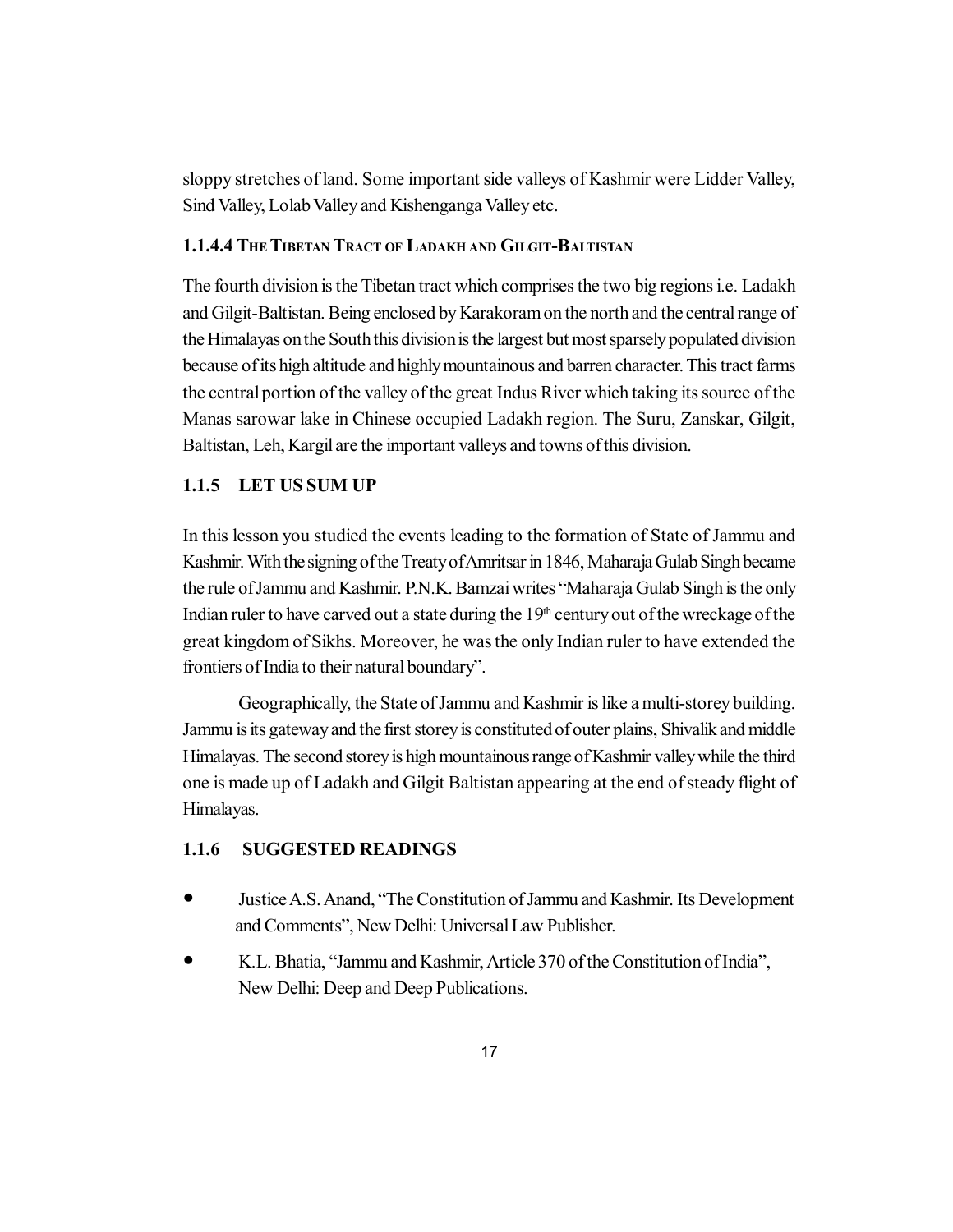- Vidya Bhushan, "Constituent Assembly of Jammu and Kashmir", Jammu: Yak Publishing Channel.
- P.N.K. Bamzai, "Cultural and Political History of Kashmir", New Delhi: M.D. Publications.
- Y.R. Sharma, "Political Dynamics of Jammu and Kashmir", Jammu" Radha Krishana Anand.

## **1.1.7 CHECK YOUR PROGRESS EXERCISE**

- 1. Write down the factors responsible for the formation of Jammu and Kashmir State.
- 2. Discuss the Geo-Political Overview of Jammu Kashmir State.
- 3. What is the significance of the Treaty of Amritsar?
- 4. Write a note on strategic important of the State.
- 5. Analyze the role of Maharaja Gulab Singh to creation of the State of Jammu and Kashmir.

 $\sim\sim$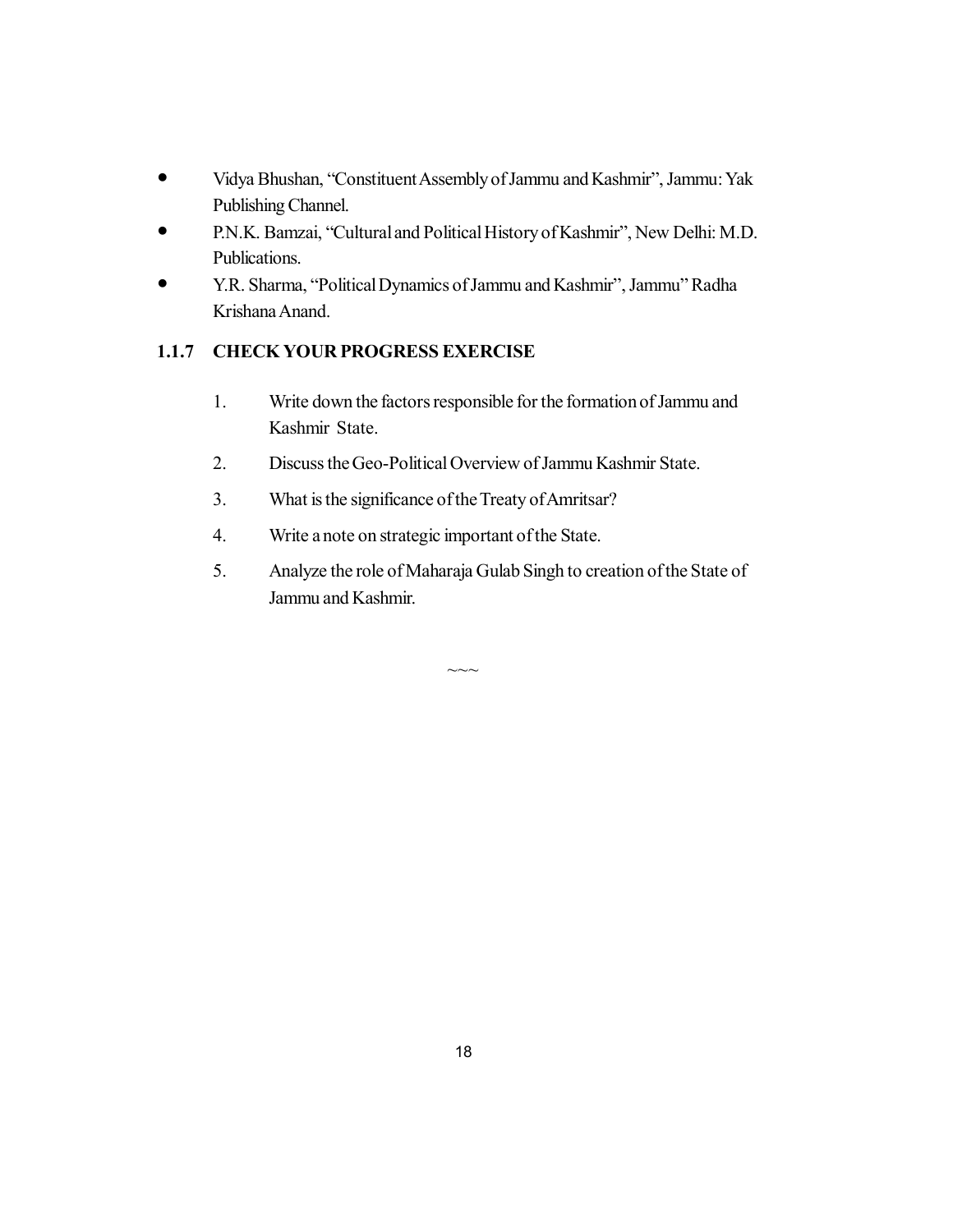B.A., Semester VI, Political Science (**Govt. and Politics in J&K**) Unit I : **Historical Background**

## **1.2 POLITICAL AWAKENING IN KASHMIR: READING ROOM PARTY, MUSLIM CONFERENCE AND NATIONAL CONFERENCE**

- **Seema Shekawat**

#### **STRUCTURE**

- **1.2.0 Objectives**
- **1.2.1 Introduction**
- **1.2.2 Historical Background: Condition of People**
- **1.2.3 Growth of Political Awareness**
- **1.2.4 Reading Room Party: The First Step Towards Political Awakening in Kashmir**
- **1.2.5 Formation of Muslim Conference**
- **1.2.6 Political Agenda of Muslim Conference**
- **1.2.7 Emergence of National Conference** 1.2.7.1 Political Role of the National Conference
- **1.2.6 Let us sum up**
- **1.2.7 Check your Progress Exercise**
- **1.2.0 OBJECTIVES**

The topic deals with the origin and growth of the political awakening in Kashmir. After going through this unit, you should be able to know: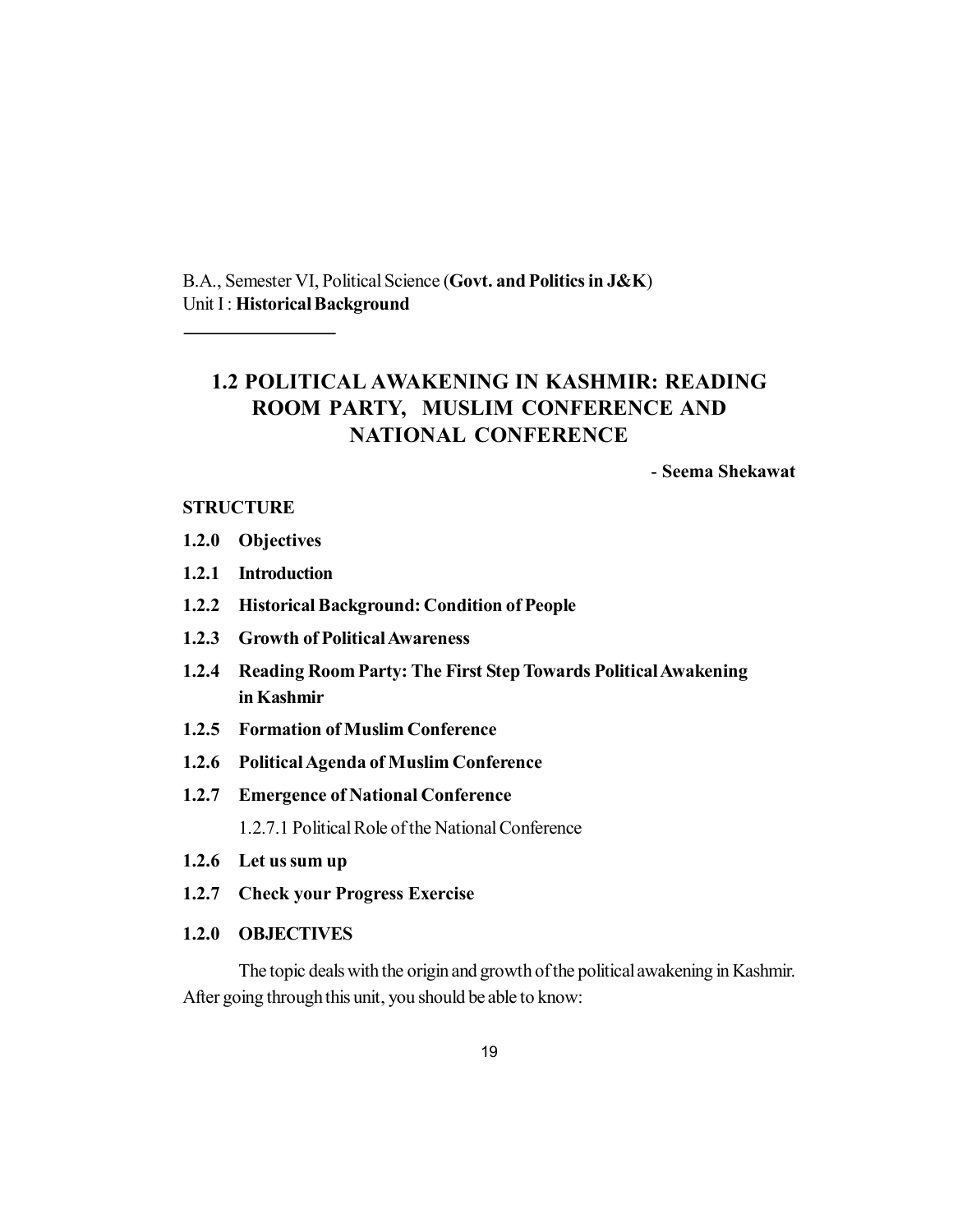- background of politics of Jammu and Kashmir;
- developments during reign of feudal ruler that led to the growth of political awakening in J&K;
- role of Reading room and Muslim Conference in bringing about political awareness;
- the emergence of National Conference and its political role in democratic politics.

### **1.2.1 INTRODUCTION**

The political movement in Kashmir followed the opening of two colleges – one each in Srinagar and Jammu. The initiation of Western education in the Valley led many to get exposed to the developments taking place all over the Indian subcontinent. Among the various influences on the educated youth of Kashmir was that of the Indian national movement.

There were also a number of events that led to the political awakening at that time. One such very important event that made strong impression on the minds of educated Kashmiris was the resignation of Sir Albion Banerjee, a minister under the Dogra rule. While submitting his resignation he spoke to the press and said that "Jammu and Kashmir State is labouring under many disadvantages, with a large Mohammedan population absolutely illiterate, suffering under poverty and very low economic conditions of living in the villages and practically governed like dumb driven cattle…" This led many to think about the political and the economic conditions prevailing under the princely state of Jammu and Kashmir. The exposure of the youth to the English education, the liberal political ideals, the political environment all over the subcontinent and also the rising Muslim political consciousness – all these had the effect of initiating a process in which the first kind of organised politics shaped. The Reading Room Party and the Muslim Conference were the initial expressions of such organised politics.

#### **1.2.2 HISTORICAL BACKGROUND: CONDITION OF PEOPLE**

*Muslim Conference* was an early response of the emerging Muslim intelligentsia of Kashmir to the situation of Valley's backwardness and deprivation. Recorded history shows that the condition of the people of Kashmir at the turn of the twentieth century was quite pitiable. There were lot of hardships faced by them. They were heavily burdened by a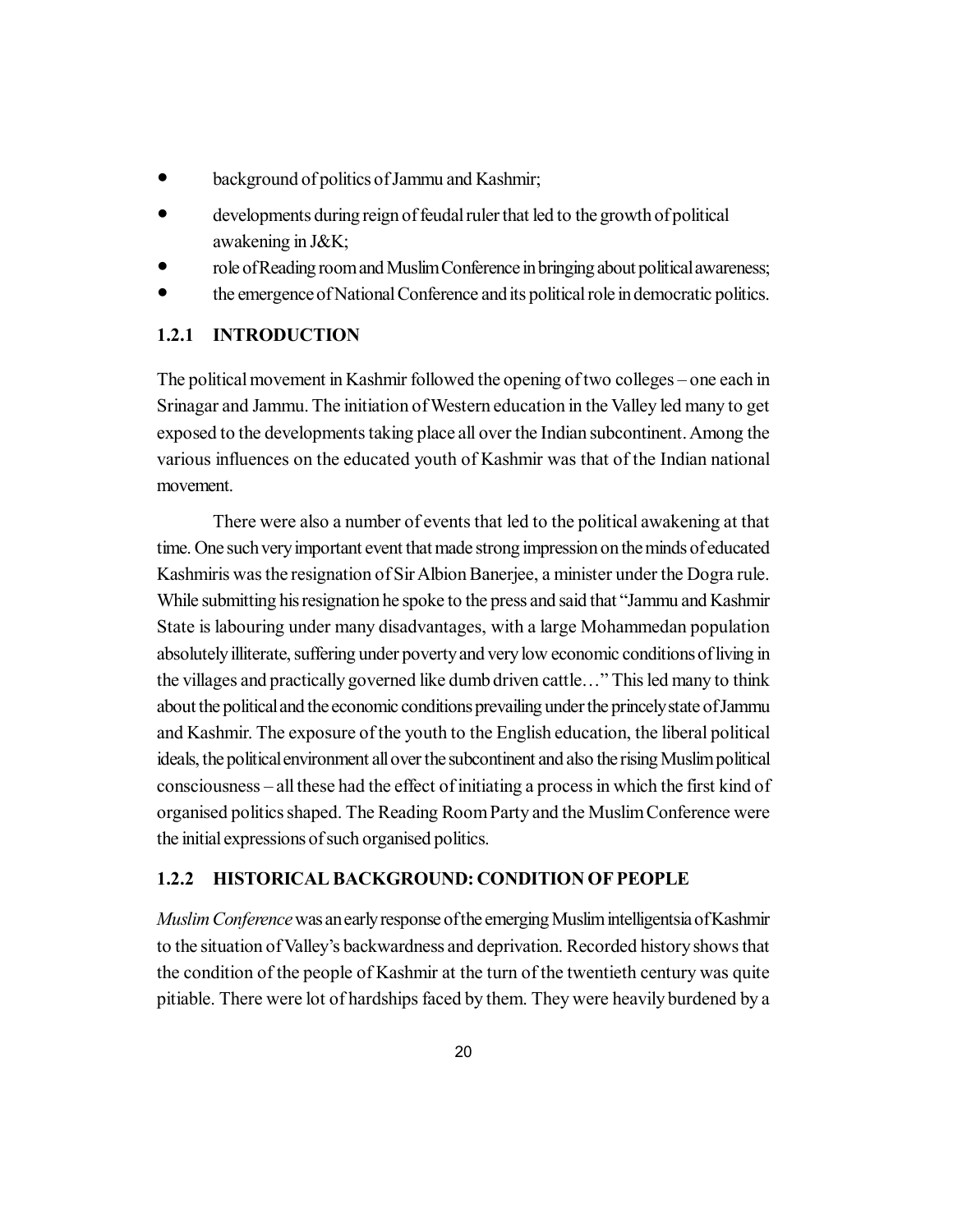very oppressive system of taxation. As Korbel would put it 'everything and everybody was taxed'. Agriculture formed the main source of production for the majority of the rural population, and yet they did not enjoy the proprietary rights to land. Whole of the land was considered to have been the property of the ruler. 'The land tenure system had reduced them to abject poverty, as the land was held by Zamindar… Exploitation by money lenders, Numberdars and Zaildars added to the woes of the people.' A large number of Kashmiris, who were landless labourers, were working as the serfs of the absentee landlords while many others unable to earn sufficient to meet their requirements. They were heavily indebted and compelled to leave the state to work as labourers in the neighbouring Punjab. The situation of poverty was aggravated due to the insensitivity of the political regime towards the condition of its subjects. Dogra rulers, who had come to acquire political control over Kashmir in 1846 by virtue of the Treaty of Amritsar, had remained quite indifferent towards the condition of the people of the Valley.

#### **1.2.3 GROWTH OF POLITICALAWARENESS**

Despite generally stagnant conditions, a limited process of modernisation was initiated in the valley in the decade of twenties, resulting in the creation of a small class of educated youth. This class was to assume the role of a catalyst in the process of political mobilisation of the community. As it acquired awareness about the backwardness of the community as well as apathy of the political regime, it took upon itself the task of articulation and expression of the discontent of the masses. Gradually this political consciousness began to take firm roots spreading from intelligentsia to the people of middle class. Till 1931, it erupted in a spontaneous agitation which was almost communal in its nature. It is important to note in this context that religion played an important role in the early politicisation of Kashmir. There was an alliance between the emerging political elite and the dominant religious institutions of the Valley.

## **1.2.4 READING ROOM PARTY: THE FIRST STEPTOWARDS POLITICAL AWAKENING IN KASHMIR**

Until March 1932, the formation of political association was totally banned in the state. On the recommendation of Glancy Commission Report on 12 March 1932, the right to freedom of press and platform to the people of the State were granted. This led to the formation of various associations and organisations in the Valley.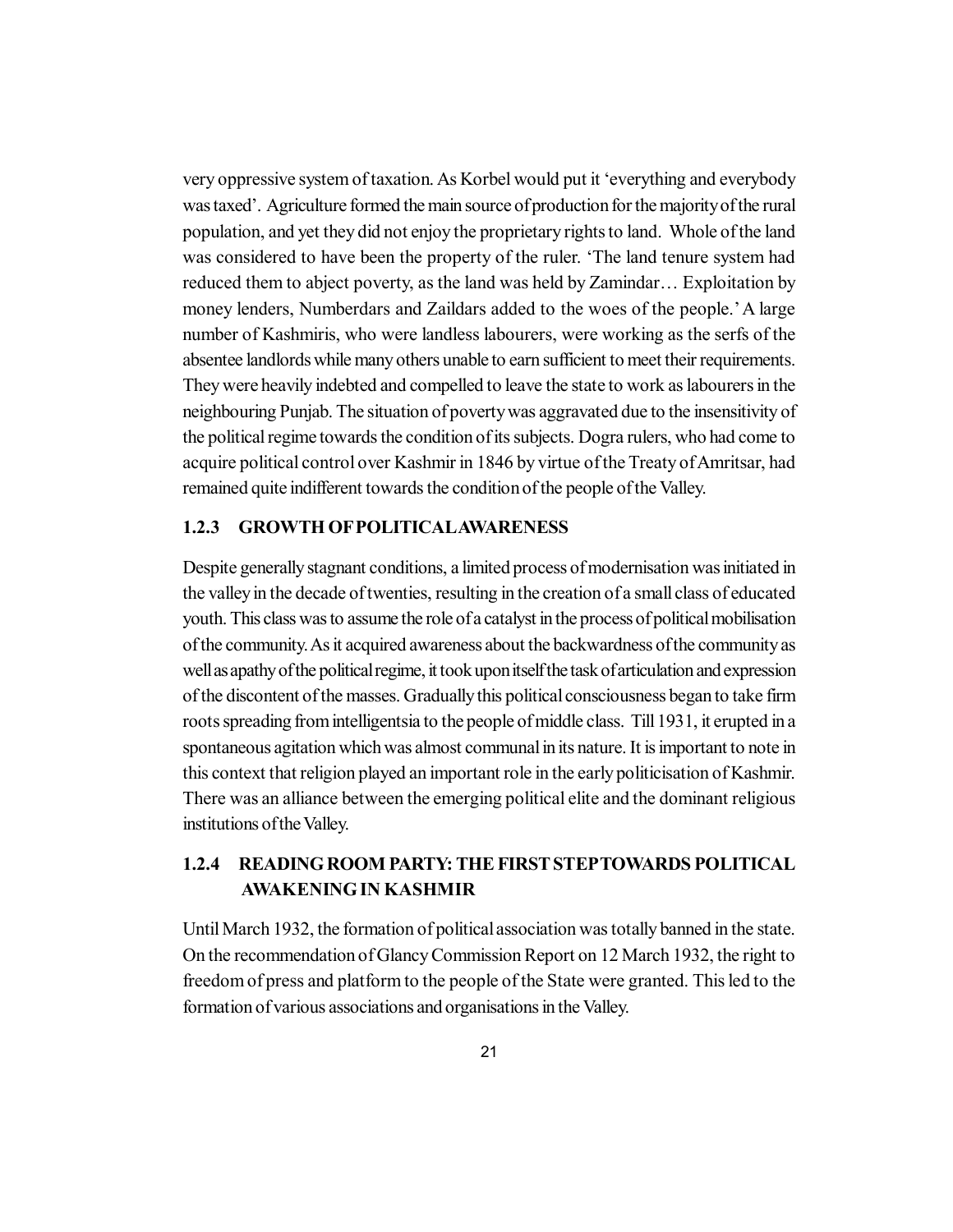The first effort at organising the Kashmiris was in the form of a non-political organisation – the Reading Rooms. Because of the emergence of a small class of young educated Kashmiris, there was a growing awareness around the conditions of the Kashmiris. Such awareness was aggravated because of inability of these educated Muslims to find suitable avenues for employment. In 1922, some of these educated young men felt the need to form a Reading Room.

The reason as to why a Reading Room became the basis of the first organised response of Kashmiris was the fact that there was a ban on the press, platform and public meetings in Kashmir. Hence no political organisation could be formed there. Keeping in view such a ban, the educated Muslims submitted an application to the government for formation of a reading room with the sole purpose of providing literature chiefly on religious subjects.

It was in this context that the Reading Room Party was formed in Srinagar in 1930. Of the various activities pursued by the Reading Room Party was sending representations to the government complaining against the civil services recruitment rules and fighting for the rights of Kashmiri Muslims.

The Reading Room Party, therefore, was a public body to articulate and organise the public opinion with a view to exerting pressure on Government for reforms. The party was in no case a party of a political nature, but assumed a political nature because there was no freedom of association.

The Reading Room Party that was organised by the educated Muslims had full co-operation of the two *Mir Waizes* (the religious heads) of Srinagar.

#### **1.2.5 FORMATION OF MUSLIM CONFERENCE**

Formation of Muslim Conference followed the formation of the Reading Room Party. The activities of the Reading Room Party had led to an organised political response among the emerging educated elite of Kashmir. This elite along with the religious heads were responsible for spreading some kind of political message to the common Kashmiris about the state of the local masses. Although this did not lead to extension of organised politics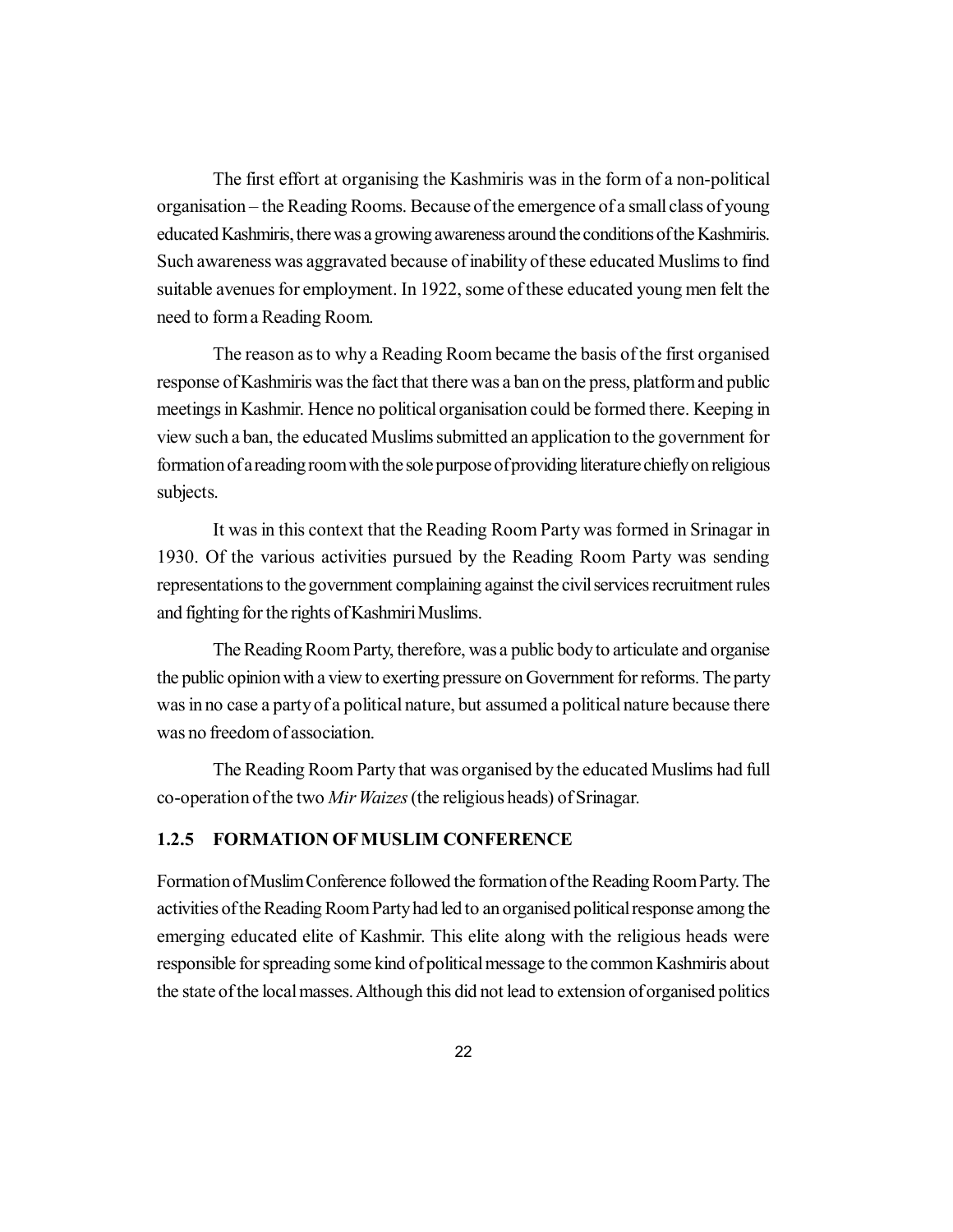from the elite to the mass of people but it did lead to some kind of spontaneous response that got reflected throughout 1931. In the month of July, there took place a very spontaneous popular political upsurge that had communal bearings but which did basically reflect the accumulated discontent in Kashmir. This upsurge became the beginning of the organisation of political response of Kashmiris. There were many occasions following the July upsurge that led to the expression of political demands of the Kashmiris. The first such occasion was the 'Kashmir Day' that was celebrated on 14<sup>th</sup> August 1931. A complete hartal was observed in the state on that day. During September, the people demonstrated against the despotic ruler in Srinagar. From spontaneous response, this response later took up an organised form with the emergence of Sheikh Abdullah as a leader.

The political expression of the upsurge in 1931 led to sharpening of the political demands in Kashmir. During various demonstrations, the Kashmiris started articulating their demands. As A. S. Anand informs us, the Muslims listed a number of grievances and demanded an increase in their representation in the public services in accordance with the percentage of the population. Added to this was the demand of 'perfect equality of rights and equality of treatment for all State Subjects.'

What provided an opportunity to the emerging political elite to represent their demands in an organised and articulated manner was the appointment of Glancy Commission. This commission was appointed immediately following the political upsurge in 1931. This Commission presented its report on  $12<sup>th</sup>$  March 1932. The Commission dealt with various matters including the religious, educational, employment in state services, etc. and recommended that there should be no interference with religious observance, expansion of primary education, practical encouragement to Muslim students in matters of receiving education, special scholarships for Muslim students, efforts to increase the number of Muslim employees in the teaching departments and appointment of a special Muslim inspector to attend to the progress of Muslim education, grater share for Muslims in matters relating to the employment to state services. Following this report, the rights to freedom of press and platform to the people of the state were granted and the ban on the formation of political associations was lifted. The Muslim leaders began to consolidate the mass-bases of the movement.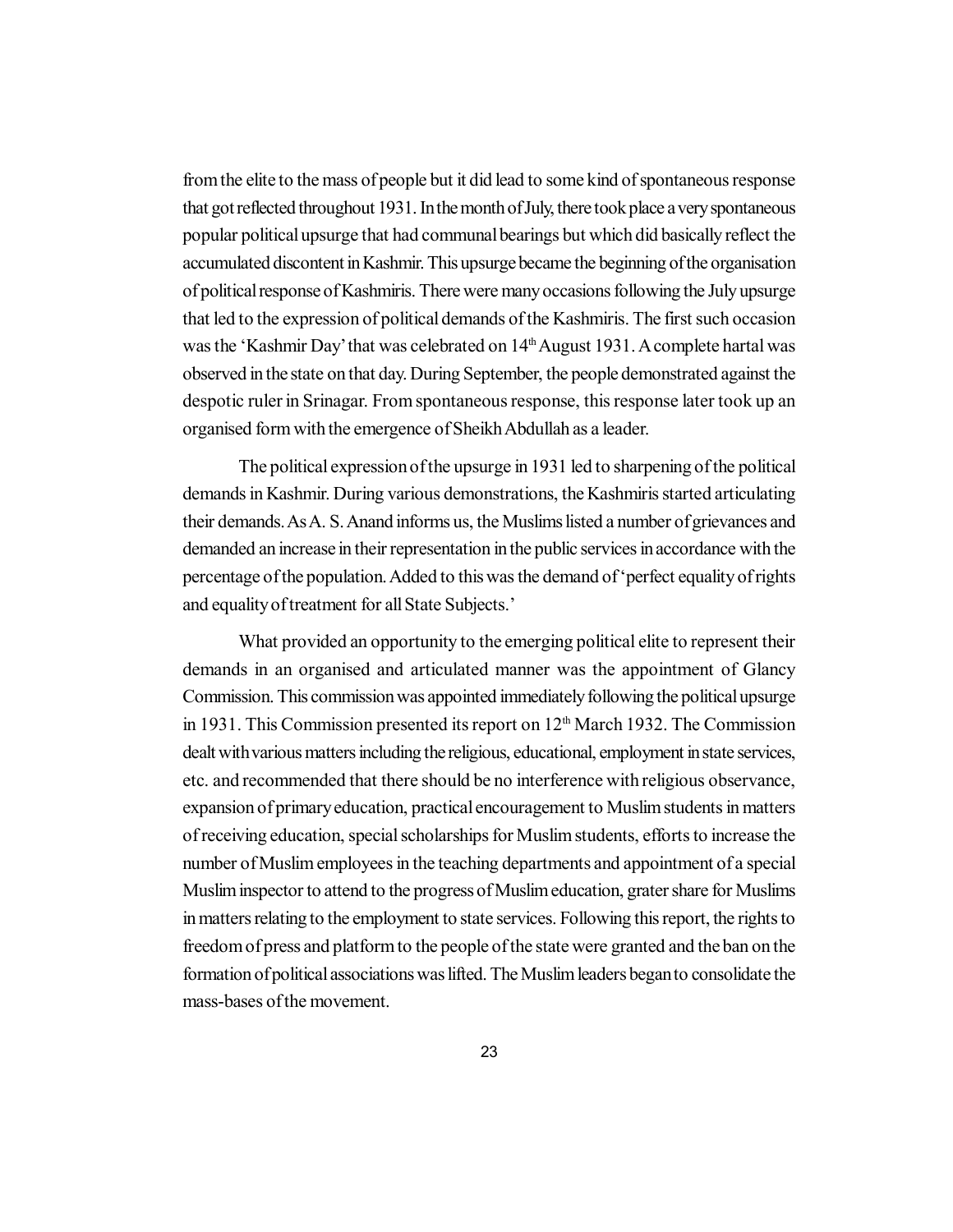In order to conduct the movement more methodically and with strict discipline, the emerging political leadership of Kashmir decided to establish the All J&K Muslim Conference. It was the first organised political force in the valley of Kashmir. The first annual session of the Muslim Conference was held from  $15<sup>th</sup>$  to  $17<sup>th</sup>$  October, 1932.

The Muslim Conference, though representing the political interest of Kashmiris, had clear-cut religion-specific orientation. It sought to represent the interest of the Muslims of the state. Moreover, it had the support of the Muslim religious leaders. Not only the religious leaders of J&K but also various Muslim organisations of Northern India, especially the Punjab, supported this organisation

The reason for the religion-specific approach of the Muslim Conference was that at the time this organisation came into existence, the discontent of people was articulated only through the religion-based organisations. The early demands that were raised by the newly emerging leadership in Kashmir were also coined in religious terms. A memorandum, for example was presented to Lord Reading, the Viceroy of India, when he visited the state in 1924, included the demands like, the grant of proprietary rights to the Muslims peasants, the grant of representation to the Muslims in the services and employment of the state, appointment of Muslims on the important posts of Governor, SPs, higher administrative posts in the Silk Factory, introduction of free and compulsory education, appointment of more Muslim teachers and Inspectors, grant of Government contracts, particularly those relating to forests, roads and construction to state nationals in general and to Muslims in Particular, restoration of mosques and other religious properties under the control of the Government and their protection from encroachment by non-Muslims.

Seen in the context of that time and the politics that had evolved at that time, the Muslim Conference was also reflecting that politics itself. However, this politics came under more liberal and radical influences at the later stage and therefore evolved itself into more mature and secular politics.

#### **1.2.6 POLITICALAGENDA OF MUSLIM CONFERENCE**

Though a precursor to the National Conference, the Muslim Conference had not only a different political character but also a different political agenda. Among the most commonly raised demands were those related to the employment of the Muslims in the state services,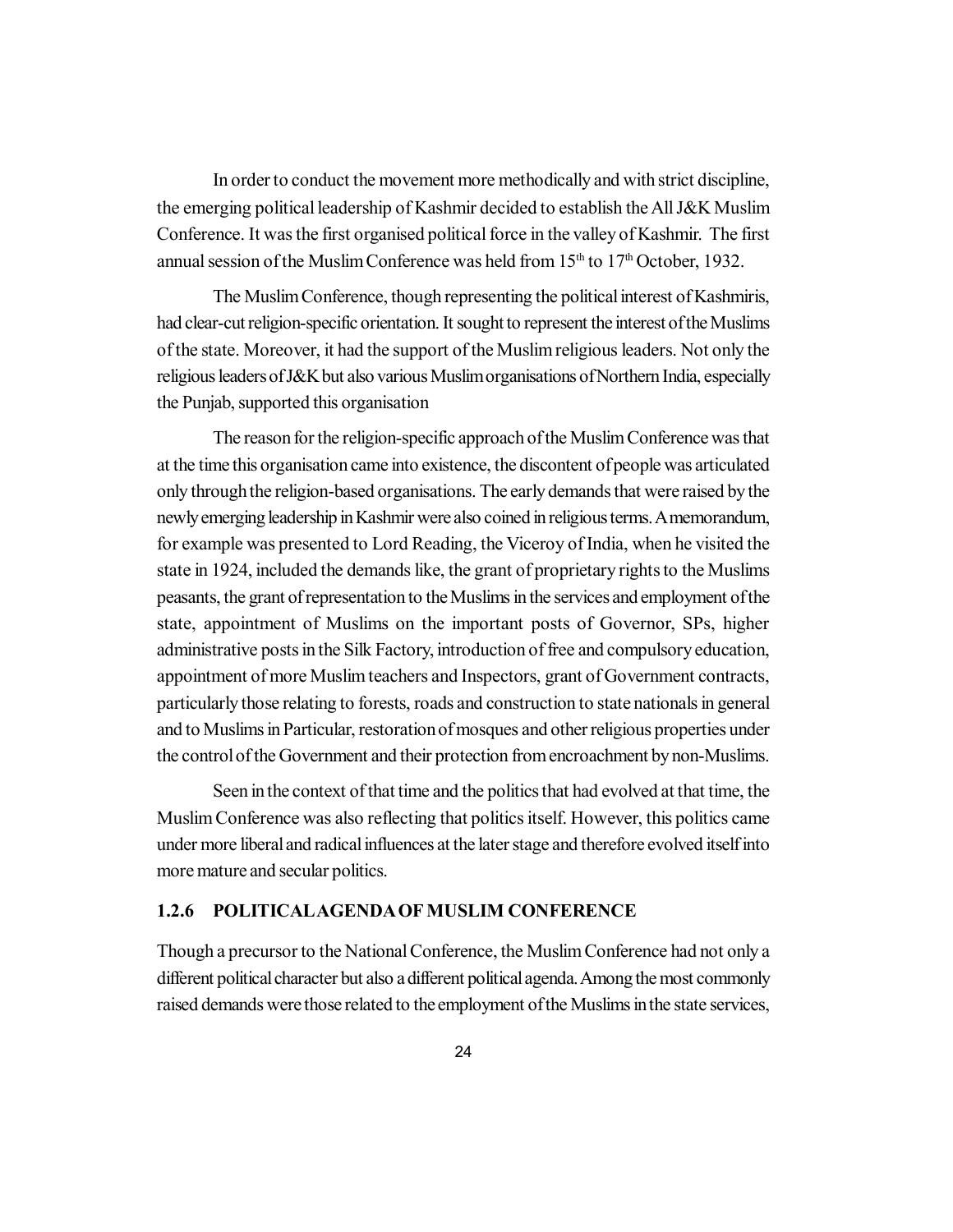improvement in the condition of the Muslim education or the handing over of the Mosques to the Muslims. It is obvious that the expression of the Kashmiri identity at that time was manifesting on religious basis. The perceptions of the emerging class of elite were important in this context. They perceived their situation of deprivation and backwardness in terms of their Muslim reality.

The Muslim Conference, however, was the most vocal organisation to voice the discontent of Kashmiris. One of the first grievances represented by it was the failure of the Maharaja to implement the recommendations of the Glancy Commission. It was under the banner of this organisation only that the demand for 'responsible government' was made forcefully.

To begin with what remained as the most important issue for the Muslim Conference was the lack of opportunities for Muslim employment in the state services. It was only later on that other issues were raised. From the limited demands of education and employment of Muslims, the Muslim Conference started demanding about a responsible government. The working committee of the Muslim Conference passed a resolution in February 1936 demanding a new constitution and an assembly. In order to pursue its demand, it asked the people to observe Responsible Government Day throughout the state. In accordance with this resolution a Responsible Government Day was celebrated on May 8, 1936. It was on this occasion that Sheikh Abdullah, as president of the Muslim Conference made a fervent appeal to all citizens, eliciting the cooperation of other communities including the Hindus and Sikhs in the observance of the day. The response was tremendous: the Muslims, the Hindus and the Sikhs closed their ranks to make the day a success.

One of the most important achievements of the Muslim Conference was to introduce some limited element of reform in the existing political regime. In the face of pressure from agitating masses under the banner of this organisation a legislative Assembly known as Praja Sabha was established. The Muslim Conference contested the election of the Praja Sabha in 1934. It was able to capture 16 out of a total of 21 seats reserved for Muslims. It also contested the next election that took place in 1938 and was able to win 19 out of the total of 20 seats.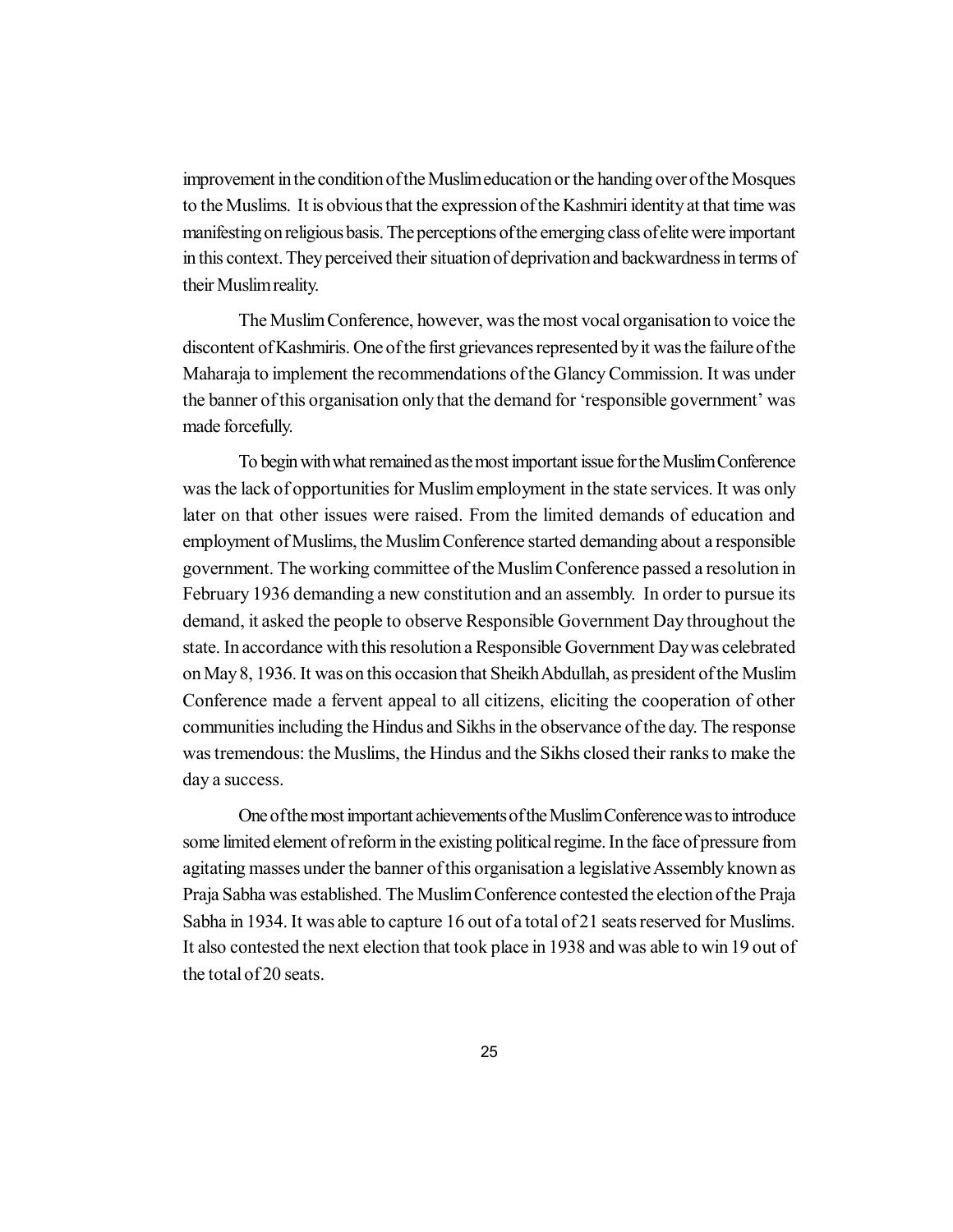Later on, in August 1938, the Muslim Conference issued a charter of National Demands. The charter stated that the ultimate goal of the party was to bring about a complete change in the social and political outlook of the people and to achieve a responsible government under the aegis of the Maharaja.

The above account shows that though the first organised political response in Kashmir was through the expression of the religion-specific demands, yet the politics went much beyond this limited expression in a few years' time. Communal tensions in the state that followed the politicisation of the religious identity of Kashmiris had led to the discomfort of many leaders of Kashmir. Bamzai, a noted historian of Kashmir, notes that there was a sharp reaction to the communal outbursts. Many leaders felt that such a communalised turn of politics had shaken the roots of the traditional amity and good will between Hindus and Muslims. Therefore, the leadership decided to convert it into a more broad-based organisation. Following this decision of the leadership, the Muslim Conference converted itself into the All Jammu and Kashmir National Conference.

While assessing the role of the Muslim Conference, it is important to note that it came into existence at a time when there were limited opportunities for political expression in the State of Jammu and Kashmir. Hence, it had only the limited purpose of pursuing the Muslim interest. It was in fact, an organisation with a very limited support base – that of the middle and upper class sections of the Muslims and it was their interest that this party was virtually looking after.

#### **1.2.7 EMERGENCE OF NATIONAL CONFERENCE**

Change from Muslim Conference to National Conference did not come all of a sudden. There had evolved a feeling among the leadership of the National Conference, particularly Sheikh Mohammed Abdullah, that there was a need to expand the support base of the Muslim Conference. It was felt that the basic problem of people of the state was linked with their situation of poverty, economic hardships, exploitative agrarian system, etc. Hence there was a need to rise above the narrow communal politics and have an organisation that could be more inclusive across religions. The Muslims and non-Muslims shared common problems and there was a need to wage a common struggle against the feudal and autocratic order involving all sections of society. It was also realised that the movement against the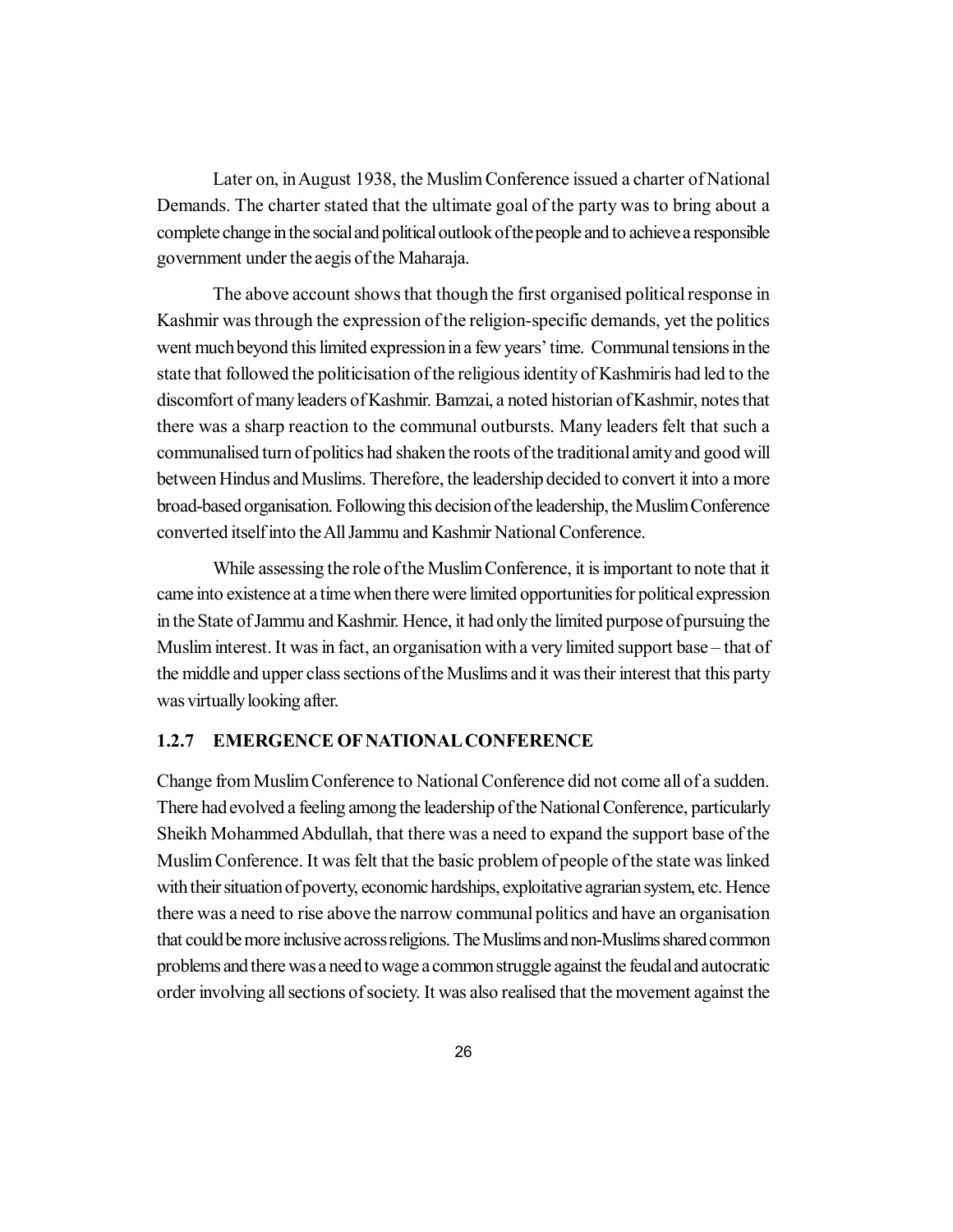exploitative economic and political regime would not succeed till it becomes a mass movement and adopts a secular and liberal agenda.

In evolving such an orientation of the political leadership of the state, particularly of Kashmir, one could see at least two different kinds of influences. Of these, one was the influence of the Indian national leadership, particularly of the Indian National Congress. But more importantly, one could see the influence of the left ideology and organisation, particularly the communists.

We could clearly see the leftist intervention in Kashmir's organised politics right from the beginning. A few local educated youth who had come under the influence of Marxism were in constant contact with Indian socialists and communists like B.P.L. Bedi and K.M.Ashraf. The left leaders on their part also were taking keen interest in Kashmir. The mass movement of the toiling people in Kashmir was an interesting situation to watch and also to intervene from the leftist point of view.

The left politics of India therefore had started intervening in the organised response in Kashmir much before the formation of National Conference. It was due to such an intervention that there took place a reorganisation of various existing organisations, on leftist lines. The associational politics of Kashmir revealed the radical tendencies from the beginning. The very early groups that had emerged in Kashmir included associations like 'Free Thinkers Association', 'Study Circle'. The members of these groups were young radical educated youth who were influenced by leftist ideas. Discussion of socialist ideas in informal meetings was a major activity of these groups. It was under the influence of the radical ideas of these groups that the existing organisations like Kashmir Motors Drivers' Association, the Tonga Drivers' Association, and the Carpet Weavers Association were reorganised and brought under the banner of the Mazdoor Sabha. Mazdoor Sabha was formed in the middle of 1937 and was very active in organising the workers' movement in the Valley. Mazdoor Sabha was the first gigantic force which separated religion and politics and taught people to fight on economic issues. By the end of September 1937, due to various activities of Mazdoor Sabha, the labour movement had become effective force in the politics of the state. Besides this there were other progressive movements with leftist tendencies that had emerged in the Valley of Kashmir. These included the Youth League, the Labour Movement, the Peasants' Association, Students' Federation and Kissan Sabha.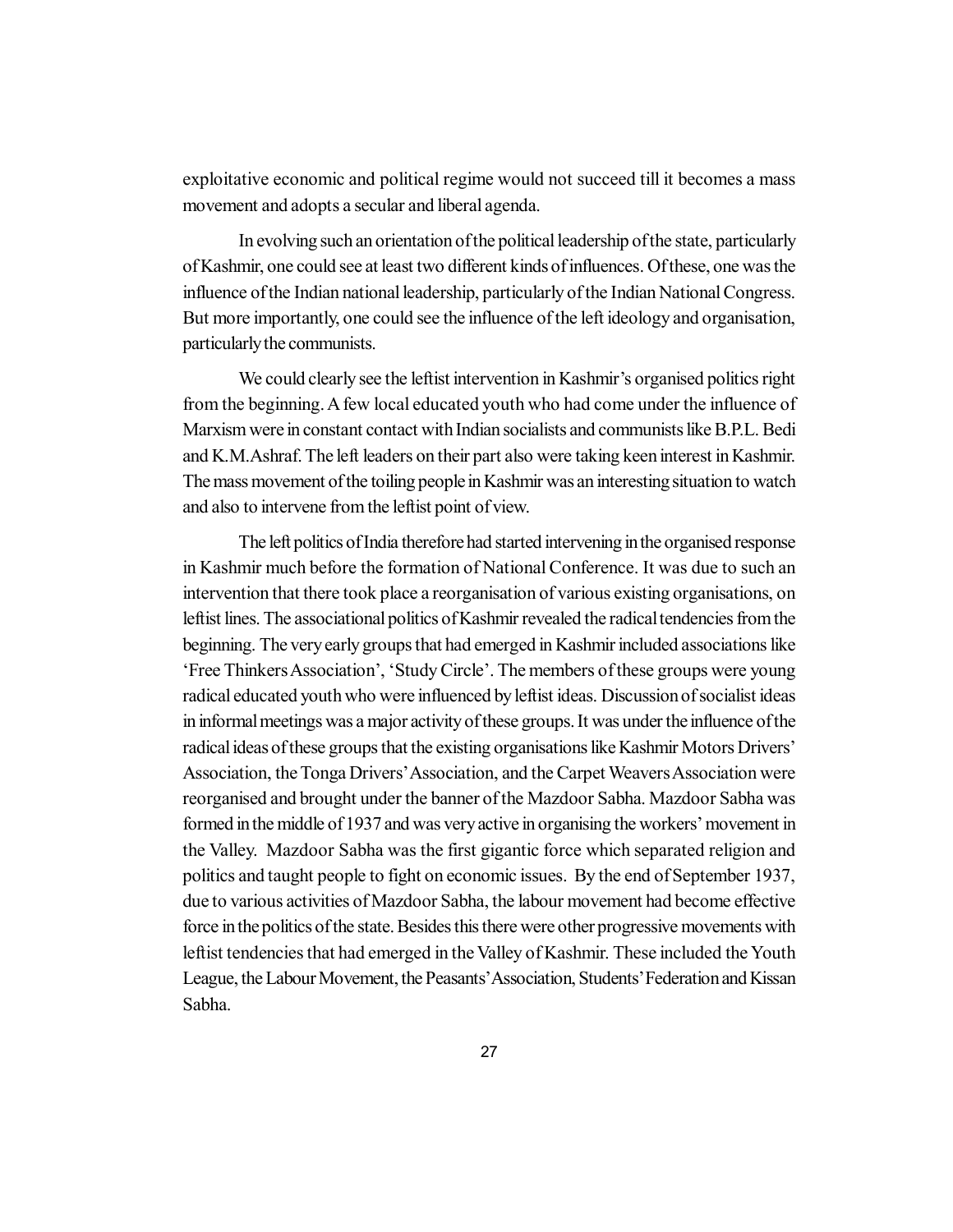So strong was the sway of the left politics in the Valley that no political organisation at that time could remain out of its influence. Even within the Muslim Conference, a strong left-wing group had been formed. It was this group which had become instrumental in the process of secularisation of the politics of Muslim Conference and its consequent conversion into the National Conference. The People who were inspired by left ideology included GM Sadiq, PN Jalali, NN Raina, ML Misri, MS Mehmood Ahmed Ali Shah, GM Qassa, Mohd Yousaf Dar and Dhanwantri.

Sheikh Abdullah, who was instrumental in the emergence of the Muslim Conference and in giving a shape to its politics, was also changing his orientation. The influence of the radical politics of the left which was having sweeping influence on Kashmir did not leave him untouched. He was impressed by the potential that this politics had in involving the toiling masses particularly the workers, artisans and the peasantry in the movement. He was also getting convinced that the restrictive nature of the Muslim Conference in particular had a limiting effect on the very nature of the political movement in Kashmir. So, he initiated a campaign for widening the base both of the party as well as the movement.

In 1935 Sheikh Abdullah found an Urdu weekly in collaboration with a prominent Hindu leader, Pt. Prem Nath Bazaz, in which he used to make a case for extending the ideological base and the support structure of the movement. In his presidential address to the Muslim Conference in the same year, he took special pains to declare that the movement is not communal. In 1936, on the occasion of observation of the 'Responsible Government Day' he made special appeal to Hindus and Sikhs of the state to participate in the political movement against the feudal and autocratic Dogra rule. Similarly, in his presidential address to the sixth annual session of the Muslim Conference on 26th March, 1938, he observed: "we must end communalism by ceasing to think in terms of Muslims and non-Muslims when discussing our political problems…and we must open our doors to all such Hindus and Sikhs who like ourselves believe in the freedom of their country from the shackles of an irresponsible rule"

Gradually, the politics of Kashmir, under the leadership of Sheikh Abdullah was directed towards secular and radical agenda. This kind of politics necessitated the substitution of the Muslim Conference with a more broad-based organisation. Ultimately, the Muslim Conference was converted into the National Conference. Sheikh Abdullah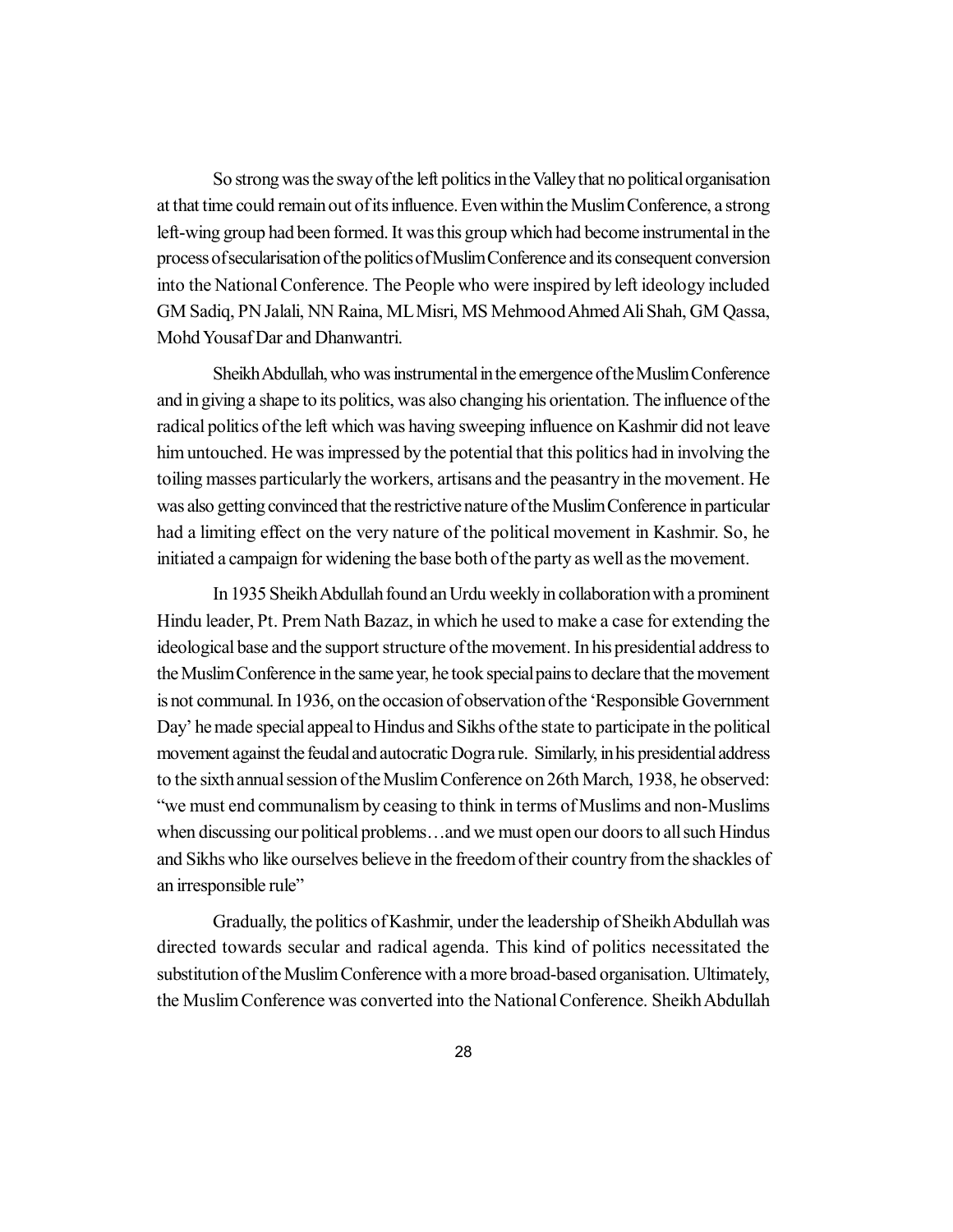was able to place a resolution to that effect to the working committee of the Muslim Conference on 28 June, 1938. In spite of the opposition of Mirza Afzal Beg and others, the working committee adopted the resolution and recommended the change in the name of the organisation. This change, according to the resolution of the working committee was to facilitate the inclusion of people belonging to all religions, castes and creed in the struggle for political emancipation. The resolution was passed by a majority of 17 against 3 votes. By this resolution the Muslim Conference was converted into the National Conference.

#### **1.2.7.1 POLITICAL ROLE OFTHE NATIONAL CONFERENCE**

The National Conference was able to play very important role in the politics of Kashmir right from its inception. In continuation with the politics of the Muslim Conference, it was able to influence the political developments in Kashmir throughout the decades of the thirties and forties of the twentieth century. The effect of such developments was the broadening of political space. The organised politics of the Muslim Conference and later the National Conference was to lead to a consistent pressure on the existing structure of power with demands to make it more inclusive and people oriented. It was a result of such demands that the princely ruler was forced to introduce some limited changes in the political structure of Jammu and Kashmir. After the formation of the Praja Sabha that had to give some limited representation to the people for political decision making, there was further emphasis on changing the composition of the Praja Sabha. As a result of these changes, the number of elected members in Praja Sabha was increased from 33 to 40 thereby providing a majority for the elected representatives than to the official nominees. Praja Sabha was given the right to vote, with exceptions of certain non-votable items, on the demands made by the government for budget appropriations.

The leaders of the National Conference, however, were not satisfied with the restructuring of the Praja Sabha. They further demanded a constitution, which would fulfil their demands. They also asked for a legislature that should consist entirely of directly elected members representing the people. It was a result of these demands that the process of evolution of the Constitution of the state was initiated. On September 7, 1939, the Jammu and Kashmir Constitution Act was promulgated. The Act consisted of 78 sections and 5 Schedules.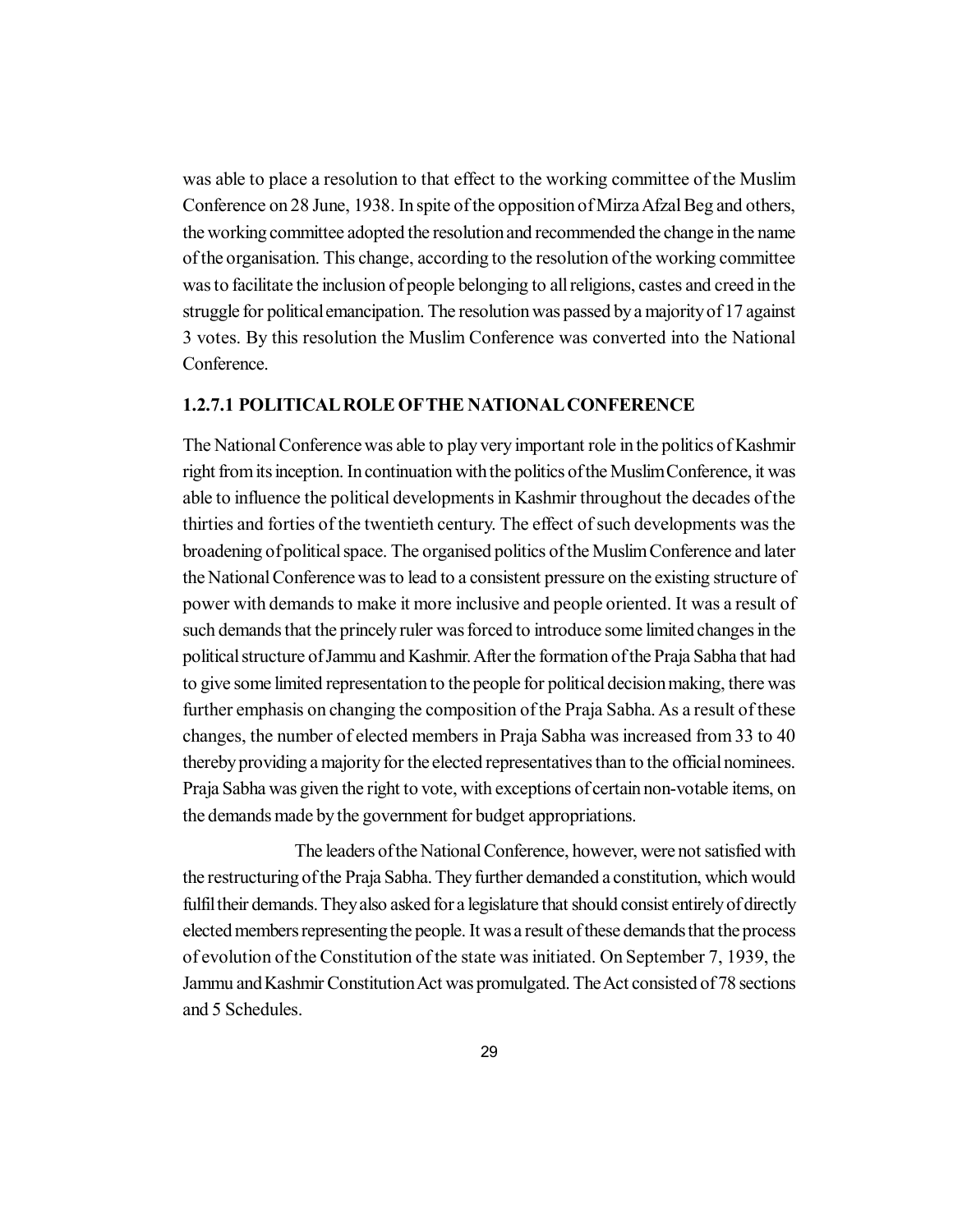Despite these constitutional changes that the National Conference was able to achieve, the organisation is known as the party of the "Freedom Movement" of Kashmir. As the key political organisation of Kashmir, it played the central role in organising the political movement against the Dogra regime. This was a widespread movement involving the people of Kashmir both from the urban and rural areas. One of the major demands of the movement was the demand for self-rule. This demand was a corollary of a political discourse around the issue of 'political dignity' which was to become the basis of construction and assertion of Kashmir's political identity. In this discourse the need to restore the political dignity of the community, which was viewed to have been compromised due to centuries-old subjugation, was emphasised.

It was because of the goal of self-government that the National Conference leadership was not satisfied with the limited constitutional changes that were being offered by the ruler of the State. They had started claiming the right of the people to rule over themselves and in that context had started challenging the very monarchy itself. It was in pursuance of this goal that the National Conference organised its politics in the early forties intensifying its demand for self-government and transfer of power to the people of the state.

One of the important political activities organised by the National Conference was the Quit Kashmir Movement. This Movement was designed on the lines of the Quit India Movement. The major demand underlying this movement was the abrogation of the Treaty of Amritsar on the one hand and the abdication of the Dogra ruler on the other. This movement marked the highest point in the process of the politicisation of masses of Kashmir. In a number of political meetings addressed by him during the period before the Accession, Sheikh Abdullah vociferously raised the demand for complete transfer of power to the people and to consider absolutely essential the consent of the people for any decision related to the political future of Kashmir. A decision about Kashmir, he argued, 'cannot be taken behind closed doors without approval of the people of Kashmir'.

Another important dimension of the political role of the National Conference during this period was that it was working in close collaboration with the Indian National Congress and its leadership, particularly Nehru and Gandhi. Both these leaders fully sympathised with the political goals of the National Conference and often came openly in support of its politics.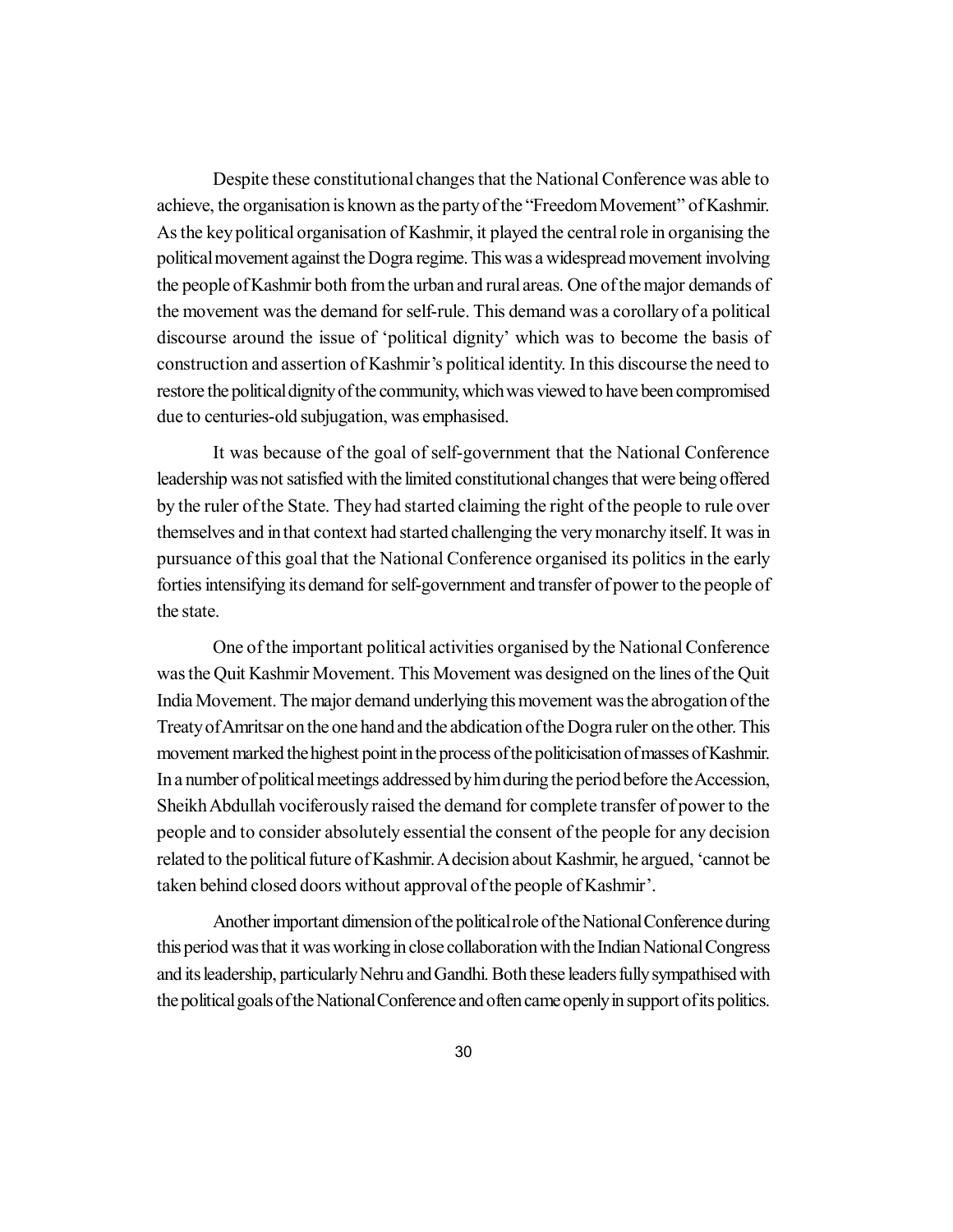One of the overt examples of such support could be seen in the context of the Quit Kashmir Movement. When Sheikh Abdullah was arrested in view of the slogan of the 'Quit Kashmir', Nehru came to Srinagar to support the National Conference. However, he too was arrested at Domel in June 1946.

It was in the context of the close collaboration with the Congress that one can note the fact that the leadership of National Conference shared the perspective of the Congress on many issues. It also followed the politics that the Congress was organising in the context of various other states. In 1941 National Conference became a formal member of All India State People's Conference, with affiliations in most princely states. Sheikh Abdullah was elected the President in 1946 of this Conference.

#### **1.2.8 LET US SUM UP**

The study of the evolution of the political consciousness of Kashmir starts with the spontaneous political uprisings like the ones that took place in 1931. Kashmiri educated elite, however, had started organising themselves in a limited manner much before that. The first most vocal organisation was the Reading Room Party. This party was a semipolitical party because it did not perceive a political role for itself beyond articulating limited demands of emerging educated classes. The effect of the existence of this party was to be felt later in the context of the formation of the first political party of Kashmir – the All Jammu and Kashmir Muslim Conference. This party had the role of providing first political platform for expression of organised political response in Kashmir. The Muslim Conference was a limited organisation. Its limitation was not only its religion-specific orientation but also its limited elite-oriented nature. It dissolved itself to make room for a more liberal and mass-oriented politics that was started with the formation of the National **Conference** 

#### **1.2.9 CHECK YOUR PROGRESS EXERCISE**

- 1. Write a note on condition of people of Jammu and Kashmir during first half of  $20<sup>th</sup>$  century.
- 2. Outline the reasons for the growth of political awareness in the state of Jammu and Kashmir.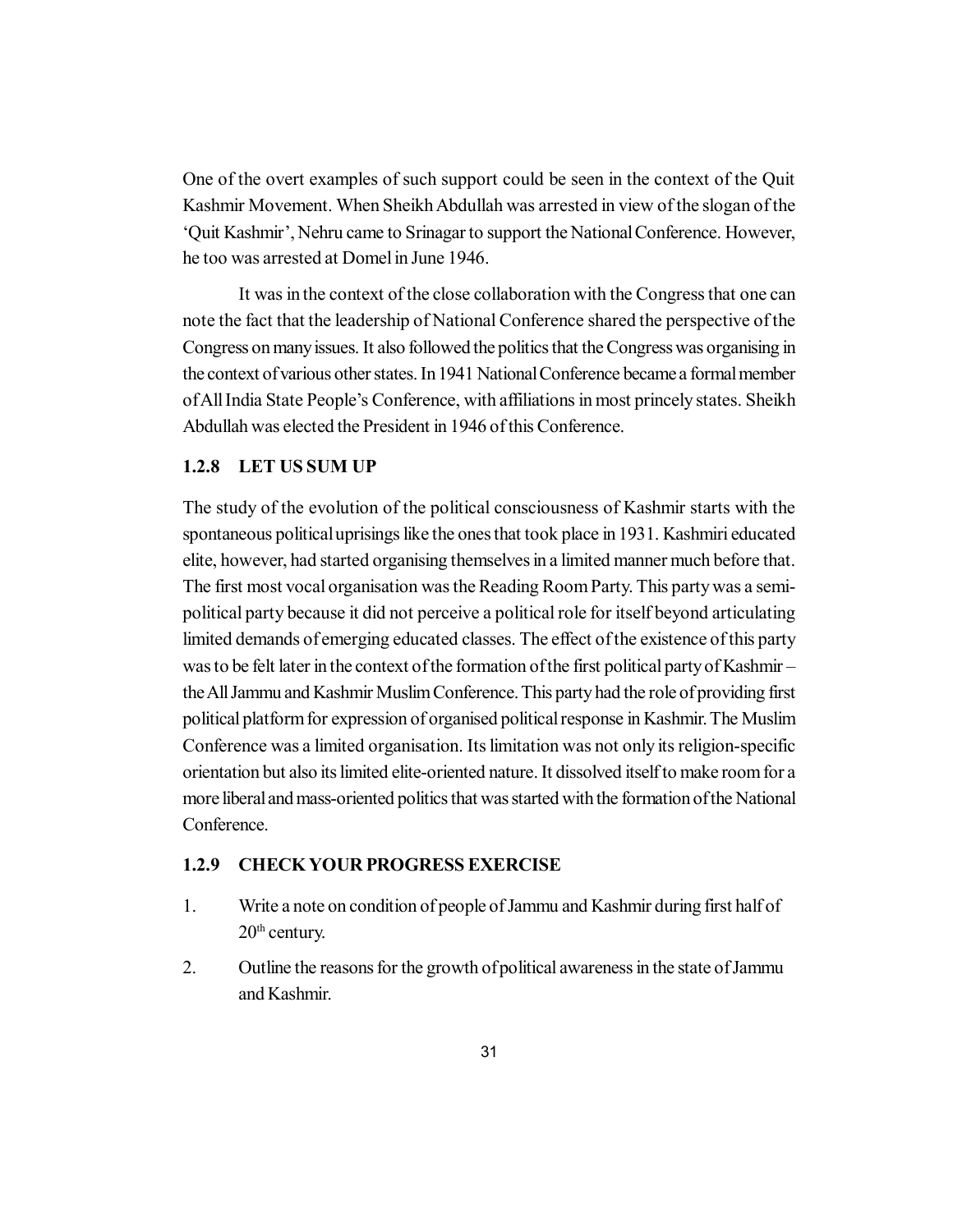- 3. Briefly state the activities of Reading Room Party.
- 4. The political process in Jammu and Kashmir started with the formation of Muslim Conference. Do you agree with this?
- 5. The emergence of National Conference changed the political dynamics in the State. Explain.

 $\sim\sim\sim\sim$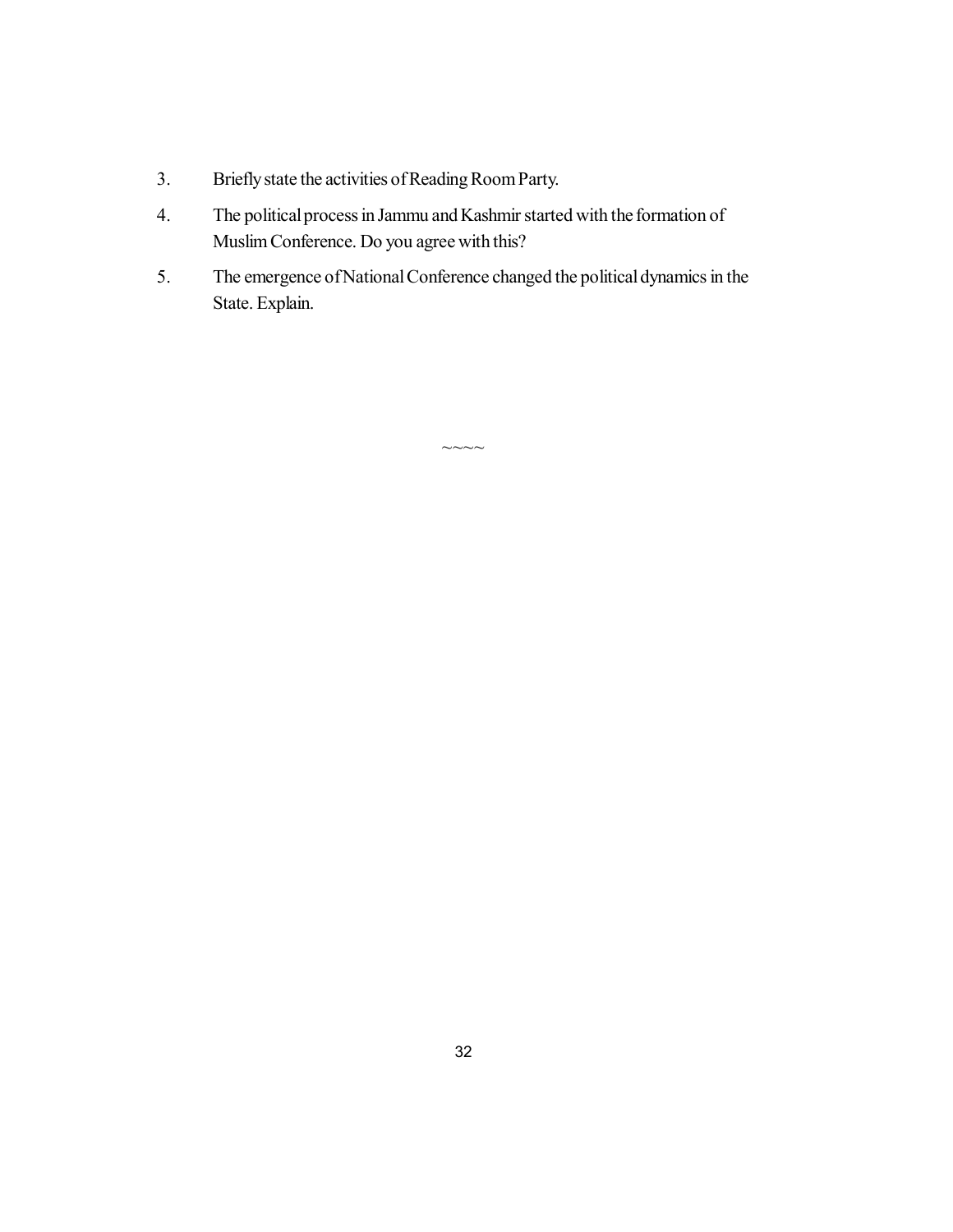B.A., Semester VI, Political Science (**Govt. and Politics in J&K**) Unit I : **Historical Background**

## **1.3 POLITICALAWAKENING IN JAMMU: SADAR SABHA AND PRAJA PARISHAD**

- **Vishal Sharma**

#### **STRUCTURE**

- **1.3.0 Objectives**
- **1.3.1 Introduction**
- **1.3.2 Growth of Political Awareness**
- **1.3.3 Dogra Sadar Sabha**

\_\_\_\_\_\_\_\_\_\_\_\_\_\_\_\_\_\_

- **1.3.4 Emergence of Praja Parishad**
	- 1.3.4.1 Jammu Agitation (1949-1953)
	- 1.3.4.2 Praja Parishad's Party Organization
- 1**.3.5 Let Us Sum Up**
- **1.3.6 Suggested Readings**
- **1.3.7 Check your Progress Exercise**
- **1.3.0 OBJECTIVES**

This sub unit deals with the origin and growth of early political awakening in Jammu. After studying it, you should be able to understand: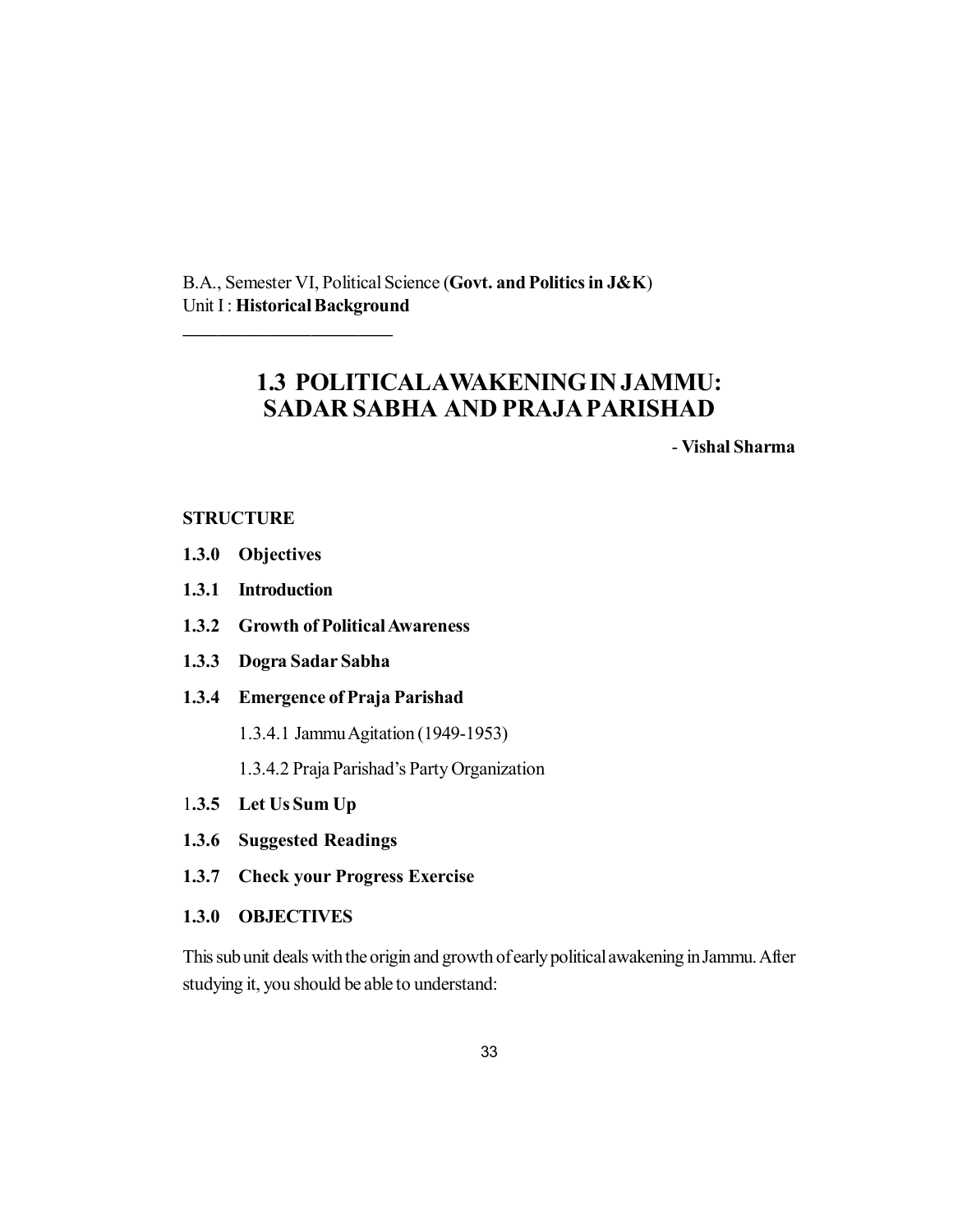- the factors which led to the initial political awakening and organization of Political parties in Jammu;
- role of Dogra Sadar Sabha and Praja Parishad in bringing about political awareness in Jammu;
- political personalities who influenced the growth of Political awareness in Jammu;
- reasons for the formation of Praja Parishad; and
- electoral performance of Praja Parishad.

#### **1.3.1 INTRODUCTION**

The Jammu and Kashmir State as it exists today is the creation of Maharaja Gulab Singh. After the collapse of the Lahore Darbar, the State of Jammu and Kashmir came into being in its present form through the Treaty of Amritsar signed between the British East India Company and Maharaja Gulab Singh of Jammu on March 16, 1846. With the signing of this Treaty Dogra rule was established in the state of Jammu and Kashmir and it lasted till October 26, 1947.

Subsequent to the treaty, the state did not witness any kind of political awakening or political activity till the end of  $19<sup>th</sup>$  century. However, beginning from the first decade of the  $20<sup>th</sup>$  century, the political activities and awakening started in both the regions of the Jammu Kashmir State. While the Political awakening in Kashmir started with the struggle against the rule of the Maharaja, who was non-Kashmiri and non-Muslim, the political awakening in Jammu began much earlier and came under the direct influence of the national movement.

In the first decade of the  $20<sup>th</sup>$  century two degree colleges – one in Jammu and the other in Kashmir were established for introducing the western type of education. Within a decade, the educated elite, both in Kashmir and Jammu emerged and started their demands for employment and the students of these colleges also organized and participated in various social and political movements. The non-cooperation and satyagrah movements launched by the Indian National Congress under the leadership of Mahatma Gandhi, greatly inspired the young men in the Jammu region and make them aware of the ideals of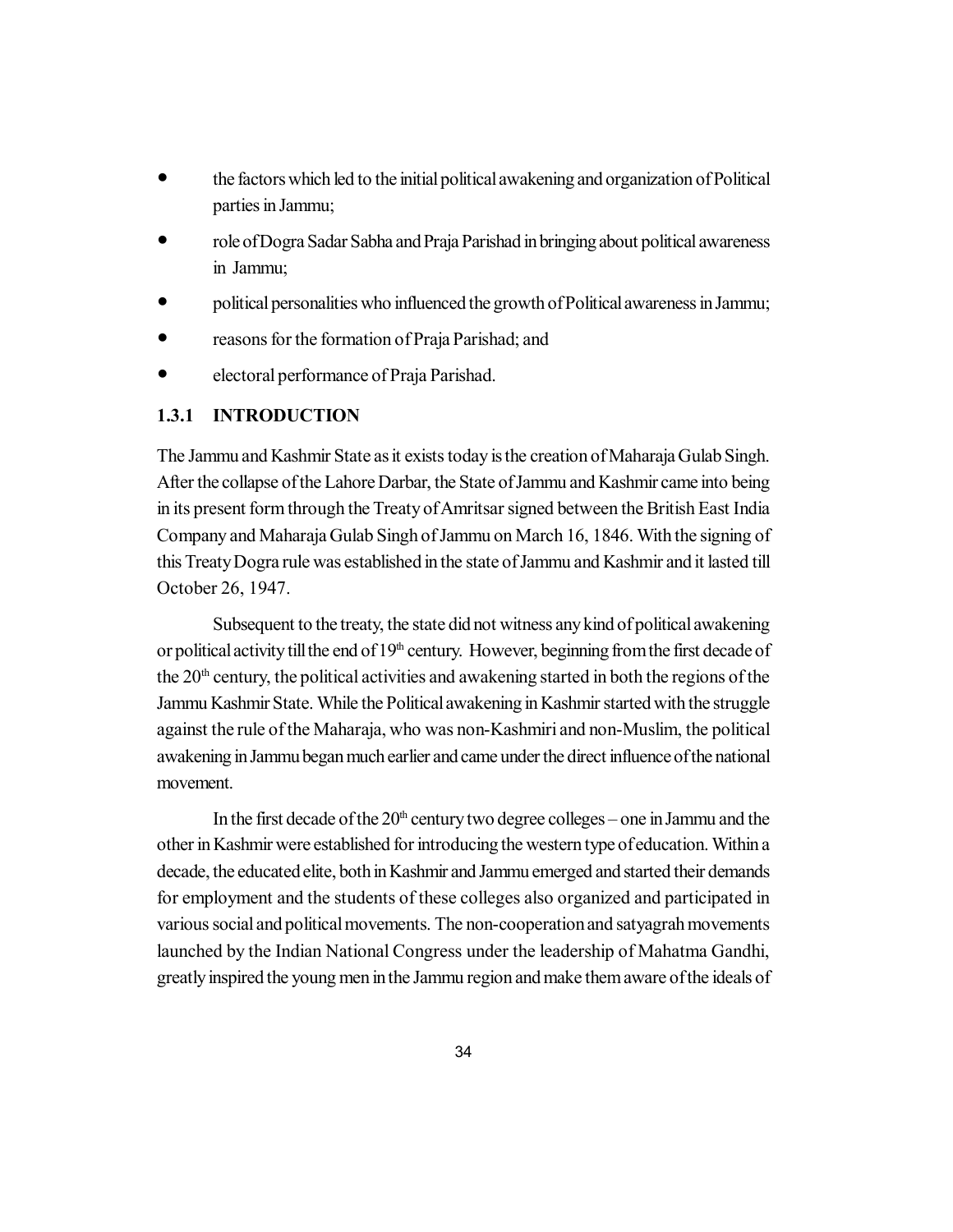liberty, equality, freedom and democracy. Political awakening and political consciousness, which in due course of time became the basis of the democratic process in the State, was the outcome of the impact of the Freedom movement of India.

Political awakening in Jammu grew out of many movements generated by communal concussions. While the reformist movements formed the basis of the freedom struggle in the state; the Hindu and Sikh socio-religious reform movements ultimately laid down the basis for political awareness in the state, and the Muslim socio-religious reform for the struggle against Dogra rule.

#### **1.3.2 GROWTH OF POLITICALAWARENESS**

It was under rule of Maharaja Pratap Singh that modern education began to spread. Two degree colleges – one in Jammu and one in Srinagar were established for imparting the English and western education. The impact of western type Higher education on the minds of the people of the State was deep and evolved as a strong movement for social, economic and political reform. The social reform movement led by various socio-religious organizations such as the Arya Pratindhi Sobha, Dogra Sadar Sabha, Jammu and Kashmir Women's Welfare Association, Dharam Sabha, Anjuman-i-Islamia, Jammu, Chief Khalsa Diwan, Khalsa Young Men's Association and the Akali Movement in the Jammu, remained to be the harbinger of political awakening. The socio-religious reform movements were a necessary precursor to the political awakening in the Jammu.

#### **1.3.2.1 ARYA SAMAJ MOVEMENT**

The Arya Samaj and Arya Pratinidhi Sobha which were established towards the end of 19th century in Jammu were the earliest organizations to start the socio-religious reform movement in the state. The Arya Samaj was established in the state by the Hindus from outside the state who had come from the Punjab and other parts of India either as employees or settled for business purposes.

A number of public meetings were organized by Arya Samaj in the year 1924 and 1925, in which speeches were made in support of Mahatma Gandhi's principles and programmes, like Swaraj, non-cooperation and freedom movement in India.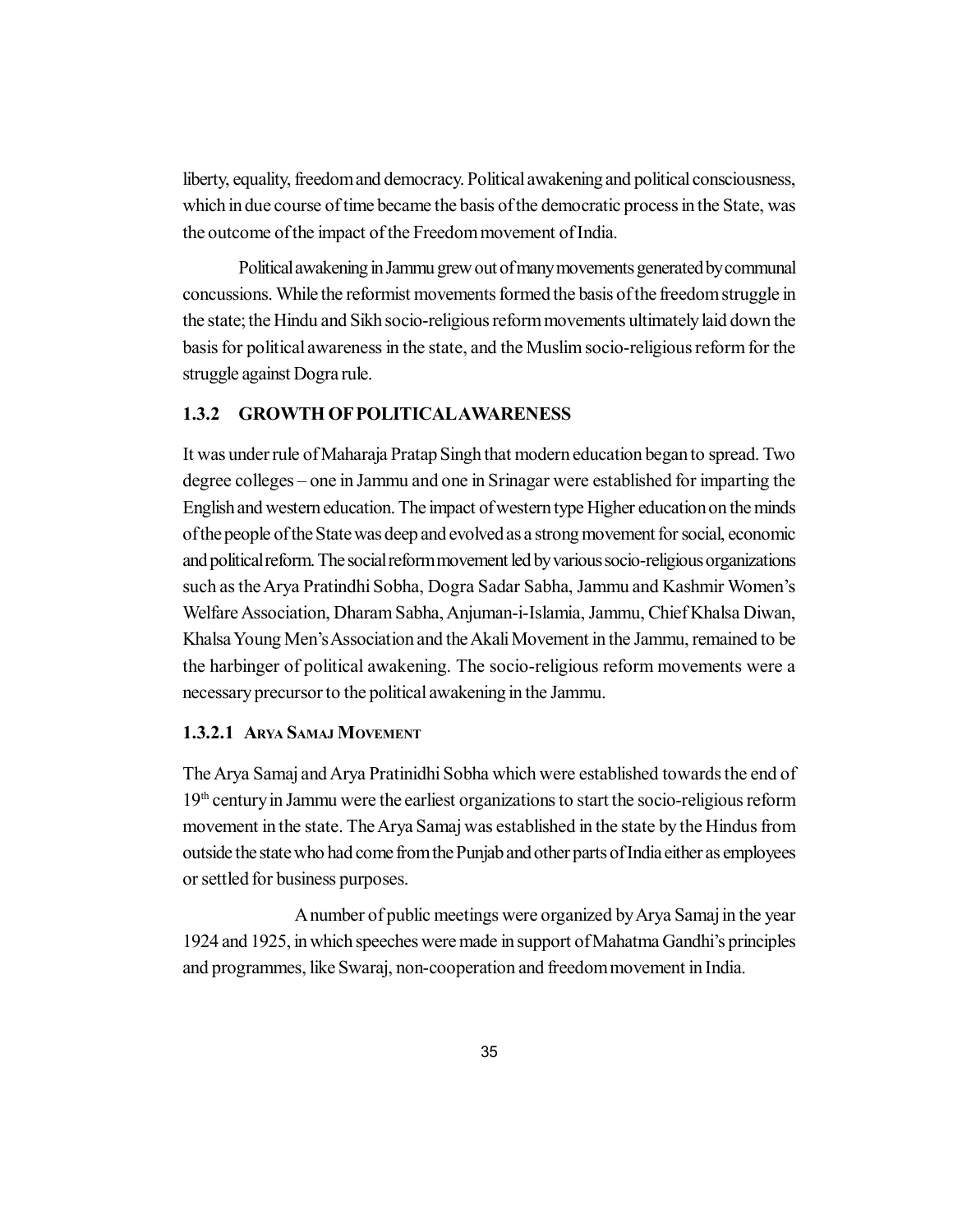#### **1.3.2.2 ANJUMAN-I-ISLAMIA, JAMMU**

Anjuman-i-Islamia, Jammu was the earliest of all the Muslim associations in Jammu. In 1915, Summender Khan applied to Maharaja Pratap Singh for the permission to setup a non-political Muslim Association. On the grant of permission, a society known as Anjumani-Islamia was formed in Jammu to look after the education and social welfare of the Muslims. The main aim was to improve the economic, educational and social conditions of the Muslims and to protect their rights.

#### **1.3.2.3 KHALSA YOUNG MEN'S ASSOCIATION**

It was one among the earliest socio-religious organizations established in 1917 in Jammu. The main aim of the organization was to improve the economic, educational and social conditions of the Sikhs of the Jammu and Kashmir State. On  $13<sup>th</sup>$  April 1918, a public meeting was held in Jammu under the auspices of Khalsa Young Men's Association. The literary lectures delivered by various speakers at the association influenced the minds of the public. The Akali Movement in Punjab was indirectly responsible for the political awakening in Jammu. From 1921 onwards, the Sikh community of the State continued to support the Akali Movement in Punjab and this movement had a definite effect on the minds of the Sikhs of Jammu and Kashmir.

#### **1.3.2.4 ANTI-BRITISH MOVEMENT IN JAMMU**

In the year 1920, Mahatma Gandhi assumed the leadership of Indian National Movement and remained as the Chief Architect of Indian Politics till Independence. During this period, Gandhiji's call for Satyagraha and Non Co-operation inspired millions of people against the British rule in India. This movement also played its role in influencing the people of Jammu region and making them aware of the ideals of freedom and self rule. Hundreds of students from different parts of the Jammu region went to Gujranwala to attend a conference of students convened by Lala Lajpat Rai to induce the students to join the non-co-operation movement. The protest and demonstrations started in Jammu upon the arrest of Gandhi in 1930. In the Prince of Wales College (Now G.G.M. Science College) Jammu, the students went on strike and raised slogans of Mahatma Gandhi Ki Jai and Maharaja Bahadur Ki Jai. In this way, the anti-British and pro Maharaja Movement started in Jammu by the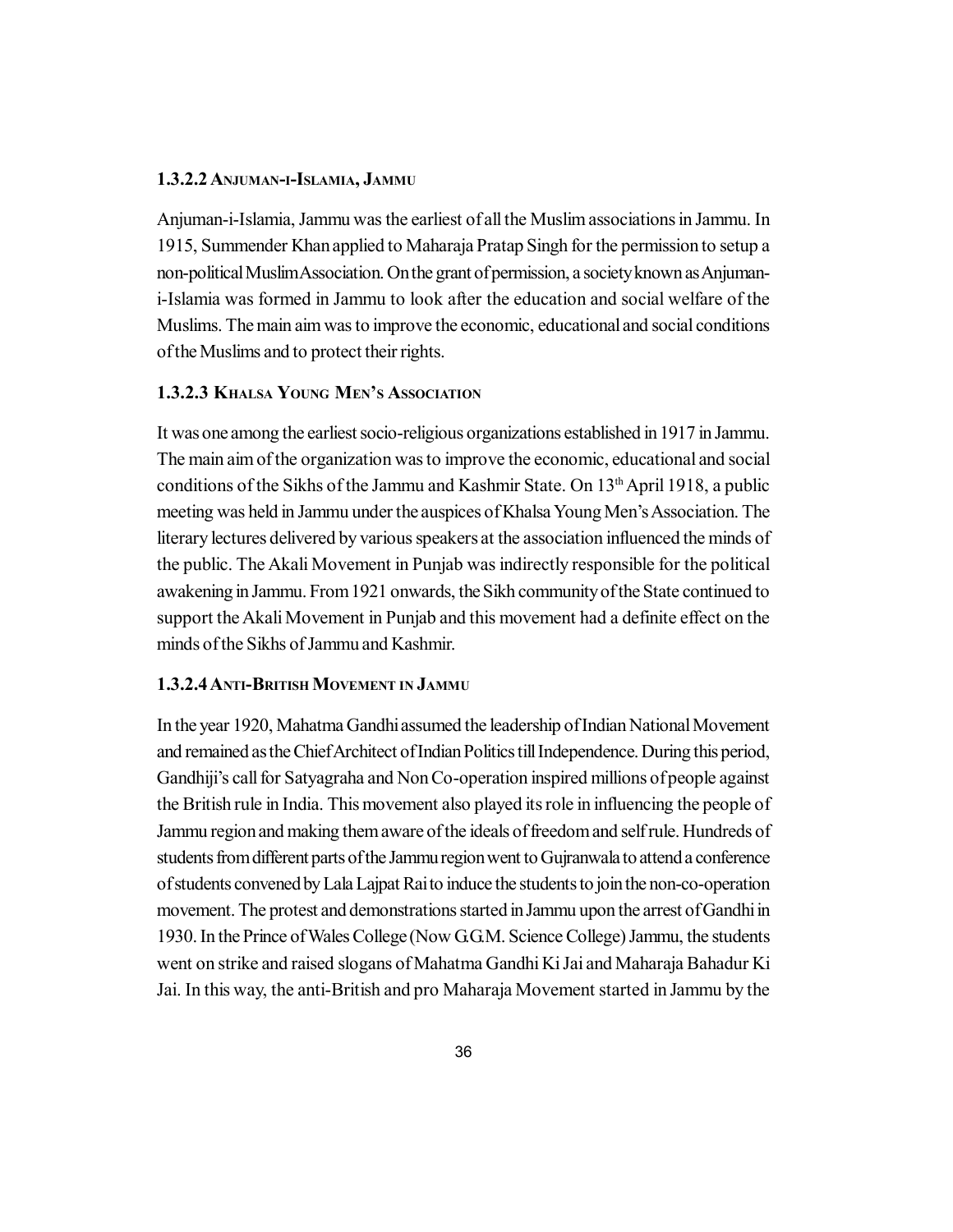students unions and these movements provided a common platform to the patriotic urges of the younger generation. It initiated a political awakening and intellectual renaissance which made their mark in many fields of life.

### **1.3.3 DOGRA SADAR SABHA**

Political awakening in Kashmir, to start with the struggle against the Dogra rule. But in Jammu the political awakening was directly influenced by the National Freedom Movement in India, particularly Punjab. In order to widen the scope of socio-political reforms, the Dogras of Jammu organized themselves under the auspices of an association in 1904 called Dogra Sadar Sabha or Dogra Sabha. It was headed by Lala Hans Raj Mahajan. The Dogra Sadar Sabha was the first secular organization which included members belonging to various regional, religious, and linguistic communities of the state. Thus, Lala Hans Raj was successful in bringing the educated people of the state together and provided them an effective common platform to promote the socio-economic and political interest of the people of the state. Its activities, however, were mainly confined to the politics of petition and prayers, having fully accepted the government institutions as the focal point and the linchpin of the political process. However, its complete identification with Dogra nationalism and Dogra rule was unacceptable to the people of Kashmir at large.

The entire activities of the Dogra Sadar Sabha were carried in constitutional and democratic methods by the use of the platform of press and petitions. The Sabha, therefore prepared the ground for sprouting the seeds of democracy in Jammu and Kashmir State. The activities of the Dogra Sadar Sabha can be broadly divided into three phases:

 *The first phase* (1904-1919) was the initial period when Dogra Sadar Sabha established its base in the Jammu region. The Sabha also concerned itself with reforming the Dogra Community. It launched a campaign against social evils as a result of this a number of legislative measures were initiated to remedy them. In this phase the role of Sabha was non-political and remained loyal to the Maharaja of the State. The Dogra Sadar Sabha also served as a platform for the promotion of the modern education among the people of the state. Sabha played a very important role in the eradication of various social evils such as beggar system, child marriage, female infanticide, corruption from the society. Lala Hans Raj,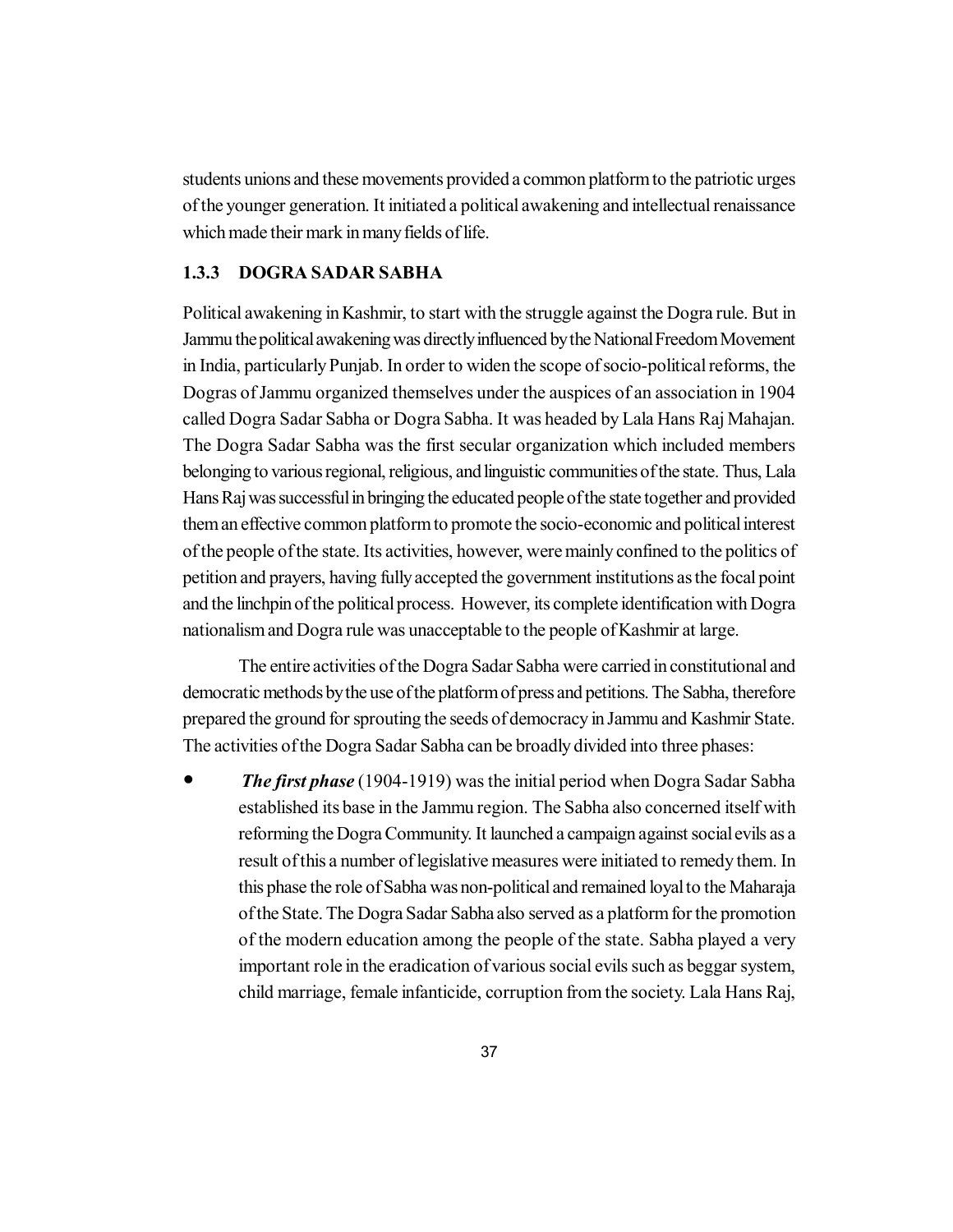Ram Chand, Sardar Budhi Singh, Master Ram Rakha, Pt. Visheshwas and others played a great role in popularizing the activities of the Sabha by establishing its branches at several parts of the state.

- *The second phase* (1920-1930) marked the beginning of a new phase in the activities of the Dogra Sadar Sabha. Sardar Budh Singh who added a political dimension to the working of Dogra Sadar Sabha. He resigned from the post of a Deputy Commissioner in 1925 and joined the Dogra Sadar Sabha. He initiated the task of eradication of un-touchability, end of beggar system promotion of communal harmony and introduction of radical political reforms like the establishment of fully elected assembly. He called Dogra Sadar Sabha as Indian National Congress of the state. Dogra Sadar Sabha started pursuing the programmes of Indian National Congress in the Jammu region. In this phase the Sabha played a remarkable role in promoting the Swadeshi movement in the state and become popular among the people. The activities of the Sabha influenced the educated youth living in the towns of Jammu region. During this phase the Dogra Sadar Sabha became the first secular, social and semi-political organization in Jammu and Kashmir. Thus, the Dogra Sadar Sabha became instrumental in bringing the political awakening and social awareness among the people. However, the Maharaja banned the political activities of the Sabha in the state when it gave the call for hartal in protest against the arrest of Gandhi in 1930.
- *Third Phase* (1931-1947) started its activities when the ban imposed on the Dogra Sadar Sabha was lifted by the Maharaja of Jammu and Kashmir in October 1931. In this phase the Dogra Sadar Sabha openly supported the programmes and policies of Indian National Congress against British rule. During this phase Dogra Sadar Sabha started its campaigning for the freedom of press, establishment of democratic institutions and the Introduction of Panchayat system in the state. In 1934, Praja Sabha, which marked the beginning of parliamentary democracy in the state, was established. It provided a new platform to the Dogra Sadar Sabha to put the grievances of the people before the authorities and get them redressed. Meanwhile the Indian National Congress Committee in Jammu which was pursuing the anti-British movement in Jammu was asked by its leaders to stop the activities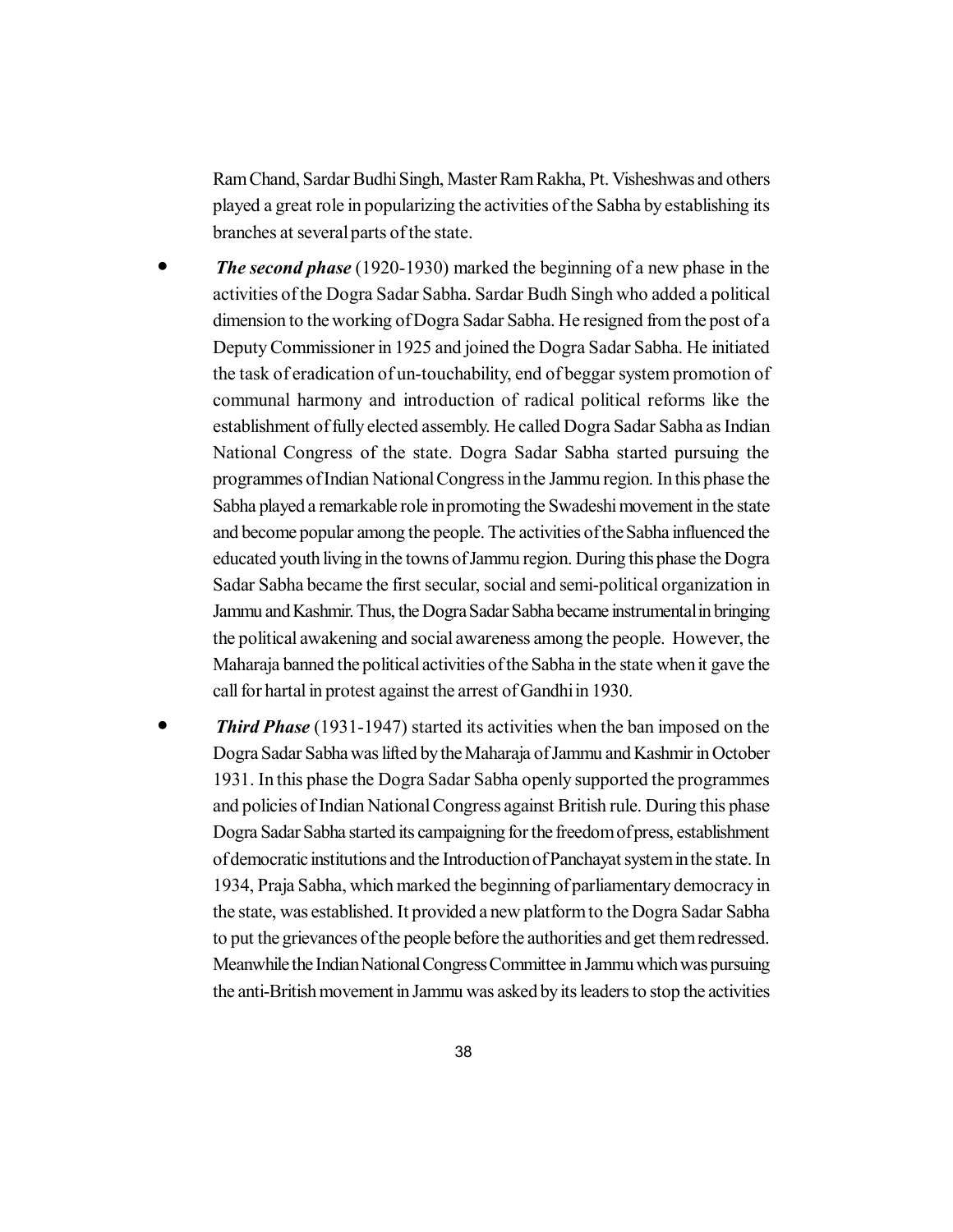and join the National Conference which as a regional Kashmiri movement was handicapped in spreading its influence in Jammu. In 1939, some leaders of Dogra Sadar Sabha including Sardar Budh Singh joined the National Conference. The National Conference under the leadership of Budh Singh increased its support basis in rural and hilly areas of the Jammu Province. During this phase, the Sabha started associating itself with the National Conference and subsequently, lost its glory and acceptability in the urban areas of Jammu.

### **1.3.4 EMERGENCE OF PRAJA PARISHAD**

The political upheaval in Kashmir Valley was an important landmark in the history of Jammu and Kashmir State. One of the main political activities organized by the national conference was the Quit Kashmir Movement. The major demand of this movement was the abrogating of the Treaty of Amritsar and open opposition to Dogra rule in the Kashmir valley. Unfortunately, Kashmiri leaders during their struggle against Monarchy often insisted on calling Maharaja Hari Singh as the last Dogra ruler. They forget that Dogra was not only the name of then ruling family but also the community living in Jammu region. Thus, during the freedom struggle they alienated the Dogra Community of Jammu. The National Conference failed in its effort to extend its activities and support base in Jammu region particularly in the Hindu dominated areas. At the same time the popular sentiments in Jammu region believing the Maharaja Hari Singh as the symbol of their security against the majority community of Kashmir region. The Maharaja left the Kashmir valley on October 26, 1947, in the wake of Pakistani Tribal attack, and came to Jammu. The incident further strengthened a feeling of insecurity among the Dogra Community of Jammu region. Their feeling of resentment was further aggravated by Sheikh Abdullah's revolutionary plan for economic and social changes which adversely affected the economic interests of the people of Jammu region. In this situation the people of Jammu region decided to launch a movement to resist Sheikh Abdullah's designs and the programmes and this movement gradually took the shape of a political party called Praja Parishad.

The All Jammu and Kashmir Praja Parishad was founded in November 1947. Balraj Madhok, Hari Wazir, Lala Roop Chand Nanda and others took a leading part in its formation. Balraj Madhok was the key organizer of the party and Hari Wazir became its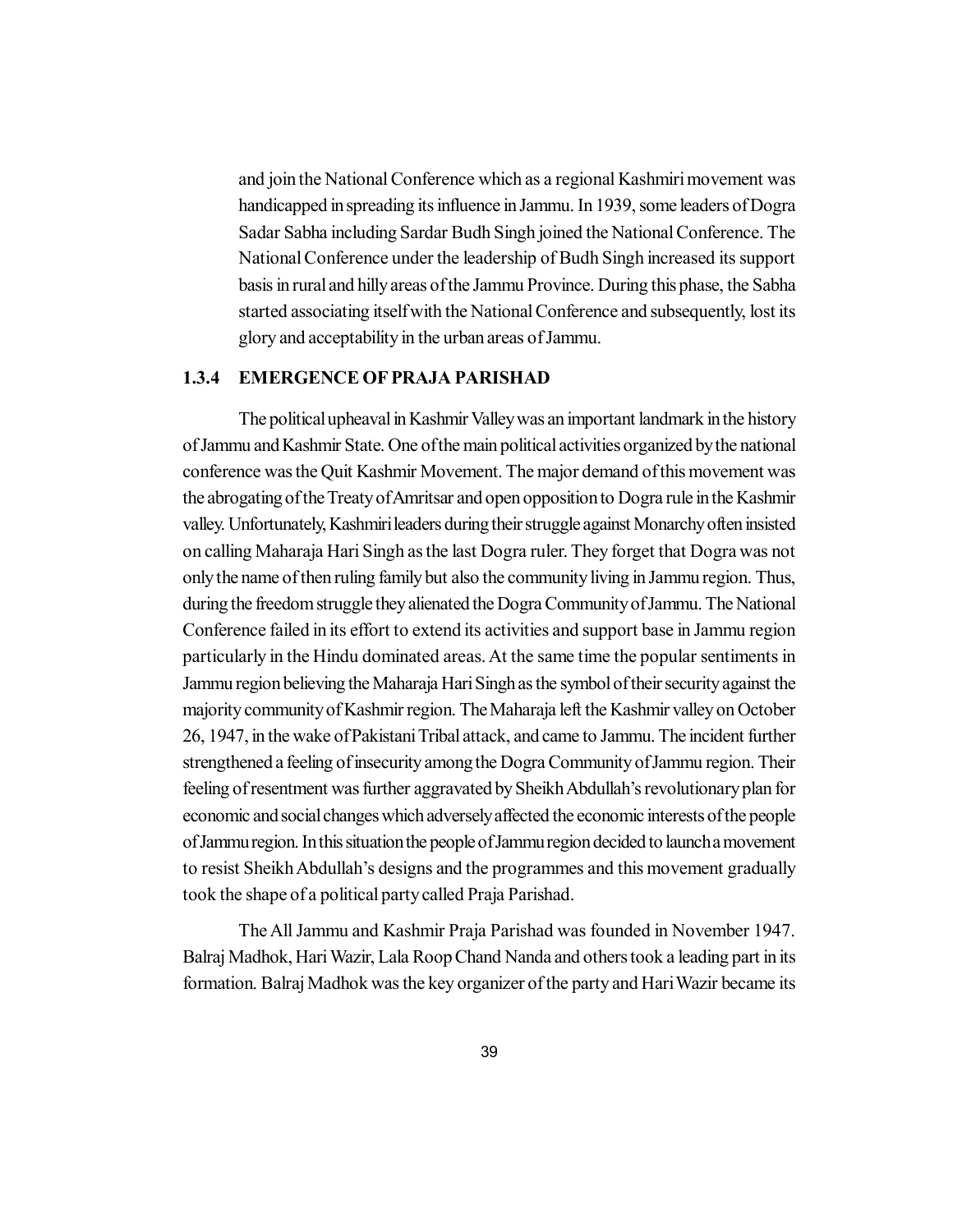first President. The party gained strength with the active involvement of Pt. Prem Nath Dogra and other prominent leaders of Jammu Region.

According to Balraj Madhok, "the objective of the party was to achieve the full integration of Jammu and Kashmir with India and oppose the "Communist-dominated anti-Dogra Government of Sheikh Abdullah".

Praja Parishad protested against the aggressive Nationalism of Kashmir and developed a sense of regional Nationalism in Jammu. This way, the Praja Parishad played an important role in the political awakening in Jammu region.

### **1.3.4.1 JAMMU AGITATION (1949-1953)**

Praja Parishad, which first sought the security of Dogras in the retention of the Maharaja as a constitutional head of the state had subsequently favoured full accession of the state with Indian Union. Praja Parishad even opposed to the incorporation of Article 370 in the Indian Constitution under which the state secured a special status. It also opposed convening of the state Constituent Assembly and forming a separate constitution for it.

In 1951, when the elections for the Jammu and Kashmir Constituent Assembly were held, the Praja Parishad initially contested in 29 out of 30 seats allocated to Jammu. However, the nomination papers of its candidates were rejected at a large scale on the grounds of technicality and Praja Parishad decided to boycott the elections in shortly before the polling. Consequently, All National Conference candidates were declared as winners from the Jammu Province. The party, inspite of its popularity and strong support base failed to enter in the state constituent assembly. The Praja Parishad took this issue to the streets of Jammu and organized protests against the government. Praja Parishad raised slogans of Ek Vidhan, Ek Nishan, Ek Pradhan and full integration of the state with rest of India.

On 15 January 1952, National Student Association the students wing of Praja Parishad staged a demonstration against the hoisting of the state flag along side the Union of India flag in G.G.M. Science College Jammu. The incident led to the penalization of the students which in turn resulted in hunger strike, violence,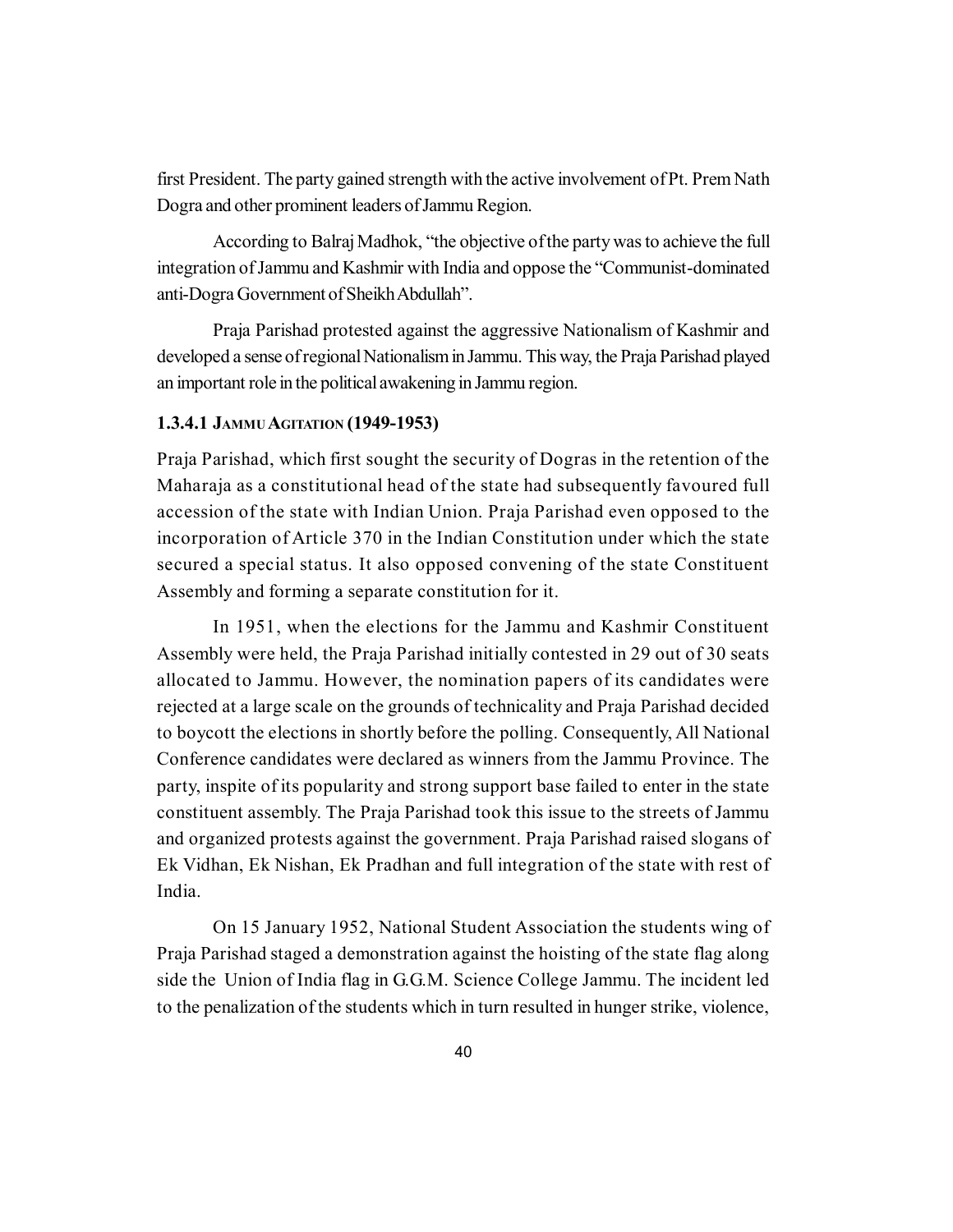lathi charge, firing by the police, and paralyzing the administrative machinery in Jammu city. The military was called out and 72 hours curfew was imposed in Jammu city. The entire leadership of Praja Parishad was arrested. The Govt. charged that the demonstration was organized and inspired by the Praja Parishad. On the intervention of N. Gopalaswami Ayyanger, the then Minister of State of India who visited Jammu in April 1952 to analyse the situation and the leaders of Praja Parishad were released.

In November 1952, the Praja Parishad started a civil disobedience campaign against the Sheikh Abdullah Government for communalism, favouring the Kashmiri Muslim interests in the state and sacrificing the interests of the Jammu. The Bharatiya Jana Sangh under the leadership of Shyama Prasad Mukherjee launched a parallel agitation in Delhi to support the Praja Parishad's movement in Jammu.

In May 1953, Shyama Prasad Mukherjee along with thousands of activists made a bid to enter Jammu and Kashmir without permit. Sheikh Abdullah's government prohibited his entry and arrested him when he attempted to enter in Lakhanpur (Jammu and Kashmir). Thousand activists were imprisoned in Jammu, Punjab and other parts of India including members of Parliament. Unfortunately, Shama Prasad Mukherjee died in detention on 23 June 1953 at Srinagar. As a result, the whole India was plunged in profound grief and submerged by a kind of anti-Nehru and anti-Abdullah wave. Praja Parishad refused to believe that the death occurred in natural circumstances. A sudden open rift was developed in National Conference and Sheikh Abdullah lost majority within his five-member cabinet. He was also summoned by the Sadar-i-Riyasat, who suggested an emergency meeting of the cabinet for discussion at his palace. But Abdullah refused to attend the meeting. Sadar-i-Riyast Karan Singh, then dismissed Abdullah from the post of Prime Minister and put him under imprisonment. Bakshi Ghulam Mohammad, who succeeded Abdullah as the Prime Minister, implemented all the measures of the Delhi Agreement 1952, making further concession of powers to the Union Government. Praja Parishad on the other hand seemed to be pacified with the fall of first Abdullah Ministry and his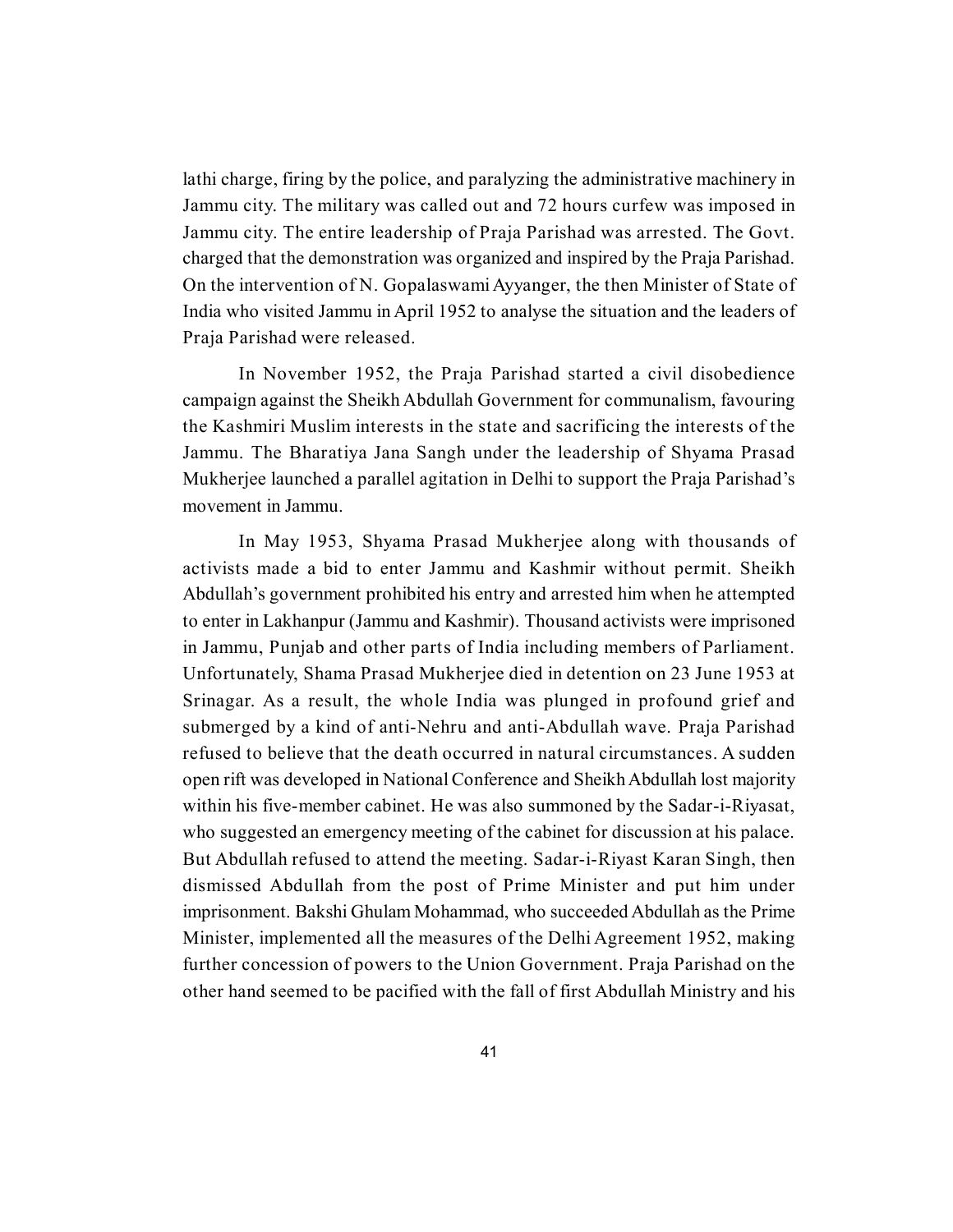arrest. The Praja Parishad remained as a party of Urban Hindus and failed to develop into a mass movement especially in rural areas as a result, in the legislative Elections of 1957, even though it contested in 21 seats it won only 5 seats. In the elections held in 1962, the Praja Parishad contested 25 seats and won 3 seats. In the year 1963, the Praja Parishad got merged into the Bharatiya Jana Sangh.

# **Praja Parishad's Party Organization**

The organizational structure of Praja Parishad consisted of Primary Samitis, Mandal Samitis, Tehsil Samitis, District Samitis, provincial Samitis, General Body and the Central Committee.

**(a) Primary Samiti:** The primary Samiti was the basic unit of the party. It consisted of 25 or more primary members of the party. The Primary Samiti consisted of a President, a Secretary and a Treasurer. All the office bearers were elected by the basic members.

**(b) Mandal Samiti:** The Mandal Samiti was above the Primary Samiti. For each group of primary Samitis, there was a Mandal Samiti. Members of the Primary Samiti were elected by President of the Mandal Samiti. The President of Mandal Samiti himself nominated his executive consisting of a Secretary, a Treasurer and six members. The Mandal Samiti supervised the working of Primary Samitis under its purview.

**(c) Tehsil Samiti:** All the members of the Executives of the Mandals in a Tehsil jointly constituted a Tehsil Samiti. The Tehsil Samiti had an elected President, at least 2 Vice-Presidents, a Treasurer and nine members. They also elected two representatives for the general body with the consent of the President of Tehsil Samitis. The Tehsil Samiti was responsible for popularizing the ideology of Praja Parishad in the tehsil.

**(d) District Samiti:** All the Tehsil Samitis in a district joined their hands to constitute a District Samiti. All the members of Tehsil Samiti elected a President, a Secretary and an Organizational Secretary of the District Samiti of the party. The President of the District Samiti, with the help of Secretary and Organizational Secretary constituted a 15-member District Executive Samiti.

**(e) Provincial Samiti:** The Provincial Samiti was above the District Samiti. This was an elected body, representing all three regions of the state — Jammu, Kashmir and Ladakh. The Provincial Samiti looked after the organizational work of the party in various regions.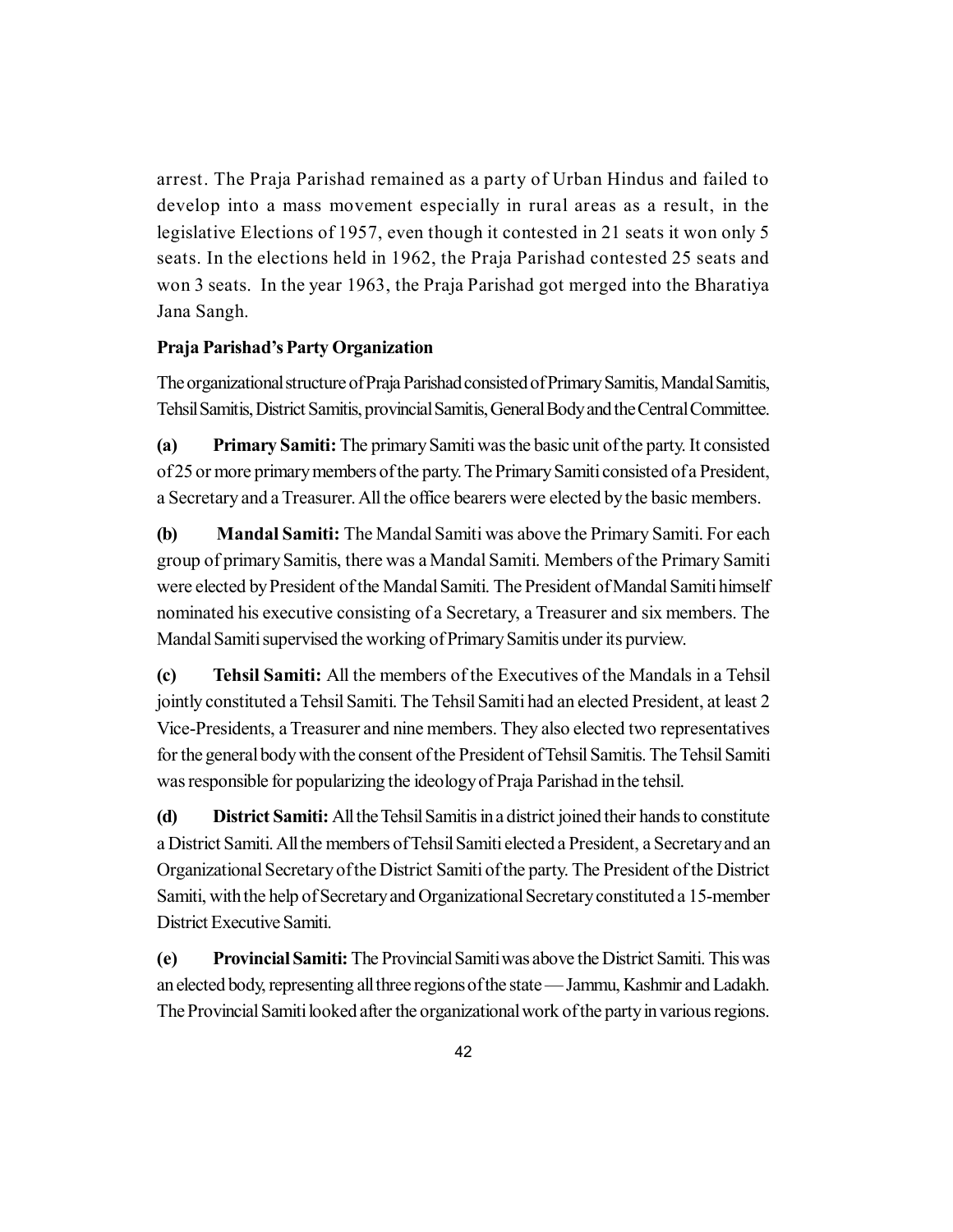- **(f) General Body:** The General Body was above the Provincial Samiti. It consisted of :
	- (i) the President, the Secretary and the Organizational Secretary of each Tehsil Samiti as well as the elected representatives from each party constituency;
	- (ii) the President, the Secretary and the Organisational Secretary of the District Samiti;
	- (iii) five members nominated by the President from the other institutions affiliated to the party.

Each member of the General Body has to pay five rupees annually. It was the main Committee to run the policies of Praja Parishad. During its tenure it had the right to solve all the problems which might crop up. It had also rights to issue orders to other committees from time to time. The sessions of the general body were held once a year.

**(g) Central Committee:** At the apex of the party hierarchy, there was central committee consisting of 21 members including the President. These members were selected by the President from the members of the general body. The President of the Central Committee also selected two Vice-Presidents, one Secretary and one Treasurer. The Central Committee was responsible to the general body. It used to issue orders regarding the questions which were not defined in the Constitution. It worked to fulfil the aims of Praja Parishad. The President of the central committee was the highest functionary of the party organization.

# **Membership**

Any adult subscribed to the ideology of the party could become its member by paying four annas as entry fee. This membership fee was later on raised to rupee one.

# **Finances**

Money collected from the people who sought its membership, Five rupees of annual fee from each member of the general body, donations received from different sources, as well as money collected by selling the tickets bearing the photos of its President, constituted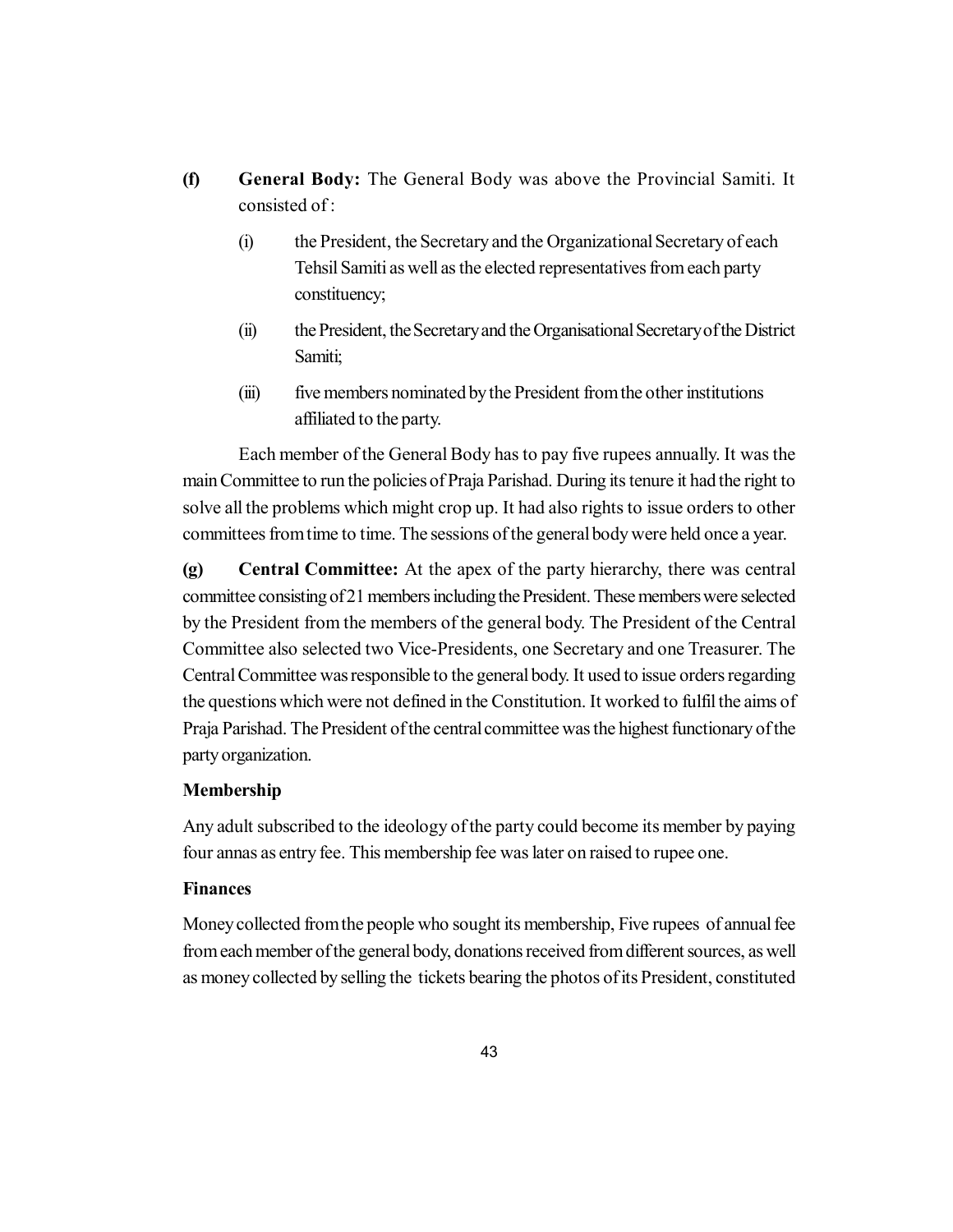the finances of the party. Expenditure incurred on various activities of the party was met out of this fund.

### **1.3.5 LET US SUM UP**

The evolution of political consciousness in the state of Jammu& Kashmir began with the social reform movements. The social reform movement led by the Dogra Sadar Sabha and other community organizations such as Arya Sabha, Jammu and Kashmir Women's Welfare Association, Dharam Sabha, Anjuman-i-Islamia Jammu, Khalsa Youndmen's Association formed the basis for the political awakening and political reform in Jammu region. The Hindu and Sikh socio-religious reform movements, ultimately laid down the basis for national awareness in the Jammu region and the Muslim socio-religious reform movements laid down the basis for the struggle against the Dogra rule in Kashmir. The formation of All Jammu and Kashmir Praja Parishad was eventually a reaction to the aggressive nationalism of Kashmir and protest of Jammu region which felt politically ignored and condemned.

Praja Parishad played an important role of providing the first political platform for the expression of organized political response in Jammu. Praja Parishad favoured closer ties between the state and Indian Union and abrogation of Article 370 which conferred a special status to the state. It out rightly rejected a separate Constituent Assembly, separate emblem and separate flag for the state and demanded the application of Indian Constitution in its entirety.

### **1.3.6 SUGGESTED READINGS**

- Y.R. Sharma, *Political Dynamics of Jammu and Kashmir* (2002).
- Narinder Singh, *Political Awakening in Kashmir* (1992).
- Ravinderjit Kour, *Political Awakening in Kashmir* (1996).
- Vidya Bhushan, *Constituent Assembly of Jammu and Kashmir* (2011).
- Surjit Singh, *The Great People of Jammu and Kashmir***.**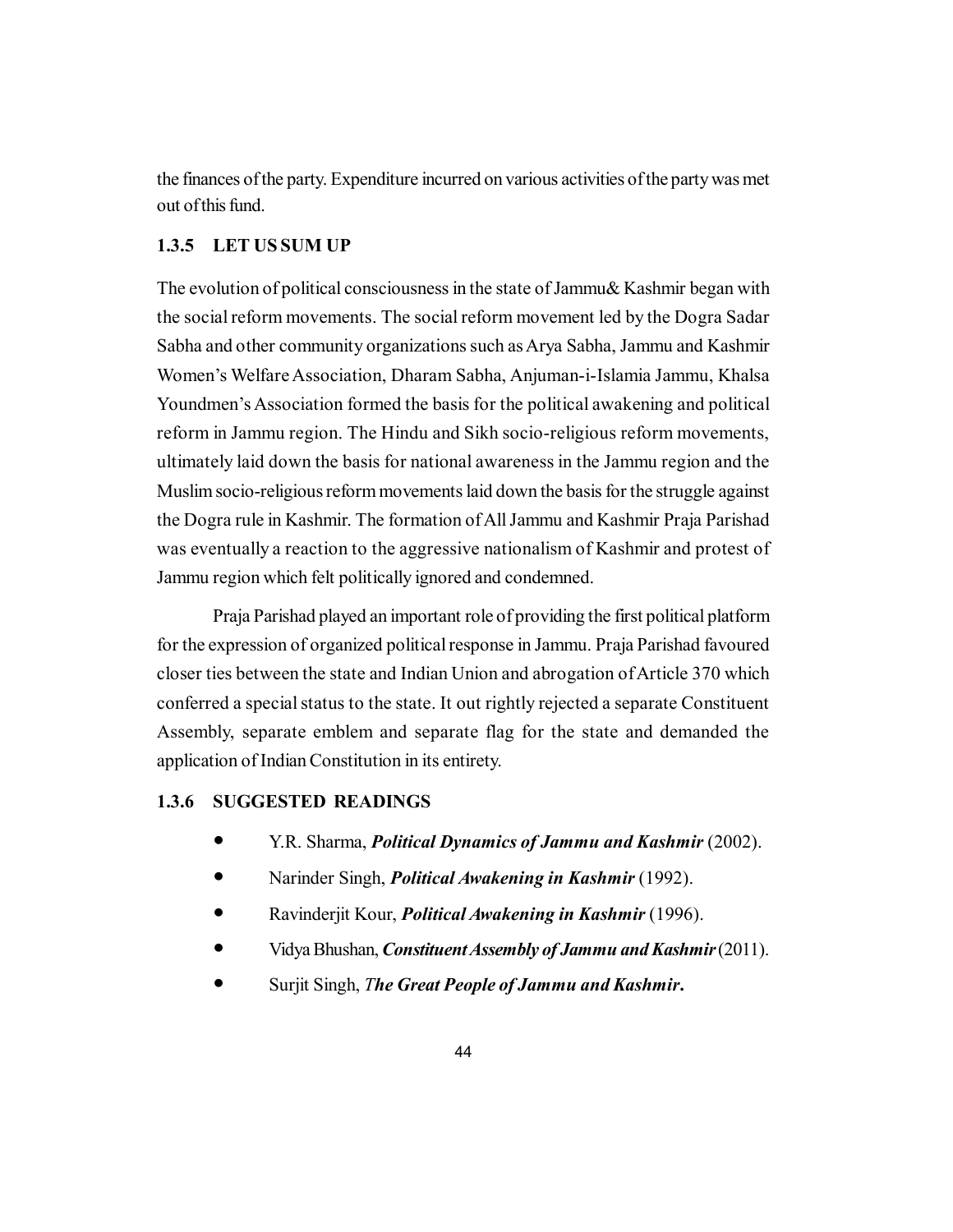# **1.3.7 CHECK YOUR PROGRESS EXERCISES**

- 1. Write a short note on Political Awakening in Jammu.
- 2. Explain the activities of Dogra Sadar Sabha.
- 3. Discuss the emergence of Praja Parishad.
- 4. Write a note on the Ideology of Praja Parishad.
- 5. Examine the role of Paraja Parishad in the Political Awakening in Jammu.

 $\sim\sim\sim$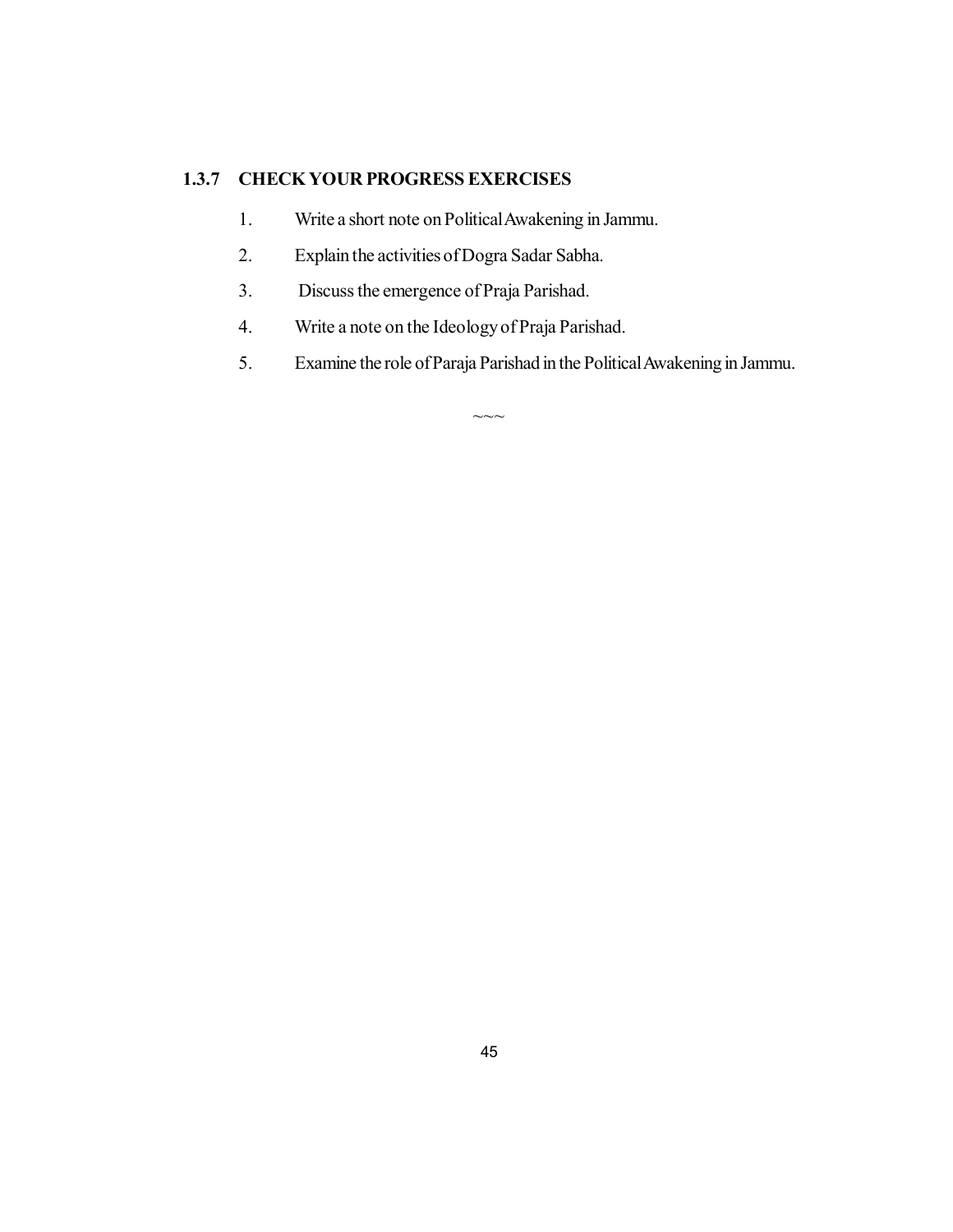B.A., Semester VI, Political Science (**Govt. and Politics in J&K**) Unit I: **Historical Background**

# **1.4 INSTRUMENT OFACCESSION AND ITS BACKGROUND**

**- Seema Shekawat**

### **STRUCTURE**

- **1.4.0 Objectives**
- **1.4.1 Introduction**

\_\_\_\_\_\_\_\_\_\_\_\_\_\_\_\_\_\_

- **1.4.2 Historical Background Instrument of Accession**
- **1.4.3 Historical Background basic principle and Draft Article 306-A**
- **1.4.4 Main features of Article 370**
- **1.4.5 Restricted Scope of Constitution of India for Jammu and Kashmir**
- **1.4.6 Division of powers between Union and the State Government**
- **1.4.7 Important Exceptions**
- **1.4.8 Let Us Sum Up**
- **1.4.9 Check your Progress Exercise**
- **1.4.0 OBJECTIVES**

The objective of this lesson is to provide a detailed understanding of Article 370 of the Constitution of India since it is the Article that is instrumental in accession of Jammu and Kashmir with Union of India. After reading this lesson, you should be able to understand: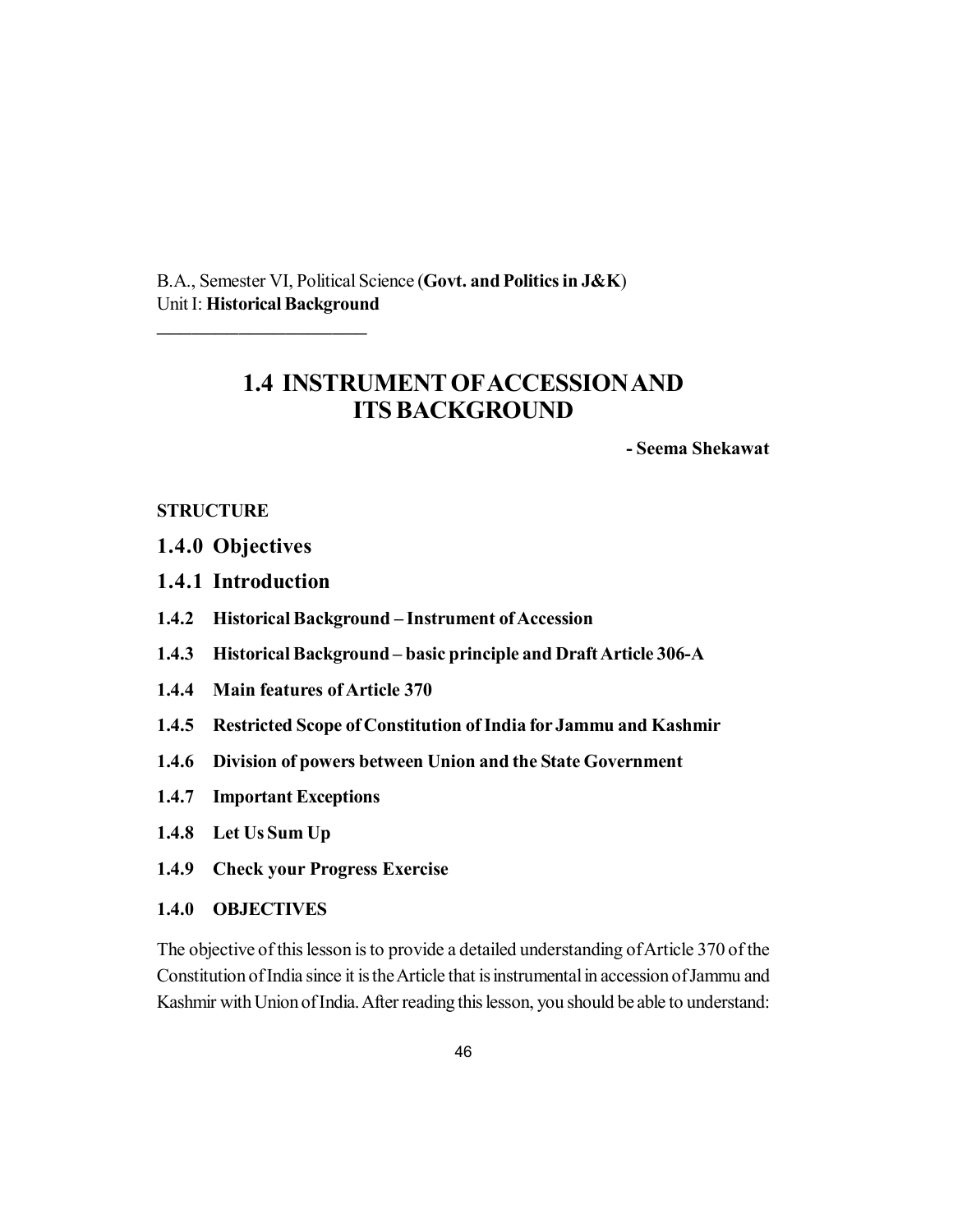- the basic features of Article 370;
- the constitutional relationship between the Union and the State of J&K;
- the special constitutional status of Jammu and Kashmir.

### **1.4.1 INTRODUCTION**

Article 370 of the Constitution of India is a special provision providing for the basis of relationship of the State of Jammu and Kashmir with the Union of India. Existence of such an Article defining the special relationship between the Union of India and the state clearly indicates that the Constitution of India that came into force on the 26th January, 1950 was not applicable to the State of Jammu and Kashmir on the same basis as it was applicable to other States. To understand the reason as to why an exception was made for Jammu and Kashmir and why Article 370 of Constitution of India was specifically designed for it, it is important to trace the background in which the state had acceded to India.

### **1.4.2 HISTORICAL BACKGROUND - INSTRUMENT OFACCESSION**

The accession of the State of Jammu and Kashmir took place at the time when the state was invaded by the tribesman from Pakistan territory. To drive the invader out of the state the Maharaja sent a fervent appeal to Govt. of India for help. But Lord Mountbatten expressed the view in the Defence Committee meeting that as the Maharaja had not signed the Instrument of Accession, India could not take any decision in this context. It was in this background that the Maharaja signed the instrument of accession on 26th October 1947.

The Maharaja of Jammu and Kashmir was competent and lawfully authorized in deciding the issue of accession even without the consent of his subjects. However, what made the accession a complicated issue was the indecision on the part of the ruler. The cause of the delay was the ruler himself who wished to remain independent. But because of the invasion on the territory of the state, he took the decision to accede to the dominion of India.

The Instrument of Accession that the Maharaja signed transferred to the Indian dominion government, the powers with regard to defence, external affairs and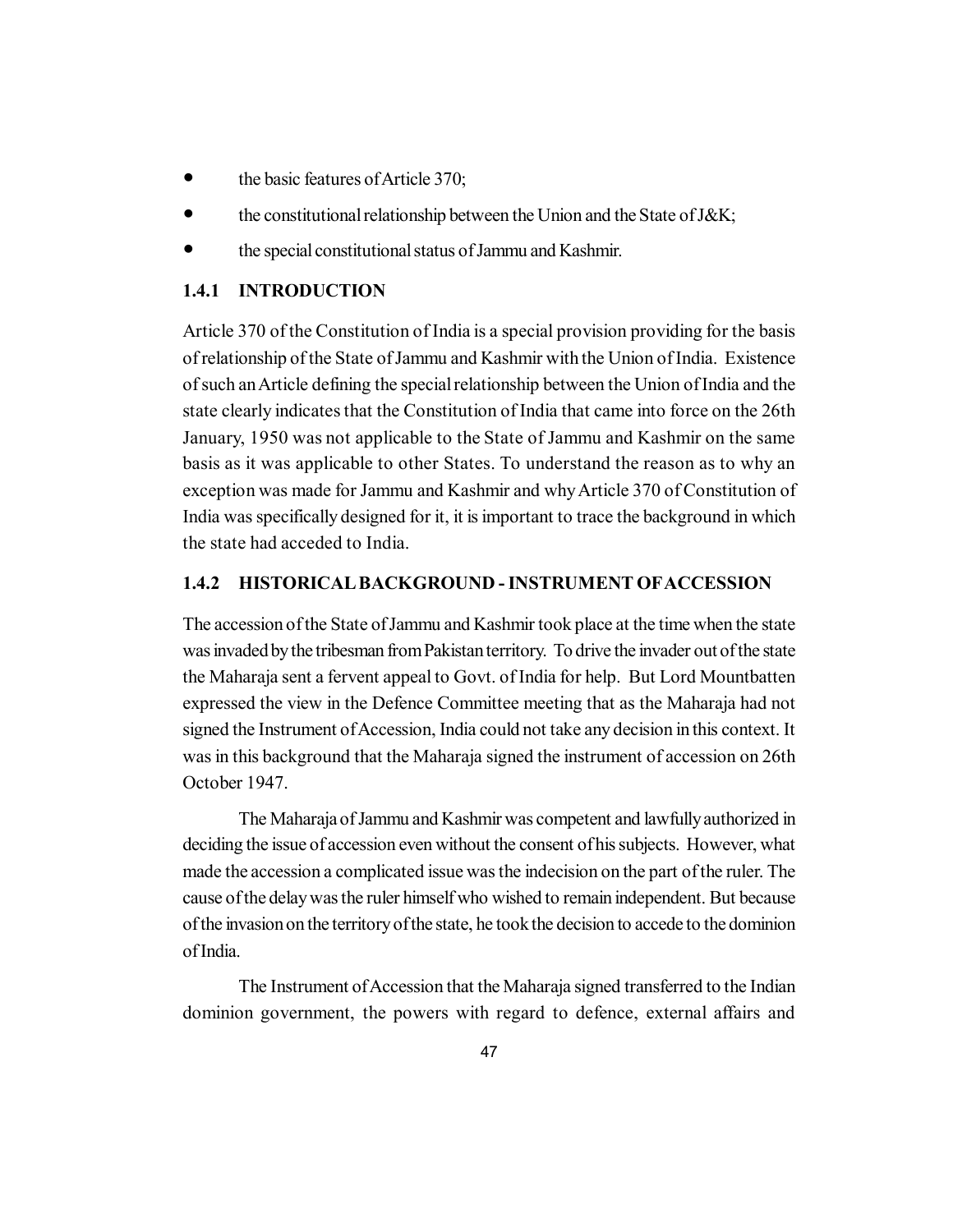communication. The matter corresponding to these powers were enumerated in the Schedule attached to the Instrument of Accession. These were given below.

- 1) The military, air and naval forces of the dominion, armed forces raised or maintained by the dominion forces including the forces raised or maintained by acceding states attached to and operating with any of the armed forces of the dominion naval, military, and air force works and the administration of cantonments, arms ammunition, and explosives.
- 2) External affairs, treaties and agreements with other countries, extradition, admission into, emigration, expulsion from India, regulation or the movement of foreign nationals, pilgrimages to places outside India and naturalization.
- 3) Communications, posts and telegraphs, telephones, wireless, broadcasting and other forms of communication, railways, maritime shipping and navigation, admiralty, jurisdiction, major ports, port quarantine delimitation of port and port authorities, aircraft and air navigation, aerodromes, air traffic, light houses, beacons, safety for shipping and aircraft, carriage of passengers and goods by sea and air and police force of the railways.
- 4) Elections to the Dominion Legislature, offences against laws with respect to any of the matters transferred to the Dominion of India, inquiries and statistics with regard to these matters and the jurisdiction of all courts with regard to these matters.

All those states that had signed the Instrument of Accession were constitutionally integrated as the Constituent Assembly of India provided for a common framework of relationship between the Centre and the States. This process of integration and constitutional adjustment was not followed in the case of Jammu and Kashmir and the constitutional relationship between the state and the central government continued to be governed by the provisions embodied in the Instrument of Accession.

# **1.4.3 HISTORICAL BACKGROUND – BASIC PRINCIPLES AND DRAFT ARTICLE 306-A**

In May 1949 certain broad principles related to Jammu and Kashmir were agreed upon by the state government and the Government of India. These principles that had to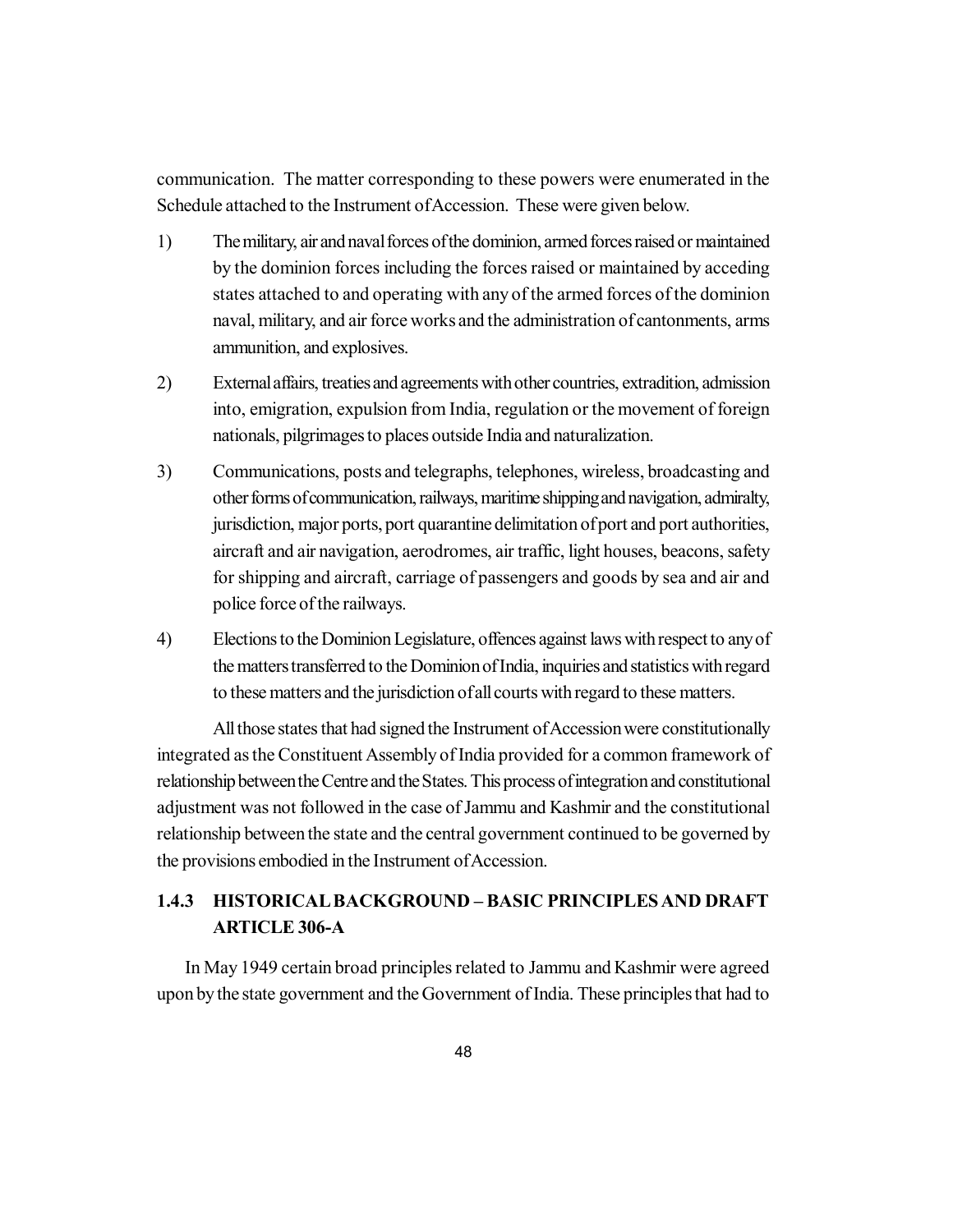define the basis of constitutional position of the state in the future federal structure of India included a number of points. Firstly, it was agreed that the division of powers between Government of India and the state would be governed by the provisions of the Instrument of Accession. This implied that the Government of India would be exercising only those powers in relation to this state as are specified in this Instrument of Accession. To determine what other powers would be transferred to the Government of India, it was decided to have a constituent assembly of the state. This Constituent Assembly, apart from being empowered to determine the scope of the powers of the Government of India vis-à-vis this state, was also empowered to frame a Constitution of the State. In its implications it meant that since the Constitution of India would not be applicable to this state, specifically in the matters other than those transferred to the Union Government by the Instrument of Accession and those matters which the Constituent Assembly of the State may decide to transfer to the Government of India – all other matters would be under the jurisdiction of the State and therefore for these matters, there was a requirement of a separate constitution of the State. Hence, it was decided that the constitution of the state would be framed by a constituent Assembly representing the people of the state.

Among other points on which there was agreement included the following: operational and the administrative control of the state armies would be taken over by the Government of India; the future of the dynastic ruler of the Dogras would be determined by the constituent Assembly of the state; provisions with regard to citizenship, Fundamental Rights and the Directive Principles of State policy, envisaged by the constitution of India, would be discussed.

The position relating to the relation of the state of Jammu and Kashmir, however became crystallized finally when the special provision 306-A was drafted for being placed before the Constituent Assembly of India. Draft Article 306-A was revised three times. It was this Draft Article 306-A which ultimately was converted into Article 370 of the constitution of India.

The position which emerged after the incorporation of Article 370 was that only Article 1 and Article 370 of the Indian constitution were to apply to Jammu and Kashmir State in their original form.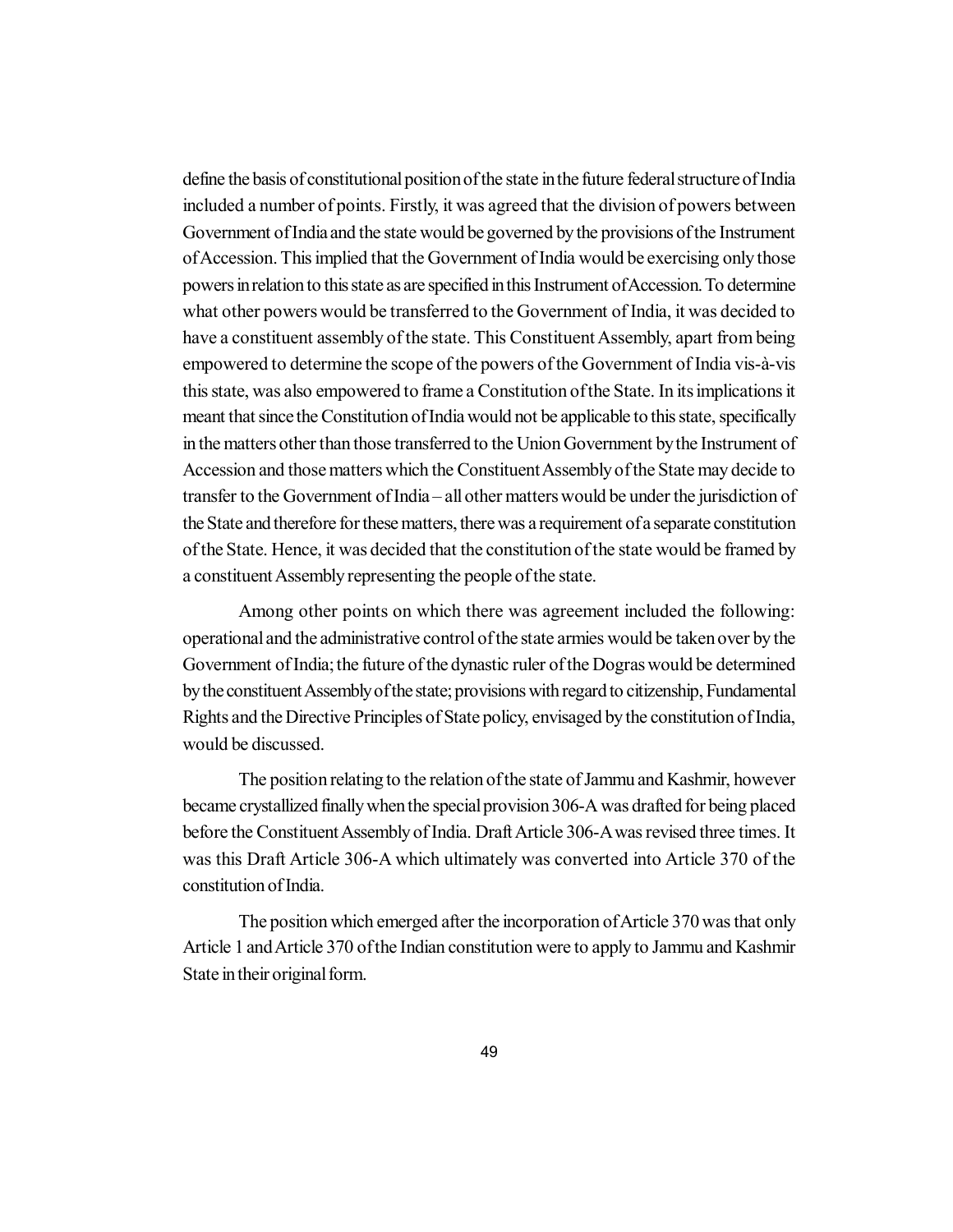# **1.4.4 MAIN FEATURES OFARTICLE 370 – TRANSITIONAL NATURE**

Article 370 is included in that part of the Constitution which deals with the exceptions related to the constitution. This is a part that includes special and temporary provisions of Constitution. The idea underlying this part is that all those provision which cater to exceptional circumstances and which deal with transitional situations provisions are included in that part. Seen from this angle, Article 370 included provisions which were considered as 'Temporary Provisions' with respect to J&K.

This Article, as had been explained by Sardar Patel, was a device to continue the existing relationship of the Jammu and Kashmir state with the Union of India. The Article has been described as a "Temporary Provision" in the Constitution. The temporary nature of the Article arises merely because the power to finalize the constitutional relationship between the state and the Union of India had been specifically vested in the Jammu and Kashmir Constituent Assembly. The Constitution of India clearly envisaged the convening of a constituent assembly for Jammu and Kashmir State and also provides that whatever modifications, amendments or exceptions that might become necessary either to Article 370 or to any other articles in the Constitution of India in their application to Jammu and Kashmir were subjected to the decision of that assembly.

The state of Jammu and Kashmir was included as a Part B state in the first schedule of the Constitution of India, as it was promulgated in 1950. But though the state was included as a Part B state, all the provisions of the Constitution applicable to Part B state were not extended to Jammu and Kashmir. While the Constitution of the other Part B states was laid down in Part VII of the Constitution of India (as promulgated in 1950), the Constitution of Jammu and Kashmir State was to be framed by the constituent assembly of that State.

# **1.4.5 RESTRICTED SCOPE OF CONSTITUTION OF INDIA FOR JAMMU AND KASHMIR**

#### **Article 370 clearly reads:**

'the provisions of Article 1 and of this Article shall apply in relation to that (Jammu and Kashmir) State".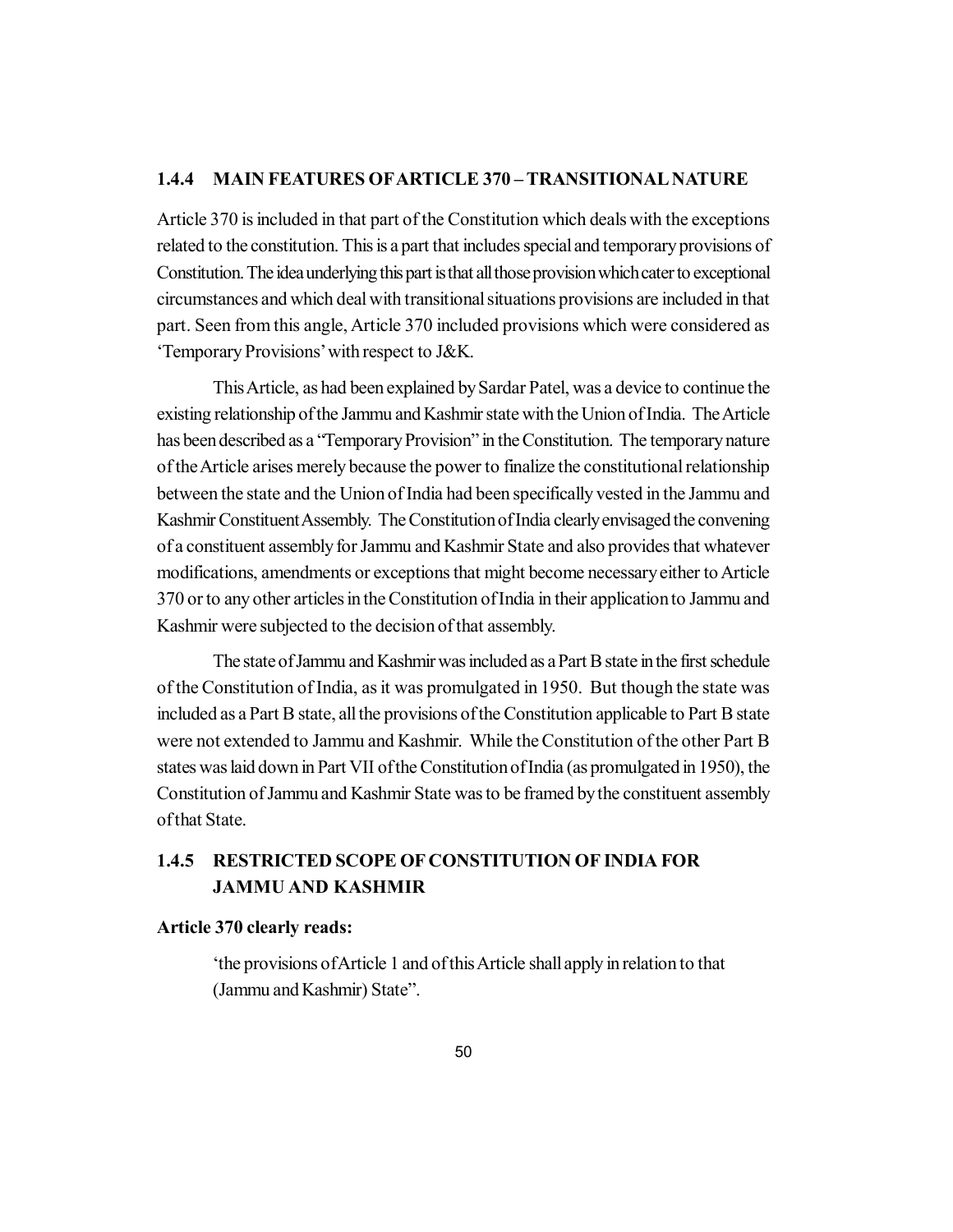What was implied by this article was that the scope of the Constitution of India as applicable 'on its own' was limited to only two articles of the Constitution of India – viz. Article 1 and Article 370. Article 1 says that India shall be Union of States. It further specifies that the States that are part of this Union shall be specified in the First Schedule. The list of States that are specified in First Schedule also includes the State of Jammu and Kashmir. This implies that the state of Jammu and Kashmir is a part of the Indian Union as defined by Article 1 of the Constitution. However, it further implies that its constitutional status differs from that of other states of the Indian Union. Since only Article 370 applies on its own, it means that unlike any other state of India, Jammu and Kashmir has to have its own Constitution drafted by its Constituent Assembly, and the state is to be governed under that Constitution.

However, there is also a scope for further extension of the provisions of Constitution of India to the state of Jammu and Kashmir. This has been specified in Article 370 itself. After mentioning that only article 1 and article 370 shall apply to this state, Article 370 further specifies that:

"such of other provisions of this Constitution shall apply in relation to that State (Jammu and Kashmir) subject to such exceptions and modifications as the President may by order specify.:

Provided that no such order which relates to the matter specified in the Instrument of Accession of the State…shall be issued except in consultation with the Government of India<sup>"</sup>

The Constitutional relationship of the state of Jammu and Kashmir with India, as the above features indicate, is governed on a level different from the relationship which binds all other states with the Union. The only Articles of the Indian Constitution which apply of their own force to the state of Jammu and Kashmir are Article 1 and Article 370. Jammu and Kashmir State shall be applied to it with such exceptions and modifications as the President of India may specify in the order to be issued by him only with the concurrence of the government of Jammu And Kashmir State. No other state of the Indian Union is treated on this basis.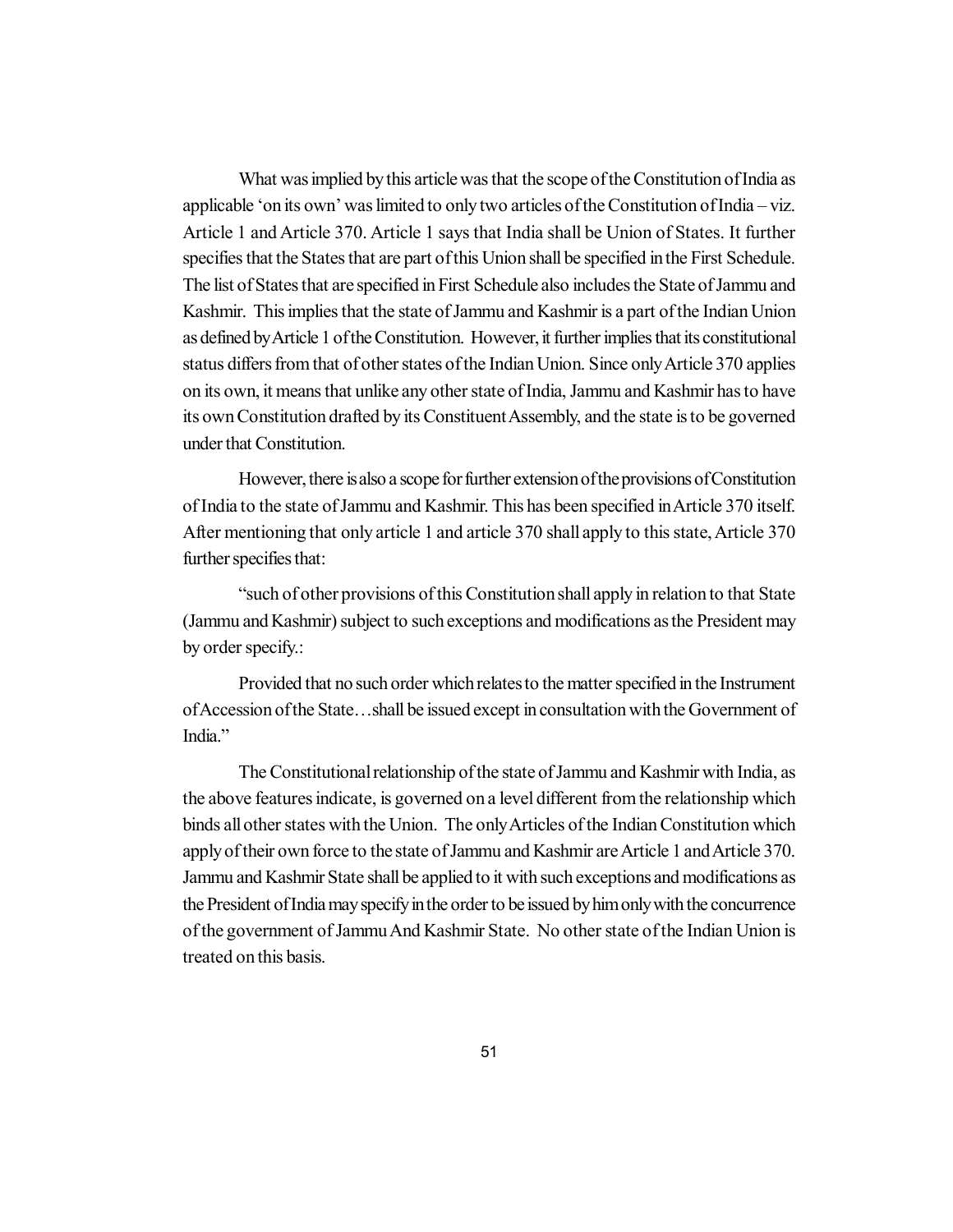The President, acting under Article 370, promulgated the Constitution (application to Jammu and Kashmir) Order, 1950. This order was replaced by the Constitution (Application to Jammu & Kashmir) Order 1954. This order has been further amended and modified by the President from time to time, regulating the constitutional status of the state. As a result, several provisions of the Indian Constitution have been extended to the state of Jammu and Kashmir.

The constitutional position of the state under the Constitution Order, 1954 may be briefly stated as follows

- (a) The state of J&K shall continue to be governed under the Constitution of the state which came into force on January 26, 1957.
- (b) the High Court of the state shall have all powers and jurisdiction as enjoyed by the other high courts in India except that it cannot issue a writ for "any other purpose".
- (c) The jurisdiction of the Supreme Court extends to that state (except Art. 135 and 139).
- (d) The Parliament can legislate for the state with respect to all entries in the Union list (excluding entries 8, 9, 34, 60, 79 and 97) and all entries in the Concurrent list (except entries 1,2,3,5 to 10, 12 to 15, 17, 20, 21, 27, 28, 29, 31, 32, 37, 38, 40 to 44).
- (e) A Proclamation of Emergency under Art. 352(1) cannot have any effect in relation to the state unless it has been made at the request or with the concurrence of the state government.
- (f) The provisions for imposing President's Rule under Art. 356 applied to the state.
- (g) Provisions relating to the freedom of trade, commerce and intercourse, services and citizenship, apply to the state.
- (h) Provisions relating to the election apply to the state. The Election Commission has jurisdiction over elections held in the state under its Constitution.
- (i) The fundamental rights apply to the state with slight modifications.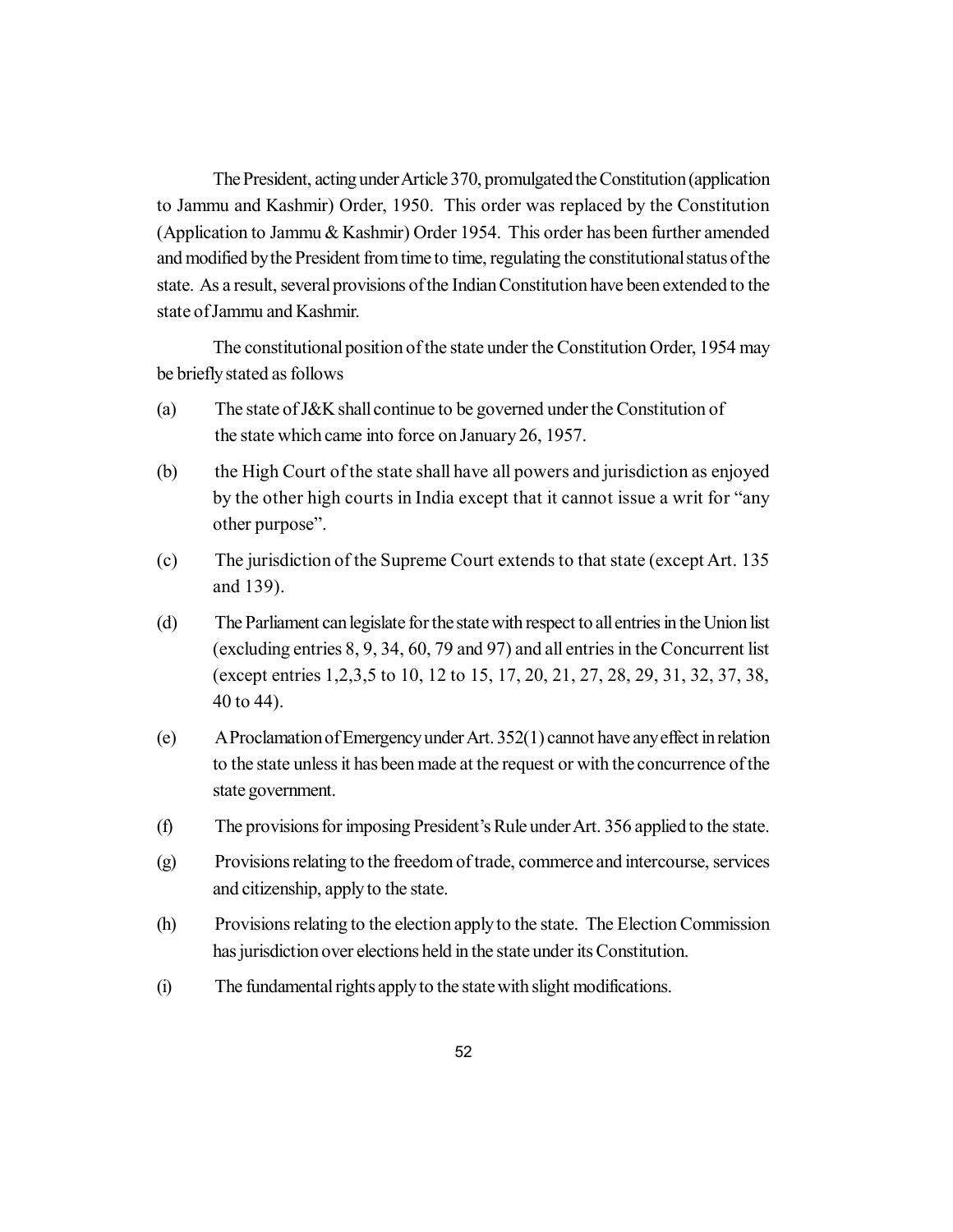According to this order, in short, the jurisdiction of the union extended to all union subjects under the Constitution of India (subject to certain slight alterations) instead of any of the three subjects of Defence, Foreign Affairs and Communications with respect to which the state had acceded to India in 1947. This order, as amended in 1963, 1964, 1965, 1966, 1972, 1974 and 1986, deals with the entire constitutional position of the state within the framework of the Constitution of India, excepting only the internal constitution of the state government, which was to be framed by the Constituent Assembly of the state.

# **1.4.6 DIVISION OF POWERS BETWEEN UNION AND STATE GOVERNMENT**

The Division of Powers between the state of Jammu and Kashmir and the Union Govt. is determined within the provisions of Art. 370 of the Constitution of India as amended and modified by the various Constitutional (Application to Jammu and Kashmir) Orders, promulgated by the President of India from time to time. Article 370, in its original and un-amended form did not provide for the application of the provisions, the Constitution of India, underlined for the centre-state relations, to the Jammu and Kashmir state. According to its provision the powers of the Parliament to make laws for the state were limited to

- (a) those matters in the Union list and the Concurrent list, which in consultation with the government of the State, were declared by the President to correspond to matters specified in the Instrument of Accession as the matters with respect to which the Dominion legislature had the power to legislate for the state; and
- (b) such other matters in the Union list and the Concurrent list, as were specified by the President of India with the Concurrence of the Government of the State.

Clause (1) (b) of Article 370 refers to the legislative authority of Parliament over Jammu And Kashmir State. The matters over which the Union Parliament had power to make laws for the state was basically the matters already covered by the Instrument of Accession namely, "defence, external affairs, communication and the like matters". The exclusive union powers in relation to India generally are set out in enumerated items in List I and it was obviously necessary that the items on that list corresponding to the powers surrendered by the Instrument of Accession should be settled by negotiation between State of the Jammu and Kashmir and the Union.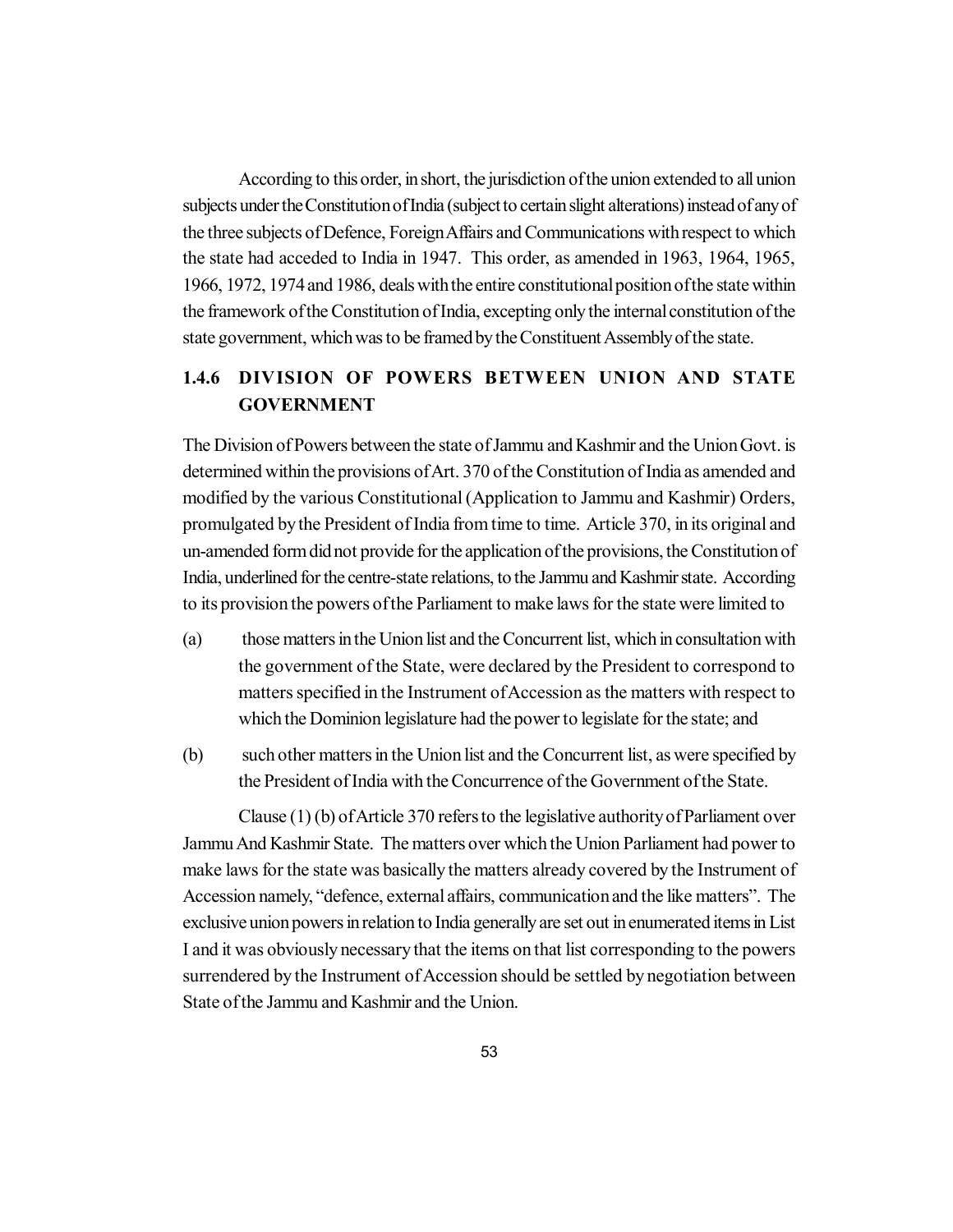The President made the Constitution (application to Jammu and Kashmir) Order 1950, in consultation with the government of the state of Jammu and Kashmir. It specified the matters with respect to which the Union Parliament would be competent to make laws for Jammu and Kashmir, relating to the three subjects of defence, foreign affairs, and communications.

# **1.4.7 IMPORTANT EXCEPTIONS**

There are exceptions to the Jammu and Kashmir when it comes to the application of provisions of Indian Constitution. Some of them have been elaborated below.

1. The powers not transferred to the union government, in other words, the residuary powers, are retained by the state. This is a very important exception in relation to this state. In the Constitution the powers of the Centre are enumerated in the Union List as well as the Concurrent List. Similarly, the powers of the states are also enumerated in the State List and the Concurrent List. The residuary powers lie with the Centre. But in relation to the State of Jammu and Kashmir, the residuary power lies with the State.

2. Article 3 of the Indian Constitution does not apply to the state of Jammu and Kashmir. In other words, no bill providing for increasing or diminishing the area or changing the name of the state or amalgamating any of its part with other state or creating any other state out of its existing boundaries shall be introduced in Parliament without an express consent of the legislature of the Jammu and Kashmir. The Parliament cannot take unilateral action against Jammu and Kashmir under Article 3 of the Indian Constitution.

# **1.4.8 LET US SUM UP**

Although the State of Jammu and Kashmir became an integral part of the Indian union by virtue of Article 1, item 15 and 1st Schedule, the relations between India and J&K were to be governed by provision of Article 370.

It is by virtue of Article 370 that Constituent Assembly of Jammu and Kashmir was given the authority not only to frame the constitution for the state but to concur in the application of the Indian Constitution to the State and also extended the jurisdiction of Indian Parliament to J&K. Further progress about the constitutional relations between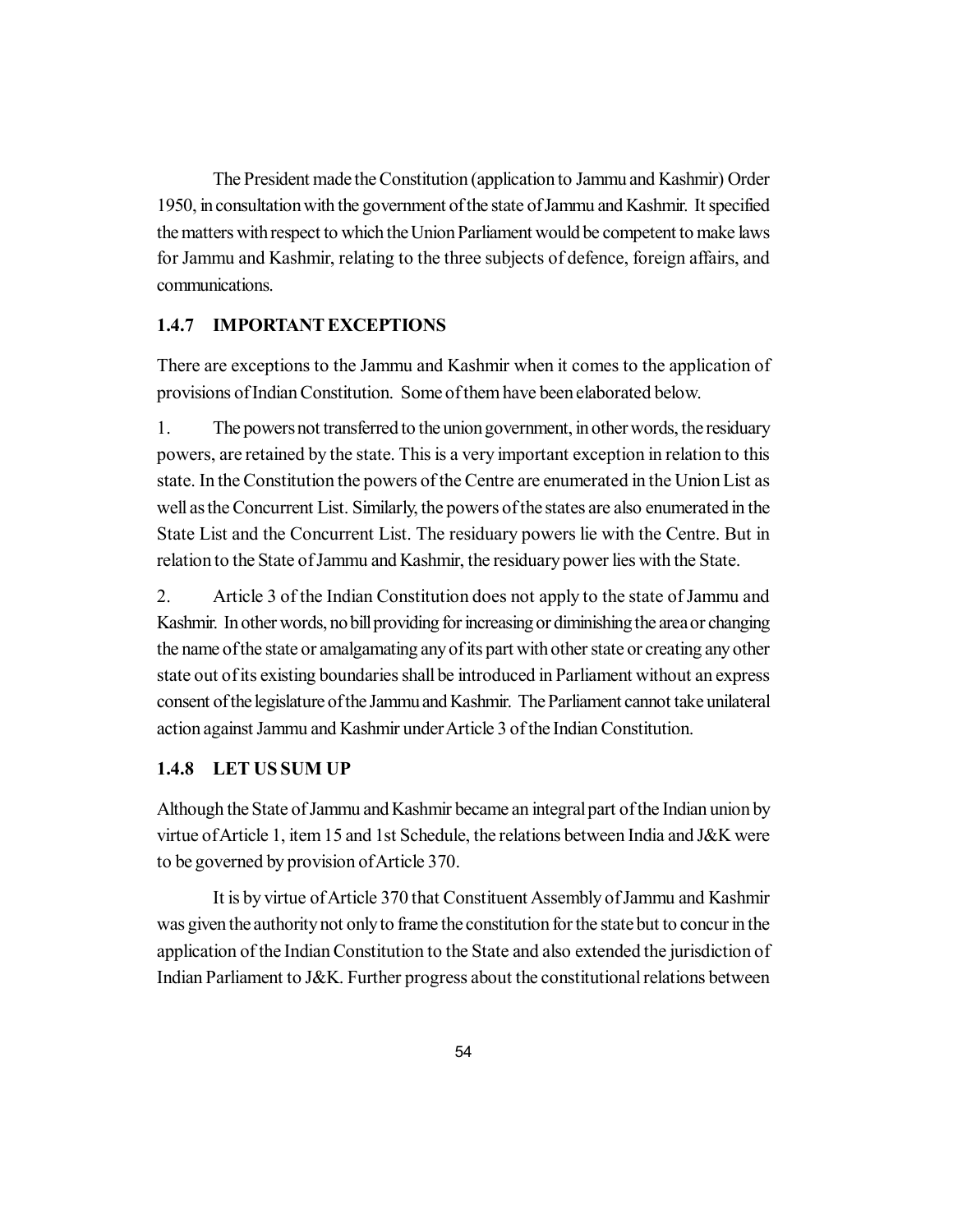J&K and India was contingent on the recommendation of J&K constituent Assembly. Residuary powers were reserved for the state.

# **1.4.9 CHECK YOUR PROGRESS EXERCISE**

- 1. Briefly outline historical background to Instrument of Accession.
- 2. Describe the main features of Article 370.
- 3. The very incorporation of Article 370 indicates the special status of the Jammu and Kashmir within Indian Union. Explain.
- 4. How powers are distributed between Indian Union and State of Jammu and Kashmir.
- 5. What are the important exceptions given to state of Jammu and Kashmir.

 $\sim\sim\sim$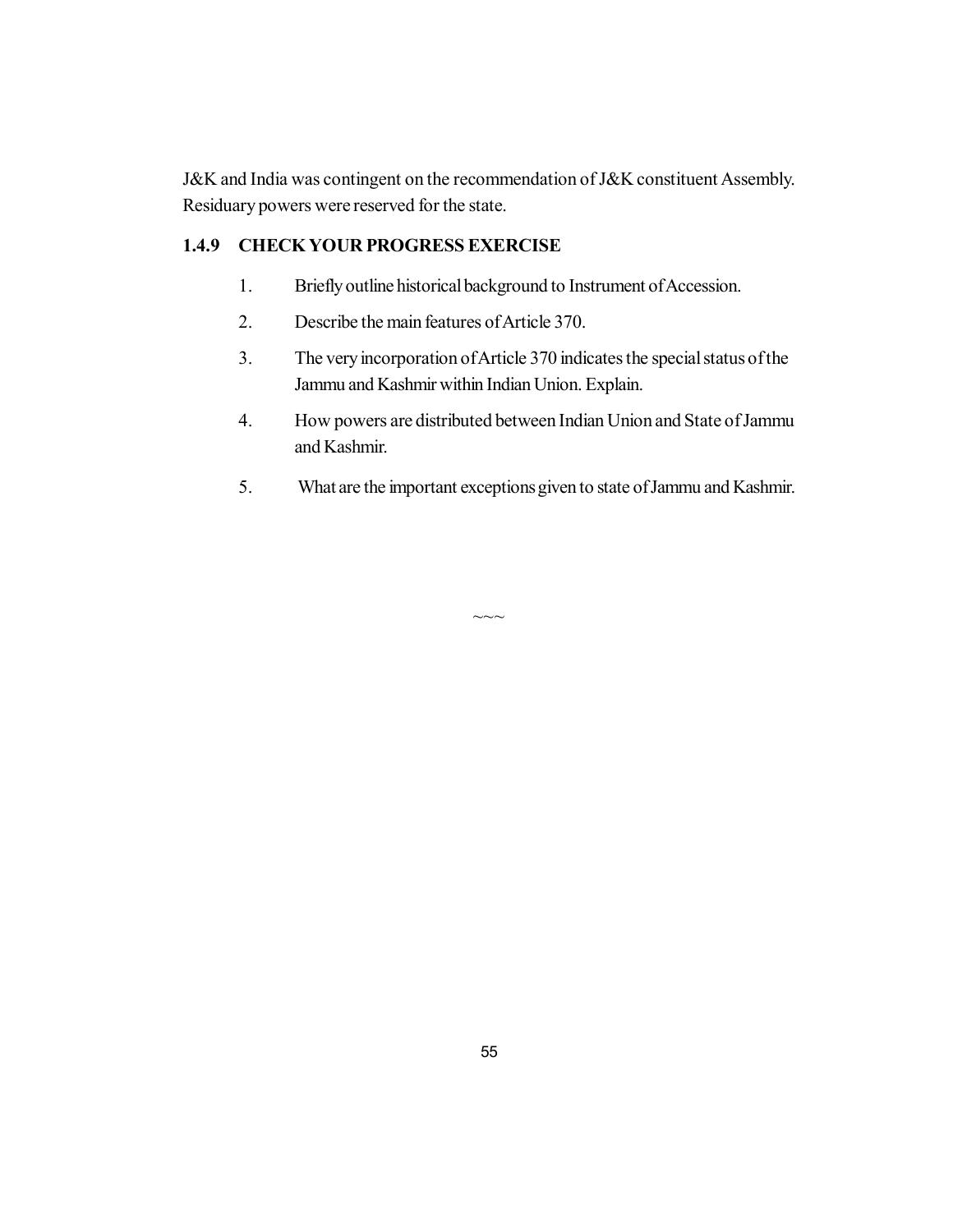B.A., Semester VI, Political Science (**Govt. and Politics in J&K**) Unit II: **Constitutional Structure**

# **2.1 BASIC FEATURES OF J&K CONSTITUTION**

**- Bhawana Khajuria**

# **STRUCTURE**

**2.1.0 Objectives**

\_\_\_\_\_\_\_\_\_\_\_\_\_\_\_\_\_\_

- **2.1.1 Introduction**
- **2.1.2 Historical Development of the Constitution**
- **2.1.2 Nature of the Constitution of Jammu and Kashmir**
- **2.1.4 Importance and Scope of the Preamble**
- **2.1.5 Important Parts and Sections**
- **2.1.6 Let us sum up**

# **2.1.0 OBJECTIVES**

This Lesson deals with the basic features of the Constitution of Jammu and Kashmir. After reading this, you should be able to understand:

- the nature of the Constitution of Jammu and Kashmir;
- the relationship between the Constitution of Jammu and Kashmir and Constitution of India; and
- the basic features of the Constitution of Jammu and Kashmir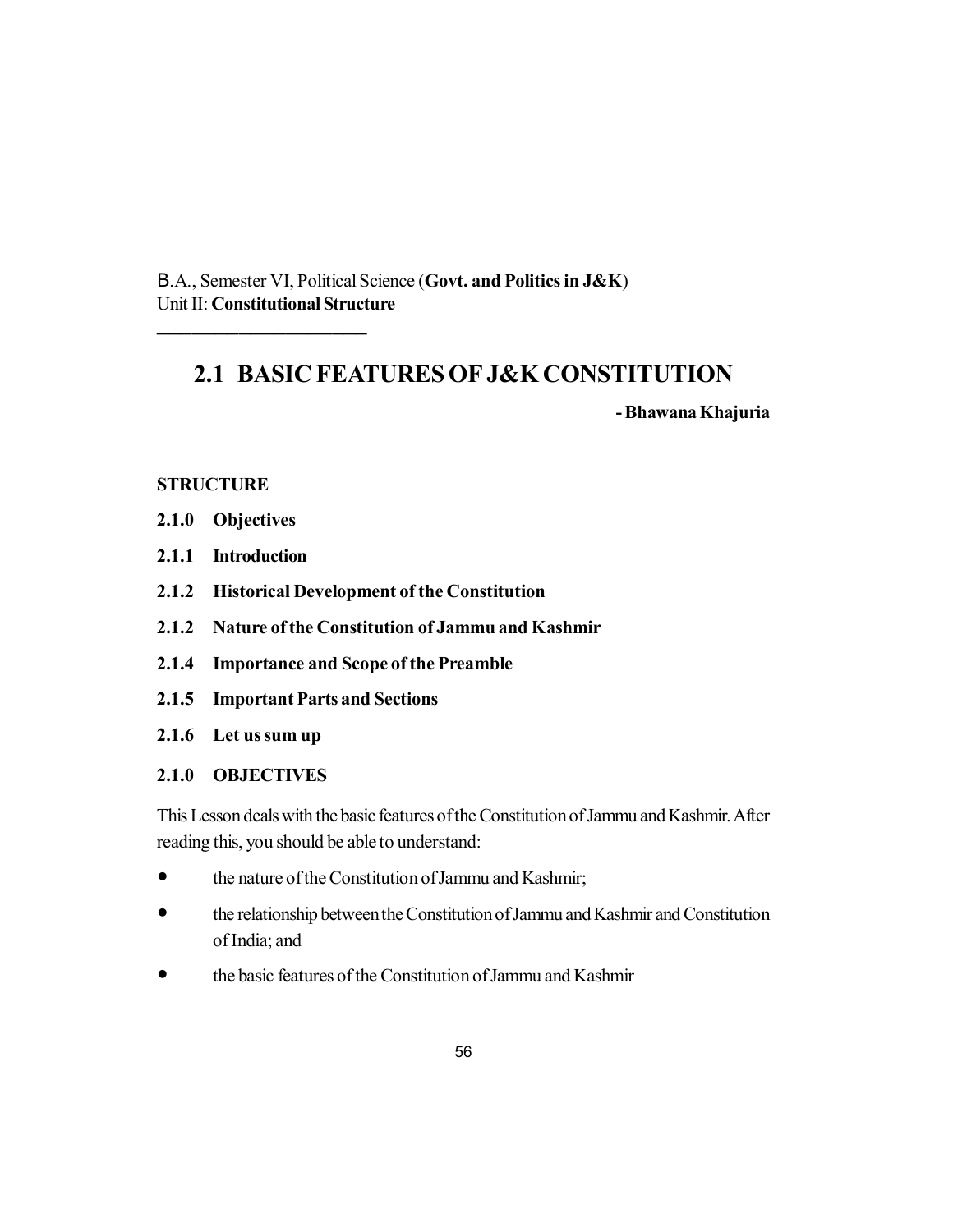### **2.1.1 INTRODUCTION**

The main objectives of the struggle for freedom in Jammu and Kashmir during the period of 1920s to 1947 were to have a participatory form of government that represents the aspirations and interests of people. This would have been possible only through institutionalisation of the democratic principles of governance of the state. For this purpose, it was important to secure to the people of J&K the right of convening a constituent assembly for framing a constitution for the state. Though all other princely states which acceded to the Union of India agreed to be governed by the Constitution of India, but for the state of Jammu and Kashmir it was agreed to have a constitution for the state as well. This was a result of the special status of the state as guaranteed by the Article 370 of the Constitution of India.

### **2.1.2 HISTORCAL DEVELOPMENT OF THE CONSTITUTION**

The idea of convening a Constituent Assembly for Jammu and Kashmir State was conceived before the partition of India was contemplated and would have been implemented but for the invasion of the state after the partition of India by the tribesmen from Pakistan territory.

In 1948, when National Conference came in power, it was declared that, as soon as normal conditions were restored, steps would be taken to frame a Constitution for the state through a duly convened Constituent Assembly.

The Constituent Assembly was convened in September 1951. It was an event of great significance in the political history of the state. This assembly was invested with authority to frame the constitution for the state. Its started its work on 5th November, 1951 at Srinagar. The main objectives which had to underlay the Constitution of Jammu and Kashmir and in accordance to which the Constituent Assembly was to proceed were outlined and defined by Sheikh Mohammad Abdullah.

 One of the important points to note about the Constitution of Jammu and Kashmir is that it starts with defining the status of the State of Jammu and Kashmir within the Indian federal structure. It declares, 'The State to be an integral part of India'. This feature of the Constitution of Jammu and Kashmir is to be read along with the Article 1 of the Constitution of India by virtue of which this State is given the status of part of the federal structure.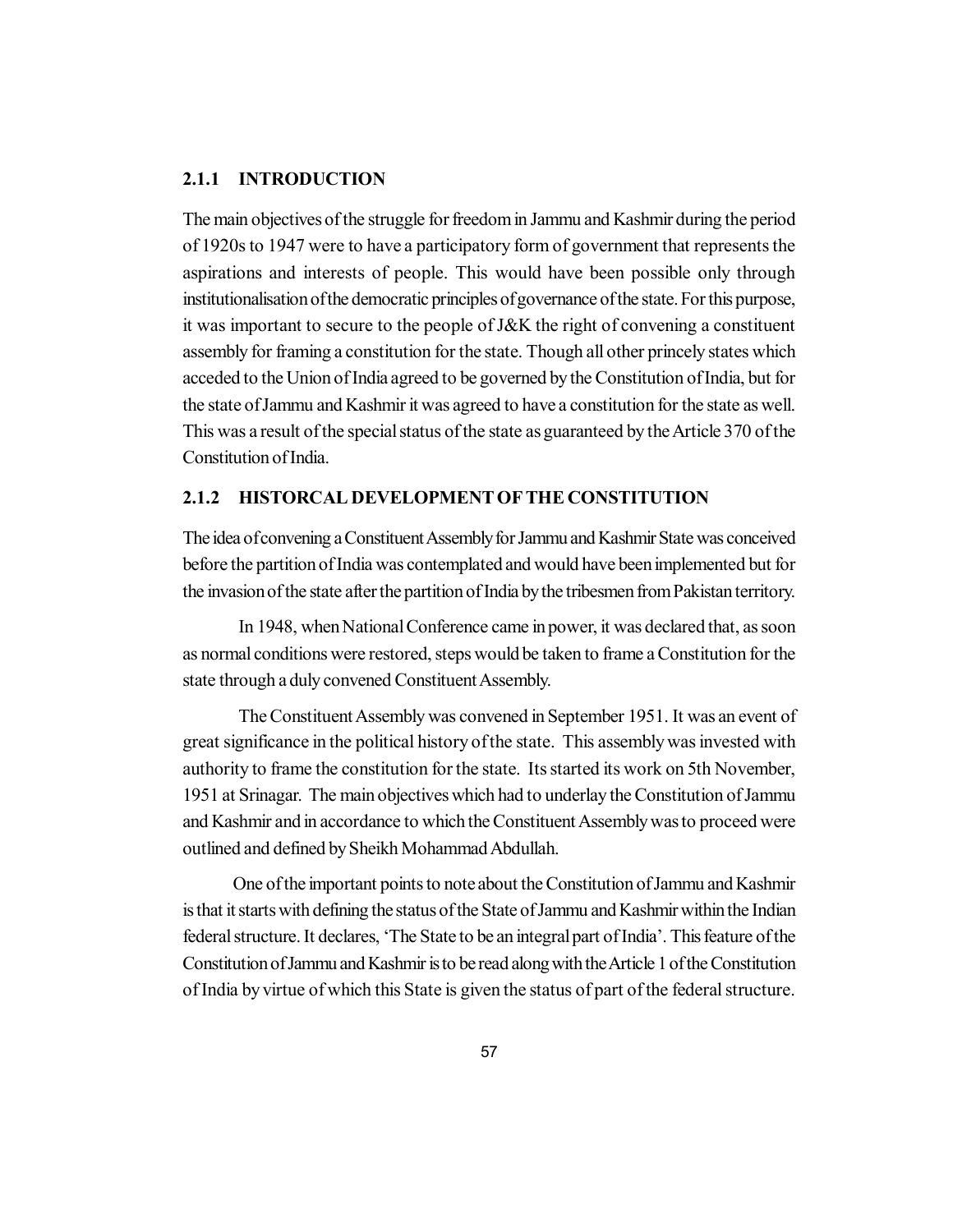By the application of Article 1 of the Indian Constitution this State has been recognised as part of the Union of India. It is in accordance with this principle itself as well as in accordance with the provision of Instrument of Accession, the State has accepted the sovereignty of the Indian State. To reiterate this position the Constitution of Jammu and Kashmir further states that the state is an 'integral part of India'.

Another important point that needs to be noted is that the Constitution of Jammu and Kashmir is an important instrument which formalises the specific context of the centrestate relations with respect to the state. As the federal context of India clearly shows that the state of Jammu and Kashmir is an exception to the normal rule, the jurisdiction of the Parliament is limited with respect to the state. Moreover, unlike other states the division of powers between the centre and the state is also not followed in the same manner as in case of other states. To that extent many of the powers that are enjoyed by the Union Parliament, in relation to other states, are exercised by the state legislature. Section 5, defines the legislative and executive powers of the state.

The draft Constitution was prepared in a period of more than three years. The new constitution of the state of Jammu and Kashmir was to be enforced from January 26, 1957. The framing of the constitution was a task of a great importance in the history of the state. The new Constitution has secured for the people of the state their individual character only in so far as it is consistent with their common Indian nationality.

# **2.1.3 NATURE OFTHE CONSTITUTION OF J&K**

The Constitution of Jammu and Kashmir is a written document with 158 sections and six schedules. It is partly rigid and partly flexible. Section 147 specifies these features which are unalterable or rigid. All the other sections of the constitutions are flexible, because an amendment to them can be initiated by the introduction of a Bill in the Legislative Assembly.

Preamble to the Constitution of Jammu and Kashmir, like the Preamble of the Constitution of India is the most significant part. It lays down the most important principles which are to guide the working of the state government as well as provides the vision of the political goals to be pursued by the future generation of political leaders. The Preamble has its importance because it reflects the most important principles, political values and sacred political goals that had been outlined in the New Kashmir Manifesto in 1944.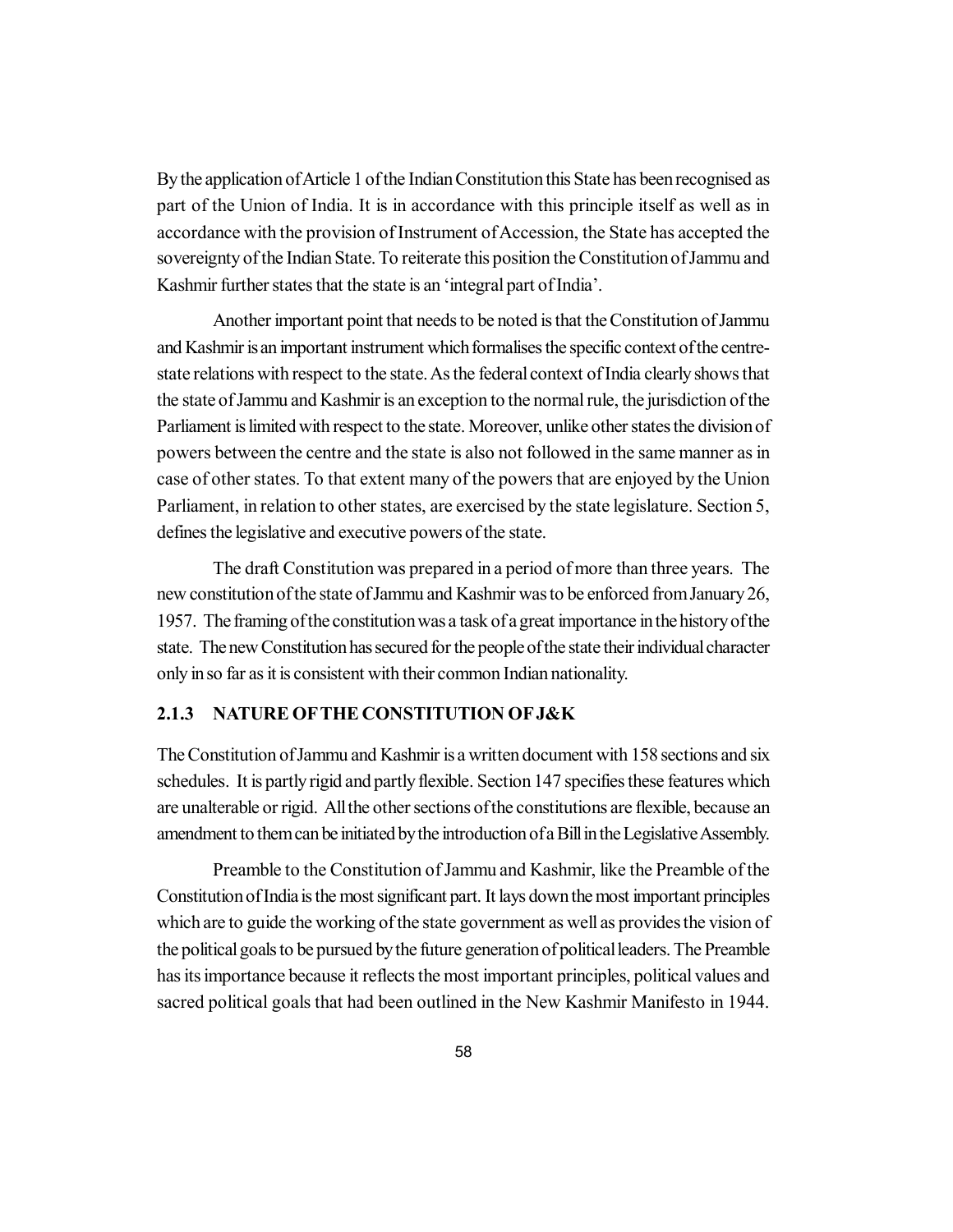The most important part of Preamble of the Constitution of Jammu and Kashmir reads as follows:-

 "We the people of the state of Jammu and Kashmir having solemnly resolved, in pursuance of the accession of this state to India which took place on the 26th October, 1947, to further define the existing relationship of the state with the Union of India as an integral part thereof, and to secure to ourselves.

*Justice* – Social, Economic and Political.

*Liberty* – of thought, expression, belief, faith and worship.

*Equality* – of Status and opportunity and to promote among us all.

*Fraternity* – assuring the dignity of the individuals and the unity of the Nation.

This preamble, as we can clearly see is an adaptation of the preamble to the Constitution of India which reads as under: -

"We the people of India, having solemnly resolved to constitute Indian into a sovereign, socialist, secular, democratic republic and to secure to all its citizens : Justice – Social, Economic and Political, Liberty of thought, expression, belief, faith and worship, Equality of status and of opportunity."

### **2.1.4 IMPORTANCE AND SCOPE OFTHE PREAMBLE**

The preamble to a Constitution generally expresses the political values which constitution is intended to promote. The importance and real significance of preamble lies in that it functions as a mirror which reflects and explains certain basic facts which must be understood before the Act itself can be followed. The preamble also proclaims the intent and purpose of the Constitution. The preamble of the Constitution serves three purposes. Firstly, It indicates the source from which the constitution derives its authority. Secondly, it indicates the scope of the Constitution. Lastly, it states the objects which the constitution seeks to establish and promote for a proper appreciation of the aims and aspirations embodied in a Constitution. Therefore, in order to understand the nature of the constitution of Jammu we must turn to the various expressions contained in the preamble.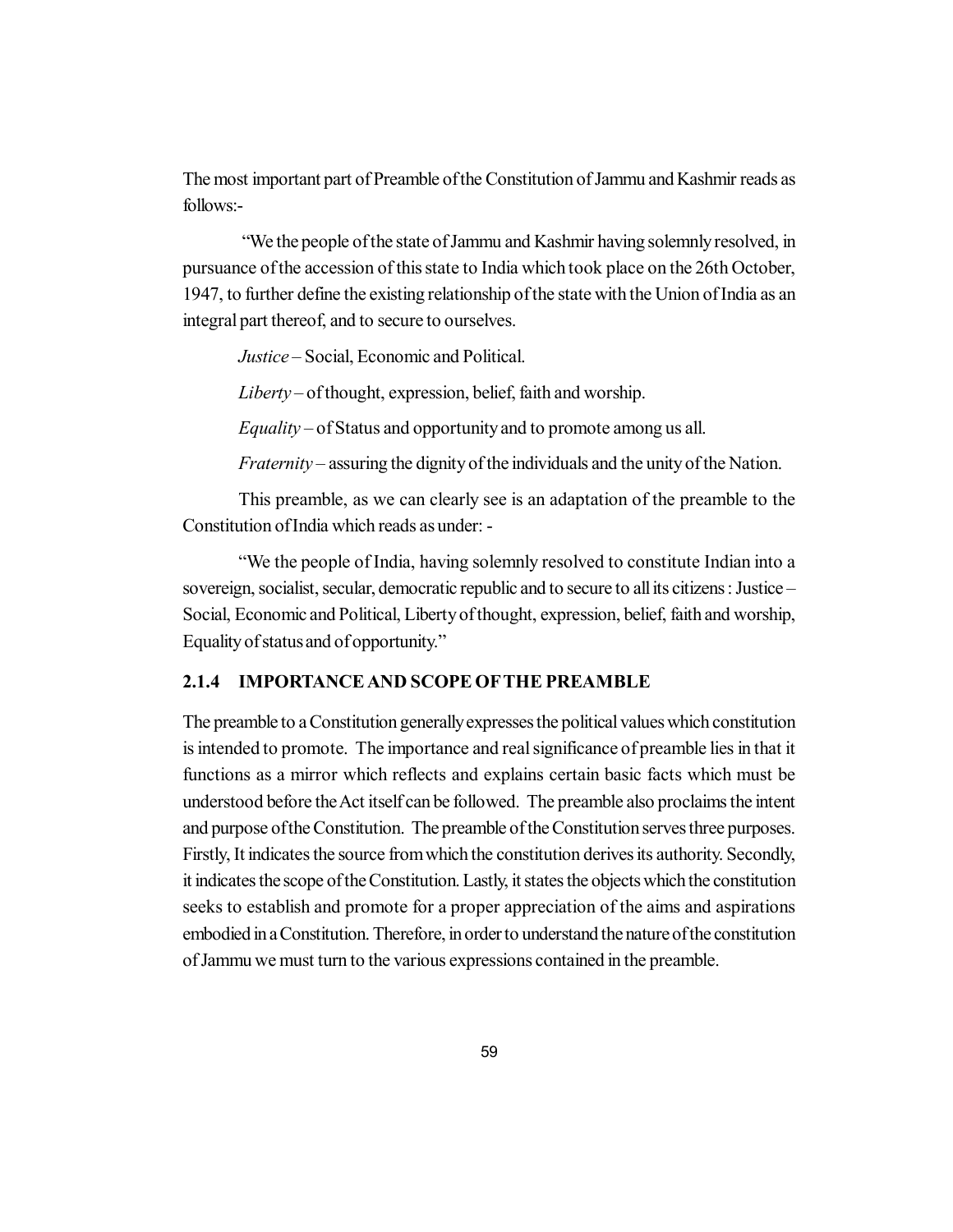The expression "we the people of the Jammu and Kashmir in the preamble clearly indicates the firm determination of the people to abolish the hereditary rule under whose clutches they had lived, for decades, a life of slavery and destitution. The expression "we the people" also means the elimination of claim of any vestiges of the sovereignty of exruling class. The Constituent Assembly of the state was fully justified to have taken a wise decision for elimination of hereditary rule from the soil of the state because the Constituent Assembly being a truly representative body elected directed by the people was authorized to take such a decision.

The expression, "we, the people of the State of Jammu and Kashmir adopt and give to ourselves this Constitution", is in consonance with the concept of popular sovereignty which constitutes the basis of all power in a Parliamentary democracy like Jammu and Kashmir State. When in 1944, the National Conference started the "Quit Kashmir movement" it acted on the assumption that sovereignty flows from the people. The Magna Carta of the National Conference "New Kashmir" was based on that principle. So, when the Constitution of Kashmir was being framed it was emphasized that it was in accordance with the wishes of the people that the Constitution was being framed.

The scope of Constitution as defined in Section 3 is to further define the existing relationship of the state with the Union of India as an integral part thereof. The Constitution of J&K derives its authority from and functions within the scope of Article 370 of the Constitution of India. As such the purpose of the Constitution of J&K extends beyond providing for the structure of governance at the level of the state. It also defines the relationship of the State with the Union of India and takes it beyond the Instrument of Accession and the Article 370 of Constitution of India.

For defining the nature of the governance within the State, the Constitution of Jammu and Kashmir has been guided by the principles of democracy. For a state that had witnessed a popular political movement before the process of Constitution making, the principle of democratic governance was very important. During the period of political movement in the decade of thirties and forties, there had developed a political demand for transfer of power to the people. Popular government was the most important political slogan during the movement. Hence, it was very natural that when constitution was being drafted that it would reflect the popular aspirations and would provide for a system of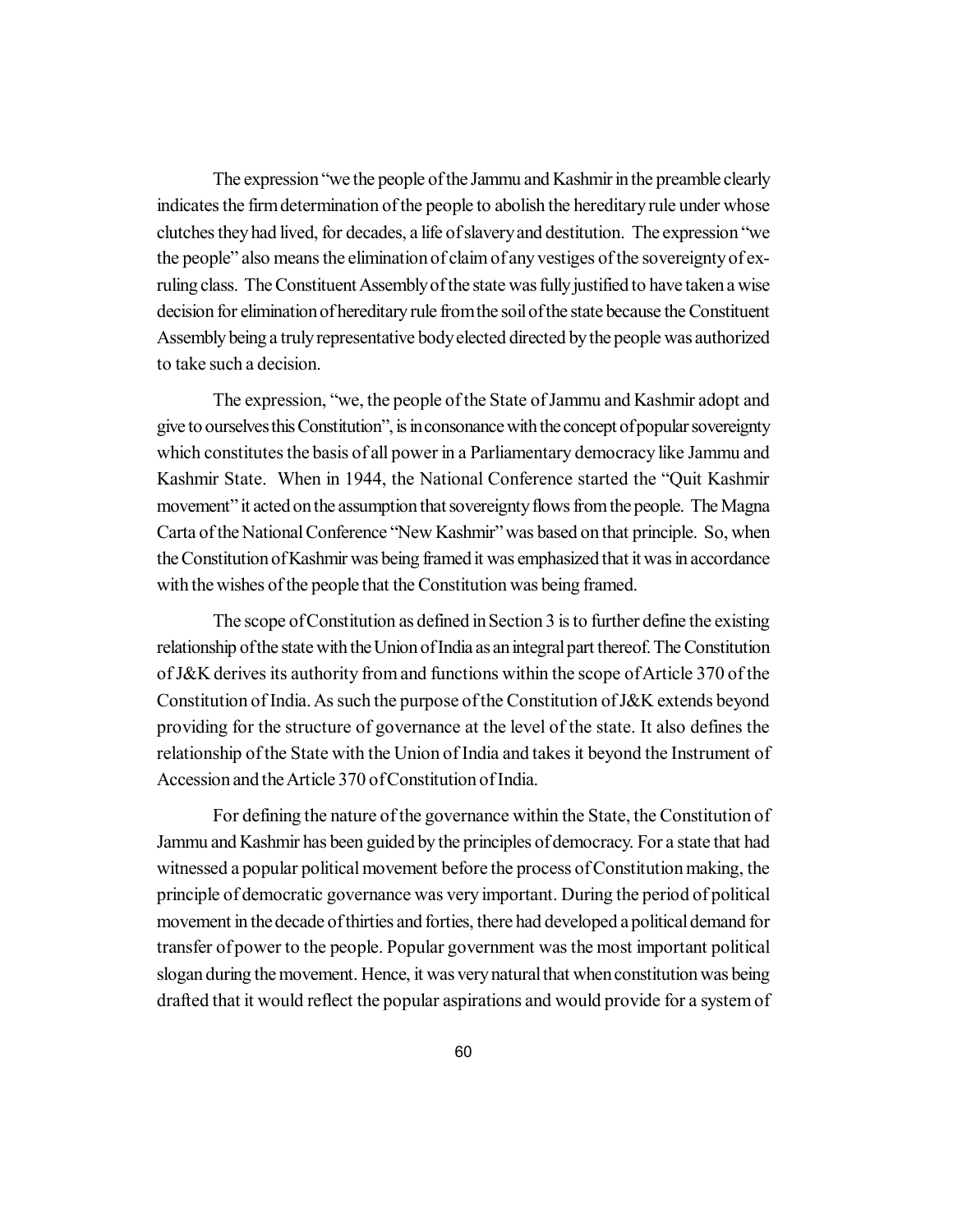governance wherein the ultimate source of authority would lie in the people. The founding fathers of Kashmir Constitution were aware of the fact that they were functioning not as autocrats and that they were instruments of the popular will and as such were required to represent that will of the people which the Constitution enshrines. As the Constitution was considered to be a repository of the will of the people, it is considered to be a very sacred document. Accordingly, the Constitution has been made source of all power and authority in the state and all the organs of the Government have been made subordinate to it.

The scope of the constitution, besides defining the relationship with India in Section 3, extends to making provisions for "all matters except those with respect to which Parliament has power to make laws for the state. The Constitution of Jammu and Kashmir professes to secure to all its citizens social, economic, political justice. It also aims at securing equality of status and opportunity by prohibiting discrimination by the state on the ground of sex, religions, race, class and creed. The makers of the Jammu and Kashmir Constitution provided the ideals of liberal democracy. The preamble clearly proclaims the ideals of liberal democracy with a view to secure to the people not only the political objectives but also to enable them to realize the socio-economic goals. It also strives to guarantee the rights which are essential for the development of the individual and the nation viz., the Liberty of thought, liberty of expressions and belief. The makers of the Constitution were aware of the ideals which the framers of the Constitution of India had set before themselves for ensuring a new socio-economic order and a new political structure for free India.

### **2.1.5 IMPORTANT PARTS AND SECTIONS OF CONSTITUTION**

This Constitution of J&K is divided into thirteen parts, consisting of 158 sections and six schedules. Part 1 consists of two sections. The first section deals with "short title and commencement". The title has been given as 'the Constitution of Jammu and Kashmir'. As regards the commencement of the Constitution, there was immediate enforcement of the sections 1, 2,3,4,5,6,7,8 and 158 while the remaining provisions of the Constitution came into force on the 26th January 1957. This day is referred to in this Constitution as the day of commencement of this Constitution. The second section of this part deals various definitions.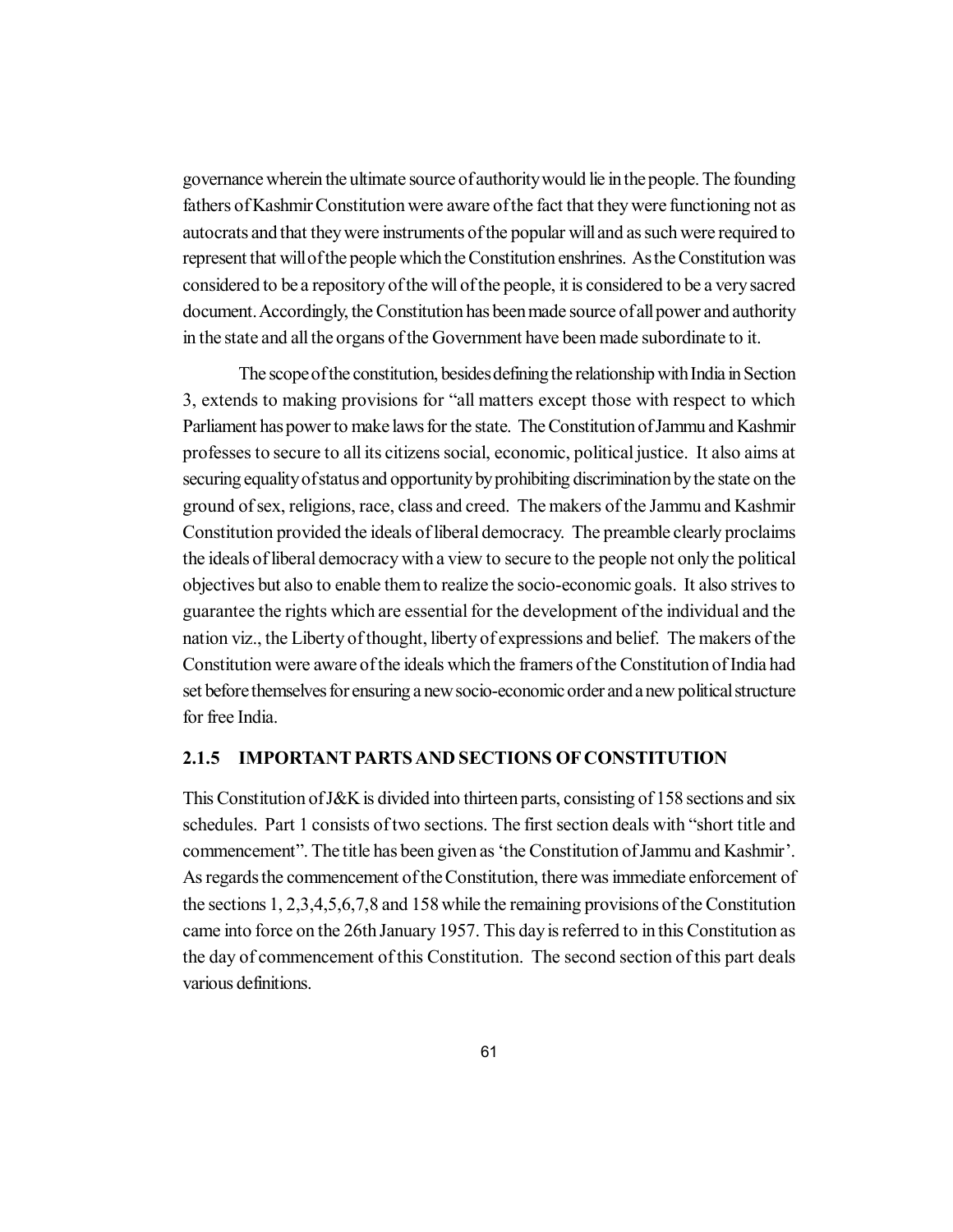Part II of Chapter I deals with the relationship of the state with the Union of India, The extent of the territory of the state and the extent of the executive and the legislative powers of the state. Section 3 and Section 4 of the Constitution affirm the determined will of the people that the State of Jammu and Kashmir to remain as integral part of the Indian Union.

Section 5 of the Constitution of Jammu and Kashmir is confined to matters over which the State Legislature can legislate. The Constitution of Kashmir has been so framed that the state cannot claim any power which is not conferred upon it by the Constitution. But at the same time, it can exercise any power on those matters which it has not been directly or indirectly deprived by the Constitution. Hence so far as the extent of the legislative and executive powers is concerned, these powers "shall extend to all mattes except those with respect to which Parliament of India has power to make laws for it according to the provisions of the Constitution of India".

Section 5, dealing with the extent of legislative and executive power of the state, has been put beyond the powers of the legislature to amend. Part III deals with permanent residents of the State. In accordance with the provisions of the Constitution of the State every person who is, or is deemed to be a citizen of India under the provisions of the Constitution of India shall be a permanent resident of the State on the 14th day of May 1954, on the condition that

- (a) he has a state subject of Class I or the Class II.
- (b) having lawfully acquired immovable property in the state, he has been ordinarily resident in the state for not less than ten years prior to the date.

Among other important parts of the constitution of Jammu and Kashmir, a very significant part relates to the Directive Principles of State Policy. The chapter on Directive Principles of State Policy consists of fifteen sections, embodying policy formulations regarding economic structure of the state, material security of the citizens, protection of weaker sections including women and children. The Directive Principles as enshrined in the Constitution of the State are broader in scope as compared to those contained in the Constitution of India as these reflect the principles of New Kashmir Manifesto. However, like in the Constitution of India, the Principles do not provide automatically enforceable rights but are in the nature of important ideological principles.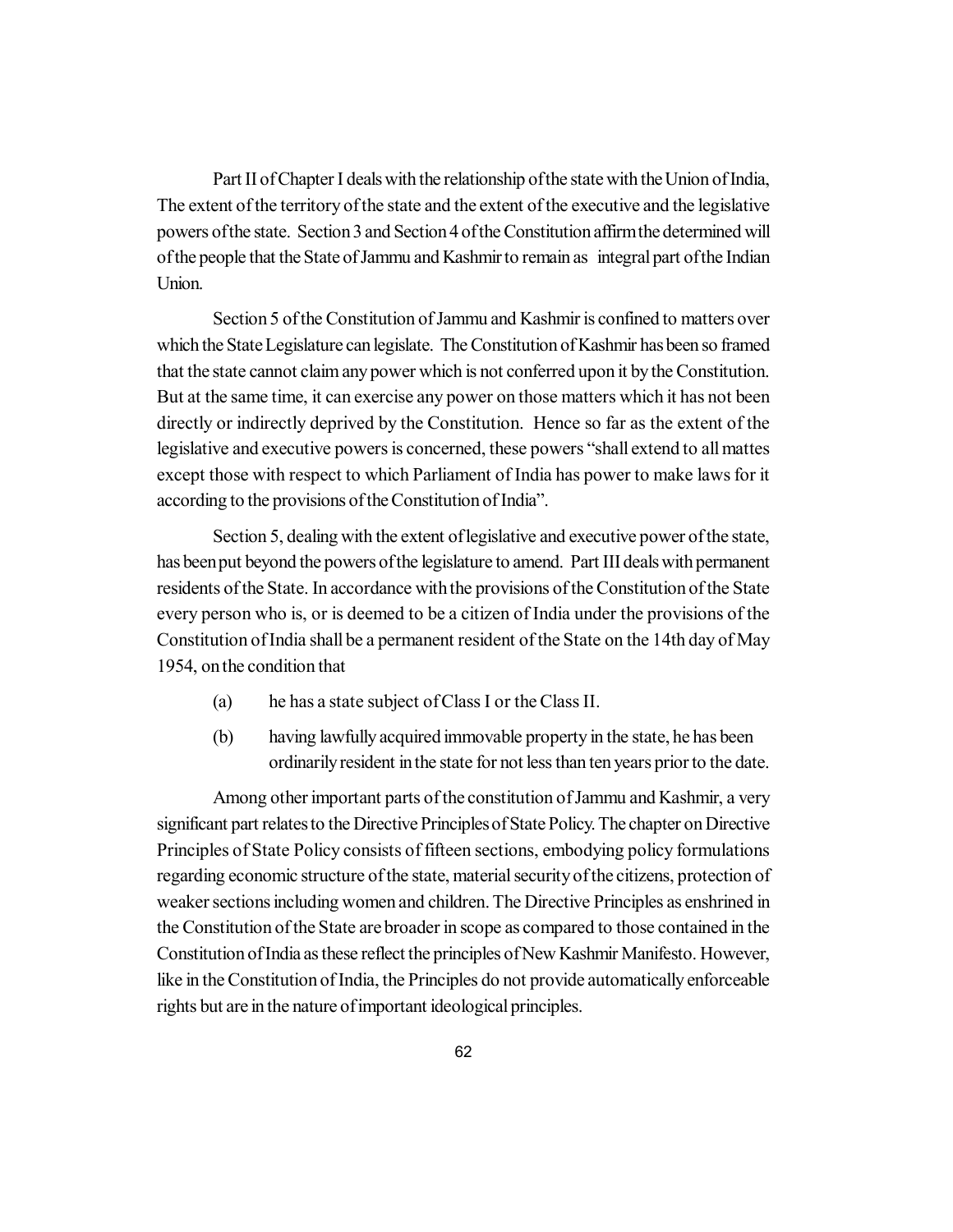# **2.1.6 LET US SUM UP**

The Constitution of Jammu and Kashmir is an important document that has multiple dimensions. Firstly, it reflects the political ethos of the political struggle that was waged during the pre-1947 period against the feudal rule. Thus, it provides very noble political goals before itself. Most of these goals as contained in the Preamble were in fact, already enshrined in the New Kashmir Manifesto. This ethos is further reflected in an important chapter of the Constitution that contain Directive Principles of State Policy. Secondly, it is an important instrument for further elaborating the relationship of the State of Jammu and Kashmir with the Indian Union. Thirdly, it also provides the structure of the governance for the State.

# **2.1.7 CHECK YOUR PROGRESS EXERCISE**

- 1. How Constitution of India historically evolved?
- 2. What is the basic nature of the India Constitution?
- 3. The Preamble is the heart and soul of Indian Constitution. Elaborate.

Write a note on important parts of the Indian Constitution.

 $\sim\sim\sim$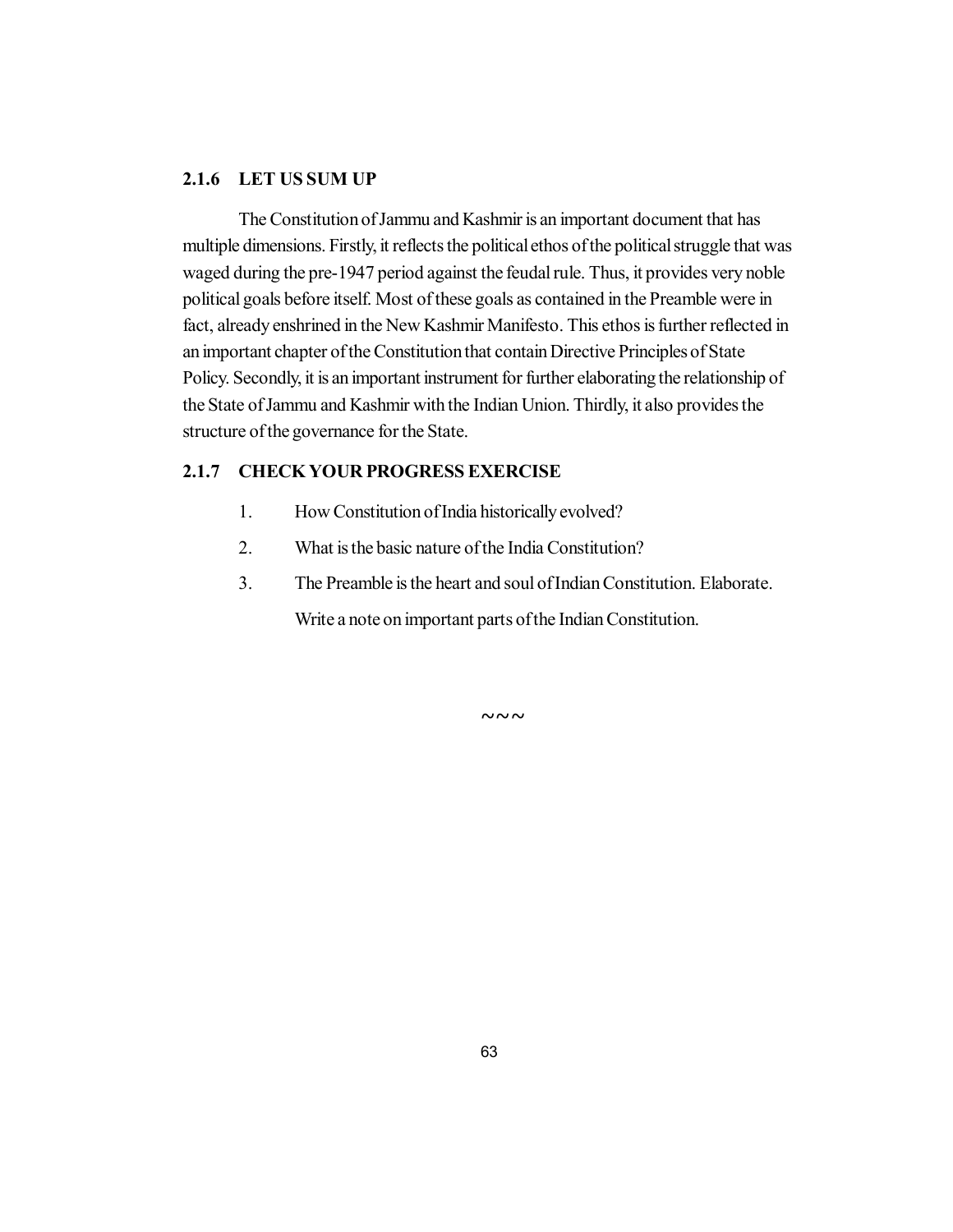B.A., Semester VI, Political Science (**Govt. and Politics in J&K**) Unit II: **Constitutional Structure**

# **2.2 SPECIAL STATUS, ARTICLE 370 OF INDIAN CONSTITUTION AND PRESIDENTIAL ORDER OF 1954**

**- V. Nagendra Rao**

### **STRUCTURE**

**2.2.0 Objectives**

 $\mathcal{L}$  , we have the set of the set of the set of the set of the set of the set of the set of the set of the set of the set of the set of the set of the set of the set of the set of the set of the set of the set of the

- **2.2.1 Introduction**
- **2.2.2 Historical Background to Special Status**
- **2.2.3 Rationale of Special Status Under Article 370**
- **2.2.4 Article 370 Main Features**

2.2.4.1 Purpose of the Article 370

- **2.2.5 The Presidential Orders of 1950 & 1954**
- **2.2.6 Article 370: Special Provisions**
- **2.2.7 Let us Sum up**
- **2.2.8 Check Your Progress Exercise**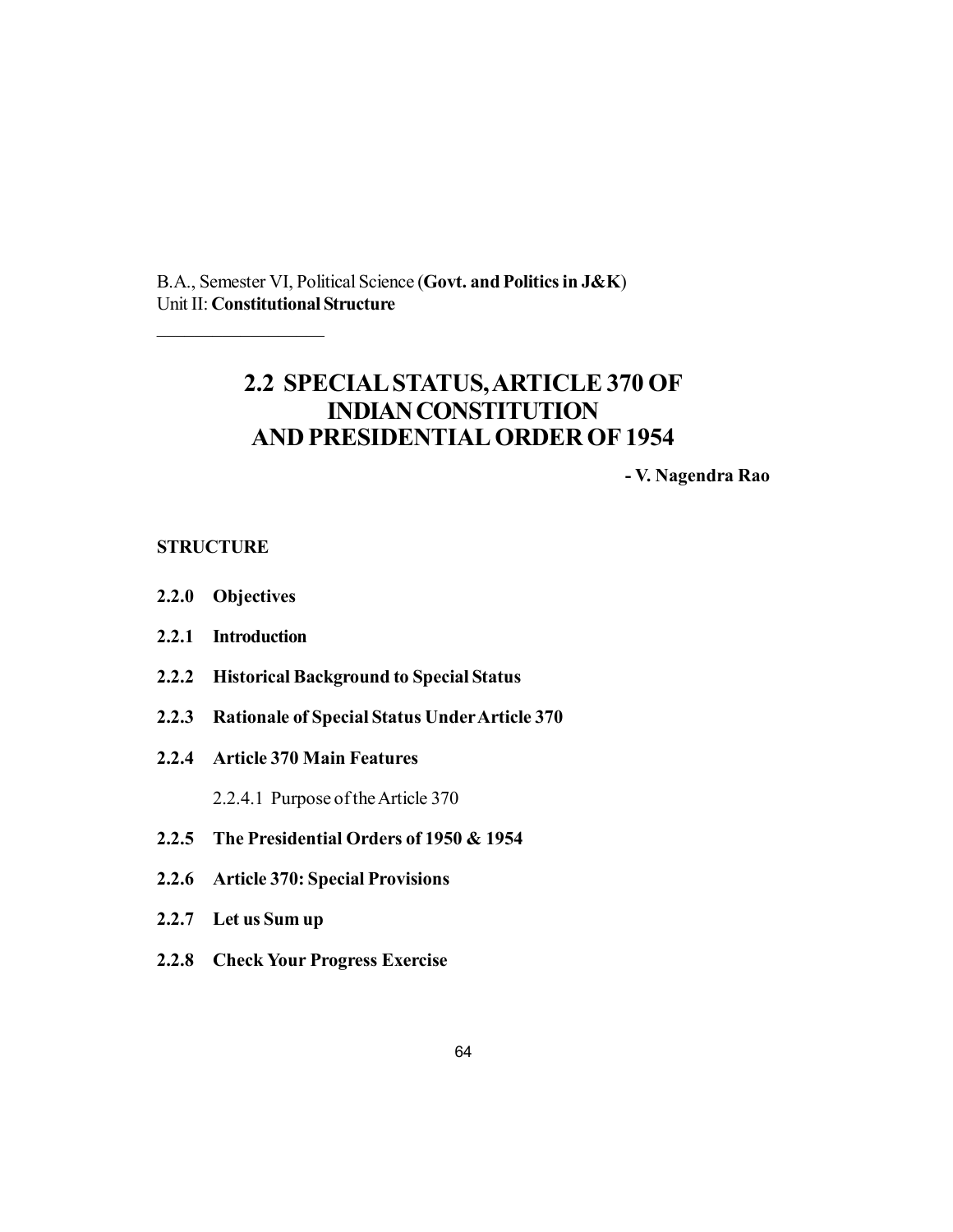### **2.2.0 OBJECTIVES**

In this lesson you will study the features, provisions and purpose of Article 370 incorporated in the Indian Constitution and Presidential Orders issued in 1950 and 1954. After going through this lesson, you will be able to understand:

- the historical background to incorporation of Article 370 in India Constitution;
- the importance of Presidential Orders issued in 1950 and 1954;
- the main provisions in Article 370; and
- the significance or insignificance of Article 370 in contemporary times.

# **2.2.1 INTRODUCTION**

Article 370 was included in the Constitution with a mature consideration by the Constitutionmakers. It was a condition of Kashmir's accession to India and if that accession is sacrosanct, the condition must also be sacrosanct. Kashmir did not obviously want to join Pakistan. The Jammu and Kashmir procrastinated between independence and accession to India and chose the latter. Accession to India was conditional on J&K retaining its distinct cultural and regional identity. Article 370 assured the state all benefits of independent entity without sacrificing the advantages of being a part of the larger Indian federation. It confers maximum autonomy upon the state of Jammu and Kashmir. In pursuance of the integration many constitutional exemptions are conferred over J&K state. The state of Jammu and Kashmir was included as a Part B state in the first schedule of the Constitution of India, as it was promulgated in 1950. But though the state was included as a Part B state, all the provisions of the Constitution applicable to Part B state were not extended to Jammu and Kashmir. While the Constitution of the other Part B states was laid down in Part VII of the Constitution of India (as promulgated in 1950), the Constitution of Jammu and Kashmir State was to be framed by the Constituent Assembly of that State. Hence, the constitutional position and the special status available to the J&K state is somewhat differs from that of other states. The policy of the constitution as envisaged in the legal framework of article 370 is that the constitution was framed for the entire Union of India but any of its provisions would not apply to the territories of Jammu and Kashmir until and unless the President made an order to those effects.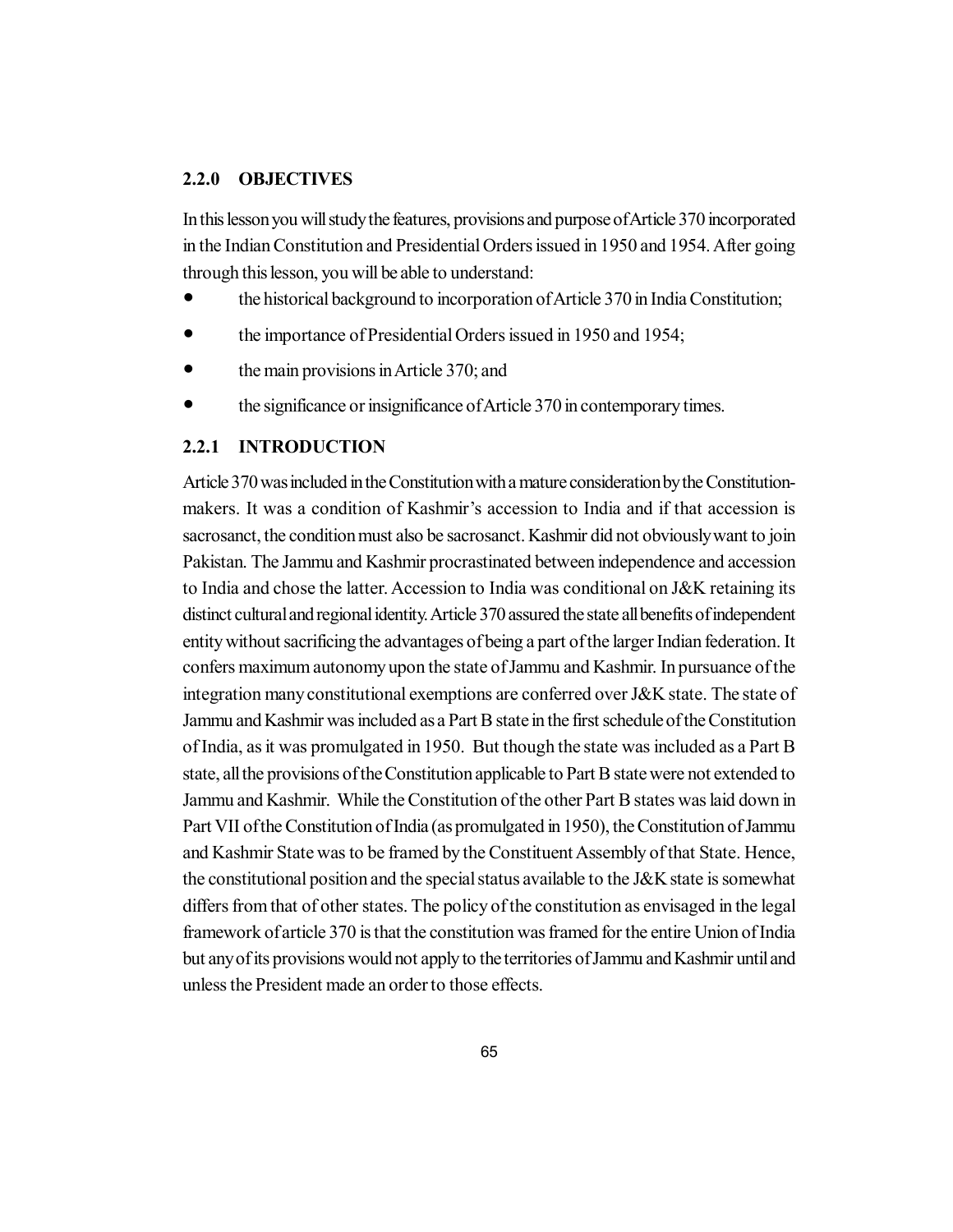Article 370 is included in that part of the Constitution which deals with the exceptions related to the constitution. This is a part that includes special and temporary provisions of Constitution. The idea underlying this part is that all those provisions which cater to exceptional circumstances and which deal with transitional situations provisions are included in that part. Seen from this angle, Article 370 included provisions which were considered as 'Temporary Provisions' with respect to J&K. The temporary nature of the Article arises merely because the power to finalize the constitutional relationship between the state and the Union of India had been specifically vested in the Jammu and Kashmir Constituent Assembly. However, the State's Constituent Assembly dissolved itself on 25 January 1957 without recommending either abrogation or amendment of the Article 370. Thus, the Article has become a permanent feature of the Indian constitution. Since then it has become an important aspect as the articles incorporated in it are still guiding the state's relations with Indian Union. Hence, in this lesson, you will be introduced to the key elements of Article 370 and also to the special status of the Jammu and Kashmir in comparison to the other states of India.

# **2.2.2 HISTORICAL BACKGROUND**

As you have studied in the previous lesson, the state of Jammu and Kashmir has a unique status in the Indian Union. Unlike other Indian states, it has a separate constitution. The current status is based on the "Instrument of Accession" signed by the then ruler of the state, Maharajah Hari Singh, with the Government of India on 27 October 1947. In pursuance of the terms and conditions of the Instrument of Accession, the state was accorded special constitutional relationship, not given to any other state. The next major milestone in cementing the special relationship was on 26 January 1950, when the new Indian Constitution drafted by a Constituent Assembly came into effect. Article 370 in the Indian Constitution defined the special relationship of the state with the Indian Union. It also defined the mechanism for managing centre-state relations with specific reference to J&K.

Some of the other important events that influenced the drafting of Article 370 were the political turmoil in Jammu and Kashmir, the United Nations resolutions calling for a plebiscite in the state on the issue of accession to India, the governments of both India and Pakistan establishing political control over the territories of Kashmir under their control, and the representatives of all the other states choosing, in India's Constituent Assembly, to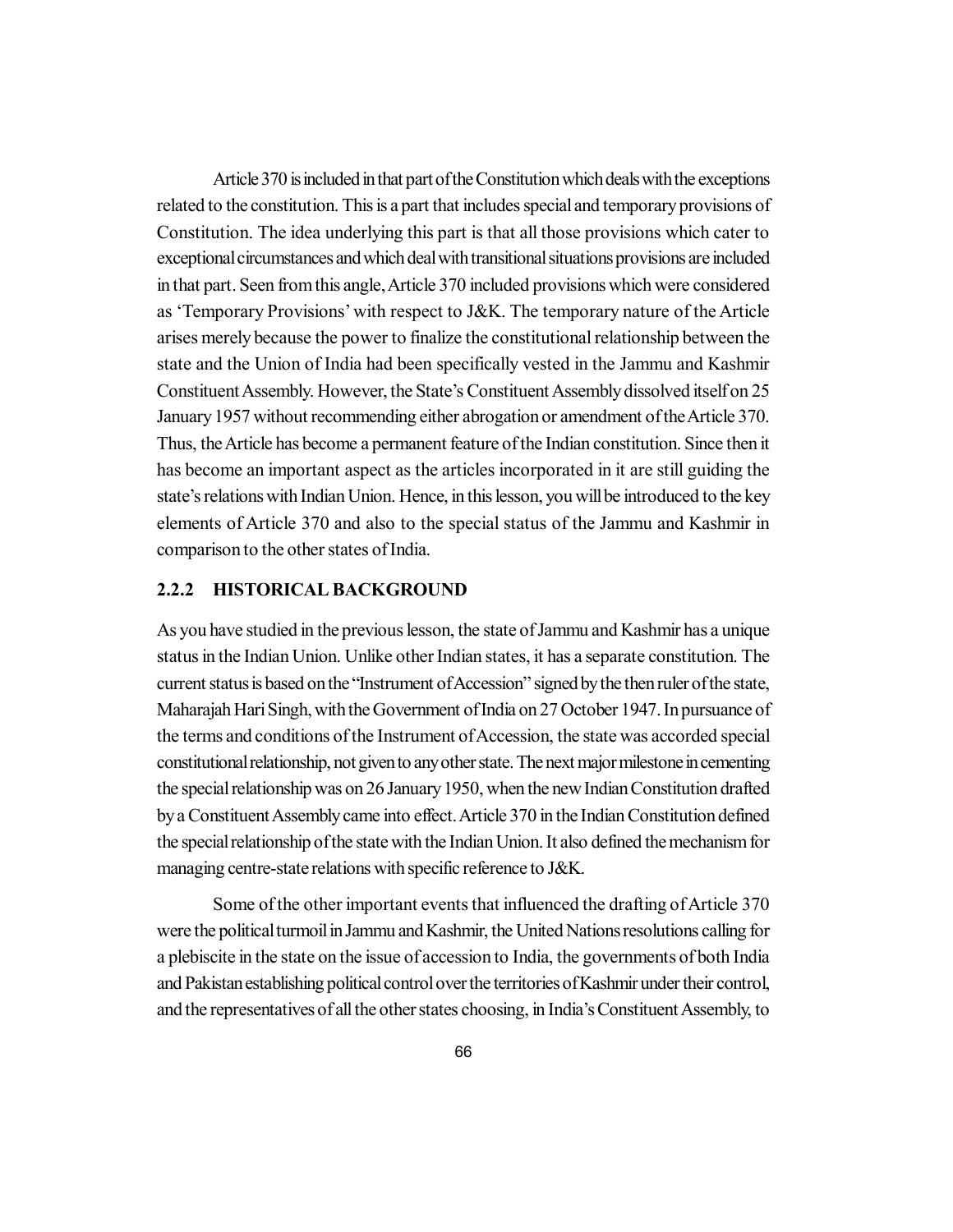not assert their right to separate constitutions. The ruler of Jammu and Kashmir acceded to India by an Instrument of Accession on October 26, 1947 in respect of only three subjects - defence, foreign affairs and communications. A schedule listed precisely 16 topics under these heads plus four others (e lections to Union legislature and the like). Clause 5 said that the Instrument could not be altered without the State's consent. Clause 7 read: "Nothing in this Instrument shall be deemed to commit me in any way to acceptance of any future Constitution of India or fetter my discretion to enter into arrangements with the Government of India under any such future Constitution." Kashmir was then governed internally by its own Constitution of 1939.

Negotiations were held on May 15 and 16, 1949 at Vallabhbhai Patel's residence in New Delhi on Kashmir's future set-up. Nehru and Abdullah were present. Foremost among the topics were "the framing of a Constitution for the State" and "the subjects in respect of which the State should accede to the Union of India." On the first, Nehru recorded in a letter to the Sheikh (on May 18) that both Patel and he agreed that it was a matter for the State's Constituent Assembly. "In regard to (ii) the Jammu and Kashmir State now stands acceded to the Indian Union in respect of three subjects; namely, foreign affairs, defence and communications. It will be for the Constituent Assembly of the State when convened, to determine in respect of which other subjects the State may accede". Article 370 embodies this basic principle which was reiterated throughout.

# **2.2.3 RATIONALE OF SPECIAL STATUS UNDER ARTICLE 370**

It would be appropriate to recall the rationale given by founding fathers to justify the special status given to the State of Jammu and Kashmir by including Article 370 in the Constitution of India. While introducing the draft clause 306A (Article 370) in the Constituent Assembly of India, N. Gopalaswami Ayyangar, a Minister in the Nehru Government without a portfolio, stated that the special condition prevailing in Jammu and Kashmir required special treatment. The special circumstances highlighted by him were as follows:

- 1. That there was a war going on within the limits of the State;
- 2. That there was a cease fire agreed to at the beginning of the year and that cease fire was still on;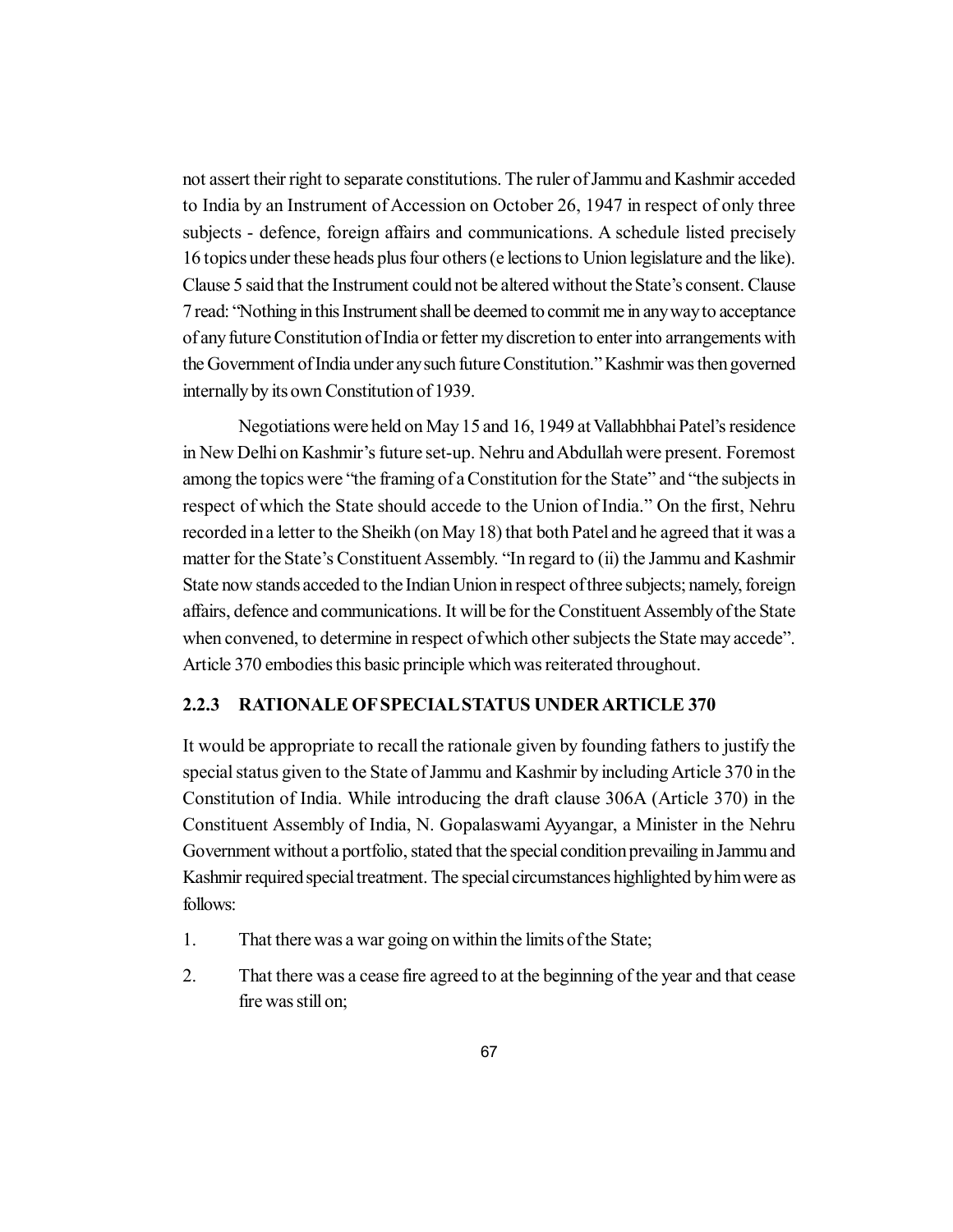- 3. That the conditions in the State were still unusual and abnormal and had not settled down;
- 4. That a part of the State was still in the hands of rebels and enemies;
- 5. That our country was entangled with the United Nations with regard to Jammu and Kashmir and it was not possible to say when we would be free from this entanglement;
- 6. That the Government of India had committed themselves to the people of Jammu and Kashmir in certain respects which commitments included an undertaking that an opportunity would be given to the people of the State to decide for themselves;
- 7. That the will of the people expressed through the instrument of a Constituent Assembly would determine the constitution of the state as well as the sphere of the Union jurisdiction over the state.

N. Gopalaswami Ayyangar while explaining the scope of article 370 in the Constituent Assembly on 17<sup>th</sup> October, 1949 observed: "You will remember that the several of the clause provide for the concurrence of the Government of Jammu and Kashmir state. Now, these relate particularly to matters which are not mentioned in the Instrument of Accession, and it is one of our commitments to the people and the Government of Kashmir that no such additions should be made except with the consent of the Constituent Assembly which may be called in the state for the purpose of framing its Constitution".

Explaining briefly the description of the effect of this Article, N. Gopalaswami Ayyangar aptly remarked that the effect of Article 370 is Jammu and Kashmir State which is now a part of India will continue to be a part of India

# **2.2.4 ARTICLE 370: MAIN FEATURES**

The position which emerged after the incorporation of Article 370 was only Article 1 and Article 370 of Indian Constitution where to apply to J&K State in their original form. Although the state became an integral part of Indian union by virtue of article 1 (and first schedule), the relations between India and J&K were to be governed by the provisions of Article 370. Article 370 on the other hand was the step towards the long cherished desire of Kashmiri leaders with regard to state autonomy. This article constitutionally promoted and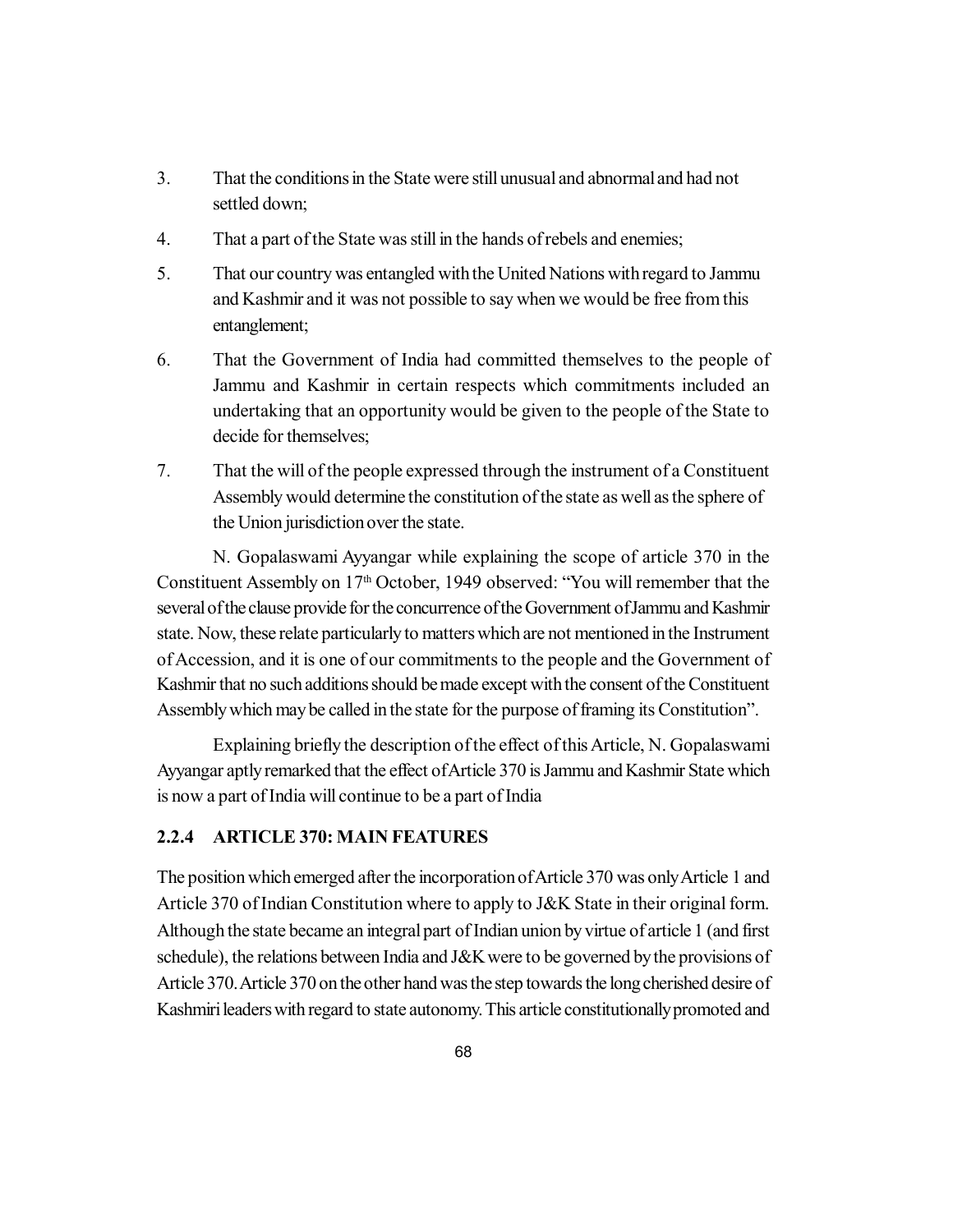protected the concept of state autonomy. The very fact that this Article begins with the words "Notwithstanding anything with the constitution" shows that it is a self-contained provision and has a specific purpose of its own. The object behind enacting Article 370, according to the Supreme Court ruling (in the case of Puran Lal Lakhan Pal versus the President of India in 1961) was to recognize the special position of the state of J&K and to provide this special position by limiting the power of union President and Parliament. It is by virtue of Article 370 that the Constituent Assembly of J&K was given the authority not only to frame the constitution for the state but to concur in the application of the Indian Constitution and in the extension of the jurisdiction of Indian Parliament to J&K. In accordance with these provisions the competence of Indian Parliament was restricted to (a) such entries in the union and concurrent lists of the 7<sup>th</sup> Schedule to the Indian Constitution as corresponded to the subjects specified in the Instrument of Accession; (b) elaboration of which subjects was to be done by the president by an order, in consultation with the state government, additions to which were to be made with the concurrence of the state government.

Similarly, provisions of the Indian Constitution, other than Article 1, could be applied to J&K with or without modification by the president by an order, issued in the consultation with the state government, relating to matters specified in the Instrument of Accession and with the concurrence of the state government relating to the other matters. The modification or elimination of the provisions of Article 370 was provided for in clause 3. This could be done by the president by public notification. However, the recommendation of the constituent assembly of J&K State was necessary before the president could issue such a notification. The residuary powers were reserved for the state and the state Constituent Assembly which enacted in the double capacity of a Constituent Assembly and a Legislature was made the soul and decisive factor. Bothe the parliament and president enjoy merely a formal authority.

The core of clauses  $(1)(b)(i)$  and  $(1)(b)(ii)$  combined is that laws of Parliament on matters in the Union List and the Concurrent List can be made for J&K only after the 'consultation' or 'concurrence' of the State government depending on the subject matter of law. Under (1)(b)(i) Parliamentary laws on the subjects mentioned in the two said Lists conforming to Defence, External Affairs and Communications need 'consultation' with State Government; under  $(1)(b)(ii)$ , Parliament's laws on all other subjects will require the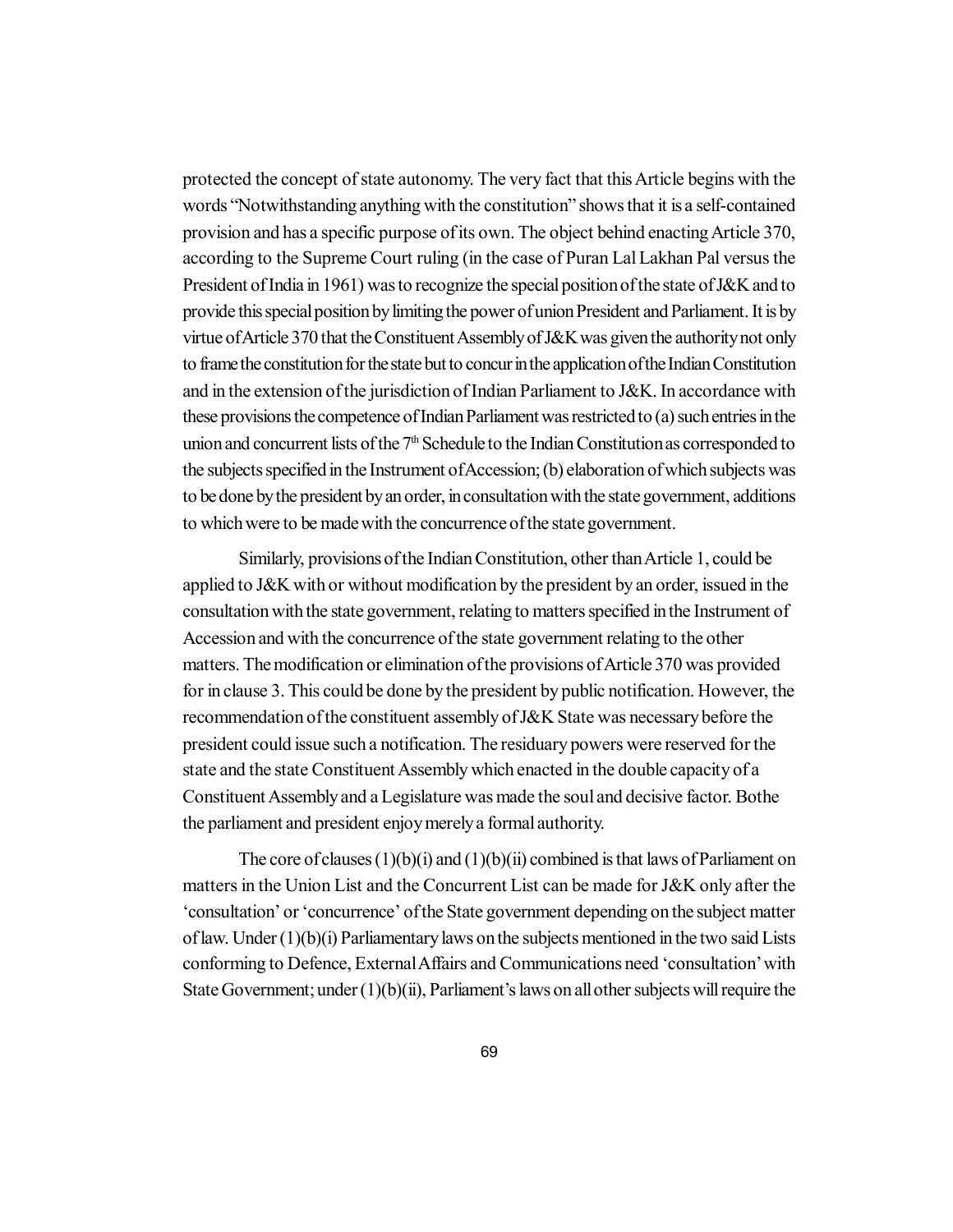State's "concurrence" before they are applied to the State. There is no State List for J&K because it was omitted by President's order issued under Article 370 in September 1963.

Parliament today cannot extend laws to J&K in respect of 32 entries in the two existing Lists together; neither 'consultation' nor 'concurrence' enters the picture. Moreover, seven entries in Concurrent List stand substituted for J&K, further diluting the force of the two Lists put together. Clauses  $(1)(b)(i)$  and  $(1)(b)(ii)$  prevent the possibility of Parliamentary law being extended to J&K either because the consultation with State Government was not productive or because the State Government denied concurrence to that law. In extending Parliamentary legislations, J&K has been brought within ambit of over 260 Central laws with, and not without, the 'concurrence of the State Government'. In practice any legislation of the Indian Parliament can be applied to J&K only if it receives sanction from that State's government.

The same has been clearly stated in the text of Article 370 (1) (b). "The power of Parliament to make laws for the said State shall be limited to" (1) matters in the Union and Concurrent Lists corresponding to the broad heads specified in the Instrument of Accession "and (ii) such other matters in the said Lists as, with the concurrence of the Government of the State the President may by Order specify". An Explanation defined "the Government of the State". Similar "concurrence" was required when extending provisions regarding Union institutions beyond the agreed ones. But Article 370 (2) stipulated clearly that if that concurrence is given "*before the Constituent Assembly... is convened, it shall be placed before such Assembly for such decision as it may take thereon*".

#### **2.2.4.1 PURPOSE OF THE ARTICLE 370**

The purpose of the Article 370 was clearly stated by Sheikh Abdullah while addressing the Constitutional Assembly: "in arriving at this arrangement the main consideration before our government was to secure a position for the state which would be the consistent with the requirement of maximum autonomy for the local organs of state power which are the ultimate source of authority in the state while discharging obligations as a unit of the federation". Abdullah further stated that "article 370, no doubt, has been mentioned as a temporary provisions in the constitution but that doesn't mean that it is capable of being abrogated, modified or replaced unilaterally.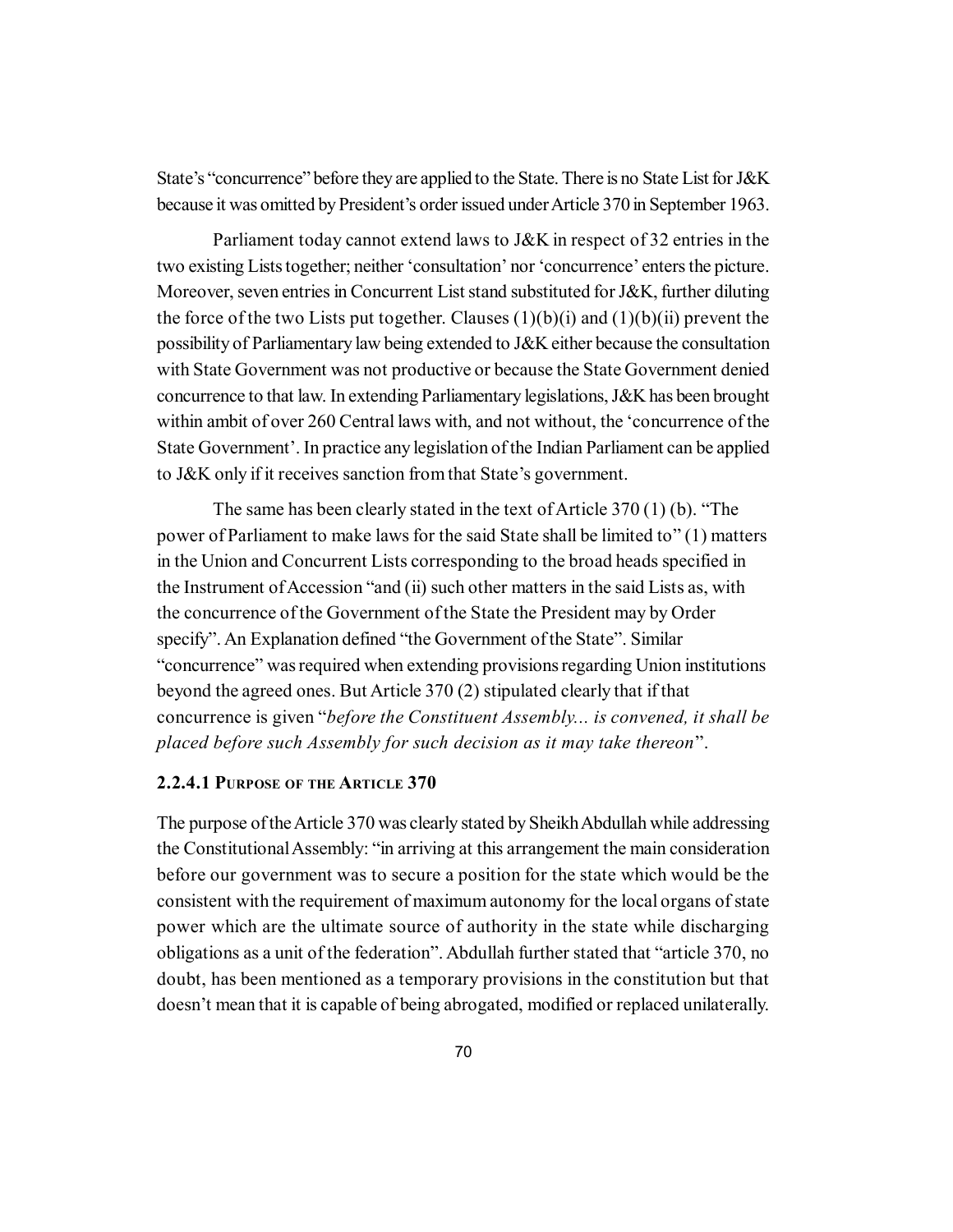The temporary nature of article arises merely from the fact that the power to finalize the constitutional relationship between the state and union of Indian has been specifically vested in the J&K Constitution Assembly".

#### **2.2.5 THE PRESIDENTIAL ORDERS OF 1950 &1954**

In pursuance of the above provisions of the Constitution the President made the constitution (Application to Jammu and Kashmir) Order, 1950 in consultation with the specifying the matters with respect to which the union parliament would be competent to make laws for Jammu and Kashmir, relating to the three subjects Defence, Foreign Affairs and Communications with respect to which Jammu and Kashmir had accede to India. Next, there was an Agreement between the Government of India and of the State at Delhi in June 1952, as to the subjects over which the Union should have jurisdiction over the state, pending the decision of the Constituent Assembly of Jammu and Kashmir. The Constituent Assembly of Jammu and Kashmir ratified the Accession to India and also the decision arrived at by the Delhi Agreement as regards the future relationship of the state with India early in 1954.

In pursuance of this, the president in consultation with the state Government made the constitution (application to Jammu and Kashmir) order 1954 which came into force on the 14<sup>th</sup> of May 1954. This Order implemented the Delhi Agreement as ratified by the Constituent Assembly and also superseded the Order of 1950. According to this order, the jurisdiction of the Union extended to all Union subjects under the Constitution of India (subjects to certain slight alterations) instead of only the three subjects of Defence, Foreign Affairs and Communications with respect to which the State had acceded to India in 1947.

The Constitutional Order, while integrating the State of Jammu and Kashmir in larger Indian Union, however, has conferred many concessions to retain its special status. For instance, the Preamble of this order states that "To article 3, there shall be added the following further proviso, namely: -

"Provided further that no Bill providing for increasing or diminishing the area of the State of Jammu and Kashmir or altering the name or boundary of that State shall be introduced in Parliament without the consent of the Legislature of that State.".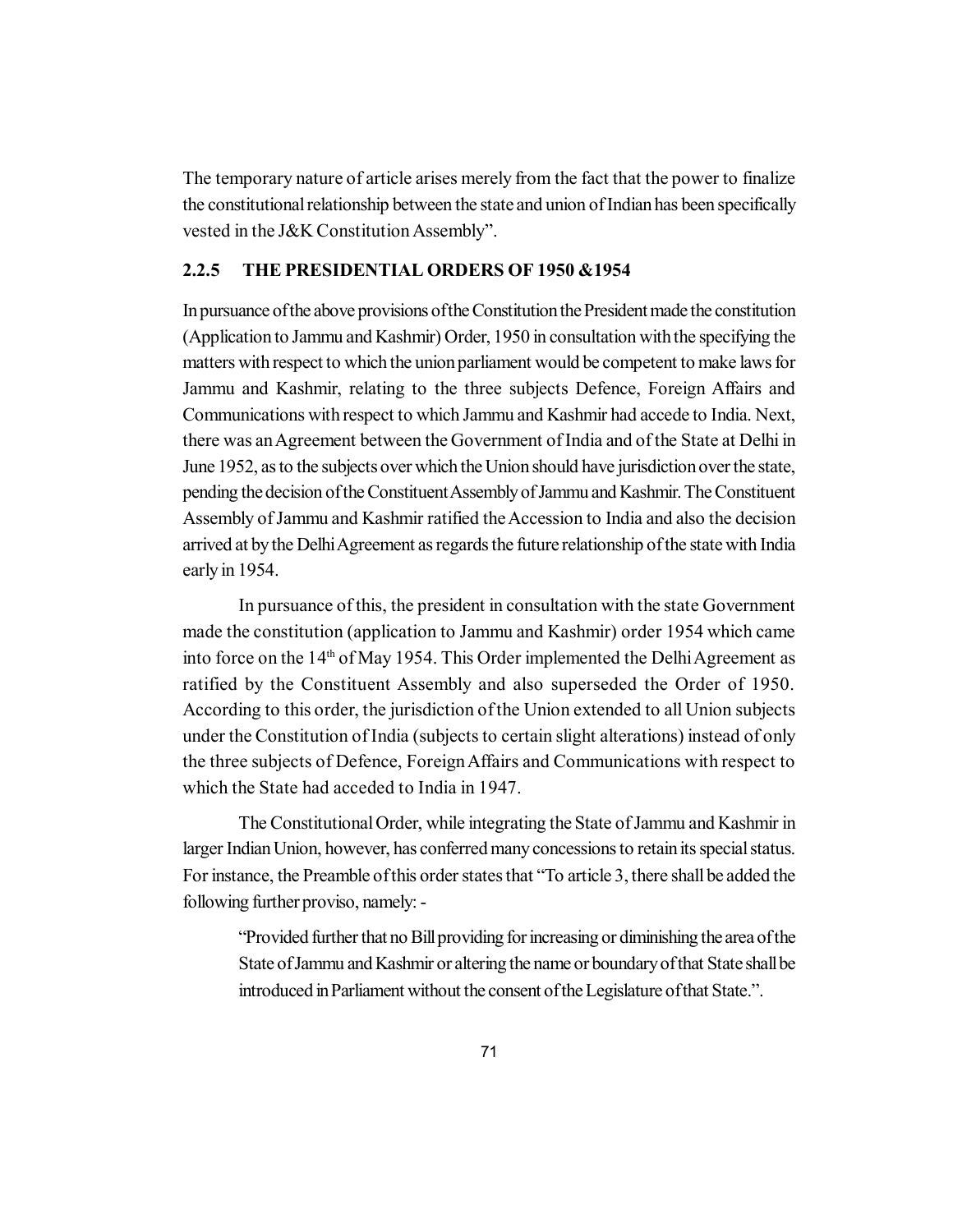After article 35, the following new article shall be added:

"Saving of laws with respect to permanent residents and their rights…Notwithstanding anything contained in this Constitution, no existing law in force in the State of Jammu and Kashmir, and no law hereafter enacted by the Legislature of the State<sup>-</sup>

- (a) defining the classes of persons who are, or shall be permanent residents of the State of Jammu and Kashmir; or
- (b) conferring on such permanent residents any special rights and privileges or imposing upon other persons any restrictions as respects-
	- (i) employment under the State Government;
	- (ii) acquisition of immovable property in the State;
	- (iii) settlement in the State; or
	- (iv) right to scholarships and such other forms of aid as the State Government may provide, shall be void on the ground that it is inconsistent with or takes away or abridges any rights conferred on the other citizens of India by any provision of this Part.".

The Presidential order is amended in 1963,1964,1965,1966,1972,1974 and 1986, to deal with situations arisen in administering the State. To summarise, the Presidential Order of 1954 links the entire constitutional position of the State within the framework of the Constitution of India excepting only the internal Constituent Assembly of the State.

### **2.2.6 ARTICLE 370 : SPECIAL PROVISIONS**

As A.G.Noorani observes, Article 370 embodies six special provisions for Jammu and Kashmir. *First*, it exempted the State from the provisions of the Constitution providing for the governance of the States. Jammu and Kashmir was allowed to have its own Constitution within the Indian Union.

*Second*, Parliament's legislative power over the State was restricted to three subjects defence, external affairs and communications. The President could extend to it other provisions of the Constitution to provide a constitutional framework if they related to the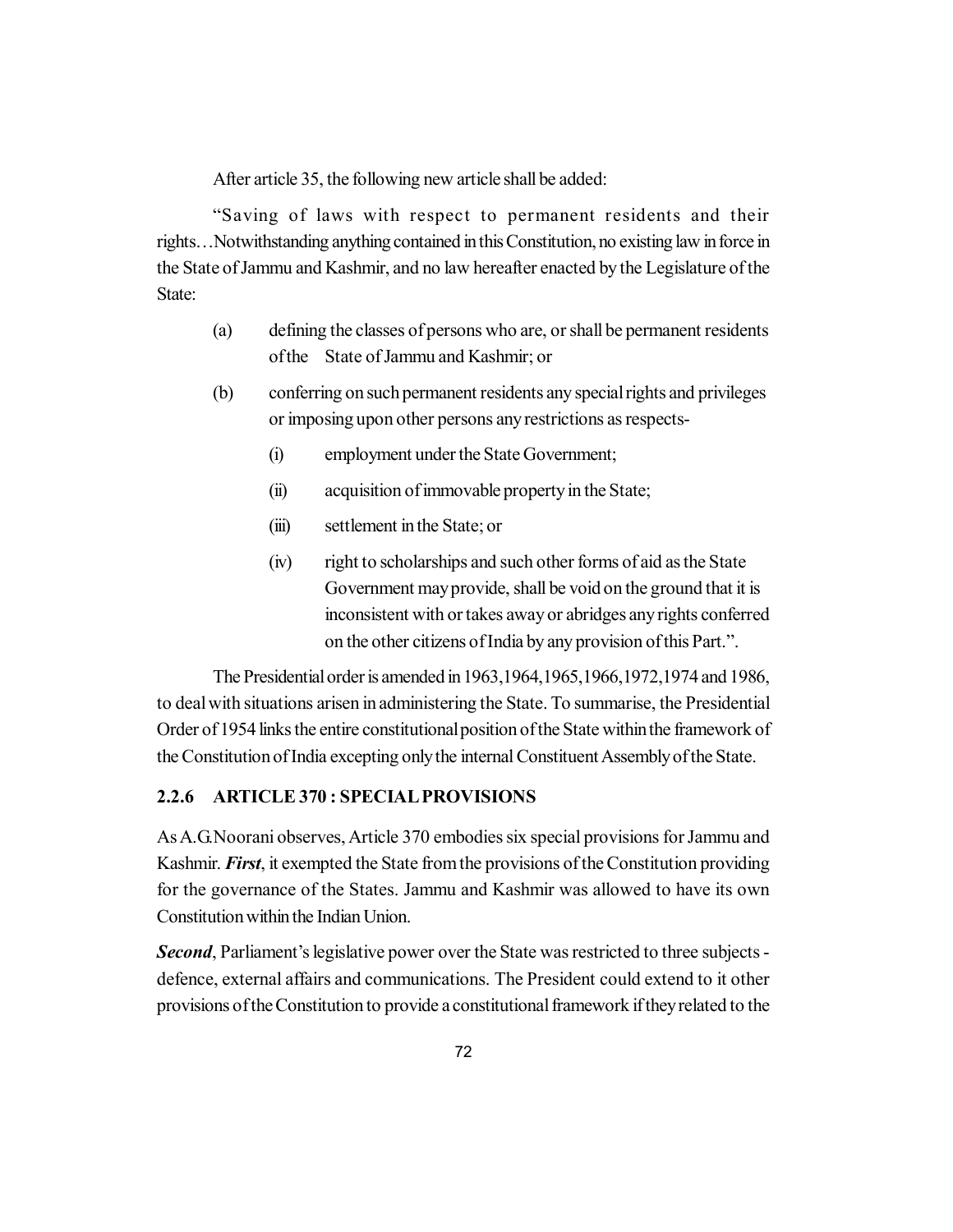matters specified in the Instrument of Accession. For this, only "consultation" with the State government was required since the State had already accepted them by the Instrument. But, *third*, if other "constitutional" provisions or other Union powers were to be extended to Kashmir, the prior "concurrence" of the State government was required.

The *fourth* feature is that that concurrence was provisional. It had to be ratified by the State's Constituent Assembly. Article 370(2) says that "If the concurrence of the Government of the State... be given before the Constituent Assembly for the purpose of framing the Constitution of the State is convened, it shall be placed before such Assembly for such decision as it may take thereon".

The *fifth* feature is that the State government's authority to give the "concurrence" lasts only till the State's Constituent Assembly is "convened".

The *sixth* special feature, the last step in the process, is that Article 370(3) empowers the President to make an Order abrogating or amending it. But for this also "the recommendation" of the State's Constituent Assembly "shall be necessary *before* the President issues such a notification".

## **2.2.7 LET US SUM UP**

Article 370 is perhaps the most controversial provision of the Constitution of India. It deals exclusively with Jammu & Kashmir State that came under the administrative control of the Government of India when the erstwhile princely State of Jammu and Kashmir signed the Instrument of Accession. Termed as the 'umbilical cord' of the Indian Constitution it is the only link between J&K and India. Under Part XXI of the Constitution of India, which deals with the "Temporary, Transitional and Special provisions", J&K has been accorded special status under Article 370. Even though included in 1st Schedule as 15th state of Indian Union, all the provisions of the Indian Constitution which are applicable to other states are not applicable to J&K. Further the State has a separate Constitution, its own State Flag. All Prime Ministers of India to date have vowed to protect it to give the people of Jammu and Kashmir a feeling that theirs is a State that is different from other States in India. Yet, over the period of the time, the special status conferred to the State was eroded with many provisions of the Constitution of India are made applicable in the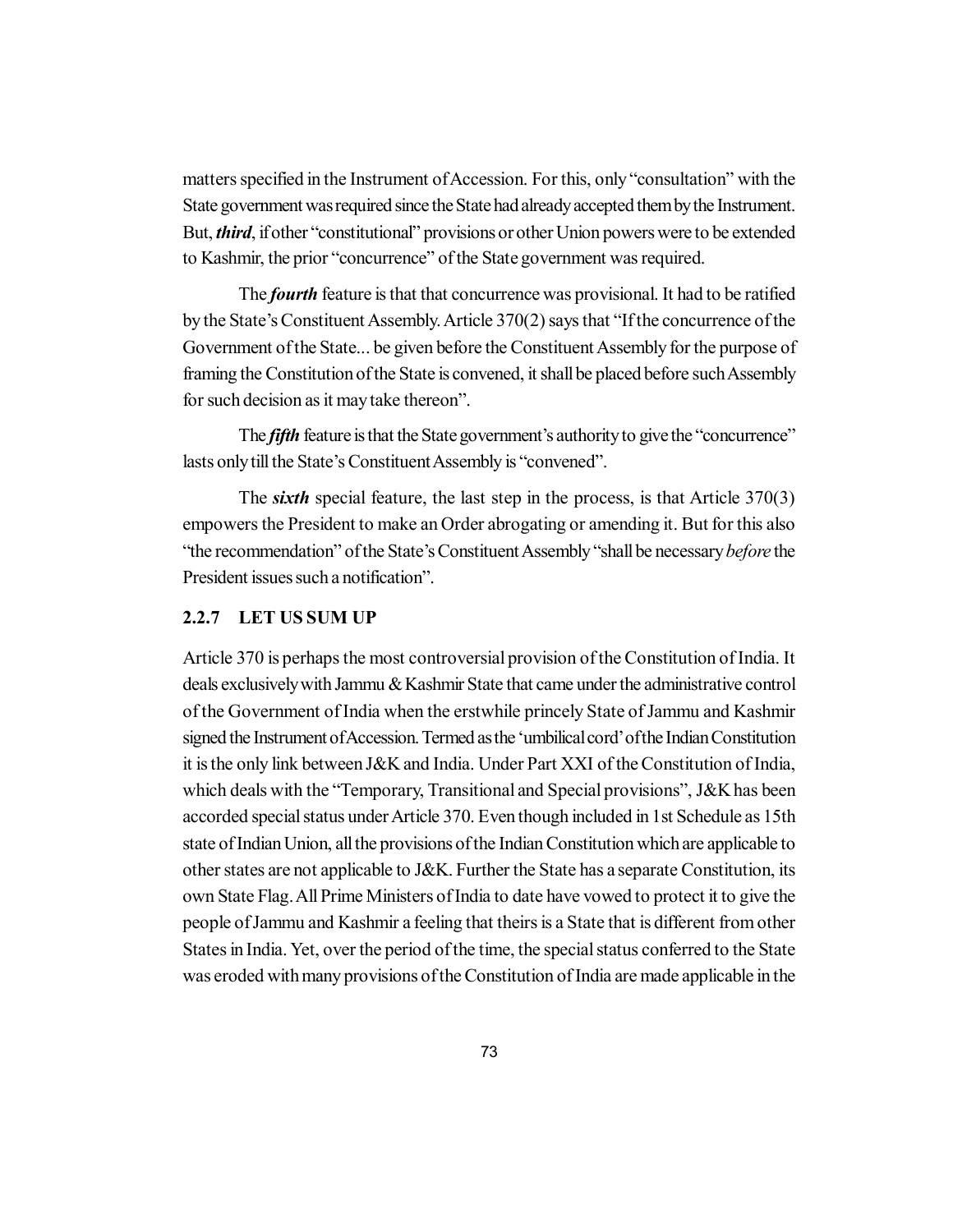state. Article 370 never came in the way if Centre wants to intervene in a particular matter seriously. As Nanda has rightly mentions, the 'core' has gone, only the 'shell' is left.

## **2.2.8 CHECK YOUR PROGRESS EXERCISE**

- 1. Describe the historical background to the special status concurred to State of Jammu and Kashmir in Union of India.
- 2. Explain the rational for granting Special Status to the State of Jammu and Kashmir.
- 3. What are the main features of Article 370?
- 4. What is the importance of Presidential Order of 1954?
- 5. Article 370 is perhaps the most controversial provision of the Constitution of India.

 $\sim\sim\sim$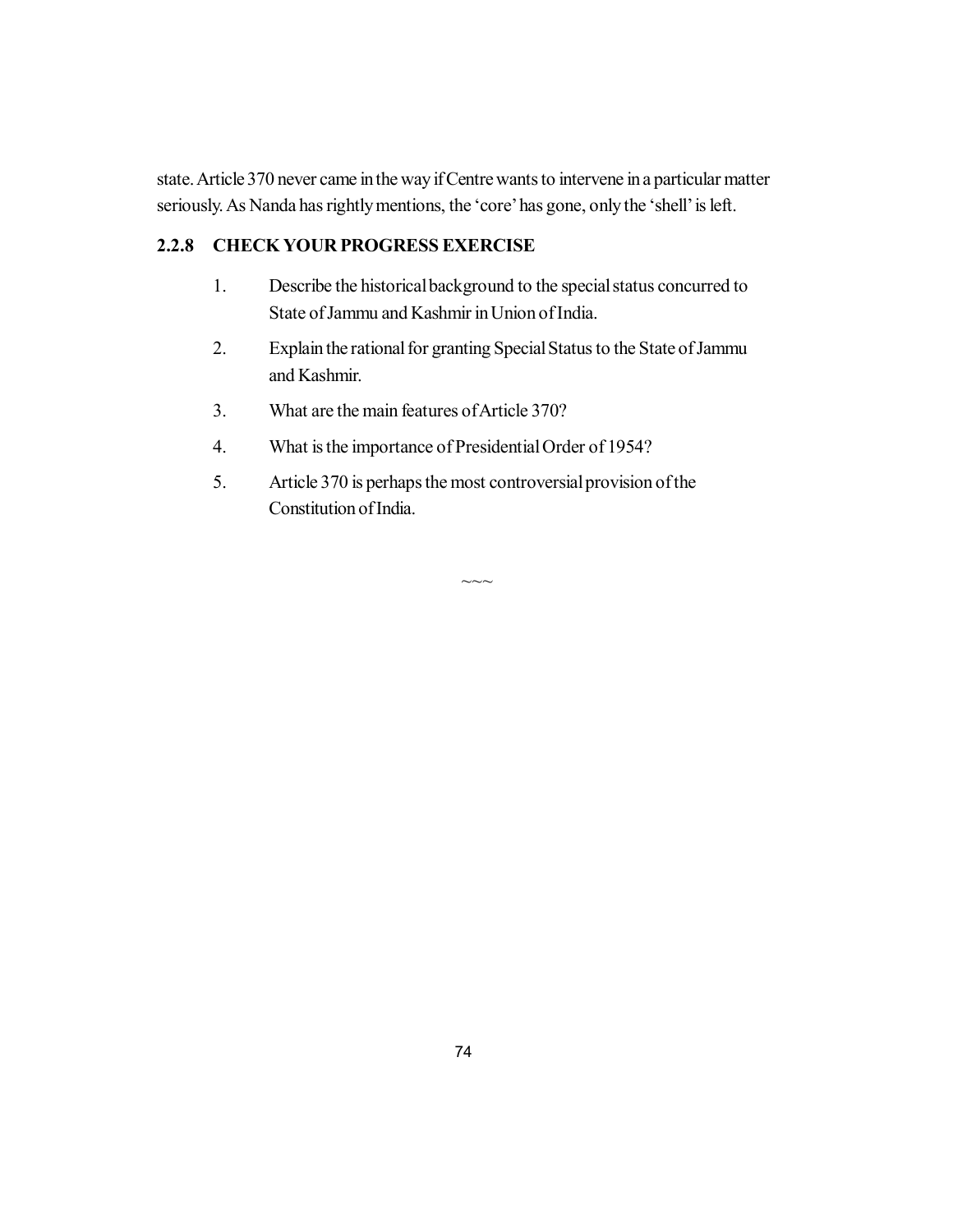B.A., Semester VI, Political Science (**Govt. and Politics in J&K**) Unit II: **Constitutional Structure**

# **2.3 PERMANENT RESIDENTS OF JAMMU AND KASHMIR STATE AND THEIR RIGHTS**

**- Bhawana Khajuria**

#### **STRUCTURE**

- **2.3.0 Objectives**
- **2.3.1 Introduction**
- **2.3.2 Historical Background**

\_\_\_\_\_\_\_\_\_\_\_\_\_\_\_\_\_\_

- **2.3.2.1 Kashmir for Kashmiris**
- **2.3.3 Concept of Citizenship**
- **2.3.4 Concept of Citizenship as Applicable to Jammu and Kashmir**
- **2.3.5 Special Treatment**
- **2.3.6 Rights of Permanent Residents Constitution of India as Applicable to the State**
- **2.3.7 Let us Sum up**
- **2.3.8 Check Your Progress Exercise**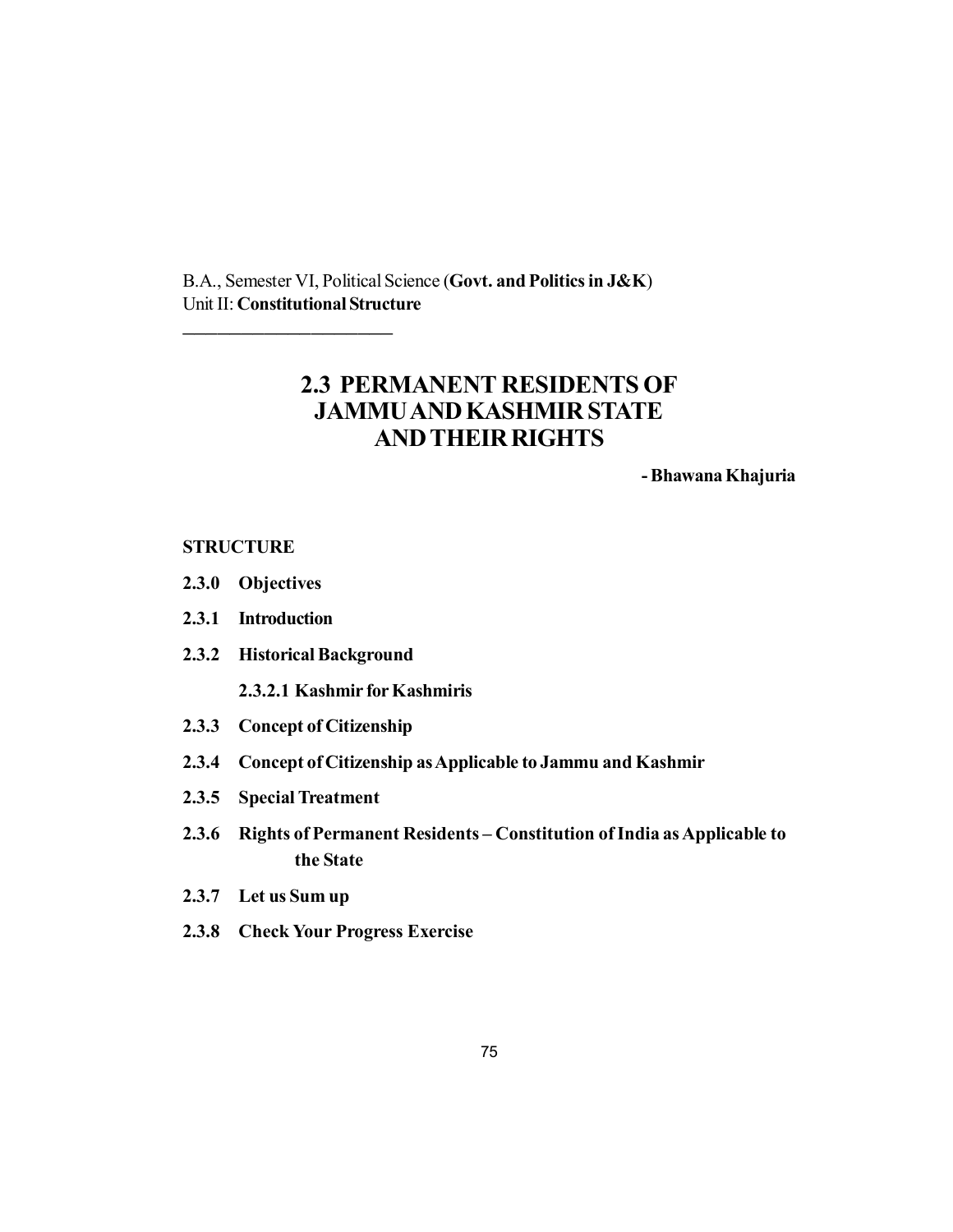## **2.3.0 OBJECTIVES**

After reading this unit you should be able to understand:

- meaning of permanent resident;
- context of citizenship;
- the relation between the concept of permanent resident and citizenship;
- the rights of the Citizens and the Permanent Residents.

## **2.3.1 INTRODUCTION**

The issue of citizenship in Jammu and Kashmir is very important. It is also confusing for those who fail to make a distinction between the rights of the Permanent Residents and those of the Citizenship. The Right of Citizenship, however, emanates from the Constitution of India. The Right of Permanent Resident emanates from the law of the State. The two get linked only to the extent that all Permanent Residents of the State of Jammu and Kashmir are also the Citizens of India. In fact, it is through their status as the Permanent Residents that they enjoy the right of Citizenship.

## **2.3.2 HISTORICAL BACKGROUND**

Conferring some special rights to citizens of Jammu and Kashmir has not come with simple order. There is considerable struggle of the people of the state involved in this. Probably this is the one struggle that has created a unified voice across the region. You read this historical development in the following sections.

## **2.3.2.1 KASHMIR FOR KASHMIRIS**

The background to the concept and context of the State Subject or the Permanent Residents of the State goes back to the pre-independence period, during the Dogra rule itself. The demand for the special rights and privileges for the residents of the State arose in the context of the competition faced by the dominant elite of the time from the 'outsiders', mainly the employees of the Darbar coming from the Punjab. The educated class of Kashmiri pundits, who were among the first to take to the English education and who monopolised most of the governmental jobs at that time, started fearing some sort of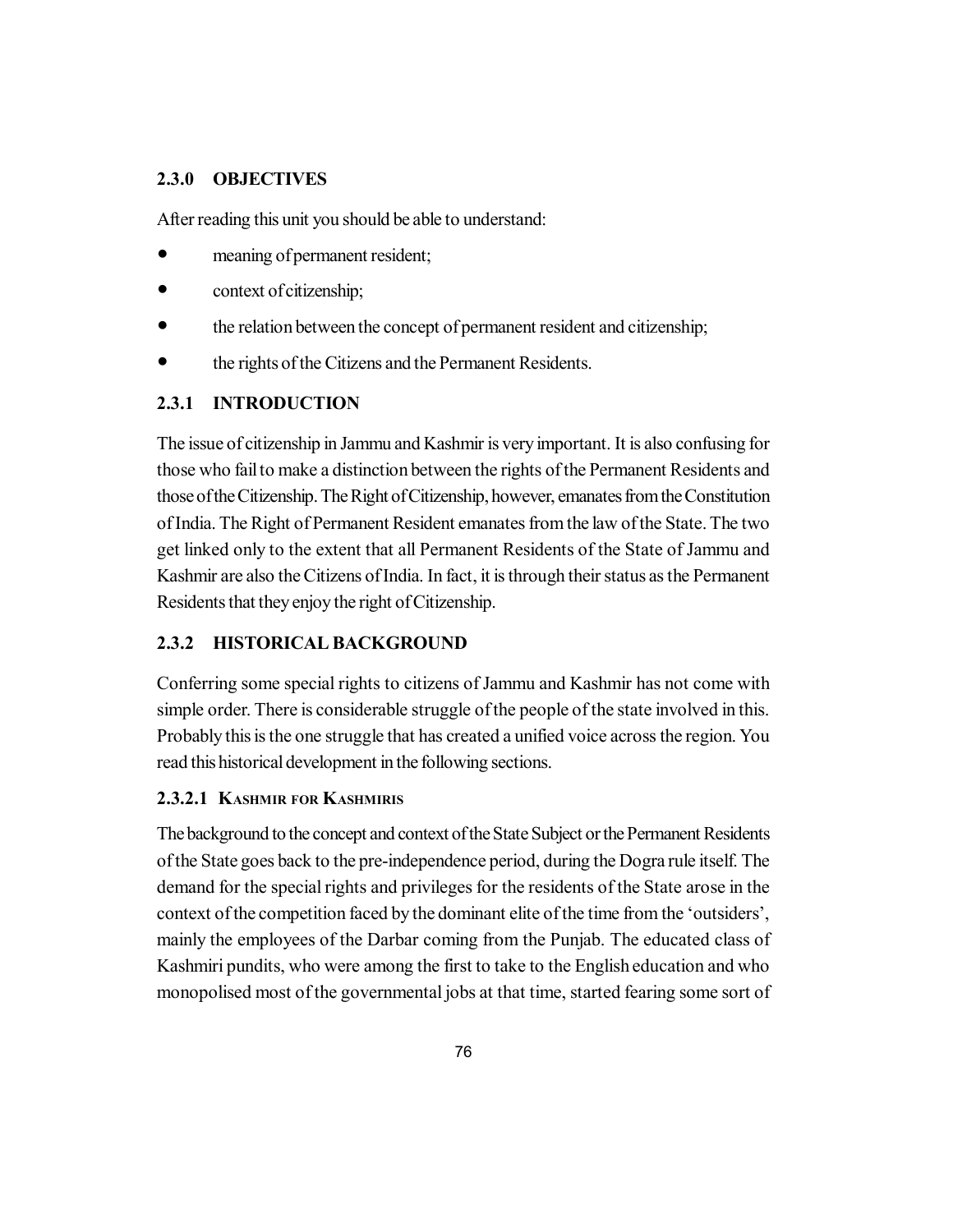insecurity vis-à-vis the Punjabis and they were the first to raise the issue of 'Kashmiris' versus the 'outsiders'.

The first expression of the popular outburst in Kashmir, which had taken the form of resentment against the outsiders, was in the shape of the slogan of "Kashmir for Kashmiris". Such a demand had started taking shape during the reign of Maharaja Pratap Singh. Basically, this slogan meant that as far as the matter of employment offered by the State is concerned, this should be the exclusive right of the locals, the outsiders, that means the employees coming from Punjab, should not be considered at all. Such a demand led to enactment of laws providing preference to "Mulkis" over the outsiders in the state service. The term "Mulkis" referred to the people belonging to the State. Recognition of the right of "Mulkis" in the matter of employment led to the adoption of the state subject definition rules of 1912. Later, full-fledged rules of the state-subject were enacted. These rules are known as the State–subject rules of 1927. The Maharaja's Government promulgated a Notification in 1927 and provided a strict definition of the term State Subject. This notification read with the State Notification of 1932 provided to some extent the law of the citizenship of the state.

## **2.3.3 CONCEPT OF CITIZENSHIP**

To understand the context of the Citizenship in Jammu and Kashmir, it is important to refer to the issue of the Permanent Residents of the State, the Delhi Agreement as well as the Constitution of India.

As explained above, before partition, a special law that came into force during the Dogra rule defined the residents of the State as the state subjects and the outsiders. During this period, the context of citizenship of the State was therefore influenced by this classification.

After independence, the state of Jammu and Kashmir enjoyed special status under the Article 370 of the Constitution of India. By virtue of this article, the scope of the constitution of India as well as the jurisdiction of Union Parliament was restricted. While only Article 1 and Article 370 applied to the State, the jurisdiction of the Parliament was limited to the matters specified in the Instrument of Accession. By Article 1 of the Constitution, the State of Jammu and Kashmir had become a member of the Union of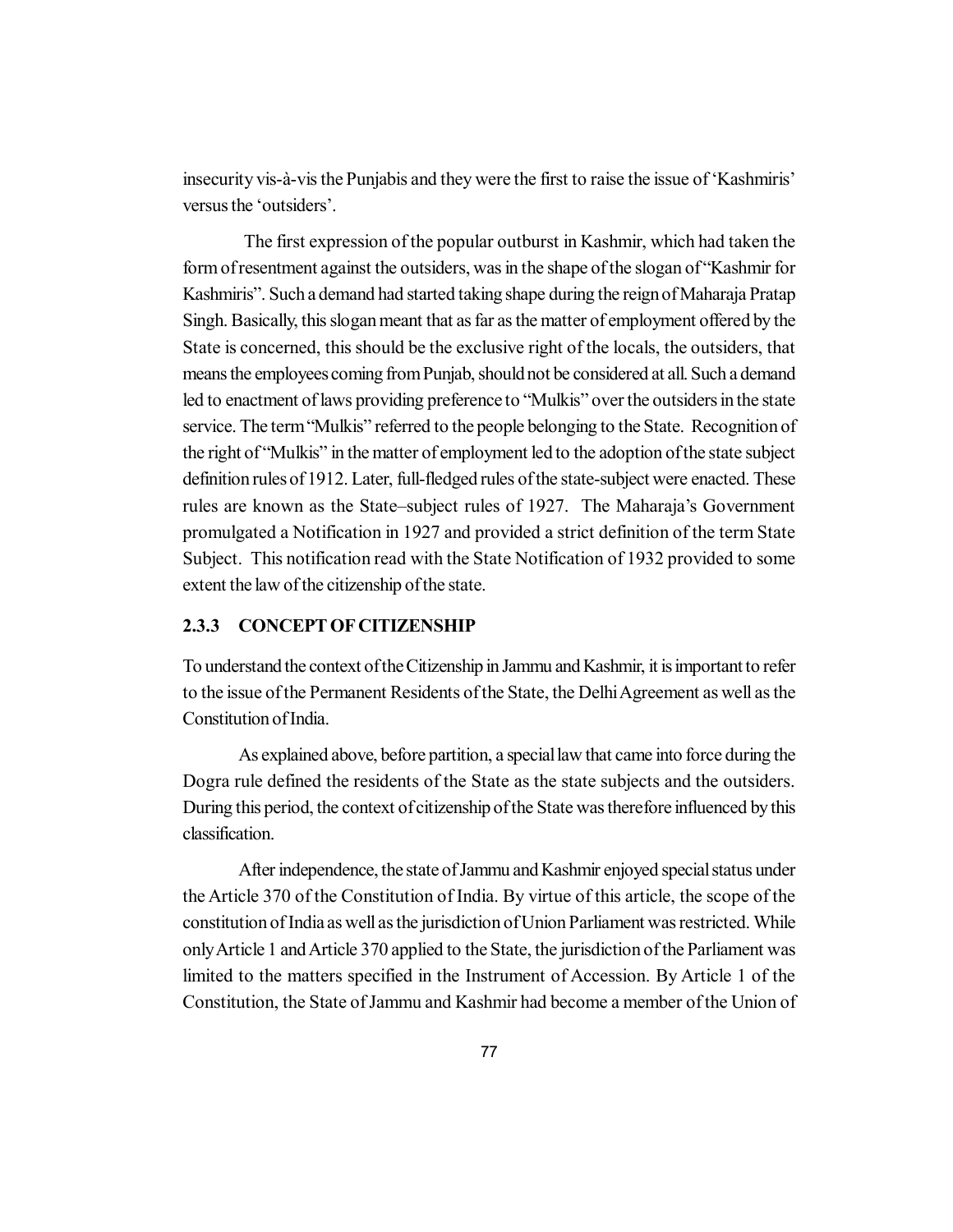India. To that extent, the residents of the State who were the State Subjects also became citizens of India. But the question of the citizenship was not automatically settled. The reason for this is that the Part II dealing with the Citizenship was not automatically applied to the State of Jammu and Kashmir. For formal citizenship, the provisions of the Constitution of India dealing with the Citizenship had to be extended to this State.

The question of Citizenship however was ultimately settled in 1952 with the Delhi Agreement. The Delhi Agreement was the result of negotiation between the Government of India and the State government led by Sheikh Abdullah. By this Agreement, it was agreed that a number of other provisions of the Constitution of India, besides Article 1 and Article 370 should be made applicable to this State. Specifically, it was agreed that the provisions dealing with the Citizenship would be extended to this State.

It was the result of this Agreement that the State Subjects were formally given the status of Citizenship of India. One of the major effects of the Delhi Agreement was that the concept of citizenship was made very clear. The citizenship of the people of this state now emanated from the constitution of India. Although the provision of State Subject also continued but the context of Indian Citizenship remained paramount.

# **2.3.4 CONCEPT OF CITIZENSHIPAS APPLICABLE TO JAMMU AND KASHMIR**

An important feature of the Indian Constitution is the uniform and single system of citizenship, it envisages for the people of the entire country. A citizen of India enjoys the status of a citizen in every part of the country and is entitled to all benefits and rights available to him. To that extent, most of the provisions related to chapter dealing with citizenship within the Indian Constitution are applicable here. However, like other provisions of the Constitution of India, the provisions related to the citizenship are applicable with certain modifications. These modifications are in response to the peculiarities of the political situation of Jammu and Kashmir. Following is elaboration of the modifications in relations to this state.

Article 6 Migrants from Pakistan: Art. 6 provides citizenship rights of migrants from Pakistan before the commencement of Constitution. For its application to this state, the division of the state in 1947 and the occupation of part of the State with Pakistan known as PoK, is kept into consideration. There is a provision for their return and claiming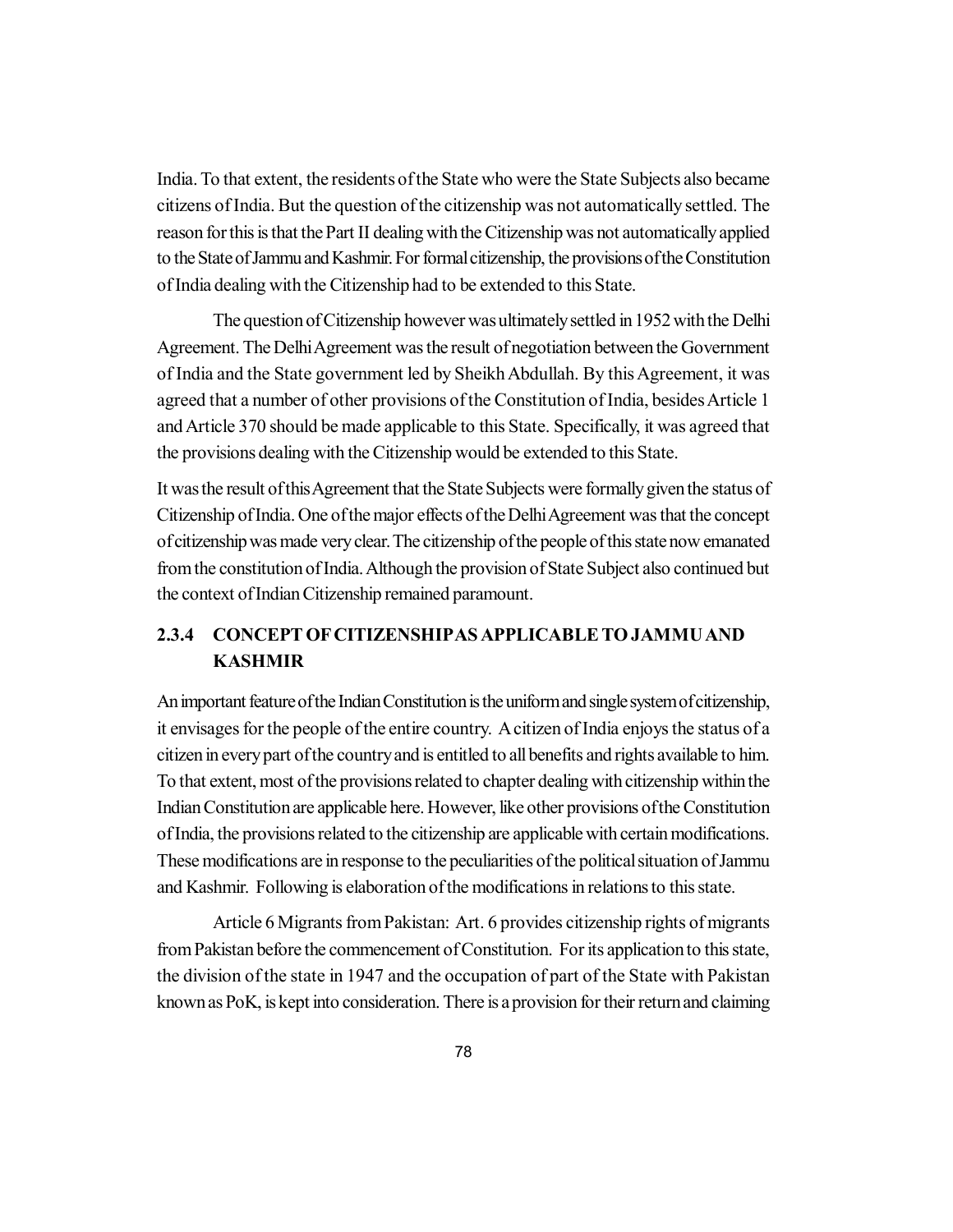the citizenship rights. Thus it is mentioned that the residents of the state who after having migrated to the territory now included in Pakistan can return to the state for permanent settlement and they are entitled to assume Indian citizenship under a permit for settlement or on a "Permanent Return issued by or under the authority of any law made by the State Legislature.

Article 7 deals with the procedure for the resettlement of emigrants from the territories included in Pakistan and its application to the State. This article generally specifies that powers to grant permits and "permanent returns" are vested with the Government of India. But in case of Jammu and Kashmir, the powers to give permits and permanent returns are vested with the Government of the State, on the basis of the resettlement issued under law made by the State Legislature. The Constitution therefore opens the door for the subsequent return and settlement in the state of those of its state subject who had migrated after the first day of March 1947.

In the context of the history of the State Subject law, the distinct feature of the Citizenship within the state is that there is a further classification here, the citizens of the state as "Permanent Residents" of the State. This classification is substantiated by the Constitution of Jammu and Kashmir. The Jammu and Kashmir Constitution classifies the citizens of the State as the permanent residents and vests them with special rights and privileges. The Constitution of the State also guarantees these rights. Section 10 of this Constitution specifies that the "Permanent Residents of the State shall have all the rights guaranteed to them under the Constitution of India.

The permanent residents of the State therefore include every person who is, or is deemed to be a citizen of India under the provisions of the Constitution of India shall be a permanent resident of the state on the 14th day of May 1954., he was a state subject of Class I and Class II. The Constitution expressly leaves to the legislature the power to make any law defining the classes of persons who are/ shall be "Permanent Residents of the State".

Similarly, Section 10 of the Constitution of Jammu and Kashmir deals with the rights of the permanent residents of the state.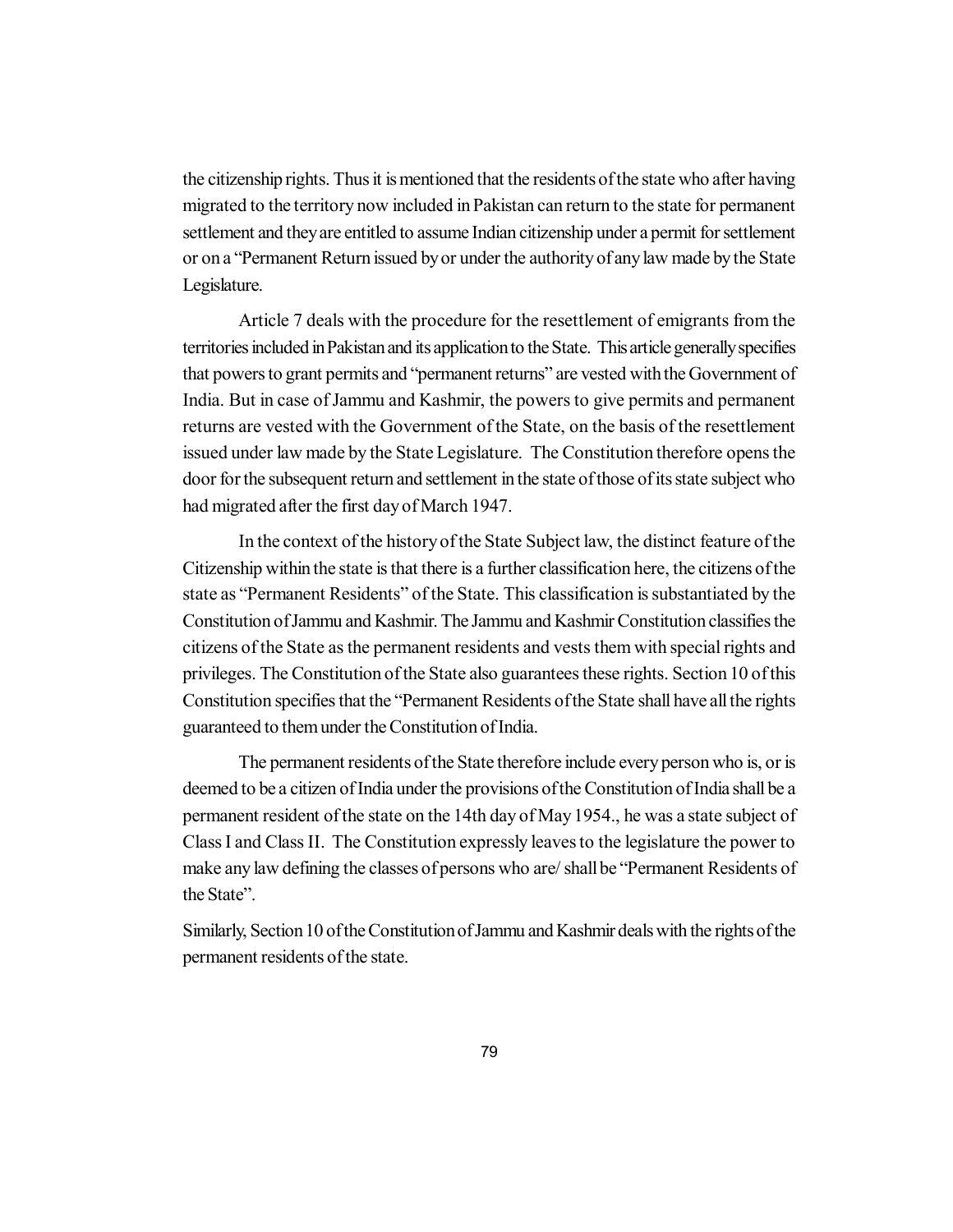#### **2.3.5 SPECIALTREATMENT**

A most prominent feature of the Constitution of Jammu and Kashmir as distinguished from the rest of India is the provision for special treatment of the "Permanent Residents of Jammu and Kashmir."

The permanent residents are those who are declared to be so by any existing law of the state or who can be so declared by any future law enacted by the Legislature of the state. By virtue of the special constitutional status enjoyed by Jammu and Kashmir, the state has the privilege to have its own constitution besides being governed by the Constitution of India. It is the result of this arrangement by which this state has its own constitution, the permanent residents of the state, who are so recognised according to the law of the state, besides enjoying the rights given in the Constitution of India, also enjoy certain other rights by virtue of the Constitution of Jammu and Kashmir. These rights, however, are exclusive rights of the permanent residents and are not extended to other citizens of India.

Mainly these special rights or privileges are in the nature of restrictions that are imposed on those who are not the permanent residents of the State. These restrictions are imposed with respect to any or all of the following matters: employment under the State Government, Acquisition of immovable property in the state, settlement in the state, etc. Thus, it is only right of the Permanent residents of the state to acquire property within the state. Others do not enjoy this right. The employment under the State is also restricted exclusively for the permanent residents. Similarly, in the matter of education under the state and financial assistance to be provided for this purpose – all these are the privileges only of the permanent residents. Only they can get the right for scholarships and such other forms of aid as the State Government may provide.

Similar privilege is extended in terms of the political matters. For the State Assembly, only the permanent residents of the State enjoy the right to vote. Other citizens of India, who may otherwise be residing in this state, cannot vote for the State Assembly. Similarly, only the permanent residents can contest elections for the Assembly. This restriction, however, does not exist for Parliamentary elections.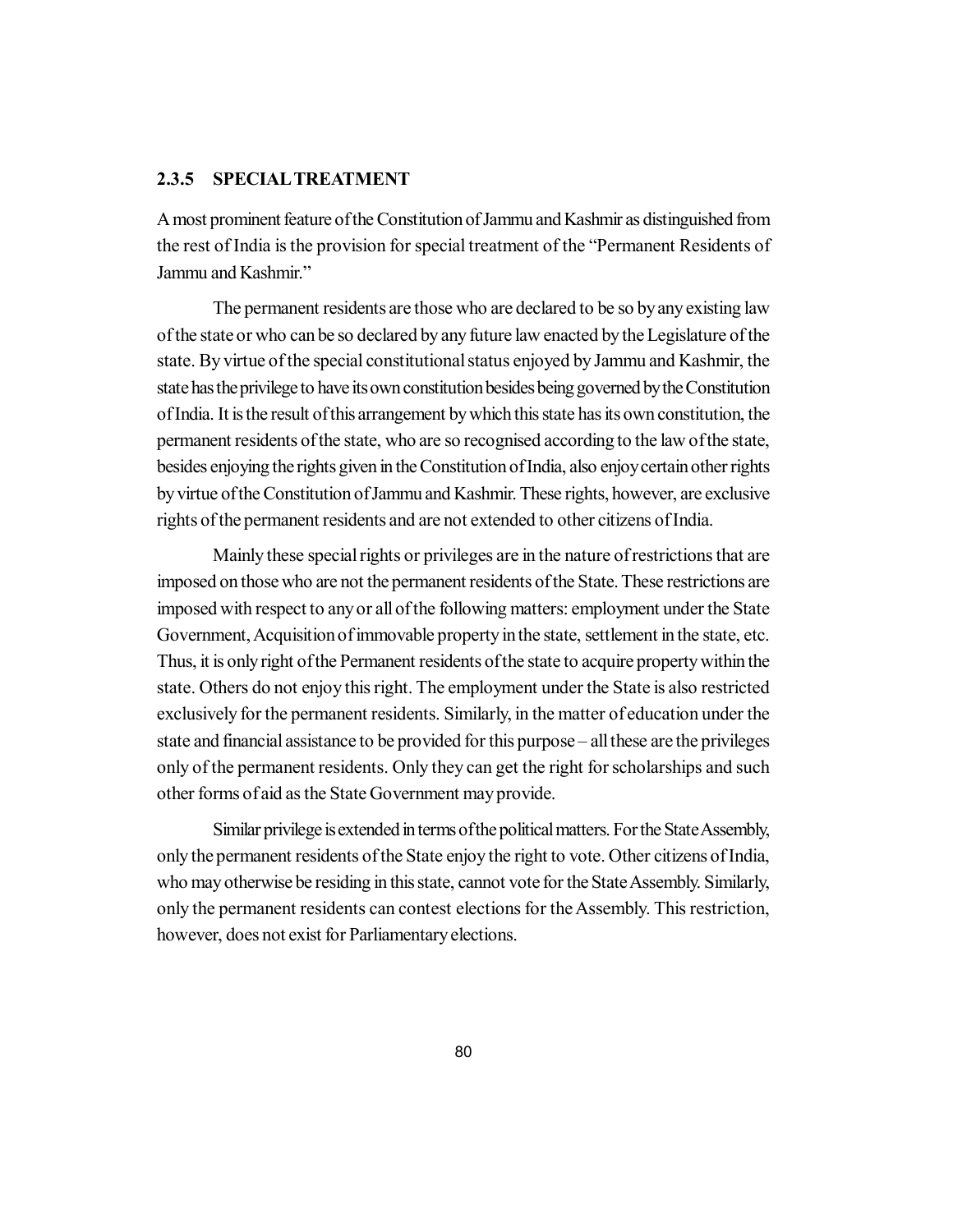## **2.3.6 RIGHTS OF PERMANENT RESIDENTS: CONSTITUTION OF INDIA, EXTENDED TO THE STATE**

Part III of the Constitution of India declares the fundamental rights of the citizens. These rights were extended to the State of Jammu and Kashmir in 1954 by the Constitution order and came into force on the same day.

The provisions of the Constitution of India are applicable to state with certain modifications. In Indian Constitution, fundamental rights were originally divided into seven groups as, (a) Right to equality, (b) right to freedom, (c) right against exploitation, (d) right to freedom of religion, (e) cultural and educational rights, (f) right to property, (g) right to constitutional remedies.

Part III of the Indian Constitution defines fundamental rights of the citizens and it is also applicable to the State of Jammu and Kashmir.

### **2.3.6.1 RIGHT TO EQUALITY**

The right to equality, which consists of 5 Articles 14 to 18, is applicable to the State of Jammu and Kashmir. Article 14 deals with equality before law and this article is fully applicable to Jammu and Kashmir. This article has two expressions of "equality before law" and "equal protection of law".

The provisions of the 'Right to equality' application to Jammu and Kashmir however had certain modifications. In clause (4) of Article 15, the reference to Scheduled Tribes was omitted.

## **2.3.6.2 RIGHT TO FREEDOM OF SPEECH AND EXPRESSION**

The application of the right to freedom of speech and expression to the State of Jammu and Kashmir is subject to two limitations. Firstly, the rights to freedom of assembly, association, movement, residence and of property are subject to the additional limitations according to which the state legislature has power to impose some restrictions on the rights of freedom of speech and expression in the interests of the sovereignty and integrity of India and security of the state. The other restrictions occurring in clauses (2)  $\&$  (5) which can be construed as meaning such restrictions as the state legislature deems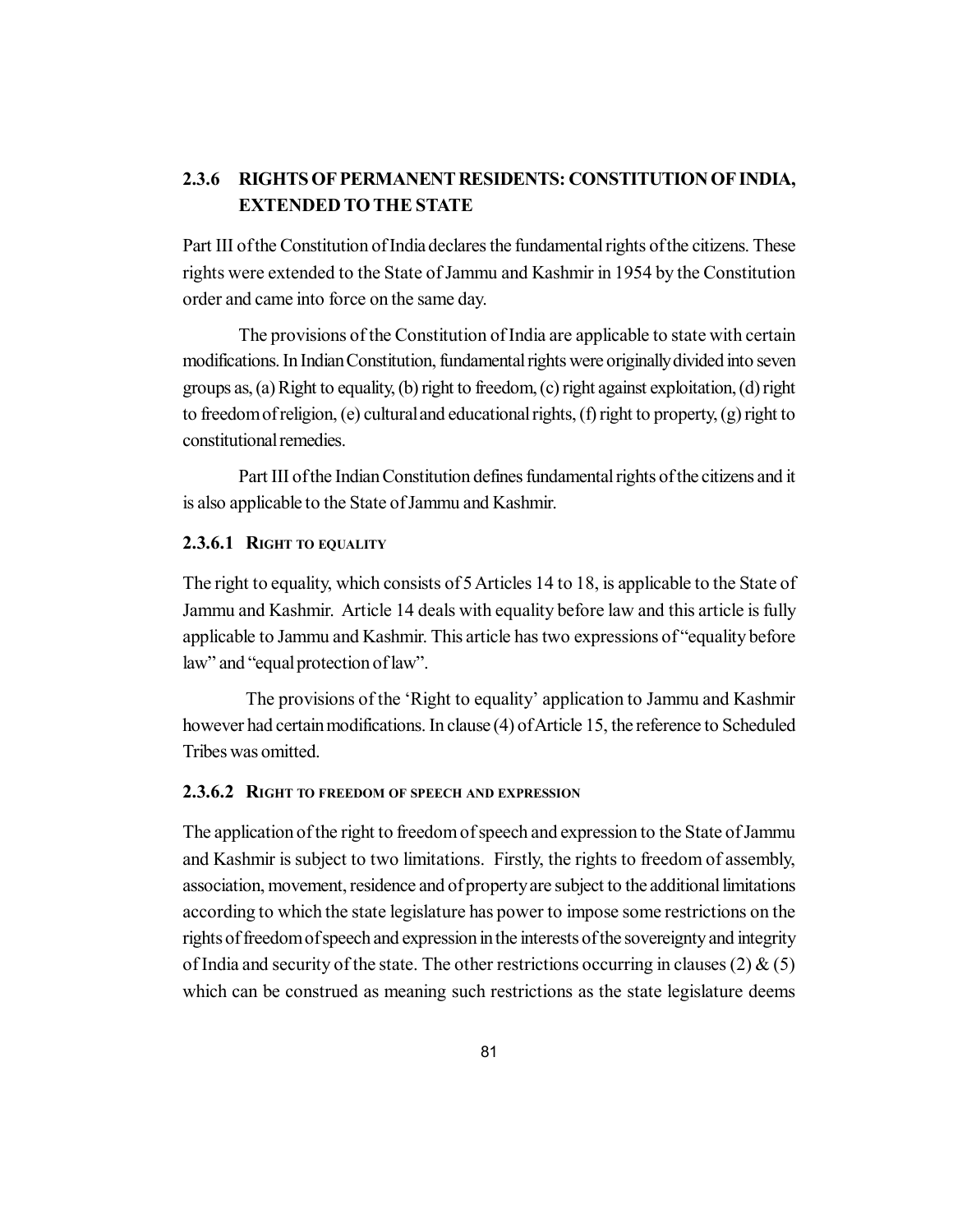reasonable, such as, security of the state, friendly relations with foreign states, contempt of court, defamation, sovereignty and integrity.

The provisions in Indian Constitution (Art. 20, 21, 22) that guarantee to a citizen and deals that rights which relating to protection in respect of conviction for offences and right to life and personal liberty are fully applicable to the state of Jammu and Kashmir.

Article 22 relating to the preventive detention applies with the modification that this power is to be exercised by State Legislature instead of Parliament.

#### **2.3.6.3 RIGHT AGAINST EXPLOITATION**

The right against exploitation is guaranteed to the citizen of India under Article 23 and 24. Both of these articles are applicable to the State of Jammu and Kashmir without any reservation. Traffic in human beings, the system of beggar, slavery and all other forms of forced labour are prohibited. Employment of children of less than 14 years in age in factories, wines and in other hazardous occupations is forbidden.

#### **2.3.6.4 FREEDOM OF RELIGION**

Freedom of religion, contained in Article 25, 26, 27 and 28 of the Constitution of India, is fully applicable for state without any reservation and restrictions. Every religious denomination is secured the right to establish and maintain religious and charitable institutions, manages its own religious affairs, right to freedom of payment of taxes for promotion of any particular religion.

#### **2.3.6.5 RIGHT TO PROPERTY**

Right to property is also applicable to the state of Jammu and Kashmir but with certain modifications. Under this right whereas only permanent residents of the state could purchase land and other immovable property in the state. Only the state subjects are entitled to the right to property in Jammu and Kashmir.

The state was also reserved the power to undertake legislation providing for acquisition of estates in land, amalgamation of two or more corporations, take over of the management of any property for a limited period.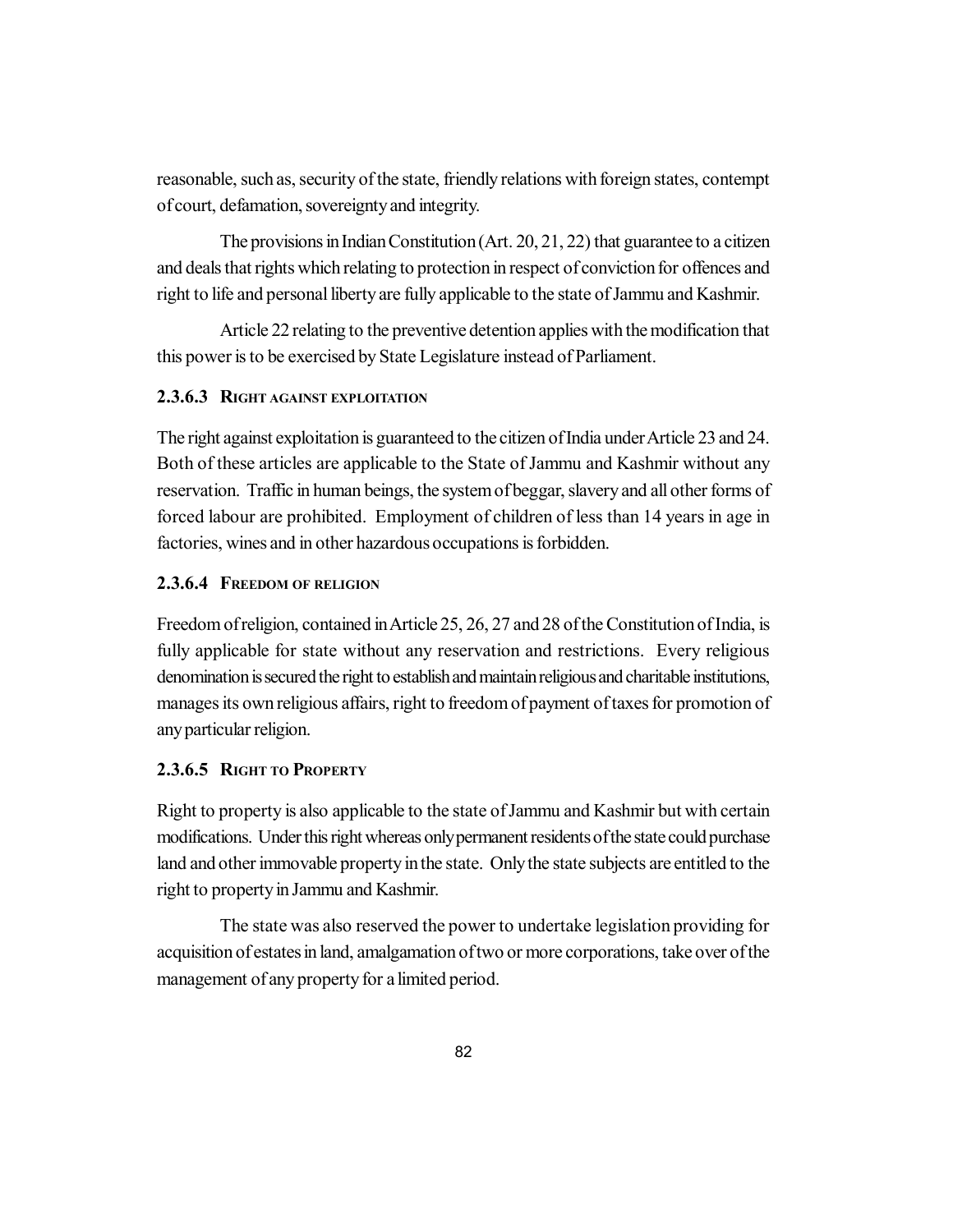The right to property was abolished by the forty-fourth Amendment to the Constitution of India but 44th Amendment was not made applicable to the Jammu and Kashmir required by virtue of the Constitution Order 1954.

#### **2.3.6.6 CULTURAL AND EDUCATIONAL RIGHTS**

Under this article the state will not refuse aid to an educational institution mainly on the ground that the institution is run by and functioning under the management of any linguistically based minority or any religious minority. It is an absolute right and cannot be subjected to a reasonable restriction like the Art. (19).

#### **2.3.6.7 RIGHT TO CONSTITUTIONAL REMEDIES**

The constitutional provisions envisaging these safeguards are also applicable for Jammu and Kashmir with certain modifications. Article 32 and clause (1), (2), (4) are applicable for state but not clause (3) under which Parliament can empower any other court in India to exercise jurisdiction in regard to fundamental rights in case of state.

Article 32 has been omitted in its application to Jammu and Kashmir state. Article 32 provides that the High Court of the state is empowered to issue orders and writs for the enforcements of the fundamental rights. This is not an extra-ordinary power. Under clauses  $(1)$ ,  $(2)$ ,  $(4)$  there is the right to move Supreme Court by appropriate proceedings for the enforcements of any of the rights. Article 32 cannot be suspended except as otherwise provided for by the Constitution of India and as applicable to the Jammu and Kashmir state.

#### **2.3.7 LET US SUM UP**

All benefits and rights which are available to the citizens in rest of India are also made applicable to the state of Jammu and Kashmir with modifications. This means that the permanent residents of the state are also the citizens of India. Thus they enjoy both the privileges of being the permanent residents of the state as well as Citizens of India.

The Permanent Residents of the State are those persons who a) were born and were residing in the territories of the State, b) the persons who settled in the state before the year 1865 and the persons who settled in the state before 1911 and acquired immovable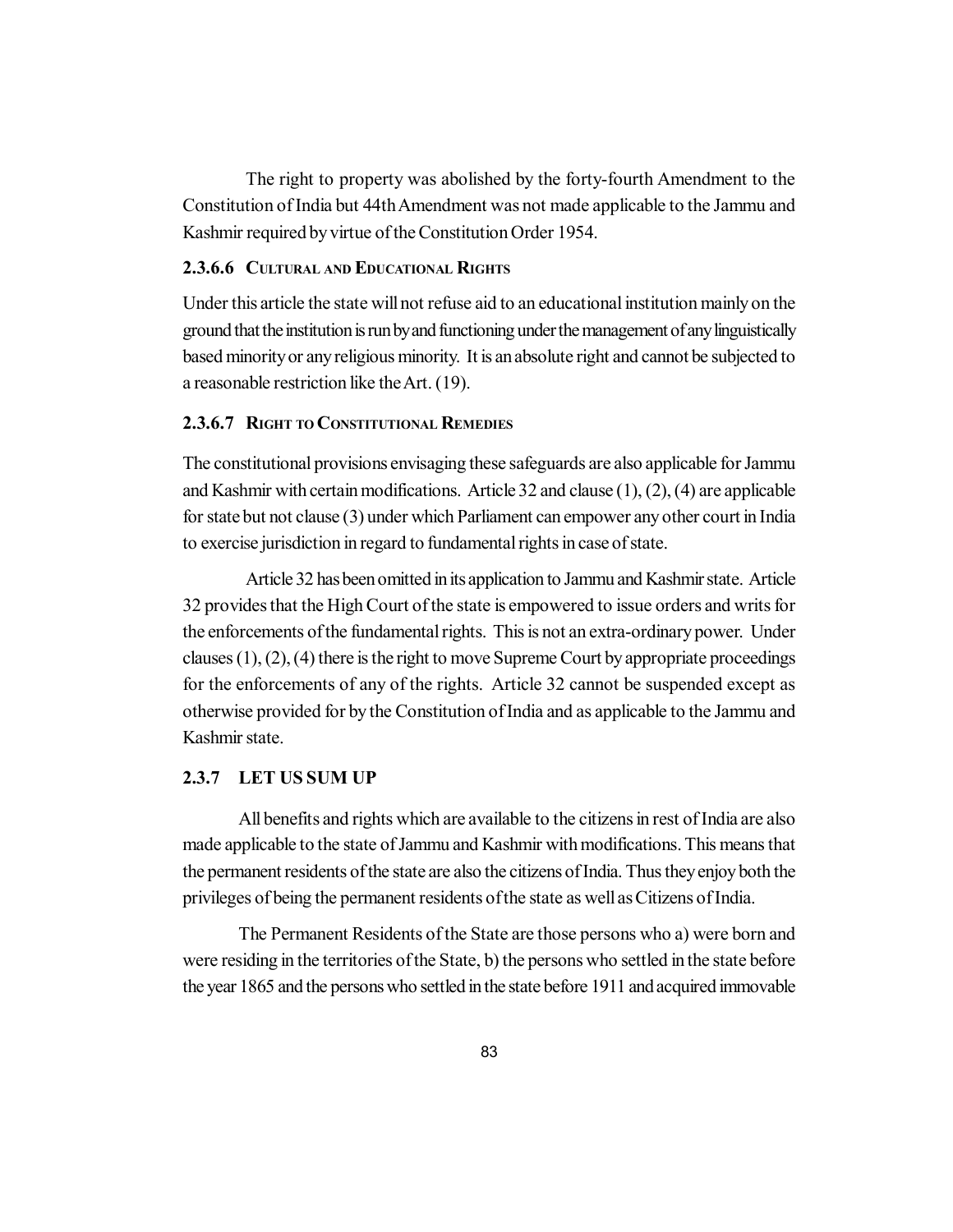property in the state, and settled in the state for permanent residence before 14th May 1945 and c) the persons who were the state subjects and migrated to Pakistan but who may return to the state for permanent settlement.

The Constitution of India defines the fundamental rights in Part III of the provisions and these rights are also applicable to the Jammu and Kashmir with some reservations and modifications.

### **2.3.8 CHECK YOUR PROGRESS EXERCISE**

- 1. Write a note on historical back ground to status of Permanent Residence conferred to citizens of Jammu and Kashmir.
- 2. Explain the concept of citizenship with regard to people of Jammu and Kashmir.
- 3. What are the Rights that conferred to permanent residents of Jammu and Kashmir?
- 4. Critically evaluated the status of permanent residents and the notion of citizenship with regard to the state of Jammu and Kashmir.

 $\sim\sim$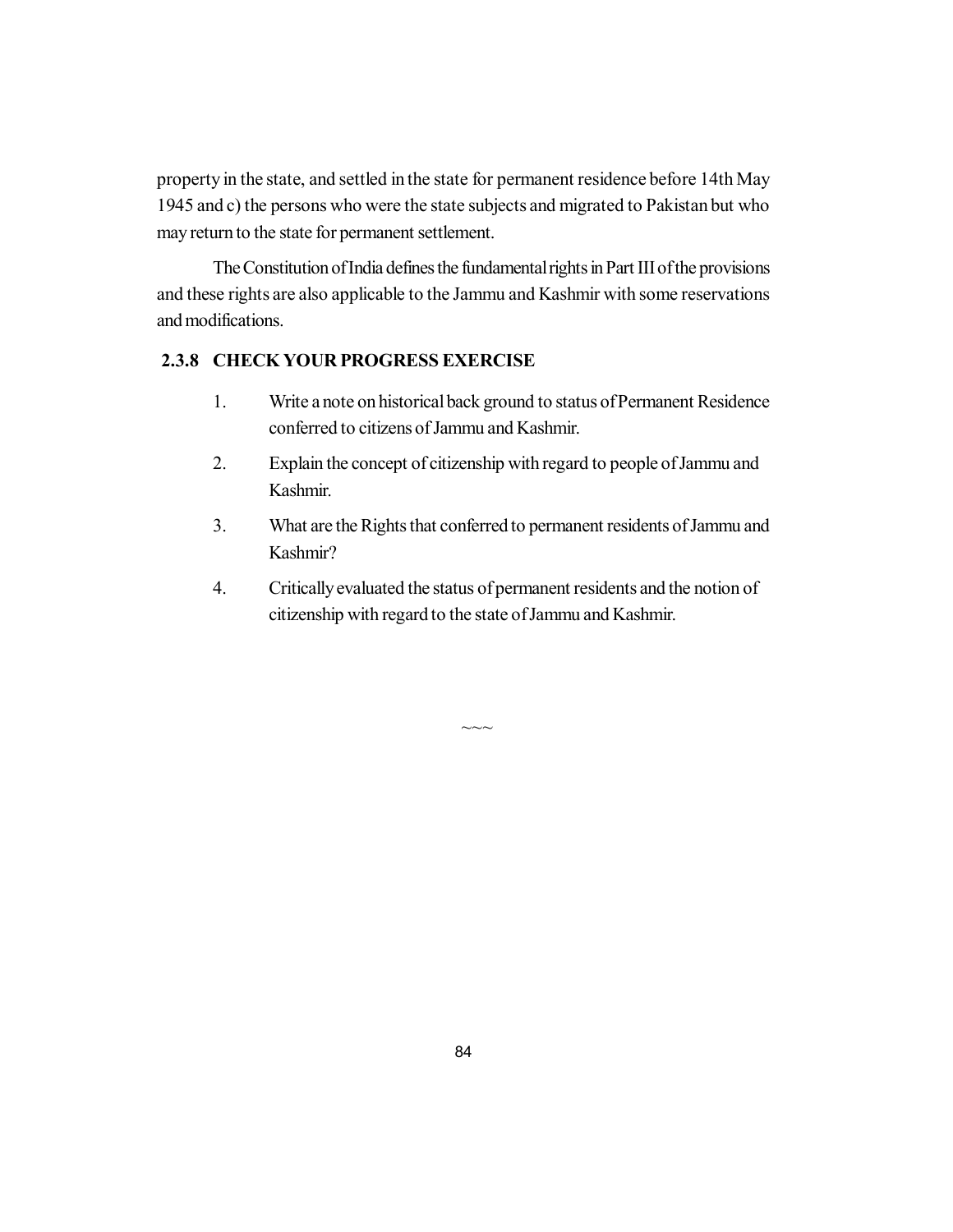B.A., Semester VI, Political Science (**Govt. and Politics in J&K**) Unit II: **Governmental Structure**

# **2.4 DIRECTIVE PRINCIPLES OF STATE POLICY AND PANCHAYATI RAJ IN J&K**

**- Bhawana Khajuria**

#### **STRUCTURE**

- **2.4.0 Objectives**
- **2.4.1 Introduction**
- **2.4.2 Fundamental Rights**

\_\_\_\_\_\_\_\_\_\_\_\_\_\_\_\_\_\_

- **2.4.3 Need of Directive Principles**
- **2.4.4 Constitution and Directives Principles**
- **2.4.5 Implementation of the Directive Principles**
- **2.4.6 Panchayati Raj**
- **2.4.7 Evolution of Panchayats in Jammu and Kashmir**
- **2.4.8 Panchayat Raj Act of 1989: Main Features**
- **2.4.9 Limitations of the Panchayat Raj Act**
- **2.4.10 Let Us Sum UP**
- **2.4.11 Check Your Progress Exercise**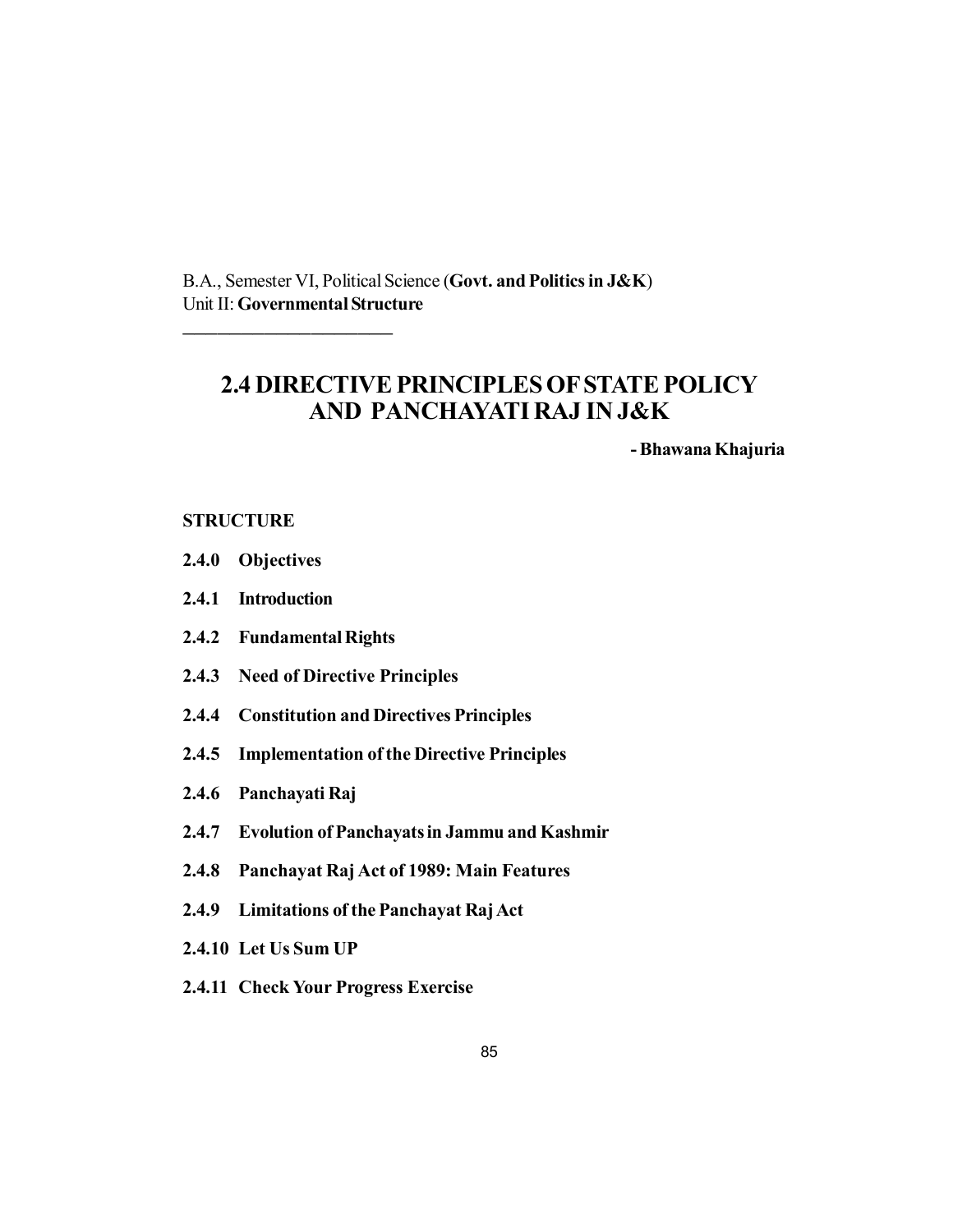## **2.4.0 OBJECTIVES**

Dear Learner, in this lesson, you will study two important dimensions related to democratic process in Jammu and Kashmir, the Directive Principles and Panchayati Raj system. After reading this unit you should be able to:

- understand the importance of Directive Principles;
- know in detail various Directive Principles;
- understand the Obligations of the State vis-à-vis the people;
- the evolution of Panchayats in Jammu and Kashmir;
- the main features of Panchayat Raj Act of 1989 and its limitations.

## **2.4.1 INTRODUCTION**

The preamble of Constitution of Jammu and Kashmir proclaims the solemn resolve of the people of the state to secure to themselves, justice, social, economic and political, liberty of thought, expression, belief, faith and worship, equality of status and opportunity. It also aims at providing among them all fraternity assuring the dignity of the individual and unity of the nation. These constitutional epitomes have been adopted, elaborated and applied in fundamental rights and directive principles of state policy. The Committee on Fundamental Rights and citizenship was of the view that there should be a separate set of principles which would be fundamental in the governance of the state and should be intended as the guideline for the state for leading people towards equal opportunities, adequate minimum of a civilized standard of life and economic prosperity. Such principles were listed together, styled as directive principles of state policy and included in part IV of the Constitution of Jammu and Kashmir 1957.

#### **2.4.2 FUNDAMENTAL RIGHTS**

The Fundamental Rights is defined as the basic human rights of all citizens. These rights, defined in Part III of the Constitution, apply irrespective of race, place of birth, religion, caste, creed or gender. They are enforceable by the courts, subject to specific restrictions. The Directive Principles of State Policy are guidelines for the framing of laws by the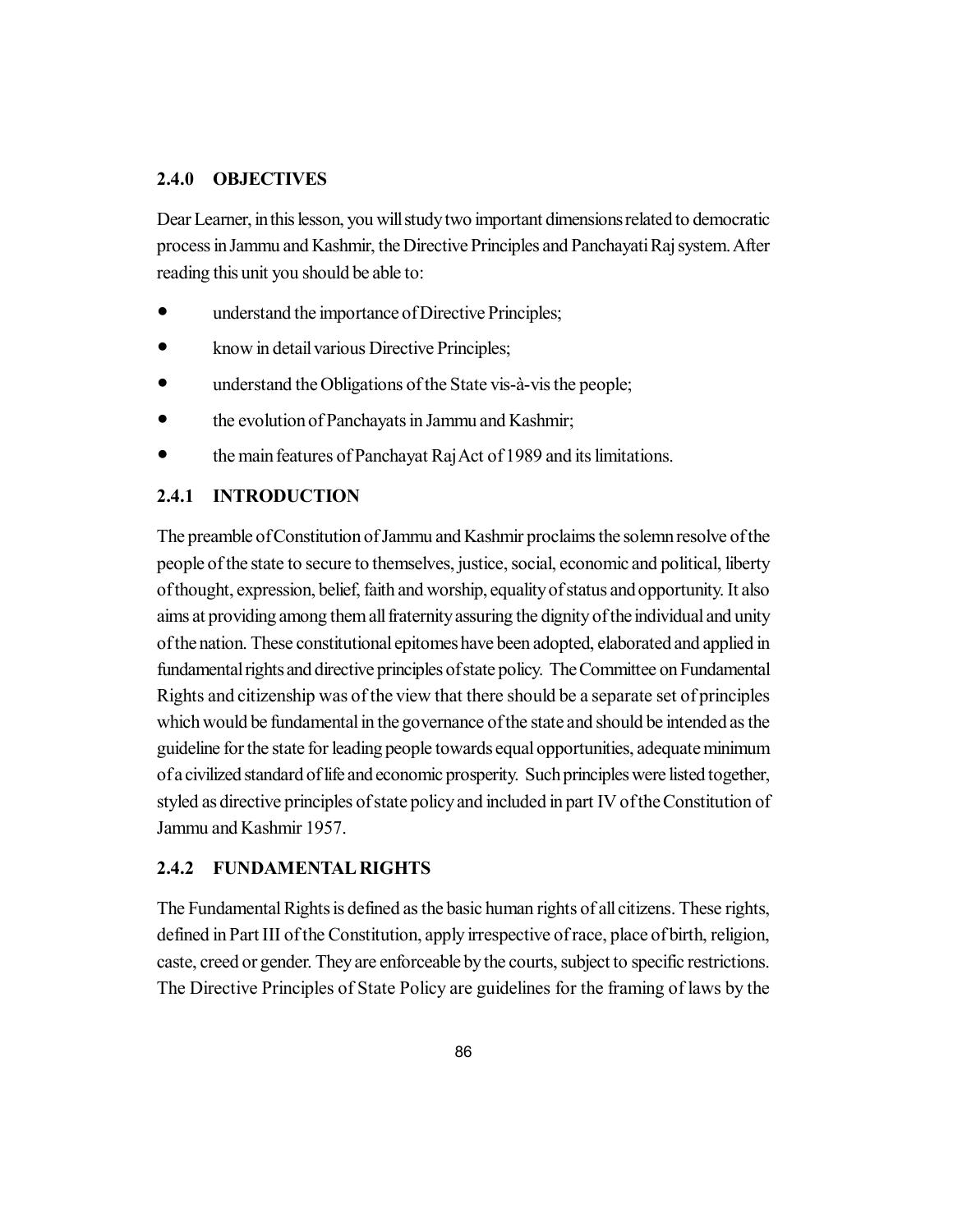government. These provisions, set out in Part IV of the Constitution, are not enforceable by the courts, but the principles on which they are based are fundamental guidelines for governance that the State is expected to apply in framing and passing laws.

The Fundamental Duties are defined as the moral obligations of all citizens to help promote a spirit of patriotism and to uphold the unity of India. These duties, set out in Part IV–A of the Constitution, concern individuals and the nation. Unlike the Directive Principles, they are enforceable by law.

The Fundamental Rights, embodied in Part III of the Constitution, guarantee civil rights to all Indians, and prevent the State from encroaching on individual liberty while simultaneously placing upon it an obligation to protect the citizens' rights from encroachment by society.[19] Seven fundamental rights were originally provided by the Constitution – right to equality, right to freedom, right against exploitation, right to freedom of religion, cultural and educational rights, right to property and right to constitutional remedies. However, the right to property was removed from Part III of the Constitution by the 44th Amendment in 1978.

The purpose of the Fundamental Rights is to preserve individual liberty and democratic principles based on equality of all members of society. Dr Ambedkar said that the responsibility of the legislature is not just to provide fundamental rights but also and rather more importantly, to safeguard them.

They act as limitations on the powers of the legislature and executive, under Article 13, and in case of any violation of these rights the Supreme Court of India and the High Courts of the states have the power to declare such legislative or executive action as unconstitutional and void. These rights are largely enforceable against the State, which as per the wide definition provided in Article 12, includes not only the legislative and executive wings of the federal and state governments, but also local administrative authorities and other agencies and institutions which discharge public functions or are of a governmental character. However, there are certain rights – such as those in Articles 15, 17, 18, 23, 24 – that are also available against private individuals. Further, certain Fundamental Rights – including those under Articles 14, 20, 21, 25 – apply to persons of any nationality upon Indian soil, while others – such as those under Articles 15, 16, 19, 30 – are applicable only to citizens of India.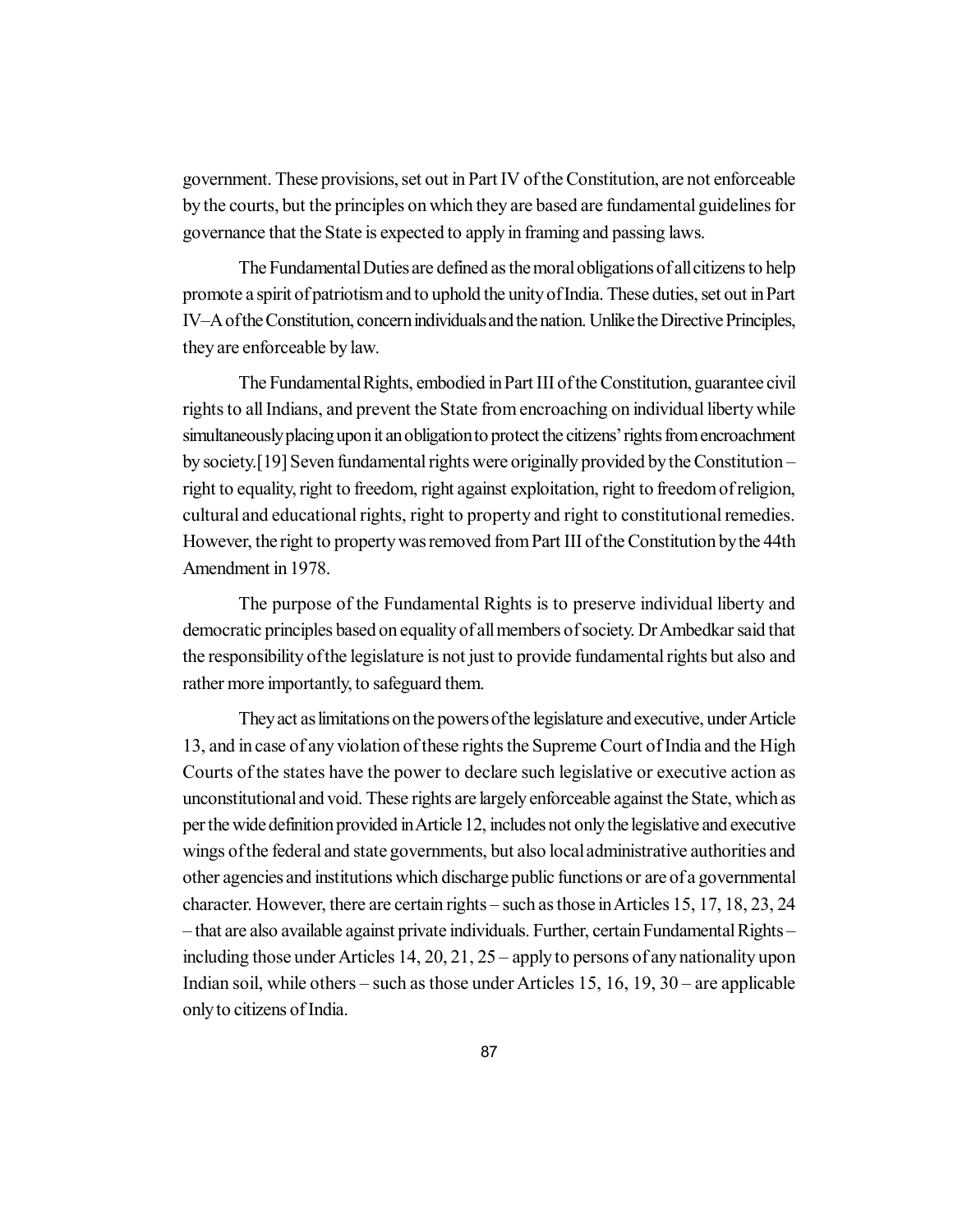The realization of these fundamental rights would not be possible without creating certain conditions by the state. These conditions are vital to guide the state to ensure better living conditions for the people. Hence, these guiding values are norms are known as Directive Principles of the State Policy.

#### **2.4.3 NEED OF DIRECTIVE PRINCIPLES**

The inclusion of the Directive Principles in the Constitution of Jammu and Kashmir was felt necessary for the establishment of "socialistic order of society". In other words, the directive principles were included in the State Constitution with a view to convert Jammu and Kashmir into a welfare state by ensuring economic freedom to its citizens. The economic structure of the entire state was to be so devised as to benefit public sector, cooperative sector and private sector. For this purpose, the sources of production in the public sector were to be owned by the state; the means of production in the cooperative sector were to be owned by an individual or group of individuals and in private sector by an individual or group of individuals on condition that they will not be allowed to monopolise means of production and hoard wealth contrary to the public interests.

From economic point of view the directive principles envisage the establishment of economic democracy in which every citizen is guaranteed equal opportunity, adequate standard of living and social justice. The directives lay down that the prime object of the state shall be the promotion of the welfare of the mass of the people. The Constitution, therefore, within the limits of its economic capacity and development "guarantees work with payment for labour" subject to a basic minimum and maximum wage established by law. Even though it is a revolutionary process yet it was bound to be slow. Meant to be a policy of peaceful transformation, stage by stage to a socialistic state, the assumption underlying the Directive principles was that these would gradually abolish the exploitation of man by man. That is the reason that these principles have been declared as fundamental in the governance of the state and duty has been enjoined upon the state to apply these principles while making laws.

#### **2.4.4 CONSTITUTION AND DIRECTIVE PRINCIPLES**

The chapter on Directive Principles of State Policy consists of fifteen sections, embodying policy formulations regarding economic structure of the state, material security of the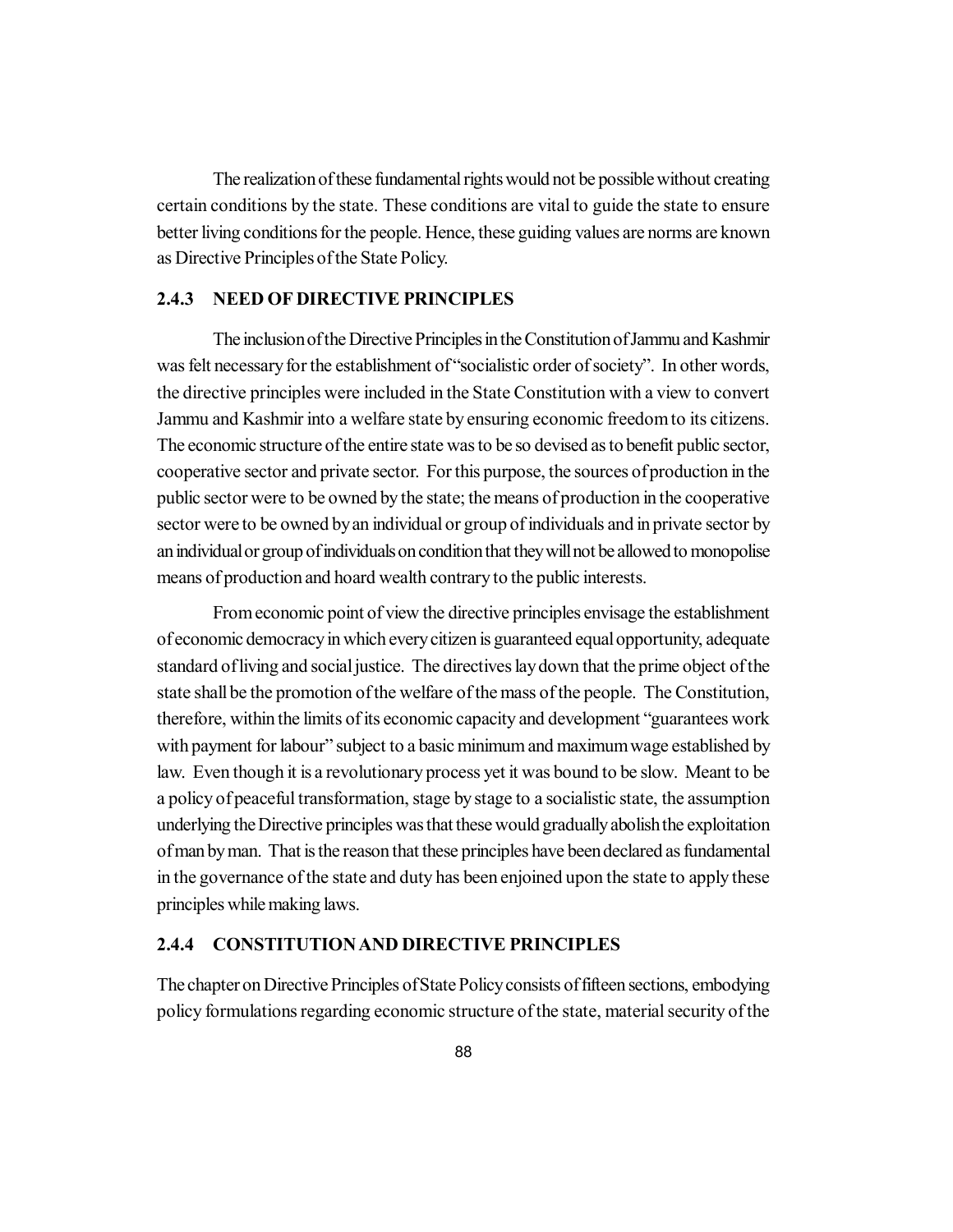citizens, protection of weaker sections including women and children. Their implementation ultimately depends on several imponderable factors such as the availability of requisite resources and the readiness of the society to accept the socio-economic changes envisaged. It has been enjoined upon the state that it shall within the limits of its economic capacity and development make effective provision for securing to all the permanent residents, men and women, equally right to work, i.e., right to receive guaranteed work with payment for labour in accordance with its quantity and quality subject to basic minimum and maximum wage established by law. The health and strength of workers, men and women and the tender age of children are not abused and that permanent residents are not forced by economic necessity to enter avocations unsuited to their sex, age or strength. It has been enjoined upon the state that all workers agricultural, industrial or otherwise have reasonable, just and humane conditions of work with full enjoyment of leisure and social and cultural opportunities. A duty has also been imposed upon the state to see that its permanent residents have adequate maintenance in old age as well as in the event of sickness, disablement, unemployment and other cases of undeserved want by providing social insurance, medical aid, hospitals, sanatoria and health resorts at state expense. Following is the elaboration of the directives.

**Directive Principles as Fundamental to Governance of the State**: The Constitution declares the Directive Principles to be "fundamental in the governance of the state" and as such they have been kept beyond the jurisdiction of any court of law. In other words, no court has the power to declare the law made by the legislature as unconstitutional on the ground that the law does not agree with or is not in accordance with any of the directive principles of the constitution. The state has been put under an obligation to see that the directive principles of the constitution are transformed into laws to be implemented for the welfare of the state itself. This has been guaranteed by the Section 12 of the Constitution of Jammu and Kashmir.

**Aimed at Establishing a Socialist Order of Society**: Section 13 requires the state to establish a socialist order of society for the promotion of welfare of the people. The prime object of the state consistent with the ideals and objectives of the freedom movement envisaged in "New Kashmir Manifesto" was considered to be the promotion of the welfare of the mass of the people by establishing and preserving a socialist order of society wherein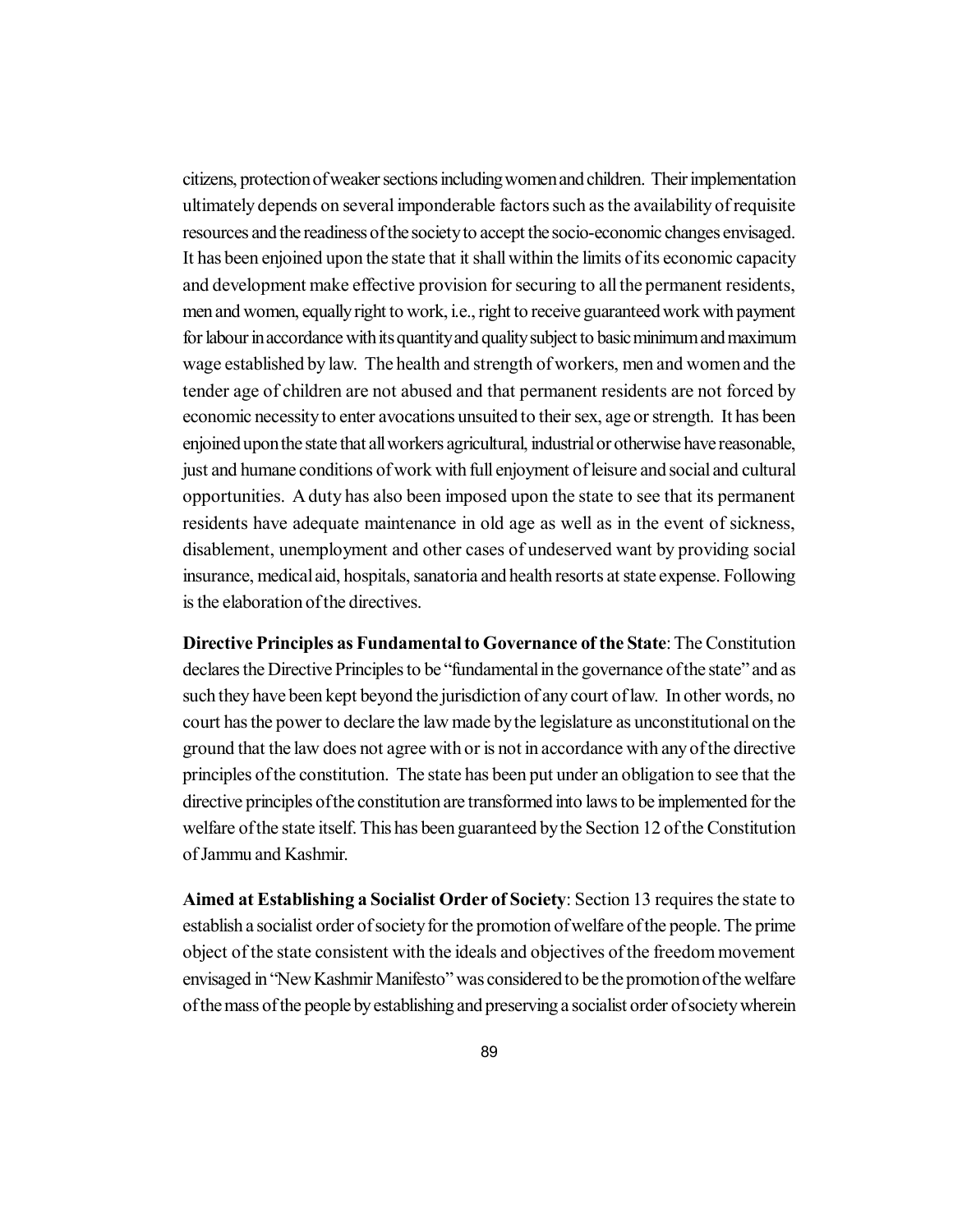all exploitation of man is abolished and a society is established where in justice, social, economic and political shall improve all the institutions of national life.

**Planned Economy**: Section 14 provides for the system of planned economy which is assumed to enable the people to grow rich both materially and culturally. The means of production where they are privately owned, according to this section, will not be allowed to result in concentration of wealth to the common detriment. This directive is consistent with the ideals and objectives of the freedom movement envisaged in the programme of new Kashmir. The main aim of the constitution makers through this section was to prevent the rise, growth and monopoly of the capitalist.

**Panchayat Institutions**: Section 15 of the Constitution declares that the "state shall take steps to organize village Panchayats and endow them with such powers and authority as may be necessary to enable them to function as units of self-government." This section is based on Article 40 of the Constitution of India and requires the state to organize village Panchayats as units of self-government. It gives a legitimate place to the aspirations of the people of Jammu and Kashmir and the programme of "Naya Kashmir".

**Speedy Improvement of Living Conditions**: At least 80 per cent of the population belongs to the rural areas of the state. Their occupation is agriculture which forms the backbone of the state economy. The state economy is rural based. The constitution therefore directs the state to ensure speedy improvement of the living conditions of rural masses and to develop agriculture and animal husbandry for their benefit.

**Development of Rural Areas**: Section 17 requires the state to take certain steps for promoting crafts and cottage industries in the state. For this purpose the state has to initiate and execute well considered programmes for refining and modernizing techniques and modes of production, including the employment of cheap power so that unnecessary drudgery and toil of the workers are eliminated and the artistic value of products enhanced, while the fullest scope is provided for the encouragement and development of individual talent and initiative.

**Separation of Judiciary from Executive and the independence of Judiciary**: Section 18 of the Constitution of Jammu and Kashmir recommends separation of the judiciary from the executive. For this purpose the state was asked to take steps to make these two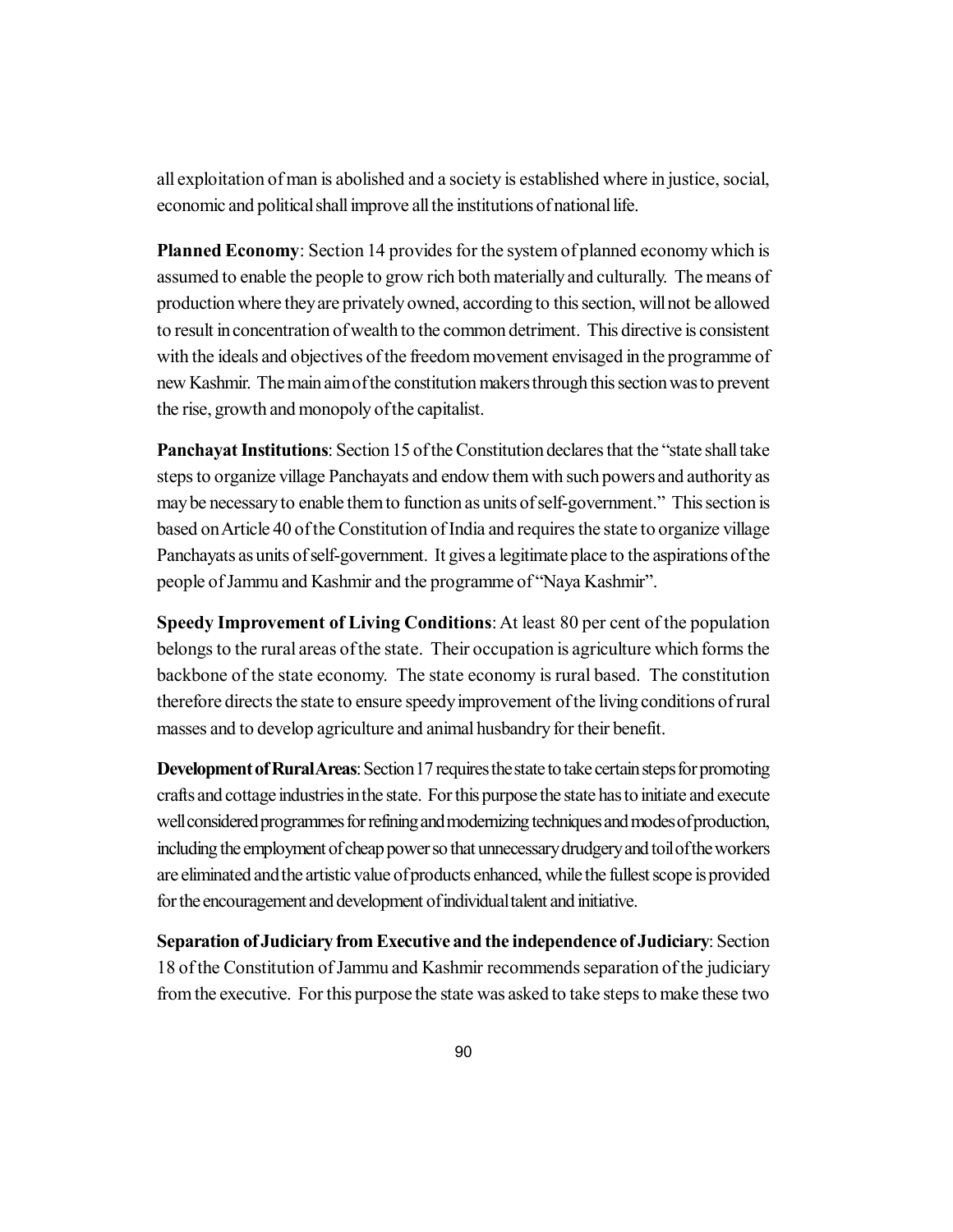organs of the governments, judiciary and executive, independent of each other in public service. It is also provided that the state shall seek to secure a judicial system which is humane, cheap, objective and impartial whereby justice shall be done and shall be seen to be done. The state shall further strive to ensure efficiency, impartially and incorruptibility of its various organs of justice, administration and public utility.

Judiciary in the state was separated under an Act known as Judiciary and Executives Functions Act, thus giving affect to the dictates of the Constitution. Moreover, Judges of the High Court are assured security of tenure. They are appointed by President of India in consultations with the Chief Justice of India and Governor of the State. They remain in office until they attain the age of 62 years. The legislature of the state has no role to play whatsoever in their appointment. Their removal is very difficult.

**Right to Work**: Right to work and to public assistance in certain cases is one of the cardinal features of Directive Principles of State Policy. The state pledges within its limited economic capacity and development to secure to its permanent residents, both men and women equally, 'the right to work' and 'right to receive guaranteed work with payment for labour in accordance with its quantity and quality' subject to a basic minimum and maximum wage established by law.

**Right to Education and other rights for children**: Right to free and compulsory education in certain cases is guaranteed to every permanent resident up to University standard. There is also an obligation to provide within the period of ten years from the commencement of J&K Constitution compulsory education for all children until they complete the age of 14 years.

Section 21 of the Constitution issued a mandate to the state to secure to all children the right to happy childhood with adequate medical care and attention and equal opportunity in education and employment, protection against exploitation and moral or material abandonment.

**Socially and Economically backward classes**: section 24 deals with certain interests of socially and economically backward sections. The state under this section is required to guarantee to the socially and educationally backward sections of the people special care in the promotion of their educational material and cultural interests and protection against social injustice.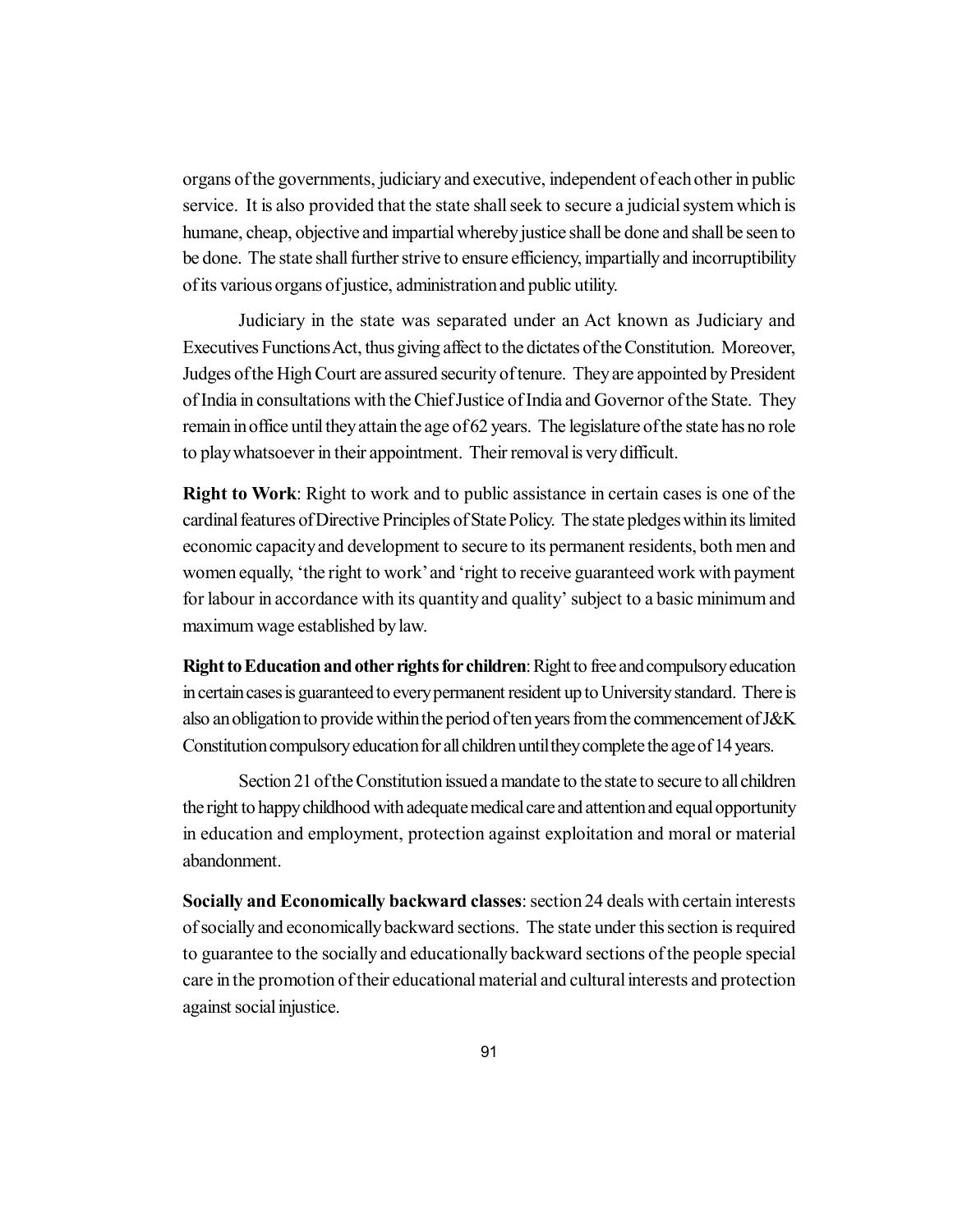Other Welfare Provisions: Section 24 of the Constitution makes it a duty of the State to make every effort to safeguard and promote the health of the people by advancing public hygiene and prevention of diseases through sanitation, pest vermin control, propaganda and other measures. State is also asked to ensure widespread efficient and free medical services throughout its territory and with particular emphasis in its remote and backward regions.

Section 25 says that the state is also under a duty to combat ignorance, superstition, fanaticism, communalism, racialism and cultural backwardness and shall seek to foster brotherhood and equality among all communities under the aegis of secular state.

## **2.4.5 IMPLEMENTATION OFTHE DIRECTIVE PRINCIPLES**

While assessing the implementation of the Directive Principles, it is important to highlight some of the important legislations undertaken by the state. The steps have already been taken to implement the principle of mass education are evident from the fact that the number of colleges had risen from 3 in 1947 to 26 in 1959. The number of primary schools had risen from 1081 to 1771, middle schools from 73 to 219, high schools from 19 to 121. A University was established in 1949 and means of communication were receiving priority in the government venture. Emporia were established in important centres of India to organize the sale of Kashmir handicrafts.

#### **2.4.6 PANCHAYATI RAJ**

The institutions of Panchayat have become key institutions for democratisation of politics in India. They have been empowered to act as the most important instruments of power of the people at the grass roots level. In the State of Jammu and Kashmir has its own Panchayat Raj Act that was formulated much earlier than some of the states in India and the Act was modified in 1989.

#### **2.4.7 EVOLUTION OF PANCHAYATS IN J&K**

The State of Jammu and Kashmir witnessed a radicalized political environment in the third and fourth decade of the  $20<sup>th</sup>$  century. It was with the formation of the Muslim Conference in 1932 that the process of politicization of Kashmiris was initiated. The politics of the Muslim Conference however was limited to the demand of the middle-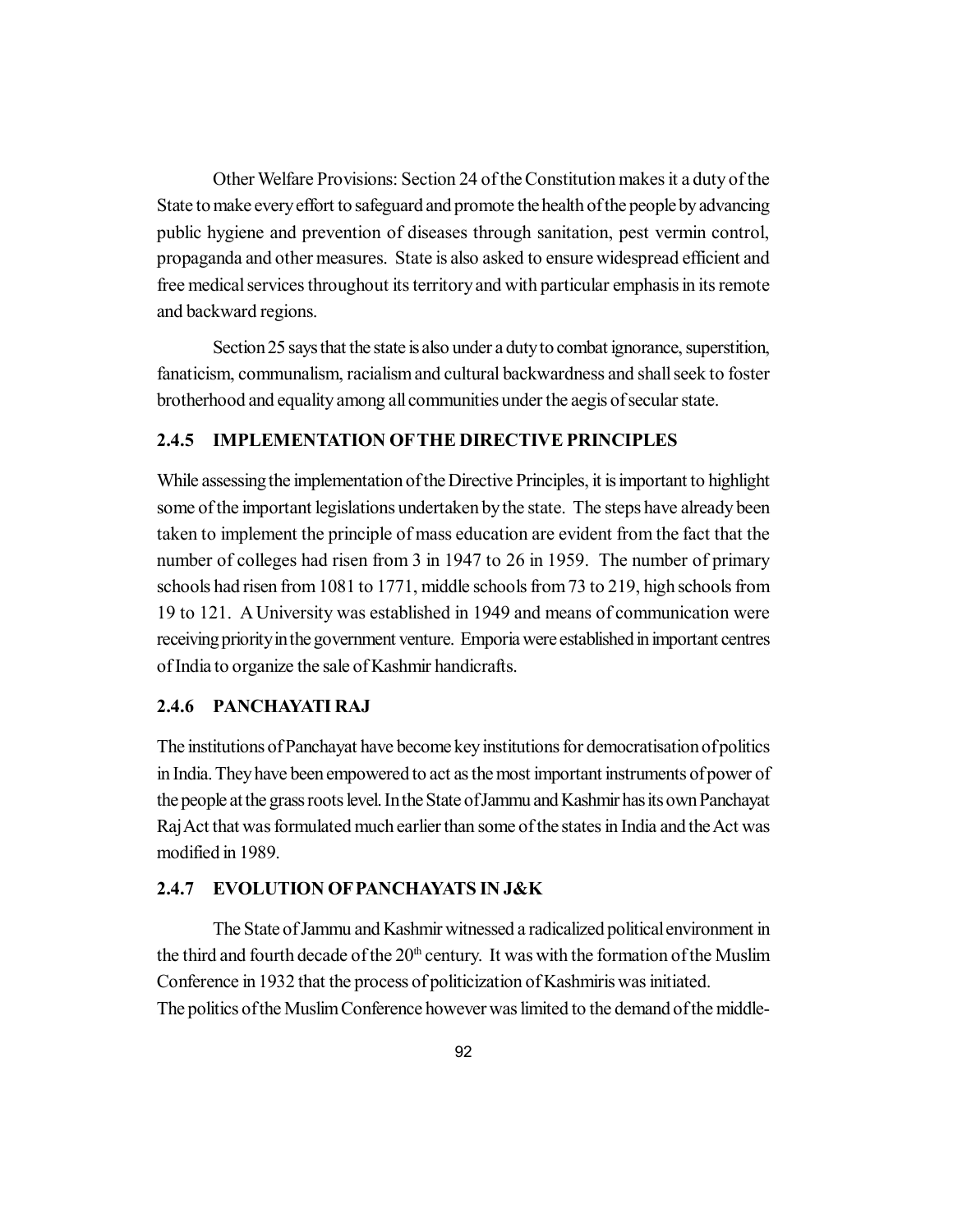class Muslims of the state specifically in relation to the issues of education and job opportunities. In 1938 under the leadership of Sheikh Mohammad Abdullah, this party resolved to dissolve itself and reorganized itself into a secular and more broad-based party. The new party known as the Jammu and Kashmir National Conference was to become the most important indigenous political organization of Kashmir well entrenched in the mass of Kashmiris mainly comprised of the peasantry and the artisans. The formation of this party set the stage for adoption of some of the most progressive ideals for the political movement in Kashmir. These ideals incorporated into the New Kashmir Manifesto were to become the basis for reorganization and reconstruction of the polity and the economy of the state. The cherished goal of this Manifesto was the "all-sided advance" of Kashmir along the all the avenues of the human activity regulated in a democratic manner.

The constitution structure of the state as envisaged by the New Kashmir Manifesto was to be based on democratic principle of responsible government with the elective principle applied from the local Panchayats right up to national assembly. Article 17 of the Manifesto provided that the political power shall be equitably distributed among the regions of state and would be further decentralized at lower level like districts, blocks, panchayats. The appropriate institution elected by the people shall be set up at the respective levels to exercise political power that may be delegated to them.

Besides the goal of institutionalization of democratic structure of the state with emphasis on the principle of dispersion of power and popular participation, the New Kashmir Manifesto also envisaged the goal of economic justice. It was in accordance with this goal that the state went in for the most progressive measures including land reforms of the most radical nature. These measures included, abolishing absentee landlordism and granting ownership of the land to the actual tiller, liquidation of old debts of impoverished people amounting to millions of rupees. Subsidizing and financing cottage industries and small scale manufacturing units. By providing generous state loan on easy terms for rural activities through cooperatives, the state initiated the cooperative movement by mid-sixties.

While economic agenda of the New Kashmir Manifesto was thus being pursued vigorously in the immediate post-independence period, the agenda of democratic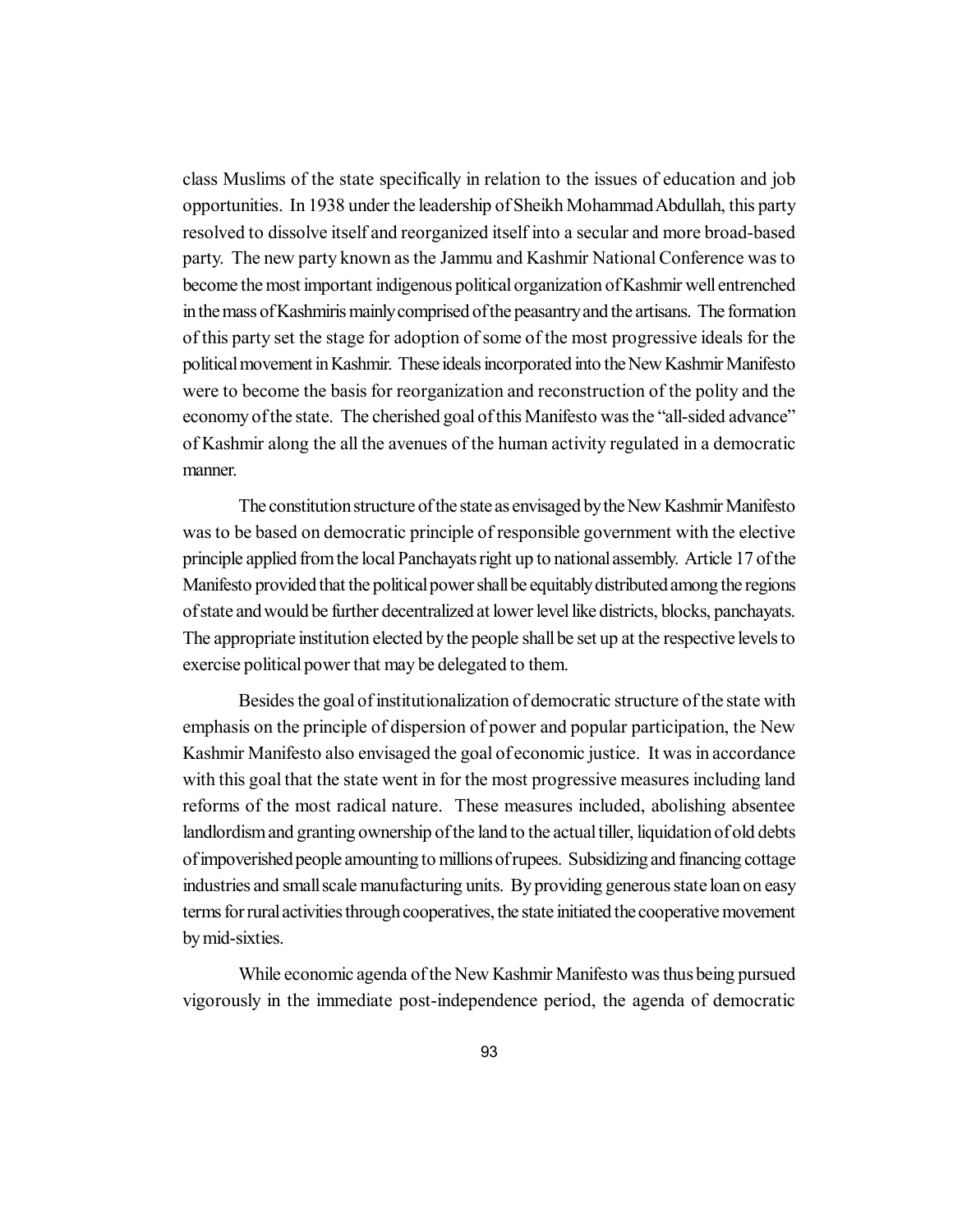decentralization and the grassroots participation had to be postponed till the process of making of the Constitution of the State was complete. It was in 1957 that the Constitution of J&K came into force. This Constitution clearly reiterated the commitment of the state to pursue the ideals and objectives of the freedom movement envisaged in the New Kashmir Manifesto and committed the state to take steps to organize village Panchayats and endow them with such powers and authority as may be necessary to enable them to function as units of self-government. It was in pursuance of this commitment that the Jammu and Kashmir Panchayats Act was enacted in 1958.

However, the commitment to pursue the goals of decentralized power structure through the institutions of Panchayat met almost the similar fate as other principles contained in the New Kashmir Manifesto. The political development in the decades of fifties and sixties led to sufficient distortion in the state politics with the result that the political vision of New Kashmir was completely side-lined, though the political ethos generated by it was to continue showing its impact for quite some time.

The institution of Panchayat suffered from the overall malaise affecting the politics of Jammu and Kashmir. One part of the malaise that overtook the state in general and the valley of Kashmir in particular is related to the failure of democratic forces in the state. Institutionalization of democracy was seriously affected as politics of Jammu and Kashmir was dominated by one set of political elites without any scope for articulation of discontent, dissent or opposition.

Notwithstanding the ineffective implementation of Panchayat Raj Act of 1958, the idea of Panchayati Raj continued to inspire the National Conference leadership and in the decade of eighties an attempt was made to revive the Panchayati Raj institutions in the state and bring them at par with some of the more effective Panchayati Raj Acts operational in states like Karnataka. It was in pursuance of this goal that a new Panchayati Raj Act was approved by the state legislature in 1989. This Act could not be made effective immediately due to the onset of militancy and the breakdown of the political order. The laws, regulations and the rules that needed to be formulated to make this act functional could not be drafted till 1997.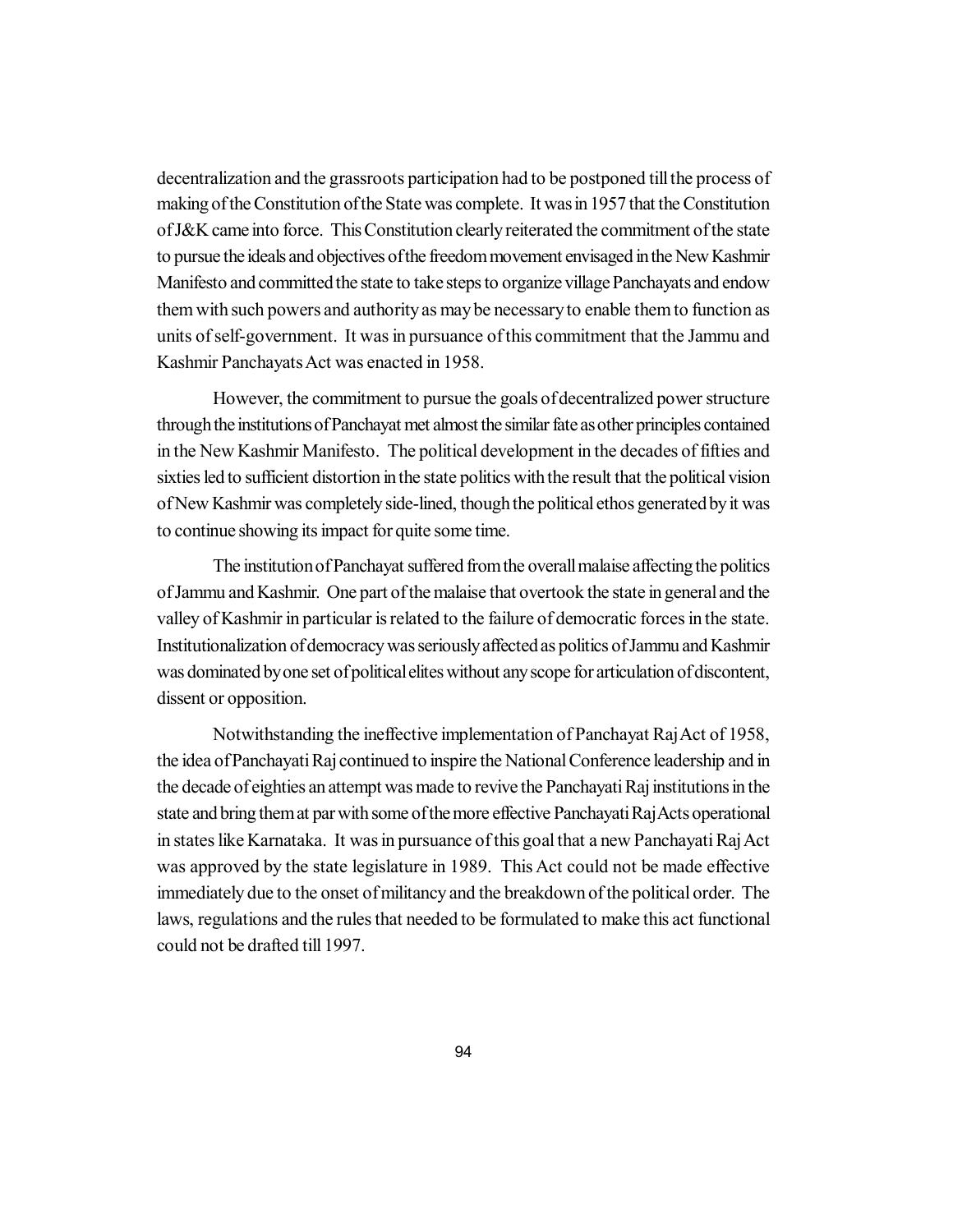#### **2.4.8 PANCHAYAT RAJ ACT OF 1989 – MAIN FEATURES**

The basic structure of the Panchayats in the state of Jammu and Kashmir is almost similar to other states of India. It adopted a three-tier system. The lowest level Panchayats are called "Halqa Panchayats" and the intermediate Panchayats are called "Block Development Councils" and at the district level the Panchayats are called as "District Planning and Development Boards".

#### **2.4.8.1 HALQA PANCHAYATS**

The Halqa Panchayats (the lower tier) are constituted on the basis of geographical congruity and population. The population of each Halqa Panchayat is restricted to 4000 in plain area and 3500 in hilly areas. The Sarpanch and Panches are elected to the office in a direct election for a period of five years. Those who are below 25 years of age are not eligible to contest either as Sarpanch or Panches. The Panchayat Fund, which is essential to carryout the responsibilities, mainly comprises of the State Govt. grants and resources mobilized internally through taxes and fees. The function of Panchayats, like in any other state, is basically to prepare and implement the plans for development.

#### **2.4.8.2 BLOCK DEVELOPMENT COUNCIL**

The Block Development Council (Middle tier) comprises of a Chairperson, all the Sarpanches of Halqa Panchayats and Chairperson of the Marketing Society. The Chairperson is elected in an indirect election. An Electoral College comprising of Panches and Sarpanches of Halqa Panchayats in a Block elects one among themselves as a Chairperson to the Block Development Council for a period of five years. The main functions of Block Development Council are the construction, maintenance and supervision of inter-Halqa Panchayat communication system, administrative and technical guidance to Halqa Panchayats and review of their work and supervising various developmental programmes.

#### **2.4.8.3 DISTRICT PLANNING AND DEVELOPMENT BOARD**

It is a primary policy-making body. It is a broader representative organization having a Chairperson (the State Government's nominee), Chairpersons of the Block Development Councils, MPs and MLAs of the District, Chairman of the Town Area Committees and President of the Municipal Councils. The District Boards function as a working group for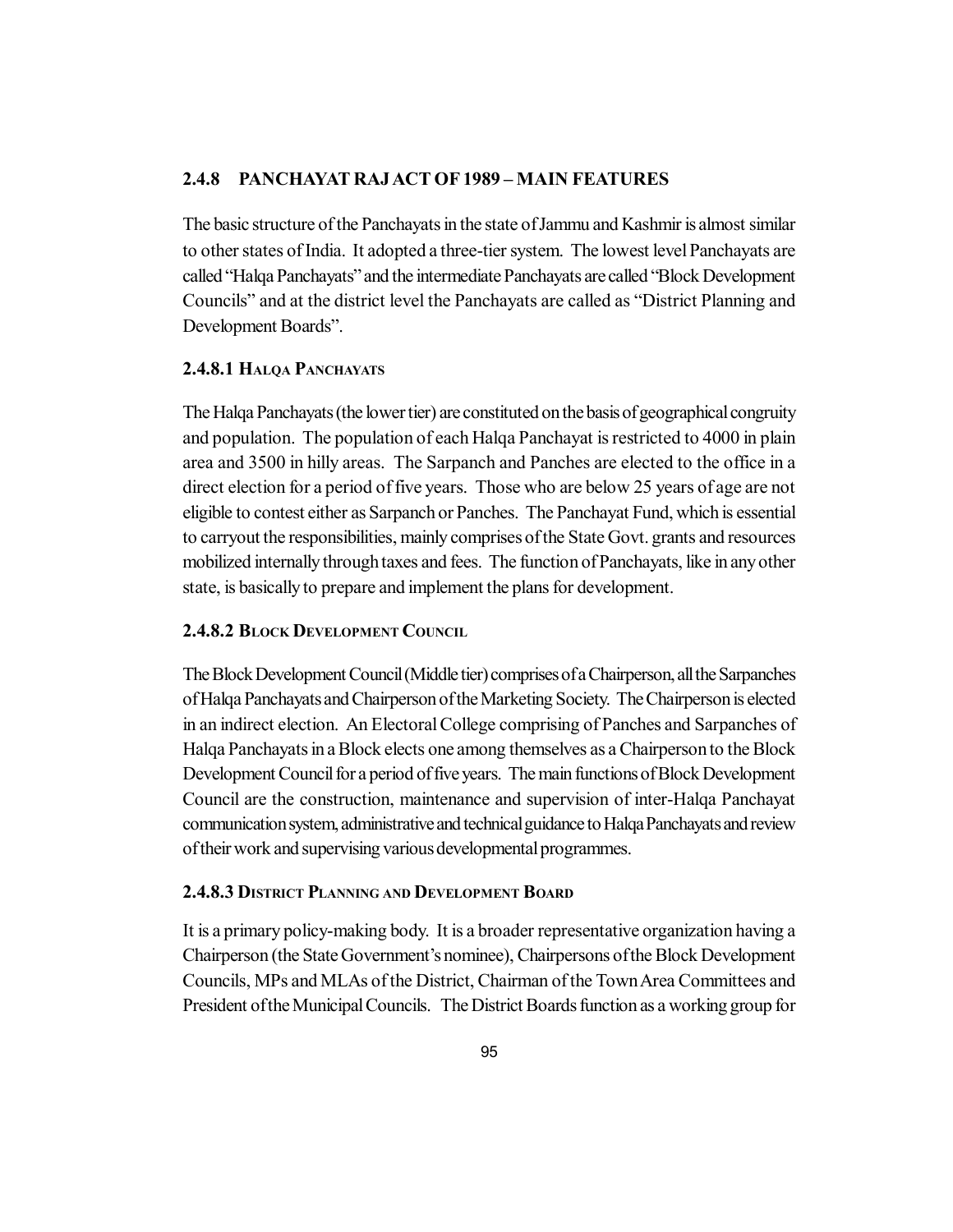formulation of periodic and annual plans and to formulate and finalize the plan and nonplan budget for the District.

| <b>HALQA</b>                                                                                                                                                                                                                                              | <b>BLOCK</b>                                                                                                                               | <b>DISTRICT</b>                                                                                                                                                                                                                                         |
|-----------------------------------------------------------------------------------------------------------------------------------------------------------------------------------------------------------------------------------------------------------|--------------------------------------------------------------------------------------------------------------------------------------------|---------------------------------------------------------------------------------------------------------------------------------------------------------------------------------------------------------------------------------------------------------|
| <b>PANCHAYATS</b>                                                                                                                                                                                                                                         | <b>DEVELOPMENT</b>                                                                                                                         | <b>PLANNING</b>                                                                                                                                                                                                                                         |
|                                                                                                                                                                                                                                                           | <b>COUNCILS</b>                                                                                                                            | <b>DEVELOPMENT</b>                                                                                                                                                                                                                                      |
|                                                                                                                                                                                                                                                           |                                                                                                                                            | <b>BOARDS</b>                                                                                                                                                                                                                                           |
| 1. To prepare plans for the 1. Constructions,<br>development of the<br>Halqa.                                                                                                                                                                             | maintenance and<br>supervision of inter-<br>Halqa Panchayat<br>Communication<br>system.                                                    | 1. To consider and guide the<br>formulation of development<br>programmes for the District<br>and indicate priorities for<br>various schemes and<br>consider issues relating to the<br>speedy development and<br>economic upliftment of the<br>District. |
| 2. To undertake measures<br>for the implementation<br>of the development<br>plans.                                                                                                                                                                        | 2. Administrative and<br>technical guidance to<br>Halqa Panchayats and<br>review of their work.                                            | 2. To review periodically<br>progress and achievements<br>of developmental plans and<br>schemes and make<br>recommendations as it<br>considers appropriate.                                                                                             |
| 3. To specifically deal with $3$ .<br>the problems of soil<br>conservation, water<br>management, social<br>forestry, rural<br>industrialization,<br>agriculture, sheep and<br>animal husbandry,<br>sanitation, health and<br>other welfare<br>programmes. | Supervise plans relating<br>to agriculture, rural<br>development, animal<br>husbandry, social forestry,<br>education and public<br>health. | 3. To function as a working<br>group for formulation of<br>periodic and annual plans for<br>the District.                                                                                                                                               |
| 4. Regulation of buildings,<br>ships and entertainment<br>houses and checking of<br>offensive or dangerous<br>trades.                                                                                                                                     | 4. Supervise and monitor<br>poverty allevation<br>programmes and various<br>developmental programmes.                                      | 4. To formulate and finalize the<br>plan and non-plan budget for<br>the District.                                                                                                                                                                       |

**Table 1: Powers and Functions of the Panchayats**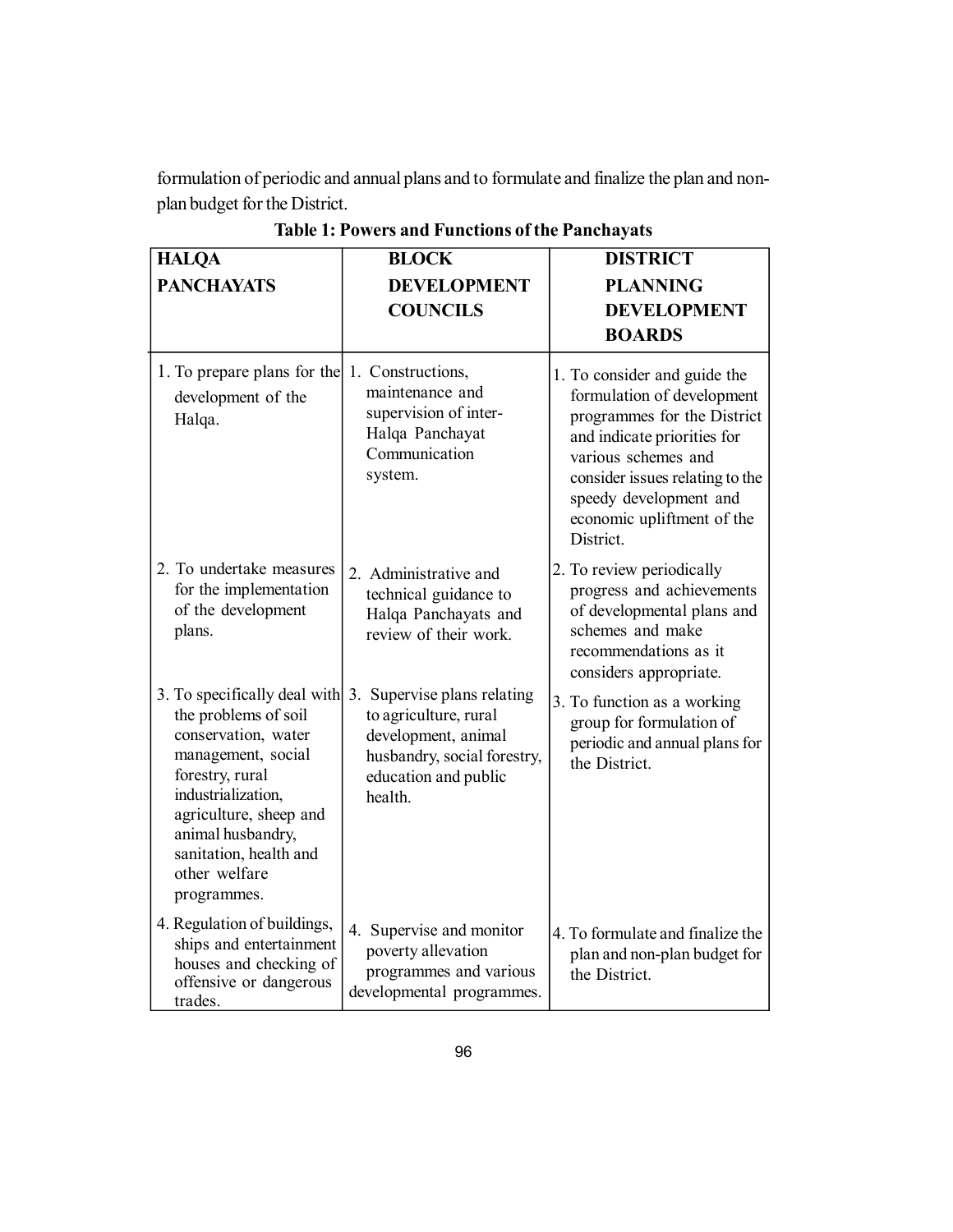| 5. Construction and                      | 5. To lay down the policy                                                                                                                                      |
|------------------------------------------|----------------------------------------------------------------------------------------------------------------------------------------------------------------|
| maintenance of                           | guidelines for the Block                                                                                                                                       |
| slaughter houses,                        | Development Council and                                                                                                                                        |
| regulation of sale and                   | Halqa Panchayat.                                                                                                                                               |
| preservation of meat                     |                                                                                                                                                                |
| and processing of skins                  |                                                                                                                                                                |
| and hides.                               |                                                                                                                                                                |
| 6. Regulation of sale and                | 6. To approve the budget of                                                                                                                                    |
| preservation of fish,                    | the Block Development                                                                                                                                          |
| vegetables and other                     | Council and supervise and                                                                                                                                      |
| perishable articles and                  | coordinate their work.                                                                                                                                         |
| food.                                    |                                                                                                                                                                |
| 7. Regulation of fairs and<br>festivals. | 7. To undertake special<br>measures for alleviating<br>poverty and employment<br>generation and extending<br>assistance to Halqa<br>Panchayats in this behalf. |
| 8. Involvement in the                    | 8. To promote and assist                                                                                                                                       |
| implementation of                        | cooperative institutions.                                                                                                                                      |
| universalization of                      |                                                                                                                                                                |
| elementary education                     |                                                                                                                                                                |
| and other educational                    |                                                                                                                                                                |
| programmes.                              |                                                                                                                                                                |
|                                          |                                                                                                                                                                |

## **2.4.9 LIMITATIONS OFTHE PANCHAYAT RAJ ACT OF 1989**

The Jammu and Kashmir Panchayati Raj Act of 1989 cannot in any way boast of either providing a formula for decentralizing power or for providing democratic environment at the level of the grassroots. When compared with the provisions of the Indian Constitution dealing with the Panchayats, specifically after the 73<sup>rd</sup> amendment, the State Act appears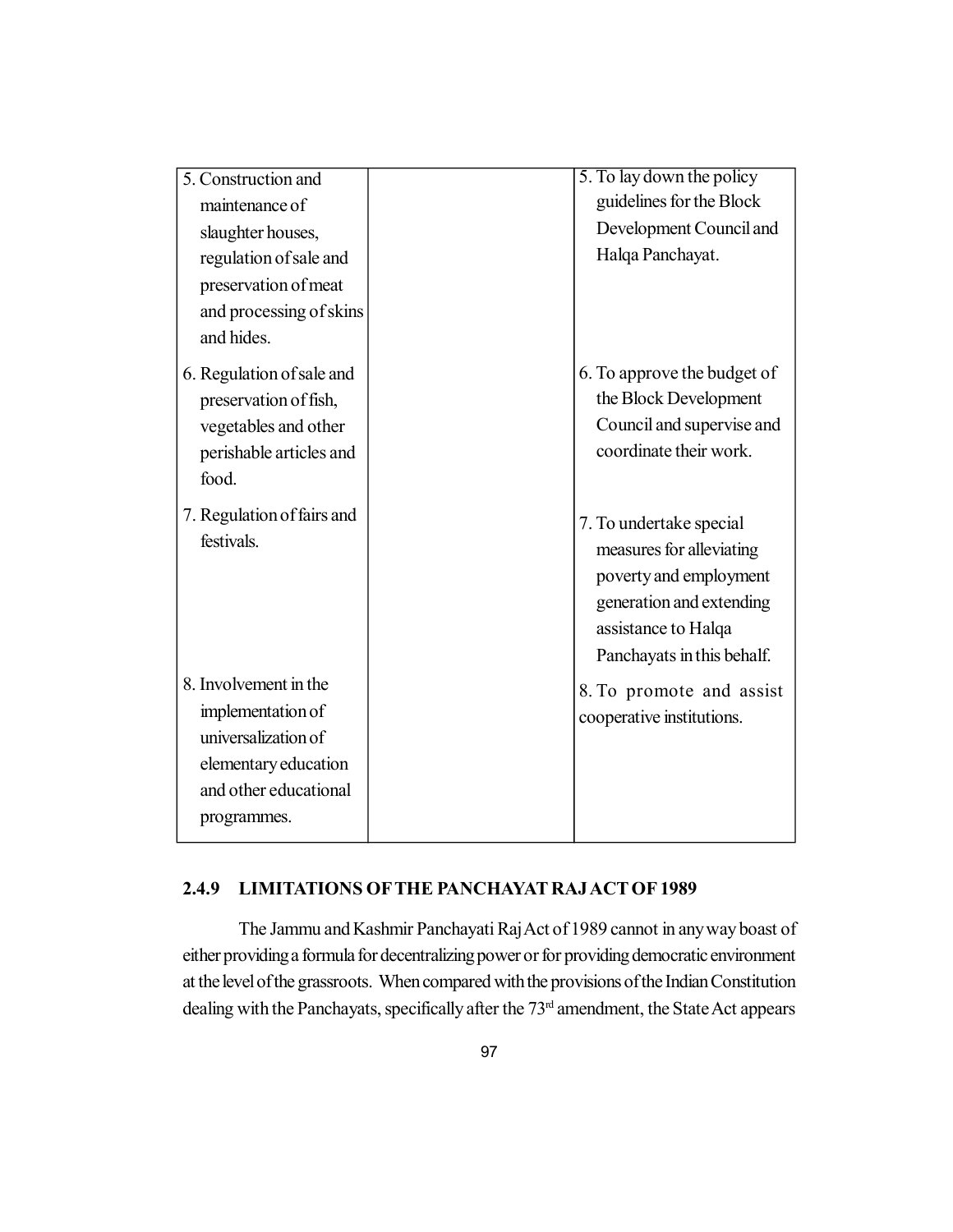to be quite retrograde. One of the greatest flaws of the Act relates to the governmental intervention in the composition of Panchayats. Unlike the 73<sup>rd</sup> Amendment of Constitution of India that provides that, "all the seats in the Panchayats shall be filled by persons chosen by direct election from territorial constituencies in the Panchayats, The Jammu and Kashmir Act provides for the principle for nominations at every level – the Halqa (village) Panchayat, the Block Development Council and the District Planning and Development Board. In fact, it is only at the level of Halqa Panchayat that the principle of direct elections is applied. However, even here there is the provision for nomination. Ironically this provision aims at compensating another very critical flaw of the Act – its inability to provide for the reservation of seats for women and the Scheduled Castes, the Scheduled Tribes and other backward communities. Unlike the 73<sup>rd</sup> Amendment Act, that provides for the reservation of seats for Scheduled Castes and the Scheduled Tribes in proportion to their population and reservation of 33 per cent seats for women through the direct election, the state Act empowers the governmental authorities to nominate women and members of Scheduled Castes and Scheduled Tribes to the Panchayats.

The principle of nomination not merely goes against the logic of maintaining the democratic nature of Panchayats but it also changes the nature of rights enjoyed by the nominated members of Panchayats. Representation to women and Scheduled Castes and Scheduled Tribes in Panchayats in Jammu and Kashmir is discretion of the state government and it is not a constitutional right for any of these groups. In fact, this discretion can be easily used to influence the autonomous nature of the working of Panchayat. The nominated women members, for instance, rather than representing women's interest, may represent the interest of the government in the Panchayats.

Lack of financial autonomy of the Panchayats is another major weakness of the State Act. There is no provision for autonomous machinery for allocation of funds to the Panchayati institutions, which might adversely affect the financial status. This is unlike the provisions of Indian Constitution related to the Panchayats which have made it obligatory for every state to have a Finance Commission to suggest the principle which should govern the distribution between the state and the panchayats of the net proceeds of the taxes, duties, tolls and fees leviable by the state as well as to determine the principles of the grants-in-aid to the panchayats from the consolidated fund of the state.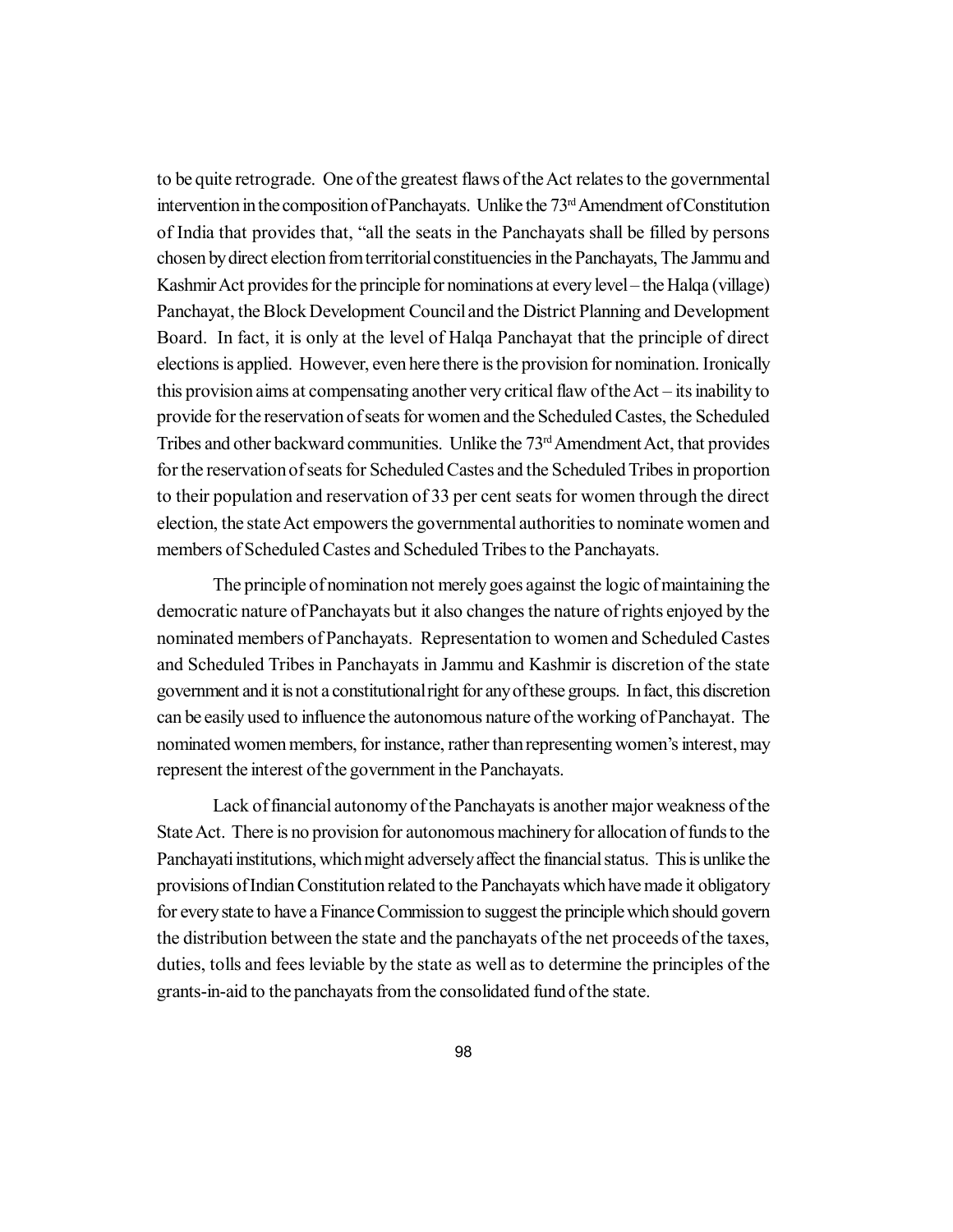## **2.4.10 LET US SUM UP**

Directive Principles of State Policy have their roots deep in the freedom struggle. They epitomize the ideals, the aspirations, the sentiments, the precepts and the goals of the struggle launched by the people's representatives against the monarchical system. They are the essential part of the Constitution. They impose binding obligations upon the state. Every substantive directive starts with the words, "the state shall" and thereby imposes an affirmative duty upon the state to direct its policies towards that end. Apart from conferring power upon the state they also create rights and remedies in favour of the citizens. The values contained in the directive principles deserve a preferential consideration for the purpose of their enforcement, e.g., especially in areas such as secular principles, domestic peace, social and economic justice, right to an adequate means of livelihood, organization of village Panchayats, promotion of craft and cottage industries etc. That is what the founding fathers of J&K state really wanted as well as dreamt and this is what the state constitutionally needs today.

The institutions of Panchayats are one of the means to realize the Directive Principles since they were institutionalized at the gross-roots level to empower the people. The idea of the Panchayat system in Jammu and Kashmir has had a long history in Jammu and Kashmir though its institutionalisation has not ever matched that idea. In fact, the State was among the first ones within the country to start with radical political ideas. That is the reason that the New Kashmir Manifesto which contained these ideas, has remained the most inspiring political document for the people of Kashmir. More recently, the state has tried to give a form to the idea of Panchayati Raj institutions. In accordance with the provisions of Act of 1989, the election for Panchayats has taken place. But there are lots of problems faced by these Panchayats – the most important of these being that the elected panchayats are neither politically empowered nor they have enough financial resources to implement important decisions at the ground level.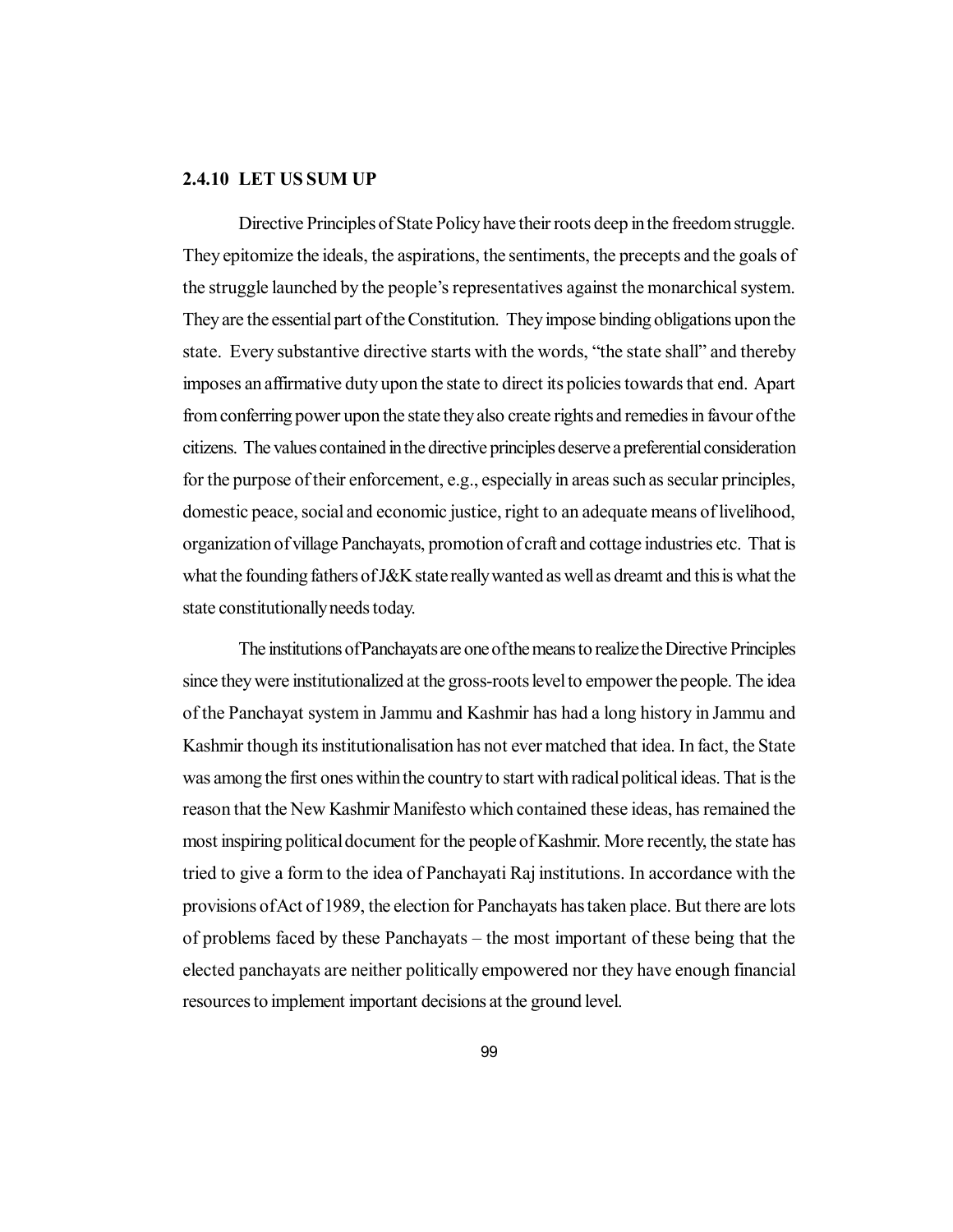## **2.4.11 CHECK YOUR PROGRESS EXERCISE**

- 1. How important fundamental rights to citizens?
- 2. What is the need to incorporate Directive Principles?
- 3. What are the main Directive Principles incorporated in the Constitution of Jammu and Kashmir?
- 4. Write a note on Directive Principle in practice in the State of Jammu and Kashmir.
- 5. Describe the evolution of Panchayat Raj Institutions in Jammu and Kashmir.
- 6. Explain main features of the Panchyati Raj Act of 1989.
- 7. What are the major powers conferred to PRIs in 1989 Act?

Critically evaluate the limitations of PRIs in Jammu and Kashmir.

 $\sim\sim$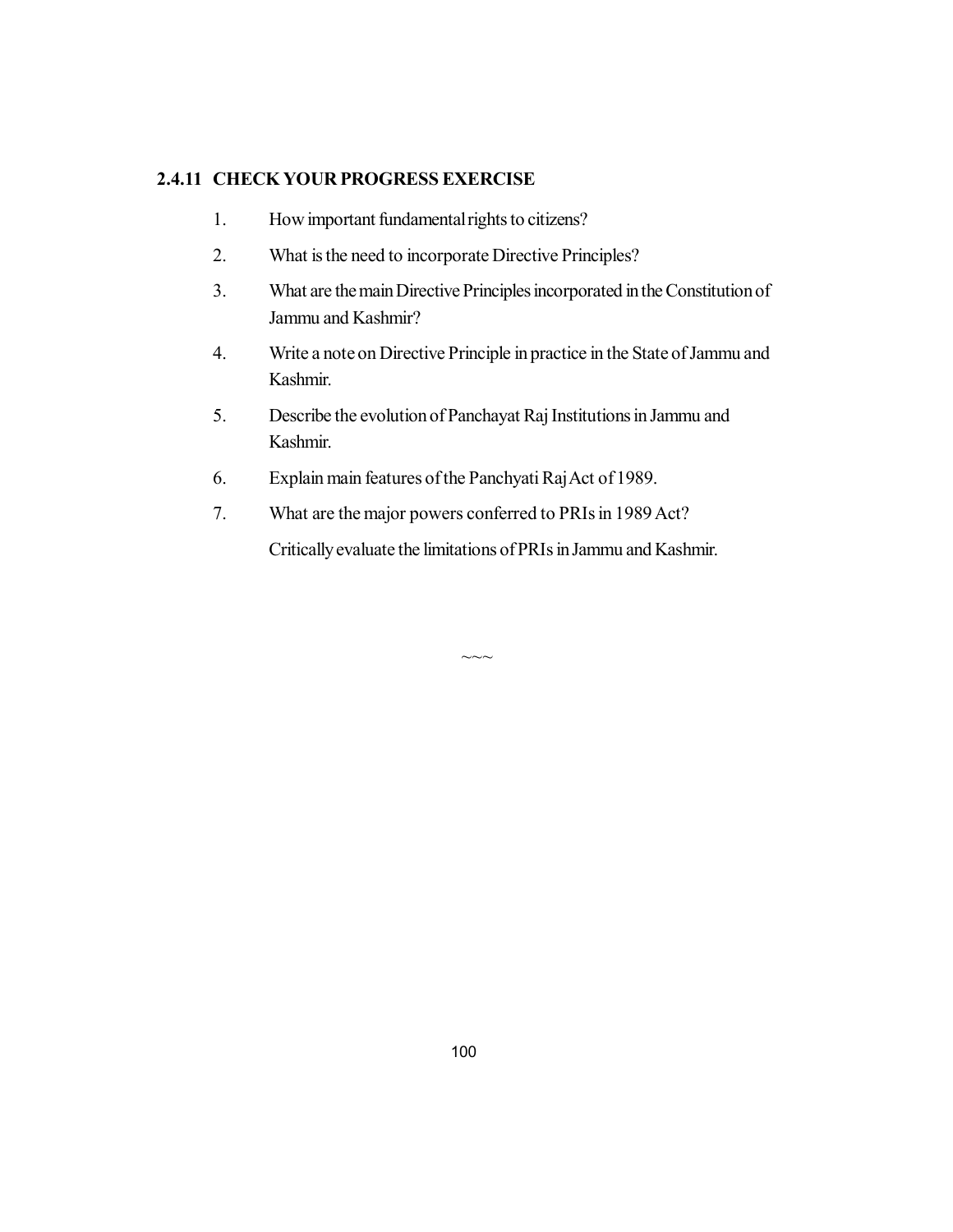B.A., Semester VI, Political Science (**Govt. and Politics in J&K**) Unit III: **Constitutional Structure**

# **3.1 GOVERNOR: APPOINTMENT, POWERS AND ROLE (SECTION 92)**

**- Shrutika Manhas**

**STRUCTURE**

- **3.1.0 Objectives.**
- **3.1.1 Introduction**
- **3.1.2 Appointment, Qualification, Term of Office**
- **3.1.3 Powers of Governor**

\_\_\_\_\_\_\_\_\_\_\_\_\_\_\_\_\_\_

- **3.1.4 Role of Governor**
- **3.1.5 Section 92 of Jammu and Kashmir Constitution**
- **3.1.6 Let us Sum Up**
- **3.1.7 Check Your Progress Exercise**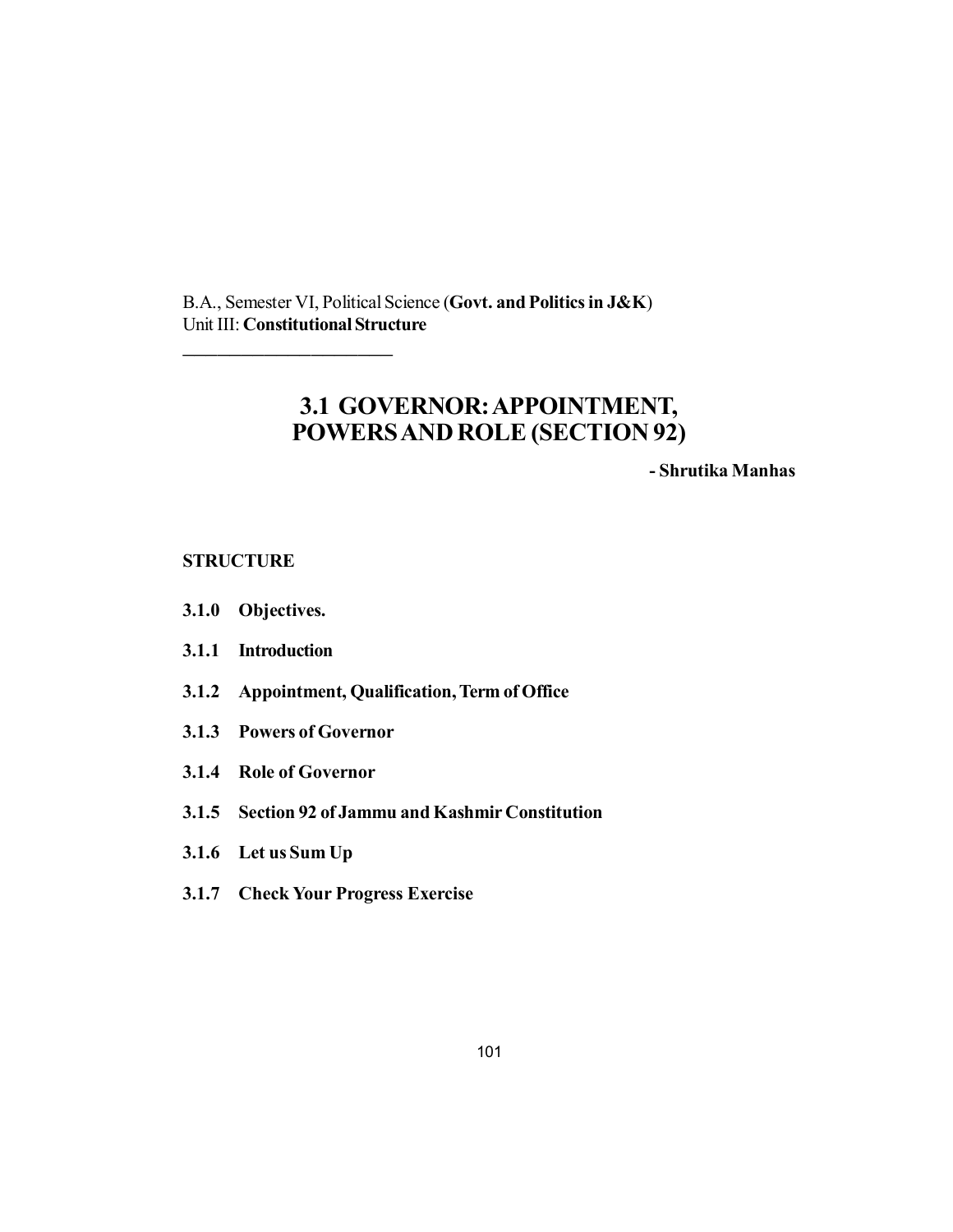## **3.1.0 OBJECTIVES**

After going through this lesson, you will be able to understand:

- the institution of Governor's and related legalities;
- the power and position of Governors;
- the powers and role of Governor with special reference to Jammu and Kashmir; and
- Section 92 in the Constitution of Jammu and Kashmir.

## **3.1.1 INTRODUCTION**

India is a federation. The administration of the States is carried on in the name of Governor. The exclusive power of the Jammu and Kashmir State is vested in the head of the State, called the Governor. By the Constitution of Jammu and Kashmir Sixth Amendment Act. 1965, Sadar-i-Riyasat, which was originally conceived, has been substituted by the Governor.

## **3.1.2 APPOINTMENT, QUALIFICATION AND TERM OF OFFICE**

Prior to sixth Amendment made in the 1965, the head of the state had to be a permanent resident of the state and had to be indirectly elected by the legislature. However, vide the sixth Amendment Act. 1965, The Governor shall be appointed by the President of India by warrant under his hand and seal.

## **3.1.2.1 QUALIFICATION**

For appointment to the Office of Governor the Constitution of Jammu and Kashmir provides that:

- **1.** He should be citizen of India.
- **2.** He must have completed 35 years of age.
- **3.** According to Section 30, he must not be the member of the either house of the legislature.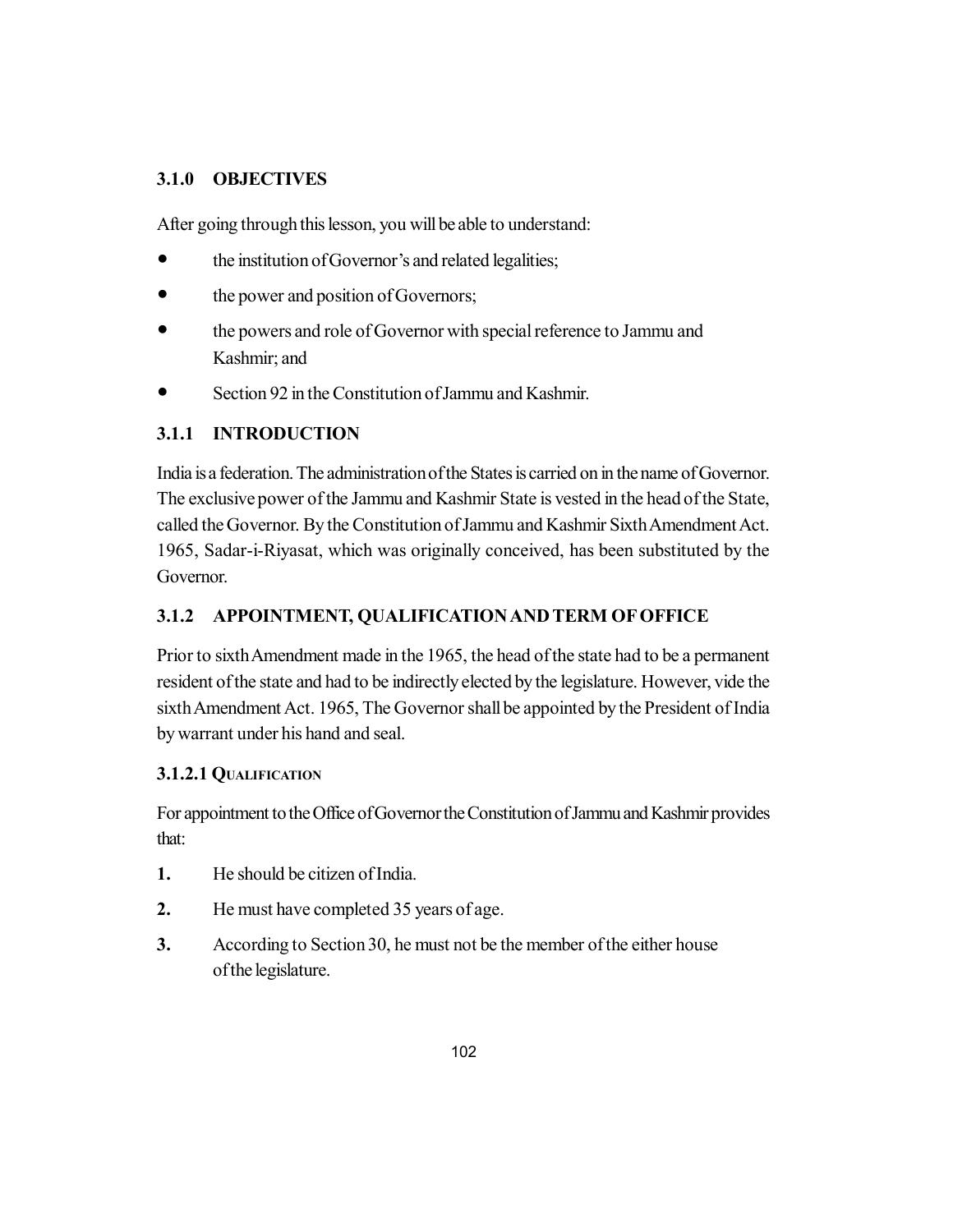**4.** If member of either house is appointed as Governor, he shall be deemed to have vacated his seat in the house on the date which he enters upon his Office as a Governor.

## **3.1.2.2 TERM OF OFFICE**

The normal term of the Governor is five years until his successor enters upon the Office. The Governor holds Office during the pleasure of the President but he may, by writing under his hand addressed to the President resign his Office. Governor to the Jammu and Kashmir (6<sup>th</sup> Amendment Act. 1965) the head of the State i.e. the Sadar-e-Riyasat, could be removed for violation of the Constitution, by an address in the legislature supported by a majority of not less than 2/3 of its total membership, recommending to the President to remove him.

## **3.1.3 POWERS OF GOVERNOR**

Powers of Governor can be divided under four heads: 1) Executive Powers; 2) Legislative Powers; 3) Financial Powers; 4) Judicial Powers

## **3.1.3.1 EXECUTIVE POWERS**

- *1. Executive Powers:* According to Section 26 (2) of the constitution of J & K the Sadar–i-Riyasat (Now the Governor) is the head of the State & Exercise the executive powers of the State either personally or through officers subordinate to him.
- *2. Conduct of Business of the Government*: The Governor is empowered to make rules for the more convenient conduct or transaction of the business of the Government of the State.
- *3. Appointments:* In his executive capacity the Governor makes a number of appointments. He appoints the Chief Minister of the State and on the advice of the Chief Minister (C.M) he appoints other Ministers. The Governor appoints the Council of Ministers (C.O.M) to aid and advice him in the exercise of his functions. The Governor appoints the advocate General of the State to advise him on legal matters. The Governor also appoints the Chairman and the other members of the State public Service Commission.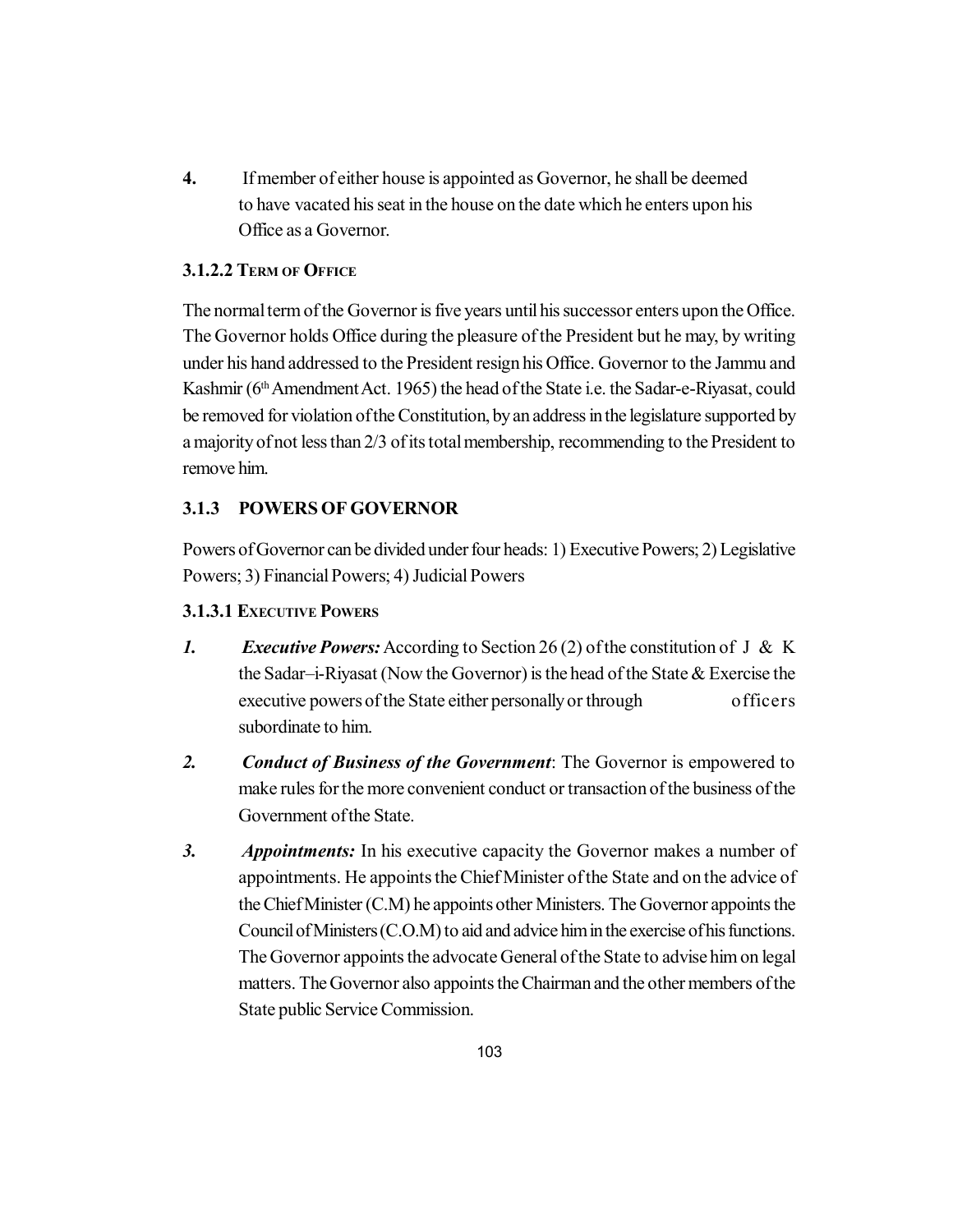- *4. Power of Removal:* The Minister holds office during the pleasure of the Governor. The Governor has the power to dismiss the Council of Ministers including the C.M.
- *5. Right to be informed:* It is the duty of the C.M. of the State to communicate to the Governor all decisions of the C.O.M. relating to the administration of the State and proposals for legislation. The Governor can himself ask for information in these matters.
- *6. Agent of the Centre:* The Governor is the agent of the Centre. It is his constitutional duty to report to the President when the Government of the State cannot be carried in accordance to the provisions of the constitution.

## **3.1.3.2 LEGISLATIVE POWERS**

The Governor of  $J & K$  enjoys following legislative powers:

- 1. Under the constitution, the Governor can summon the State legislature to meet at any time or place he deems fit; but six months should not lapse between the last sitting of the house in one session and the date house in one session and the date appointed for the sitting of the next session.
- 2. He can prolong of Legislature and dissolve the assembly even before the expiry of 5 years. But the Governor can dissolve the legislative assembly in the advice of the C.O.M.
- 3. The Governor can summon both the houses separately or together.
- 4. He can also send messages to either house with regard to any bill.
- 5. The Governor must address the State legislature at the commencement of the first session after each general election and at the commencement of the first session of each year.
- 6. The Governor appoints eight members of Legislative Council.
- 7. No bill passed by the State legislature can become an Act unless it has given assent by the Governor. The Governor can withhold his assent. He can also send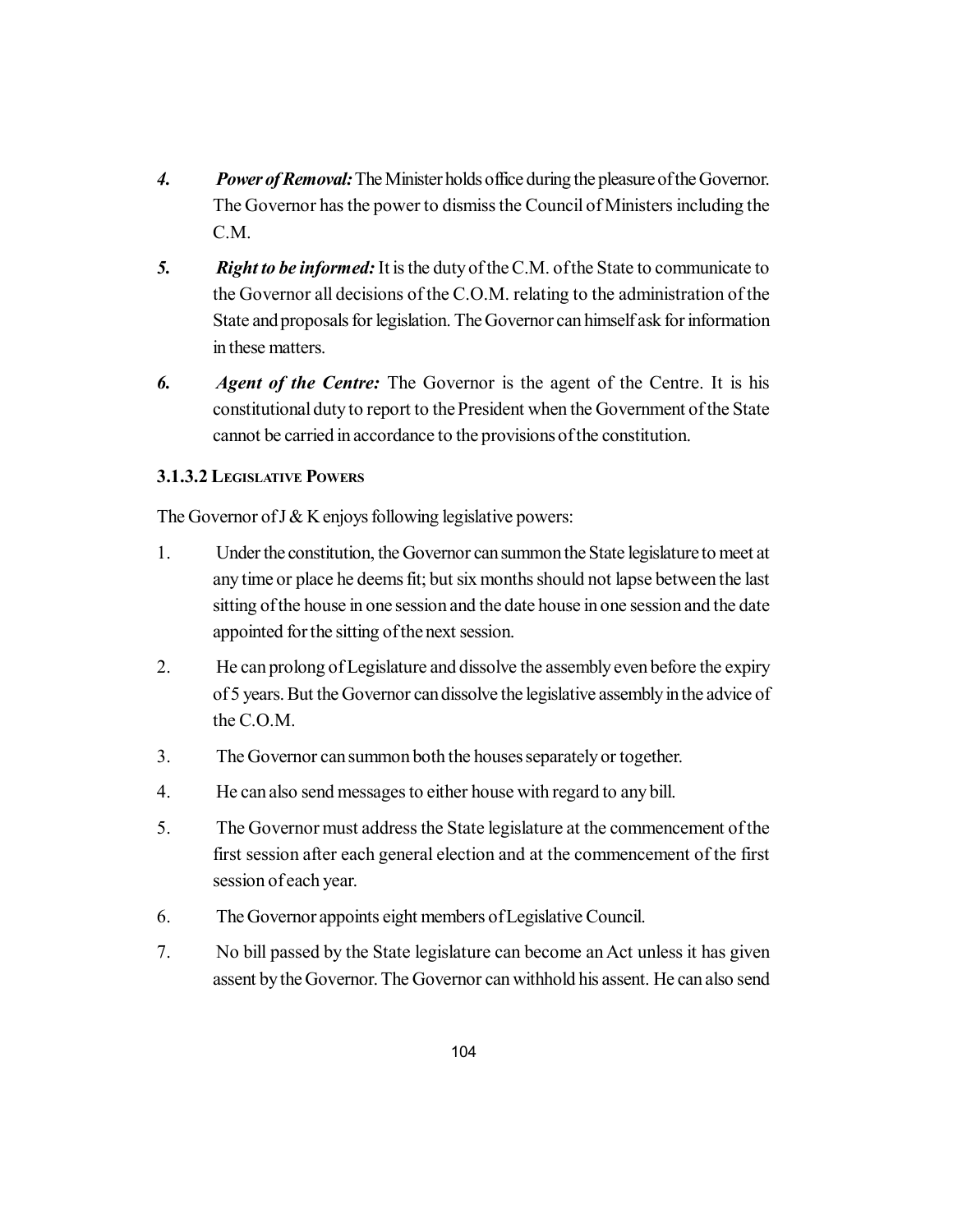the bill back for reconsideration. He can reserve the bill for the consideration of the President. He can send back Money Bill.

- 8. Under the constitution there are certain kinds of Bills which the Governor has to send to the President for his approval.
- 9. The Government can issue ordinances during the recess of the State Legislature. The ordinance has the same force as the law passed by the State Legislature.

## **3.1.3.3 FINANCIAL POWERS**

The Government is required, in respect of every financial year, to see that the Budget of the State is laid before the legislature. No money bill or other financial bills can be introduced in the legislative assembly except on the recommendation of the Governor. Likewise no demand for grant can be made except on the recommendation of the Governor. The Governor is also empowered to ask for supplementary additional or excess grant from the legislature.

## **3.1.3.4 JUDICIAL POWERS**

Like the President Governor has also been given some financial powers:

- 1. According to Section 34 of the constitution of  $J \& K$ , the Governor has the power to grant pardons, reprieves, respites or remissions of punishments or to suspend remit or commute to sentence of any person convicted of any offence e.g. law relating to a matter to which the executive power of the State extends. The Governor cannot increase the punishment.
- 2. District Judges, additional district judge and session judges are appointed the Governor. However, while making such appointment the Governor has to consult the High Court.
- 3. According to Section 110 of the constitution of J & K appointment of persons other than district judges to the judicial services of the State shall be made by the Governor in accordance with rues made by him in that behalf after consultation with public service commission and with the High Court.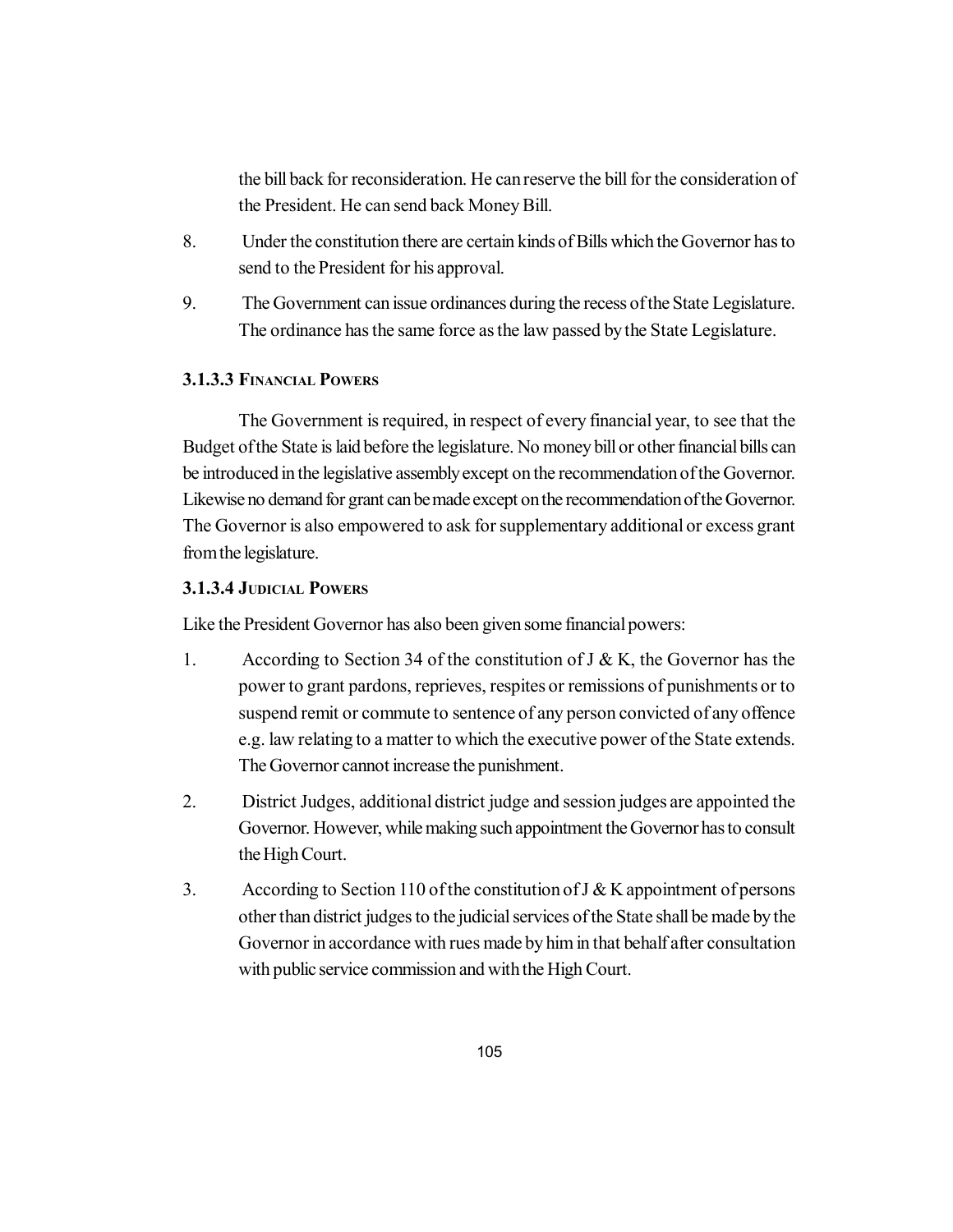4. As Chancellor 'The Governor of a State is the ex officio Chancellor of the Universities in the State except the National Universities. In his sphere also, he is supposed to act on the advice of his Council of Minister.

## **3.1.3.5 COMPOSITION OF LEGISLATIVE COUNCIL**

Eight members shall be nominated by the Governor, not more than three of whom shall be persons belonging to any of socially or economically backward classes in the State and the others shall be person having special knowledge or practical experience in respect of matters such as literature, science, art, cooperative movement and social services.

# **3.1.3.6 RIGHT OF GOVERNOR TO ADDRESS AND SEND MESSAGES TO THE HOUSE OR HOUSES**

- **1.** The Governor may address either house of legislature or both houses assembled together and may for that purpose require the attendance of members.
- **2.** The Governor may send messages to either house, whether with respect to a bill then pending in the legislature or otherwise.
- (a) Special Address by the Governor: At the commencement of the first session after each general election to the legislative assembly and at the commencement of the first session of each year the Governor shall address both houses of legislature assembled together and inform the legislature of the causes of its summons.
- (b) Breakdown of constitutional machinery provision in case of failure of constitutional machinery in the State appointed to be a judge of a high court shall before he enters upon his office, make and subscribe before the Governor or some person appointed in that behalf by him, an oath or affirmation according to the form set out for the purpose in the fifth schedules.
- (c) Academy for development of art, culture and languages : The Governor shall, as soon as may be after the commencement of the constitution establish an academy of Art, culture of the State and for the development of Hindi, Urdu and other regional languages of the State specified in the sixth schedule.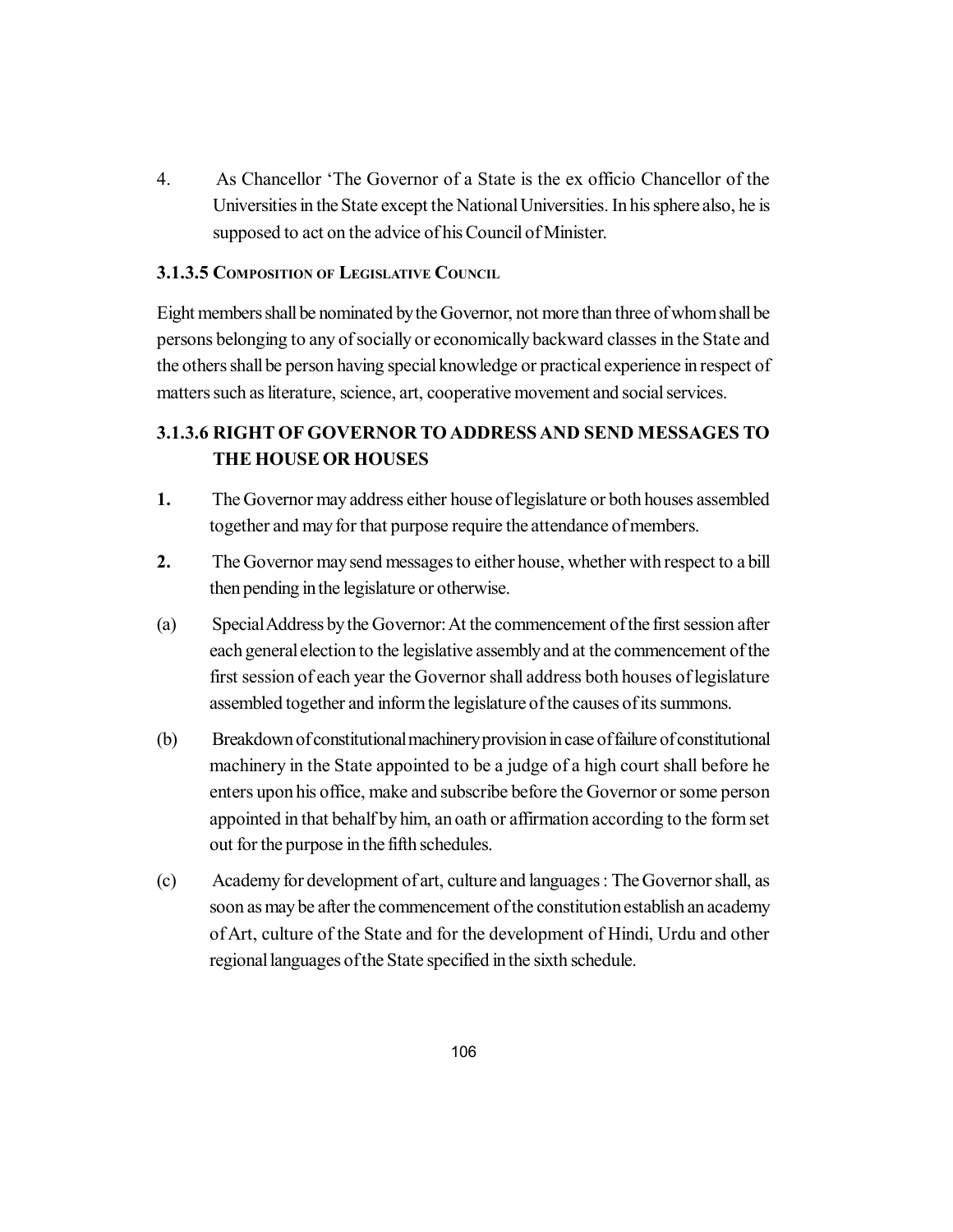## **3.1.3.7 OTHER RESPONSIBILITIES/ POWERS**

- (a) The Governor is Ex-officio Chancellor of the University of Kashmir, the University of Jammu, the Sher–i–Kashmir University of Agricultural Sciences and Technology, Kashmir, the Sher–i–Kashmir University of Agricultural Sciences and Technology, Jammu and Shri Mata Vaishno Devi University.
- (b) The Governor is the President of the Rajya Sainik Board.
- (c) The Governor is the President of J & K Branch of Indian Red Cross Society.
- (d) The Governor is the patron of the J  $&$  K Academy of Art, culture and languages.
- (e) All shares of the J & K State in its public sector corporation are held by the Government in the name of the Governor.
- (f) The Government is the chairman of Shri Mata Vaishno Devi Shrine Board and Shri Mata Amarnathji Shrine Board.

#### **3.1.4 ROLE OF GOVERNOR**

The Governor plays an important role as an agent of the Central Government and as an head of the state government.

The Central Government issues instructions to the State Government from time to time. It is compulsory for the State Government to follow the instructions of the Central Government It is the duty of the Governor to see that the State Government carries out the orders and instructions of the Central Government If State Government is not following the instruction then the Governor has a right to ask the State Government to carry out the orders of Central Government The Governor is neither a complete rubber stamp nor a real ruler of the State nor is he 'the consciencekeeper of the Centre. Under normal conditions the Governor acts according to the advice tendered to him by the Council of ministers but he cannot be blind to the facts.

To Quote Indira Gandhi, "Governors can be the guide, philosopher and friend to your respective Governments, while also discharging your constitutional duties."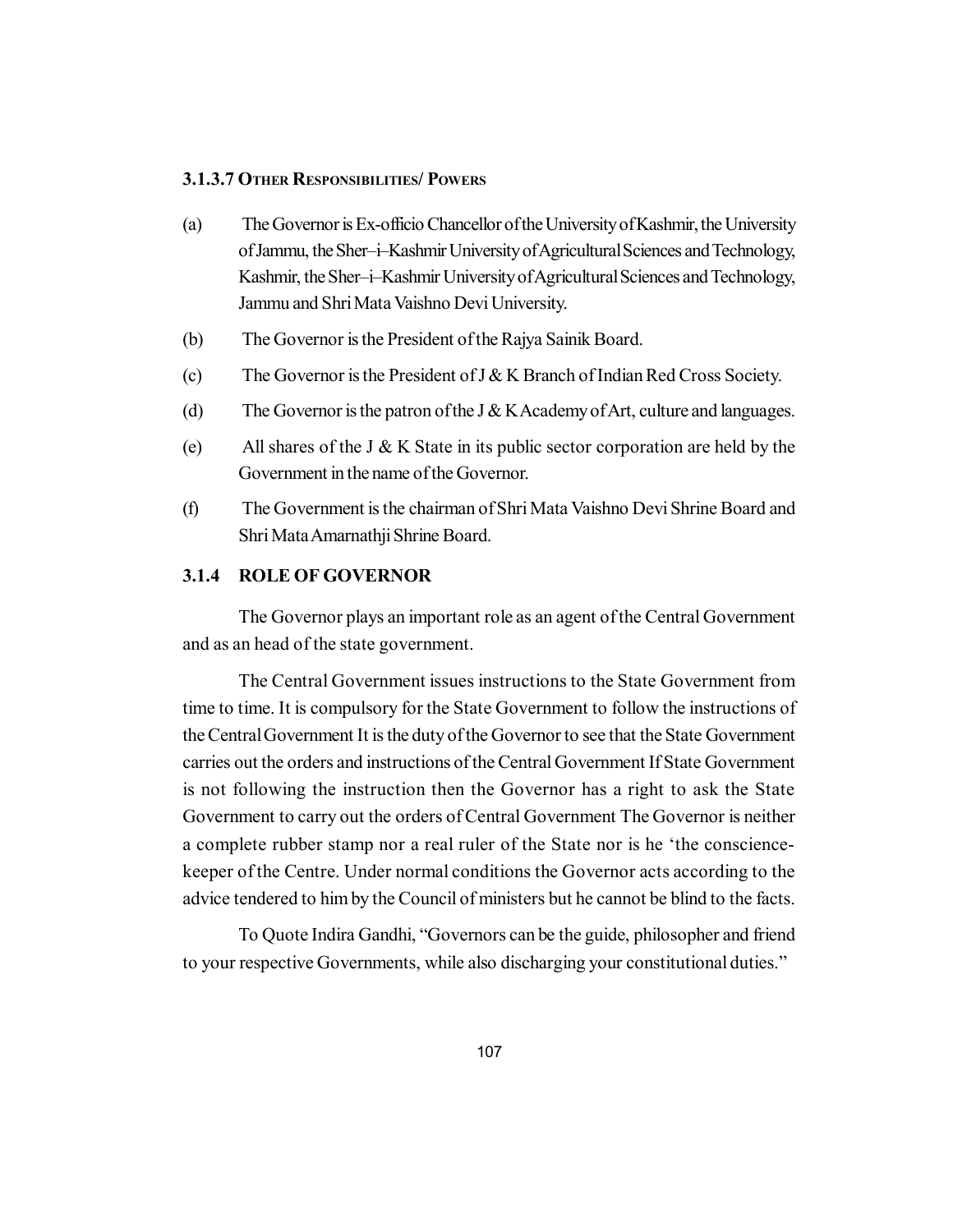According to K.M Munsi, "The Governor is the watch dog of constitutional property and the link which binds the centre of the States, thus securing the constitutional unity of India." Pylee has rightly pointed out that "The Governor is neither a figure head nor a rubber stamp but a functionary designed to play a vital role in the administration and affairs of the State."

In order to know the real position of the Governor, President formed a committee in 1971. The Committee concluded "The Governor is in no sense an agent of the President not even when the Government is taken over by the President. He acts independently according to the constitution."

#### **3.1.5 SECTION 92 OF J & K CONSTITUTION**

Section 92 of the J & K constitution States that "If at any time, the Governor is satisfied that a situation has arisen in which the Government of the State cannot be carried on in accordance with the provisions of the constitution, the Governor may be proclamation (a) assume on himself all or any of the functions of the Government of the State and all or any of the powers vested in or exercisable by anybody or the authority in the State and (b) make such incidental and consequential provision as appear to the Governor to be necessary or desirable for giving effect to the objects of proclamation including provisions for suspending in whole or in part of the operation of any provision of this constitution relating to anybody or the authority in the State."

Since the constitution of the States clearly says that it is in the wake of a breakdown of law and order that the Governor will assume charge, it seems to be difficult for those at the helm in the Centre to accept the demand on this ground. The Centre experts believe may not be willing to thrust any such decision on the State leading to more strain in Centre-State relations.

#### **3.1.6 LET US SUM UP**

The Governor is usually a distinguished elder statesman, who can discharge his rather perfunctory duties with dignity who is on a position to exercise what Gandhi called an "all pervading moral influence." The Governor of a State has a dual role to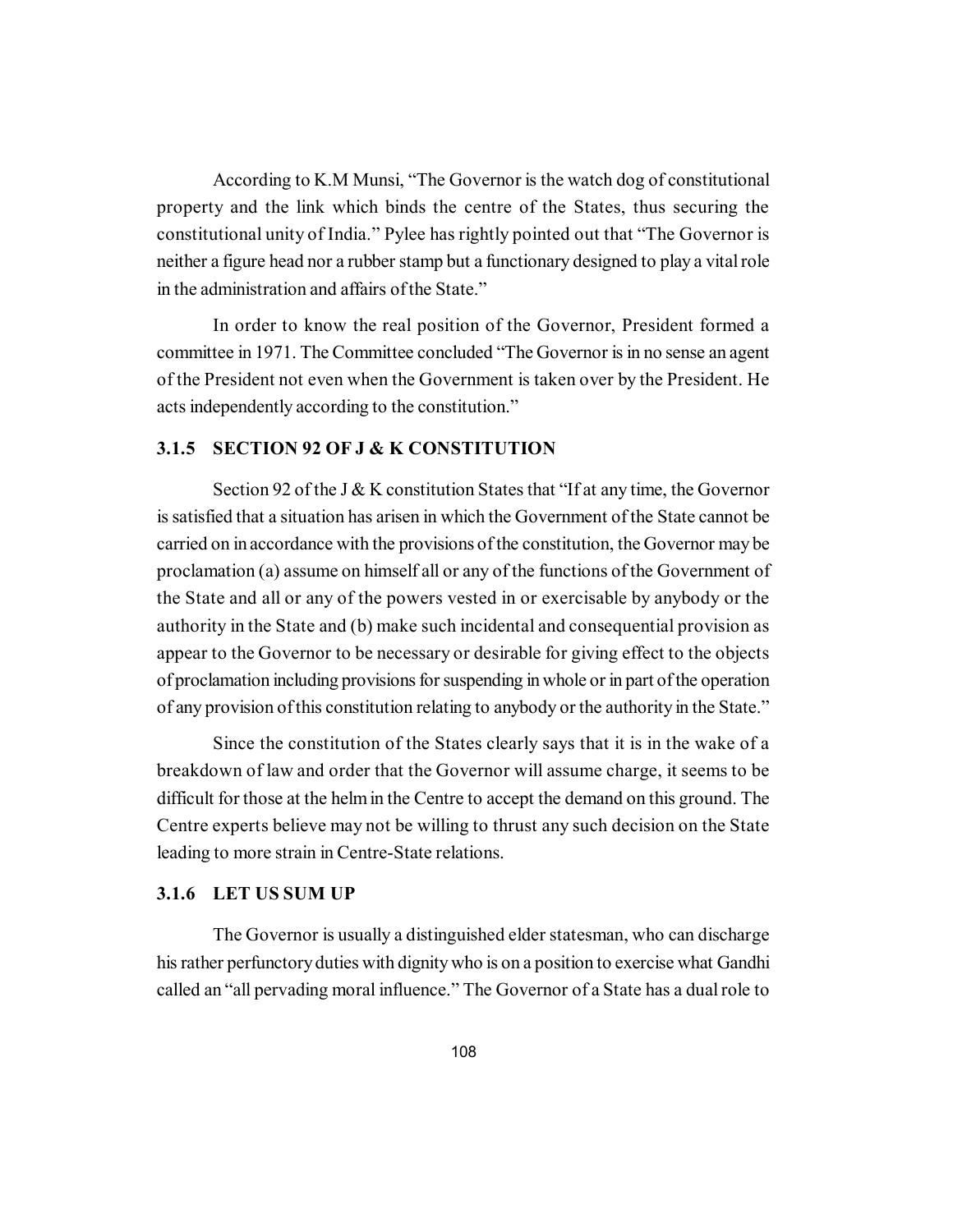play – as the constitutional head of the State as the agent or representative of the Centre.

# **3.1.7 CHECK YOUR PROGRESS EXERCISE**

- 1. What are qualifications required to be appointed as a Governor?
- 2. What are the main executive powers of the Governor?
- 3. What are the main legislative functions of the Governor?
- 4. Write a note on Judicial powers of the Governor?
- 5. The Governor plays an important role as an agent of the Central Government. Elaborate.
- 6. What the Governor does if he satisfied that the Government of the State cannot be carried on in accordance with the provisions of the constitution?

 $\sim\sim\sim$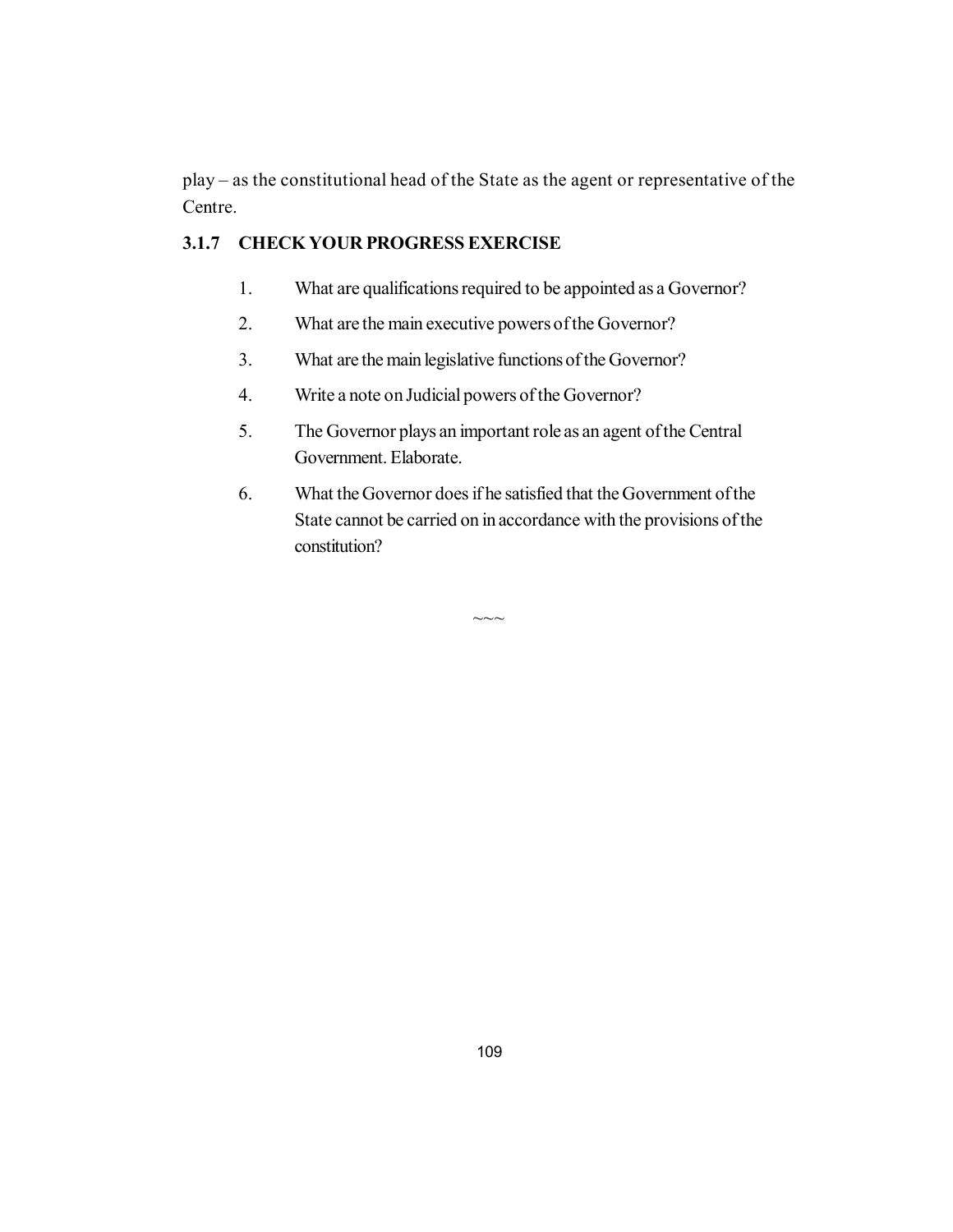B.A., Semester VI, Political Science (**Govt. and Politics in J&K**) Unit III: **Constitutional Structure**

# **3.2 CHIEF MINISTER AND COUNCIL OF MINISTERS: POWERS AND ROLE**

**- Nirlap Kour**

#### **STRUCTURE**

**3.2.0 Objectives**

\_\_\_\_\_\_\_\_\_\_\_\_\_\_

- **3.2.1 Introduction**
- **3.2.2 Designation of Real Executive**
- **3.2.3 Appointment of Chief Minister**
- **3.2.4 Powers of the Chief Minister**
- **3.2.5 Position of the Chief Minister**
- **3.2.6 Council of Ministers**
- **3.2.7 Composition of the Council of Ministers**
- **3.2.8 Functions of the Council of Ministers**
- **3.2.9 Let us Sum Up**
- **3.2.10 Check Your Progress Exercise**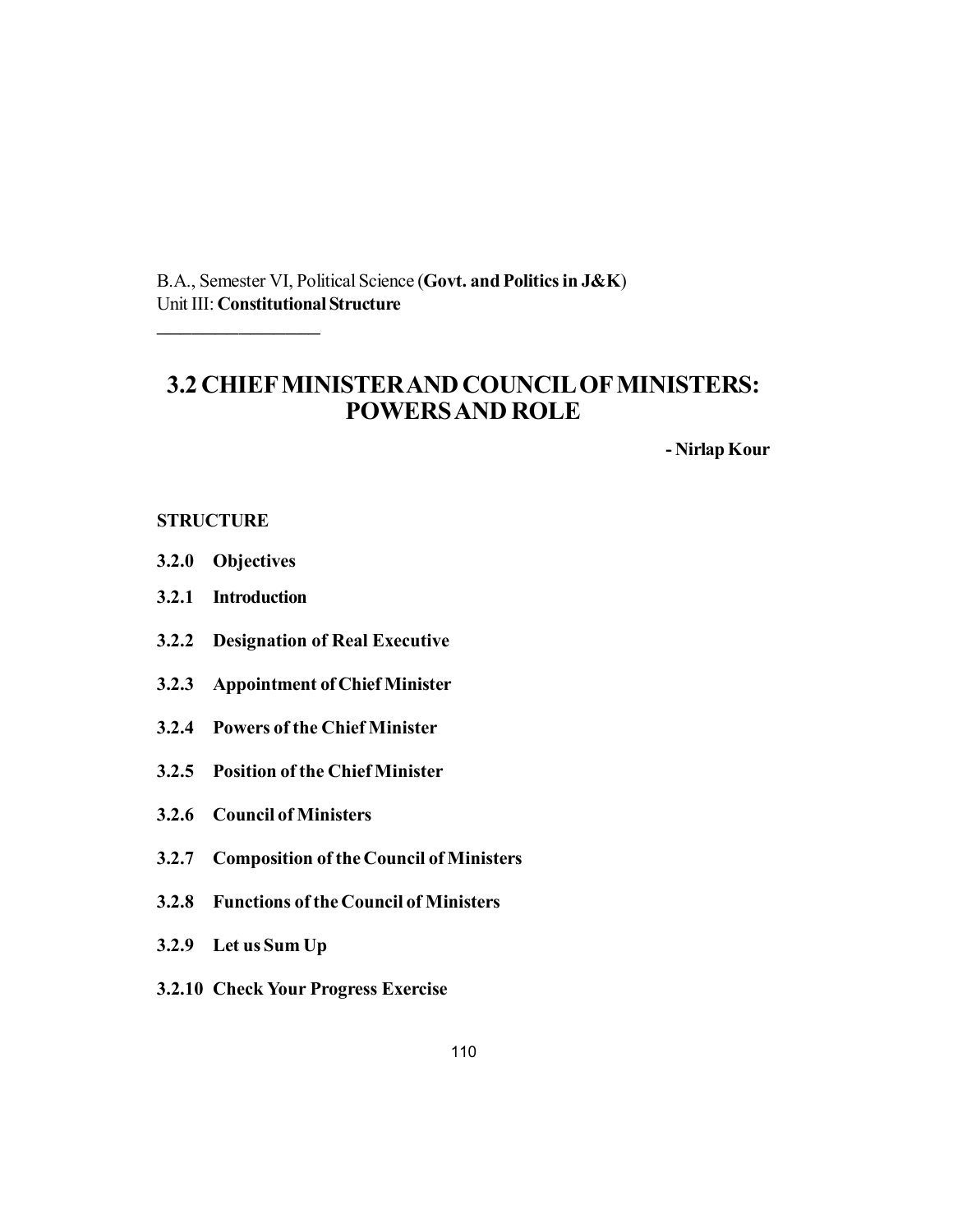### **3.2.0 OBJECTIVES**

After reading this lesson you will be able to know:

- the importance of the executive in the government;
- the nature of the real executive in parliamentary democracy;
- the powers of the executive or chief minister;
- the composition of Council of Ministers;
- the powers and functions of Council of Ministers.

### **3.2.1 INTRODUCTION**

In a parliamentary system, as in England, the head of the Government occupies the most significant place of prominence and position. The Prime Minister of England, according to Lord Morley, is the key-stone of the Cabinet arch. Greaves remarks that "the Government is the Master of the country and he (Prime Minister) is the Master of the Government." The Prime Minister in England is the pivot of the whole system of Government. The same position is more or less enjoyed by the Prime Minister of India, and the Chief Minister of an Indian State. Thus it may be said that the position of the Chief Minister in the political structure of the State Government is, more or less, the same as that of the Prime Minister of England or the Prime Minister of India.

The Executive in Jammu and Kashmir State consists of the two institutions viz., the Governor and the Council of Ministers headed by the Chief Minister. Whereas the Governor is the constitutional executive of the State, the Council of Ministers headed by the Chief Minister is the real executive.

# **3.2.2 DESIGNATION OF REAL EXECUTIVE - FROM PRIME MINISTER TO CHIEF MINISTER**

As we understand, the real executive in a parliamentary democracy is the council of ministers headed by the chief minister. It executes all the decisions taken by the legislature. The chief minister's office is the important structure in a parliamentary democracy. All other executive members, that is the council of ministers or what is popularly called the Cabinet work under the supreme authority of the chief ministers.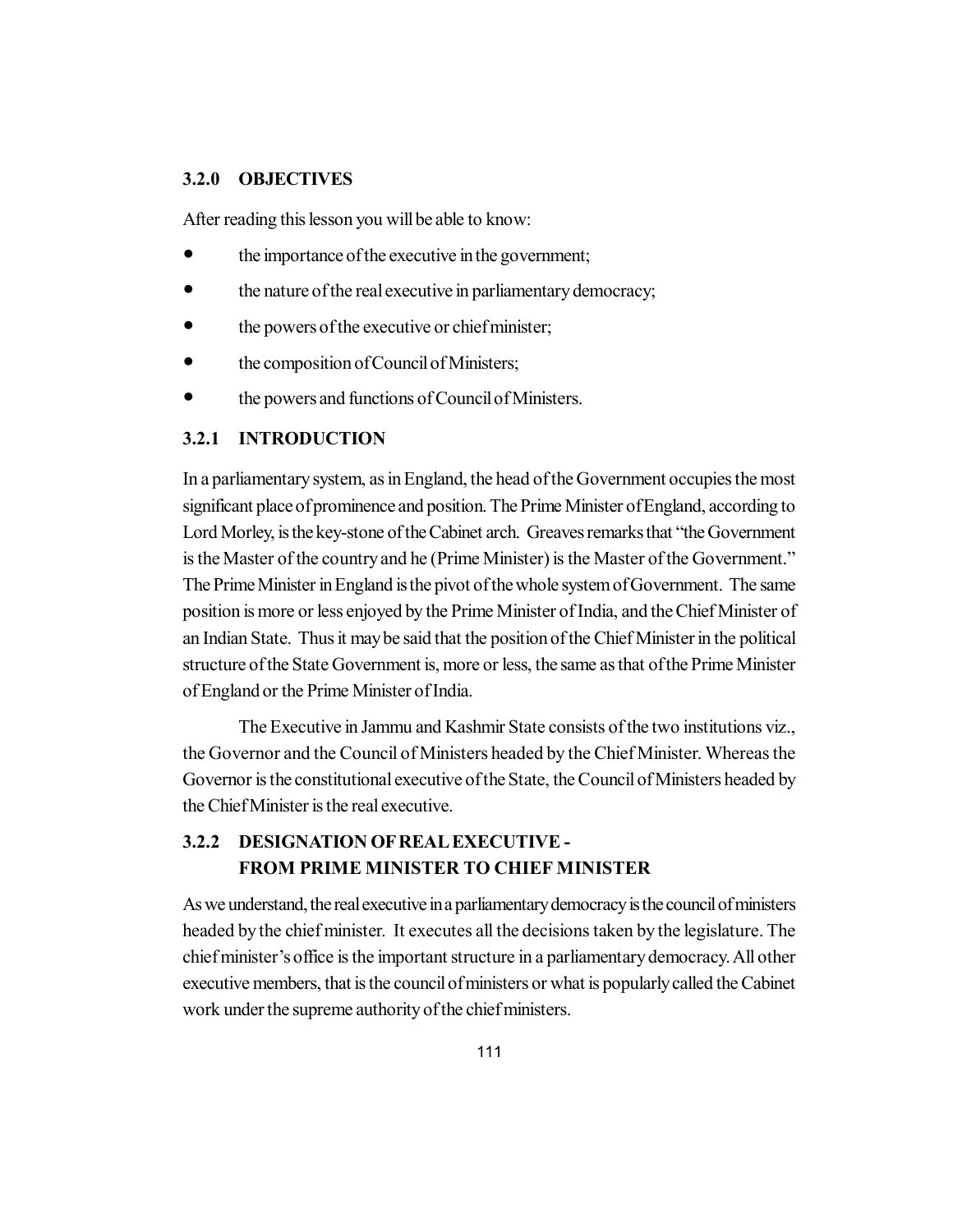Before the Sixth Amendment Act of 1965 was adopted by the Constitution of Jammu and Kashmir, the head of the Government in Jammu and Kashmir was designated as the Prime Minister. Section 35(1) of the Constitution in its original form provided:

"There shall be a Council of Ministers with the Prime Minister as the head to aid and advise the Sadar-I-Riyasat in the exercise of his functions."

The Sixth Amendment to the Constitution repealed the designation, Prime Minister, and in its place was substituted the designation "Chief Minister". The change in the designation of Prime Minister was done with a view to bring the State of Jammu and Kashmir at par with the other states of the Indian Union.

### **3.2.3 APPOINTMENT OF THE CHIEF MINISTER**

Section 36 of the State Constitution provides that the Governor shall appoint the Chief Minister. The other Ministers shall be appointed by the Governor on advice of the Chief Minister. The Constitution does not, however, mention anything about the qualification of the Chief Minister or of other member of the Council of Ministers.

The provisions relating to the appointment of the Chief Minister, or the other members of the Council of Ministers, their tenure of office etc. were provided according to the principles and the norms of responsible or cabinet form of government in which conventions had to be honoured and operated. The principle of collective responsibility as recognised by the law clearly stated that the head of the State (Governor) should invite only that person to form the government who commands a majority in the legislative assembly. But as it is not binding on the Governor to appoint the Chief Minister only from the lower house, he may also invite a member of the Legislative Council to form the Government. This is exactly happen in Jammu and Kashmir in July 1984 when Farooq Abdullah was dismissed and in his place G.M. Shah, a member of the Legislative Council, was installed. Even a person who is not a member of the either House of the Legislature can be appointed as the Chief Minister if that person has a majority support in the Legislative Assembly. This convention was put to operation in Jammu and Kashmir State in February 1975 when Sheikh Mohammad Abdullah who was not the member of either House of the State Legislature was appointed as the Chief Minister after Syed Mir Qasim has voluntarily stepped down in his favour. Recently, that is after the Assembly election of 2002, same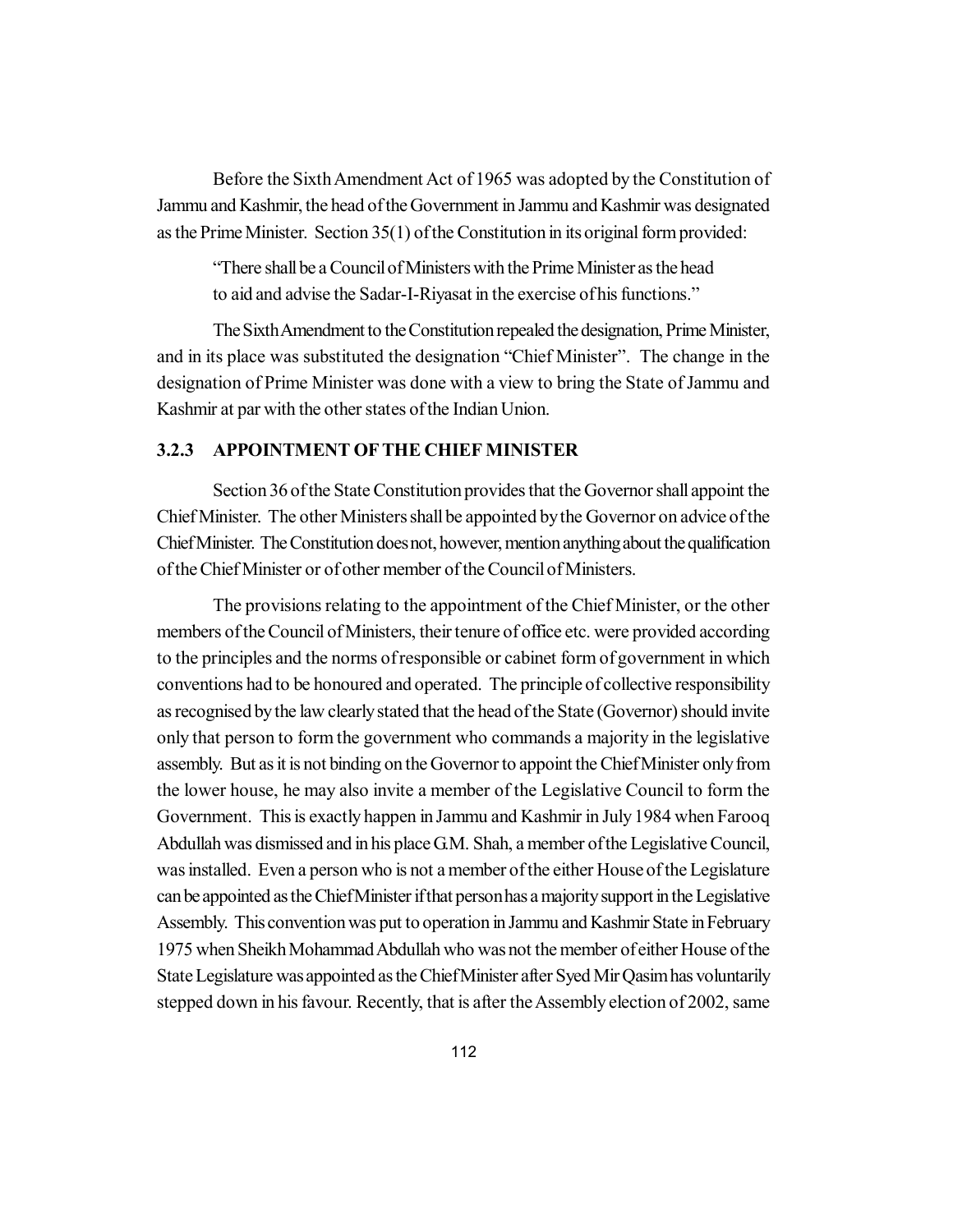convention has been followed. Mufti Mohammed Syed who heads the Coalition Government is not the elected member of the Legislative Assembly.

There may arise different situations wherein the Governor is required to exercise his power of appointment of the Chief Minister in accordance with the peculiar dimensions of a situation. Such dimensions are envisaged under any one or all of the following situations:-

- (a) When there is a single party having clear majority in the Legislative Assembly, the Governor has no other choice but to appoint the leader of that party as the Chief Minister. This has been happening in most of the normal situations after the most of the Assembly elections.
- (b) When a coalition of different political parties, as a result of pre-electoral alliance, has secured a clear majority in the Legislative Assembly and informs the Governor of the name of their common leader for the appointment of the Chief Minister. A similar situation may arise in the legislature as a result of post-electoral alliance, knowing that coalition parties do have the mandate of the people to do so. In both the cases, the Governor should have no hesitation in appointing the person as the Chief Minister.
- (c) Under certain circumstances the Governor may exercise his discretion. Thus when no political party is in a position to form the government, the Governor may have his own assessment of the situation. He may seek the opinion of the Advocate General of the State as to the propriety of the claim of an aspirant for the office of Chief Minister. For example, the Governor of the Bihar in 1967 refused the claim of an aspirant for the office of Chief Ministership. Even when the Governor is satisfied that there is no possibility of any alternate government to be formed, he may recommend the Central Government to place the state under President's rule.

The Governor of the Jammu and Kashmir exercised his discretionary power recently when after the Assembly election of 2002, no single party could attain majority in the Assembly. In the absence of any party being in position to form the government, the state was to begin with under Governor's rule. But later that rule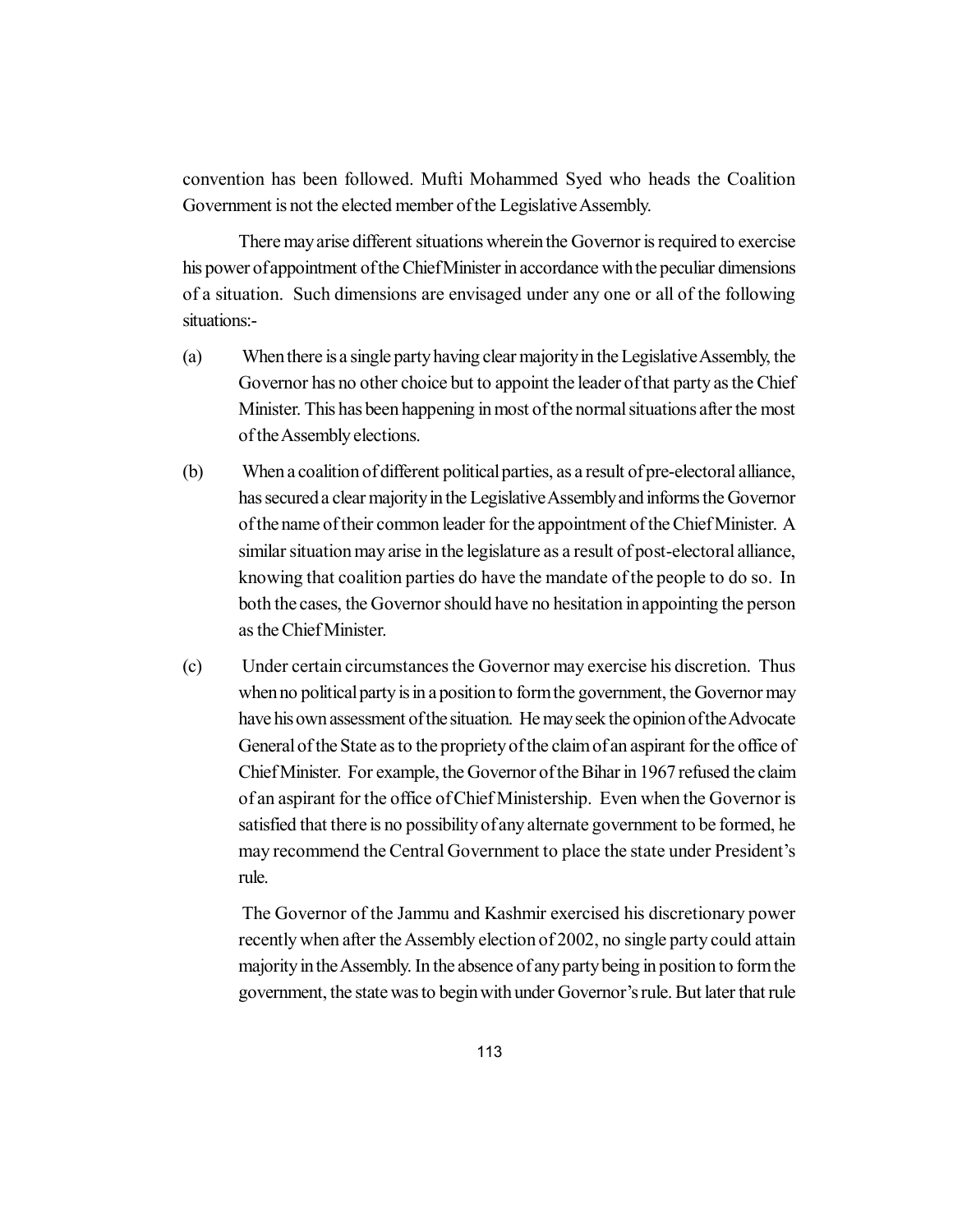was revoked when the coalition partners led by the People's Democratic Party-Congress combine claimed majority in the Assembly. Then the Governor invited this combine to form a coalition government.

- (d) The office of the Chief Minister may fall vacant due to the death of its incumbent. This may create a situation for the Governor. He may either appoint a Chief Minister protem or if the legislature party immediately after the death of the Chief Minister, choose another leader and submit his name to the Governor, the latter shall appoint that person as Chief Minister. This is exactly what happened in Jammu and Kashmir State in 1982 when Sheikh expired on 8 September 1982 the Governor appointed Dr. Farooq Abdullah as the new Chief Minister, after the legislature party had unanimously chosen him as its leader.
- (e) A difficult situation may, however, arise when there are several claimants in the field for the post, involving critically a question of leadership. The Governor appoints the Chief Minister only after the controversial issue of leadership is settled.

# **3.2.4 POWERS OF THE CHIEF MINISTER**

The office of the Chief Minister of Jammu and Kashmir, like in other states of Indian Union, is recognised by law. The Constitution of Jammu and Kashmir provides that there shall be a Council of Ministers with the Chief Minister at its head. Sections 35(1) and 36, when read together, show the real executive is the Council of Ministers headed by the Chief Minister. It is the Chief Minister who is under constitutional obligation to advise the Governor in matters relating to the formation of Ministry, organisation of the working of the Council of Ministers and the dissolution of the Council of Ministers. He may be designated as the working head of the government.

With regard to the formation of ministry, it is the Chief Minister who has the final say in the matter of selection of ministers. It is he who submits the list of the Council of Ministers to the Governor for their appointment as Ministers. The Chief Minister allocates the portfolios among the Ministers. The Governor's acceptance is only a formality. It is the Chief Minister who decides the rank of the members of his Council of Ministers.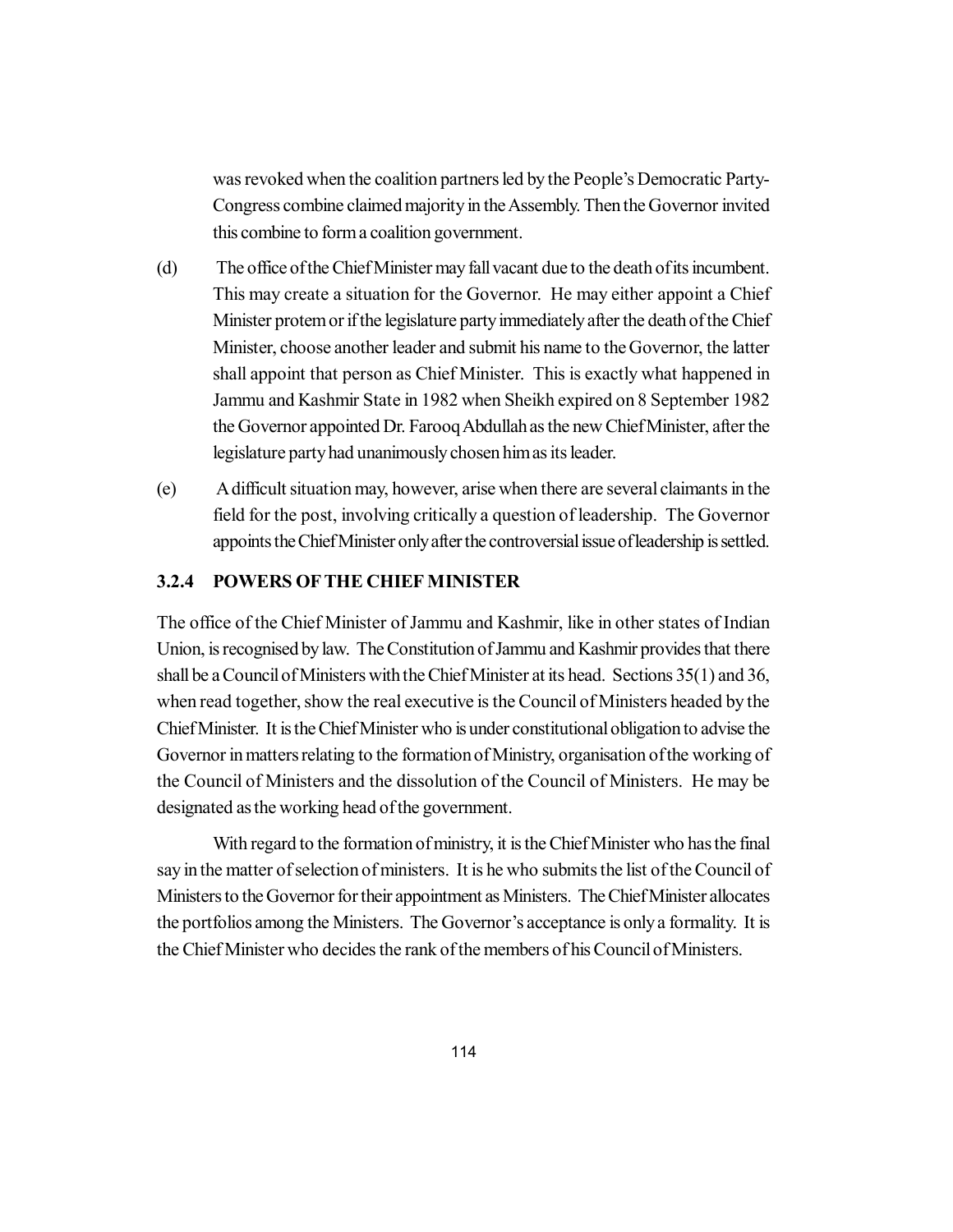Insofar as the organization of the Council of Ministers is concerned, its size is primarily determined by the Chief Minister according to his own discretion. But, in practice, the Chief Minister's discretion may be limited by several factors which are in the nature of political necessities. Thus, while organizing his ministry, the Chief Minister may give priority to provide representation to all the regions of the state. Hence every Council of Ministers must have on it members representing Jammu Province and the frontier area of Ladakh and Kargil. He should also give representation on the Council of Ministers to important minorities such as Kashmiri Pandits and the Sikhs and to backward communities and Scheduled Castes.

The life and death of the Council of Ministers depends upon the will of the Chief Minister. There are several ways for the Chief Minister to dissolve the Council of Ministers. For example, the Chief Minister's resignation should immediately be followed by the resignation of the entire body of Council of Ministers. Also, if there may arise any difference on any issue, or on policy matter between the Chief Minister and any other minister, the latter should agree with the views of the Chief Minister, but if the Minister fails to do so, he should resign. This shows how the life and death of the Council of Ministers depends upon the will of the Chief Minister.

As the Chief Executive and head of the Government, the Chief Minister must know full details about the affairs of administration. All decisions regarding important matters are taken only in consultation and with the approval of Chief Minister.

All appointments of higher government officials are made with the approval of the Chief Minister. Even the Governor makes appointment to certain categories of higher officials to the state administration on the advice of Chief Minister.

Under Section 44 of the Constitution, the Chief Minister is required to perform the following duties:

- I. To communicate to the Governor all decisions of the Council of Ministers relating to the administration of the affairs of the State and proposals for legislation.
- II. To furnish such information relating to the administration of the affairs of the State and proposals for legislation as the Governor may call for.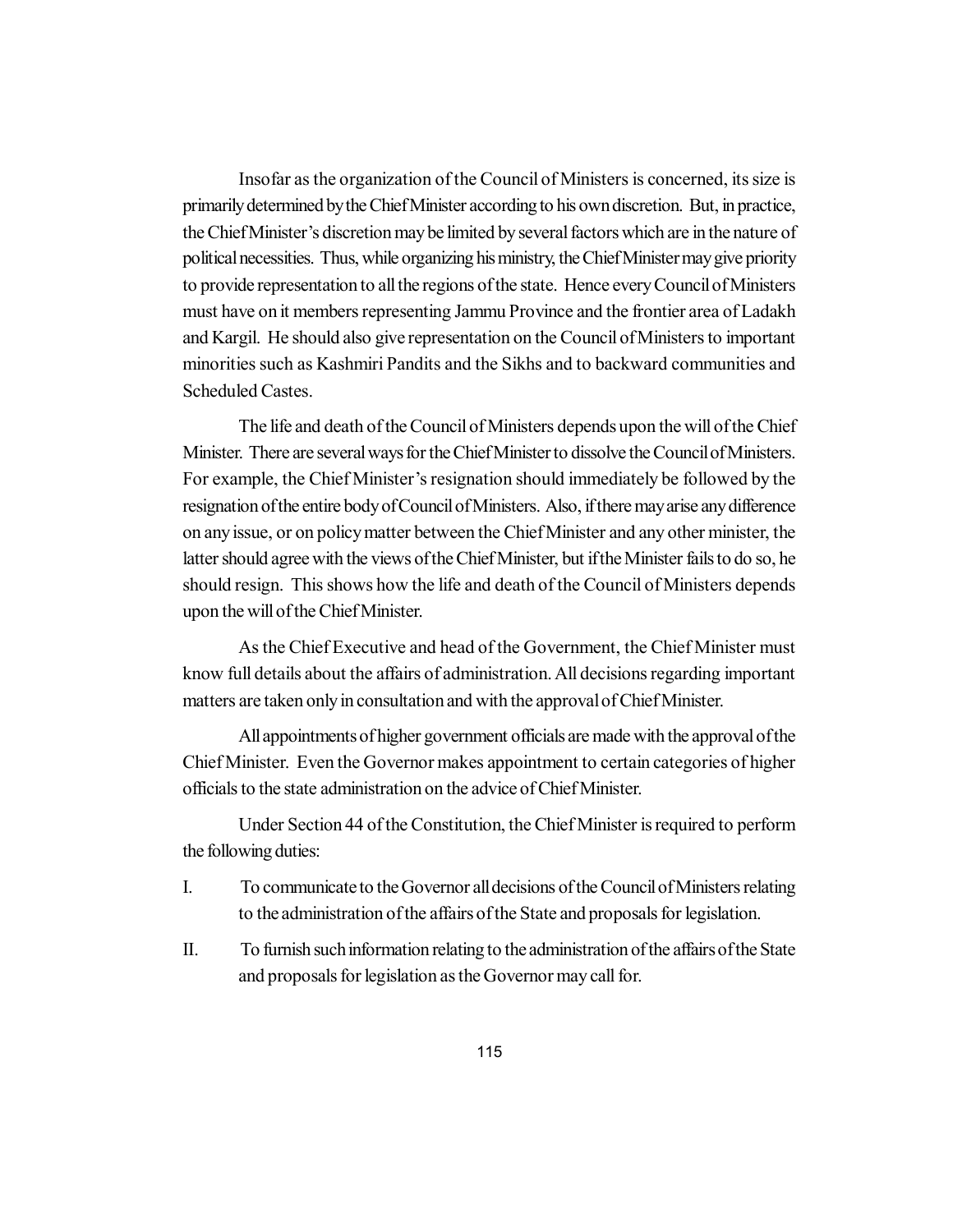III. If the Governor requires to submit for the consideration of the Council of Ministers any matter on which a decision has been taken by a Minister but which has not been considered by the Council.

The above three duties imply that the Chief Minister, as the Chief political executive, acts as a link between the Governor and the Council of Ministers.

Being the political head of the civil services, the role of Chief Minister is to conform to certain well established and well-defined conventions and norms. Most importantly, a Chief Minister must set a personal example as an eminent, honest, devoted and conscious administrator. He must encourage honest personnel in the administrative set up.

### **3.2.5 POSITION OF THE CHIEF MINISTER**

The Chief Minister is the pivot of the whole system of the State Government. He occupies a position of prominence and power. It is he who gives final shape to the Council of Ministers, distributes work among the ministers, and settles the difference and conflicts between the departments. He is a link between the Governor and the Council of Ministers. An honest, devoted and talented Chief Minister sets an example of a clean image for others to follow.

A charismatic leader like Sheikh Mohammad Abdullah was a commanding personality who always captured the imagination of the people of the state. He was considered to be a very powerful Chief Minister. He could not only make an impression for his style of governance only in the state but also at the national level. He had in fact the stature of a national leader.

Dr. Farooq Abdullah who remained the chief Minister of the state for pretty long time also had a charismatic personality and he also could become a powerful chief Minister. But rather than using his personal charisma, he used his power by completely controlling his party as well as the cabinet that he led.

The position of chief minister also depends upon the nature of the party competition. In singly dominant party system, the Chief Minister has been very powerful. But in the coalition, the Chief Minister has to carry his coalition partners along. Hence, he may have to compromise with his dominant position.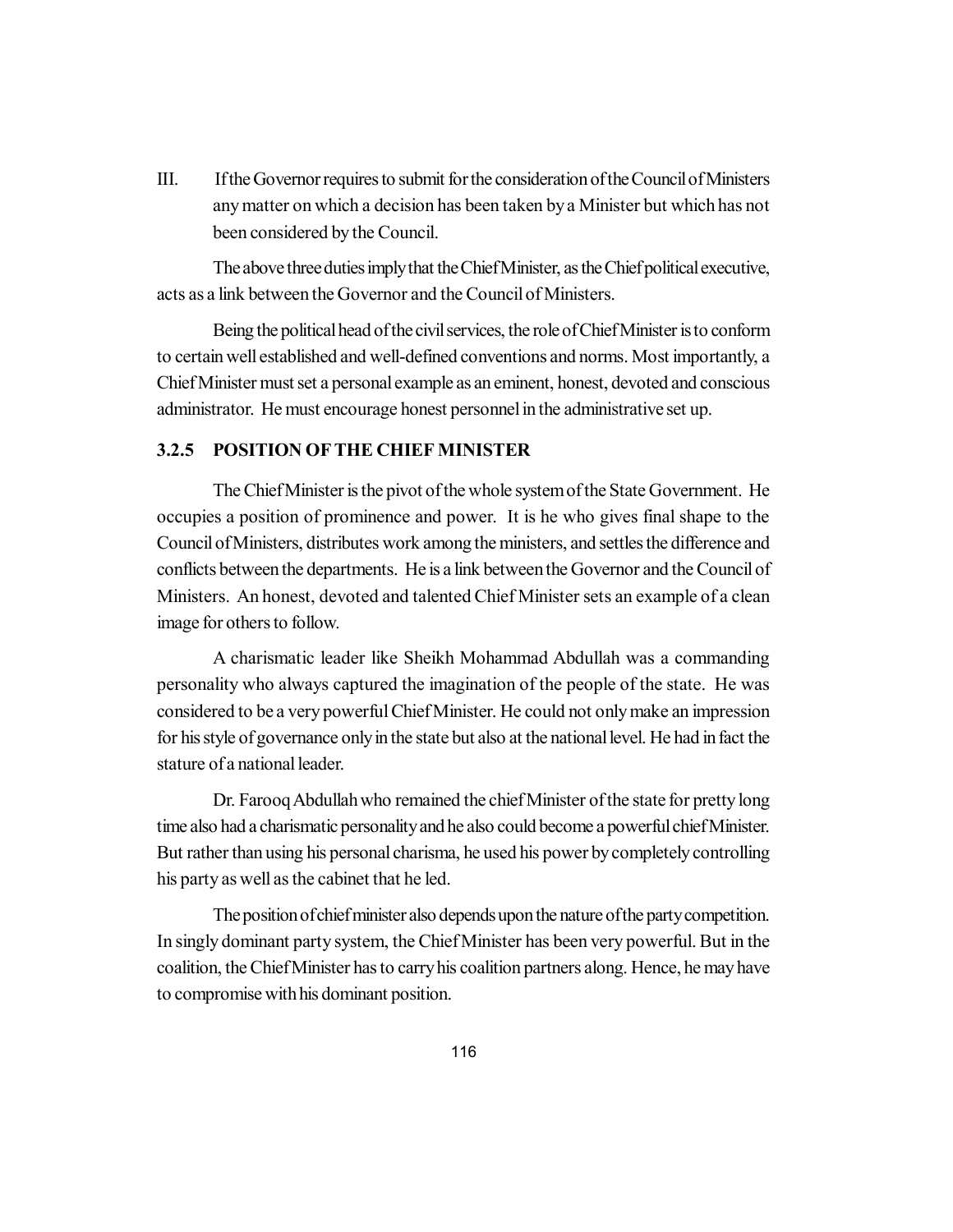#### **3.2.6 COUNCIL OF MINISTERS**

The Council of Ministers is to aid and advise the Governor on day-to-day administration. The constitution clearly lied down the principles on this regard.

- (1) There shall be a Council of Ministers with (Chief Minister) at the head to aid and advice the Governor in the exercise of the functions.
- (2) All functions of the Governor except those under section 36, 38 and 92 shall be exercised by him only on the advice of the Council of Ministers.
- (3) The question whether any and if so what advice was tendered by Ministers to the Governor shall not be inquired into any court.

The Council of Ministers is the main executive organ of the government and its stability is essential for the efficient running of the administration. There is a parliamentary form of government in India both at the level of the Union government as well at the level of States. The same pattern has also been followed in the state of Jammu and Kashmir.

The Cabinet or responsible form of government came to be based on certain well established and unchangeable principles as a result of the conventions. These principles are briefly stated below.

#### **Principle of responsibility**

The parliamentary system of government is also known as the Cabinet system or the responsible form of the government. The first requisite of this government is that the head of the state should be a nominal head. The real executive is called the Council of Ministers or the Cabinet. The entire administration is run in the name of the nominal head of the state. All powers vested in him are in actual practice exercised by the Council of Ministers which is answerable for all its acts of commissions and omissions to the representative chamber or lower house.

### **Principle of Majority Rule**

The Council of Ministers is formed by the members belonging to the party which has majority in the popular house of a bicameral legislature. However, members from upper house are also appointed as the members of the Council of Ministers.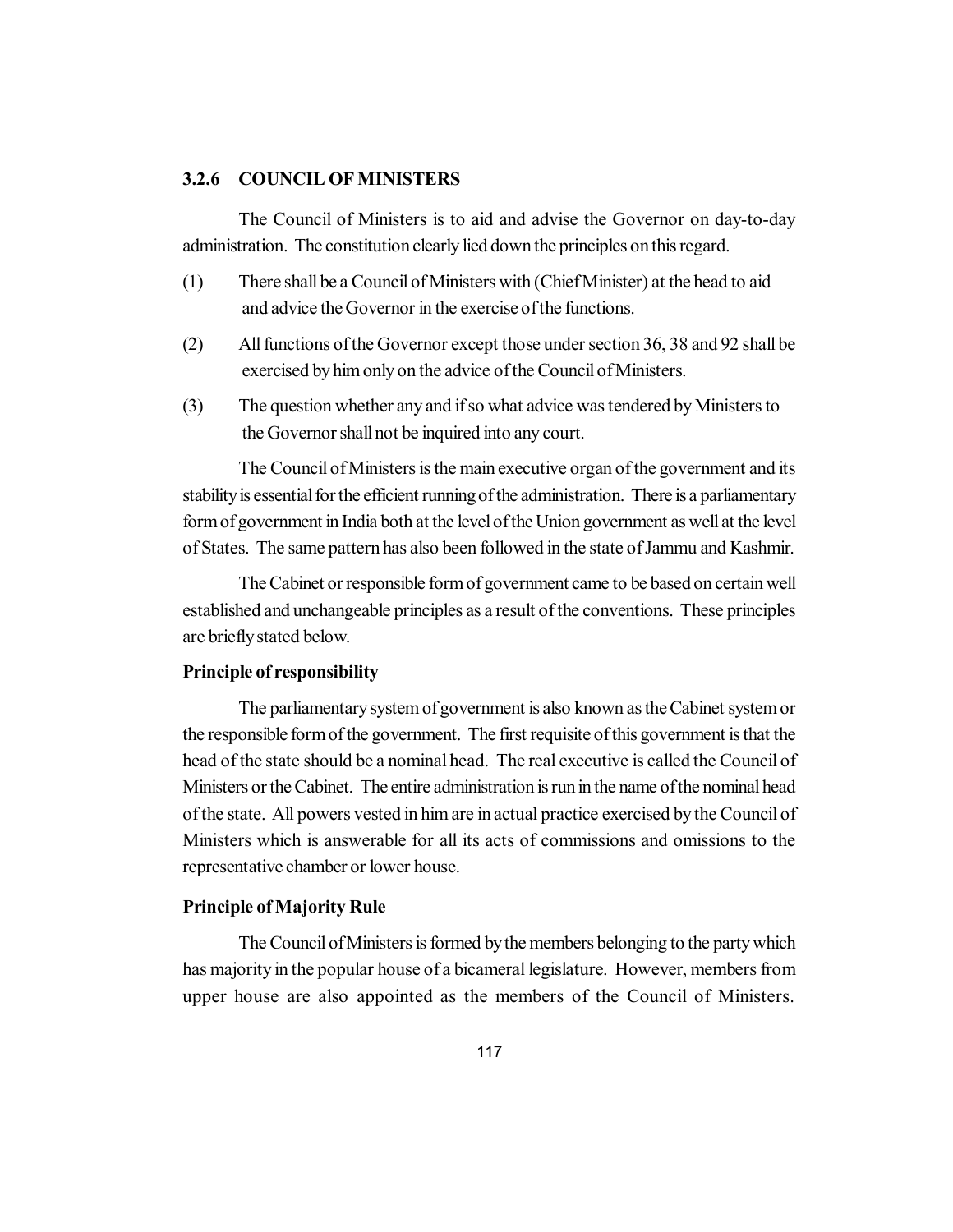A member not being as a member of the either house of the legislature may be appointed a member of the Council, but in that case, he has to get himself elected to either of the house of the legislature at an early date.

### **Principle of the leadership of Chief Minister**

The Council of Ministers is headed by the Prime Ministers in a parliamentary form of government. He enjoys a position of prominence over his colleagues and holds real authority as the chief head of the administration. He is the chief spokesman of the government and final authority over the administration and Advisor to the nominal executive. In state government this position is occupied by the Chief Minister.

#### **Principle of collective responsibility**

Collective responsibility constitutes essential features of a parliamentary form of government. This principle of collective responsibility means that all Ministers are responsible to the popular chamber. They can remain in office only as long as they have majority support in legislature. If a vote of no confidence is passed against the Ministers or an individual Minister and as a result of which government is defeated in the house, then all the Ministers have to resign. This is called principle of collective responsibility.

#### **Principle of Secrecy**

Secrecy of the meeting of the Cabinet constitutes another feature of the parliamentary system. The meetings of the Cabinet are presided over by the Chief Minister. The decisions taken place in the Cabinet meetings are to be kept a secret by a Minister both during and after the tenure of his office.

### **Principle of intimacy between Executive and Legislature**

An intimate and close relation between the executive and legislature forms another feature of the parliamentary form of government. The members of the Council of Ministers are the members of the legislature at the same time. They are individually and collectively responsible to the popular house. They remain in office so long as they enjoy the confidence of the majority of that house. Similarly, the life of the legislature depends on the will of the Council of Ministers.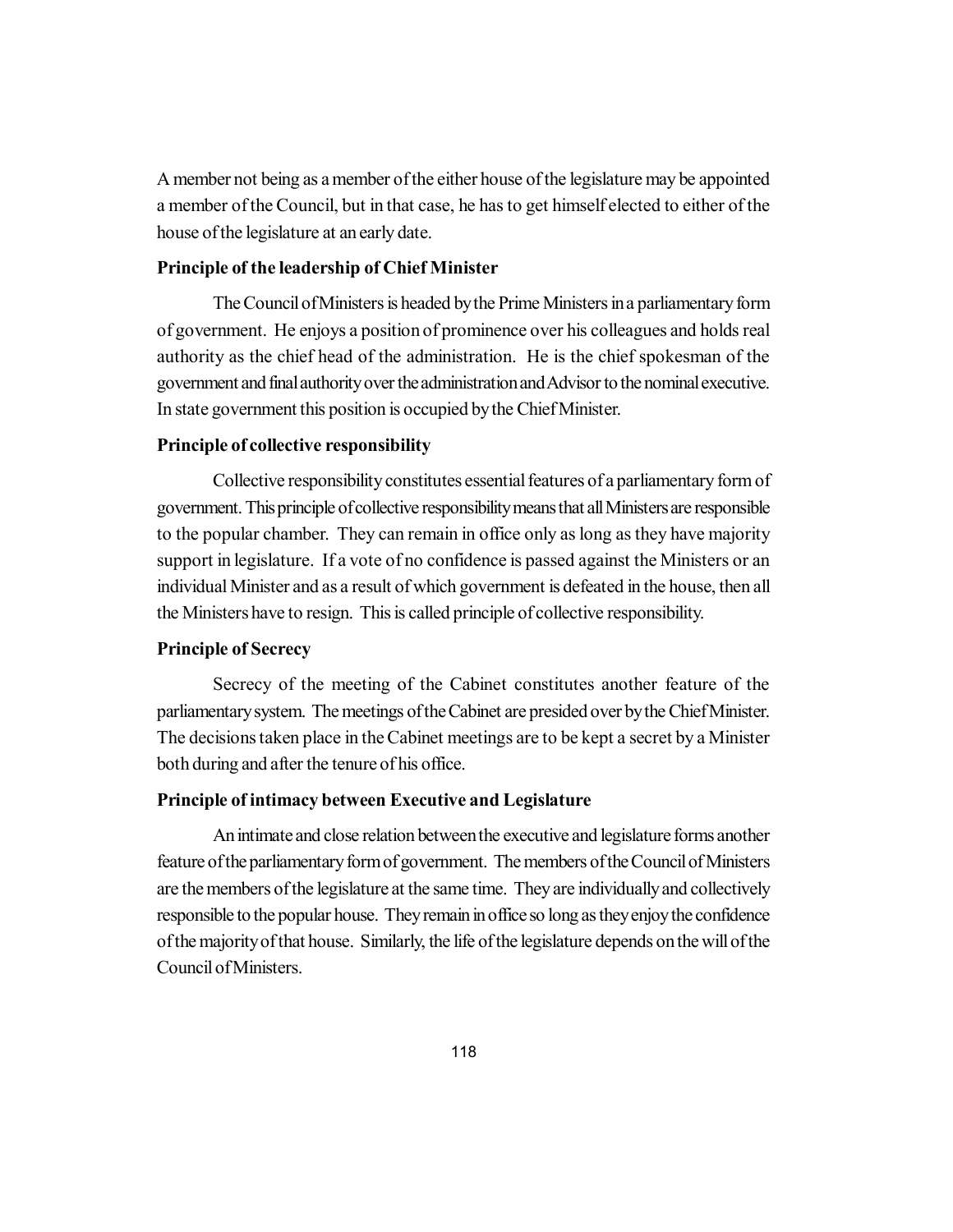### **Principle of Party System**

In order to ascertain that the government in parliamentary type of the political system is run in accordance with democratic norms, the existence of an effective, sound and healthy opposition is not only the need but also a must. Thus if one party or a combination of the parties get absolute majority and form the government, the other party or parties form the opposition.

# **3.2.7 COMPOSITION OF THE COUNCIL OF MINISTERS IN JAMMU AND KASHMIR**

The Council of Ministers consists of three categories of the Ministers. In the first category are placed what is called Cabinet rank Ministers. The Cabinet rank Ministers are usually prominent, experienced, foresighted, and senior most politicians. They receive high salaries than other ministers. A Cabinet Minister is entitled to see harmony between different departments within his ministry and co-ordinate and guide them.

The second category is that of the Ministers of the State. They are not the member of the Cabinet and as such do not take part in its discussion and proceedings. If any matter regarding their department is under consideration or discussion in the Cabinet, they may be invited to attend the meeting and take part in the deliberation. But such a minister is not entitled to vote. The third category of ministers is known as the Deputy Ministers.

The Chief Minister prepares the list of those members of the Legislative Assembly whom he wants to include in the list of the Council of Ministers. All the Ministers are required to take an oath of office and secrecy before entering upon their office. The oath is administered to a Minister by the Governor or in his absence by any person authorized by him in this regard.

The Ministers and Deputy Ministers are entitled to such a salary and allowances as the legislature may from time to time by law determine and until so determined, shall be such as are payable respectively to the Ministers and the Deputy Ministers under the Jammu and Kashmir Ministers Travelling Allowances Rules for the time being in force and the Jammu and Kashmir Deputy Ministers Salaries and Allowances Act.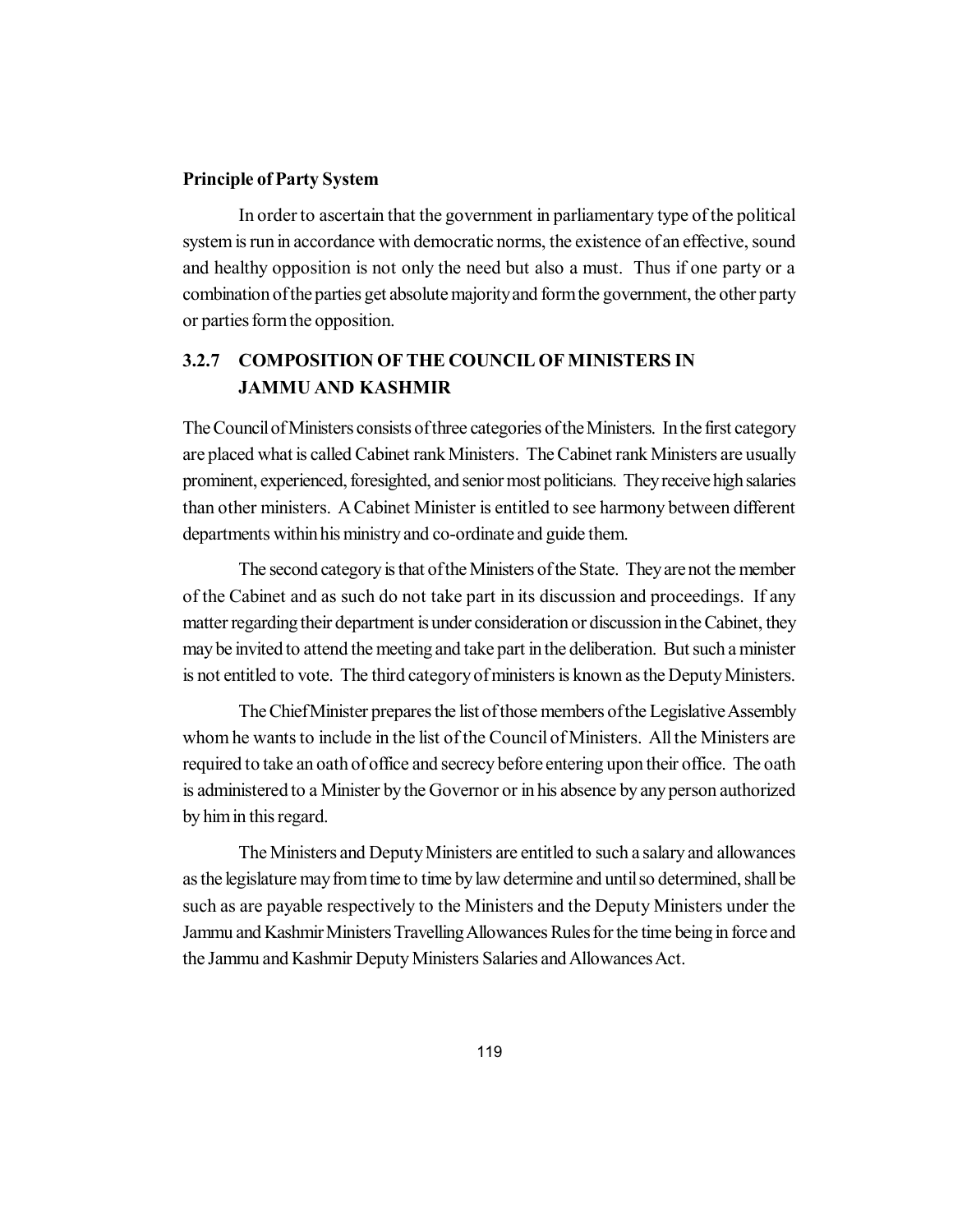### **3.2.8 FUNCTIONS OF COUNCIL OF MINISTERS**

The Council of Ministers headed by the Chief Minister enjoys a wide range of powers and functions in different fields of the governmental setup in a parliamentary democracy. The Council of Ministers have various functions to perform in the executive, legislative, financial and judicial fields.

### **3.2.8.1 EXECUTIVE FUNCTIONS**

All executive functions of the state are controlled and directed by the Council of Ministers. Theoretically as well as legally all executive powers of the state of Jammu and Kashmir are vested in the Governor who is required to exercise these powers either directly or through officers subordinates to him. Also, the executive actions of the state government are taken in the name of the Governor or of the government of Jammu and Kashmir state. But all these functions are in actual practice performed by the Council of Ministers. The executive functions performed by the Council of Ministers relate to the formulation of governmental policies and to get these policies approved by the legislature. The Council of Ministers also responsible for the proper implementation of their policies and decisions. All important appointments of higher officers of the government are made by the Governor on the advice of the Council of Ministers. The Council of Ministers is, therefore, a working executive in the state.

### **3.2.8.2 LEGISLATIVE FUNCTIONS**

The Council of Ministers has many powers in the field of law making also. Two institutions of the legislature and executive are closely knitted together. In fact the Council of Ministers has its birth place in the legislative assembly and it remains in office so long as it enjoys its confidence. In principle the power of dissolution of the legislative assembly vested in the Governor but in practice the Governor exercised the power of dissolution according to the wishes of the Chief Minister.

The legislative policy of the government is determined by the Cabinet. In this regard all government bills are introduced and piloted by the Cabinet Ministers and the State Ministers in the legislature since the ministry belongs to the majority party, it becomes very easy for them to get their bills passed in legislature.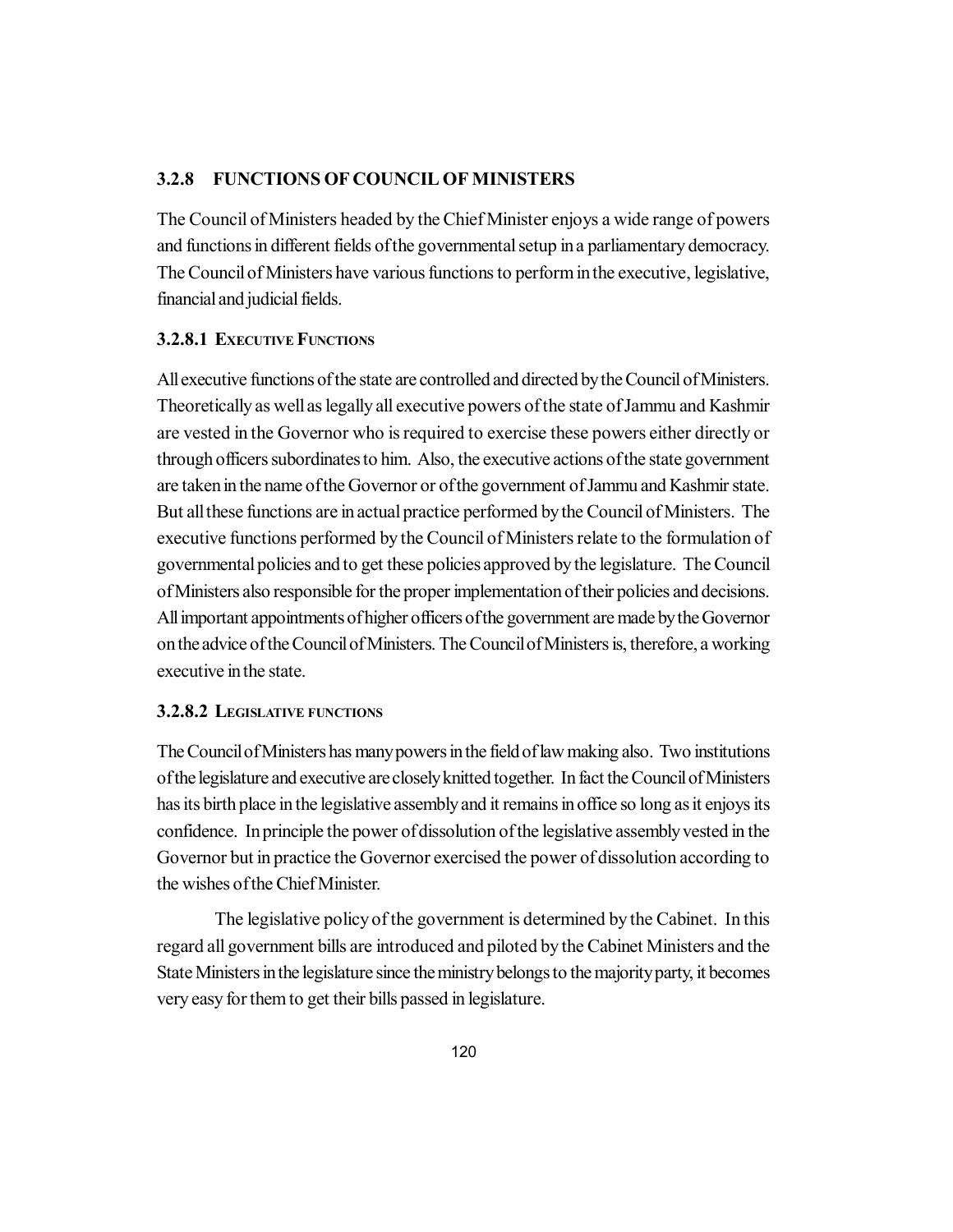The principle of collective responsibility has been given legal recognition in that Section 37 of the State Constitution provides that all Ministers shall be collectively responsible to the Legislative Assembly.

### **3.2.8.3 FINANCIAL FUNCTION**

The purse of the people remains in the hands of the Cabinet (Council of Ministers). The most important function of the Cabinet is to prepare the annual budget, showing the items of income and expenditure to be incurred by the state during each financial year.

### **3.2.8.4 JUDICIAL FUNCTIONS**

One of the established principles of a parliamentary system of government is that the constitutional head of the state is left with some important prerogatives. One such prerogative recognizes the head of the state as the foundation of justice. This prerogative is provided in the Constitution of Jammu and Kashmir state under Section 34 which provides that the Governor has the power to pardon, reprieve, respite or remission of punishment or to suspend, remit or commute the sentence of any person convicted of any offence against law. But in practice this power is exercised by the Governor on the advice of the Council of Ministers.

Thus, the Council of Ministers headed by the Chief Minister enjoys a wide range of powers and functions in different fields. The Chief Minister selects his own team of ministers. The Cabinet or responsible form of government follow some well-established principles and perform different type of functions, i.e., legislative, executive, financial, judicial etc. The Chief Minister, as the Chief political executive, acts as a link between the Governor and the Council of Ministers.

#### **3.2.9 LET US SUM UP**

The office of Chief Minister is a very important office in the State Government. Like other parts of the country, in Jammu and Kashmir as well, the parliamentary form of government is followed. Hence, all executive powers are vested in the Council of Ministers which is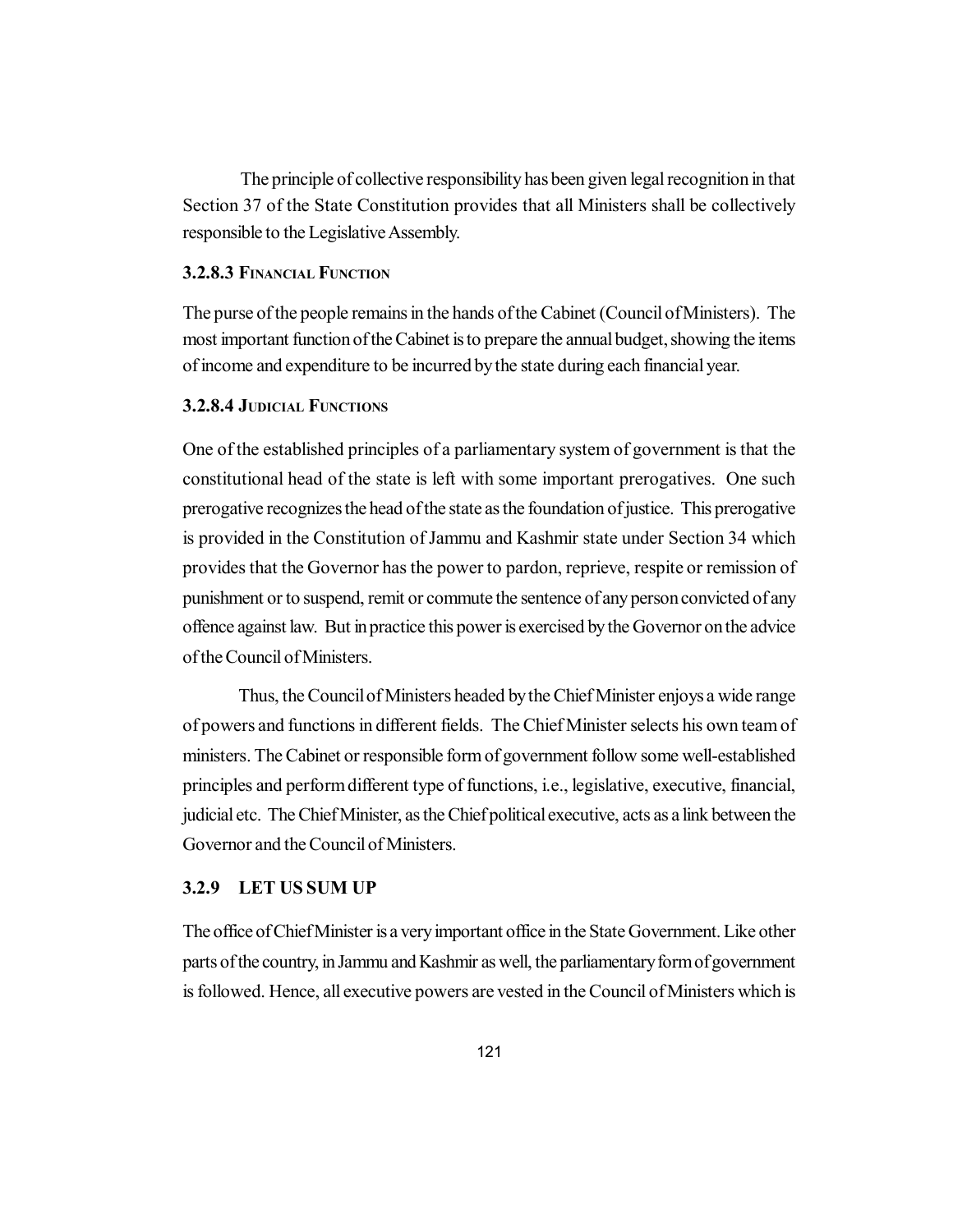headed by the Chief Minister. The Council of Ministers takes collective decisions and is collectively responsible to the Legislative Assembly of the State. Normally, the Council of Ministers is formed by the members of the party which secures the majority in the Legislative Assembly. But as in 2002, when no party is in a position to secure majority in the legislature, then there is the possibility of Council of Ministers coming from different parties. Such a situation arises when there is a coalition government.

# **3.2.10 CHECK YOUR PROGRESS EXERCISE**

- 1. How the Chief Minister will be appointed?
- 2. What are the powers of the Chief Minister?
- 3. The Chief Minister is the pivot of the whole system of the State Government. Explain.

 $\sim\sim$ 

- 4. Write a note on composition of the Council of Ministers.
- 5. What are the functions of the Council of Ministers?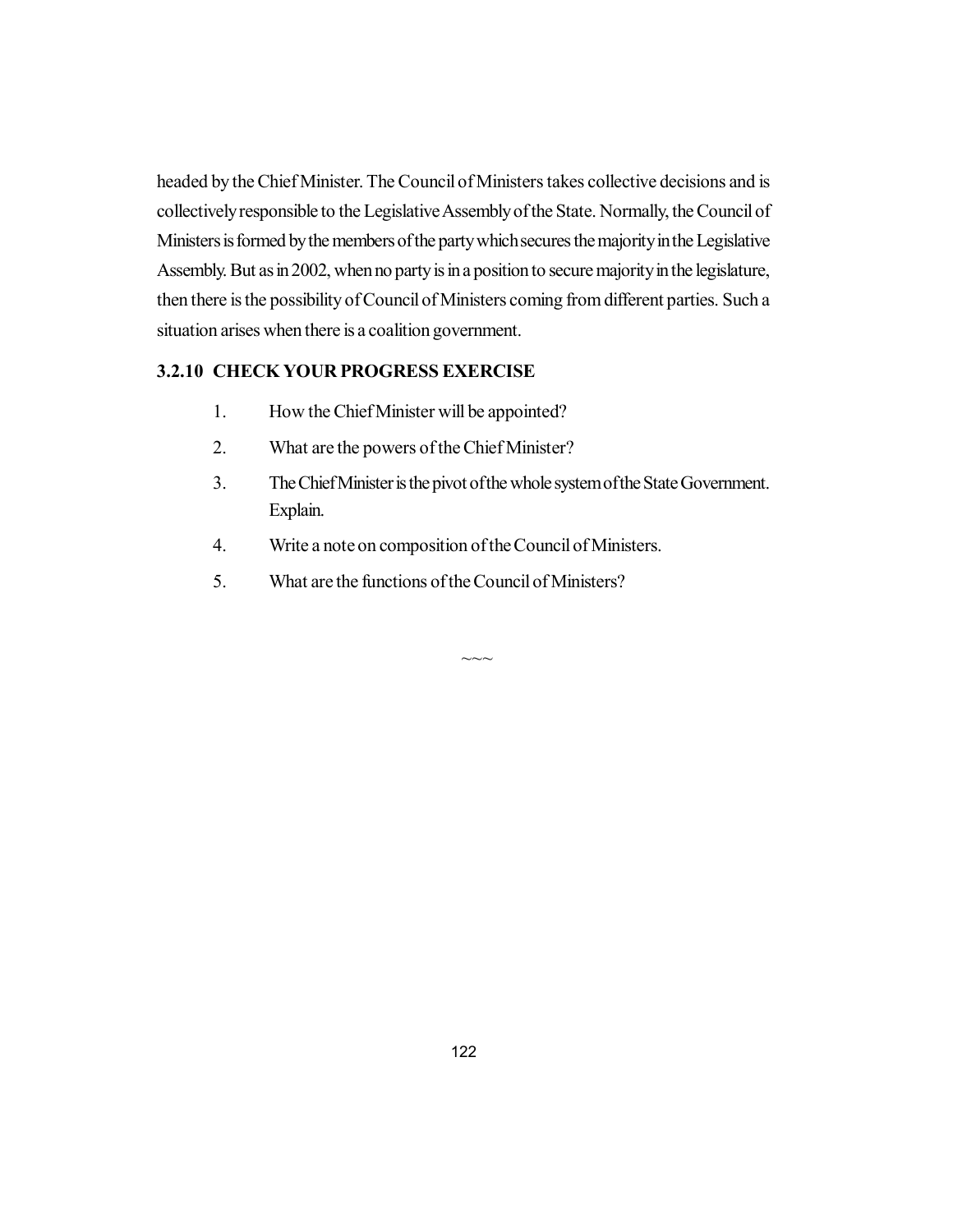B.A., Semester VI, Political Science (**Govt. and Politics in J&K**) Unit III: **Constitutional Structure**

# **3.3 LEGISLATURE: COMPOSITION, POWERS AND FUNCTIONS OF LEGISLATIVE ASSEMBLYAND LEGISLATIVE COUNCIL**

**- Nirlap Kour**

# **STRUCTURE**

**3.3.0 Objectives**

\_\_\_\_\_\_\_\_\_\_\_\_\_\_

- **3.3.1 Introduction**
- **3.3.2 Nature of the State Legislature**
- **3.3.3 Legislative Assembly**
- **3.3.4 The legislative Council**
- **3.3.5 Summoning of Sessions and Prorogation of the Houses**
- **3.3.6 Legislative Procedure**
- **3.3.7 Procedure in Financial Matters**
- **3.3.8 Let us sum up**
- **3.3.0 OBJECTIVES**

After reading this unit you should be able to:

 understand the nature of composition of the Legislative Assembly in Jammu and Kashmir;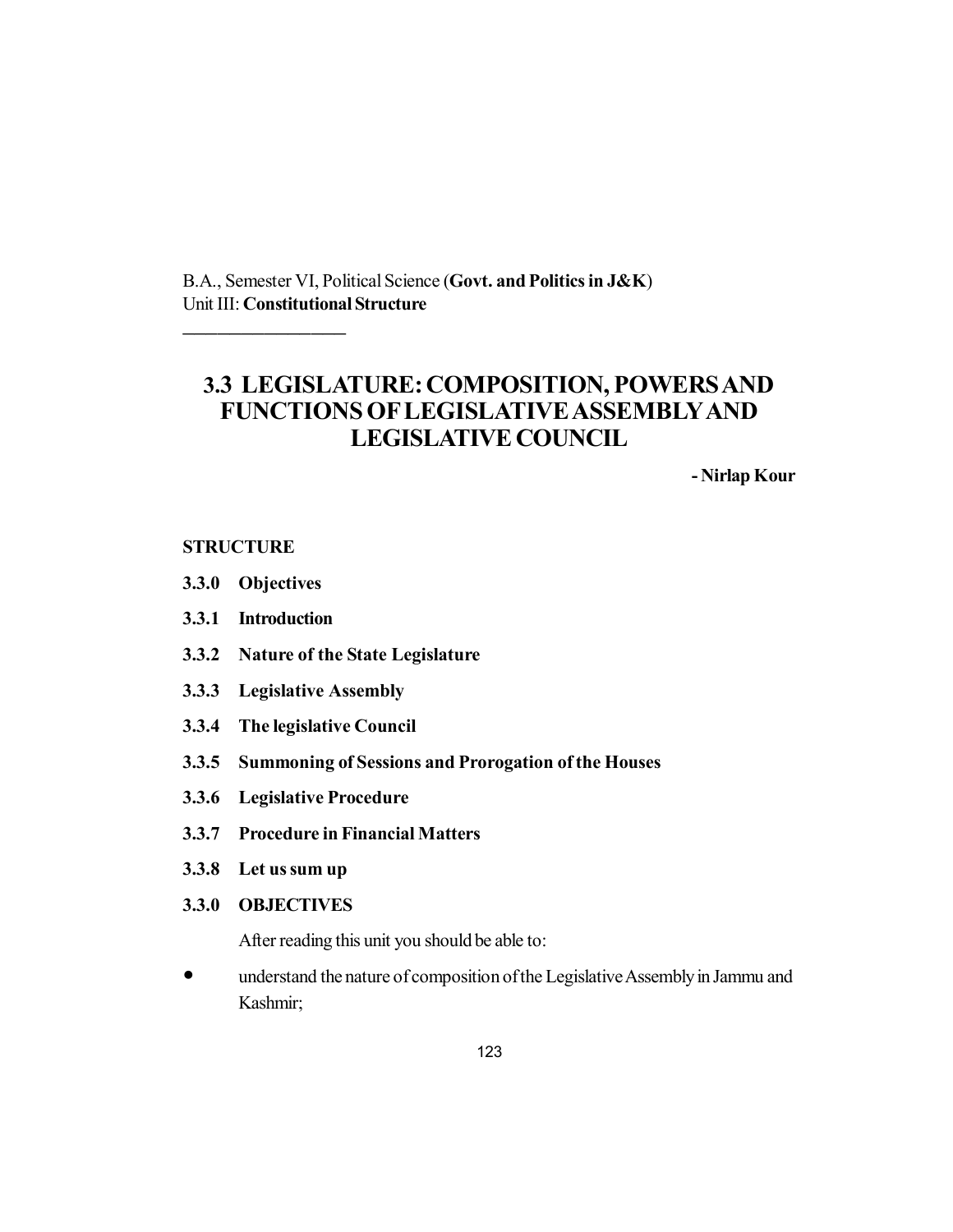- know the powers of the Lower House and Upper House of the State legislature;
- understand the procedure of making the law in the state of Jammu and Kashmir.

# **3.3.1 INTRODUCTION**

Unlike many other State legislatures, the Legislature of the State of Jammu and Kashmir is comprised of the two houses – the Legislative Assembly and the Legislative Council. The Legislative Assembly of the State is comprised of members who are directly elected by the people of the State while the Legislative Council constituted through the process of indirect election as well as the process of nomination. A peculiar feature of the composition of the Legislative Assembly of the state is that here twenty-four seats are reserved for that part of the State which has been occupied by Pakistan (PoK) since 1947. As that area continues to be occupied by Pakistan, election for these seats has never taken place.

# **3.3.2 NATURE OFTHE STATE LEGISLATURE**

The nature, composition and the powers of the State Legislature of Jammu and Kashmir is governed by the Constitution of Jammu and Kashmir. Under this Constitution, the state legislature is the highest law-making body with the powers to legislate on all matters, except those with respect to which Parliament has powers to make laws for the state under the provisions of Constitution of India. Part VI of the Constitution of Jammu and Kashmir deals with the state legislature.

The legislature of Jammu and Kashmir state is bicameral. By virtue of her own State Constitution, the state of Jammu and Kashmir has two houses. Hence, it consists of the Governor and two Houses – the Legislative Assembly and the Legislative Council. The upper house is called the Legislative Council and the lower house is known as Legislative Assembly. The Legislative Assembly forms an essential part of the government machine in a country governed on democratic principles and represents the people. Legislative Council does not get elected directly and represents the mature political opinion of the distinguished political leaders and eminent citizens of the State. This two chamber system is an integral part of Constitution of the State.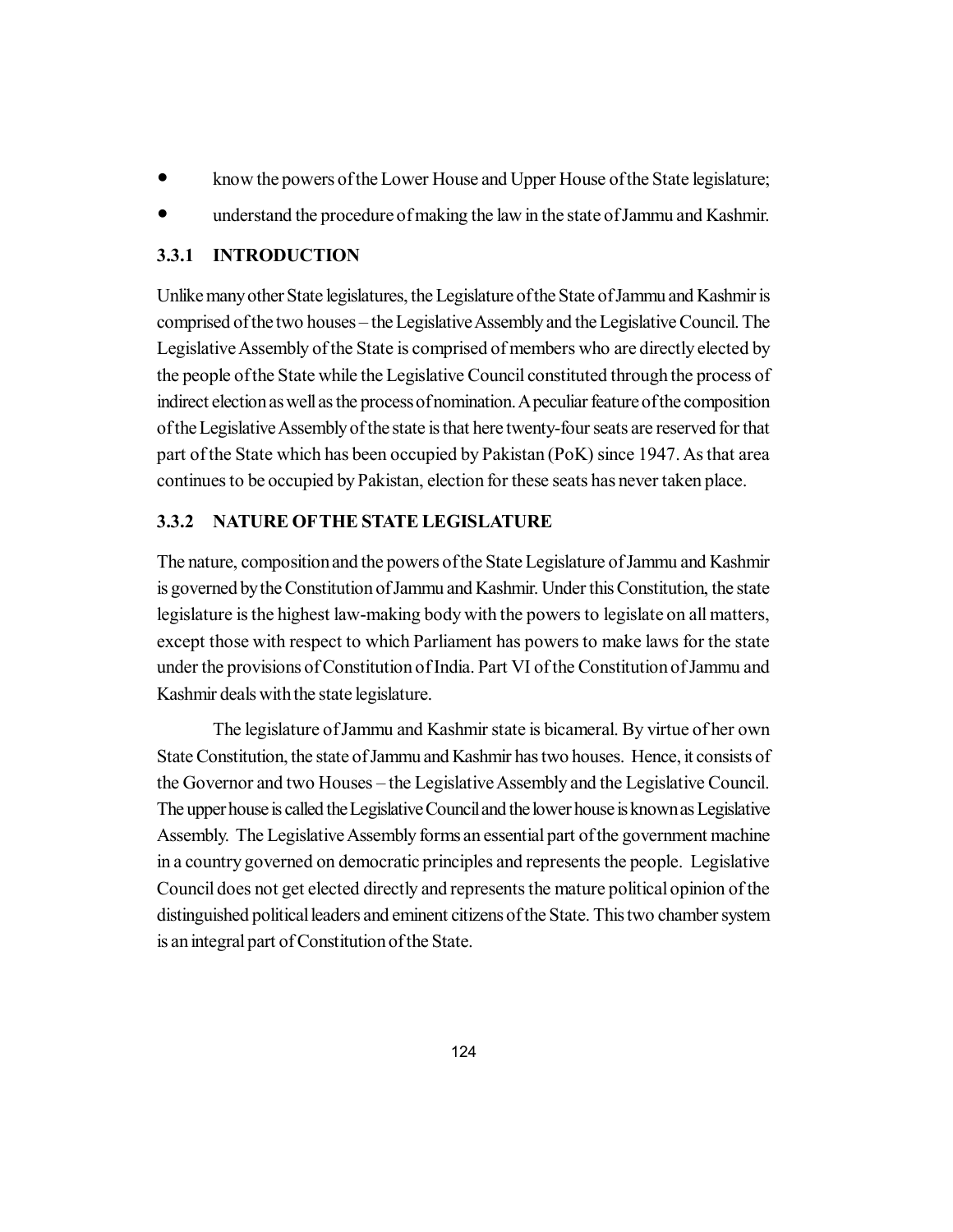### **3.3.3 LEGISLATIVE ASSEMBLY**

The members of the legislative assembly are directly elected by people from the territorial constituencies in the state. Now, the total strength of the legislative assembly is of 111 members. The Constitution of the State provides that twenty-four seats in the legislative assembly shall remain vacant for those residing in the Pakistan held area (POK) of Jammu and Kashmir. However, there is a provision for nomination under certain conditions. If in the opinion of the Governor women are not adequately represented in the assembly, he may nominate two women to be members thereof. In actual effect, at present the total strength of the legislative assembly is 87 and not 111 because the seats reserved for the people of PoK are not filled.

In addition to the reservation of 24 seats for the people residing in the area of the state of Jammu and Kashmir now under the occupation of Pakistan, the Constitution provides for the reservation of seats for the Scheduled Castes. This reservation has been made in ratio near to the proportion of the Scheduled Castes in the State. The Scheduled Castes are deemed to mean the castes, races, tribes or groups which under Article 341 of the Indian Constitution are constructed to be so. Thus, Article 341 of the Constitution of India is applicable to Jammu And Kashmir State. The reservation of seats for Scheduled Castes was provided for 23 years from the date the Jammu and Kashmir Constitution became operational, but this period was further extended by another 23 years through amendments.

The Constitution makes it clear that for the purposes of election to the legislative assembly, the state is divided into territorial constituencies in such a manner that the ratio between the population of each constituency and the number of seats allotted to it are, as far as practicable, the same throughout the state.

If the legislative assembly is dissolved prior to the expiry of its duration and the Governor is satisfied that holding of general election without delay is necessary, he may after consulting the Election Commission, by notification direct that the general election shall be held on the basis of the last preceding delimitation of territorial constituencies. The legislative assembly, unless sooner dissolved, shall continue for six years from the date appointed for its first meeting.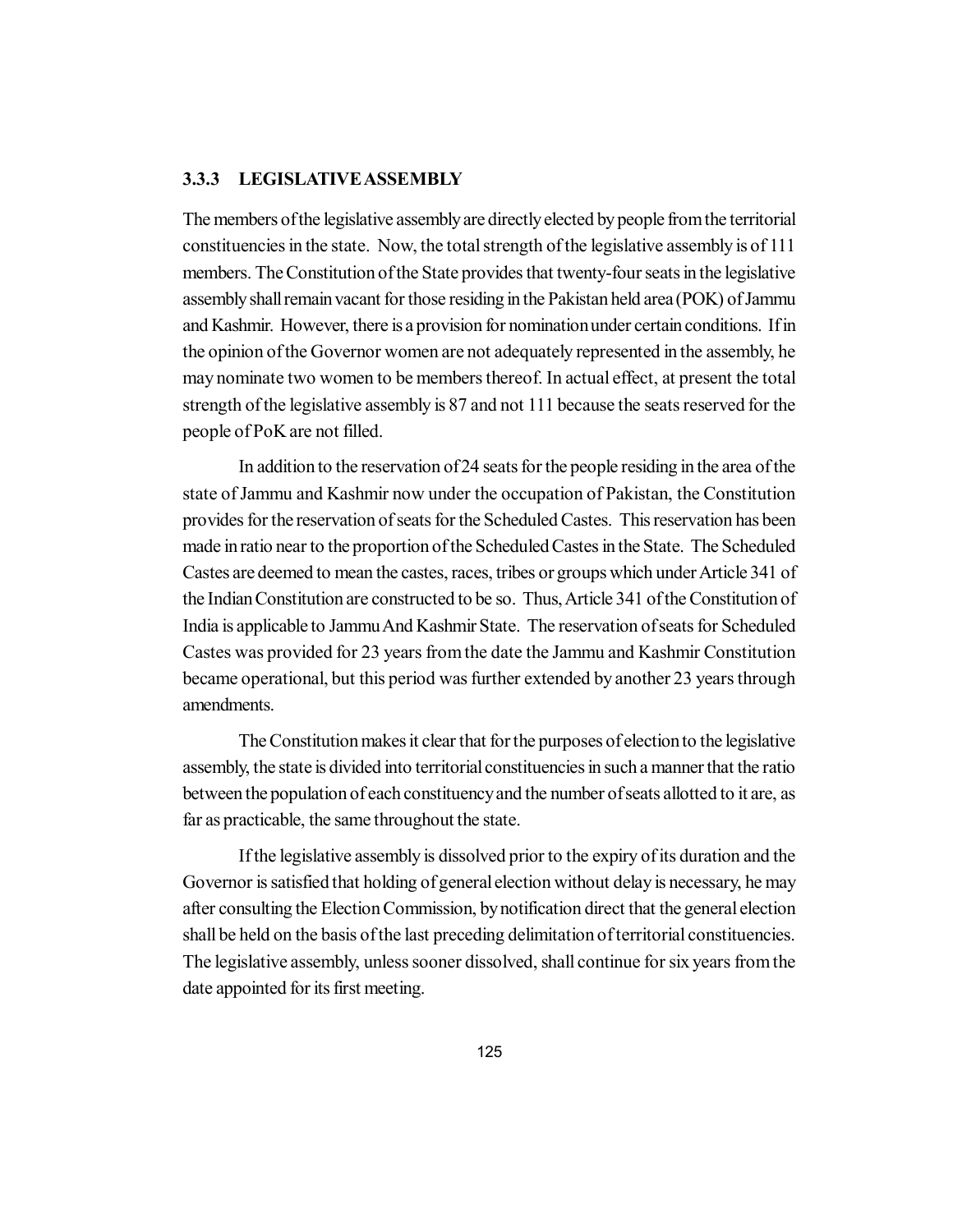A person shall not be qualified for the membership to the Legislative Assembly unless he is a permanent resident of the state, is of twenty five years of age and makes and subscribes an oath and affirmation before some persons authorized in that behalf by the Election Commission of India according to the form set out for the purpose in the Fifth Schedule.

No person can become a member of both the houses at the same time. In case a person happens to be a member of both houses, he has to vacate his seat in one or the other houses according to law made by the legislature. Besides, a person ceases to be the member of the legislative assembly:

- (i) if he resigns his seat by writing under his hand addressed to the Speaker;
- (ii) If remains absent, without permission of the House, for 60 consecutive days from all the meetings of the House, his seat falls automatically vacant.

# **3.3.4 THE LEGISLTIVE COUNCIL**

In accordance to the provisions dealing with the State Legislature, the Legislative Council of the State is to consist of 36 indirectly elected members, giving representations to functional groups, local bodies and other unorganized social interests. Of these, eleven members are elected by the members of the Legislative Assembly from amongst the residents of the Kashmir Province who are not members of the Legislative Assembly and at least one each being elected to represent the districts of Ladakh and Kargil tehsil. Eleven members are to be elected by legislative assembly from amongst the residents of Jammu province who are not members of the legislative assembly, at least one each being elected to represent the districts of Doda and Poonch. One member is elected by each of the following constituencies:

- (a) The members of Municipal Council, Town Area Committees and Notified Area Committees in the province of Kashmir.
- (b) The members of Municipal Council, Town Area Committees and Notified Area Committees in the province of Jammu.
- (c) Teachers of Kashmir province, and
- (d) Teachers of Jammu province.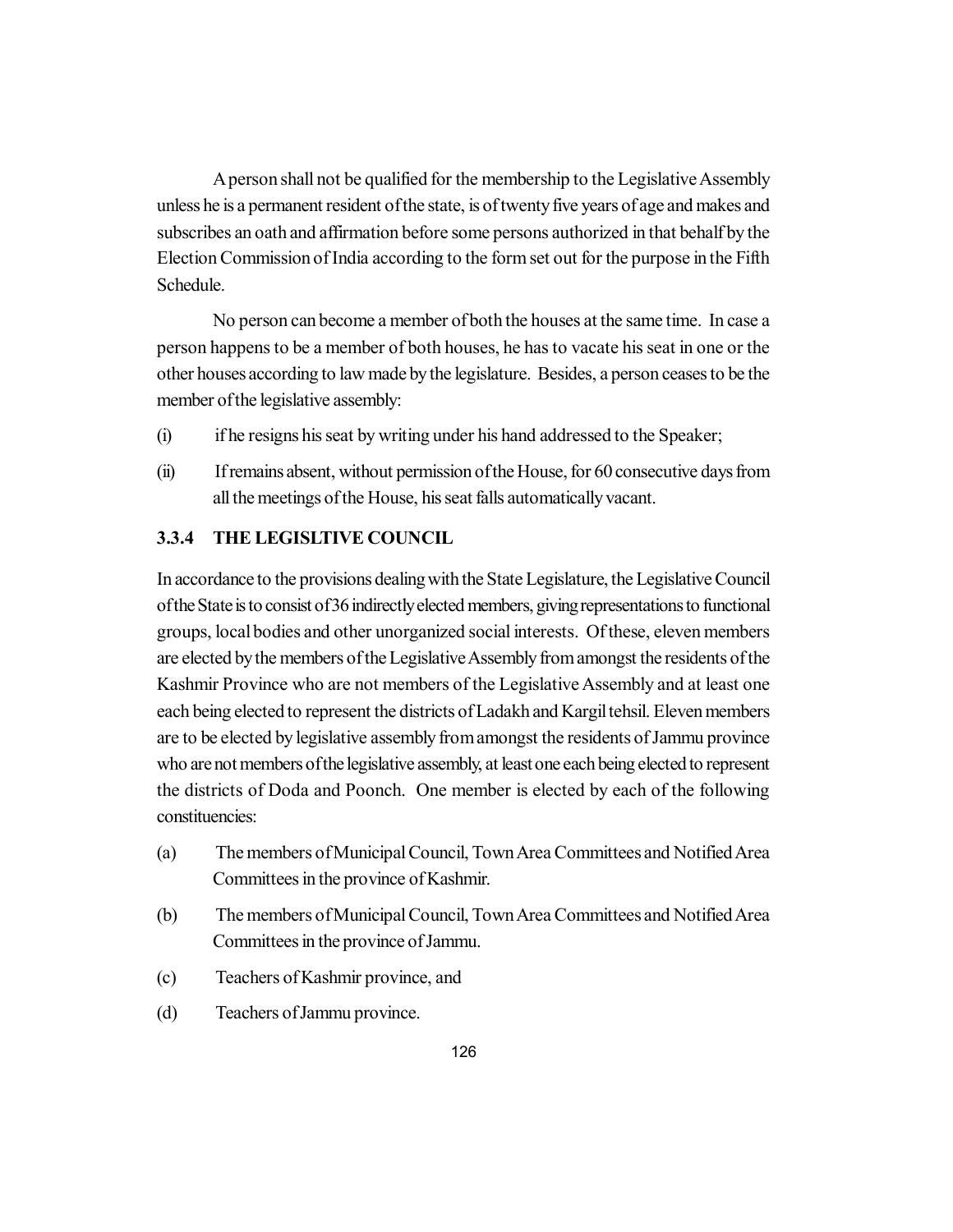Two members shall be elected by each of the following constituencies:

- (a) Panchayats and specified local bodies in Kashmir, and
- (b) Panchayats and specified local bodies in Jammu.

Eight members are nominated by the Governor, not more than three from amongst persons belonging to the socially or economically backward classes in the state and the rest from amongst those who have distinguished themselves in the fields of literature, science, art, cooperative movement and social services.

The election to the legislative council is held in accordance with the system of proportional representation by means of the single transferable vote under sub-sections (2) and (3) of section 50 which deals with the election of 22 members to be elected by the members of the legislative assembly. None of the sitting members of the legislative assembly is eligible to be elected to the Legislative Council.

The Council unlike the Assembly is not subject to dissolution but one-third of its members retire every two years. Both the Houses are to elect their presiding officers known as Speaker and Deputy Speaker and Chairman and Deputy Chairman respectively.

To be qualified for election to the Legislative Council, a person

- (1) must be a permanent resident of the state;
- (2) must be not less than thirty years of age;
- (3) must make and subscribe the oath or affirmation for election to the Legislative Council;
- (4) must possess such other qualifications as may be prescribed in that behalf by or under any law made by the legislature;
- (5) must not holds any office of profit under the governments of India or the state government or any other state government within the Union of India;
- (6) who is not entitled to become the member of the Legislative Council if he is declared of an unsound mind by a court of law.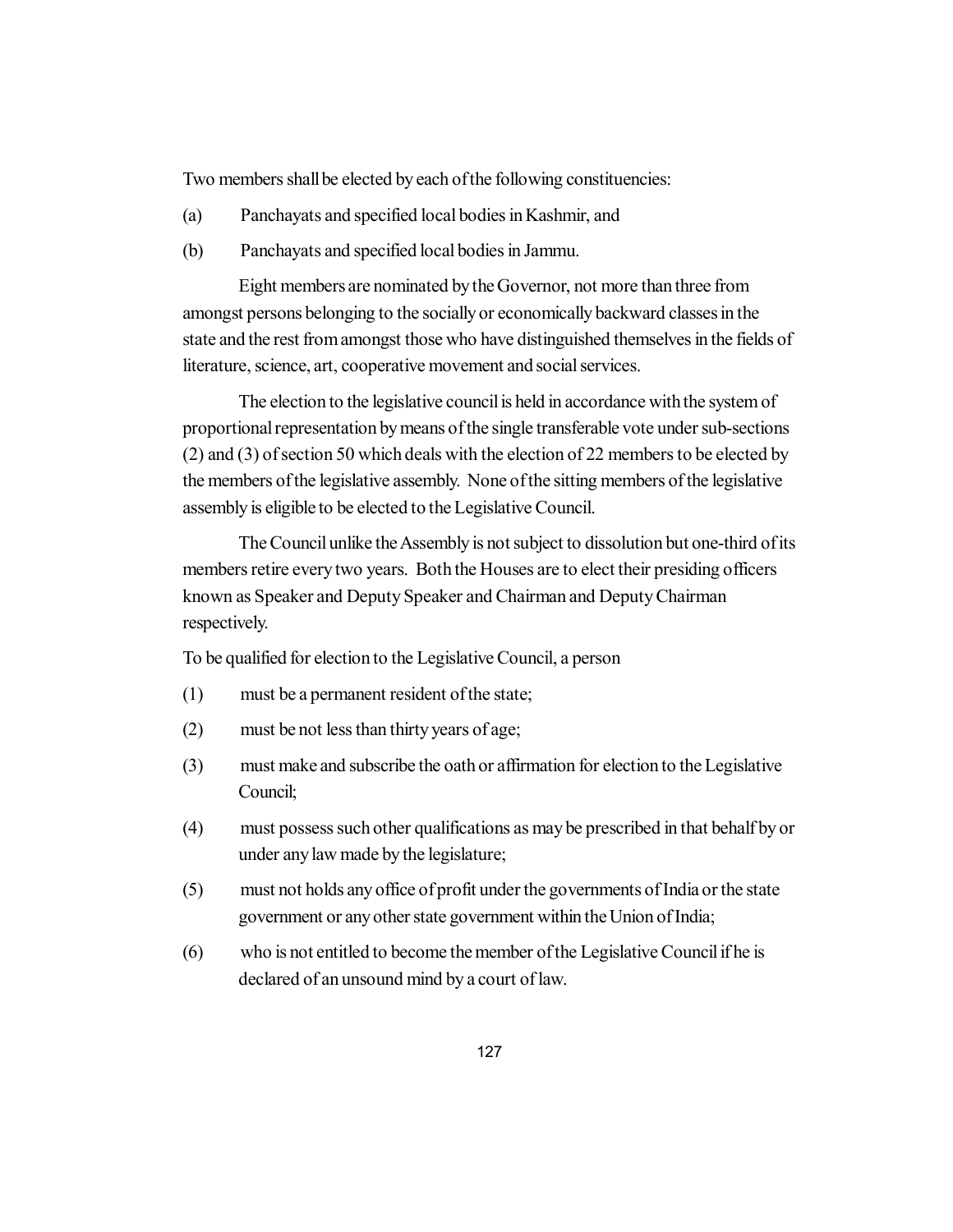# **3.3.5 SUMMONING OF SESSIONS AND PREROGATION OF THE HOUSES**

The Constitution provides that the Governor shall from time to time summon each House of the state legislature to meet at such time and place as he thinks fit. Thus, it is the Governor, who has power to summon the sessions of the houses of the state legislature from time to time. However, the exercise of power of the Governor is conditioned by the requirement that six months must not intervene between the last sitting in one session of the house and the date appointed for its first sitting in the next session. There shall not, therefore, be an interval of more than six months between two sessions of a house. The Governor may prorogue from time to time either house of the state legislature which means termination of the session.

## **3.3.6 LEGISLATIVE PROCEDURE**

The law making power is the most important power of the State legislature. This power is exercised in accordance with a set procedure. Such procedure differs according to the nature of the law to be formulated. Thus, there is difference in the procedure for passing the ordinary Bill as compared to the money Bill.

**Ordinary Bill** is neither a money Bill nor a financial Bill nor a Bill involving expenditure from the consolidated fund of the state, is known as Ordinary Bill. It is a Bill relating to matters of ordinary legislation. An ordinary Bill may originate in either House of state legislature. Wherever it originates, it has to go to the other House and must be passed by both the houses.

To become a law, the Bill has to pass through different stages. Though it has to go to both the Houses and get the approval of each of these Houses, the power of both the Houses in this respect is not equal. The power of the Legislative Council with regard to those Bills which are passed by the Legislative Assembly is restricted. If an ordinary Bill passed by the assembly is transmitted to the Council for consideration, the latter may either reject the Bill or can retain the Bill without taking it into consideration, for not more than three months or may pass the Bill with amendments and send the same back to the legislative assembly. The Legislative Assembly may, in the same session or in any subsequent session, pass the bill in its original form or with such amendments as have been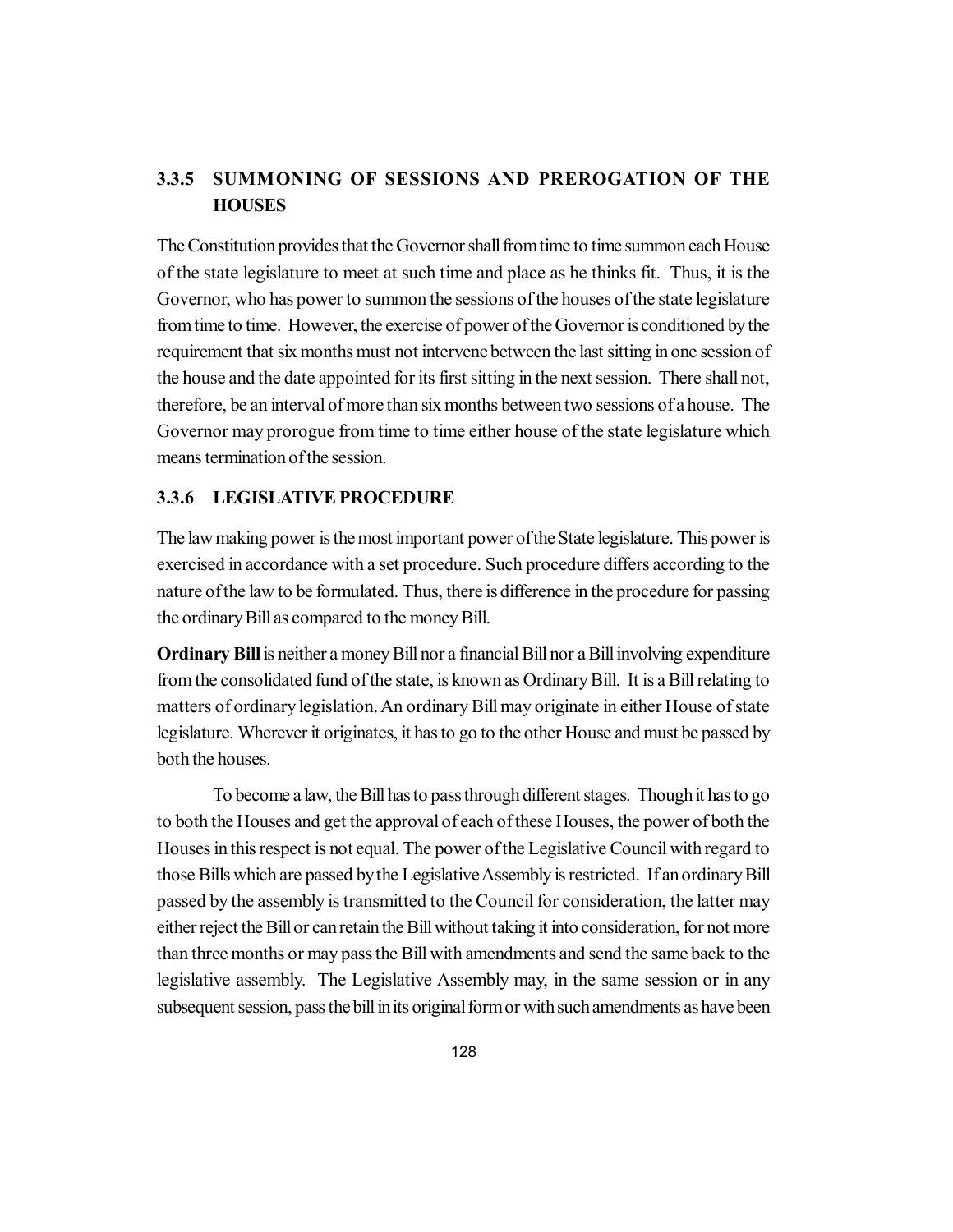made or suggested by the Legislative Council. After the bill has been passed for the second time by the legislative assembly, it is retransmitted to the Legislative Council. The Legislative Council may reject the bill. If more than one month elapse and the Council has not passed it or if the Council passes the Bill with amendments not agreeable to the assembly, the Bill shall automatically be deemed to have been passed by both the houses of the state legislature in the form in which it was passed by the legislative assembly for the second time with or without such amendments as had been made by the Council and were agreed to by the legislative assembly.

All this means restrictive power of the Legislative Council. It can rarely do more than suggest amendments to bills passed by the lower house.

Once the Bill is passed by both the houses of assembly, it is presented to the Governor for his assent. Only then it becomes law.

The difference between the two Houses is also in relation to the pending bills before each of the two Houses. A Bill pending in the legislature does not lapse by reason of the prorogation of the house or houses thereof. A Bill pending in the Legislative Council, which has not been passed by the legislative assembly does not lapse on the dissolution of the assembly, but a Bill which is pending in the legislative assembly or which, having been passed by the legislative assembly, is pending in the Legislative Council, lapses on a dissolution of the assembly.

All this implies that the Legislative Council cannot veto Bills passed by the legislative assembly. The Council can only delay the passage of hasty and ill-considered legislation by the assembly and in some circumstances invokes the judgment of the electorate. The Constitution makes provision for a deadlock between the two chambers by Section 75.

It follows that in respect to a non-money bill, having been passed by the legislative assembly, the legislative council does not have any power except to delay the passing of the bill. The J&K Constitution does not specifically provide for the situation when a Bill, other than a money Bill, which originated in the Legislative Council and having been passed by it, if rejected in the legislative assembly, but it would seem that the assembly's disapproval means the lapse of the Bill.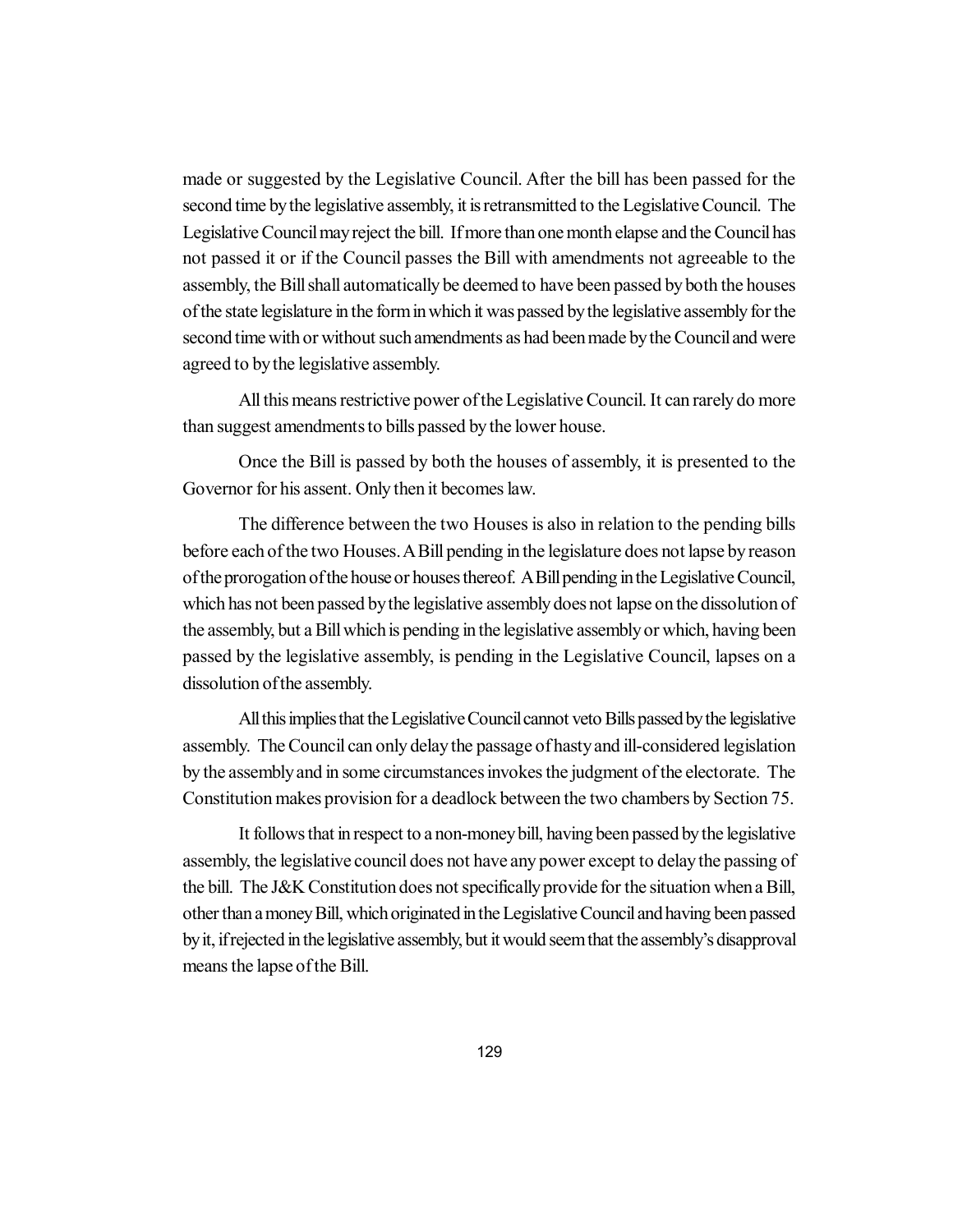**Money Bill**: A Bill which relates to finance or money is called a Money Bill. It is that bill which contains only provisions dealing with all or any of the following matters, namely –

- (1) The imposition, abolition, remission, alteration or regulation of any Tax;
- (2) The regulation of the borrowing of money or giving of any guarantee by the state or the amendment of the law with respect to any financial obligations undertaken or to be undertaken by the state.
- (3) The custody of the consolidated fund or the contingency fund of the state, the payment of money into or the withdrawal of moneys from any such fund.
- (4) The declaring of any expenditure to be expenditure charged on the consolidated fund of the state or the increasing of the amount of any such expenditure.
- (5) The receipts of money on account of the consolidated fund of the state or the public accounts of the state or the custody of issue of such money; or
- (6) Any matter incidental to any of the matters mentioned in Section 77(1). A money Bill is introduced in the assembly only.

According to the procedure followed in the State, a Bill shall not be deemed to be a money Bill by reason only that it provides for the imposition of fines or other pecuniary penalties or for the demand or payment of fees for licenses or fees for services rendered, or by reason that it provides for the imposition, abolition, remission, alteration, or regulation of any tax by any local authority or body for local purposes.

If any question arises whether a Bill is a money Bill or not, the decision of the Speaker of the Legislative Assembly shall be final. A money Bill can be introduced or moved only on the recommendation of the Governor.

Sections 76 and 77 lay down provisions with regard to Money Bill. A money Bill must always originate in the legislative assembly. It cannot be introduced in the legislative council. A Money Bill having been passed by the legislative assembly is transmitted to the legislative council. The Council cannot reject or amend a Money Bill. All that Council can do is to suggest amendments, which the legislative assembly may or may not accept.

The Legislative Council shall return the money bill to the legislative assembly within 14 days from the date of its receipt in the council with its recommendations.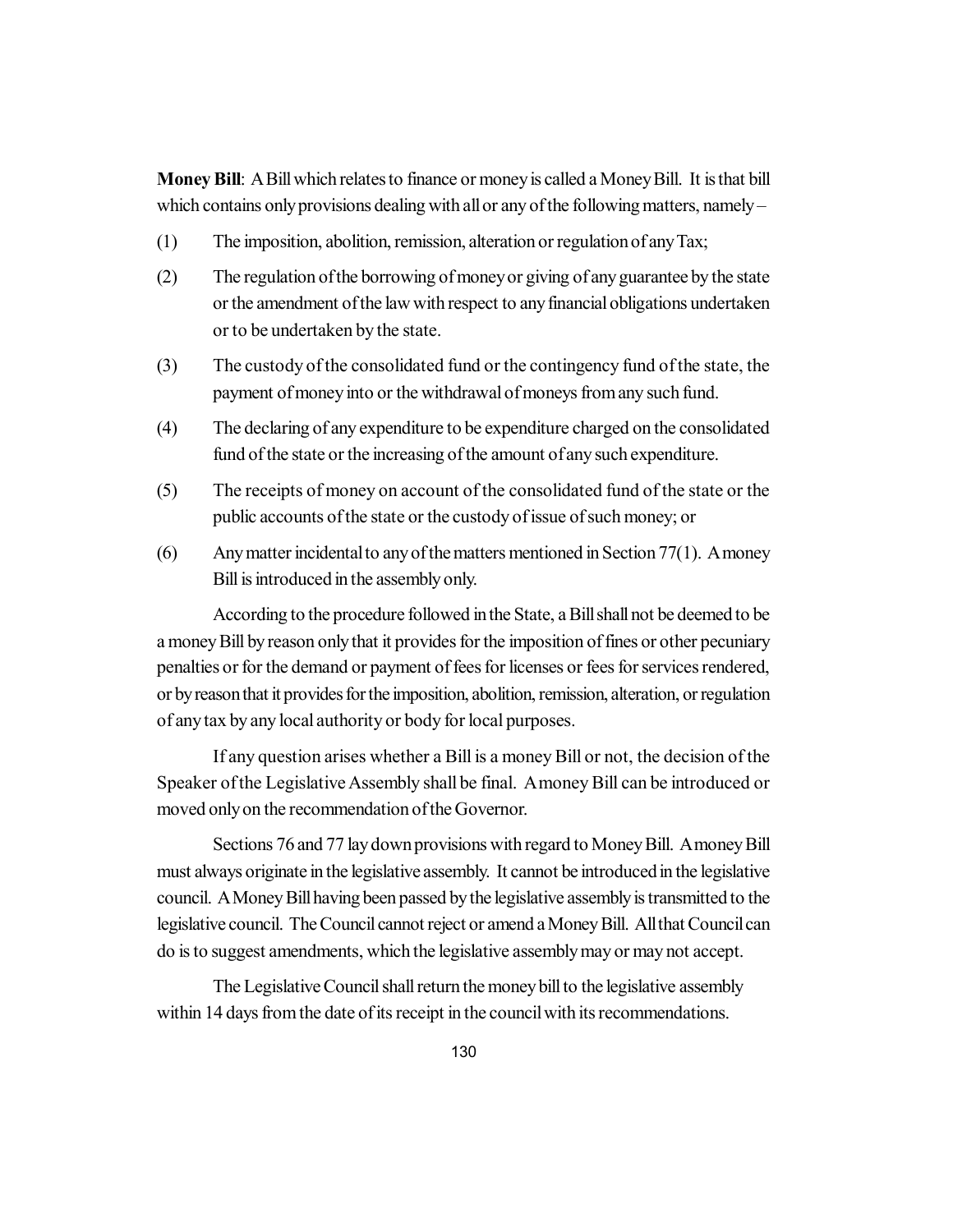If the assembly accepts any of the recommendations of the Council the Money Bill shall be deemed to have been passed by both houses with the amendments recommended by the Legislative Council and accepted by the Legislative Assembly.

If the legislative assembly does not accept any of the recommendation of the Legislative Council, the money bill shall be deemed to have been passed by both houses in the form in which it was passed by the legislative assembly without any of the amendment recommended by the Legislative Council.

If the Money Bill is not returned by the Legislative Council to the Legislative Assembly within the said period of 14 days, it shall be deemed to have been passed by both houses at the expiration of the said period in the form in which it was passed by the Legislative Assembly.

It thus follows that with respect to a Money Bill, the Legislative Council does not have any power but only to delay the passing of the bill by 14 days.

# **3.3.7 PROCEDURE IN FINANCIAL MATTERS**

The Governor causes to be laid before the state legislature the "Annual financial statement" showing the estimates of receipts and expenditure of the government, generally known as Budget for every financial year. It is in two parts. The first Part, which is open in discussion in the legislature but which is not subject to vote, deals with matters charged on the consolidated fund of the state and covers –

- (a) the emoluments and allowances of the Governor and other expenditure relating to his office;
- (b) the salaries and allowances of the Speaker and the Deputy Speaker of the Legislative Assembly and of the Chairman and Deputy Chairman of the Legislative Council;
- (c) debt charges for which the state is liable including interest, sinking fund charges and redemption charges, and other expenditure relating to the raising of loans and the service and redemption of debts;
- (d) expenditure in respect of the salaries and allowances of the judges of the High Court;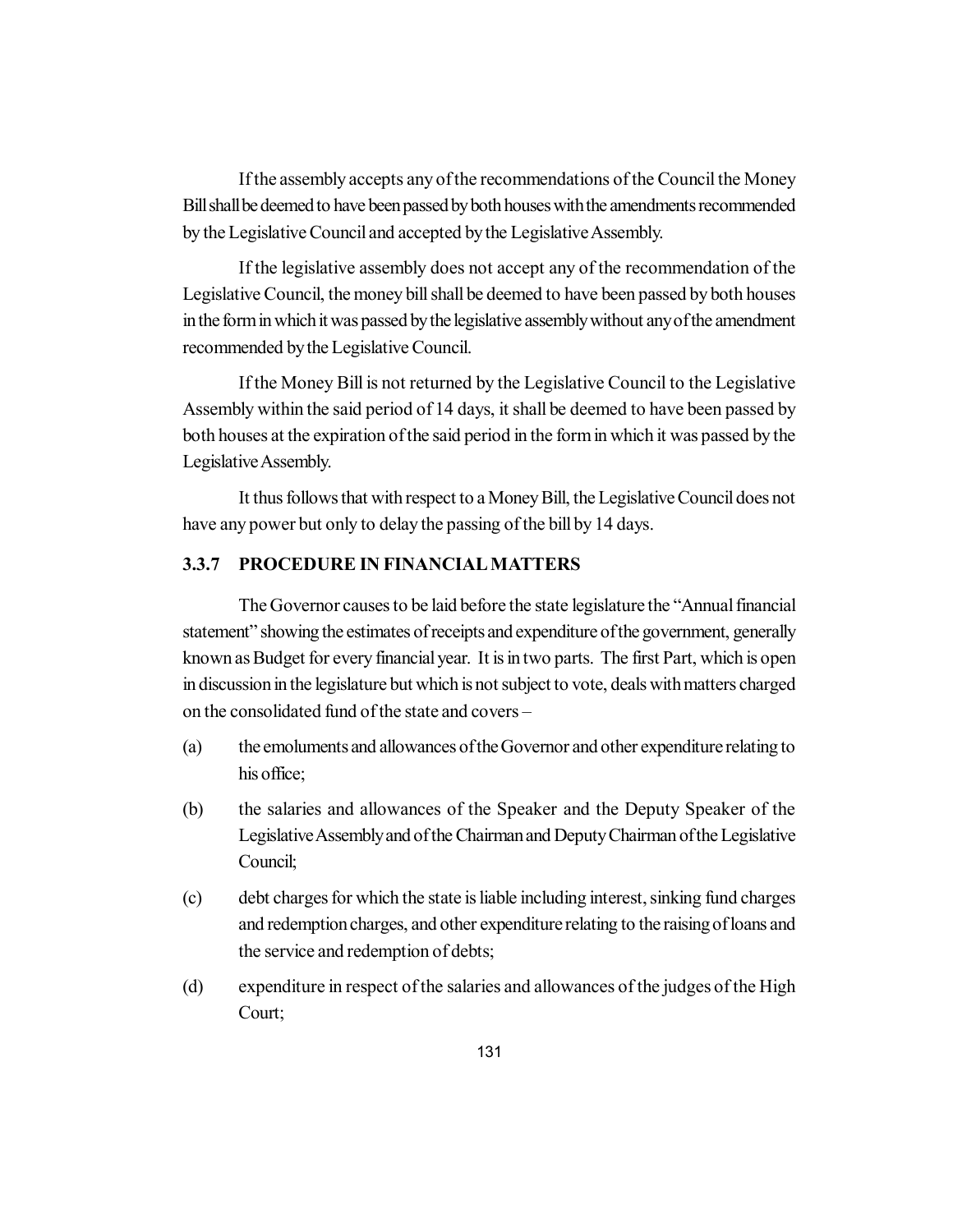- (e) any sums required to satisfy and judgment decree or award of any court or arbitral tribunal; and
- (f) any other expenditure declared by this Constitution or by legislature to be so charged.

The second Part of the statement contains demand for grants to meet anticipated expenditure. These may be assented to, refused or reduced by the legislature but may not be increased. A demand for grant can be made only on the recommendation of the Governor. The annual appropriation Bill is necessary to authorize payment of money out of the consolidated fund. Substantially the same principles apply to acts passed to provide supplementary grants during the year, votes on account, votes of credit and other legislative authority for the appropriation of money out of the consolidated fund. They must be introduced in the Legislative Council and on the recommendations of the Governor.

### **3.3.8 LET US SUM UP**

To conclude, the Legislature of the State is a powerful body having important role of representing the people. The directly elected lower House of the State Legislature therefore represents the people. The State legislature also has the important role of making the law. The law making power of the Lower House is wider than that of the Upper House. The Upper House cannot do anything to a Bill duly passed by the Lower House. It can at the most delay the process of converting a Bill into a law. The Upper House is based on the principle of equal representation to the regions and also to take care of those subregions which may not be otherwise represented in a suitable manner.

# **3.3.9 CHECK YOUR PROGRESS EXERCISE**

- 1. Write a note on importance of Legislature in a democratic system.
- 2. What are the powers and functions of the Legislative Assembly?
- 3. Explain the composition the Legislative Council in Jammu and Kashmir
- 4. Describe the powers and functions of Legislative Council.
- 5. Write a note on Legislative Procedure.
- 6. How the financial matters will be handled in legislature?

 $\sim\sim$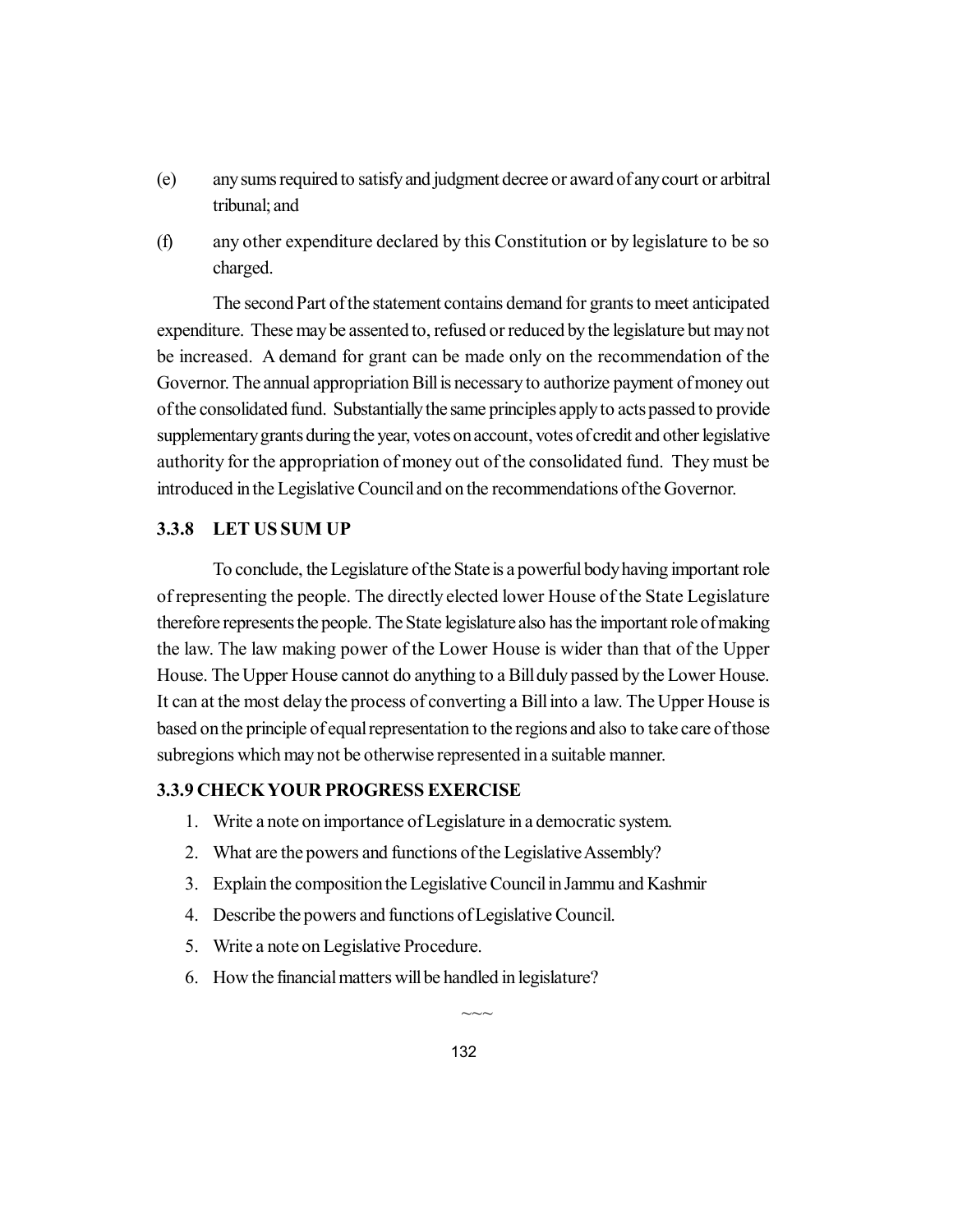B.A., Semester VI, Political Science (**Govt. and Politics in J&K**) Unit III: **Constitutional Structure**

# **3.4 JUDICIAL SYSTEM: POWERS AND FUNCTIONS OF HIGH COURT**

**- Nirlap Kour**

## **STRUCTURE**

**3.4.0 Objectives**

\_\_\_\_\_\_\_\_\_\_\_\_\_\_

- **3.4.1 Introduction**
- **3.4.2 Judiciary in J&K Historical Development**
- **3.4.3 Judiciary in post-Independent Period**
- **3.4.4 Composition of the High Court**
- **3.4.5 High Court Court of Record**
- **3.4.6 Jurisdiction of High Court**
- **3.4.7 Let us sum up**
- **3.4.8 Check Your Progress Exercise**
- **3.4.0 OBJECTIVES**

This unit provides a detailed knowledge of the history, composition and jurisdiction of the High Court. After reading this unit, you will be able to:

 to know about the history of development of judiciary in Jammu and Kashmir during the pre-independence period and after the making of the constitution of Jammu and Kashmir;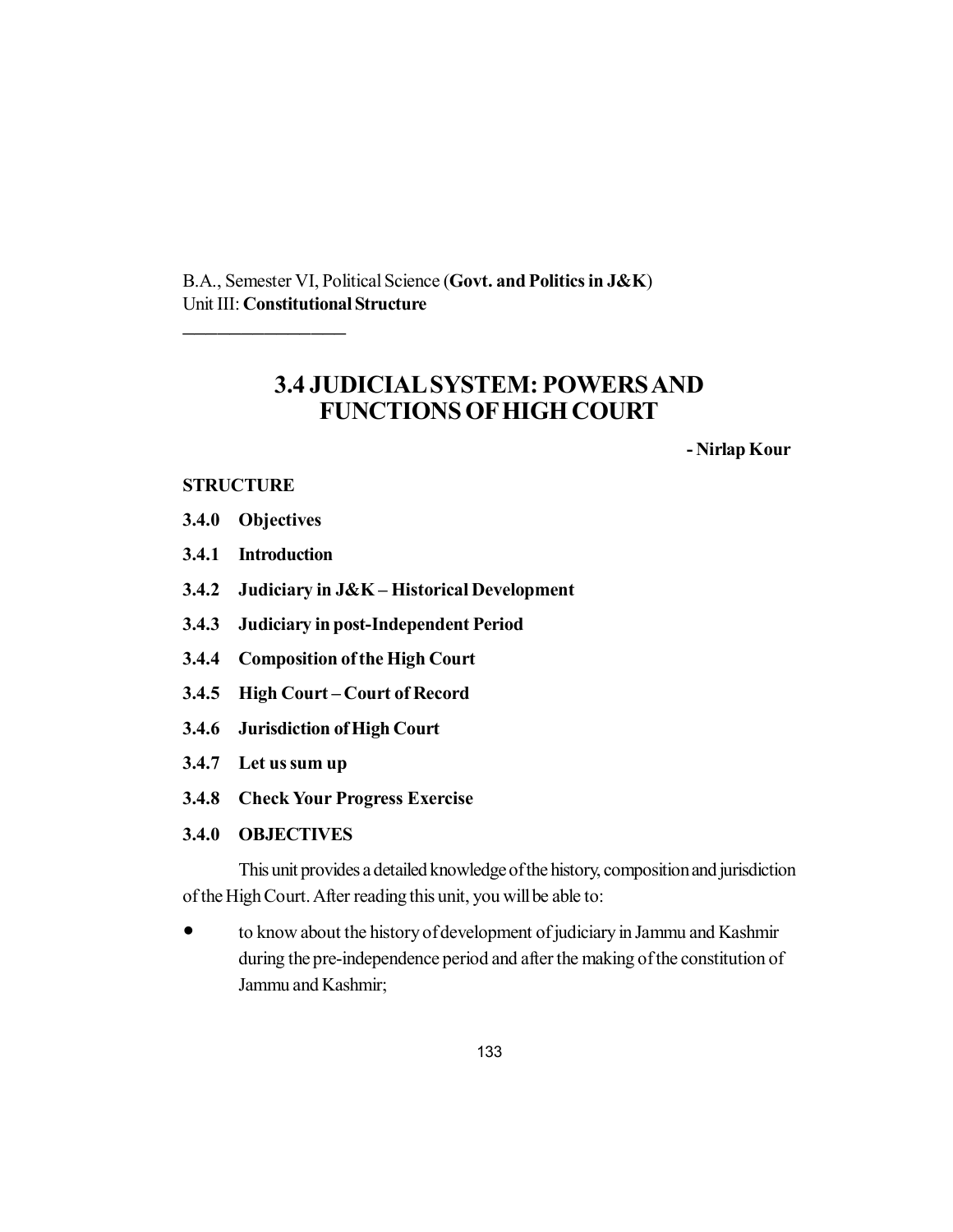- to know about the composition and jurisdiction of the High Court of Jammu and Kashmir;
- to understand peculiarity of the state's constitution vis-à-vis the Judiciary and understand the nature of difference/similarity in comparison to other states.

# **3.4.1 INTRODUCTION**

The judiciary in Jammu and Kashmir acts as the interpreter and guardian of the Constitution. It is a key organ of the government of the State. Like the judiciary elsewhere in the country, the judiciary in this state has to act as an independent and impartial agency that has the important role of acting as a watchdog. Originally, the Judiciary in the state derived its power from the Constitution Act of 1939. The structure followed by the Judiciary after 1939 was continued even after 1947. In the State of Jammu and Kashmir, after the making of the Constitution of the State in the middle of fifties, the structure and powers of the Judiciary were drawn by this constitution. Despite its composition and powers being drawn from the state constitution, the structure of judiciary does not differ much from that of other states of India.

### **3.4.2. JUDICIARY IN JAMMU AND KASHMIR -**

### **HISTORICAL DEVELOPMENT**

The Judiciary in the modern context had taken shape in the state of Jammu and Kashmir during the time of the Dogra rule itself. The first High Court was established in March 1928. At that time, it comprised of a Chief Justice and two Prime judges and was called 'The High Court of judicature Jammu and Kashmir State'. This was the highest judicial body in the state within the limited framework of monarchy. Despite its modern nature, it was not fully autonomous. The control of the monarch continued as appeal from it lay to him.

With the framing of the Constitution Act of 1939, that was enacted by the Dogra ruler as a result of the pressure of the popular movement in the State, the High Court was institutionalised as an essential part of the government. Part IV of the Constitution Act, 1939, dealt with the judicature. Section 48 of the Act contained provisions with regard to the High Court.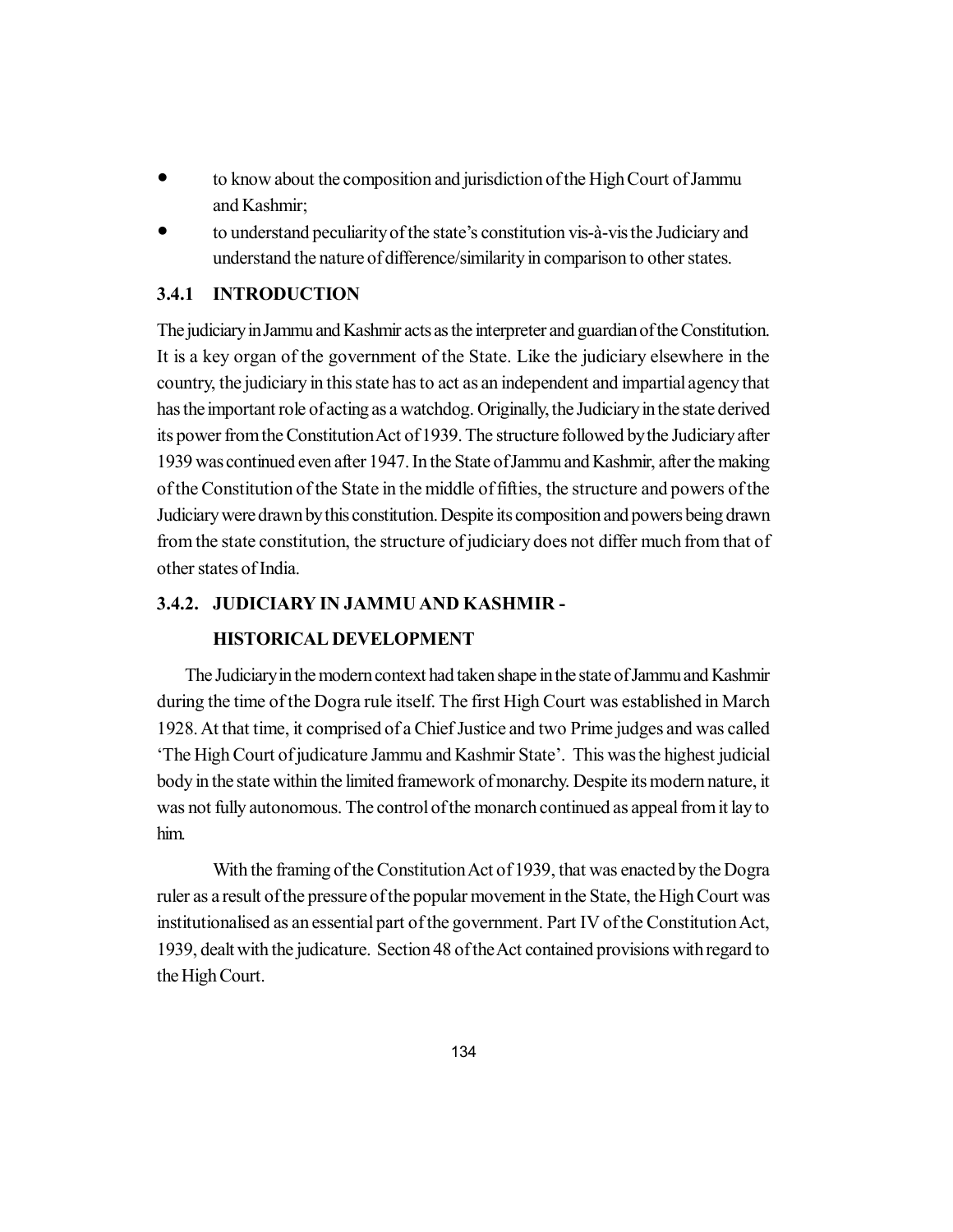### **3.4.3 JUDICIARY IN THE POST-INDEPENDENCE PERIOD**

The Judiciary in the State of Jammu and Kashmir, like judiciary in other states of India evolved as an impartial and independent institution in the post-independence period. However, there remained a basic difference in the structure of the Judiciary in this State as compared to the judiciary in other States. Governed by Article 370 of the Constitution of India, this State was to have its own internal governmental arrangement, while other states of India were to be governed by the common provisions relating to the governance of the States under the Constitution of India.

The state of Jammu and Kashmir therefore was not governed by the Entry 78 of List I of Seventh Schedule of the Constitution of India that deals with the exclusive power of the Union Parliament to legislate on the Constitution and organization of the High Courts in the states. Under the Presidential Order of 1950 that defined the nature of application of the Constitution of India to this state, this provision of the Constitution of India was not exercisable with regard to Jammu and Kashmir. The composition and organization of the High Court was within the exclusive jurisdiction of the State. The High Court of the State therefore continued working under the Constitution Act of 1939.

Despite its being governed by the local Act, the High Court of the State of Jammu and Kashmir was integrated to a very limited extent within the federal nature of the judiciary in India. Articles 131 and 132 of the Constitution of India, dealing with the original jurisdiction of the Supreme Court of India was applicable to this state. Similarly, the appellate jurisdiction of the Supreme Court on constitutional questions was also applied to this state. Other than this, the Supreme Court had no other jurisdiction in the state.

In 1957, the constitution of the State came into force. With this constitution in place, the Judiciary came to be governed by this Constitution.

# **3.4.4 COMPOSITION OFTHE HIGH COURT, APPOINTMENT AND REMOVAL OF JUDGES**

The High Court of Jammu and Kashmir, to begin with consisted of a Chief Justice and two or more other judges. The Constitution did not fix any maximum number of judges, but provided that the minimum number of judges of the High Court, excluding the Chief Justice at any time, will be two. The present strength of the High Court is eight permanent (including Chief Justice) and six additional judges.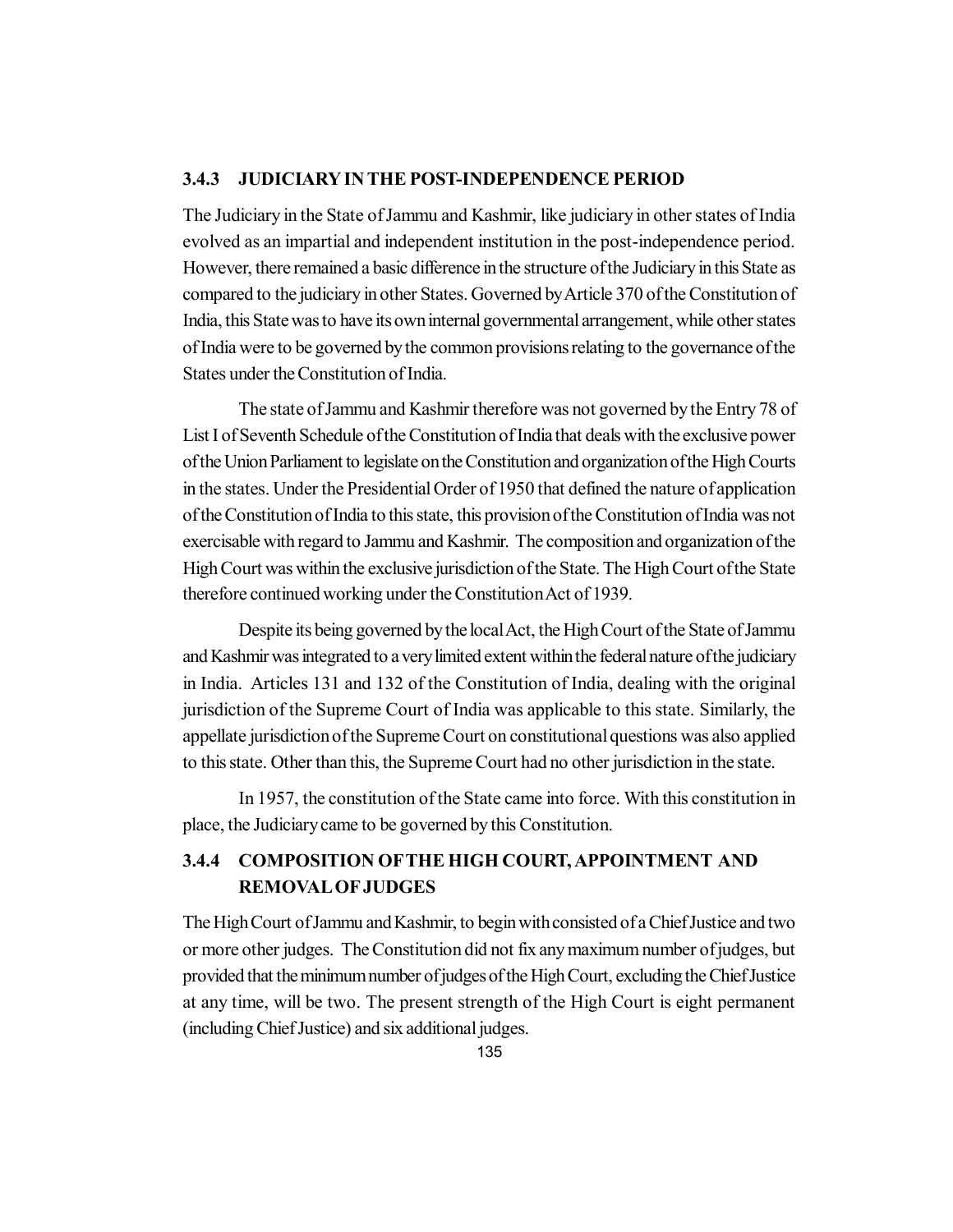According to the procedure followed now, the appointment of the judges of the High Court is made by the President of India. He, however, consults the following persons in the matter:

- (a) Chief Justice of India;
- (b) The Governor of the State (originally the Sadar-I-Riyasat)
- (c) Chief Justice of the High Court of the State of Jammu and Kashmir.

In case of the appointment of the Chief Justice of Jammu and Kashmir, only (a) and (b) are to be consulted. The judges hold office until they attain the age of sixty two years. A candidate for appointment must have at least ten years of judicial experience in the State or in any other part of India, or have been an advocate of High Court of Kashmir or of any other High Court in India or of two or more such Courts in succession. A judge of the High Court may resign his office by writing under his hand addressed to the President of India. A judge of the High Court could be removed by an order of the President of India.

To begin with, the power of removal of Judges of the High Court lay in the legislature of the State. This was a power equivalent to the power of the Parliament to impeach the Judges. A judge of the High Court of this state could be impeached by the state legislature in accordance to the provision laid down in the Constitution. The Constitution of the State provided that a Judge could be removed by an order of the President of India after an address for his removal supported by a two-thirds majority has been passed by each House of the State legislature on the grounds of "proved misbehaviour or incapacity". But this provision has been repealed by the Constitution of Jammu and Kashmir (First Amendment) Act, 1959. By C.O. 60, the removal of the judges of the State High Court can only be made after an address for their removal has been passed by Parliament of India and presented to the President in accordance with article 124(4) of the Constitution of India.

The Constitution of Jammu and Kashmir did not contain any provision with regard to the transfer of judges from or to the Kashmir High Court nor did the Constitution (Application to Jammu and Kashmir) Order, 1954 contain any such provision. But because the judiciary of the state was being integrated with the rest of India, it was felt that such a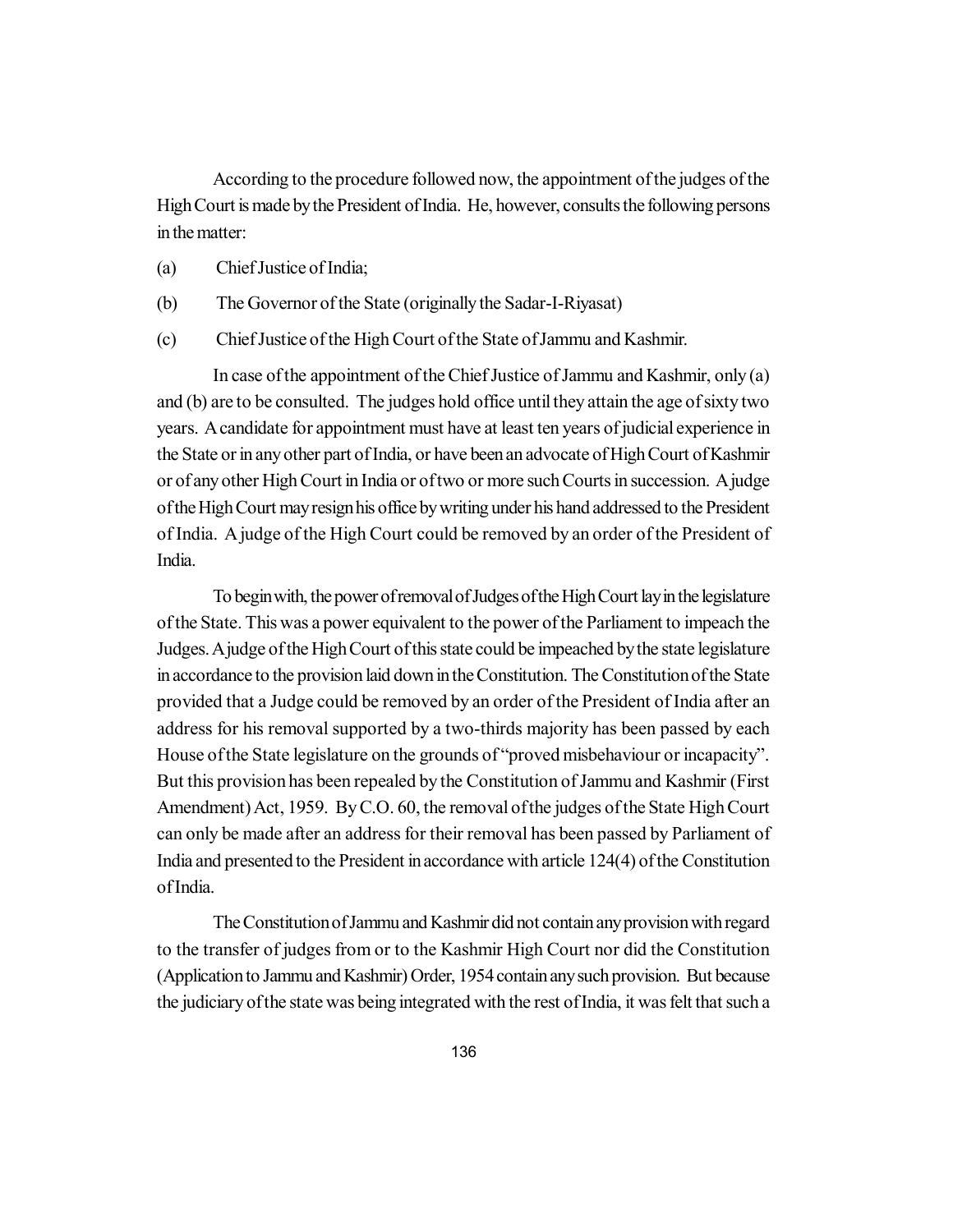provision was necessary. Accordingly, Constitution (Application to Jammu and Kashmir) Amendment Order, 1960, made Article 222 of the Constitution of India, which deals with the transfer of judges from a High Court to the other Courts in India, applicable to Jammu and Kashmir with effect from 26.1.1960, but with following condition. Every such transfer from the High Court of Jammu and Kashmir or to that High Court shall be made after consultations with the Governor.

So now there is a provision that the President of India may, in consultations with Governor, order the transfer of judges from or to the High Court of Jammu and Kashmir.

Section 106 of the Constitution of Jammu and Kashmir barred judges of the High Court, who had held office after the commencement of the Constitution from practicing before any Court or authority in the State.

Judges of the High Court enjoy the same immunity as the judges of the Supreme Court of India. No action lies against a judge for any acts done or words spoken in his capacity as a judge. "It is essential on all courts that the judges who are appointed to administer the law should be permitted to administer it under the protection of the law independently and freely, without favour and without fear. This provision of the law is not for the benefit of a malicious or a corrupt judge, but for the benefit of the public, whose interest it is that judges shall be at liberty to exercise their functions with independence and without fear of consequences."

# **3.4.5 HIGH COURT – COURT OF RECORD**

Section 94 of the Constitution of Jammu and Kashmir declares:

The High Court shall be a Court of record and shall have all the powers of such Court including the power to punish for contempt of itself, or of the Courts subordinate to it. Under this Section it has been provided that State High Court is empowered to "punish for contempt of itself or of Court subordinate to it". Thus, contempt proceedings come under the original jurisdiction of the High Court.

Contempt of Court is of two types:

- (a) Civil, e.g., failure to comply with an order or undertaking;
- (b) Criminal.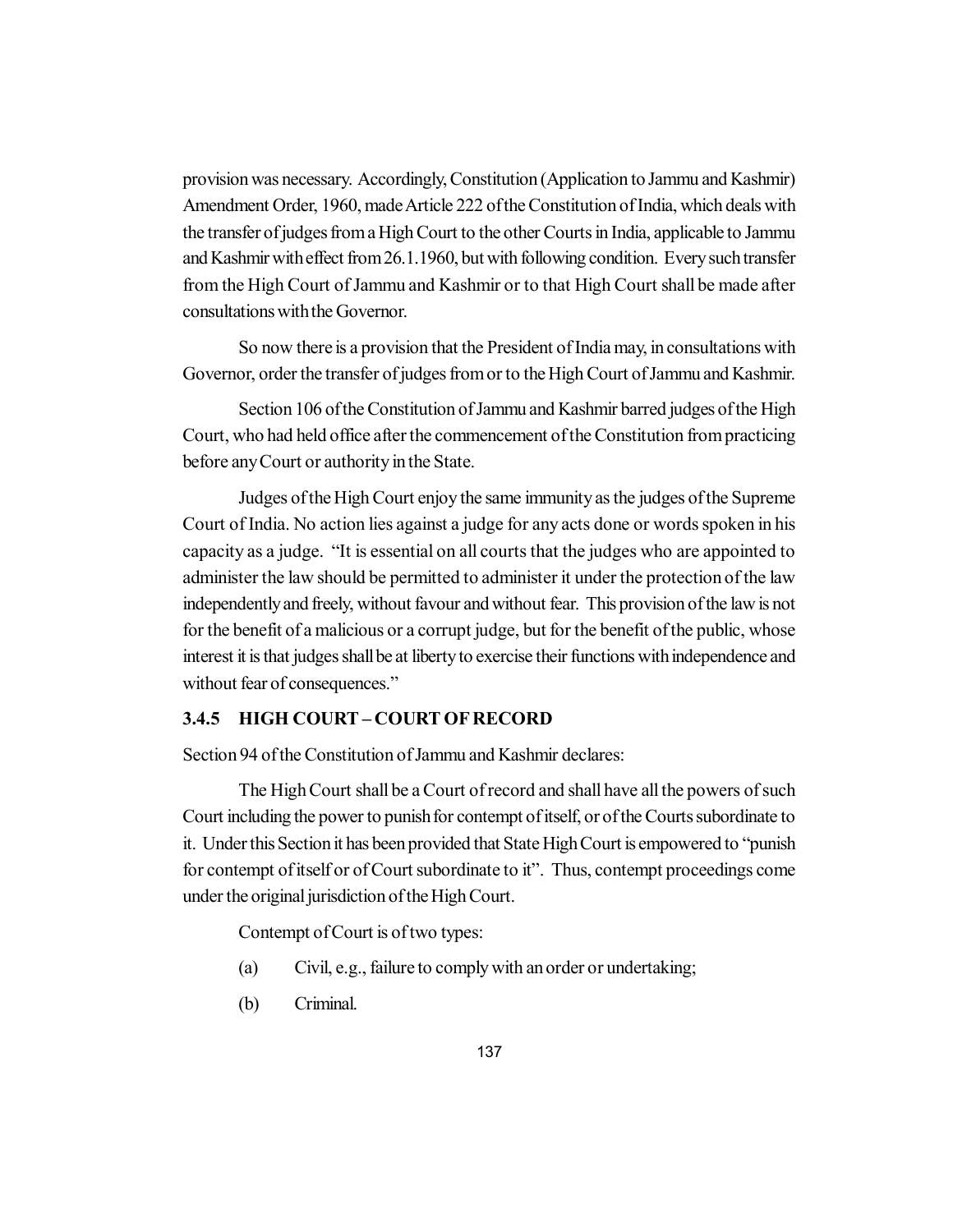There is further division of contempt for acts committed in court or out of court:

- (i) in Court: this includes unruly behaviour; interference with proceedings; refusal to obey presiding officer; speaking disrespectfully of judge or jury;
- $(ii)$  out of Court: this includes the interference with the course of justice, e.g., intimidating a party; corrupting a witness, its officers and commenting on lending proceeding so as to prejudice trial.

## **3.4.6 JURISDICTION OFTHE HIGH COURT**

# **3.4.6.1 ORIGINAL, APPELLATE AND REVISIONAL JURISDICTION OFTHE HIGH COURT:**

Section 102 of the Constitution of Jammu and Kashmir enacts that subject to the provisions of the Constitution of Jammu and Kashmir and to the provisions of any law in force for the time being, laws administered in the High Court shall be the same as immediately before the commencement of the Constitution. This applies to statutes, precedents, customs, usage and personal laws. The jurisdiction of the High Court therefore, was originally governed by the Constitution Act of 1939.

Section 56 of the Constitution Act, 1939 dealt with the jurisdiction of the High Court. It contained provisions with regard to the original, appellate and revisional jurisdictions of the High Court.

This Section 56(2) reads:

The High Court shall have jurisdiction to hear and determine any suit worth rupees twenty thousand and every such suit or proceeding shall be instituted in the High Court. After the enforcement of the 1957 Constitution, this jurisdiction of the High Court of Jammu and Kashmir was further extended to any suit or proceeding of value of twenty thousand rupees or over.

The high Court has jurisdiction to entertain and dispose of such appeals, revisions and cases, civil, criminal and revenue, as it may be empowered to do under any enactment in force in the state. Appeals from the lower courts lie to the High Court and the procedure for filing these appeals is probably contained in the letters dated of September 10, 1943.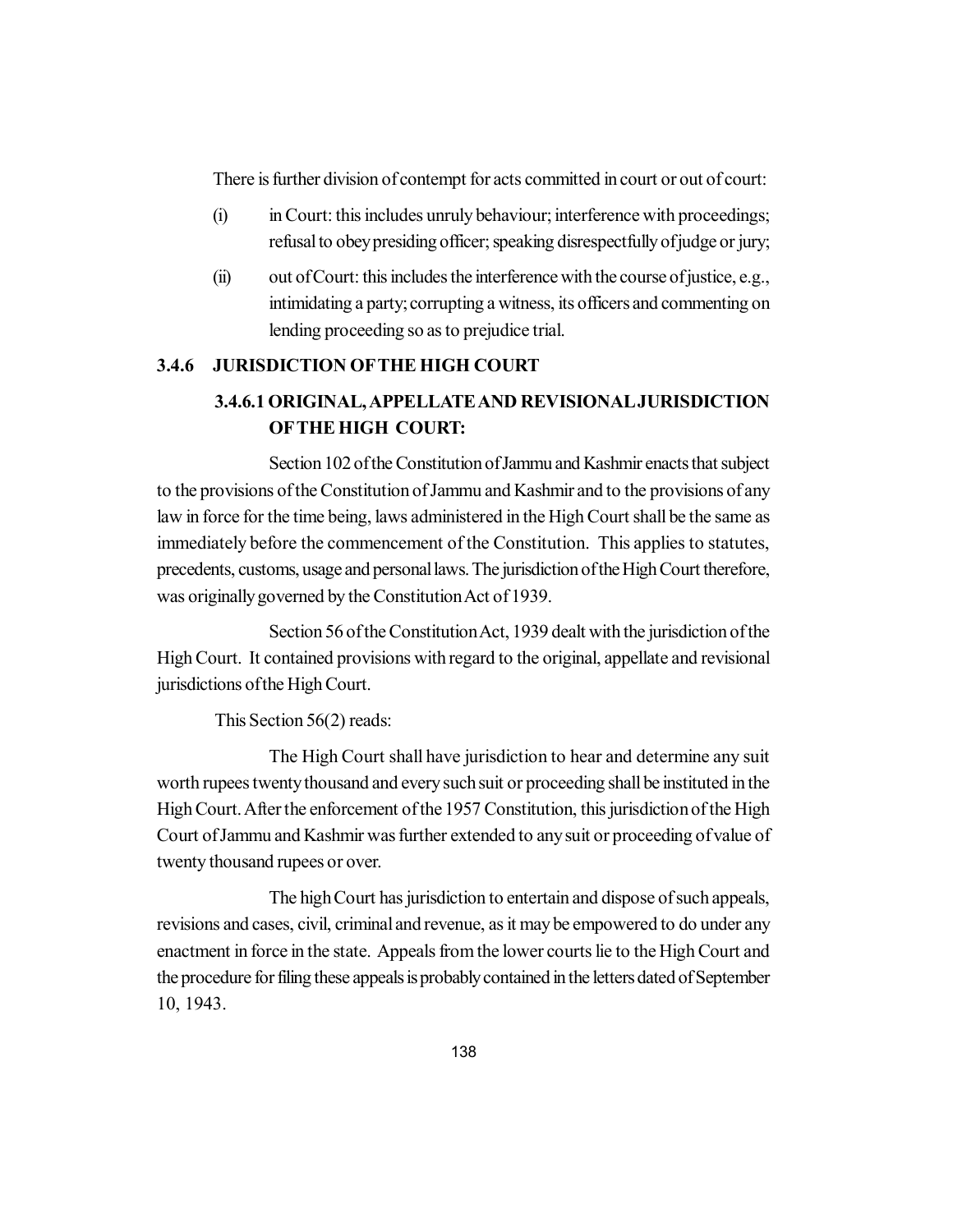The High Courts also enjoy the power to issue certain writs:

Section 103 of the Constitution of Jammu and Kashmir deals with powers of the state High Court to issue writs, orders, directions, etc. for any purpose other than those mentioned in article 32(2A) of the Constitution of India. The combined effect of Section 103 of the Constitution of Kashmir and Article 32(2A) of the Constitution of India is that the High Court of Kashmir has the power to issue writs etc. (a) for the purposes of the enforcement of the fundamental rights and (b) for any other purpose.

### **3.4.6.2 SUPERVISORY JURISDICTION**

The High Court of Jammu and Kashmir is vested with administrative and judicial supervisory jurisdiction over all the Courts subordinate to it. In this capacity, the High Court is vested with the power of superintendence and control "over all courts for the time being subject to its appellate or revisional jurisdiction and all such courts shall be subordinate to the High Court". The court may

- (i) call for returns from such Courts;
- (ii) make and issue general rules for regulating the practice any proceedings from such Courts;
- (a) prescribe forms in which books, entries and accounts are kept by the officers of any such Court; and
- (b) settle table of fees of the staff, clerks, officers, attorneys and advocates of such Courts.

# **3.4.6.3 APPOINTMENT OF OFFICERS AND SERVANTS OFTHE HIGH COURT**

The appointment of the officers and servants of the High Court is made by the Chief Justice or by such other judges oJatever difference there existed earlier, now does not exist and for all practical purposes the constitutional position of Judiciary is at par with that of any other state.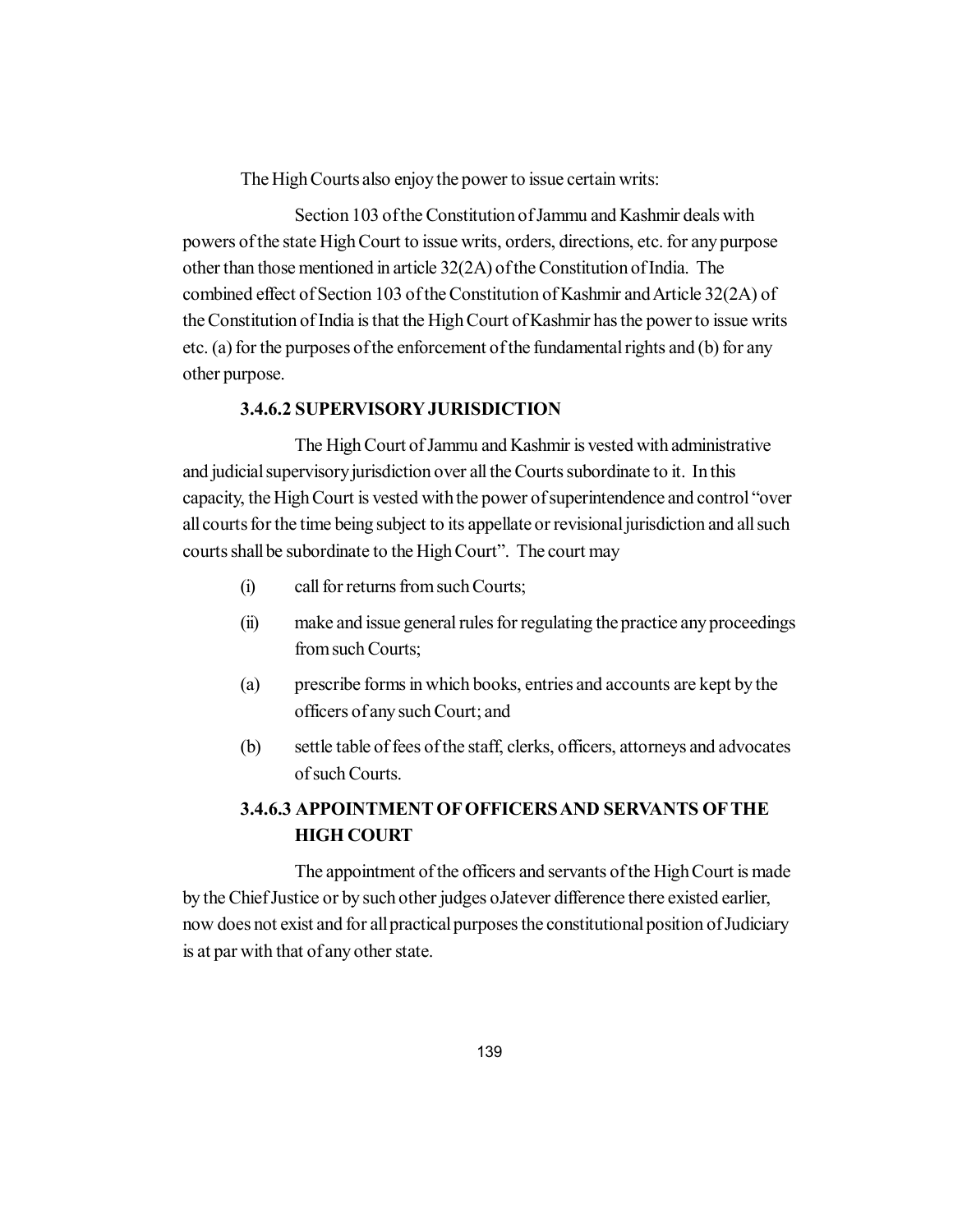## **3.4.8 CHECK YOUR PROGRESS EXERCISE**

- 1. How Judiciary in Jammu and Kashmir historically evolved?
- 2. Write a note on composition of the High Court and appointment of Judges.
- 3. How do you understand Court of Record?
- 4. Explain the original, appellate and revisional jurisdiction of High Court.
- 5. What is the Supervisory Jurisdiction of High Court?

Explain the powers of High Court with regard to appointments and promotions.

 $\sim\sim$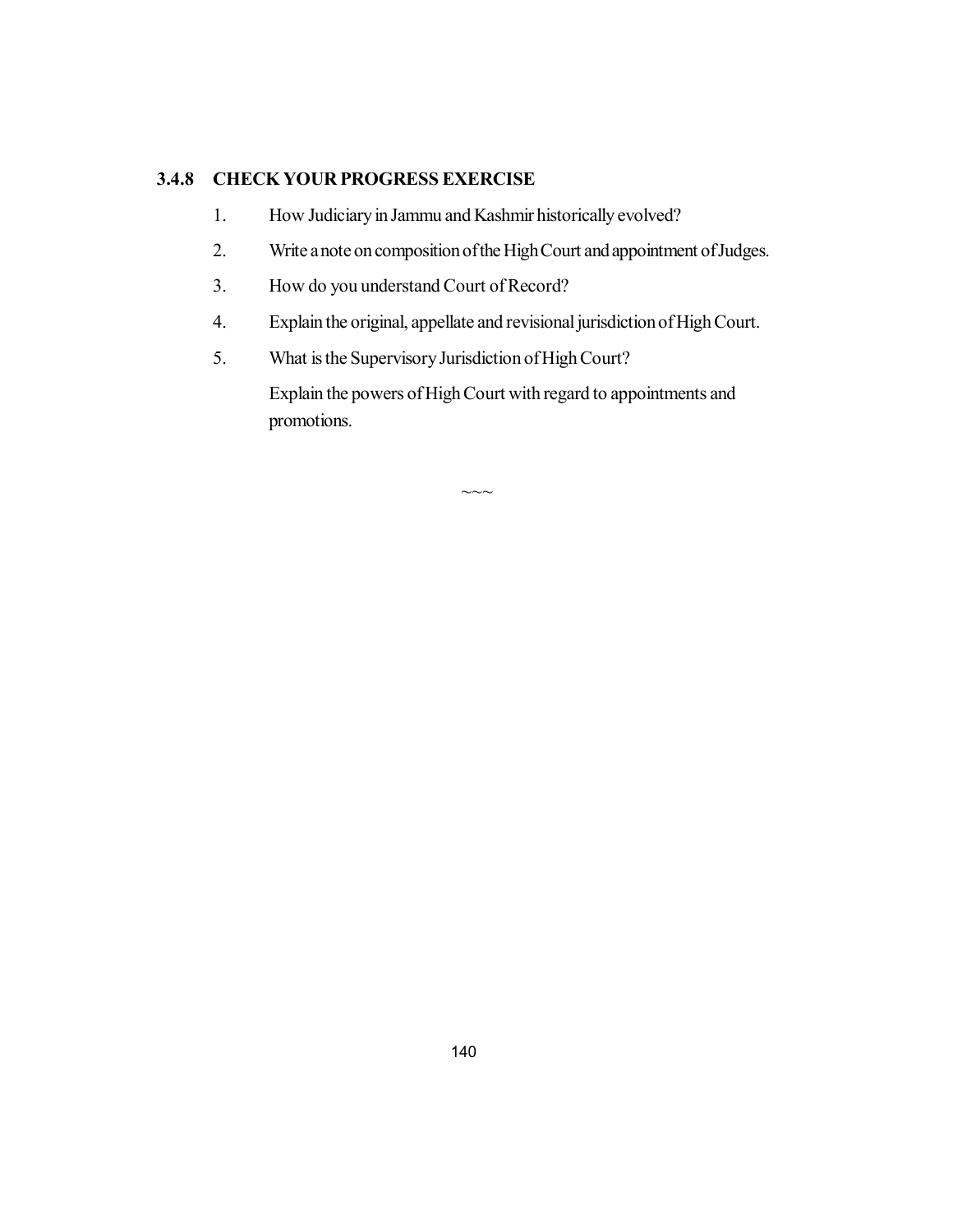B.A., Semester VI, Political Science (**Govt. and Politics in J&K**) Unit IV: **Political Process and Dynamics**

# **4.1 CHANGING NATURE OF PARTY SYSTEM IN JAMMU AND KASHMIR AND COALITION POLITICS**

**- Shrutika Manhas**

## **STRUCTURE**

**1.1.0 Objectives**

 $\mathcal{L}$  , we have the set of the set of the set of the set of the set of the set of the set of the set of the set of the set of the set of the set of the set of the set of the set of the set of the set of the set of the

- **1.1.1 Introduction**
- **1.1.2 Meaning of Political Party**
- **1.1.3 Nature of Party System in Jammu and Kashmir**
- **1.1.4 Inter-Regional Demands**
- **1.1.5 Coalition Politics in J&K**
	- 4.1.5.1 Assembly Elections 2002: Formation of Coalition Government
	- 4.1.5.2 The NC-Congress Coalition Government
	- 4.1.5.3 The PDP-BJP Coalition
- **1.1.6 Let Us Sum Up**
- **1.1.7 Check Your Progress Exercise**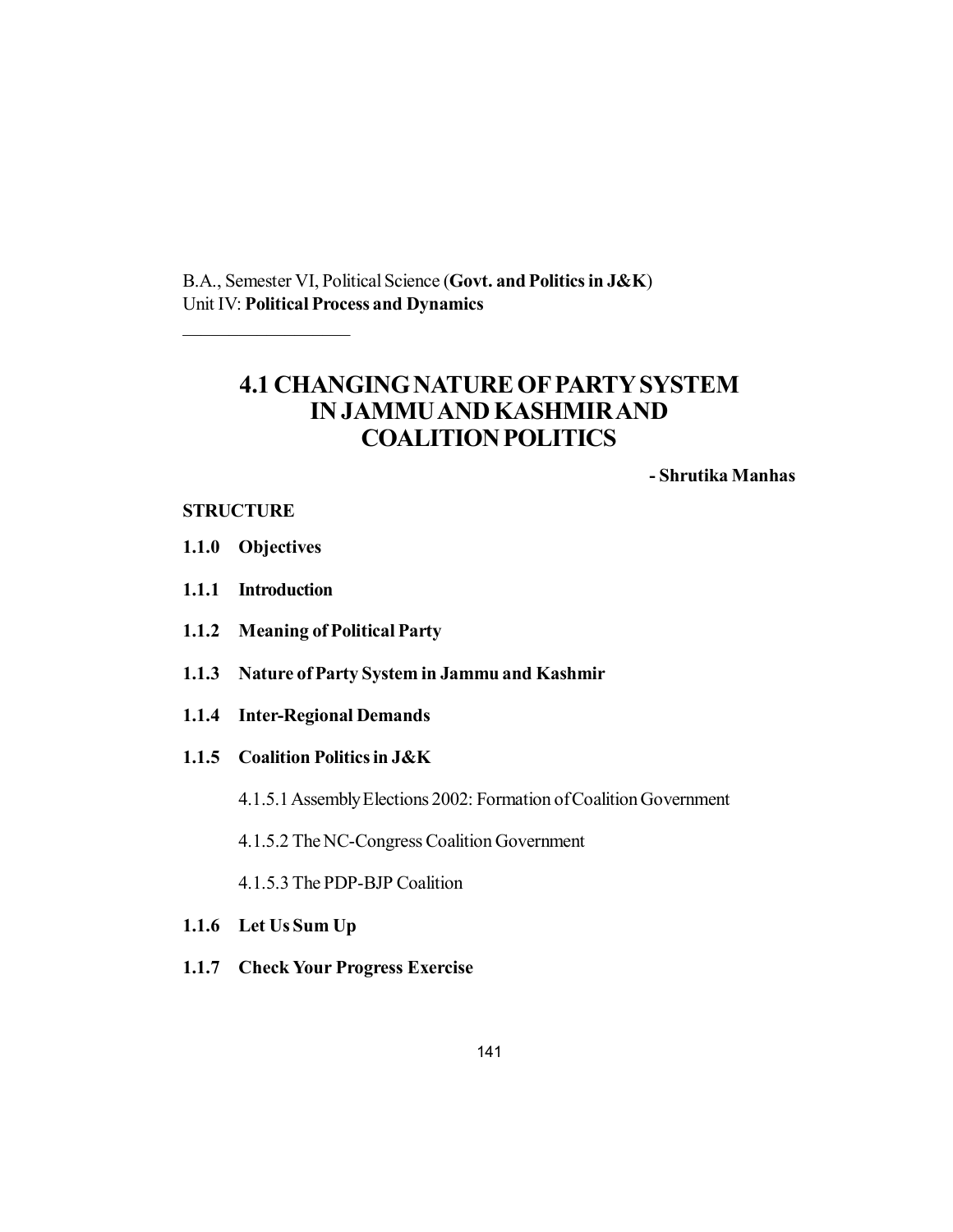### **4.1.0 OBJECTIVES:**

After going through this lesson you will be able to understand:

- the meaning of a Political Party;
- types of Political Parties in Jammu and Kashmir;
- inter-regional grievances in Jammu and Kashmir;
- the nature and functioning of coalition governments in J&K.

# **4.1.1 INTRODUCTION**

In the modern system of representative government, Political Parties plays a decisive role. In every modern polity, parties are indispensable link between the society and the various institutions of the government. Party system is a product of historical roots, civic traditions, cultural orientations and economy.

India is the largest democracy in the world under which both National and Regional political parties exist. Due to its diversity in terms of region, ethnicity, language and religion, many parties are functioning in India, representing voices of these diverse populations.

# **4.1.2 MEANING OF POLITICAL PARTY**

A Political Party can be defined as an organized group which seeks to control the personnel and policies of the Government Political parties mobilize and compete for popular support on the basis of programme, policies and actions.

## **4.1.3 NATURE OF PARTY SYSTEM IN JAMMU AND KASHMIR**

Due to the special circumstances prevailed in the state of Jammu and Kashmir, the political parties functioning somewhat differently from the parties in rest of India. Following are the features of Party System in Jammu and Kashmir.

## **4.1.3.1 ONE PARTY DOMINANCE**

In Jammu and Kashmir one party, the National Conference, played a key role in the political system of the state. All J&K National Conference has its origins in the politics of a particular religion and a community in aspiration. Political consciousness in the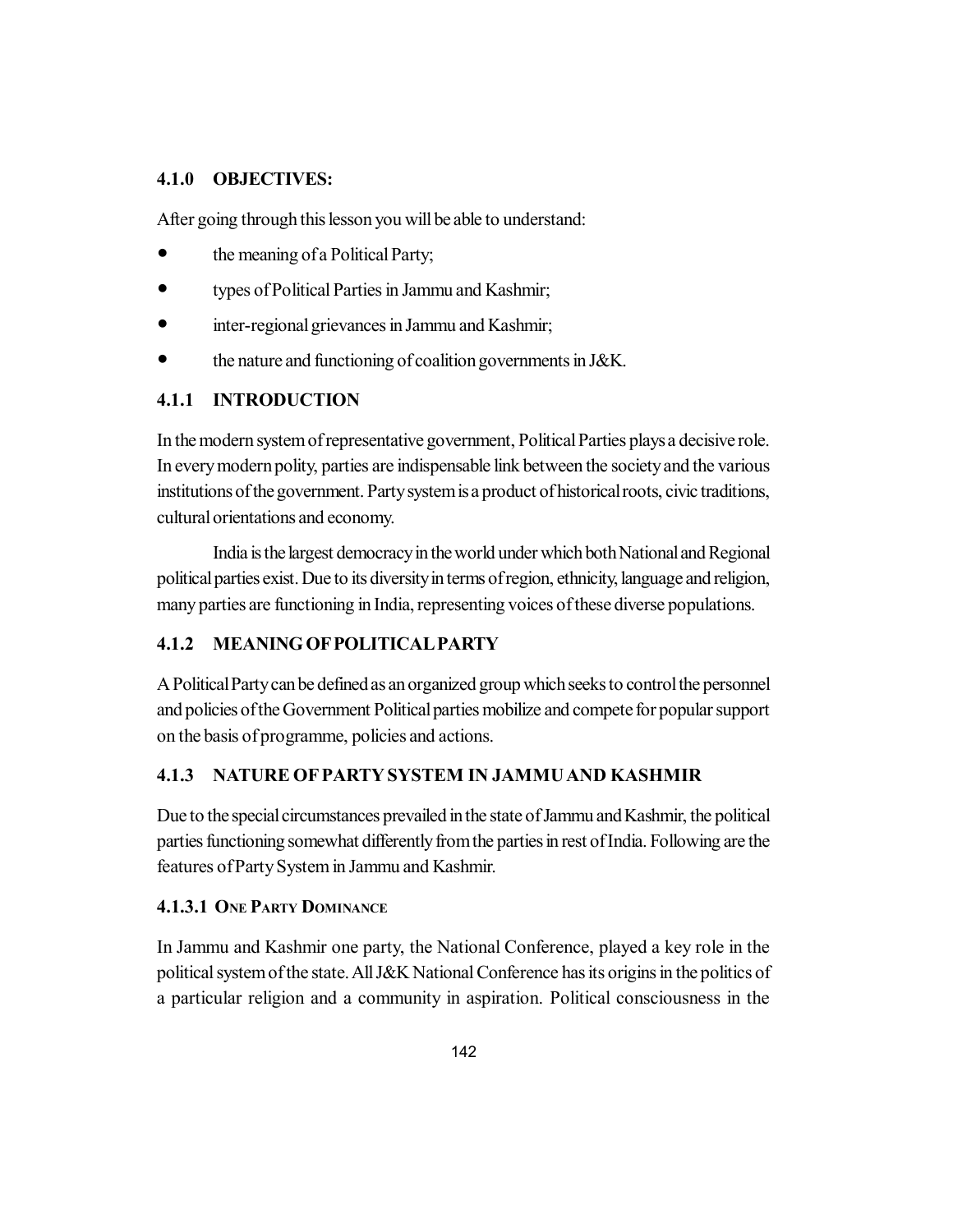predominantly Muslim Jammu and Kashmir state started growing in the mid 1930's when it was ruled by a Hindu maharaja in whose regime it was said that there was discrimination against majority community, that they were inadequately represented in the services, denied religious freedom and that there was lack of freedom of the press and political organization.

In 1931, All J&K Muslim Conference was formed but at a later date, the gates of the party were thrown open to the likeminded Hindus and Sikhs who felt the need for bringing about a change in the Maharaja's Rule. In June 1938, the Muslim Conference met in Srinagar and after a prolong discussion decided to transform itself into All J&K National Conference. During this time Sheikh Abdullah emerged as the most important leader of the party which resisted Tribal-Pakistani invasion of Kashmir in 1946-47 and at the same time was responsible for the state's accession to India in 1948 – the year when a popular Government was installed in Kashmir. Its major deed was to transfer the land to the tenants under the big landed Estates Abolition Act. National Conference was also instrumental in compelling the centre to include Article 370 in the Constitution of India which gives the State a distinct Constitutional Personality. Up to 1970 there was one party dominance in Jammu and Kashmir.

In 1965, the National Conference and the Congress merged into Indian National Congress but the former was revived in 1975 by Sheikh Abdullah after his release from imprisonment. In 1977 Assembly elections the NC was an absolute majority. After assuming power in 1977 Sheikh Abdullah wanted to end factionalism and rebuild the party. Before his death in 1982, the Sheikh got his son Farooq elected as the President of NC who later succeeded him in power. This off course was resented by Farooq's maternal uncle G.M. Shah who has his political ambitions and who succeeded in becoming the Chief Minister in 1984. But in 1987 Assembly Elections, the NC (Farooq faction) returned to power in alliance with the Indian National Congress. Even now NC is the most influenced party in the State. The electoral result of the State shows how the party dominated the political scene of the State since its formation.

- In 1956 elections it won 68 seats out of 75.
- In 1962 elections the NC won 70 seats of 75 seats.
- In 1967 it merged with Congress.
- $\bullet$  In 1977 it won 47 seats.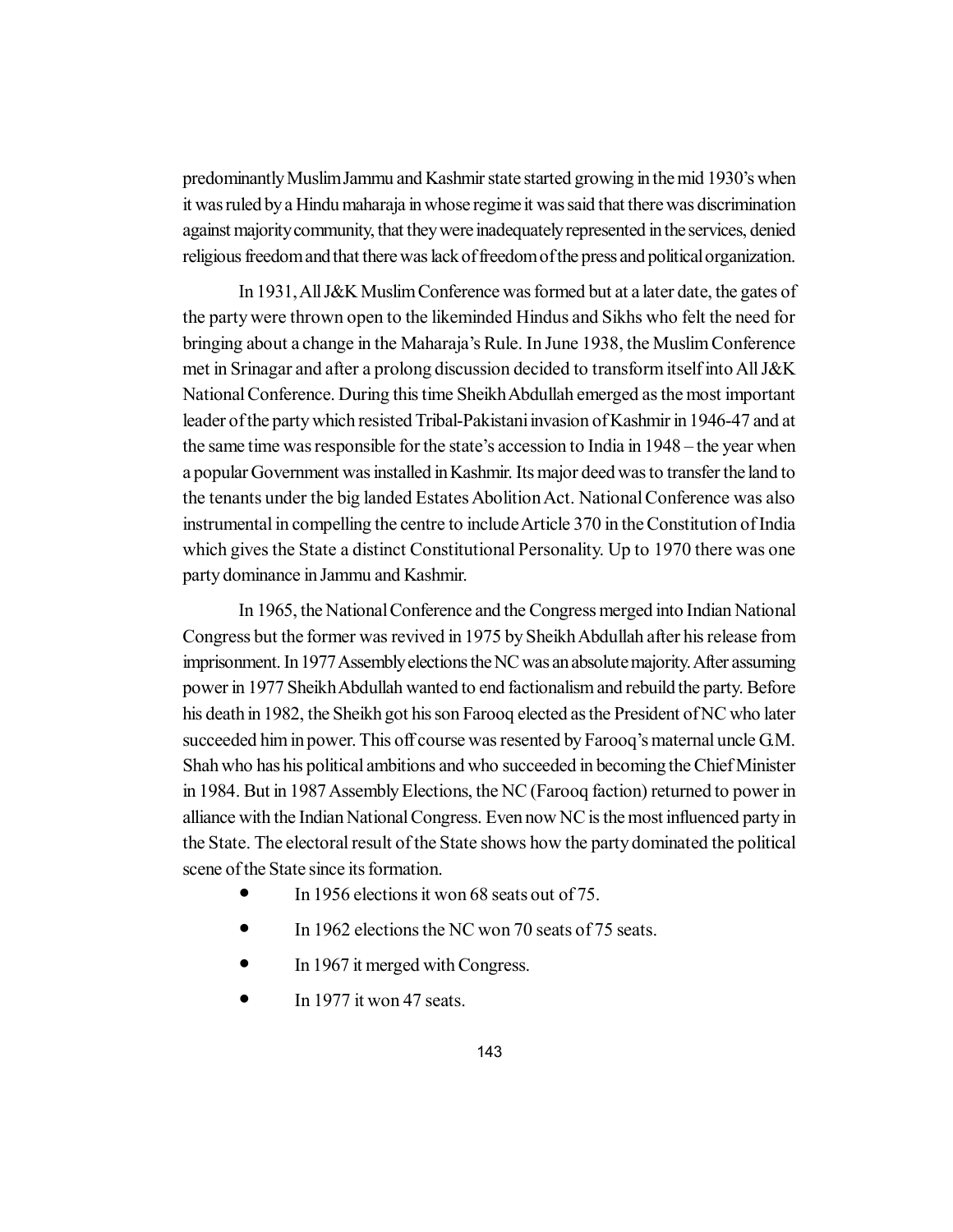- $\bullet$  1n 1983 it won 47 seats.
- $\bullet$  In 1987 it won 40 seats.
- In 1996 it again won with majority of 57 seats out of total of 87 seats.
- In 2002 general elections it won 28 seats.

This shows that national Conference has pragmatic character, secular nature, efficient and strong organization, charismatic political leadership. Dominance of one Party is the characteristic feature of Party System in Jammu and Kashmir.

# **4.1.3.2 NO STRONG OPPOSITION**

Lack of well-knit strong opposition is another feature of Party System in the Jammu and Kashmir. Earlier there was only one party in the opposition in J&K and that was Praja Parishad under the president ship of Pt. Prem Nath Dogra. It was restricted to Jammu only. In 1957 elections, it could win only 5 seats and in 1962 elections Praja Parishad secured only 3 seats. Thus, it failed to gain general public support. Later on it merged with Bharatiya Jana Sangh and after its merger it came to be known as communal party. It never won more than two seats from Jammu. It was the position of the opposition parties up to 1965. However at present there are many opposition parties in the State against the ruling National Conference. These are INC, C.P.I (M), People Democratic Party, Panther's Party, BSP and BJP. But no one constitutes a strong and efficient opposition party in the State and it is proved by the continuing dominance of NC in the political system of J&K State. At present NC is in rule with the support of INC.

# **4.1.3.3 OTHER FEATURES OF PARTY SYSTEM IN JAMMU AND KASHMIR**

- **1. Multiparty System:** Multiparty System is another characteristic of party system in  $J & K$ . There are so many parties in the state such as NC, INC, C.P.I (M), PDP, Panthers Party, BSP and BJP.
- **2. Autocratic Leadership:** An autocratic leadership is another important feature of the political parties in J & K State. There is hardly any party that is not under an autocratic leader. The constitution of most of the parties is presidential and committee are nominated by the President.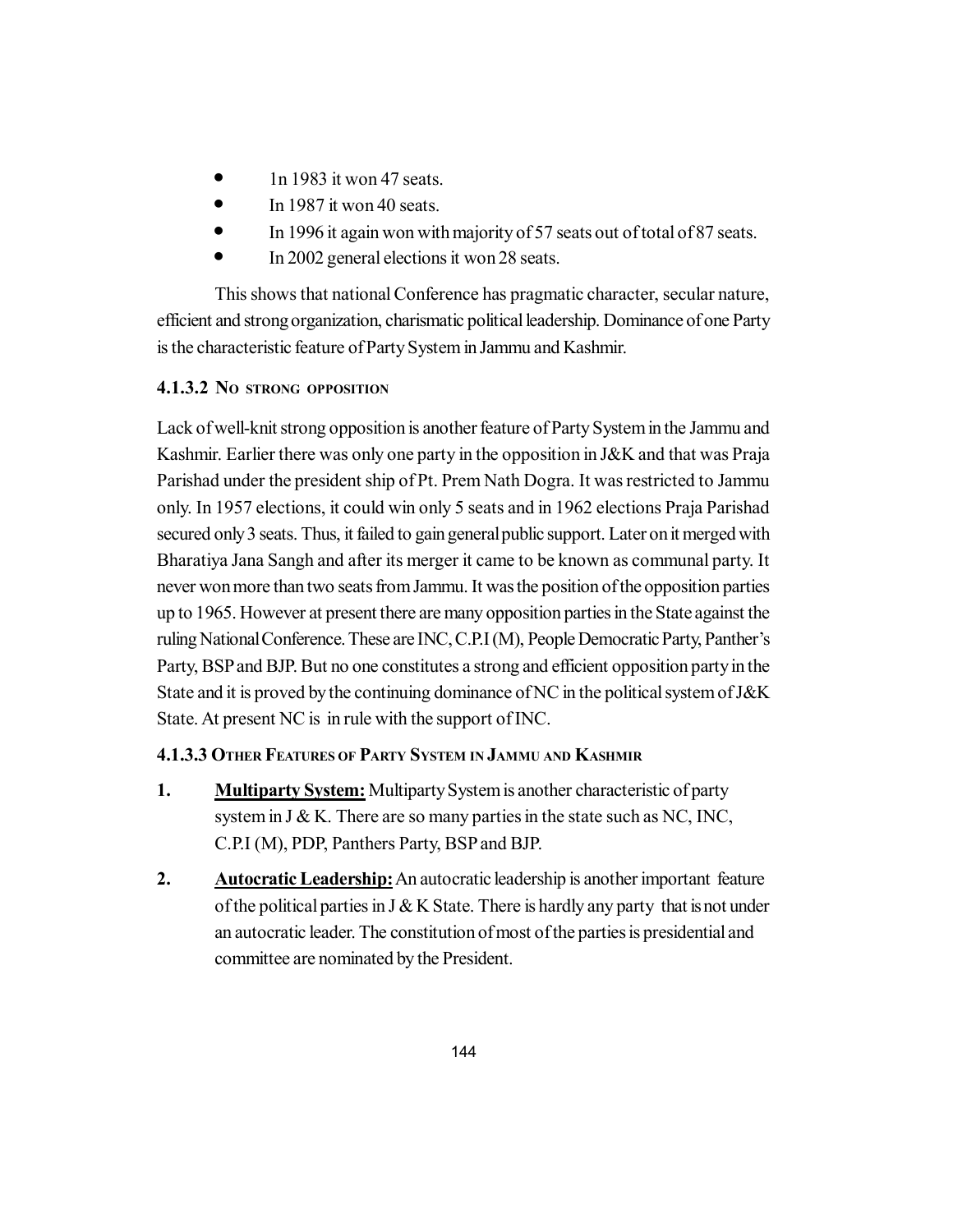- **3. Adhocism:** Another important feature of political parties in J & K is Adhocism. No party has evolved reliable mechanism and work procedure for managing internal conflicts.
- **4. Regional Parties:** Regionalisation of parties is another feature of the Party System in J & K. The Regional Parties in the State are National Conference, Panthers Party, JKNPP and PDP.
- **5. Coalition Politics:** It is also another feature of Party Politics in J&K. Influential Political Parties include Indian National Congress, NC, PDP, BJP and other smaller regional parties are joining with each other to form coalition governments since no single party is gaining absolute majority for the past 10 years. After dominating Kashmir politics few years, the NC lost its popularity in the state and even lost power to PDP-Congress alliance in 2002. In 2008 elections, which were held from  $17<sup>th</sup>$  November to  $24<sup>th</sup>$  December) the NC Party and the Congress Party together won enough seats in the State assembly to form a ruling alliance. Omar Abdullah became the C.M of this coalition Government on 5<sup>th</sup> January 2009.
- **6.** The common feature of coalition Government in J & K is that Congress party has always played a partner to other party to establish a coalition government in the state.

# **4.1.4 INTER-REGIONAL DEMANDS**

The State of  $J \& K$  comprises of three heterogeneous regions, i.e. Jammu, Kashmir and Ladakh. The State is heterogeneous not only region wise but also on the basis of language, religion, ethnicity and culture. The diverse features of the three different regions of J & K State represent the example of communal harmony. But these diverse features many times results into tensions and conflict also. The conflict arises out of the interregional disparities and discontent long persisted in the State.

# **4.1.4.1 POLITICS OF REGIONAL TENSIONS**

Jammu's political class has been raising the issue of regional imbalances and mobilizing the people around the disparities and discriminations of all kinds. This is the reason that Jammu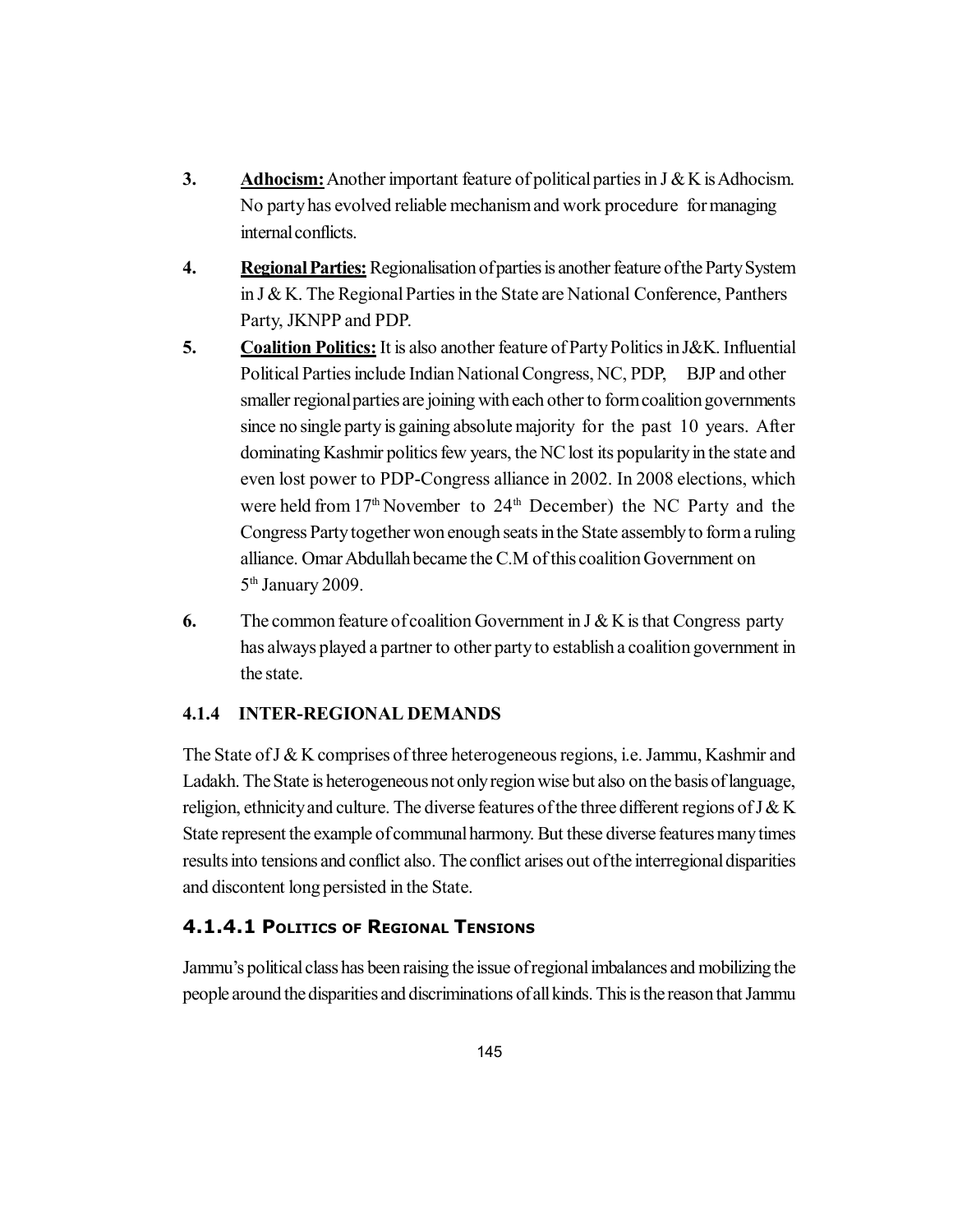has been witnesses to a number of agitations. In response to the allegation of step motherly treatment by Jammu and Ladakh, The State Government appointed Gajendra Gadkar Commission in 1967 to enquire into regional imbalances in the development programmes. In addition to this, the Commission also got mandate to scrutinize the recruitment policies for admission to institutions of higher learning, professional degree courses and cause of irritation and tension.

In 1978, Jammu's sense of discrimination took a violent turn when riots broke out in Jammu and Poonch cities when certain Government recruitments were seen to be unevenly in favour of Kashmir region. The then Chief Minister Sheikh Abdullah felt the political heat and announced setting up of yet another commission called Sikri Commission to enquire into the allegation of neglect of Jammu and Ladakh regions. Interestingly enough the Sikri Commission too attributed regional discontent to the feeling of political neglect.

One of the distinct features of politics of Jammu region is they mostly reacted to the policies pursued by the Kashmiri dominated political leaders. Unless all the sub regions are treated equally and receive equitable share of developmental funds, sub-regional tensions will be there. Regional studies are being increasingly regarded as indispensable aids to the understanding of the politics of the State. Recurrent political explosions of varying intensities raised by different Jammu based political parties like demand for regional autonomy, establishment of Autonomous Regional Council or trifurcation with wider ramification further justify study of regional politics. Thus, it is important for all political parties to evolve some mechanism by virtue of which the genuine interest of all section of society are fully represented.

#### **4.1.5 COALITION POLITICS IN J&K**

The term coalition means a combination of groups or individuals formed to pursue specific objectives through the joint action. The term "coalition" has gained currency out of the exigencies of a multi-party system in a democratic set up. It is a phenomenon of a multiparty government where a number of minority parties join hands for the purpose of running the government, which is otherwise not possible in a democracy based on majority party system. The coalitions have become necessary in the evolution of democracy because they reflect plurality of the societies and provide space for contending political views.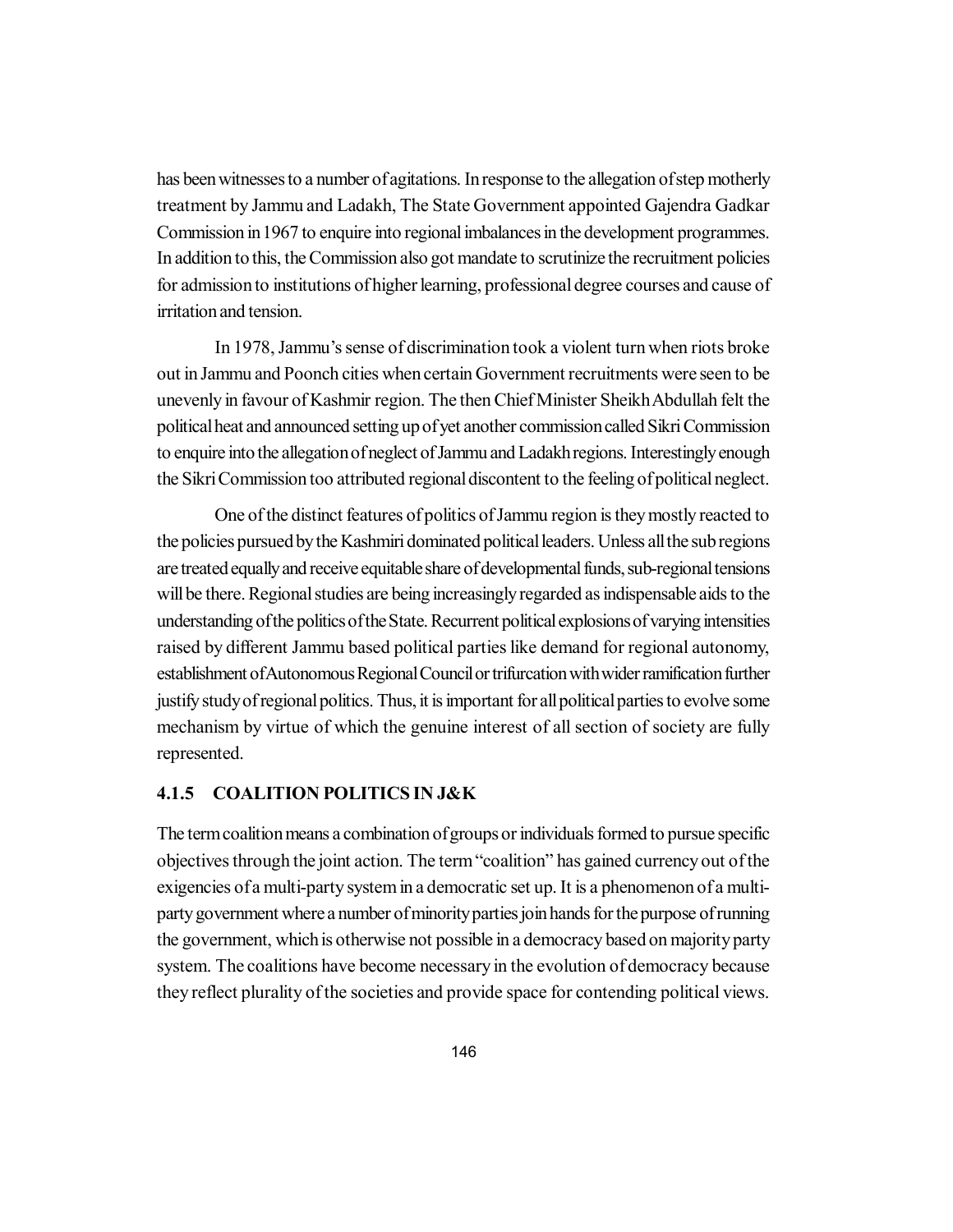When several political parties collaborate to form a government and exercise the political power on the basis of a common agreed programme/agenda, we can describe such a system as coalition politics or coalition government. So coalition implies co-operation between political parties and this co-operation may take place at one of these three levels: electoral, parliamentary and governmental.

Though coalition governments have become a regular phenomenon in Jammu and Kashmir from 2002 Assembly elections, however, their origin can be traced to mid-1980s. After a much ruptured political relations between Congress and NC in 1985 when Farooq Abdullah government was overthrown, the NC was forced to join with Congress to contest 1987 Assembly elections together. Though, they won in the elections, this unholy coalition between NC and Congress led to weakening of democratic politics in the state. The alliance with Congress considerably undermined the popularity of NC among the masses. Because of this crisis of legitimacy, the period from 1988 onward witnessed the start of insurgency in the state. The violent separatist movement which erupted after 1988-89 resulted in the collapse of political system and political institutions in the state, severely affecting the administrative set up. Due to these developments, the National Conference government led by Dr. Farooq Abdullah resigned in 1990.

#### **4.1.5.1 ASSEMBLY ELECTIONS 2002: FORMATION OF COALITION GOVERNMENT**

The 2002 elections to State Legislature marked a considerable change in the politics of Jammu and Kashmir as they institutionalized coalitions at the state level. Of the several other factors, the erosion of popular base of National Conference was one of the important factors for the emergence coalition governments in the State of Jammu and Kashmir. The second important factor, which follows from the first, is the emergence of People's Democratic Party (PDP) in the political landscape of Kashmir. The emergence of PDP introduced the factor of competition in mainstream politics of the Valley so far hegemonized by the National Conference. The PDP was formed by a splinter group of the Congress party, primarily in Kashmir region, led by Mufti Mohammed Sayeed and his daughter Mehbooba Mufti.

In 2002 Assembly Elections, though the NC emerged as the largest party with 28 seats, however, it could not form the government as it is substantially short of majority. As against NC's 28 seats out of 46 seats of the Valley, the PDP won 16 seats and formed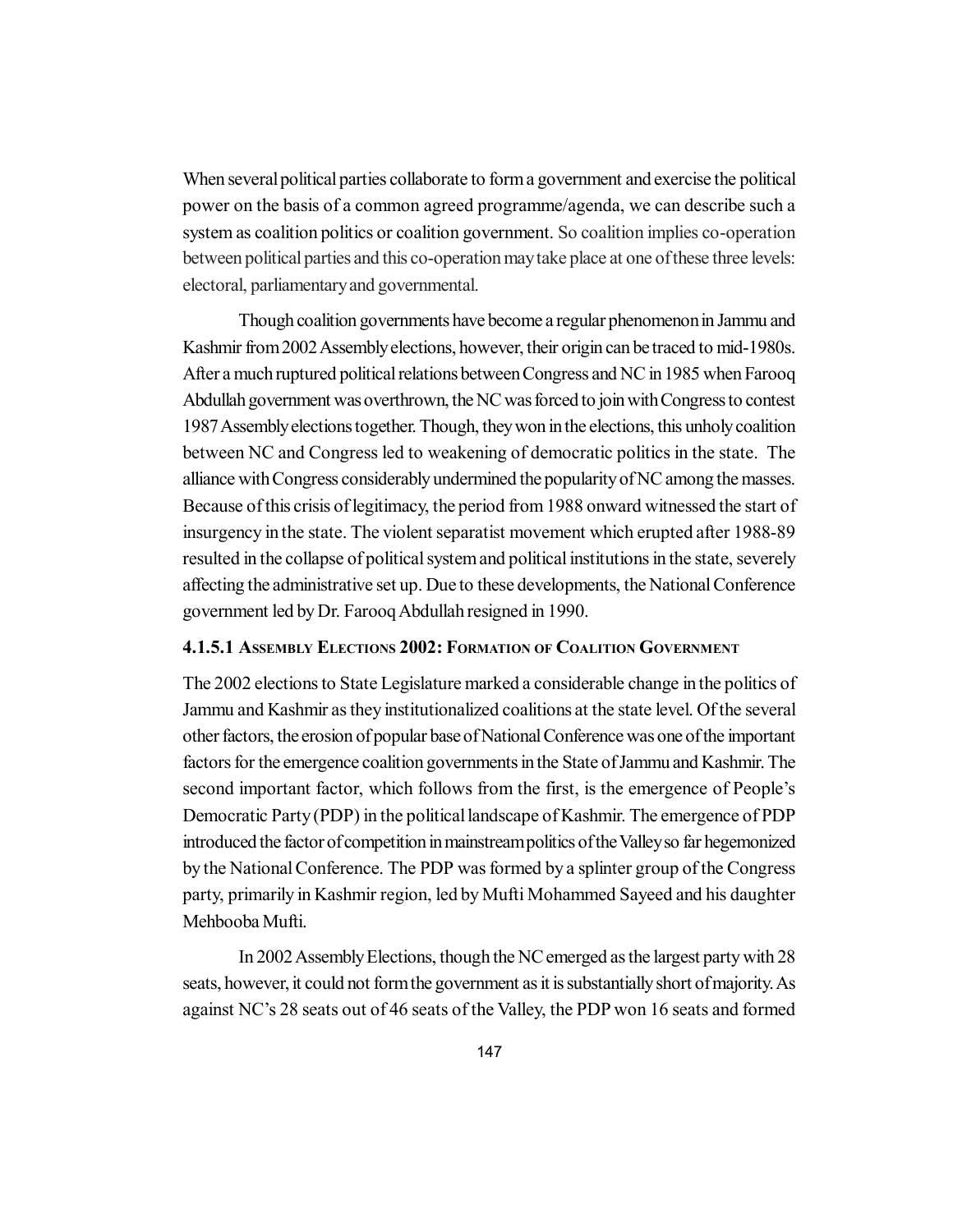coalition with Congress which won 20 seats in the elections. This is the first coalition government in the state which has considered as legitimate in the eyes of the people since both the partiers are ideologically belong to same politics. Moreover, both the parties together representing the regional interests in the state since PDP representing the interests of the Kashmir, and the Congress the interests of the Jammu region. The biggest gain of the 2002 elections was a genuinely interactive politics with a large and effective opposition party in place.

However, in 2005, when the power was to be transferred from the People's Democratic Party (PDP) to the Congress as per the initial agreement, some differences emerged as PDP wanted to continue for a full term. When the three years were over, the PDP argued that since its base is primarily located in the Kashmir Valley, an area where most of its population is believed to be alienated, the party should be allowed to continue in power so as to enable a conducive climate of peace in the state. Many argued that this idea ran counter to the basic premise of keeping a diverse state such as Jammu and Kashmir in terms of ethnicity, geography and religion, together.

In this situation, the Congress Party demanded for power shift as per the original agreement, and the independent MLAs also supported it. As a result, for the first time a person from Jammu Province, Ghulam Nabi Azad, has become the Chief Ministers of the Jammu and Kashmir. In the new power structure, the PDP would see itself as the defender of the Valley's interests just as the Congress, during Mufti's regime, held itself as the defender of Jammu's interests. The change in guard was thus significant and it also satisfied the political urges and aspirations of Jammu.

During the course of coalition government, there were numerous issues of friction between the Congress and the PDP. The relations between the Congress and PDP strained more when the PDP leadership asked its ministers to boycott the last two state cabinet meetings to protest against the refusal of the Centre and the chief minister to give in to its demand for immediate and drastic troop withdrawal from the Valley. Finally, the Congressled coalition government lost power when its junior partner, People's Democratic Party (PDP), pulling out over the issue of transfer of land to the Shri Amarnath Shrine Board.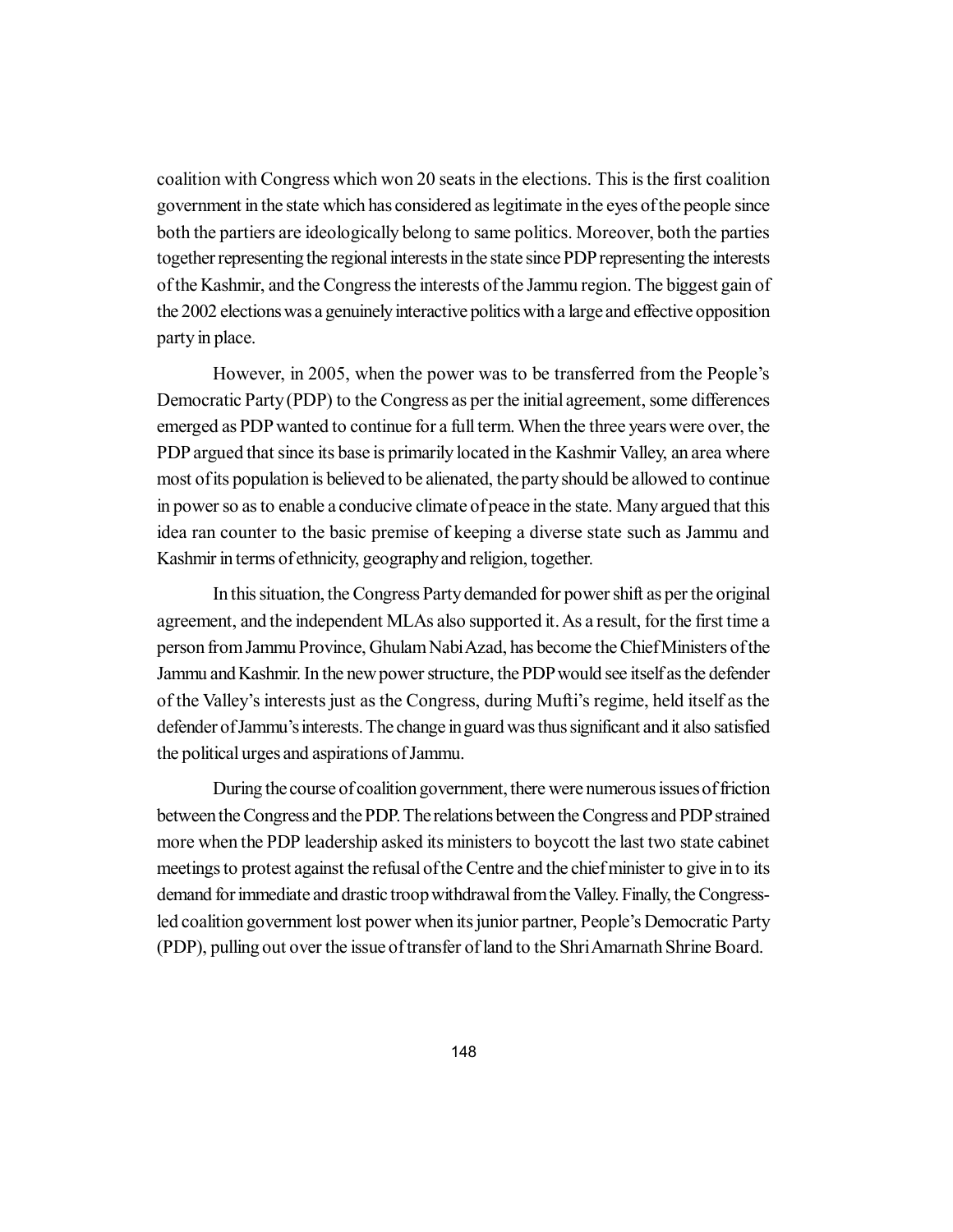### **4.1.5.2 THE NC AND CONGRESS COALITION GOVERNMENT**

The Assembly elections held towards the end of 2008 were significant for many reasons. During these elections, the Valley witnessed one of the highest voting percentage with more than 60% of the Valley voters decided to take part in the electoral process. The elections were also significant as they established Omar Abdullah as an important political leader in the state.

The 2008 state assembly elections again produced a fractured mandate. The People's Democratic Party (PDP) won 21 seats in the J&K legislative assembly. Due to its active involvement in the Shri Amarnath Shrine Board land agitation, the BJP made impressive gains in the Jammu region of the state, increasing the number of MLAs belonging to the party from 1 to 11. In these elections, the Congress lost some of its popularity and won only 17 seats instead of 20 in previous assembly. However, the NC managed to retain its seats of 28.

The NC being the largest party forged an alliance with the Congress to form a government in Jammu and Kashmir. Omar Abdullah took oath as Chief Minister of J&K on 5 January 2009. Before the coalition government was formed, the power-sharing agreement reached between the Congress and the NC in which Congress agreed to allow Omar Abdullah to continue as Chief Minister for full term of six years. Chief Minister, Omar Abdullah said that the coalition government of National Conference and Congress did not need a common minimum programme as the two coalition parties had full faith in each other. Though many times tension erupted between the two coalition partners on many issues such as revocation of Armed Forces Special Powers Act (AFSPA), empowerment of Panchayat institutions, rehabilitation policy, etc., the coalition government successfully completed its full term of six years.

### **4.1.5.3 THE BJP-PDP COALITION**

The elections held for State Assembly in December 2014 again given fractured verdict as no single party gained majority seats to form the government. The PDP got highest seats of 28, followed by BJP 25 and Congress 12 in the 87-member Assembly. Due to this hung assembly and there is no consensus between the political parties, Governor's rule was imposed after the elections. The PDP and BJP hold talks for an alliance. Consultations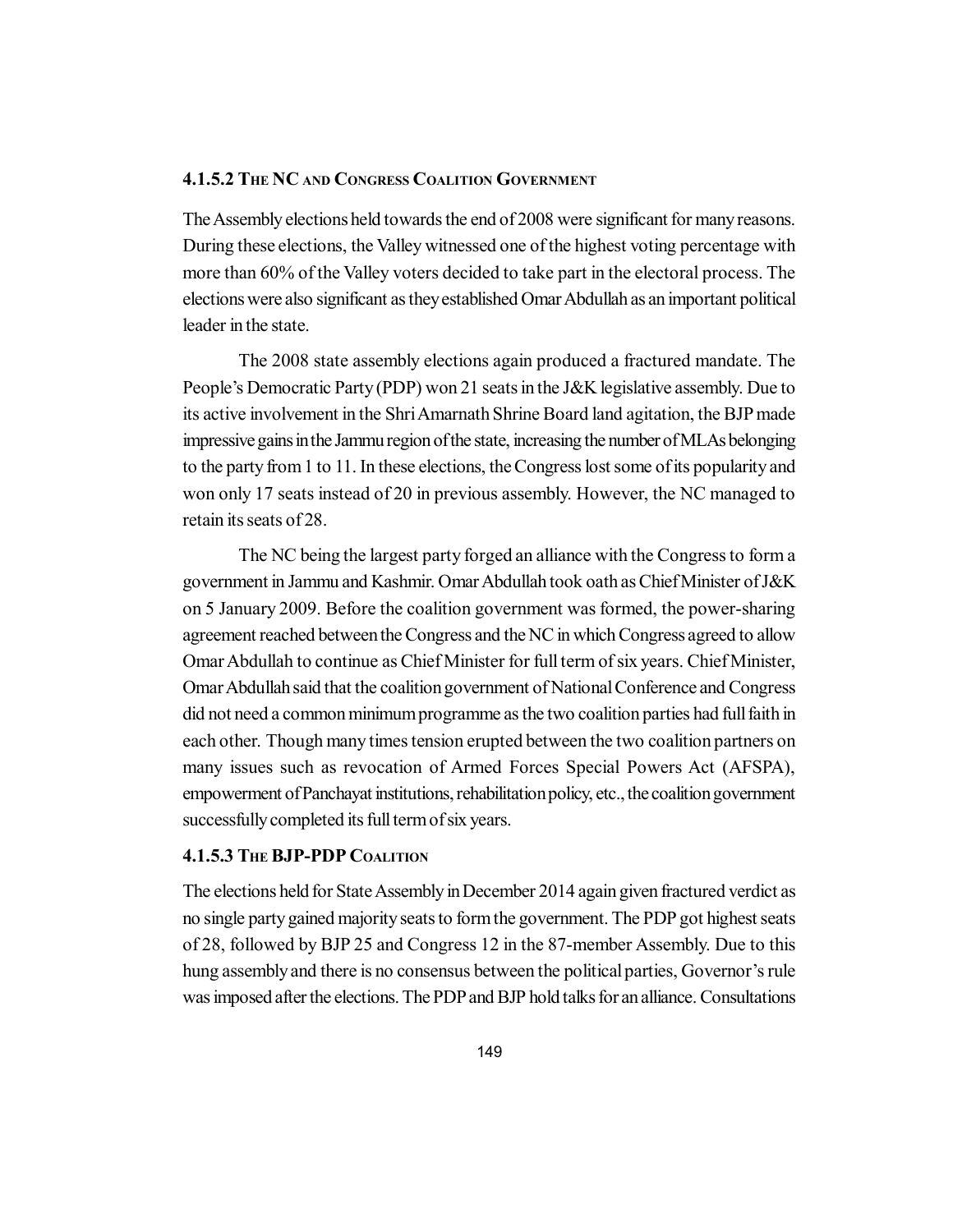take two months for finalising common minimum programme - the Agenda of Alliance. After the successful conclusion of negotiations between PDP and BJP, on March  $1<sup>st</sup>$ , 2015, Mufti Mohammad Sayeed was sworn in as the chief minister of Jammu and Kashmir for the second time. The coalition got into a trouble when Mufti Mohammad Sayeed dies of illness on January 7, 2016. Governor's rule imposed again as PDP-BJP fail to come to an arrangement for continuing the alliance. Due to intense efforts by leaders from both parties, on March 22, 2016 Mehbooba Mufti meets Prime Minister Narendra Modi in New Delhi and announced that she is satisfied with the assurances from the Centre. As a result, on April 4, 2016, Mehbooba Mufti takes oath as the first woman chief minister of the state.

Forged as "an alliance of extremes", the PDP-BJP alliance was meant to bridge the chasm between Muslim-majority Kashmir and predominantly-Hindu Jammu region. But, the power-sharing pact was rocked by spasms of flashpoints and conflicts, pushing the allies to brink.

The two parties have had several differences during their alliance period. The Centre did not accept the PDP demand to extend the unilateral ceasefire it had called in the state during Ramzan. The parties have disagreed in the past on holding talks with separatists and removal of the Armed Forces (Special Powers) Act. However, the developments in Katua rape case ultimately led to the end of coalition government. In January 2018, the rape and murder of an eight-year-old nomadic girl in Kathua in Jammu region took a political turn when the Hindu Ekta Manch demanded the release of accused. The episode widened the cracks in coalition and ultimately the BJP withdrew its support to coalition government and walked out of alliance on June 19, 2018. The Governor's rule was imposed in the state.

#### **4.1.6 LET US SUM UP**

Like all the States of India,  $J \& K$  has a multi-party democratic system of Governance with a bicameral legislature. It is hoped that the ruling coalition would do to rectify the disparities and regional imbalances among the three regions. The feeling and perception of regional discrimination have served to sharpen both religious and regional divide. Though, the political parties in the state are somewhat successful in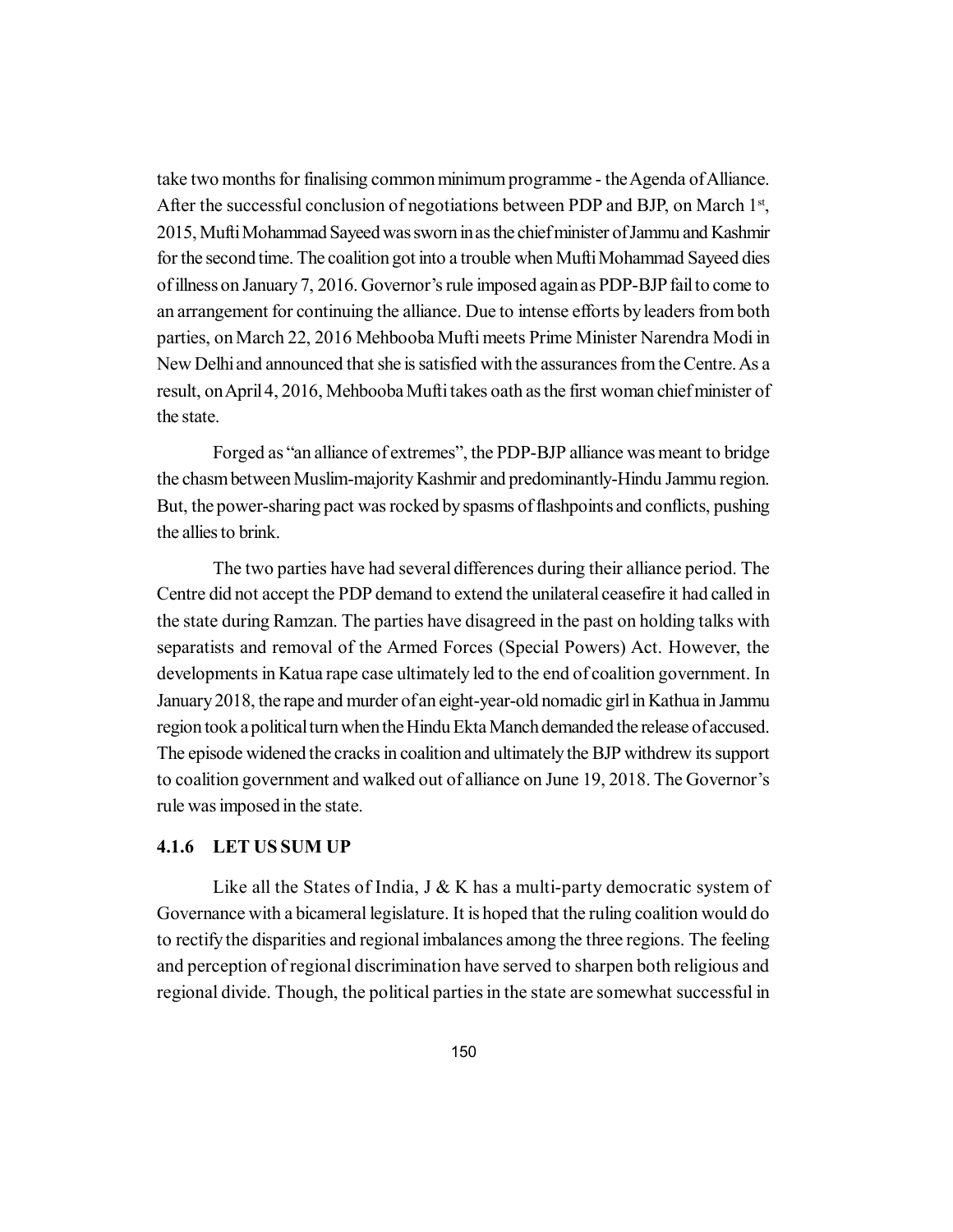negotiating with regional grievances, however, many times these tensions led to crisis in the state. As the state moved from single party dominance to multi-party coalition, these regional grievances are creeping-up between the alliance partners, leading to the tensions and sometimes to the collapse of the government, as it was happened in 2008 and again in 2018.

# **4.1.7 CHECK YOUR PROGRESS EXERCISE**

- 1. What are the reasons behind NC dominance in State politics?
- 2. Write down few features of Party System in  $J & K$ ?
- 3. Write few lines on interregional tensions.
- 4. Critically analyse coalition politics in J&K.

 $\sim\sim$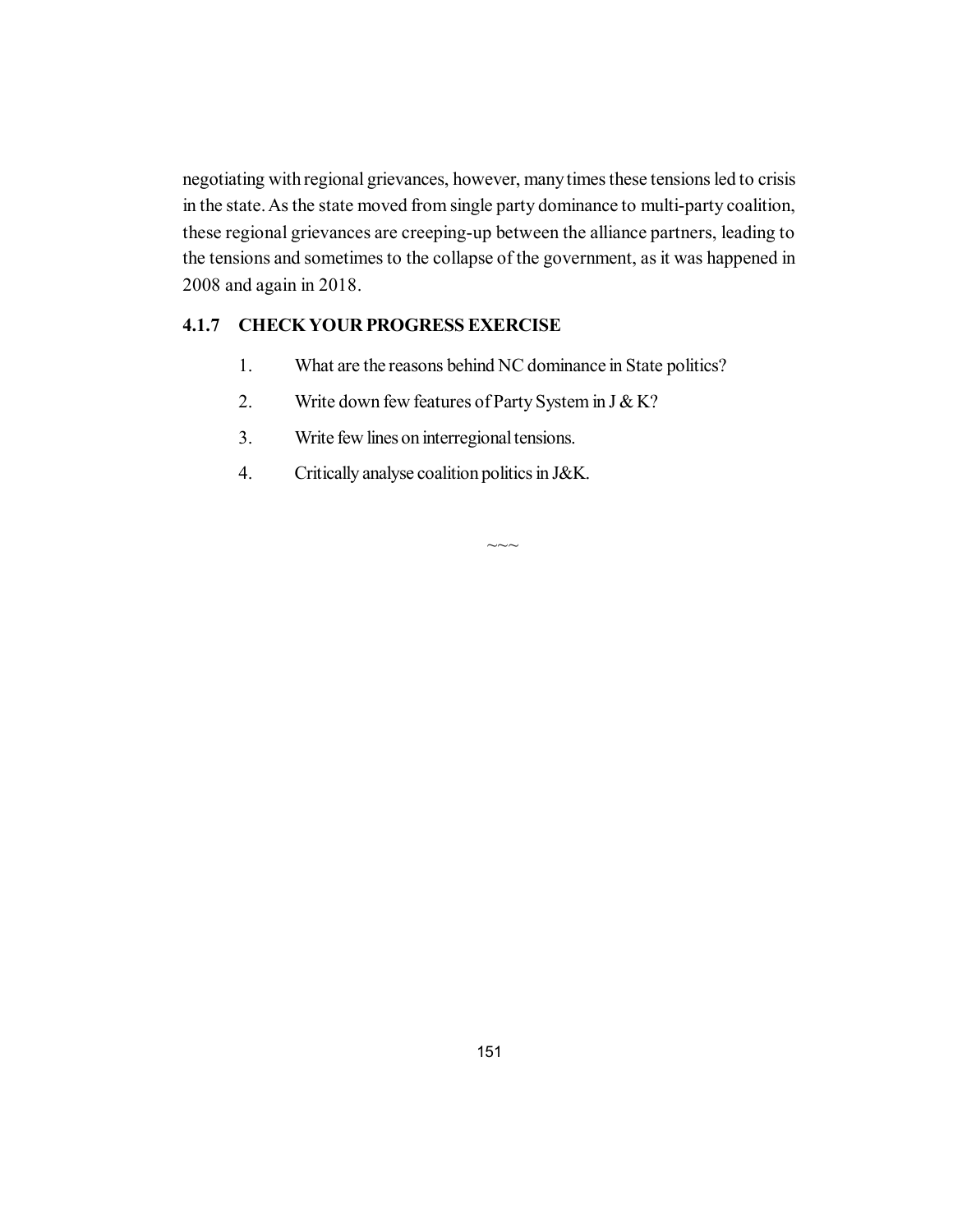B.A., Semester VI, Political Science (**Govt. and Politics in J&K**) Unit IV: **Political Process and Dynamics**

# **4.2 INTER-REGIONAL AND INTRA-REGIONAL DEMANDS AND POLITICS**

**- Mukesh Sharma**

#### **STRUCTURE**

**1.2.0 Objectives**

 $\mathcal{L}$  , we have the set of the set of the set of the set of the set of the set of the set of the set of the set of the set of the set of the set of the set of the set of the set of the set of the set of the set of the

- **1.2.1 Introduction**
- **1.2.2 Regionalism**
- **1.2.3 Regional Diversity in Jammu and Kashmir**
- **1.2.4 Major Inter-regional and Intra-regional issues**
- **1.2.5 Factors Responsible for Inter-regional and Intra-regional Demands**
- **1.2.6 State Response to Regional Demands**

4.2.6.1 Regional Autonomy Committee

- **1.2.7 Intra-regional Demands and Issues**
- **1.2.8 Let Us Sum Up**
- **1.2.9 Check Your Progress Exercise**
- **1.2.10 Suggested Readings**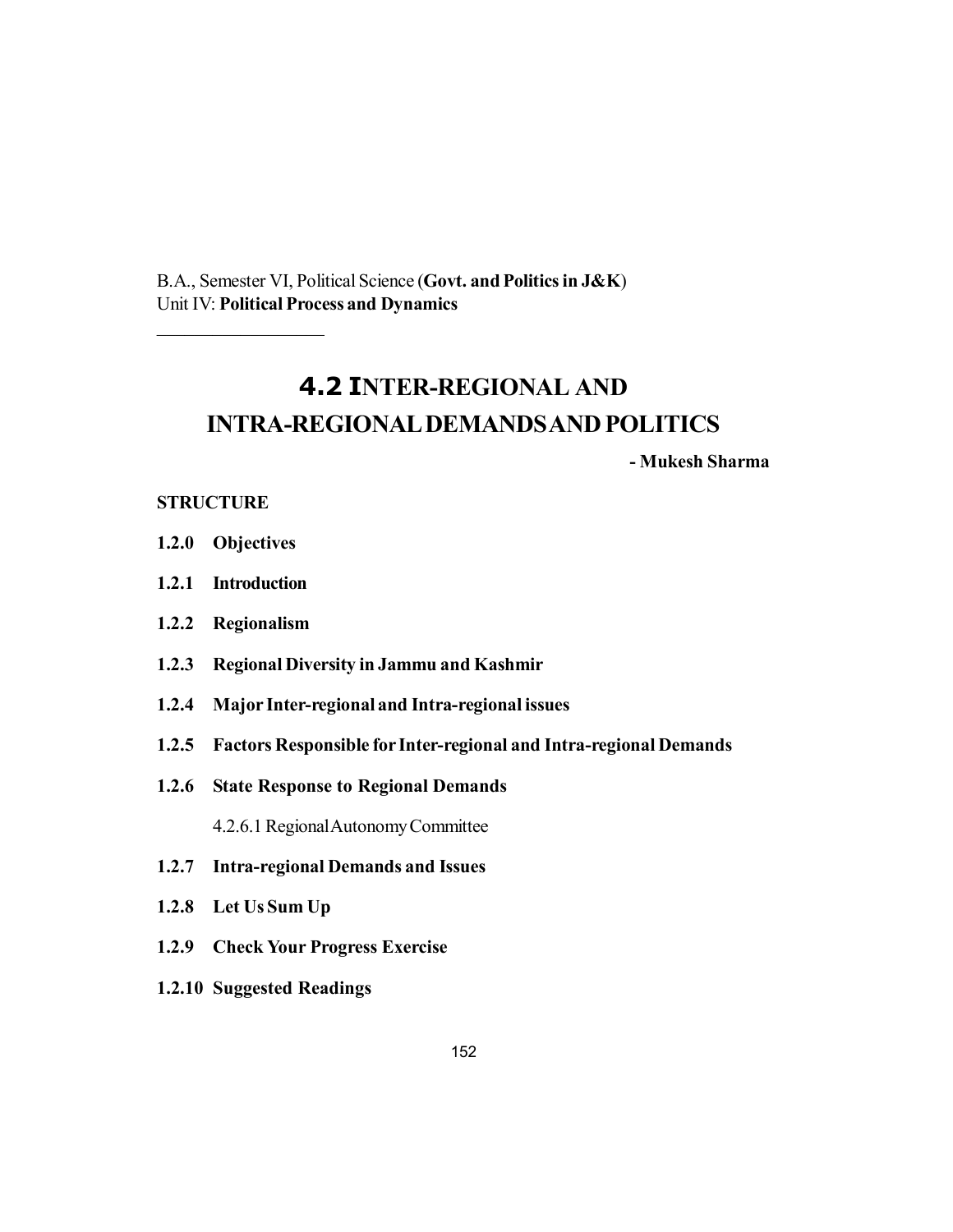# **4.2.0 OBJECTIVES**

After going through this lesson you will be able:

- to understand the canvass of politics of regionalism in the state of Jammu and Kashmir since the independence of India and subsequent accession of the state of Jammu and Kashmir with India;
- to understand the diversity of regional aspirations existing among the people of Jammu, Kashmir and Ladakh;
- to highlight the major regional issues of Jammu, Kashmir and Ladakh, the three main parts and socio-cultural entities of Jammu and Kashmir;
- to introduce the students about the responses of the people in these three parts on some of the major issues such as accession of the state, Article 370 and special status accorded to Jammu and Kashmir and the political future of the state of Jammu and Kashmir;
- to highlight the major intra-regional demands and political issues within these three major parts of the state of Jammu and Kashmir; and
- to understand the discourse of state autonomy and regional autonomy that is going on in the state especially since 1990s.

# **4.1.1 INTRODUCTION**

India is a land of great diversity. There are differences across diverse regions of the country on the bases of language, culture, religion and socio-economic conditions. This has led to the rise of politics of regionalism in India where different regions have a feeling of discontent and discord among themselves. These regions have been contesting against each other or politically struggling against the Centre/Union Government to fulfil their demands and aspirations. This was a very common phenomenon in the large sized states like state of Bombay, Punjab, North-east and some of the southern states like State of Madras. Almost all these states have been reorganised into two or more than two states on the basis of language to provide them with a unified identity. Despite of such efforts, the problem of regionalism and regional politics is still widely prevalent in various parts of India, including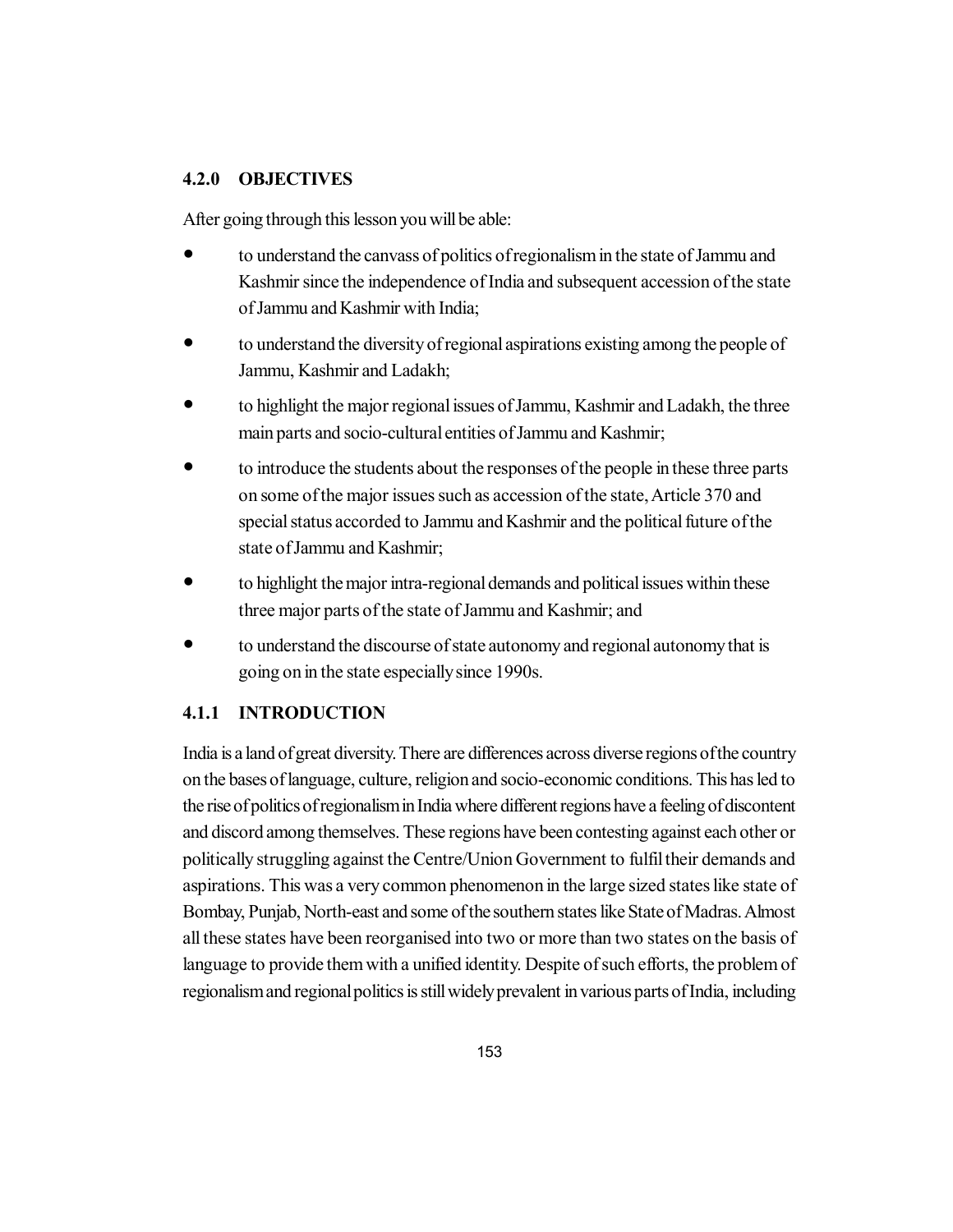the state of Jammu and Kashmir. Geographically, the state of Jammu and Kashmir is one of the largest states of India consisting of three main parts: Jammu, Kashmir and Ladakh and a range of differences exist among these three regions owing to the differences in language, religion, culture and political affiliations. There are inter-regional as well as intraregional issues that mark the politics of Jammu and Kashmir. In fact, it is one of the most important concerns in the study of politics and economy of this state.

#### **4.2.2 REGIONALISM**

Regionalism or rise of regional divisions is a common phenomenon especially in the case of large sized national territories having plural societies. In the absence of fair representation and accommodation of differences in politics, such regions may develop feelings of regional discord and mutual contestation. This may be the result of problems arising out of the factors such as; geographical isolation, independent historical traditions, racial, ethnic or religious peculiarities or local, economic and class interests. Such a discord and contestation are more likely to develop among the regions existing under a unified political system encompassing representing differential regional aspirations of their constituent units. In fact, different regional identities, if not treated fairly may develop regional consciousness leading to the rise of politics of regionalism. Thus, in short, regionalism is the politics of the manifestation of regional differences as well as contestation within various regional identities out of feelings of general neglect or socio-economic deprivation.

#### **4.2.3 REGIONAL DIVERSITY IN THE STATE OF JAMMU AND KASHMIR**

Like India, the state of Jammu and Kashmir also depicts a great extent of diversity on various bases. It is so vast and divergent that it is divided into three main parts/regions; the areas of Jammu, Kashmir Valley and Ladakh. Topographically, these three regions are quite different from each other. The climate and socio-cultural milieu of these regions also differs to a great extent. This diversity provides a distinct cultural identity to each of the region. On the basis of religious affiliations too, Jammu, Kashmir and Ladakh are distinct from each other. While the Jammu region has Hindus in majority Kashmir has predominantly Muslim population. In contrast to the Jammu and Kashmir regions, the Ladakh region has Buddhist population and Shia Muslims. Thus, owing to their geographical variations, different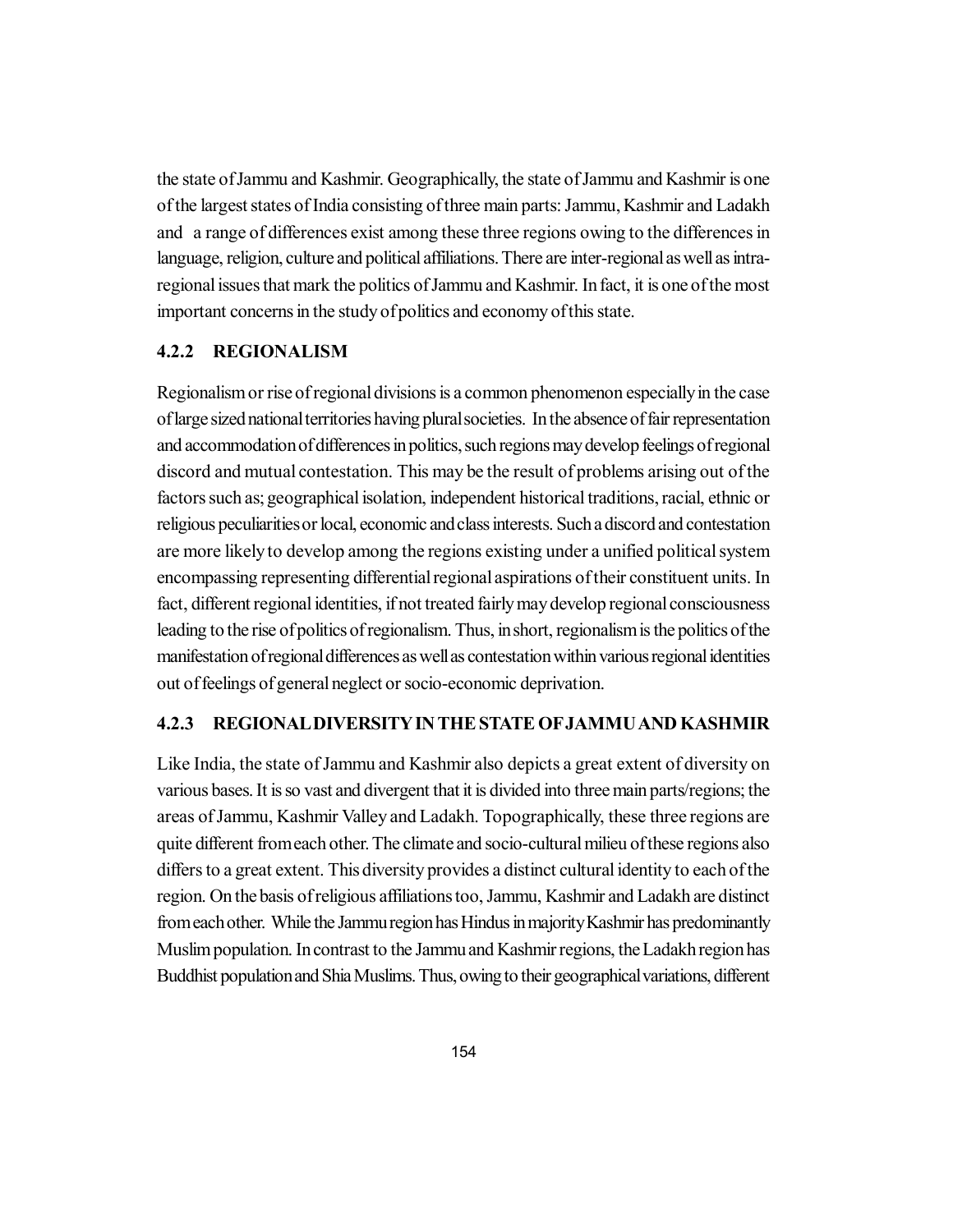socio-cultural life and practices, religious affiliations and linguistic concerns, Jammu, Kashmir and Ladakh behave like three different irreconcilable political regions.

Secondly, there are sharp differences among the people of these regions pertaining to the political future of this state as a coherent administrative unit on the one hand and the relationship with Indian Union. Thus, there exist strong regional feelings in these regions leading to the rise of a distinct set of political demands. These issues and demands are so pervasive that there is a discourse of regional autonomy going on in the state with the sharpening of inter-regional tensions especially since 1990s. However, there is no consensus among the leaders of these regions to have an agreement to resolve inter-regional issues in near future.

# **4.2.4 MAJOR INTER-REGIONALAND INTRA-REGIONAL ISSUES IN JAMMU AND KASHMIR**

As already mentioned, Jammu and Kashmir is composed of three main regions—Jammu, Kashmir and Ladakh. The internal politics of the state are also marked by these interregional tensions that greatly influence the attitude of the people on number of key issues. The feelings of deprivation, under-representation, economic neglect, in equal treatment and political domination constitute major issues among these three regions. Further, there is lack of unanimity among these three regions of the state with regard to the politicoadministrative identity of the state. In fact, there can been seen a totally different political discourse in each of these three regions of Jammu and Kashmir. They have different attitudes on the issue of accession, national and sub-national identity and political future vis-a-vis Article 370 of the Constitution of India. These issues are discussed as under:

#### **4.2.4.1 DIFFERENT FEELINGS OF NATIONALISM AND SUB- NATIONALISM**

Owing to the sharp ethno-cultural and religious affiliations as well as diversities among the three regions of Jammu and Kashmir, a sort of local nationalism has developed in all the three regions of the state. In the case of the people of Kashmir region, their alienation from the national identity has been a constant problem especially since the onset of militant discourse in the aftermath of Assembly elections of 1987 in the state. They tend to give more importance to ethno-religious and regional identities than to considerations of unified state within Indian nation. In contrast to this, in the regions of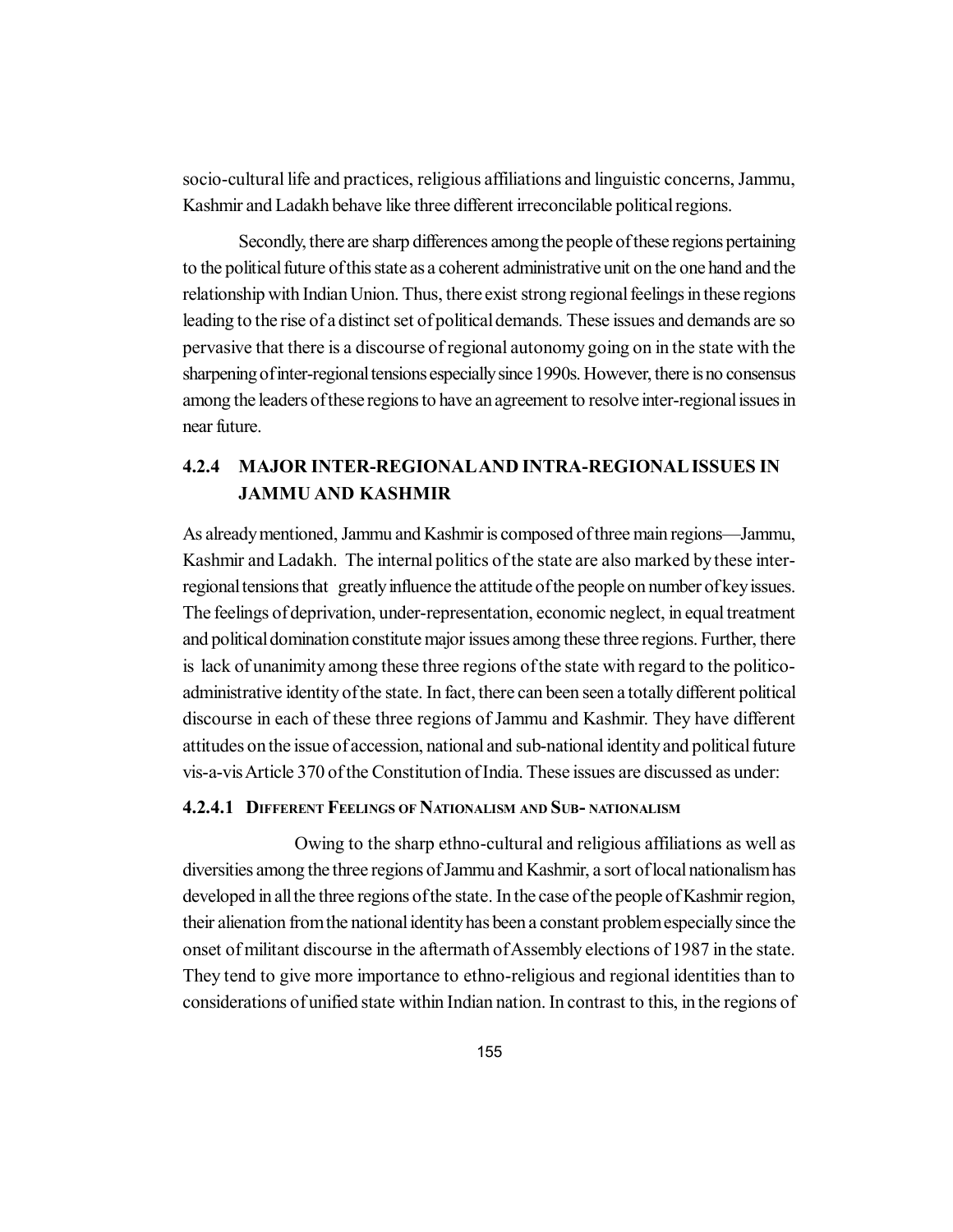Jammu and Ladakh, a more pro-national sentiment seeking greater integration of the state with India can been seen. In these two regions, regionalism developed in response to politics of dominance by the successive governments in the state led by Kashmiri leadership. Thus, while autonomy and preservation of special status accorded to the state via Article 370 is the main issue in Kashmir region, in Jammu there is a discourse for full integration of state with India and abrogation of Article 370. Similarly, in Ladakh, the Budhists are clearly against the Kashmiri dominance and spearheaded a movement seeking Union Territory status for Ladakh.

## **4.2.4.2 ARTICLE 370**

Article 370 and the special status accorded to the state of Jammu and Kashmir is another regional issue especially between Jammu and the Kashmir region. In Jammu, there is a perception that the special status of Jammu and Kashmir conferred by Article 370 does not allow full integration of the state with India. Thus, they advocate that Article 370 should be revoked and Jammu and Kashmir should be integrated with Indian Union like any other state in India. This is the dominant perception among the Hindus of Jammu region. On the other hand, the Kashmiri Muslims and their leadership are in favour that the autonomy conferred to state via Article 370 should be maintained as promised at the time of incorporation of this Article in the Constitution of India. The state autonomy discourse since 1990s revolves around the question of restoration of pre-1953 constitutional position in the state.

#### **4.2.4.3 EK VIDHAN, EK PRADHAN, EK NISHAN**

There have been several regional agitations in Jammu region dating back to the early 1950s to voice the demand for regional autonomy. In 1952, a major agitation was launched by the Praja Parishad, an RSS-supported regional party in the Jammu region. The main demand of this agitation (with the slogan 'ek vidhan, ek pradhan, ek nishan' or 'one constitution, one president and one symbol') was the complete constitutional integration of the State of Jammu and Kashmir with India. Thus, these rightist wing forces led by RSS and Jan Sangh created a dimension of regional politics around the demand for abrogating the special status of the state. Over the years, varied political organisations like the Bharatiya Jan Sangh, Bharatiya Janata Party, ABVP, Shiv Sena and so on, have nurtured this kind of politics.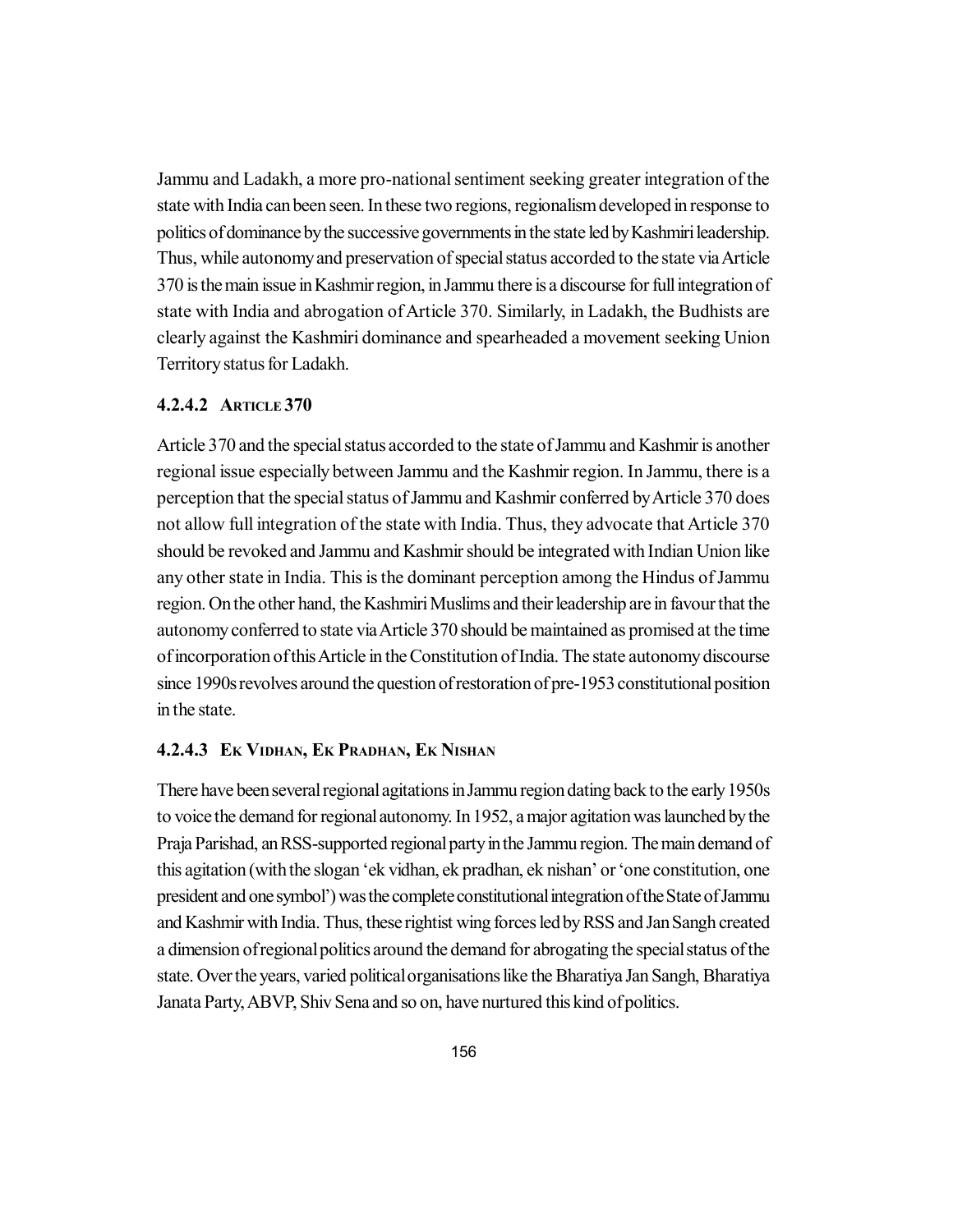### **4.2.4.4 TRIFURCATION**

Amidst growing regional discords and failure of the state government to respond adequately to inter-regional and intra-regional demands, a demand for trifurcation of the state of Jammu and Kashmir is organised since 1990s. This is the demand for reorganisation of state into three parts– with Jammu acquiring the status of a state and Kashmir and Ladakh acquiring the status of Union Territory. This is the outcome of a long standing demand for separation of Jammu and Ladakh from Kashmir. This demand became more assertive voice of Jammu region especially after the recommendations of the Regional Autonomy Committee. Jammu Mukti Morcha (JMM), a local-based political party was formed in Jammu city with its sole aim and objective of separation of Jammu from Kashmir as an independent state.

# **4.2.5 FACTORS RESPONSIBLE FOR INTER-REGIONALAND INTRA-REGIONAL DEMANDS AND POLITICS IN JAMMU AND KASHMIR**

The various factors and issues responsible for this regional polarisation and subsequent politics of regionalism in the state of Jammu and Kashmir are discussed as follow:

# **4.2.5.1 MULTIPLE IDENTITIES**

The multiple identities existing within the state have been sharpened since 1947 by identity politics. Most of such identity politics, operating in terms of ''we'' and ''they'' has been constructed around polarity between different regions and sub- regions. Thus, it is not only the politics of ''Jammu versus Kashmir'' or ''Kashmir versus Ladakh'' that has been sharpened in the last few decades, but also the politics of ''Leh versus Kargil'', ''Jammu versus Doda'' and Jammu versus Poonch-Rajouri etc. The internal polarization that has taken place, consequently, has dangerous potential as it can give substance to divisive agendas.

#### **4.2.5.2 TOPOGRAPHY OR GEOGRAPHIC BARRIERS**

Apart from politics, the crux of tension also lies in the physical barriers, long distances, inaccessibility, climatic variations, linguistic variations, sharp socio-cultural and religious differences which hinder the process of inter-regional interaction and integration. Regional disparity has been reported, highlighted and spoken since accession.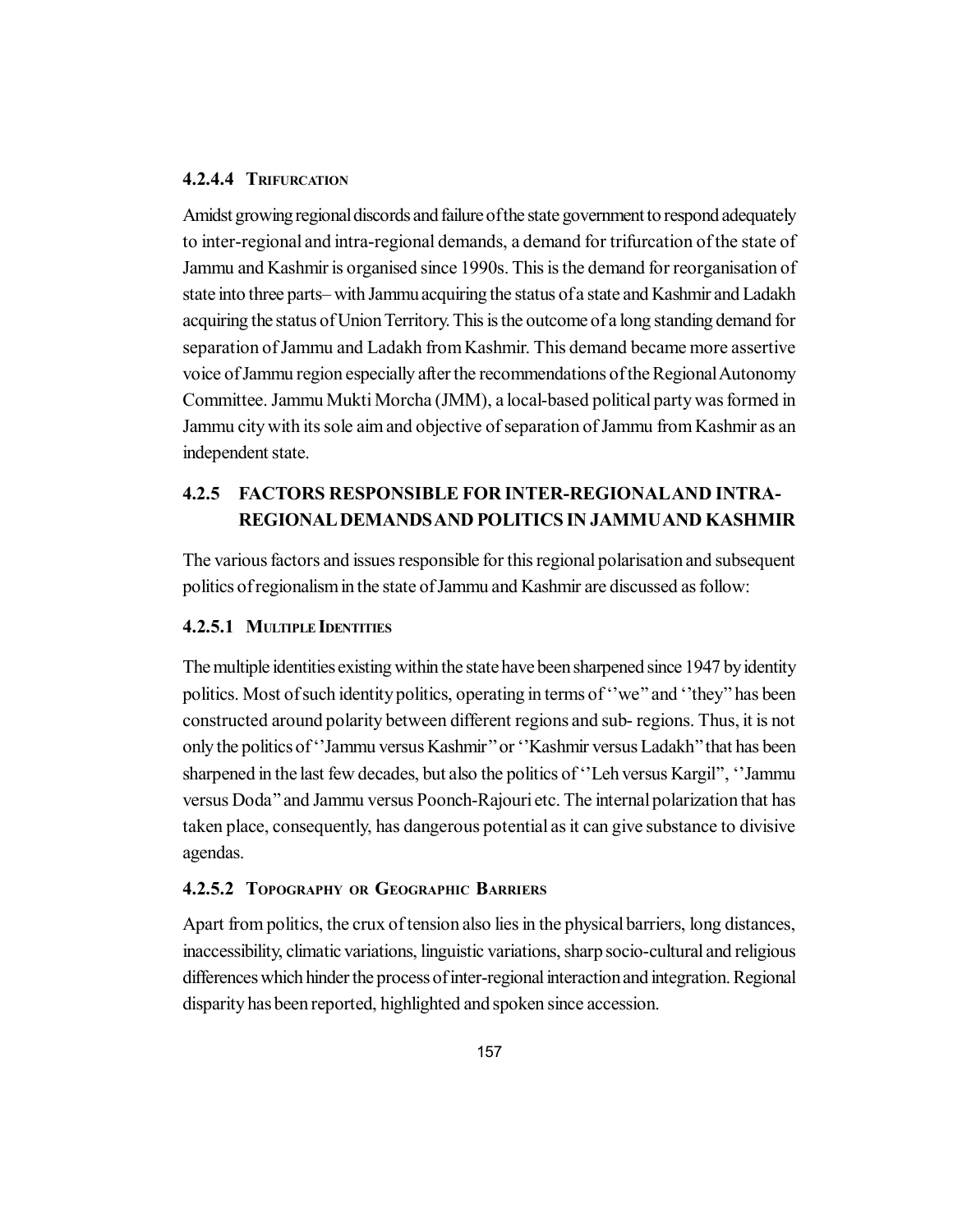### **4.2.5.3 KASHMIRI DOMINATION**

There is no denying of the fact that in both Jammu and Ladakh regions, there is a strong sense of deprivation owing to the dominance of Kashmiri leadership in the politics of Jammu and Kashmir. Thus, like the people of Jammu, the Buddhists in Ladakh are also having this sense of deprivation. Both the regions allege that people of Jammu and Ladakh do not receive fair and equitable treatment at the hands of Kashmiri leadership. This sense of deprivation is very deep-rooted. In fact, both the regions keep on insisting on the successive governments to ensure a sense of equality among the people of three regions to maintain and keeping intact the existing regional identities.

### **4.2.5.4 POLITICAL DIVERGENCE AMONG THE THREE REGIONS**

The entire fabric of politics in the state has been mainly based on two issues; the relationship between the Kashmir Valley and the Centre on the one hand and the relationship between the Kashmir Valley, Jammu and Ladakh regions on the other. There is considerable political divergence existing among these three regions especially with regard to the key issue of state's accession with Indian Union, article 370 and special status accorded to the state, autonomy discourse in Valley, demand of UT status by Ladakh region, separate statehood for Jammu and the separatist discourse since last three decades.

In fact, the political divergence discussed above has often become the basis of politicization by the political groups and organisations situated in the three regions of the state. Right from the time of state's accession in 1947, politics grew around the issue of Jammu's regional interest vis-a-vis Kashmir. The political discourse of regional discrimination and political deprivation and the claims associated have popularized the movements either for trifurcation of the state or the demand for regional autonomy between these three regions.

#### **4.2.5.5 DIFFERENTIAL PARTY-SYSTEM**

Assertion of multiple identities operating both at the regional and sub-regional level makes the politics of Jammu and Kashmir quite complex and conflicting in nature. The three regions of the state (Kashmir valley, Jammu and Ladakh) actually have their own different party systems and competition in these regions takes place on axes entirely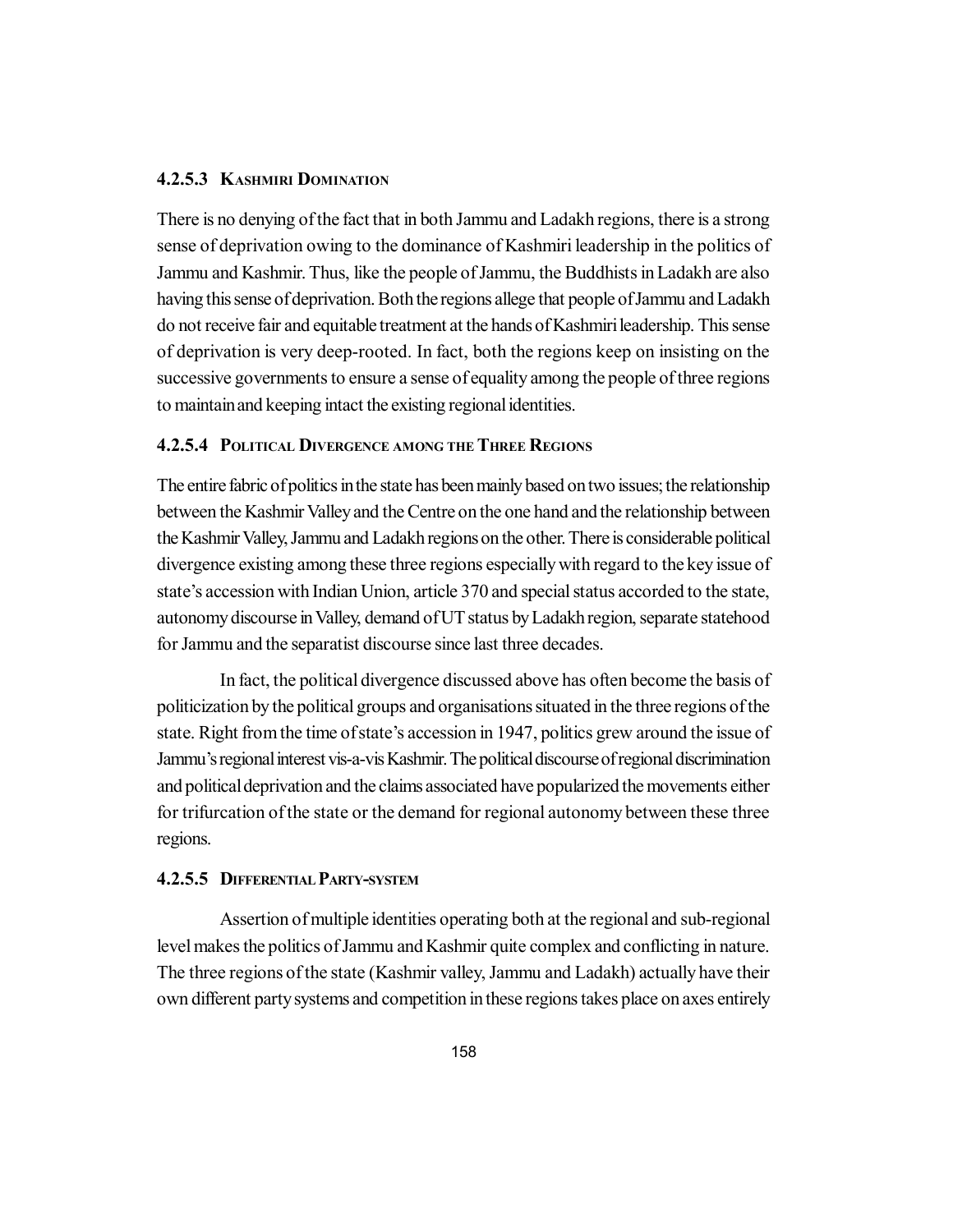different from each other. Since 1930s, the National Conference, popularly known as NC had been dominating the political spectrum in the heart of the Kashmir region. The main agenda of NC had been the grant of state autonomy. Though it remained in power for most of the time, ever since the end of the Dogra rule and establishment of democracy in the state, it had never been so popular in the other two regions of Jammu and the Ladakh.

In Jammu, Indian National Congress and a group of small pro-Indian rightist political parties such as Jan Sangh and Praja Parishad had been active players. Both Jan Sangh and Praja Parishad had been pleading for full integration of Jammu and Kashmir with India under the slogan 'ek vidhan, ek pradhan, ek nishan' or 'one constitution, one president and one symbol' for whole of India including the state of Jammu and Kashmir.

#### **4.2.5.6 DEMAND FOR UT AND LAHDC**

Amidst these regional polarisations within Jammu and Kashmir, the regional grievances of Ladakh region have taken a totally different turn more likely on the basis of administration of Union Territories and Autonomous Development Councils as existing in North Eastern states of Indian Union. In Ladakh, Ladakh Buddhist Association (LBA) and Ladakh Union territory Front (LUTF) had been shaping the political choices of their people centred on the issue of attaining the status of Union Territory under the direct control of Centre. In October 1993, the union government and the government of Jammu and Kashmir agreed to get Ladakh the status of Autonomous Council. Subsequently, the Ladakh Autonomous Hill Development Council (LAHDC) Act was passed and two hill development councils were created in Leh as well as in Kargil district. However, these Hill development Councils have not succeeded to address the regional grievances of Ladakhi people and there is still a feeling of strong resentment existing there.

#### **4.2.6 STATE RESPONSE**

The long standing demand for fair treatment and development of Jammu region has led to the rise of a number of movements and agitations from time to time. In 1967, four students were killed in police firing in Jammu city while agitating against shifting of Agriculture and Ayurveda colleges from Jammu to Srinagar. Another such regional agitation began in 1978 in response to regional injustice and discontentment. Thus, the state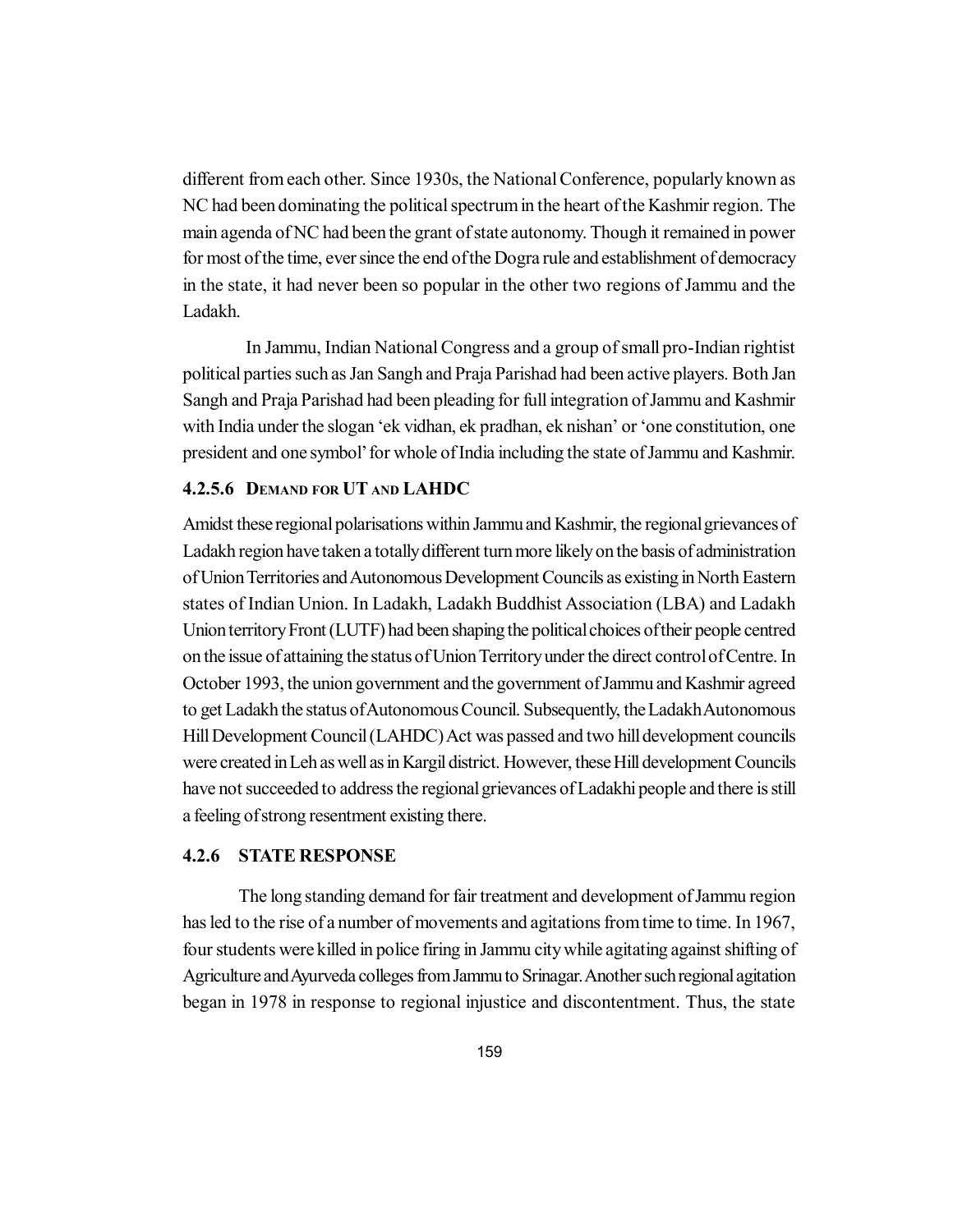government had to respond to the feelings of regional discontent by appointing a range of commissions and inquiry committees to make recommendations regarding fulfilment of such regional aspirations. The state Governments in the past set up five such commissions namely: a) The Glancy Commission (1931); b) The Gajendragadkar Commission (1967); c) The Qadri Commission (1972); d) The Sikri Commission (1976); e) The Wazir Commission (1981).

While the commissions appointed in 1972 and 1981 examined demand for carving more districts out of Jammu region, the other two commissions recommended the measures which could rectify the regional imbalances and harmonise inter-regional relations. The Gajendragadkar Commission in its report recognised the widely held feeling of regional discrimination in the two regions. The commission held that the main cause for regional issues and tension is the feeling of political neglect and discrimination, from which certain regions of the state suffer. It recommended formation of statutory regional development boards for Jammu, Kashmir and Ladakh. Similarly, in 2010, the Central Government appointed Interlocutors to empower Jammu and Ladakh.

#### **4.2.6.1 REGIONALAUTONOMY COMMITTEE AND ITS REPORT**

A Regional Autonomy Committee (RAC) was appointed on November 13, 1996 to propose a detailed programme for the empowerment of each and every region of the state. It submitted its report in April, 1999. The committee in view of historical, social, ethnic and development factors recommended classifying the existing two Provinces/ Divisions of Jammu and Kashmir into eight new regions/provinces to achieve the twin objective of self-governance and rapid social development. These regions included:

- 1. Kamraz (Baramulla and Kupwara Districts)
- 2. Nundabad (Budgam and Srinagar Districts)
- 3. Maraz (Anantnag and Pulwama Districts)
- 4. Chenab Valley (Doda District and Tehsil Mahore)
- 5. Jammu (Jammu, Kathua & Udhampur [excluding Tehsil Mahore] and Rajouri Districts)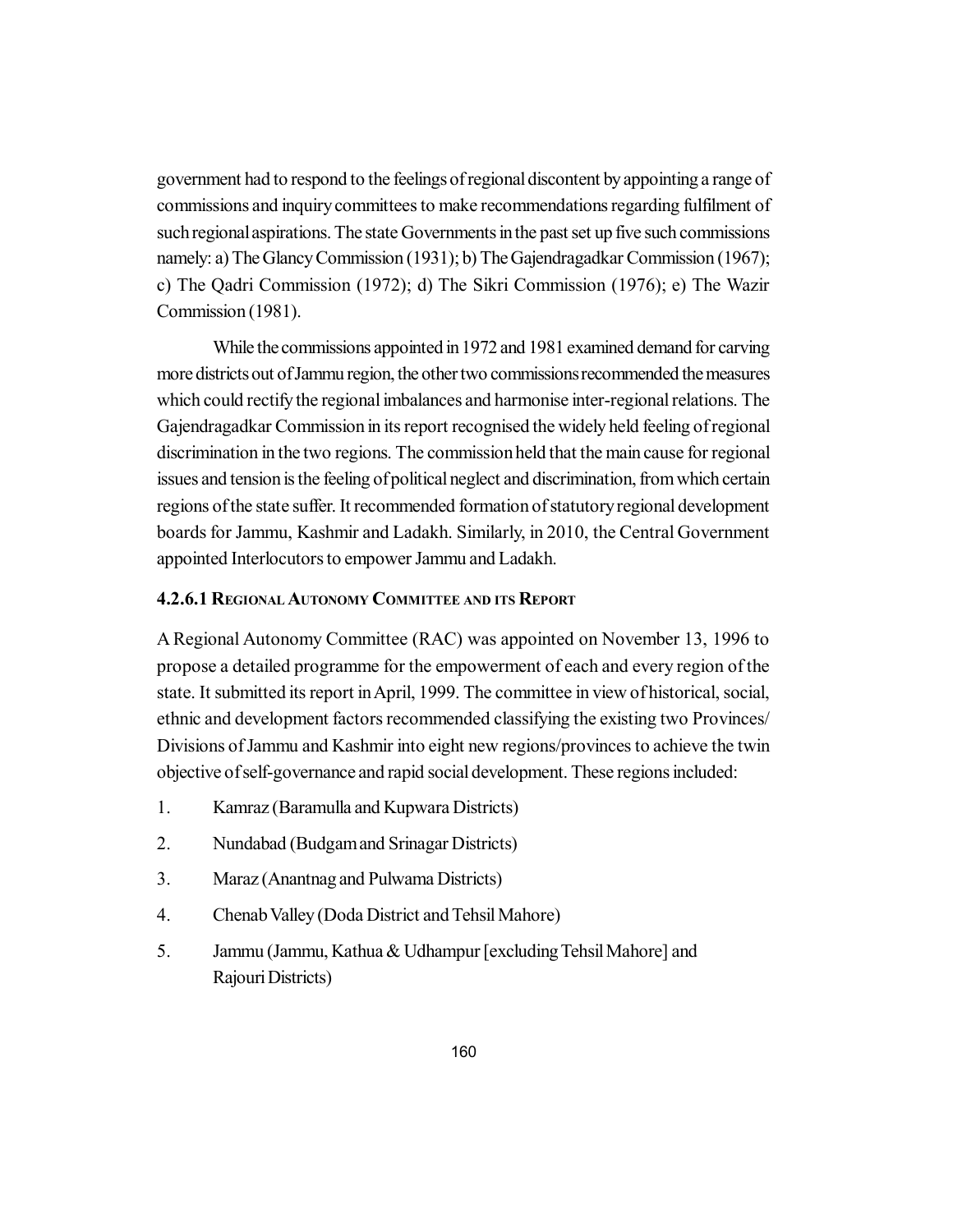- 6. Pir Panchal (Poonch and Rajouri Districts)
- 7. Ladakh (Leh District)
- 8. Kargil (Kargil District)

The Committee also recommended for the formation of Regional/Provincial Councils in the State along with a Finance Commission for the Jammu and Kashmir State to recommend the methods and mechanisms of raising the funds, devolving the funds to different organs and to provide the norms for transfers from the consolidated fund of the State to Regional/Provincial or District Councils.

#### **4.2.7 INTRA-REGIONAL DEMANDS AND ISSUES**

From the above classification of various regions, it also becomes clear that intraregional differences also exist within Jammu, Kashmir and Ladakh. Jammu is heterogeneous–culturally, linguistically, ethnically and geographically. Thus, there are number of sub-regions within this region that can be considered as an independent entity with its distinct history, language and cultural identity. There are three such main autonomous regions, viz. a) Jammu (Jammu, Kathua and Udhampur districts excluding Mahore tehsil); b) Pir Panchal (Poonch and Rajouri districts) and c) Chinab Valley (Doda district and tehsil Mahore).

These hilly regions of the Jammu province, which were ethnically and even agro-climatically different from each other, faced different problems. These specific regions could not be uniformly developed. Thus, economic backwardness is the most important issue in these sub-regions. The Gajendragadkar Commission noted that within both Jammu and Kashmir regions there are certain pockets which remained backward because of continuous economic neglect. Thus, an acute sense of discontent exists in these areas especially Doda, Poonch and Rajouri leading to a process of politicisation and assertion of competitive identities. Much of this discontent is a result of resentment against the Kashmir elite for monopolising power and neglecting development of the backward areas.

The issues relating to primary education, health facilities, development of roads and the like, are of primary interest to these peripheral areas. Taking into consideration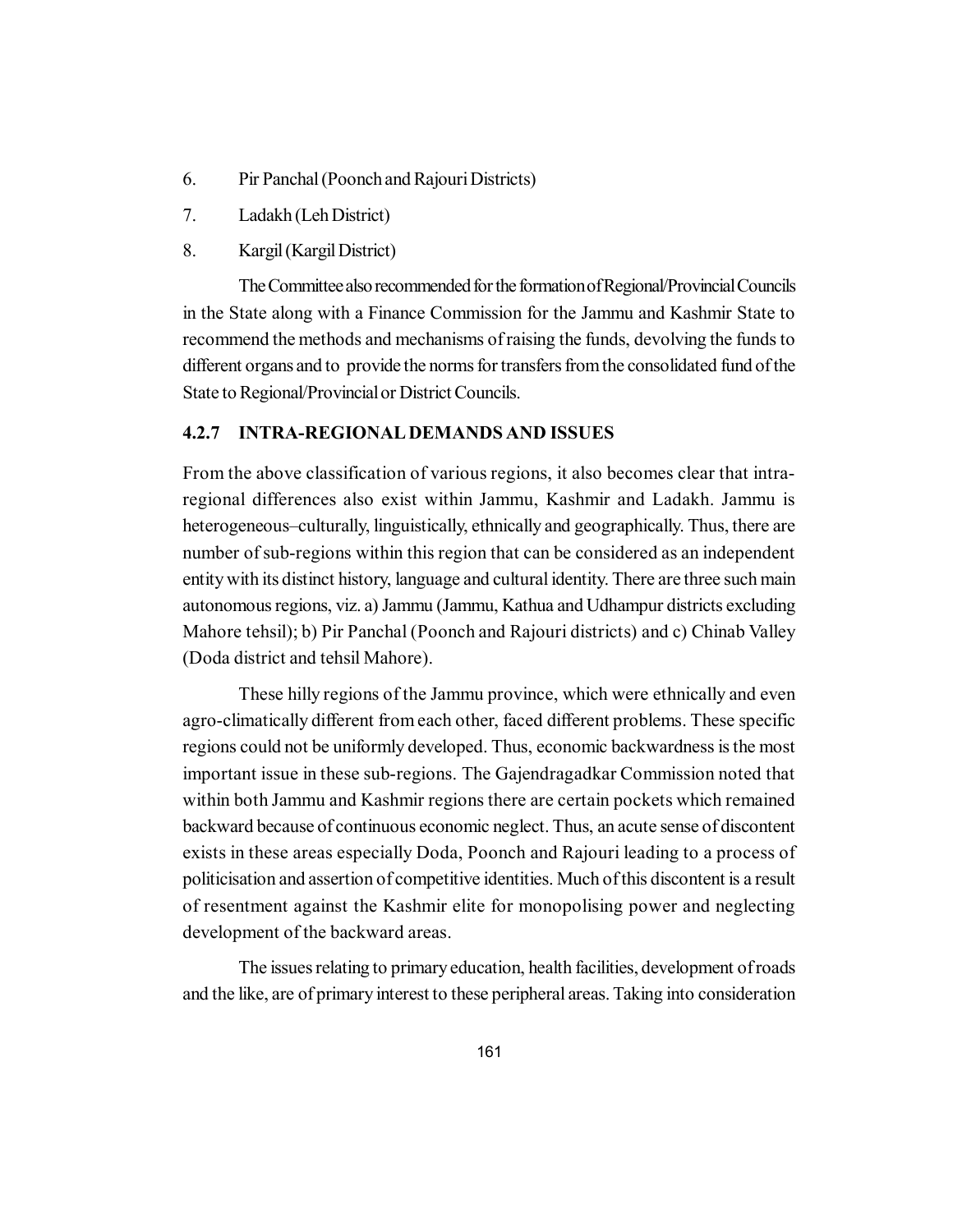the complex realities of the state, it is pertinent to acknowledge the multi-layered political aspirations within the state and to deal adequately with the widespread perception of neglect and injustice existing among groups in the diverse regions of the state.

Similarly, Ladakh region also exhibis considerable amount of such subregional diversity. The two main districts of Ladakh- Leh and Kargil are not only separated geographically but also on the basis of religious composition. Leh is predominantly having Buddhist population whereas Kargil has mainly Muslim population. Kargil had been closer to Kashmir leadership than the dominant causes aired by Buddhists in Leh. Even the demand for Union Territory status for Ladakh could not get support from Kargil. Thus, there was no enthusiasm among the people of Kargil for LAHDC when it was announced in 1995 as an alternative arrangement to much demanded UT status. The LAHDC Act provided for two councils each for Leh and Kargil. The first election to the Leh council was held in 1995 but Kargil deferred the council until July 2003.

### **4.2.8 LET US SUM UP**

There is no denying the fact that Jammu and Kashmir is a state of vast diversity on the bases of geography, language, religion and culture. The three main parts or regions- Jammu, Kashmir and Ladakh have their political and economic grievances given their heterogenity and different socio-political milieu in which they have been placed. Thus, there are number of regional issues based on a plethora of demands and politics from different regions. These demands are being manifested in the form of various agitations and movements from time to time that had already been discussed above.

There is a feeling of disenchantment towards Kashmir from both Jammu and Ladakh regions. The valley centric leadership is often accused of indifference towards the political aspirations of the people of Jammu and Ladakh. A sense of economic and political discrimination prevalent among the inhabitants of Jammu and Ladakh in relation to Kashmir Valley is responsible for the demand for regional autonomy. Balraj Puri rightly remarks that 'until Jammu, Kashmir and Ladakh draw closer, settle their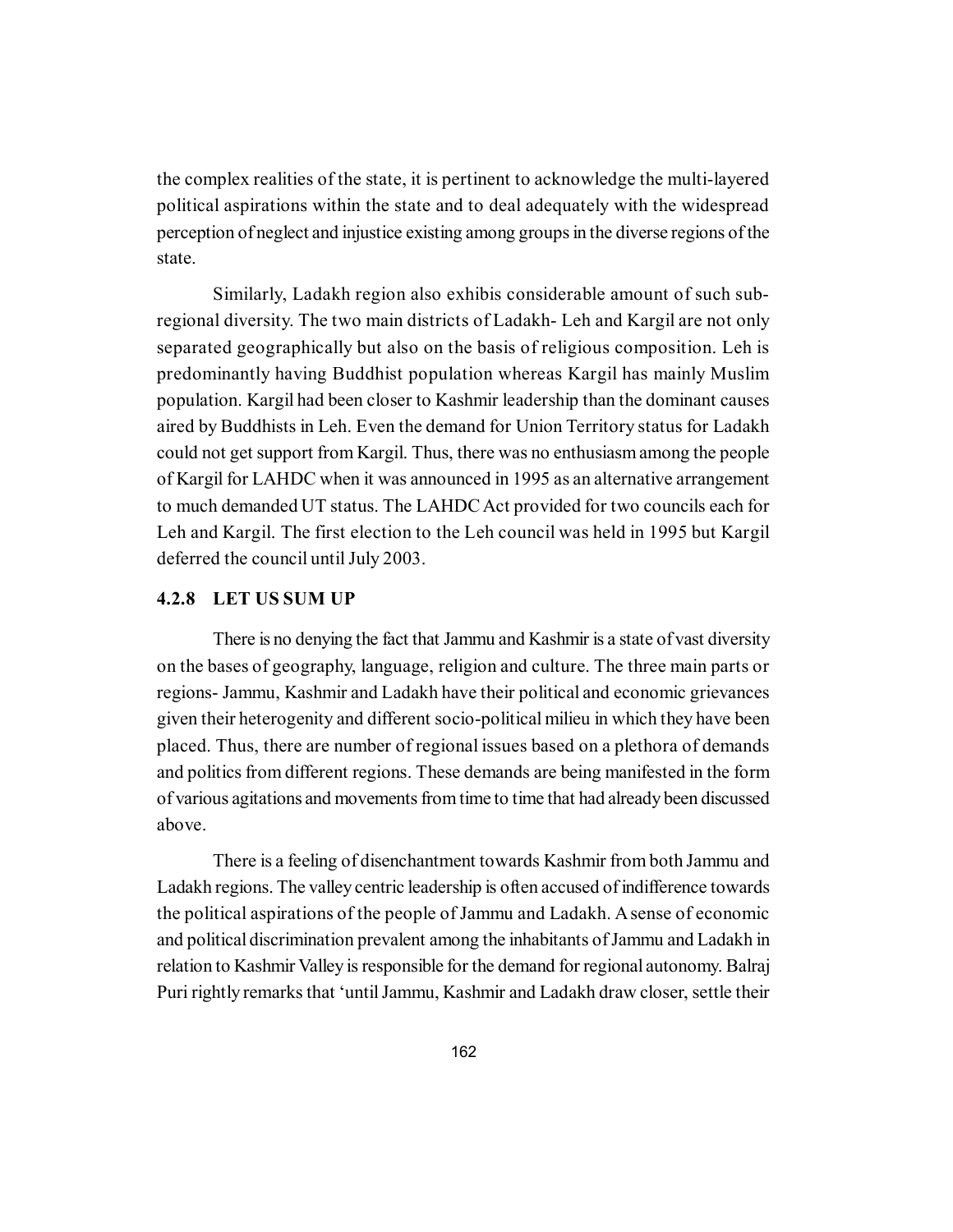differences and agree to operate as equal partners, there will never be a stable basis upon which relations with rest of India can be satisfactorily settled. In fact, there are number of such instances and issues that highlight the regional divide among the three regions of state of Jammu and Kashmir. Thus, the political reality of the state of Jammu and Kashmir is marked by heterogeneity and divergent political aspirations. It calls for a politics that not merely recognises the plurality of the state but also devises suitable political mechanisms for handing such plurality. Both the issues of regional and sub-regional deprivation are sought to be addressed through solutions based on communal considerations – division of the state in the first case, and that of the region in the second.

### **4.2.9 CHECK YOUR PROGRESS EXERCISE**

- 1. Define Regionalism.
- 2. Write a short note on 'regional diversity' in the state of Jammu and Kashmir.
- 3. What are the major inter-regional demands in Jammu and Kashmir?
- 4. What are the main intra-regional demands in Jammu region?
- 5. Describe the state's response to various regional demands and aspirations.
- 6. Discuss the intra-regional demands existing within Jammu, Kashmir and Ladakh.

#### **4.2.10 SUGGESTED READINGS**

- *Article 370: A Constitutional History of Jammu and Kashmir* by A. G. Noorani
- *Hindu Rulers, Muslim Subjects: Islam, Rights, and the History of Kashmir* by Mridu Rai.
- *Jammu and Kashmir: Politics of Identity and Separatism* by Rekha Chowdhary
- *Jammu and Kashmir: Political and Constitutional Development* by Jaswant Singh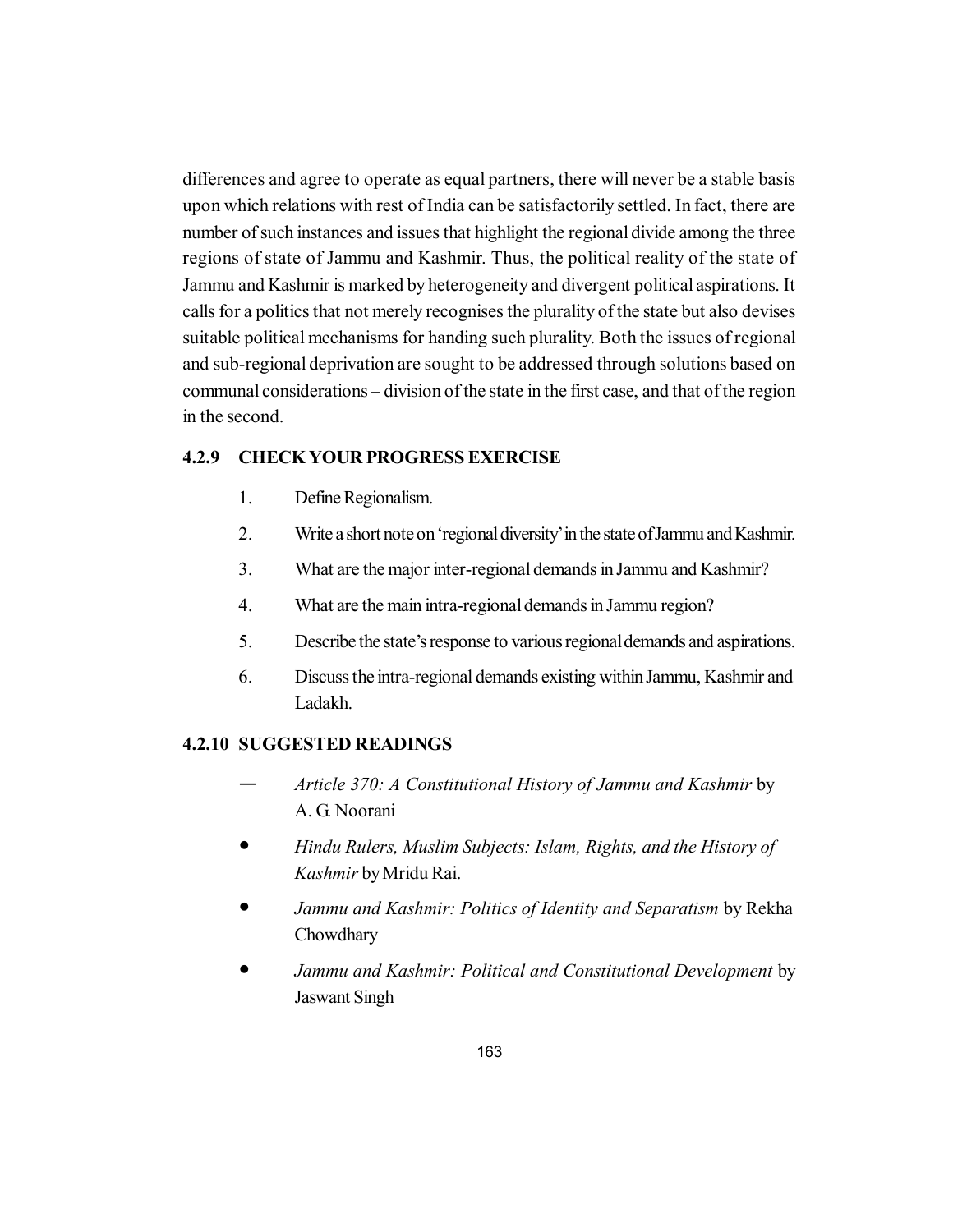- *Kashmir: A Disputed Legacy (1846-1990)* by Alastair Lamb
- *Kashmir: Roots of Conflict, Paths to Peace* by Sumantra Bose
- *The constitution of Jammu and Kashmir* by Justice A.S. Anand
- *The Story of the Integration of the Indian States* by V. P. Menon

 $\sim\sim\sim$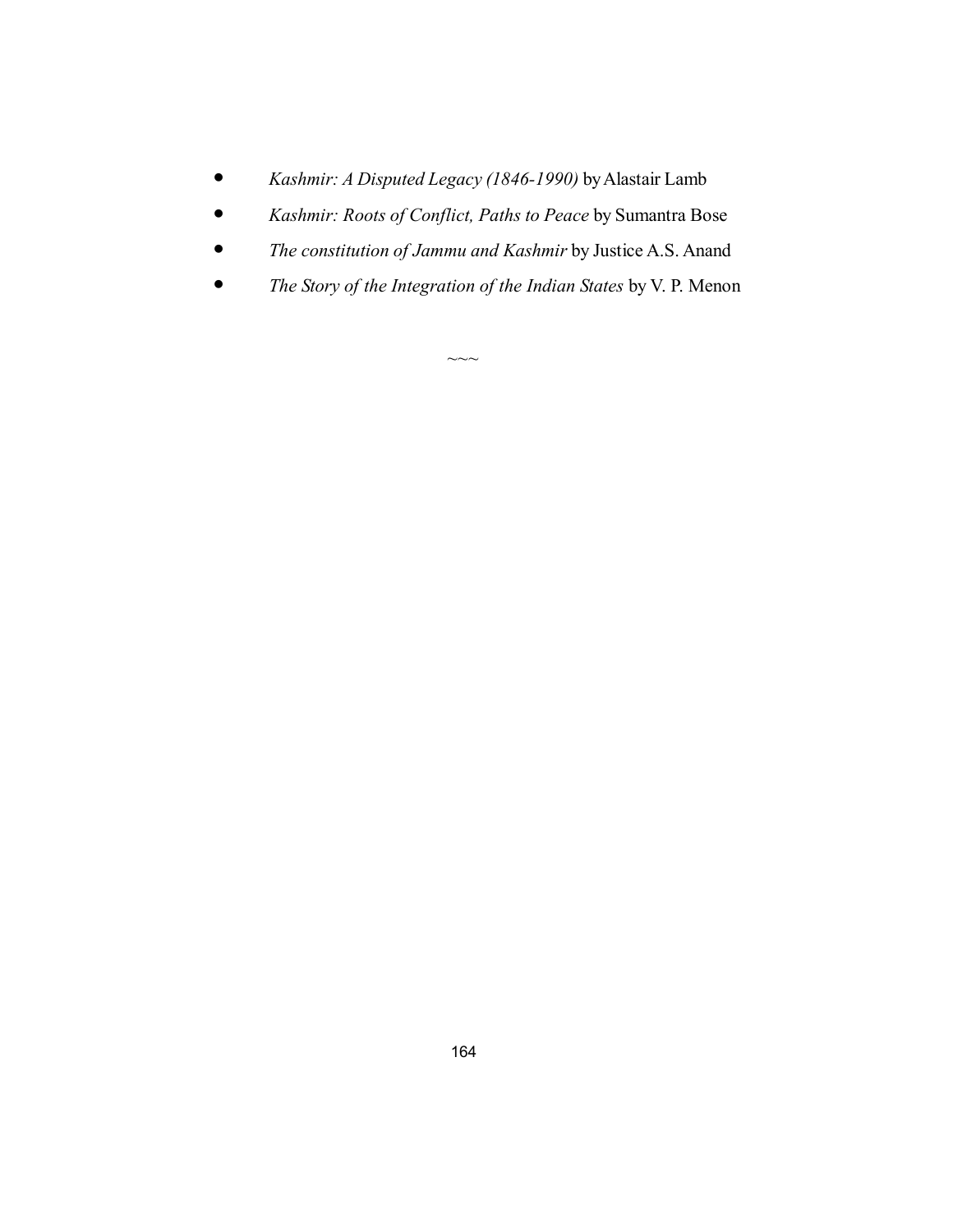B.A., Semester VI, Political Science (**Govt. and Politics in J&K**) Unit IV: **Political Process and Dynamics**

# **4.3 LADAKH REGION: DEMANDS AND POLITICS WITH SPECIAL REFERENCE TO HILL COUNCIL**

**1.3.0 Objectives**

\_\_\_\_\_\_\_\_\_\_\_\_\_\_\_\_\_\_

- **1.3.1 Introduction**
- **1.3.2 Ladakh as a Separate Region**
- **1.3.3 Major Grievances of Ladakh**
- **1.3.4 LBA and Demand for Union Territory Status**
- **1.3.5 Response of the Kargil to the Demand of UT Status to Ladakh**
- **1.3.6 Ladakh Autonomous Hill Development Council**

4.3.6.1 Powers and Functions of Coucil

- **1.3.7 Evaluation of LAHDCs**
- **1.3.8 Let Us Sum Up**
- **1.3.9 Check Your Progress Exercise**
- **1.3.10 Suggested Readings**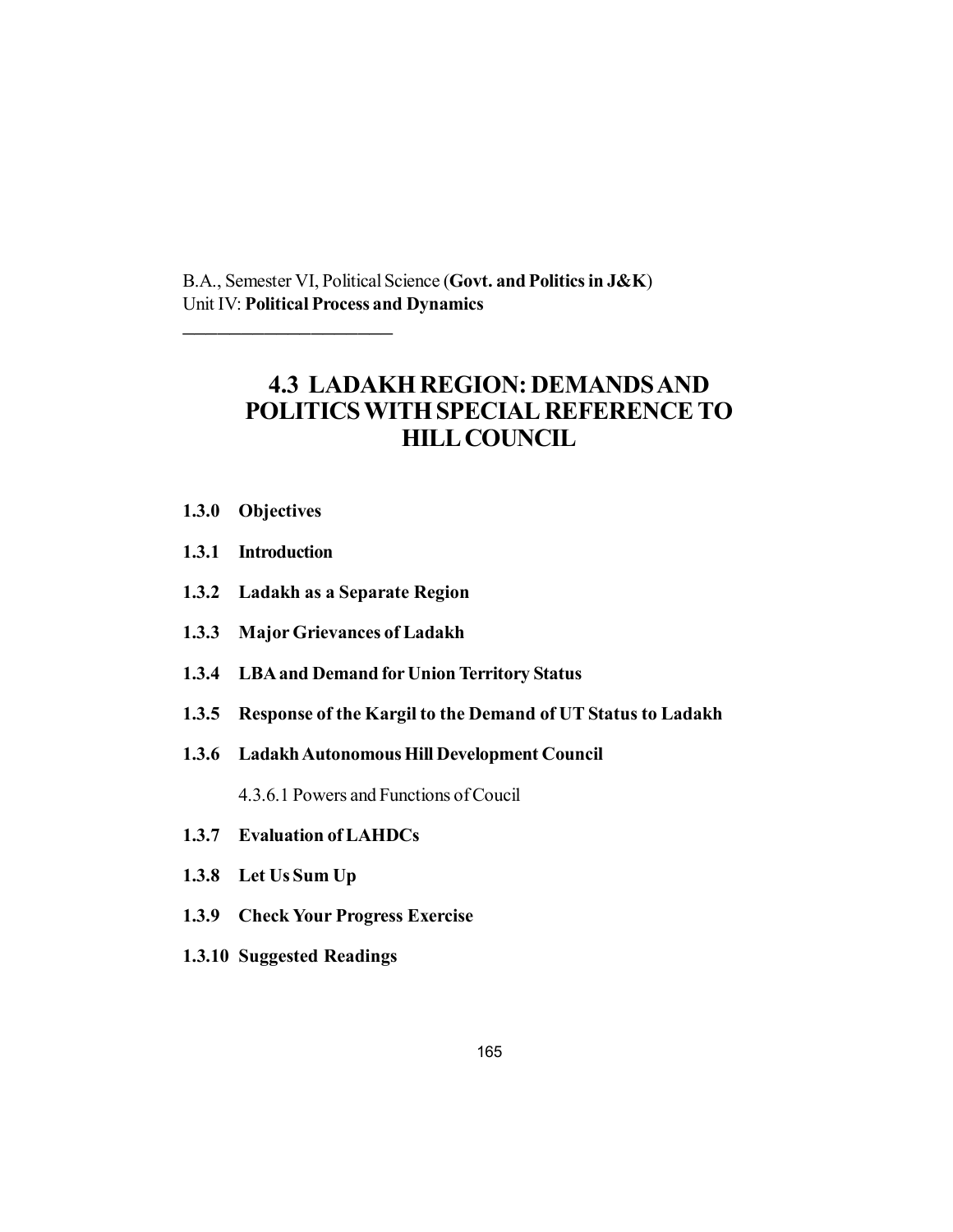#### **4.3.0 OBJECTIVES:**

The main objective of this less will be:

- to understand the peculiarity of Ladakh as a separate region within the state of Jammu and Kashmir;
- to highlight the major issues in the politics of Ladakh region;
- to trace the origin and development of movement for attaining UT status for Ladakh;
- to know about establishment of Ladakh Autonomous Hill Development Councils, their structure and functioning;
- to evaluate the role and efficacy of LAHDCs to address the popular grievances in Ladakh.

# **4.3.1 INTRODUCTION**

The state of Jammu and Kashmir has an unique identity owing to its composite culture and a distinct political and constitutional history. Geographically, it is divided into three main divisions/regions- Jammu, Kashmir and Ladakh with marked religious, cultural and linguistic differences. From the history of past seventy years of Jammu and Kashmir politics, it witnessed that all these three parts behave differently with regard to their political demands and popular aspirations. There is no unanimity among the three regions with regard to internal politics and nationalist claims. Unlike Jammu and Kashmir regions, Ladakh has its own set of demands and thus, a different political discourse quite different from that of Jammu and Kashmir. Though it is the part of this state but seems different on number of parameters. Ladakh, despite having almost seventy per cent of the area of Jammu and Kashmir has negligible presence in the corridors of power and decision making centres in Srinagar and Jammu.

# **4.3.2 LADAKH AS A SEPARATE REGION WITHIN JAMMU AND KASHMIR**

Ladakh is a Buddhist majority region. It is culturally, ethnically as well as linguistically quite different from the other two main parts of the state of Jammu and Kashmir. Ladakh seems distanced from political discourse of the other two parts of Jammu and Kashmir State.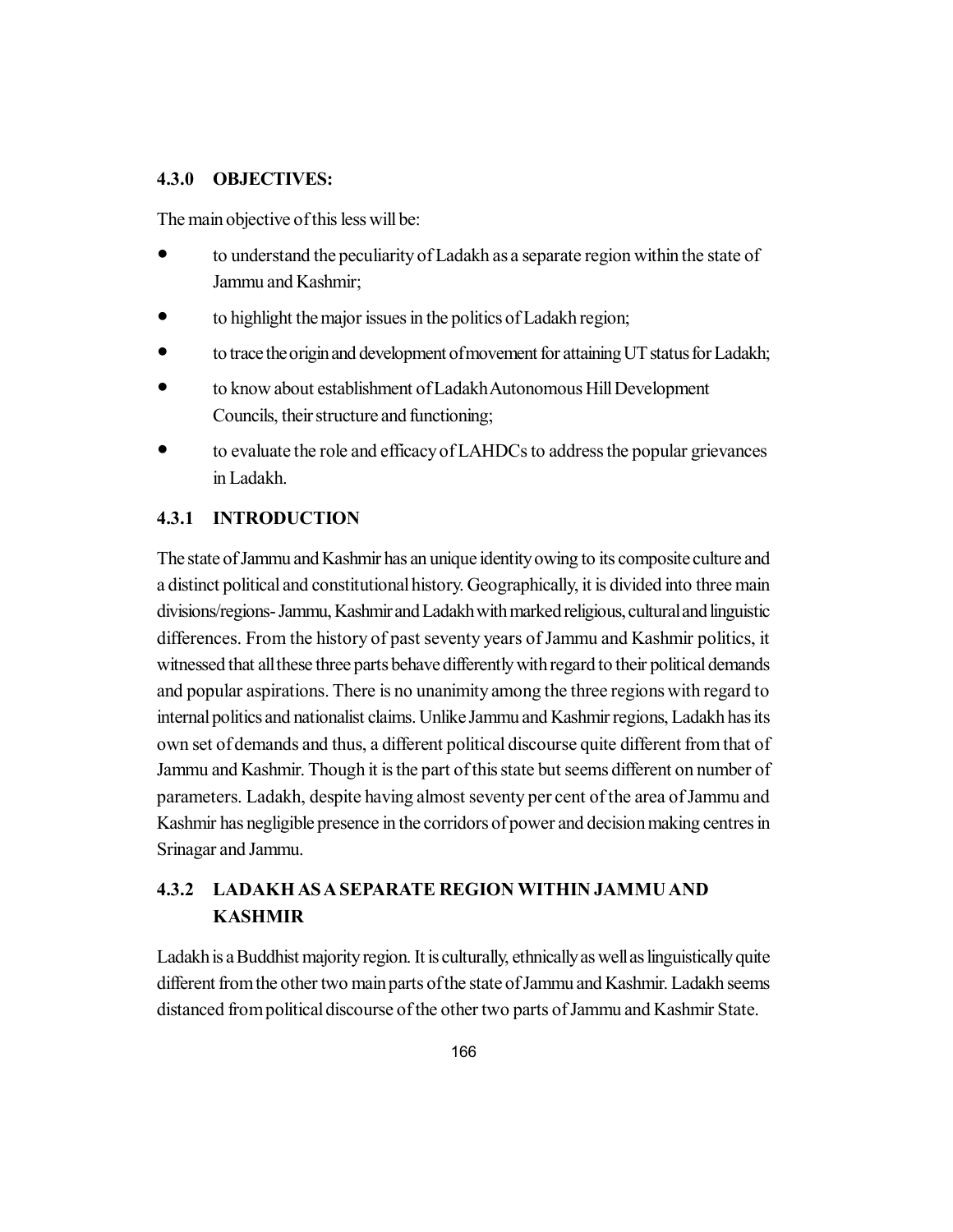As a result there exists a deep sense of deprivation and discrimination especially against Kashmir. The people of Ladakh allege to be systematically being neglected and discriminated by the successive governments in the state of Jammu and Kashmir. Thus, the Ladakh region identifies itself more with Indian Union than with the state of Jammu and Kashmir.

### **4.3.3 MAJOR GRIEVANCES OF LADAKH**

Since the beginning of the journey of independent Jammu and Kashmir, Ladakh had been favouring its greater integration with India to override Kashmir's domination in its politics and economic development. This demand started as early as 1946 and continued ever since. The essence of this demand lies in Ladakhi struggle against the Kashmiri domination especially since nineteen-sixties by the politically marginalised Ladakhis. In 1964, there was a well organised attempt from the Ladakhi Buddhists under the leadership of Kushok Bakula in this regard. In 1974, Ladakhis once again launched a mass movement demanding 'Central administration for Ladakh'. Since then, there had been many such instances when Ladakhis stood against Kashmiri domination and demand for direct central administration in Ladakh. Thus, a deep sense of deprivation and resentment against state government occupied space in the Ladakh region. This sense of resentment grew manifold when Sheikh Abdullah government divided Ladakh into two distinct districts- the Budhist dominated Leh and the Muslim dominated Kargil in 1979. This was perceived as an attempt to polarise the Ladakhi society on religious and communal lines and to pit Muslims against Buddhists to weaken the on-going movement for greater integration with Indian Union and political and economic independence.

#### **4.3.3.1 DEMAND FOR REPRESENTATION OF BUDDHISTS IN THE STATE GOVERNMENT**

The issue of under-representation of Buddhists in the politics and administration of the state is very old. In the pre-independence period, a neo-Buddhist organisation in Kashmir under the name of Kashmir Raj Bodhi Mahasabha (KRBM) was founded in the early 1930s. It was organised to mobilise the people of Ladakh (mainly Buddhists) to demand representation for Buddhists in the state administration during the rule of Dogras. Succeeding KRBM, the first Ladakhi association under the name of the Young Buddhist Association (YBA) was created to provide political leadership to the people of Ladakh.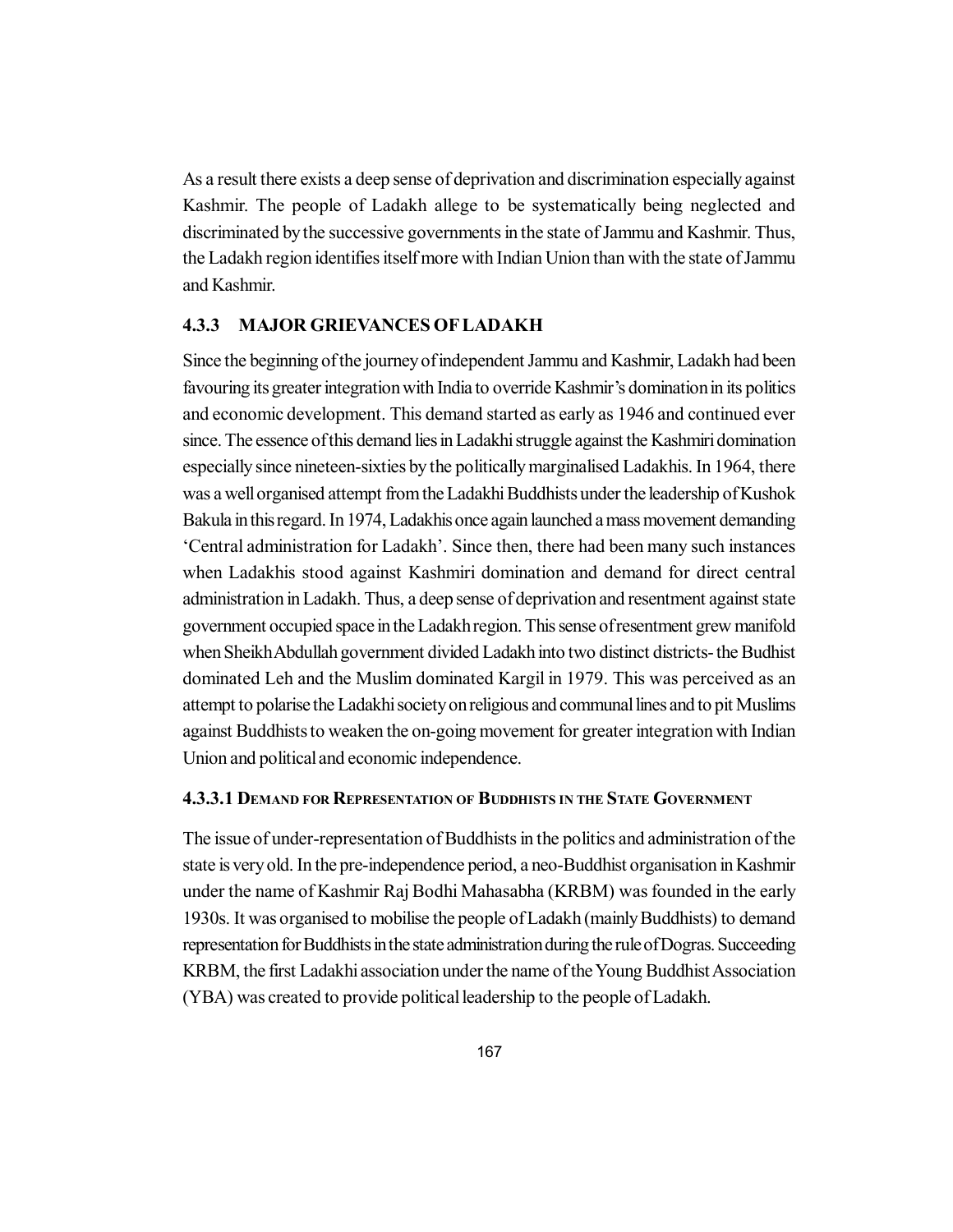The present day LBA, Ladakh Buddhists Association is the successor of this YBA. The LBA has become a vanguard of the movement for attaining UT status for Ladakh. Thus, this demand cannot be attributed to perceived Kashmiri Muslim domination over Buddhist-majority Ladakh. In fact, it is not logical to perceive Ladakh being a Buddhist dominant region since both the communities have almost equal presence in Ladakh as a whole.

#### 4.3.3.2 DEMAND FOR UT STATUS FOR LADAKH

The demand for Union Territory status has been the central axis around which the politics of Ladakh (mainly Leh) revolved ever since independence. This demand became the dominating agenda in Ladakh politics. In fact, the BJP won the Ladakh Parliamentary constituency on the promise of granting much awaited UT status for Ladakh. Later, the visits of Union Ministers, Nitin Gadkari and Rajnath Singh rebuild hopes for UT to Ladakh. A number of organisations and political outfits including the Ladakh Buddhist Association (LBA), raise this issue of UT status for Ladakh. However, the opposition from organisations and parties based in Kargil once again manifested the exclusive nature of the demand as the demand is being identified with the Buddhists of Leh.

### **4.3.4 LBAAND DEMAND FOR UNION TERRITORY STATUS**

As discussed earlier, the main discourse in Ladakh politics revolves around the question of its final status as an integral part of Indian Union by attaining the status of UT. Since long, there are concerted efforts to attain such UT status for Ladakh. In 1982 there was another attempt by P Namgyal, then Member of Parliament to seek regional autonomy for Ladakh within the state of Jammu and Kashmir in the form of Union Territory status for Ladakh. In 1989, the movement to achieve the status of Union Territory for Ladakh was re-launched under the banner of the Ladakh Buddhist Association (LBA). However, since this movement coincided with the rise of popular discontent and insurgency in Kashmir valley, the LBA had to suspend its activities from time to time.

In response to this popular movement, the Government of India agreed to set up Ladakh Autonomous Hill Development Council (LAHDC) on the lines of the Darjeeling Gorkha Hill Council in response to the Buddhist movement for succession from Jammu and Kashmir and attaining the status of UT for Ladakh. In October 1989, a tripartite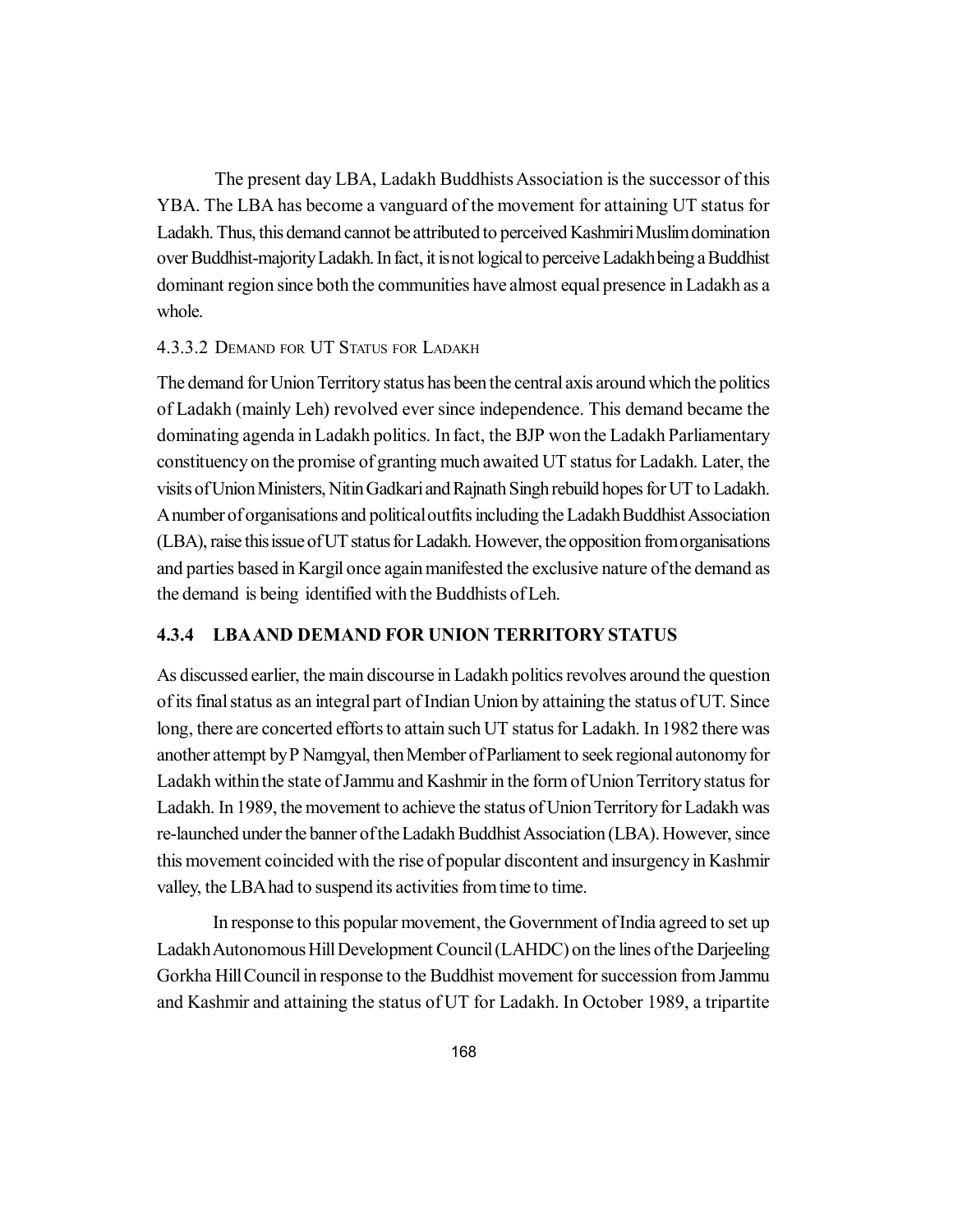agreement was signed between the State Government, the Central Government and the LBA whereby the PV Narasimha Rao government passed a promulgation to create the Ladakh Autonomous Hill Development Councils for both Leh and Kargil which took the form of a Bill in 1997.

# **4.3.5 RESPONSE OF KARGILTO THE DEMAND OF UT STATUS TO LADAKH**

Though Ladakh exists as a distinct part of Jammu and Kashmir State given its topography, religious and linguistic composition of its population and socio-economic needs, there are also differences between the two divisions/districts of Ladakh viz., Leh and Kargil. Both Leh and Kargil are not only divided from each other by high mountains and passes but also by their religious composition. Leh is predominantly has Buddhist population whereas Kargil is mainly inhabited by the Muslims. In 1979, Leh and Kargil were divided into two separate districts. Since then, there is little support for demand of UT led by Ladakh Buddhist Association as well as Ladakh Union territory Front (LUTF). Thus, like Jammu, there are also intra-regional politics in Ladakh region. Due to this intra-regional divide, there was not much of enthusiasm for Hill Development Council in Kargil. They deferred the elections to LAHDC Kargil till 2003. Amidst these internal fault lines in the region on religious basis and the fear of Kashmir of independence from India, the demand for the Union Territory status has gained momentum but limited mainly to Leh district.

In the recent years, many local political parties are contesting elections on the issue of granting of Union Territory status to Ladakh. Ladakh Union Territory Front (LUTF) has emerged as a powerful political party at local level elections in Ladakh. This is often viewed as the issue of trifurcation of the state of Jammu and Kashmir i.e., separate statehood for both Jammu and Kashmir and UT status for Ladakh region. In short, during the last three decades, Ladakh has also seen the rise of communal tension and politics between its Buddhist and Muslim inhabitants. The politics of representation deployed by the struggle for autonomy in the 1980s led to a social boycott of Muslims from 1989 to 1992 by the Ladakh Buddhist Association and riots in 1989. This became a turning point in the history of the region sowing an on-going bitterness between the two communities.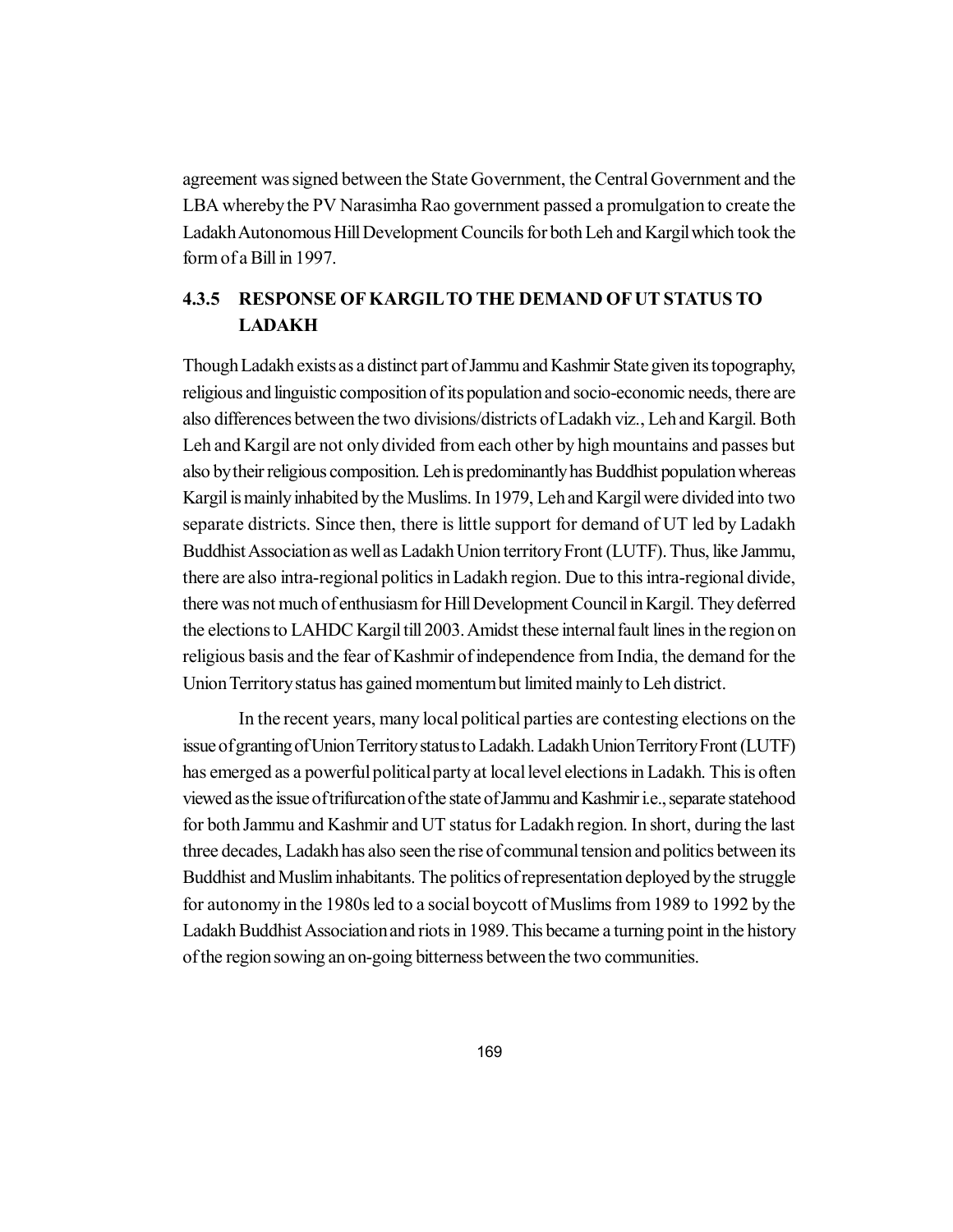# **4.3.6 LADAKH AUTONOMOUS HILL DEVELOPMENT COUNCILS (LAHDCS)**

On 9th May, 1995, out of a long drawn struggle for UT status, Ladakh got Autonomous Hill Development Council under Ladakh Autonomous Hill Development Council Act (LAHDC). It was provided as a compromise to the long held demand for the Union Territory (UT) on the one hand and to provide a mechanism to decentralise the power and autonomy in regional affairs, to the otherwise less developed, alienated and isolated community of the Ladakh region. In 1995, a compromise of sorts was reached between the government of India, government of Jammu and Kashmir and Ladakhi representatives to create Autonomous Hill Development Councils in a bid to improve direct self-governance in Ladakh region. The LAHDC Act provided for two councils each for Leh and Kargil. The first election to the Leh council was held in 1995 with the Congress party bagging almost all council seats. Kargil deferred the council until July 2003 since the people of the Kargil district of the region did not support the idea of UT.

The Act provided an Autonomous Hill Council for both Leh and Kargil and Inter– district Advisory Councils with tenure of five years. Each Council would have twenty six territorial constituencies. The sitting MLA's and MP's would be ex–officio members, four nominated by the state government. The nominees include one Muslim, one woman and two eminent persons. The Council constitutes a cabinet of five members with one Muslim.

The Executive Council of the council consists of the Chairman who shall be the Chief Executive Councillors and four members to be nominated by the Chief Executive Councillor from amongst the members of the Council. The executive powers of the Council are vested in this Executive Council. Besides, the Deputy Commissioner of the district is the Chief Executive Officer of the Council. Besides the Executive Council, the LAHDC Act also provides for a Inter-district Council to advise the District Council on matters of common interest to both districts, resolving their differences and preservation of communal harmony in Ladakh.

#### **4.3.6.1 POWERS AND FUNCTIONS OF THE COUNCIL**

The Act provides that the Council shall meet at least once in every six months to conduct its business. The quorum necessary for the transaction of business at a meeting is ten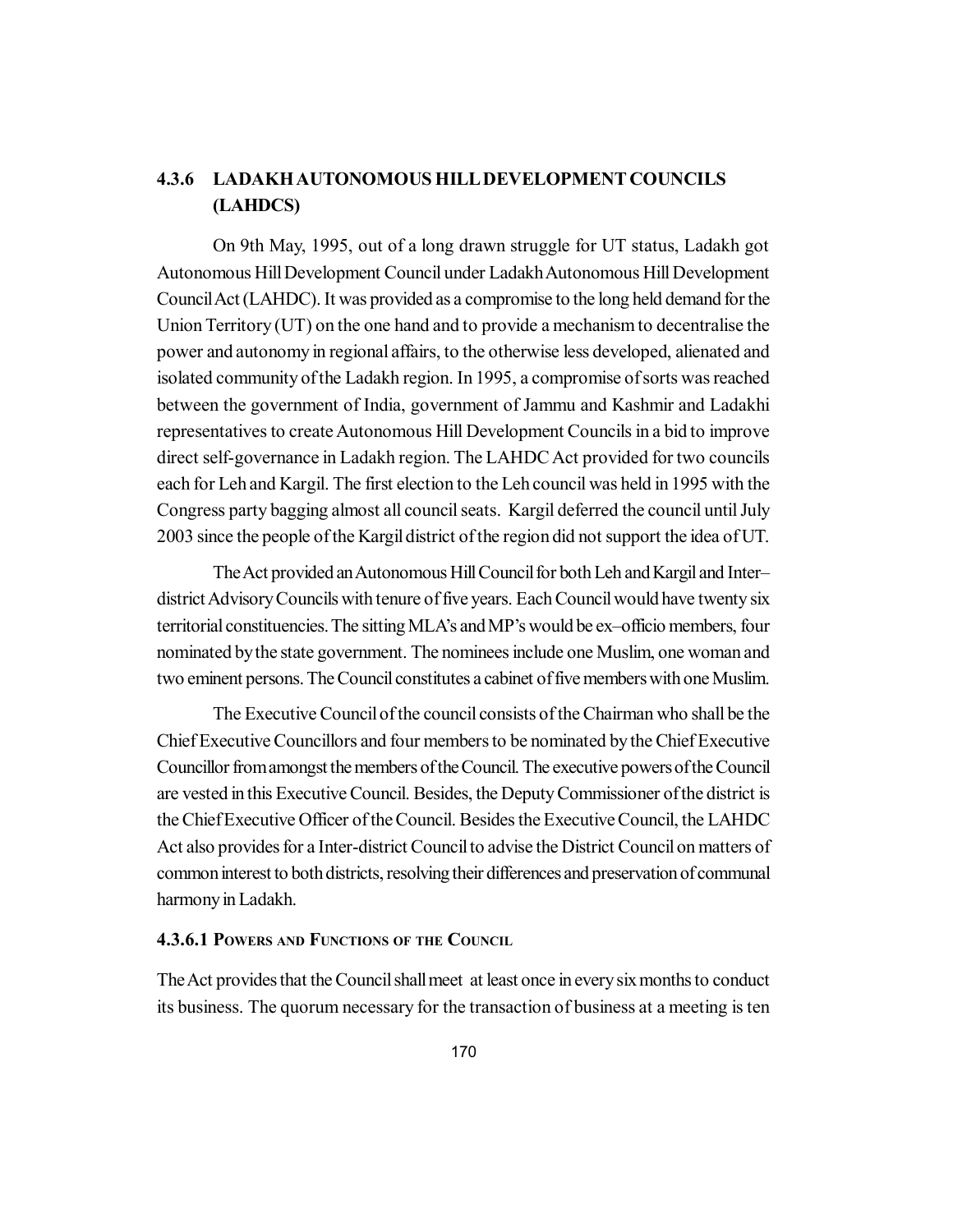members and the decisions of the Council are made by a simple majority of votes of the members. The ex-officio members of the Council have no right to vote. It has executive powers in the district in relation to:

- Allotment, use and occupation of land vested in the Council by the Government
- Formulation of development programme for the district and their periodical review
- Formulation and finalization of the Budget (Plan and Non-Plan)
- Implementation of centrally sponsored and state sponsored schemes at grassroots level
- Special measures for employment generation and the alleviation of poverty, promotion of cooperative institutions and supervision and constitution of notified area committees
- Promotion of education; languages and culture; public health; tourism and vocational training
- Construction and maintenance of local roads
- Apart from it, it looks after livestock, fisheries, small scale and cottage industries, non-conventional energy etc.
- The council is further empowered to levy taxes and collect state taxes on behalf of the government.

# **4.3.7 EVALUATION OF LAHDCS**

There are certain doubts related to the efficacy of Hill Development Councils to resolve the local issues of socio-economic and political empowerment of Ladakh region. The key question is whether the council has achieved the goals as mentioned in the Council Act of 1995. However, the councils have not been able to do much for the people of the area due to a number of factors related to the institutional and the structural matters as mentioned below:

1. The deficiency of funds is one of the most serious problems to carryout developmental works and implementation of other socio-economic schemes and policies.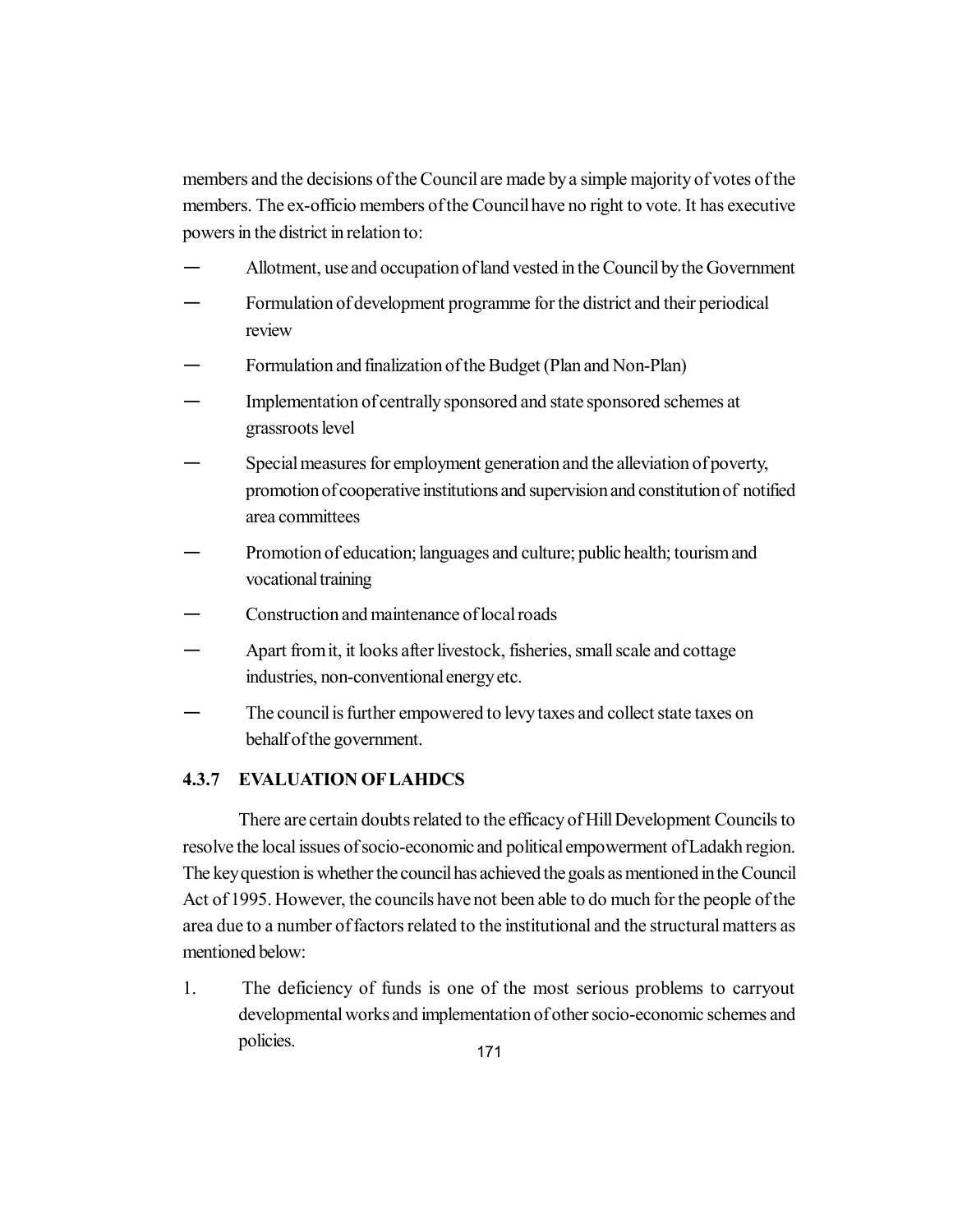- 2. Secondly, the overlapping powers and functions of the Councils vis-a-vis other levels of administration such as the Panchayati Raj Institutions, Desert Development Agency and Command area Development Programme etc. is a source of confusion and conflicts over the dispersal of administrative powers by the Council.
- 3. The common people in Ladakh, especially in Kargil, are disillusioned with the workings of the council. They consider them as centre for grabbing power and for playing gully-politics by the local politicians.
- 4. Although, the council has been provided with enormous powers, these powers appear to be confined to paper only. The need of approval from the state government over budget, planning and other major decisions greatly hampers the effective functioning of the Council.
- 5. The major political handicap is when there are other political parties holding power in the state than that in the Council. To function smoothly, the ruling party in the Council need to be the ruling party in the state. For conflicting parties at both levels of power may pose a grave challenge of coordination.

Thus, there are many who question the success of the Ladakh Autonomous Hill Development Council (LAHDC) model of political devolution. There is a feeling that it will fail to serve its purpose because of being too much top-down and a number of other levels of administration and governance like the Panchayat system. However, there are certain positive outcomes from this model of Hill Development Councils. The devolution of powers have helped Ladakh to frame an educational curriculum which the region sees best for itself. It helped the region to have local news which protects its local economy and environment. It helped it in keeping its economic and other outside interests under check which may have the potential of changing the region's demography, religious value system, culture and environment. It re-geared the non-governmental sector and local organizations to play a leading role in protection and preservation of local culture and environment. Thus, there are mixed reactions to this question. Though the Hill Development Council faces some challenges of immense nature, it has also succeeded to make some difference at the grass root level in areas of social and economic planning and development.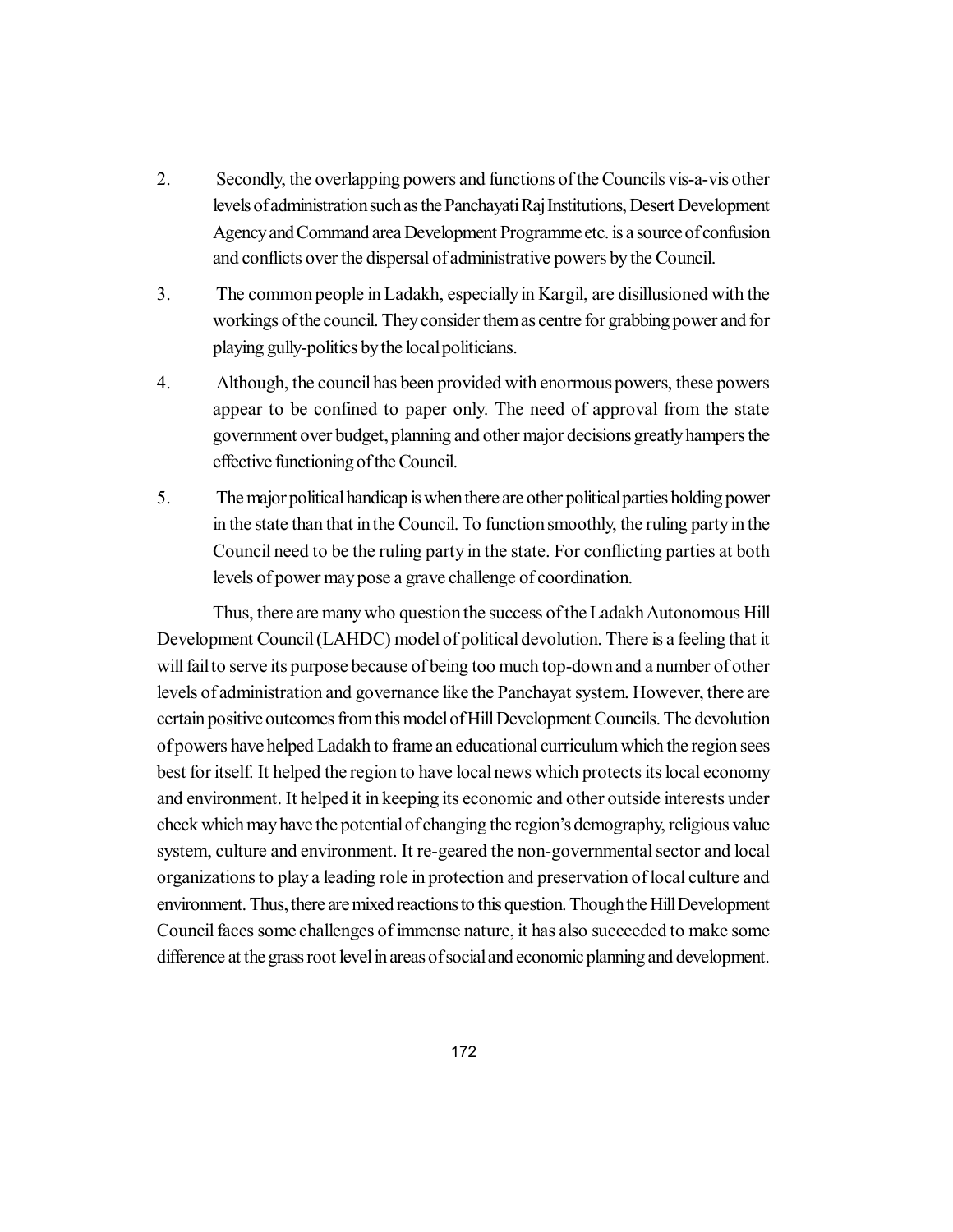#### **4.3.8 LET US SUM UP**

Ladakh region is geographically isolated with a sparse population, a vast area and inhospitable terrain which remains landlocked for nearly six months in a year. Consequently, the people of the area have had a distinct regional identity and special problems distinct from those of the other areas of the State of Jammu and Kashmir. There is a strong feeling of regionalism in Ladakh. The people of Ladakh are demanding a special status of Union Territory much different from the regional demands of other two regions of Jammu and Kashmir State. They for a long time, have been demanding effective local institutional arrangements which can help to promote and accelerate the pace of development and equitable all-round growth and development having regard to its peculiar geo-climatic and location conditions, and stimulate fullest participation of the local community in the decision making process. In fact, there are number of factors responsible for the regional discontent of Ladakh such as overall backwardness of Ladakh, homogenised power politics of Kashmiri elite and continuous neglect of the political aspirations of Ladakhis.

It is felt that decentralisation of powers by the formation of Hill Council for the Ladakh region would give a boost to the developmental activities in Ladakh and meet the aspirations of the people of the said Region. The Council has succeeded in achieving the goal of empowering the local populace through political awakening. The people are now more conscious about their democratic rights as well as their distinct identity and culture. The newly acquired political consciousness has given birth to a nascent civil society, as exemplified by many NGOs that focus on governance related issues. However, the council has not succeeded that much to achieve its goals of equitable and inclusive development and social justice.

#### **4.3.9 CHECK YOUR PROGRESS EXERCISE**

- 1. Write a short note Ladakh's identity as a eparate region within the state of Jammu and Kashmir.
- 2. Highlight the major demands and popular grievances of Ladakh.
- 3. Discuss the politics of LBA and movement for UT status for Ladakh.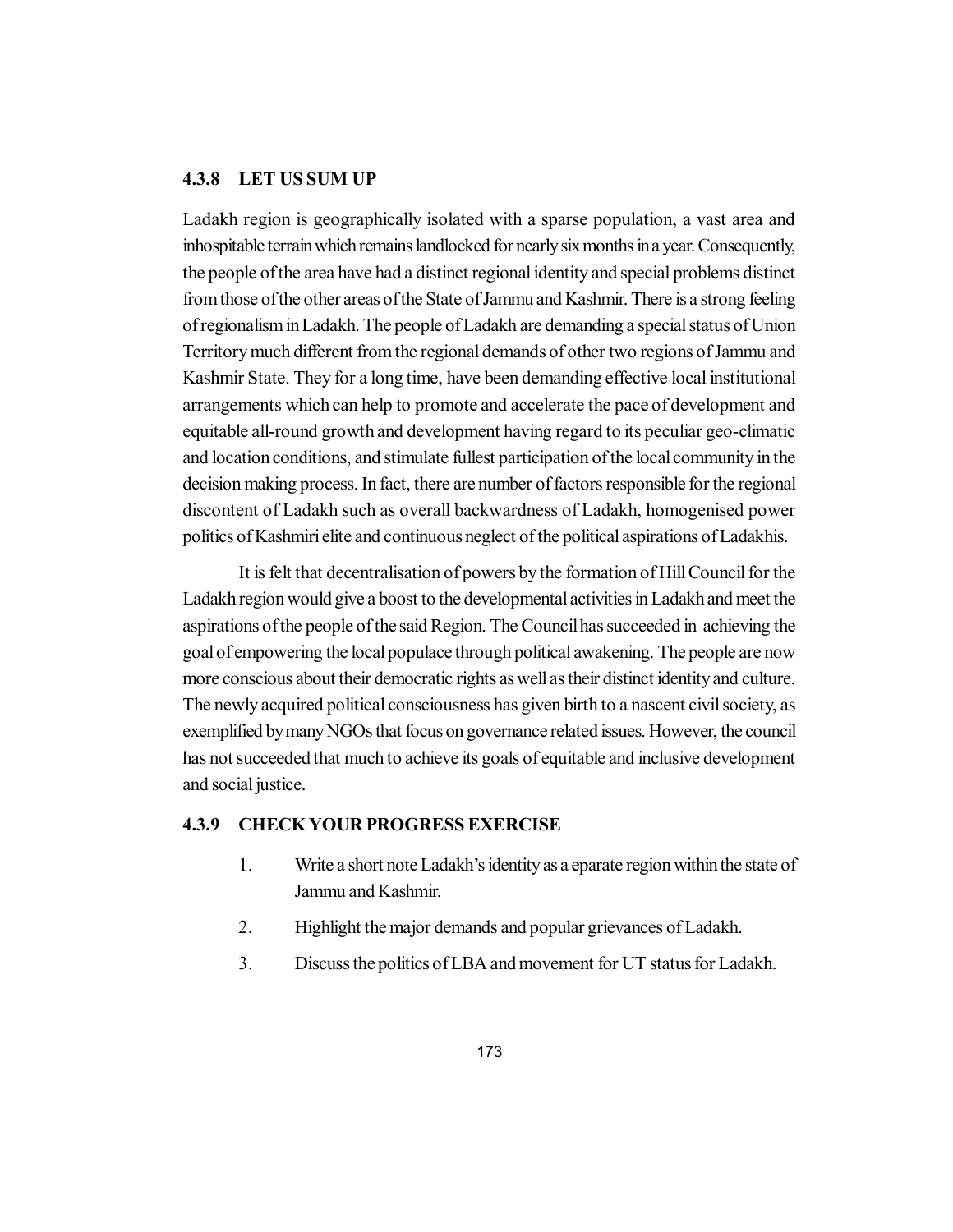- 4. Discuss the structure and powers of Ladakh Autonomous Hill Development Councils.
- 5. Evaluate the role of Ladakh Autonomous Hill Development Councils.

# **4.3.10 SUGGESTED READING**

- *Beyond Lines of Control: Performance and Politics on the Disputed Borders of Ladakh, India* by Ravina Aggarwal
- *Jammu Kashmir Ladakh: Ringside Views*, edited by Shyam Kaul and Onkar Kachru
- *Ladakh, Crossroads of High Asia* by Janet Rizvi
- *Ladakhi Histories: Local and Regional Perspectives* by John Bray
- *Political Development in Jammu, Kashmir* and Ladakh by Usha Sharma
- *The Fragile Web of Order: Conflict Avoidance and Dispute Resolution in Ladakh* by F. Pirie

 $\sim\sim$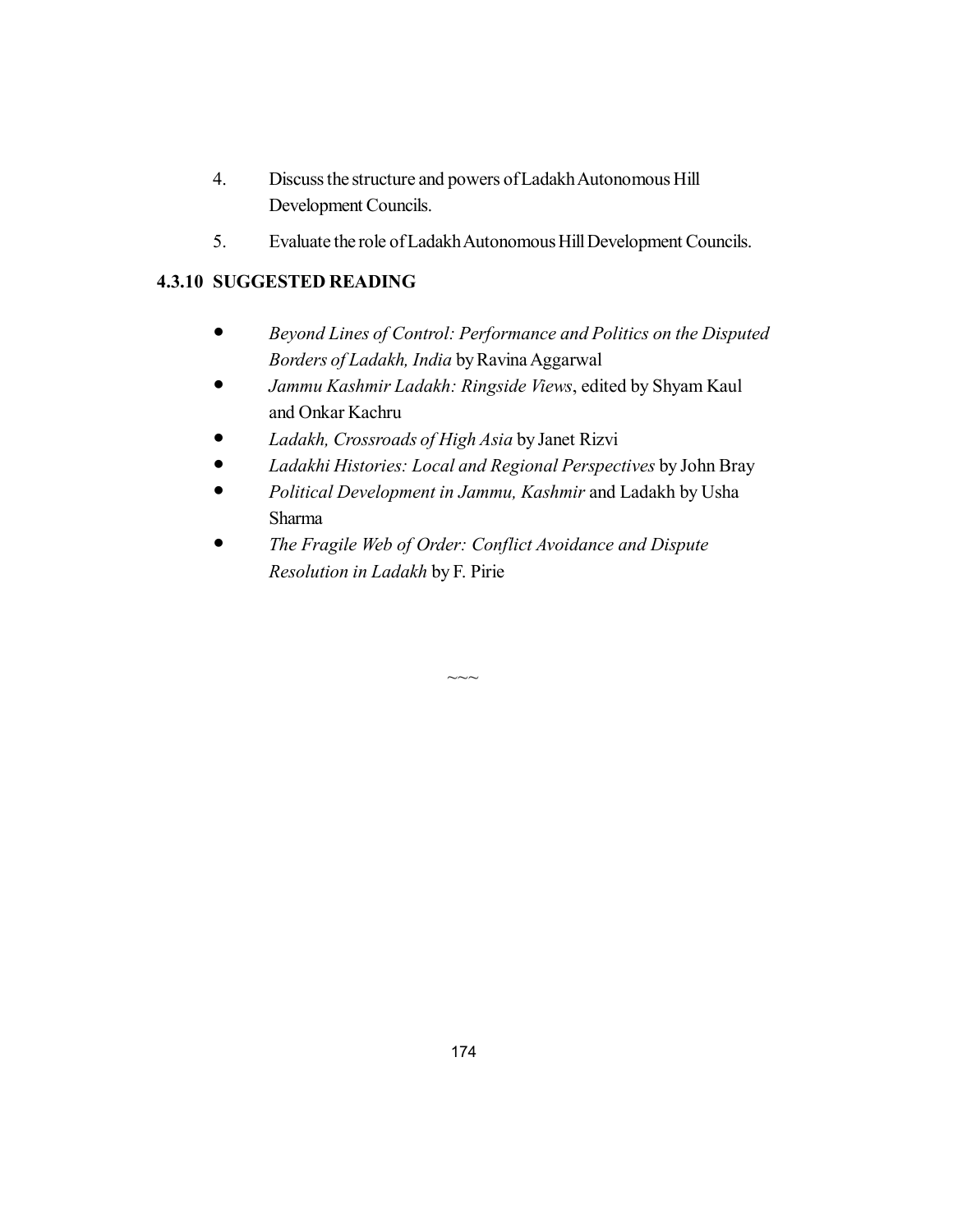B.A., Semester VI, Political Science (**Govt. and Politics in J&K**) Unit II: **Governmental Structure**

# **2.4 DISPLACEMENTAND RESETTLEMENT**

**- Nagendra Rao**

### **STRUCTURE**

**1.4.0 Objectives**

\_\_\_\_\_\_\_\_\_\_\_\_\_\_\_\_\_\_

- **1.4.1 Introduction**
- **1.4.2 Partition and Displacement**
- **1.4.3 Resettlement of Displaced People**

1.4.3.1 Demands of Displaced People

#### **1.4.4 Internal Displacement**

- 1.4.4.1 Displacement of Kashmiri Pandits
- 1.4.4.2 Chhamb Displaced Persons
- 1.4.4.3 Kargil War and Displacement
- **1.4.5 Development and Displacement**
- **1.4.6 Let Us Sum Up**
- **1.4.7 Check Your Progress Exercise**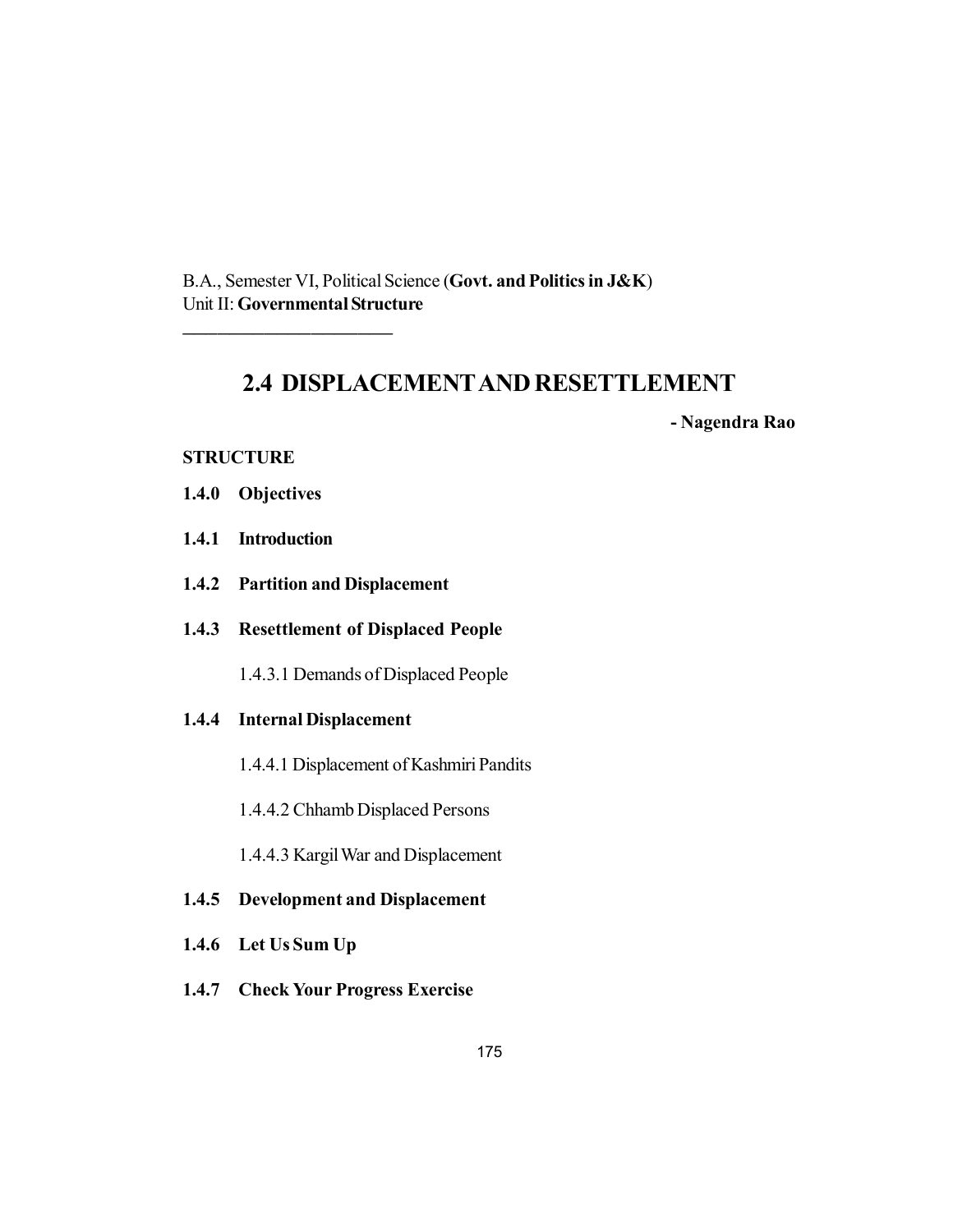### **4.4.0 OBJECTIVES:**

After going through this lesson you will be able to understand:

- the meaning of displacement, and the reasons for displacement in Jammu & Kashmir;
- the partition induced displacement and their status;
- the internal displacement due to conflict and terrorism;
- the displacement of Kashmir Pandits, and people living in border areas;
- the rehabilitation and resettlement policies of the central and state governments;
- the outcome of these rehabilitation measures on displaced persons.

# **4.4.1 INTRODUCTION**

Displacement is defined as the uprooting of a person or a group of persons from the place of their habitual residence. It can take place because of the natural or the man-made reasons. While sometimes conflict, violence or persecution is responsible for displacement, sometimes it is the natural disaster or the quest for development which forces people to move out.

In Jammu and Kashmir, though some of the people moved out of their traditional places, however, the major reason for 'Displacement' is the internal strife which has arisen initially due to partition but later on because of militancy and terrorism. Large-scale displacement from different parts of state is a significant feature of Jammu and Kashmir. An estimated one million people have been displaced in the state due to militancy. In this lesson, you will understand some of the issues associated with displacement, and its effects on the life of people in the state of Jammu and Kashmir. Internal and external displacement is explained in this lesson to make you familiar with varieties of displacements and the political social and economic and psychological effects of the displacement on various segments of population.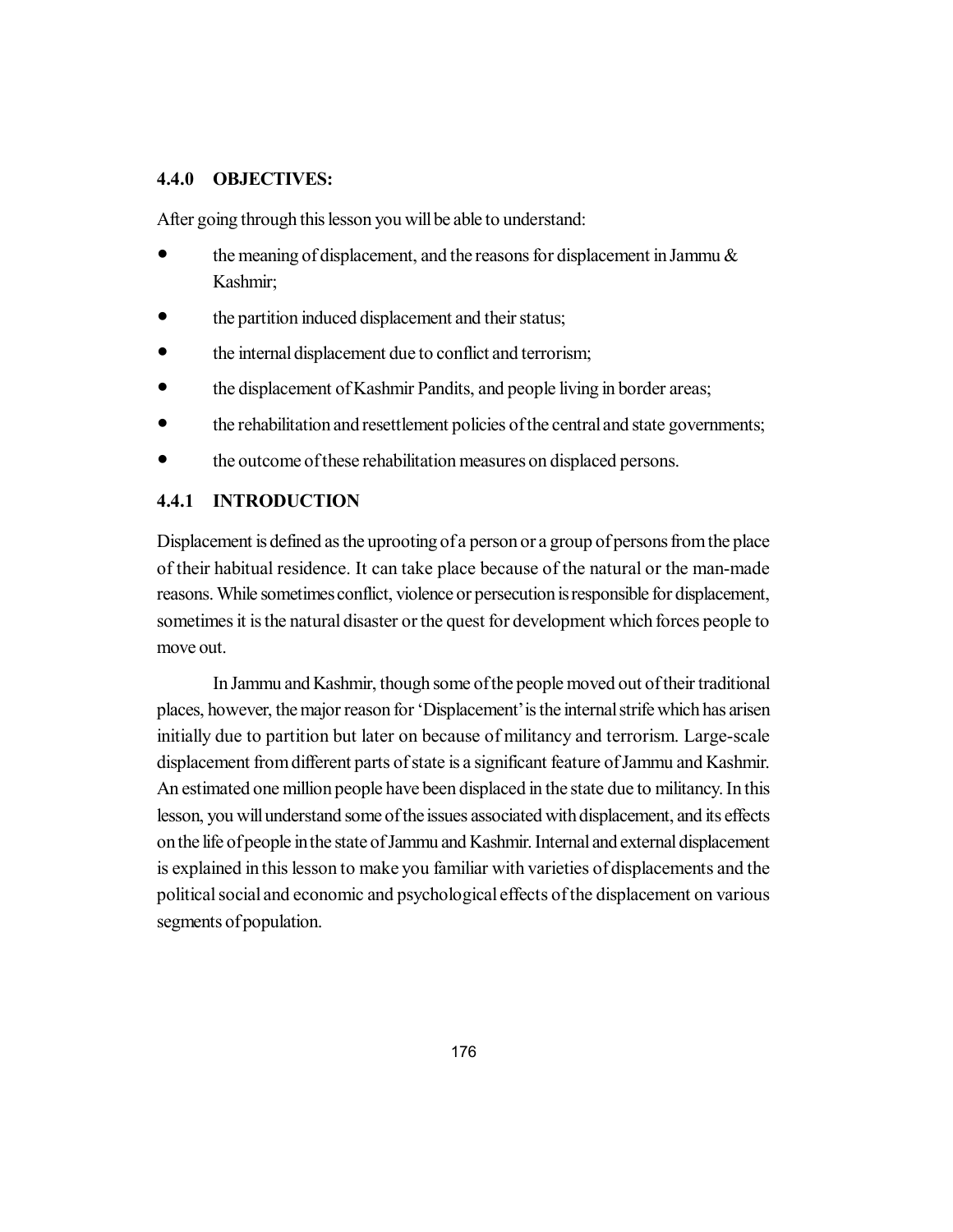# **4.4.2 PARTITION AND DISPLACEMENT**

As we all know, the partition of India in 1947 has resulted in one of the severe displacement in entire world. The communal polarization witnessed by subcontinent during that period led to large-scale human displacement in human history. An estimated six to seven million Muslims moved from India to Pakistan and nearly eight million Hindus and Sikhs moved from Pakistan to India. In Jammu and Kashmir, many people moved out of the borders and new settlements have taken place as many moved out of Pakistan controlled areas in Mirpur, Poonch, Muzaffrabad and frontier districts of Ladakh and Gilgit, who are called now as Pakistan occupied Kashmir (PoK) refugees. It was estimated that around 12 lakh people migrated to Jammu and Kashmir during partition. Almost 40 per cent of this 12 lakh PoK migrants are leading a miserable life for the past three generations in Jammu, Kathua, Rajouri, Poonch and Udhampur districts of Jammu and Kashmir.

The partition destroyed not only the life and property of lakhs of people but also the very fabric of human society and relationships. Their forced displacement resulted in property and job losses, breakdown of social networks, economic impoverishment. It affected people socially and politically and led to loss of cultural identity.The people were forced to migrate from their birth and history with bitter memories of pain, betrayal and sufferings in PoK and had to start lives in new surroundings. The people migrating from PoK had to seek relief in new surroundings which has not only brought changes in their places of residence but in their overall attitudes, habits and outlook of the people.

Hindu and Sikh migrations of 1947 occurred most substantially from Muzaffarabad and Mirpur districts to Jammu city and its surrounding environments, with a sizable amount of individuals choosing to settle in the Udhampur, Kathua, Samba, Reasi, Poonch and Rajouri districts. With the increase in the number of displaced families, refugee camps were opened in adjoining states of Punjab, Himachal and Uttar Pradesh as well. Most of these camps were located in Jallandhar, Pathankot, Hoshiarpur, Yol in Himachal, Chinar, Hastinapur in Uttar Pradesh etc. The displaced families staying in these camps were registered and were provided with tents for shelter, free food and/or cash doles.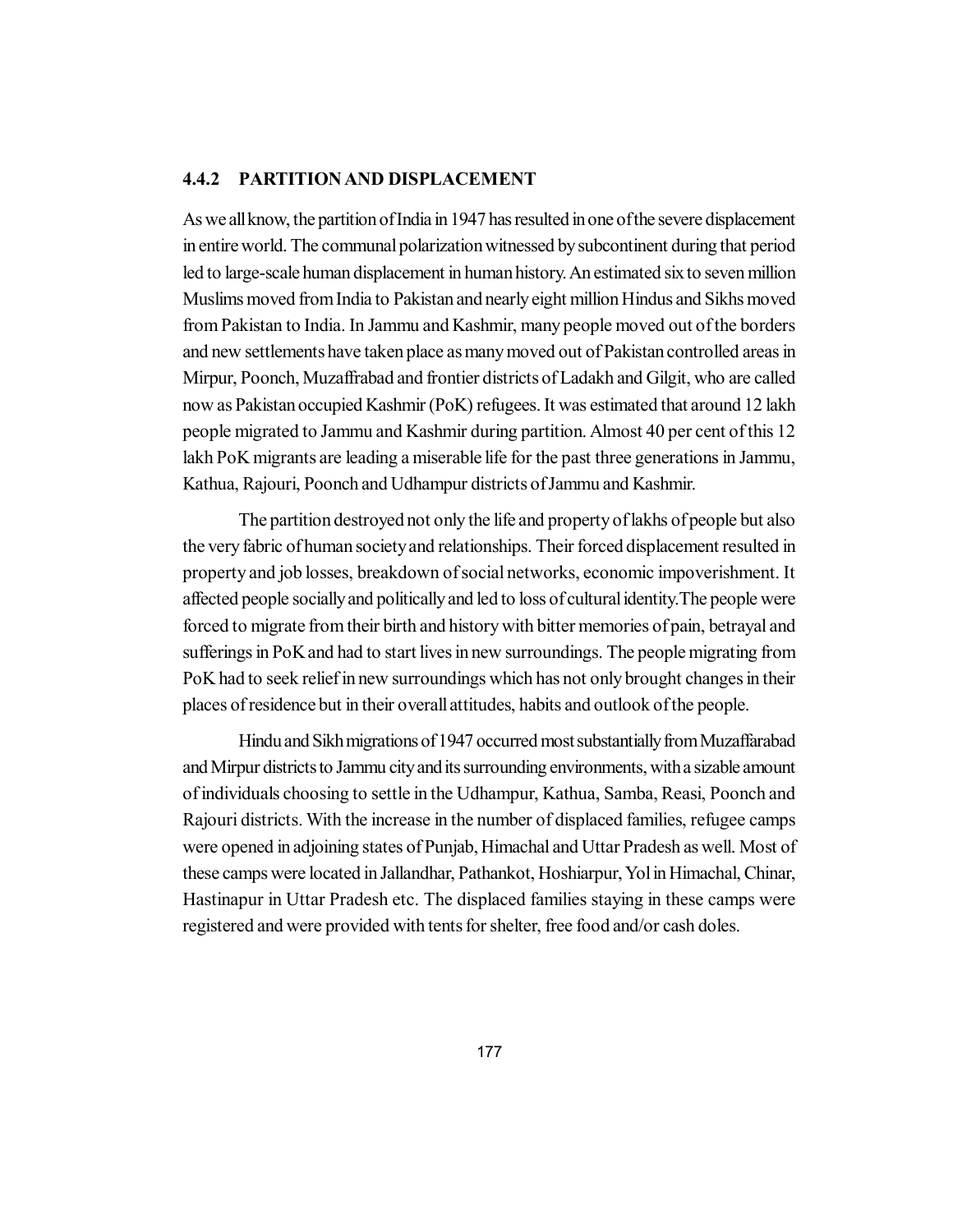#### **1.4.3 RESETTLEMENT OF DISPLACED PEOPLE**

The main issue in displacement is rehabilitation and at stake is their right to life with dignity as enshrined in Article 21 of the Constitution of India. Resettlement is onetime physical relocation with or without other support like jobs or income generation schemes. So it concerns only the displaced persons. Rehabilitation is a long process involving replacement of the cultural and social system and economic base of the displaced persons, psychological preparation to deal with the new society and economy.

The Government of India has established a Central Refugee Committee to rehabilitate the displaced persons. Many refugee relief camps were opened to accommodate them in Government and private buildings at Pallanwalan, Jourian, Poonch, Nagrota, Chatha, Company Bagh, Ustad Mohalla, Kachi Chawni, Shahidi Chowk etc. to provide them temporary relief and shelter. Thereafter, the Relief and Rehabilitation Department was established on April14, 1948, under the Ministry of Health and Rehabilitation.

The Rehabilitation Department took various measures to provide relief and settlement to those who displaced during partition. The Government of India set their Relief Organisation in Jammu on June 1, 1948. It established refugee relief camps at Nagrota, Chathe and Company Bagh. At one time the strength of the Nagrota camp rose to 35,000 constituting 8,870 families. During their stay at Nagrota camp, displaced persons were provided with tents for shelter.

Immediately on the dispersal of the displaced persons from the relief camps, a unit of land measuring 2 acres irrigated or 3 acres non-irrigated or 6 acres non-irrigated land has been allotted depending upon the strength of displaced family by the Joint Rehabilitation Board. Besides land, cash loans were granted by the government to the displaced persons for the construction of houses and purchase of other necessary equipments.

#### **1.4.3.1 DEMANDS OF THE DISPLACED PERSONS**

The displaced persons from PoK are not satisfied with the resettlement measures of Central and State governments and started demanding for more welfare measures. They demanded that the PoK displaced persons be granted evacuee property available in various parts of Jammu division at par with rules applicable to refugees from West Pakistan and East Bengal settled in other parts of India.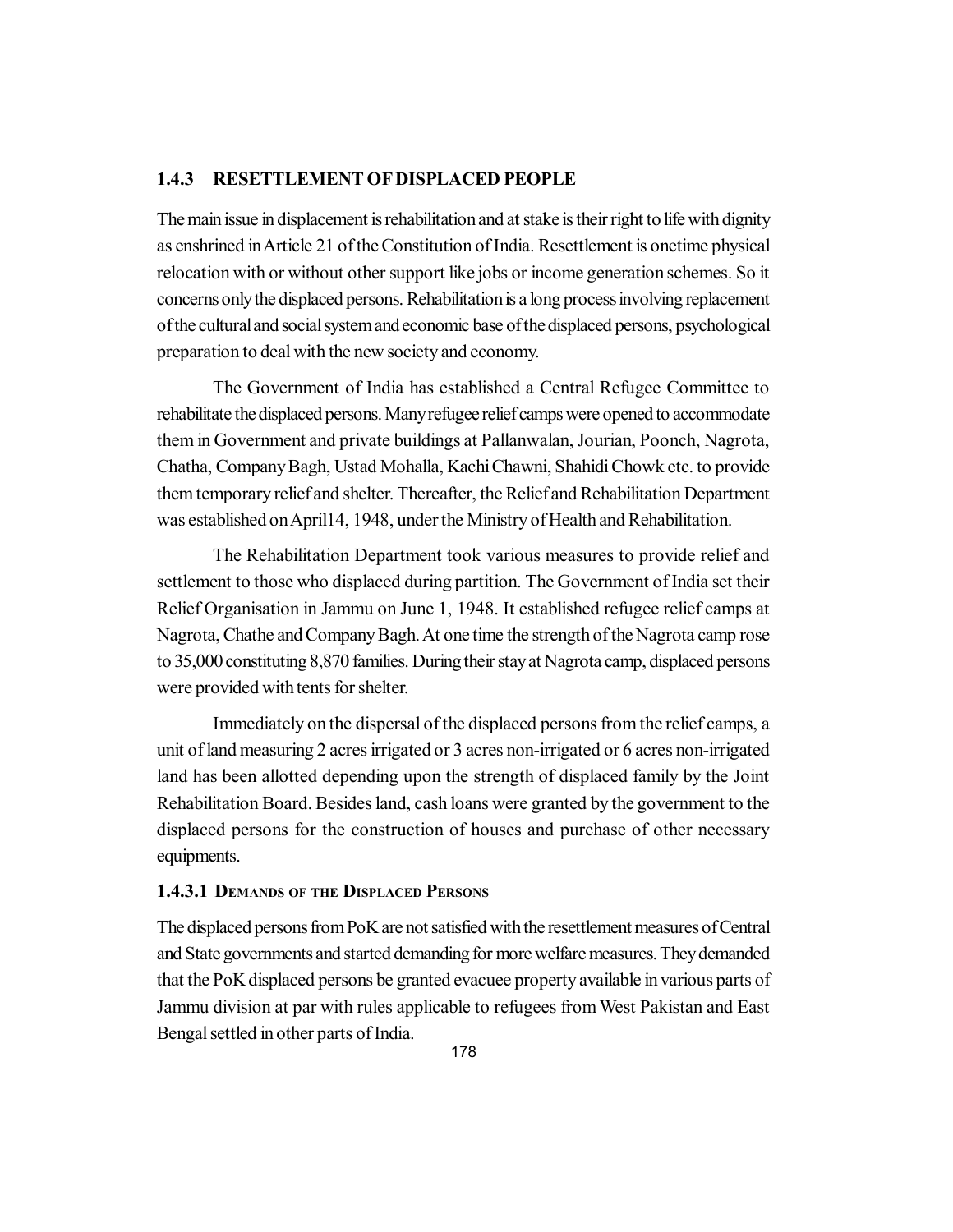To address the grievances of displaced persons, in 1953 government constituted Wazir Committee to recommend various rehabilitation measures. The displaced persons submitted a memorandum to the Wazir Committee with some of the following demands:

- displaced persons should be given assurance by the Joint Rehabilitation Board against dispersal from their existing land until other alternatives of land were found;
- close relatives should be allotted land near to each other;
- the government should provide advance loan to the business class of displaced persons in kind and repayment of same at low rate instalment;
- displaced persons should be allotted all evacuee houses in the villages and a plan should be prepared for the establishment of colonies for displaced persons;
- adequate arrangement should be made for proper sanitation, drinking water, roads, education, medical facilities and post offices in the displaced persons locality;
- some of the vulnerable sections who cannot till the land themselves, such as widows, orphans and physically handicapped persons, be allowed to get their land cultivated by close relatives or agricultural labourers.

The Wazir Committee submitted its report to Government of India in 1953 and it has considered sympathetically the demands of the displaced persons. Some of the recommendations given by the Committee are as follows:

- 1. The displaced persons should not be dispersed until alternative lands are granted to them.
- 2. At the time of their resettlement, the Government should provide financial assistance.
- 3. The Government must give priority to displaced persons while allotting evacuee property.
- 4. There must be uniformity in the allocation of land based on the strength of the displaced family.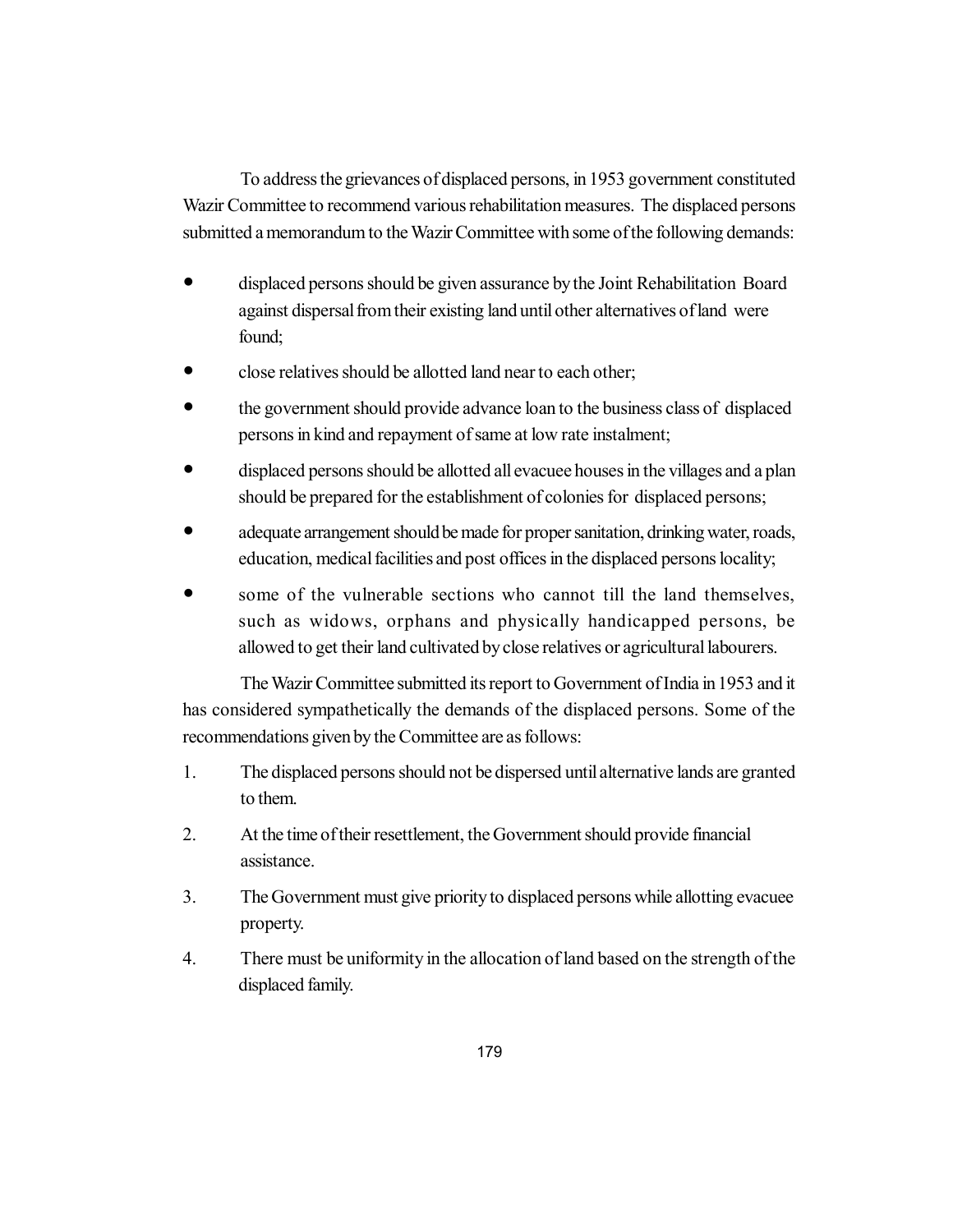- 5. Loans should be provided to displaced business persons to continue with their profession and work.
- 6. To the creditors and depositors of Jammu and Kashmir Bank, the government should initiate an inquiry to promptly settle their claims within a stipulated period of time.
- 7. The essential facilities required for living, such as drinking water, medical, sanitation, etc., must be provided in resettlement camps of the displaced persons.
- 8. The Government must provide proper educational facilities to the children of displaced persons and these children should not only be exempted from education fee but also provide scholarships to continue their studies.

## **1.4.4 INTERNAL DISPLACEMENT**

Apart from the POK migrants, there are many people who are displaced due to conflict and internal strife in the State of Jammu and Kashmir. There is also a displacement due to development process, mostly due to establishment of power projects.

### **1.4.4.1 DISPLACEMENT OF KASHMIRI PANDITS**

Continuing with the partition agenda, Pakistan initiated proxy war with India since it considers Kashmir being a Muslim majority area legitimately belongs to it. It stated that the state of Jammu and Kashmir is an "unfinished agenda" of partition. Due to this, both India and Pakistan had gone to war three times which brought immense misery to both sides of the people. As it failed to wrest Kashmir through these wars, it started using Kashmiri militants to disturb peace in the State of Jammu and Kashmir. Since 1989, the Pakistan supported insurgency in Jammu and Kashmir has claimed at least 67,000 lives.

Due to this insurgency and terrorism, more than 90 per cent of the Hindu population in the Kashmir Valley, the Kashmiri Pandits, displaced from their places of living. These displaced Kashmiri Pandits are one of the largest internally displaced persons, not only in Jammu and Kashmir but in entire India. Around 3 lakh Kashmir Pandits moved out of Kashmir Valley during 1990s when the region engulfed with violent armed militancy and some of the militant groups opted for selective killing of Kashmiri Pandits. Of these displaced Pandits, more than 2 lakh rehabilitated in Jammu, the remaining are in rest of India, mostly in New Delhi.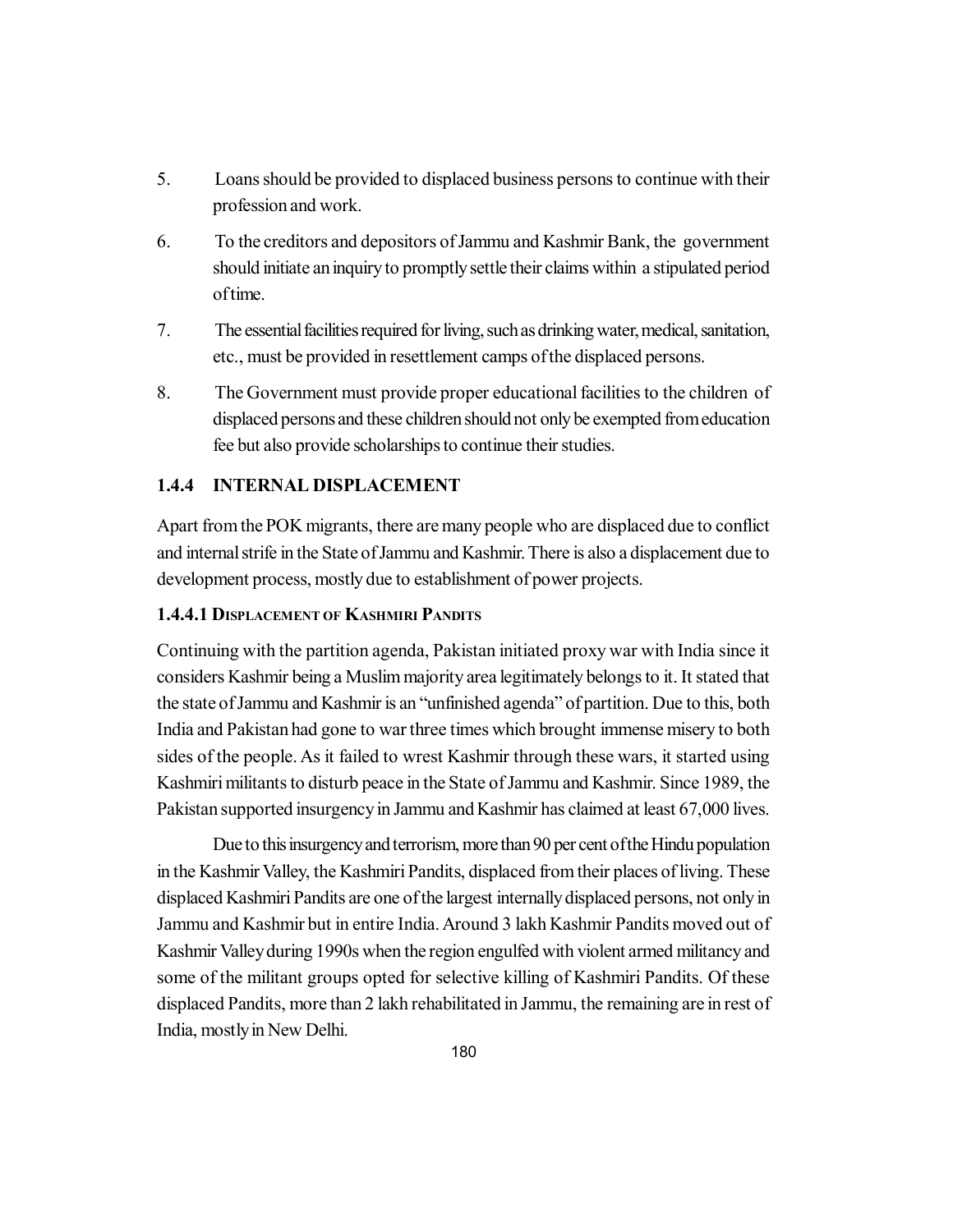The government provision for 'migrant relief' consists of housing in one or tworoom tenements, monthly food rations and cash assistance. They live in over-crowded and miserable conditions. They suffer a host of physical and mental health problems, economic hardship. Those who were government employees prior to migration were adjusted in their respective departments, in Jammu, Delhi and other parts of the country. The Prime Minister of India in 2004 announced construction of 5242 two-room tenements at an estimated cost of Rs.345 crore for Kashmiri Migrants staying presently in one room tenements in camp areas in Jammu provision.

# **1.4.4.2 CHHAMB DISPLACED PERSONS**

The 1965 and 1971 war between India and Pakistan had led to large-scale displacement of the people from the border areas. During this war around one lakhs people were forced to migrate from Chhamb-Jourian area of Akhnoor Tehsil in Jammu province when Pakistan army attacked it. About 50,000 people migrated and settled in Hiranagar, Samba, Bishnah, R.S.Pura and Jammu. The migrants are still holed up in tents along the Jammu-Poonch National Highway though several times they tried to return to their villages but could not, due to the frequent outbreak of tensions. For, most of their homes had been destroyed in the shelling and their fields rendered infertile due to the increased toxicity in the soil.

### **1.4.4.3 KARGILWAR AND DISPLACEMENT**

The India-Pakistan war in 1999 resulted in the displacement of large number of people from all over the border including Kargil, Leh, Jammu and Kathua. The approximate numbers of persons displaced in Kargil, Leh and Jammu were 24,630; 3,245 and 1,00,000, respectively. Most of the displaced persons returned to their homes as soon as the tension eased out. About 60,000 persons of 11,044 families from more than 20 border villages from Akhnoor, especially Khour block, were not able to return. The reason being continued tension on the Akhnoor border, where international border meets LoC.

Another long-lasting situation of internal displacement exists along the Line of Control separating Indian and Pakistani controlled Kashmir. Since the end of the 1990s, clashes between Indian and Pakistani forces and attacks by separatist militant groups have led to several waves of displacement from villages along the Line of Control. Although,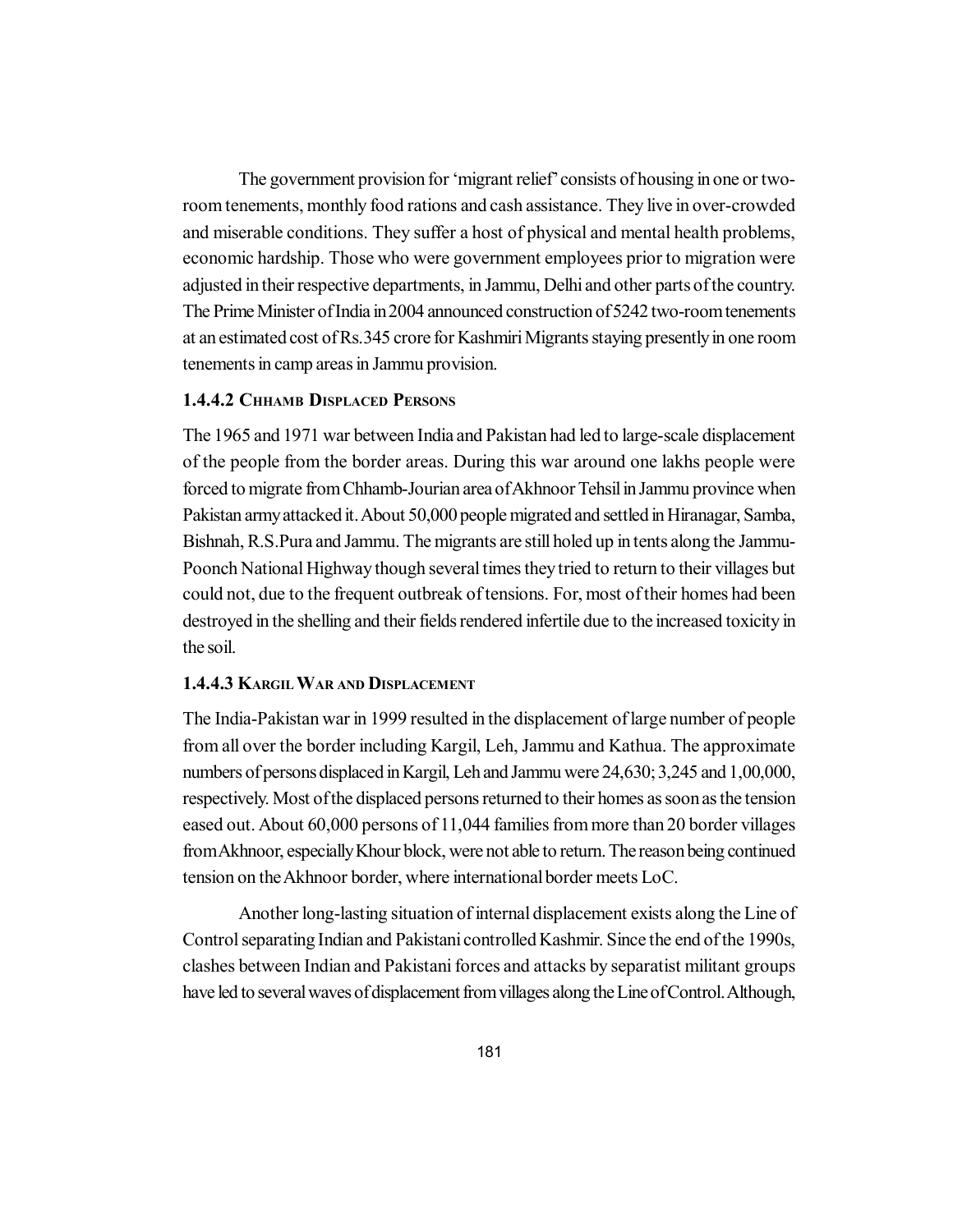the ceasefire has substantially improved the security situation, more than 12,000 (some say 30,000) people, are still displaced on the Indian side because their villages have not been rehabilitated or their fields are mined. Administrative delays have also hindered their return.

### **4.4.5 DEVELOPMENTAND THE DISPLACEMENT**

The development of large number of projects in the State of Jammu and Kashmir has also resulted in the displacement of people from their ancestral home. Though these projects have contributed significantly to the socio-economic development of the state and large sections of the populations, however, they also caused to the displacement of people who are living in the construction areas.

Jammu and Kashmir State is one of the potential regions for generation of power through hydroelectric rotor; important river basins of State having large potential of power generations. These hydroelectric projects play an important role for the development of State but on the other hand they have displaced large number of family which has severe consequences on the social, psychological, and economic well being of the people. The Baglihar Dam which is one of the largest, with a capacity of 900 MW, was started in 1992. The construction of Baglihar Dam has forced large number of families out of their natural habitations. It has affected more than 30 villages partially or fully in Jammu and Kashmir State.

The construction of number of multipurpose projects to provide irrigation and to generate hydro-electricity has had a direct affect on the people inhabiting these areas. The people and the villages or hamlets have been uprooted from their home and fields as well. This requires the evacuation and rehabilitation policy for the people living in these submerged areas or villages. Development projects that displace people have generally given rise to social, economic and ecological and environmental problems. With the absence of the Rehabilitation and Resettlement policy the displaced family faced large number of problems in particular women and infant children. They have lived under depressing conditions throughout their life.